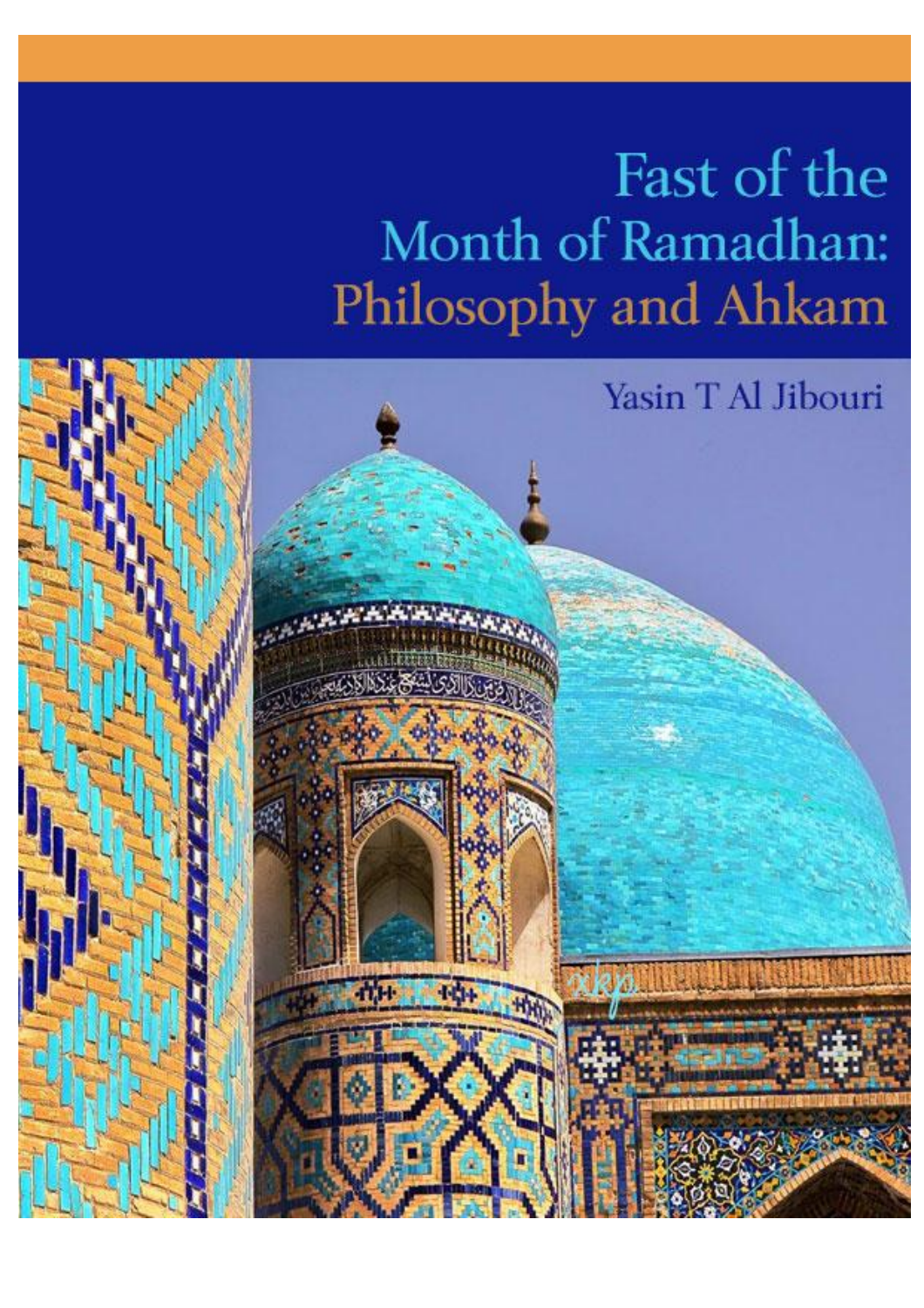### Chapter

### **Dedication**

#### *"O you who believe! Fast is prescribed for you as it was prescribed for those before you so that you may ward off (evil). (Fast) a certain number of days… " (Qur'an Surah Baqarah 2:182-183)*

*\*\*\**

To the best man who ever walked on earth or ascended to heaven… To the one for whom the whole world was created… To the one whom I never saw yet in whom I firmly believe and whom I passionately love, in whose footsteps I try my best to follow, and who I very much hope to see in the life to come, though I know I am not worthy of it… To the master of mankind and jinns…

To the one who perfected the code of ethics and who was sent as a mercy for all creation: to

#### **Muhammad**

The prophet and messenger of Allah, peace and blessings of Allah be upon him and his pure and sinless progeny, peace and blessings that shall keep multiplying so long as the sun rises in the east and sets in the west…

Hoping he will accept this humble book as a gift and intercede on my behalf on the day of judgment with the judge of judges and lord of lords to forgive my sins, faults, shortcoming, and transgressions, to permit me to meet his prophet and messenger Muhammad and his pure and sinless progeny, to help me stay on the path of righteousness, and to help me guide through the medium of this book as many of my Muslim brethren as he pleases thereto…

Allahu akbar! Allahu akbar! Allahu akbar!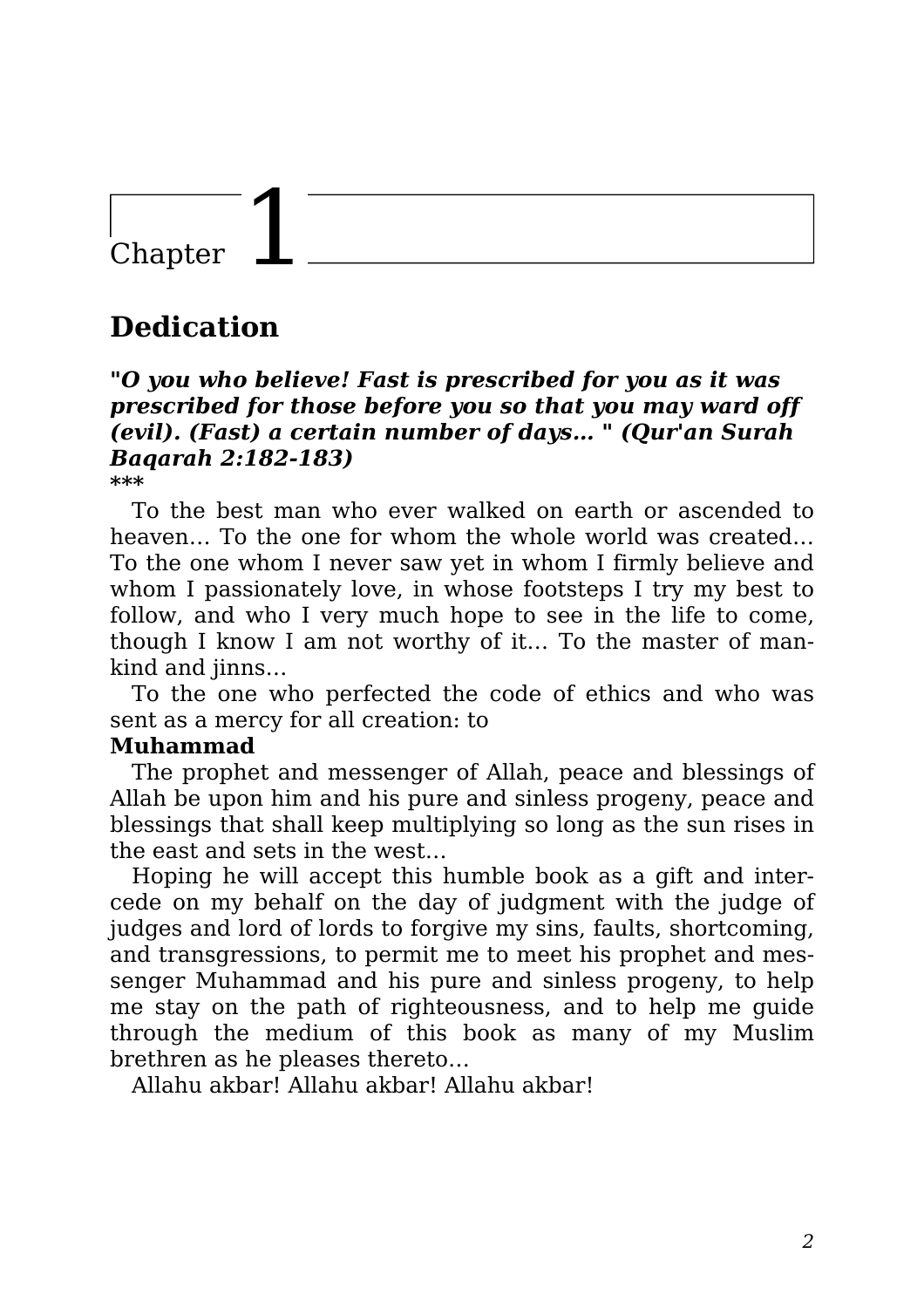### Chapter  $\blacktriangle$

### **Introduction**

#### *In the Name of Allh, the Most Gracious, the Most Merciful*

There are, no doubt, many books written in English that deal with fast and the month of Ramadhan: however, most of them. from my viewpoint, do not do justice to the institution of fast, to the month of Ramadhan, the greatest of all months, nor to Lailatul-Qadr, the Night of Destiny.

Most available books seem to concentrate on the undeniable individual and social benefits of the fast, providing very little detail of what bliss awaits those who properly observe the fast.

This book emphasizes the rewards such persons may receive as soon as their souls depart from their bodies at the moment of "death." Also, an entire chapter in this book detailing the rewards of reciting each of the 114 Qur'anic chapters is included in order to encourage the believers to recite the Holy Qur'an more often.

One may wonder why heaven, hell, *al-Sirat al-Mustaqeem* (the Straight Path) are discussed in a book dealing with the fast. Islam emphasizes the significance of regarding this life as no more nor less than a golden and unique opportunity to prepare for the real life to come, the eternal one. Death is briefly discussed in this book because it is an issue which concerns all of us; it is the inevitable end of the existence of our present frail and fragile form and shape; it is the beginning of a new existence the significance of which is not realized by most people.

This is something which we must not forget even for a moment. The grave of a good believer, one who observes the fast and all other obligations, will be a miniature Paradise, whereas that of a disbeliever, or of a believer who did not honor Allah's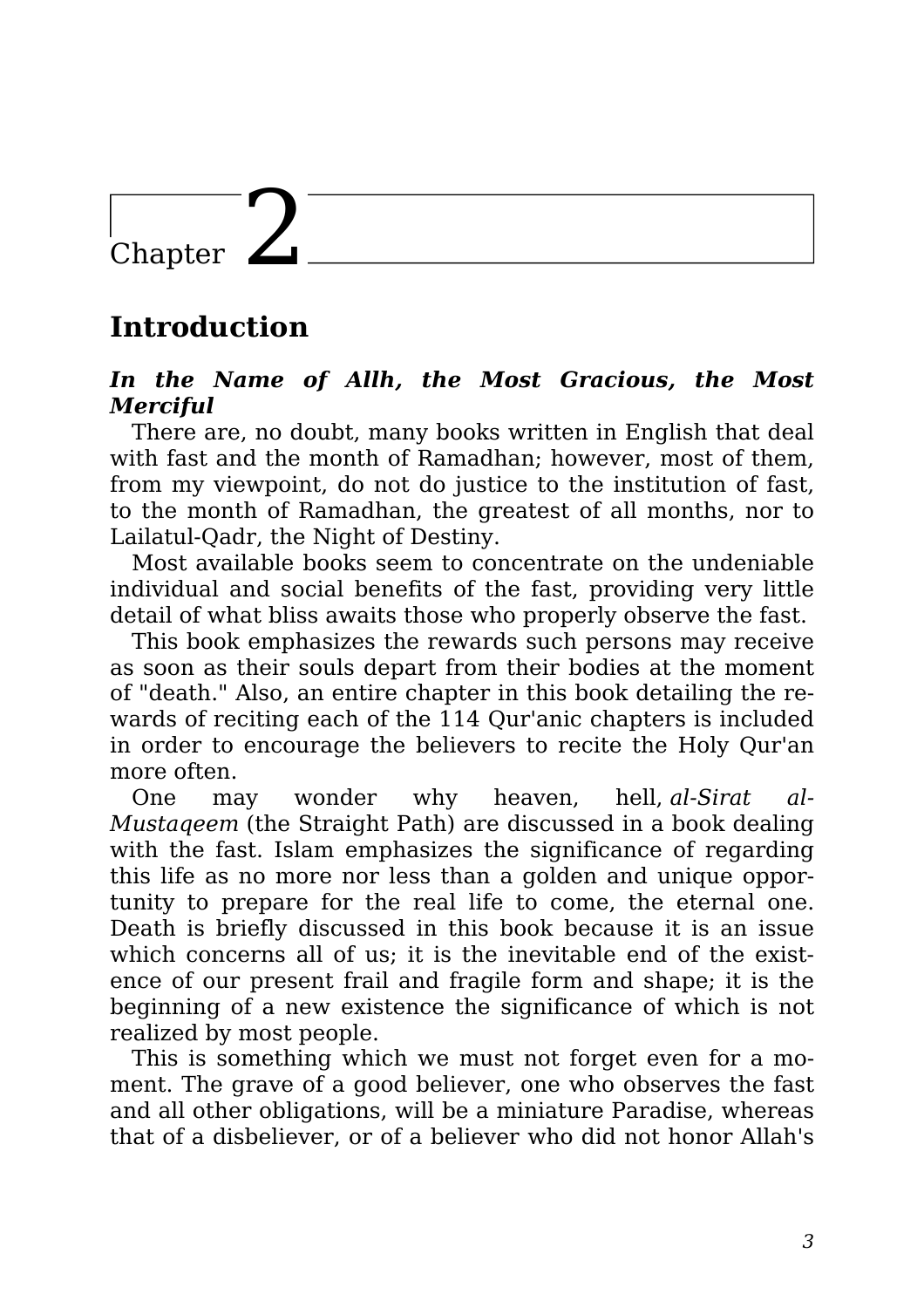commandments as he should have, will be a piece snatched out of hell, a place filled with various means of torture; all of this will take place even prior to the Day of Resurrection. This is why there is so much emphasis in this book on the life hereafter.

It is important to inform the discreet reader, especially one who likes to research and verify the contents of this book, that the vast majority of its text is a direct translation into English of excerpts from books written in Arabic. The authors of these books are held in very high esteem by scholars of Islamic studies. Those authors took pains to compile and verify their information before recording it.

The primary source for this book is the edition of *Bihar al-Anwar al-Jami'a li Durar Akhbar al-A'immah al-Athar* (oceans of inclusive light of precious tales relevant to the righteous Imams) of the great mentor, author, translator, compiler, and philosopher Shaykh Muhammad Baqir al-Majlisi (1037 - 1111 A.H.) published in 1403 A.H. (1983 A.D.) by Al-Wafa Foundation (Beirut, Lebanon) in 110 volumes, not counting Vol. 0 (zero) which deals in its entirety with the book itself and with its author. *Misbah al-Kaf'ami* (al-Kaf'ami's lantern), another major reference, is authored by Shaykh Taqi al-Deen ibn Ibrahim ibn Ali ibn al-Hassan ibn Muhammad ibn Salihal-'Amili al-Kaf'ami and published in 1412 A.H. (1992 A.D.) by Al-Nu'man Foundation (Beirut, Lebanon).

Another very important reference utilized is *Usool al-Kafi* (basics of what suffices) by Thiqatul-Islam Muhammad Ya'qoob al-Kulayni (reviewed and verified by Muhammad Ja'far Shams ad-Deen) and published by Dar al-Ta'aruf (Beirut, Lebanon) in 1411 A.H. (1990 A.D.). Two other references consulted are *Al-Amali aw al-Majalis* and *Man la Yahduruhu al-Faqih* ([a book written for] whoever has no access to a jurist) by the great mentor Shaykh Abu Ja'far Muhammad ibn Ali ibn al-Husayn ibn Babawayh al-Qummi al-Saduq (306 - 381 A.H.).

Both are published by al-A'lami Foundation (Beirut, Lebanon) in 1410 A.H. (1990 A.D.) and in 1406 A.H. (1986 A.D.) respectively. *Al-Mizan fi Tafsir al-Qur'an* (the balance in the exegesis of the Qur'an) by Sayyid Muhammad Husayn al-Tabatabai, who was born in 1321 A.H. (1892 A.D.) and died in 1401 A.H. (1991 A.D.), has also been utilized, and so have scores of other books.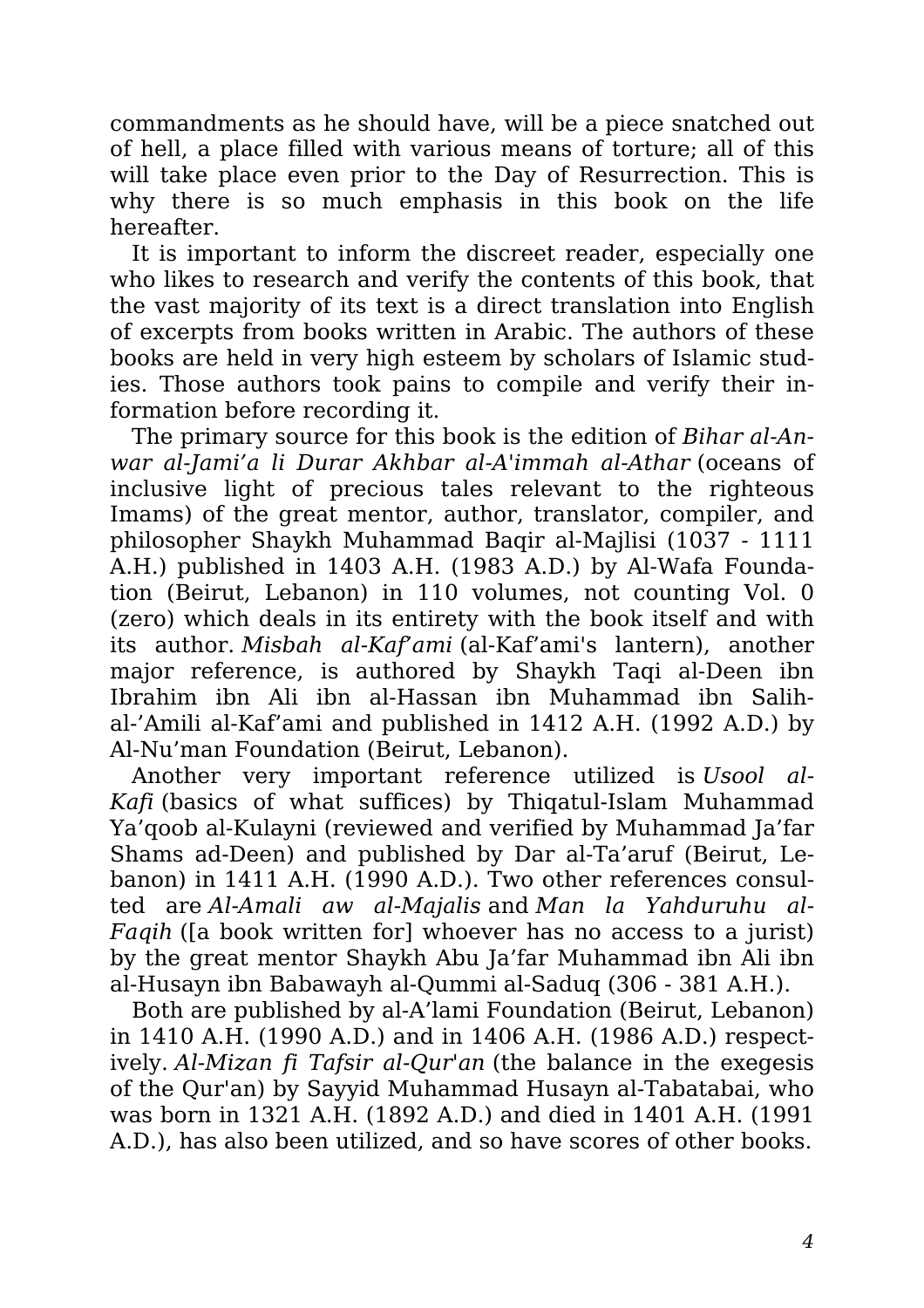Regaring the Qur'anic verses cited in this book, their English translation employed is the one undertaken by M.H. Shakir, but I have not adhered to such a translation to the letter; rather, I have often edited it wherever I deemed necessary. As a matter of fact, Tahrike-Tarsile-Qur'an (Distribution of Holy Qur'an, Inc.) of New York had commissioned me to edit the sixth U.S. edition (1990) of the said translation, a task which I, *Alhamdu-Lillah*, accomplished (including typesetting the entire text) in the winter of 1993. Before then, I had finished editing (for the same publisher) the English translations of the Holy Qur'an by Mir Ahmed Ali and by Abdullah Yousuf Ali. Unfortunately, all of these three editions are yet to be printed.

It truly amazes me, as an Arab, to see that all existing translations of the Holy Qur'an were undertaken by non-Arabs. With reference to the three I have edited, M.H. Shakir is Iranian, Mir Ahmed Ali is Pakistani, and Abdullah Yousuf Ali is Indian! Does this mean that Arabs are incapable of translating the book of Allah, which was revealed in their own tongue, into English?! I don't think so.

To the best of my knowledge, the latest such translation, which at the same time is the first done by an American, is Dr. T.B. Irving's (who adopted the Muslim name al-Hajj Ta'lim 'Ali) and is titled *The Qur'an: The Noble Reading*. It was published in 1993 by The Mother Mosque Foundation of Cedar Rapids, Iowa, and I will always cherish the copy the translator autographed for my family.

The Mother Mosque is supposed to be the very first mosque built in the United States (in 1934), but Gutbi Mahdi Ahmed suggests in *The Muslims of America* (New York: Oxford University Press, 1991) that the "earliest mosque in America" was in Ross, North Carolina, a mosque which was demolished (due to aging and improper maintenance) in 1979, that the mosque in Michigan City, Indiana, was built in 1932, and that Moors in America built their mosques as early as 1919. Speaking of mosques, there are now more than a thousand mosques in the U.S. where an estimated eight million Muslims live.

It may not be out of place here to take a look at the history of various English translations of the Holy Qur'an; so, please allow me to state the following, and please help me find one native speaker of Arabic among these translators: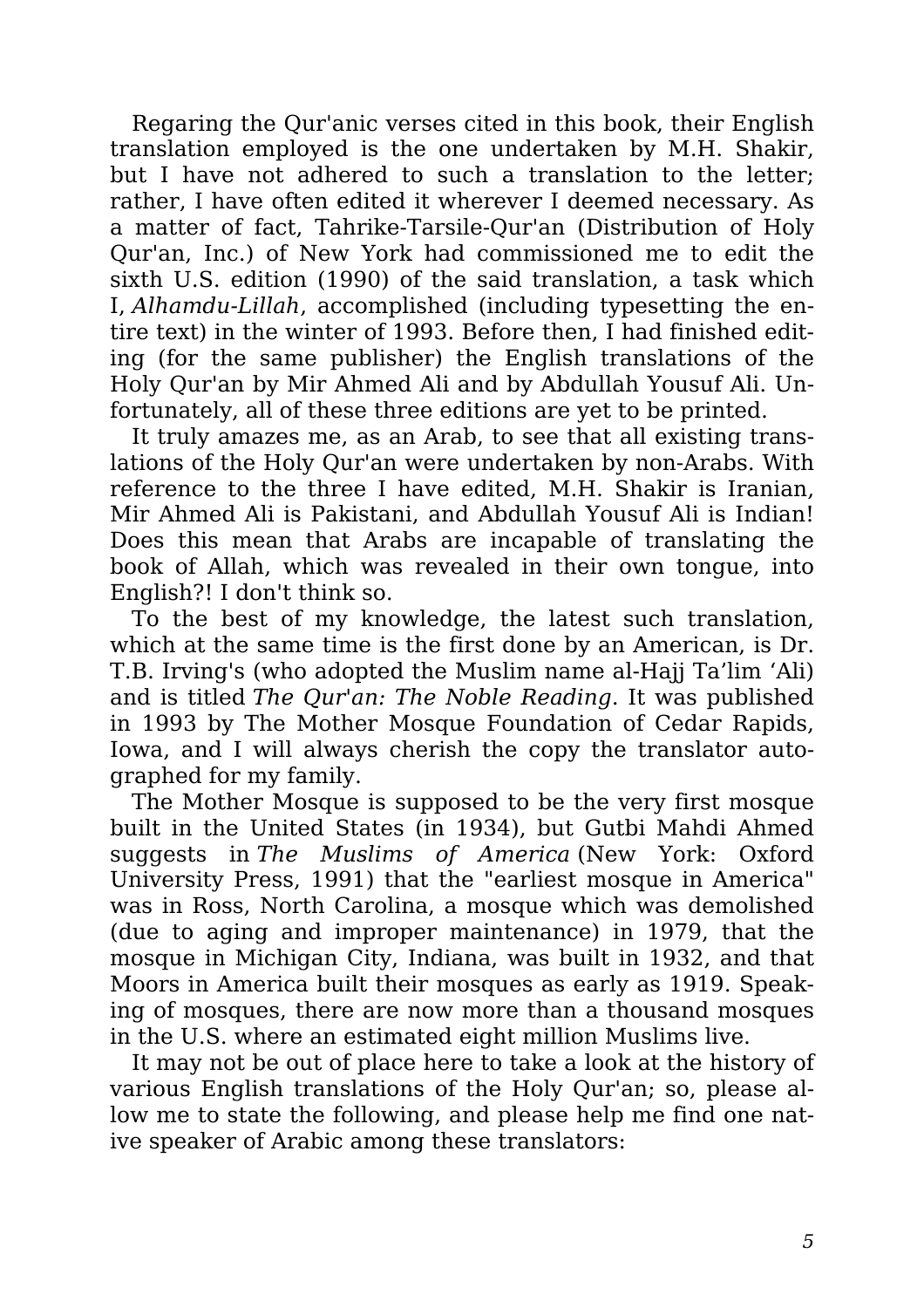It was in 1649 when Alexander Ross produced the first English version of the Holy Qur'an, but he did not translate it from Arabic; rather, he relied on Du Ryer's French translation of the Holy Qur'an. In 1734, George Sale's became the very first English translation of the Holy Qur'an from the Arabic, a translation which remained in circulation for 127 years during which it was reprinted at least seventeen times till, in 1861, J.M. Rodwell rendered his own English translation of the Holy Qur'an into poetic prose. In 1880, E.H. Palmer published his own translation.

The year 1905 made history: it witnessed the very first English translation of the Holy Qur'an done by a Muslim. All these translations did not include the original Arabic text till in 1910 when Mirza Abul-Fazl became the first Muslim to include his translation of the Holy Qur'an with the original Arabic text. Abul-Fazl's translation spurred a succession of such translations: twelve in six decades (one translation every five years).

These translators, chronologically arranged, with the year of their works' publication enclosed in parentheses, are as follows: Muhammad Ali (1917), Ghulam Sarwar (1929), Muhammad Marmaduke Pickthall (1930), Abdullah Yousuf Ali (1934), Richard Bell (1937), A.J. Arberry (1955), Sher Ali (1955), N.J. Dawood (1956), Abdul Majid Daryabadi (1957), Mir Ahmed Ali (1964), Syed Abdul Lateef (1968), and Zafarullah Khan (1971).

In 1972, I came to the U.S. to pursue a graduate degree in English. Four years later (1976), I met at Atlanta's International Airport Sayyid Hashim Amir Ali who handed me a delux copy of his own English translation of the Holy Qur'an published in 1974 by Charles E. Tuttle Company of Tokyo, Japan. Qur'anic chapters in it are arranged chronologically, that is, according to the sequence of revelation, starting from Surat al-Alaq (Chapter 96) and ending with Surat Bara'at or Tawbah (Chapter 9). This caused an uproar among many Muslim dignitaries, organizations, and governments who were not used to seeing the Holy Qur'an thus arranged.

The translator told me about the financial woes from which he was suffering due to the bad publicity his translation, titled *The Message of the Qur'an Presented in Perspective*, was then receiving, so I gave it some exposure in Vol. 2, No. 14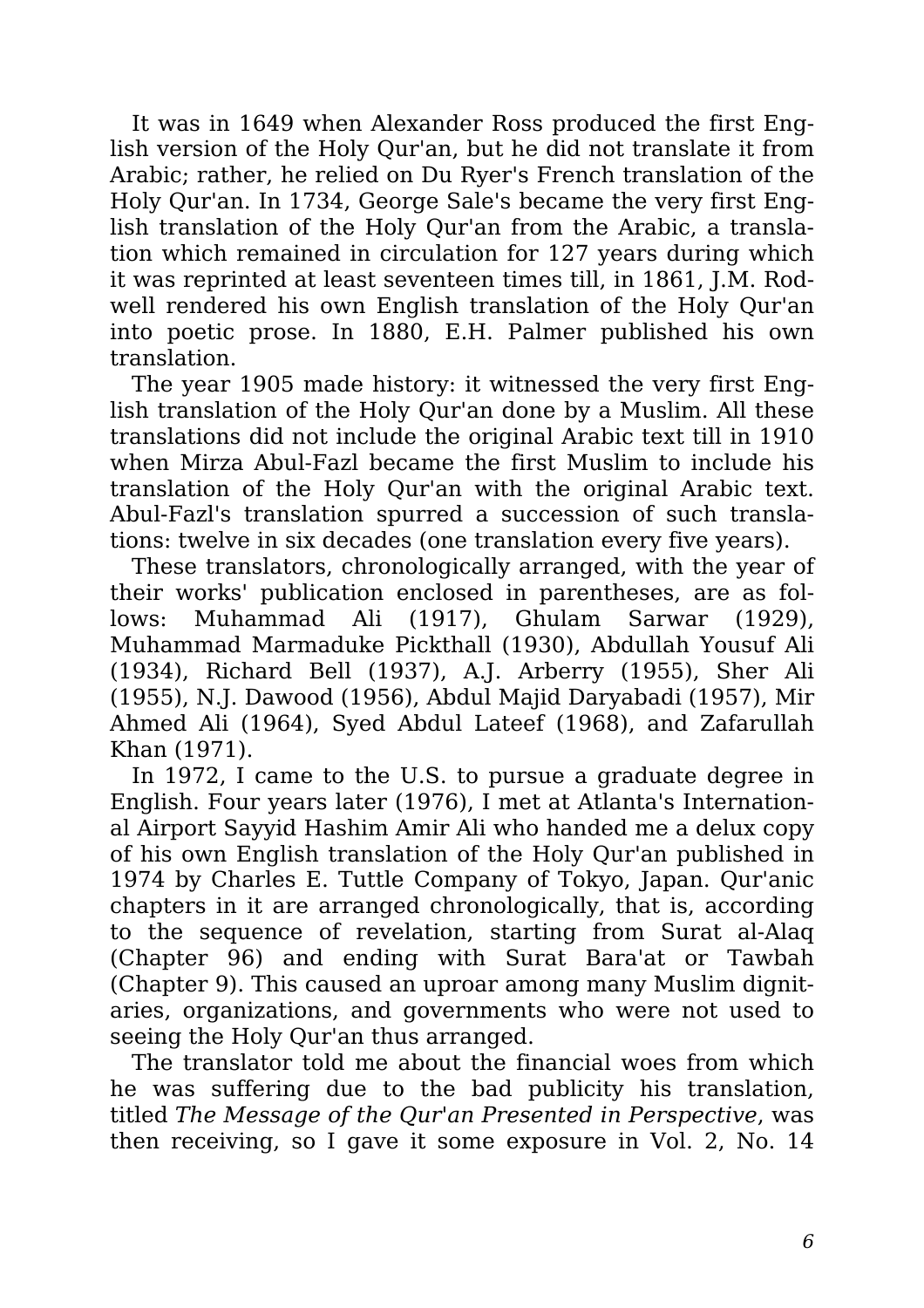(Sha'ban and Month of Ramadhan 1396/August and September 1976) of*Islamic Affairs*, a publication which I and a couple of Pakistani brethren launched in 1974, months after the establishment of our organization the Islamic Society of Georgia, Inc.

In the same year (1976), Shaikh Muhammad Sarwar, of Quetta, Pakistan, came to the U.S. as the very first Shi'a missionary delegated by His Late Holiness Abul-Qasim al-Khoei (1916 - 1992), the then Ayatullah al-Uzma (Supreme or Grand Ayatullah), to cater to the religious and social needs of the Shi'a community in the U.S. and Canada. Al-Khoei was responding to requests he had received from American converts to Shi'a Islam to send them an *'alim*. One of his instructions was to translate the Holy Qur'an into English. His came to be the least known translation of the Holy Qur'an and the least circulated according to the Publisher himself. It was published in 1979 by the afore-mentioned Tahrike-Tarsile-Qur'an which was founded in 1978 by Aun Ali Khalfan of Dares-Salam, Tanzania.

In 1978, I obtained my graduate degree, and in 1979 I moved from Atlanta, Georgia to Hyattsville, Maryland, then got married in 1982 and moved to Arlington, Virginia, where my wife and I founded the International Islamic Society of Virginia, Inc. primarily to resume the publication and distribution of *Islamic Affairs* which was suspended after my departure from Atlanta, Georgia. While remaining thus busy editing it, I came to be in direct contact with a man whom I very much admired. He is T.B. Irving whose translation of the Holy Qur'an is, to the best of my knowledge, the very latest and the only one undertaken by an American. It was printed by Amana Publishers of Vermont.

Probably the most impressive are the translator's marvellous style and invaluble textual comments, and the fact that the text is arranged in groups of verses comprising a full thought or theme. In other words, it departs from the usual method of individually numbering each verse.

This may pose a challenge to one who is not familiar with the original Arabic text and who is prone to losing his place and failing to identify where a verse starts and where it ends. And the average reader can be easily intrigued by words which he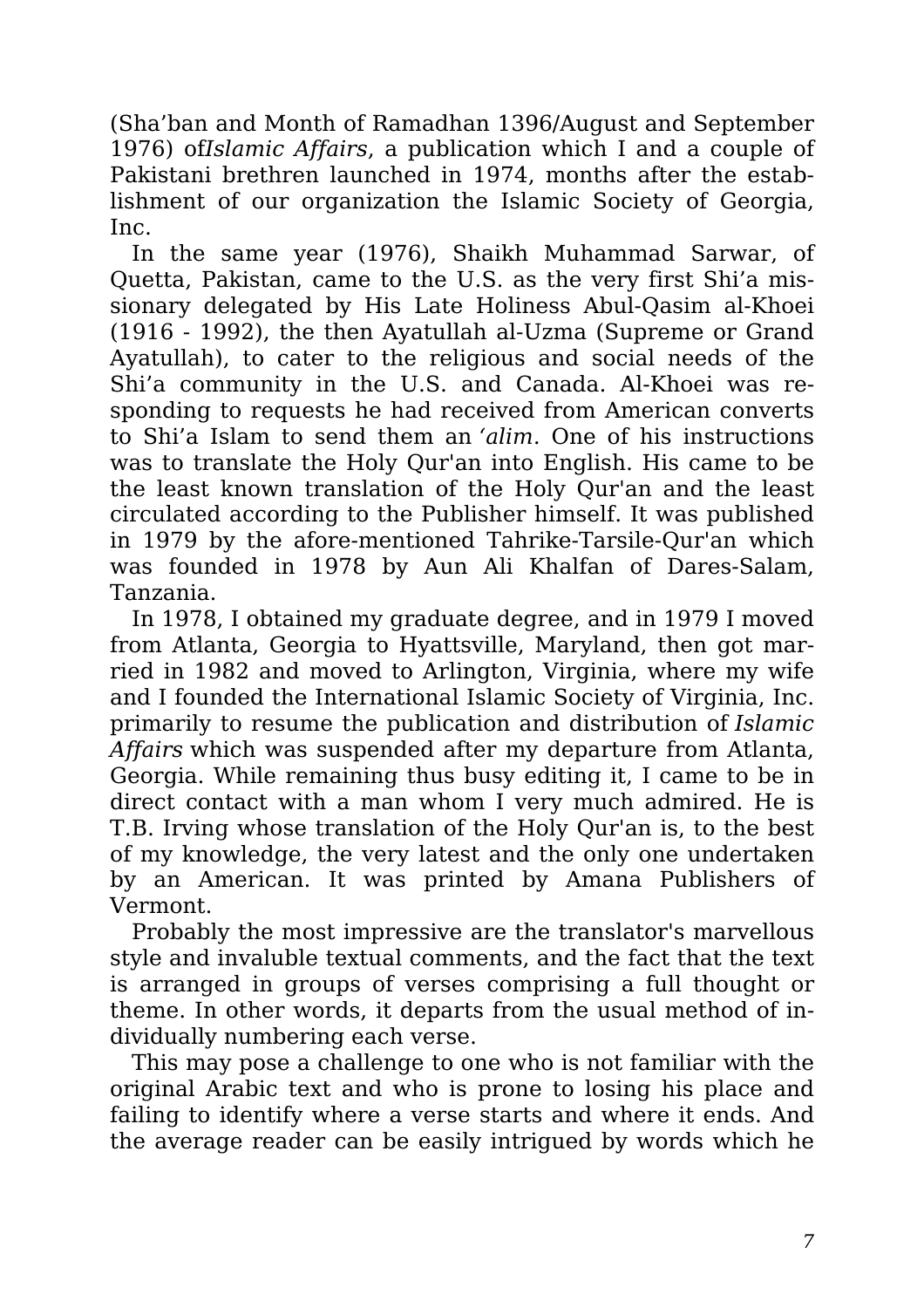may not find in other translations: "Diabolis," for example, is used in some verses and Eblis (or Iblis) in others; most proper nouns are anglicized; heavy punctuation is employed, but there are no explanatory footnotes, a glossary, or an index. Irving's seems to me to be more of an attempt to explain than to translate the Holy Qur'an, something which converts to Islam, as well as non-Muslims, can find particularly helpful. But the original Arabic Qur'anic text is missing…

The reason why I have provided the reader with all these details is to make him realize that I did not choose Shakir's translation of the Holy Qur'an arbitrarily; many translations of the Holy Qur'an are available at my library, *Alhamdu-Lillah*.

Despite all my efforts and the efforts of a select few whose advice and suggestions I solicited and appreciated if the reader nevertheless detects any error in this text, I accept full responsibility for it and admit my ignorance and plead to Allah *Subhanahu wa Ta'ala*, and to the reader, to forgive me, since He best knows my limitations, faults, and shortcomings. The sad fact is that most original Arabic text translated, then incorporated into this book, lacks accent marks. Only those who are familiar with Arabic can realize the significance of accentuation in as far as Arabic is concerned.

During the period of more than 7,500 years, Arabic has reached a degree of complexity and wealth of diction which no other language in the history of the world has ever reached - or will ever reach. The problem is compounded when you try to convey the meaning of an Arabic sentence or phrase into a language as young as English, one whose vocabulary, compared to that of Arabic, is quite limited, even sadly poor. Although the meanings of most Arabic words used in this text are either enclosed in parentheses or explained in a footnote, a Glossary is included at the end of this book for the benefit of non-Arab or non-Muslim readers.

We pray Allah *Subhanahu wa Ta'ala* to cover our faults, overlook our shortcomings, and enable us to enlighten the readers with knowledge which may benefit them in the life of this world and in the life to come… , *especially in the life to come*, Allahomma Aameen.

**Yasin T. al-Jibouri** Rajab 1415/December 1994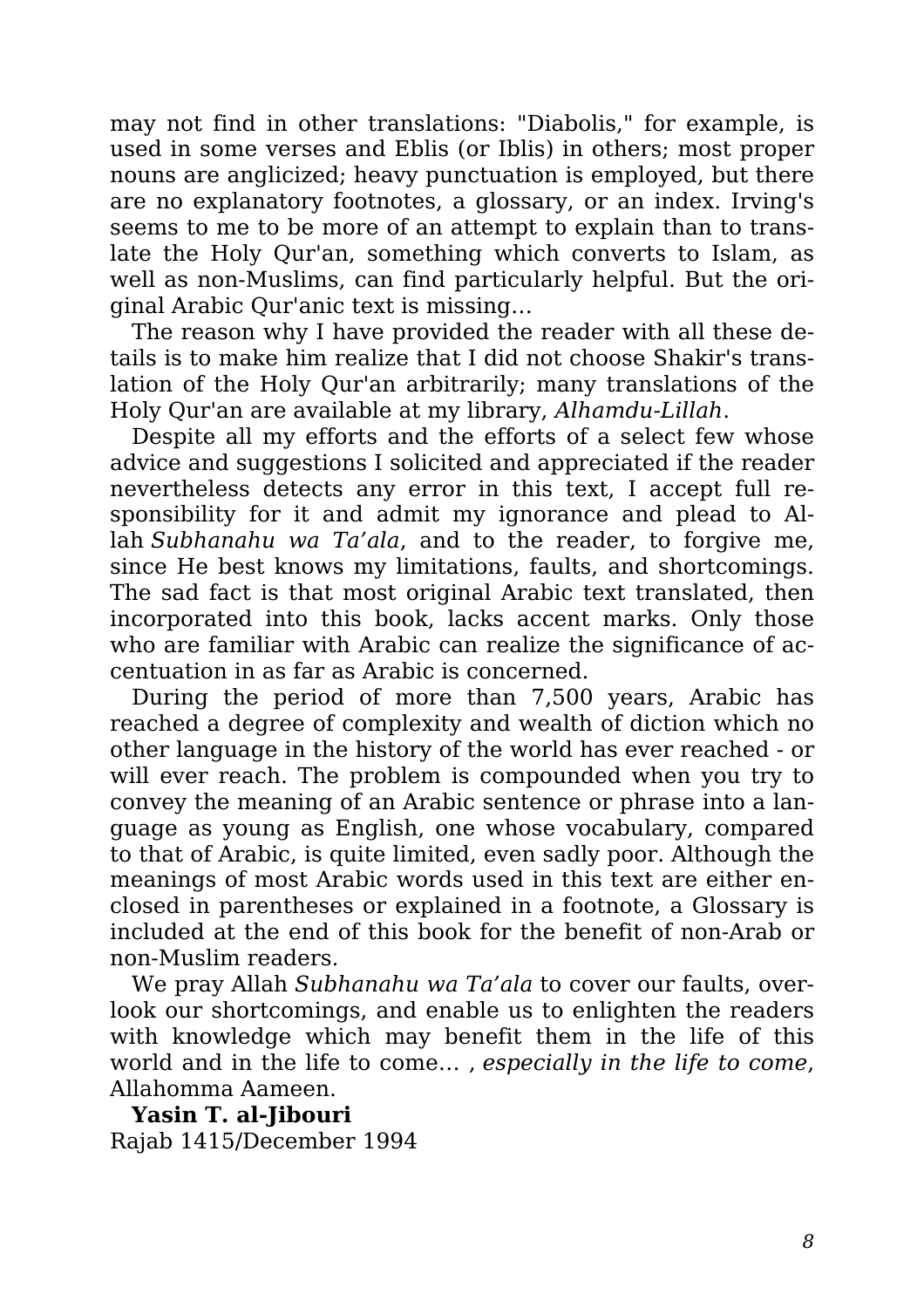## Chapter

### **Fast in History**

Since the dawn of history, man did not find any means better than fast to ascend above yielding to his desires and worldly wishes, attain spiritual upliftment, return to spirituality, and renounce contemptible habits to which he became addicted and which led him to perdition. Divinely revealed creeds, non-Muslim societies and former nations have been familiar with the fast. Ancient Egyptians, Greeks, Romans, Chinese and other nations knew and practiced fast for various reasons. Many still do even today. The Greeks came to know about fast and its merits from ancient Egyptians. They used to fast immediately before engaging in a war.

The Romans emulated the Greeks not only in mythology, but also in observing the fast, especially when they were attacked, in order to gain victory. They believed that fast strengthened them and taught them patience and perseverance, two prerequisites required to win the battle against internal temptations and external dangers. Ancient Chinese, too, incorporated fast into their doctrines and prescribed it for those who were passing through periods of trials and tribulations.

For centuries, Hindus and Buddhists have been observing a somehow more rigid form of fast. Jews and Christians observe certain types of fast. Moses, peace be upon him, observed the fast for forty days at Mount Sinai; see Exodus 24:18. During that period, he was granted the heavy responsibilities embedded in the Ten Commandments.

He was commanded in the Torah to fast the tenth day of the seventh month and the ninth of the eighth. Jews used to (and some still do) fast during times of grief and mourning and when exposed to danger. They were also accustomed to fast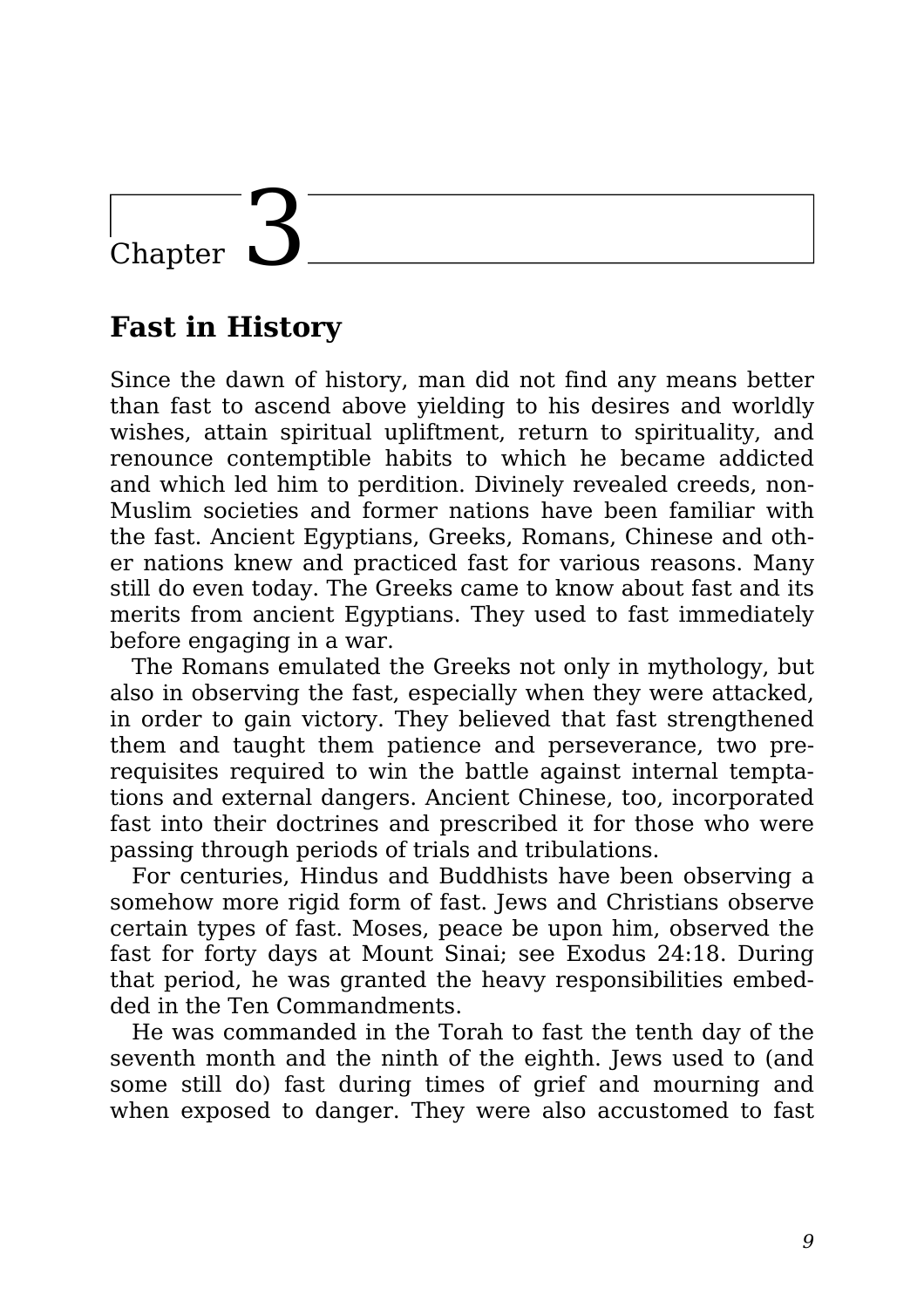one day as an act of atonement and whenever they believed that God was angry with them.

Nowadays, they fast one week to commemorate the destruction of Jerusalem at the hands of Nebuchadnezzar II (605-562 B.C.) son of Nabopolassar, founder of the Chaldean or Neo-Babylonian empire, on March 16, 597 B.C. They observe fast on other days, too.

Jesus of Nazareth (6 B.C.-30 A.D.), peace be upon him and his virgin mother Mary daughter of Imran (Amram), was reported to have observed the fast on the day of atonement. He and his disciples fasted the forty days observed by Moses before him; see Matthew 4:2. This set the precedence for the pre-Easter fast among some Christians. Other Christian theologians started other types of fast during which they do not eat meat, fish, or eggs.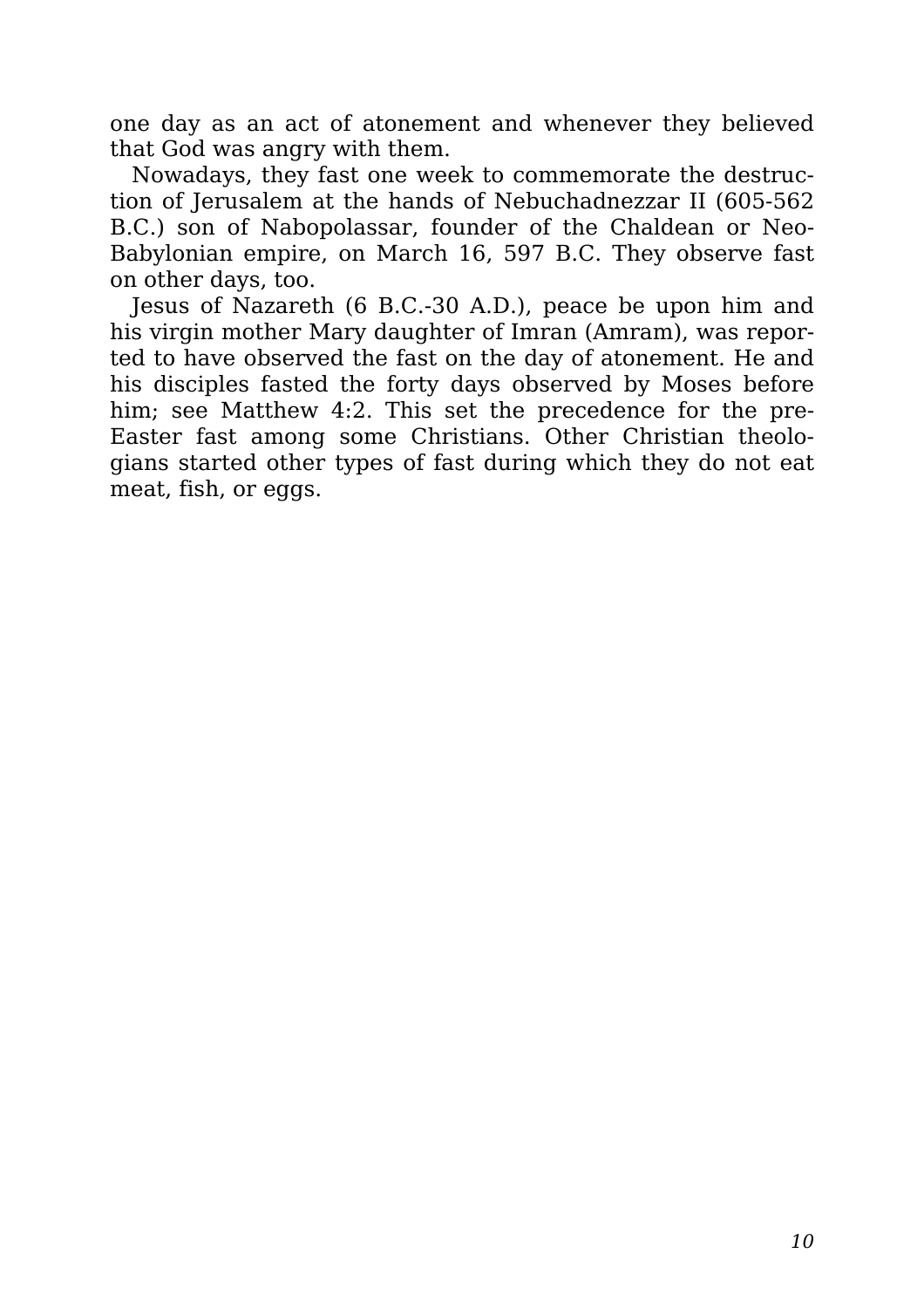## .<br>Chapter

### **Name and Derivation**

Allah Almighty has said,

*"Surely the number of months with Allah is twelve in Allah's ordinance since the day He created the heavens and the earth, of these four are sacred; that is the right reckoning; therefore, do not be unjust to your own selves regarding them (Holy Qur'an, Surah Tawbah 9:36)."*

These are the lunar months upon the reckoning of which does a Muslim in the east of the earth or the west rely; chronologically arranged, they are as follows:

1) Muharram,

- 2) Safar,
- 3) Rabi' I,
- 4) Rabi' II,
- 5) Jumada I,
- 6) Jumada II,
- 7) Rajab,
- 8) Sha'ban,
- 9) The month of Ramadhan,
- 10) Shawwal,
- 11) Thul-Qi'da, and
- 12) Thul-Hijja.

According to astronomy, the lunar calendar cannot be less than 29 days, nor can it be more than 30. It may once be 29 days and another 30, and its average is 29 days and 12 hours and five minutes. The beginning of each lunar month is recognized by the sighting of the new moon, the crescent. The Almighty says,

*"They ask you concerning the new moons. Say: They are times appointed for the benefit of men, and for the pilgrimage" (Holy Qur'an, Surah Baqarah2:189).*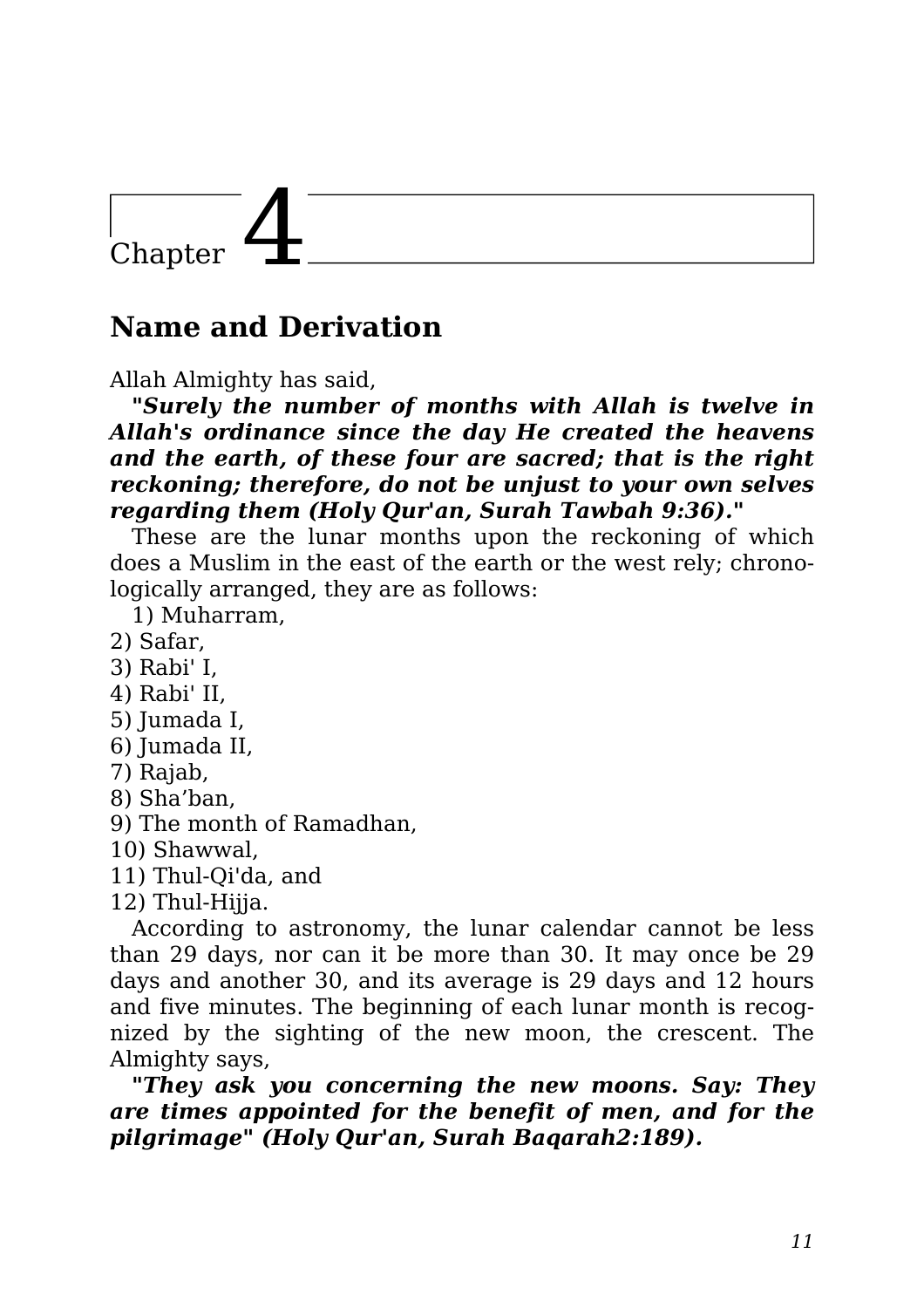In this verse, the Almighty has explained to us how to calculate and determine time by mentioning the word *ahilla*, which is the plural of the Arabic singular *hilal*, crescent, when it becomes visible to the naked eye. These crescents set the time for people and help them determine when the pilgrimage is to be performed.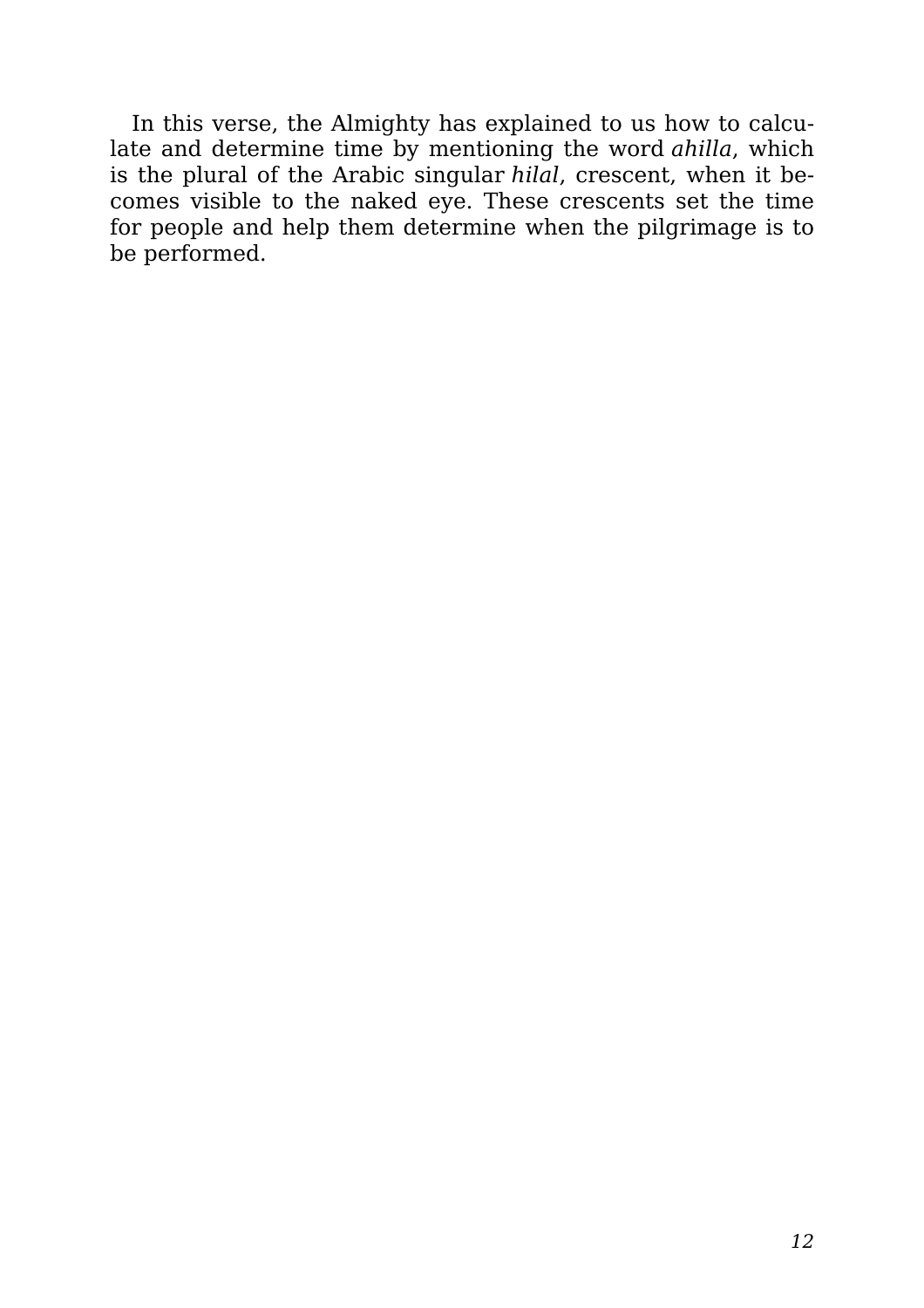### Chapter

### **Fast of the Month of Ramadhan**

The lunar calendar of Islam brings the fast of the month of Ramadhan eleven days earlier every year. Thus, in a cycle of about thirty-three years, it passes through all the seasons successively. Fast was first prescribed on the second of Sha'ban in the second year of Hijrah (the migration of Prophet Muhammad, peace and blessings of Allah be upon him and his progeny, from Mecca to Medina, corresponding to 622 A.D.).

On p. 59, of al-Saduq's *Amali* (or *Majalis*), the *faqih* mentor and author quotes Ja'far ibn Ali ibn al-Hassan ibn Ali ibn Abdullah ibn al-Mughirah al-Kufi as saying that his grandfather al-Hassan ibn Ali quotes his grandfather Abdullah ibn al-Mughirah quoting Isma'eel ibn Abu Ziyad quoting Abu Abdullah Imam Ja'far ibn Muhammad al-Sadiq (as) citing his forefathers, peace be upon all of them, saying that the Messenger of Allah (S)1 once asked his companions, "Shall I tell you about something which, if you do it, will distance you from Satan as much as the distance between the east and the west?"

They said, "O yes! Please do so," whereupon he (S) said, "It is fast. It darkens his [Satan's] face, while charity breaks his back and the love for Allah's sake and assisting others in doing good deeds cut off his tail and seeking Allah's forgiveness splits his spine. For everything there is a *zakat* (purification), and the*zakat* of the bodies is fast."

Because the reader will come across the name of Imam Ja'far al-Sadiq  $(as)2$  quite often in this book, we ought to stop here for a moment to introduce this great personality to those who may not be familiar with him. Needless to say, the Imam (as) is very well known to Muslims following the Shi'a Ja'fari Ithna-'Asheri School of Muslim Law; after all, they derive their *fiqh* from him and regard him as highly as, say, Hanafis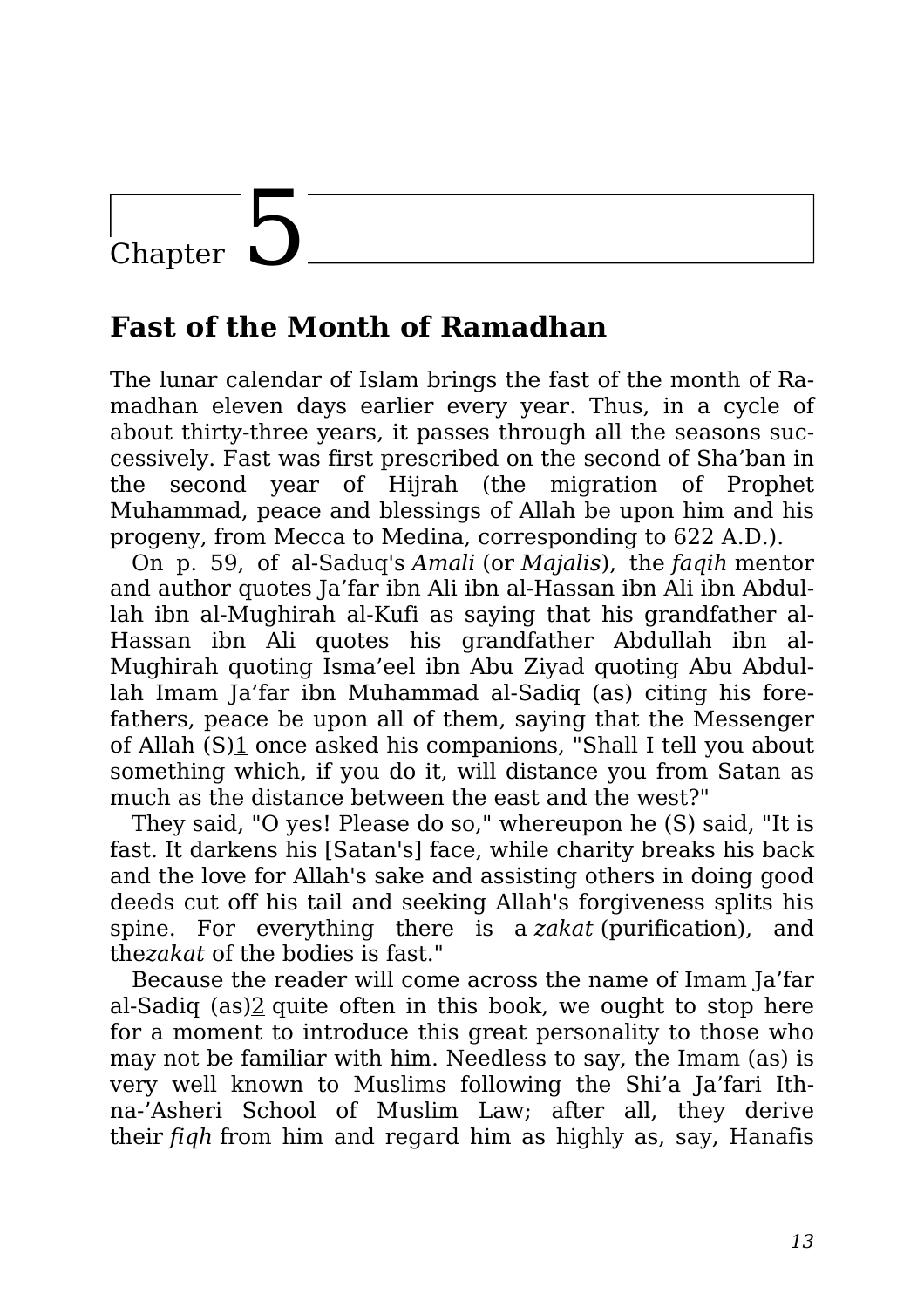regard Imam Abu Haneefah al-Nu'man, or as the Hanbalis regard Imam Ahmed ibn Hanbal. But those who are not Shi'as are justified in wondering how Imam al-Sadiq (as) knew the forthcoming information; so, let us introduce them to one of the most knowledgeable men who ever lived on earth:

His full name is Abu Abdullah Ja'far ibn Imam Muhammad al-Baqir ibn Imam Ali al-Azgher Zaynul-'Abidin ibn Imam Husayn ibn Imam Ali ibn Abu Talib, of the clan of Banu Hashim, of the tribe of Quraysh, peace and blessings of Allah be upon all of them and many, many salutations. He was born in the sacred precincts of Medina on the 17th of Rabee' al-Awwal of 83 A.H., and he died at the age of 65 after being poisoned by the Abbaside caliph Abu Ja'far al-Mansur and was buried at Baqee', Medina. His mother was a relative of the first caliph Abu Bakr: she was Umm Farwa Fatima daughter of Abdel-Rahman son of Abu Bakr. His father was Abu Ja'far Imam Muhammad ibn Ali al-Baqir (as) (57 - 114 A.H.), grandson of Imam Husayn (as).

If you wish to realize the greatness of Imam al-Sadiq (as), you will see his praise not only by Sunnis but also by non-Muslims as well, especially since his contributions to his contemporary intellectual revolution were invaluable and quite diverse. Not only was he a theologian, he was also a mathematician, a botanist, and alchemist, a scientist, and a man of letters.

To quote what Shi'as say about him may be out of place here. Probably the best compliment the Imam (as) received was from one of his world famous students: Imam Abu Haneefah al-Nu'man, founder of the major Sunni sect, the Hanafis, who was one of tens of thousands of scholars who prided himself in being Abu Abdullah's students. Abu Haneefah said verbatim: "Lawlal sanatan, la halaka al-Nu'man," which means, "Had it not been for those couple of years, al-Nu'man would have perished," a reference to two years which he spent in Baghdad as a student of Imam al-Sadiq (as) during al-Mansur's caliphate.

In his *Musnad Abu Haneefah*, Abul-Qasim al-Baghghar quotes al-Hasan ibn Ziyad as saying, "Abu Haneefah was asked once in my presence, 'Who is the most outstanding *faqih* you have ever seen?' and he answered by saying, 'Ja'far ibn Muhammad. When-al-Mansur brought him [from Medina to Baghdad], he sent for me and said, 'O Abu Haneefah! People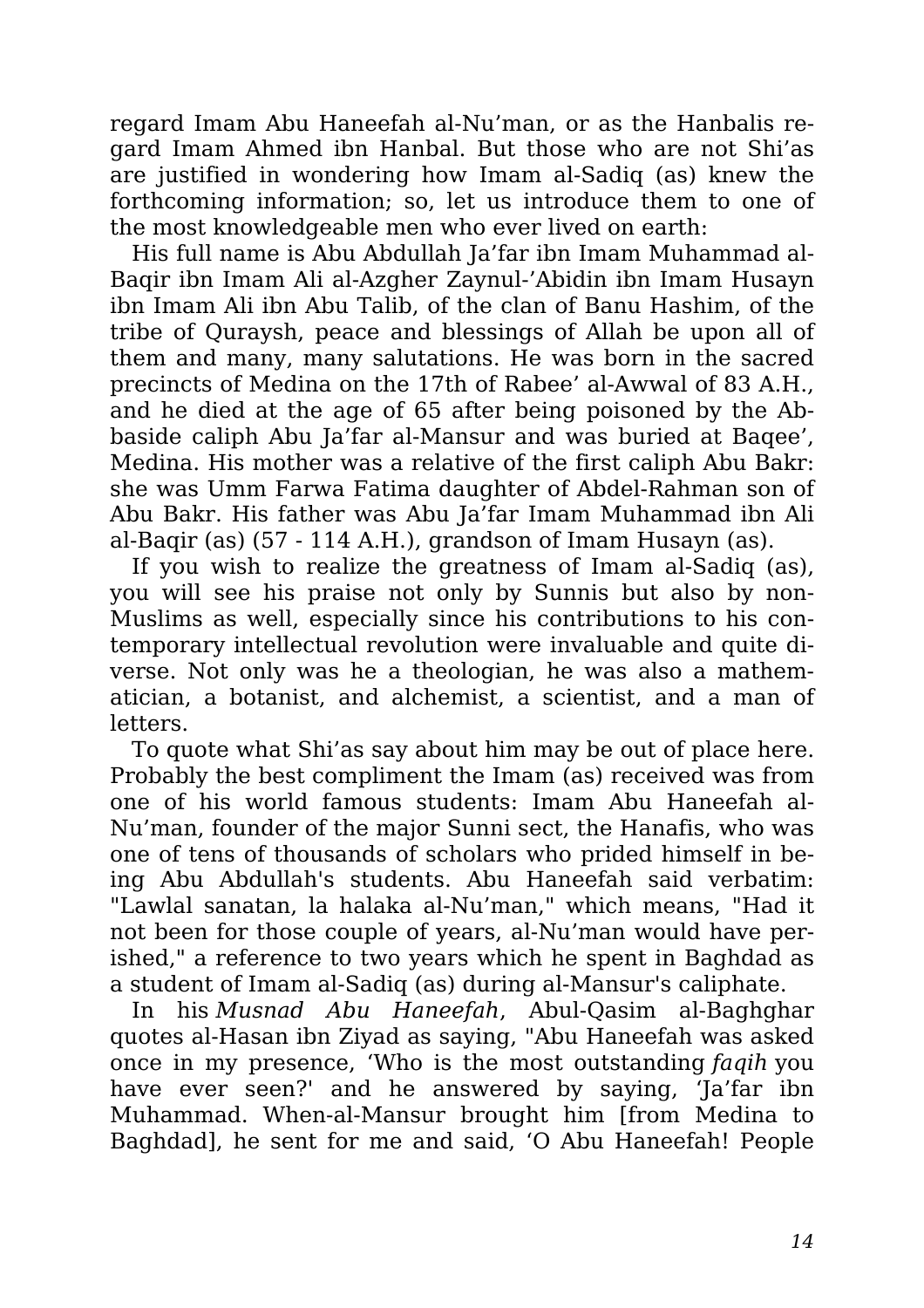are enchanted by Ja'far ibn Muhammad, so you should prepare some of your most difficult questions for him.' I prepared forty questions for him, then his [al-Sadiq's] father was brought from Heera. I visited him, greeted him, and sat at his place of meeting.

Then he turned to him and said, 'O Abu Abdullah! This is Abu Haneefah.' 'Yes, I know him,' he responded. Then he turned to me and said, 'Ask Abu Abdullah some of your questions,' so I kept asking him, and he answered all my questions, telling me our answers to them as well as those of the people of Medina… , till I finished asking him all the forty questions which I had prepared. He fully answered all of them.'" Then Abu Haneefah said, "Is not one who best knows people's different views the most knowledgeable among them?"

Where did Imam al-Sadiq (as) get his knowledge from? Let us answer this question not from the Shi'a but from the Sunni viewpoint in order to satisfy the curiosity of, and perhaps convince, some skeptical readers of this book. On p. 221, Vol. 2, of the original Arabic text of al-Bukhari's *Sahih*, the author makes a reference to one particular *saheefa*, a parchment type scroll, which was being written by Imam Ali ibn Abu Talib (as) during the revelation of the Holy Qur'an, I.e., during more than two decades, reaching in the end a total length of seventy yards. As he was writing it, Imam Ali (as) used to tie its pieces, one at a time, to his sword's scabbard as a protective measure. This signifies how much he esteemed it.

It consisted of *ahadith* of the Holy Prophet (S), be they his own or those which he narrated about the Almighty and which he learned from archangel Gabriel (as), I.e. *Qudsi ahadith*. Al-Bukhari on the said page quotes al-A'mash quoting Ibrahim al-Tameemi quoting his father quoting Imam Ali (as) as saying that all they (Ali and his family) had were "The Book of Allah and this *saheefa* from the Prophet (S)."

On p. 36, Vol. 1, of al-Bukhari's *Sahih*, the author quotes al-Sha'bi] quoting Abu Juhayfa asking Ali (as), "Do you have any book?" Ali (as) said, "The Book of Allah, (what we have learned from) some knowledge bestowed upon a Muslim, and this *saheefa*." "What is written in this *saheefa*?" asked Abu Juhayfa. Ali (as) said, "It contains reason, [injunctions such as]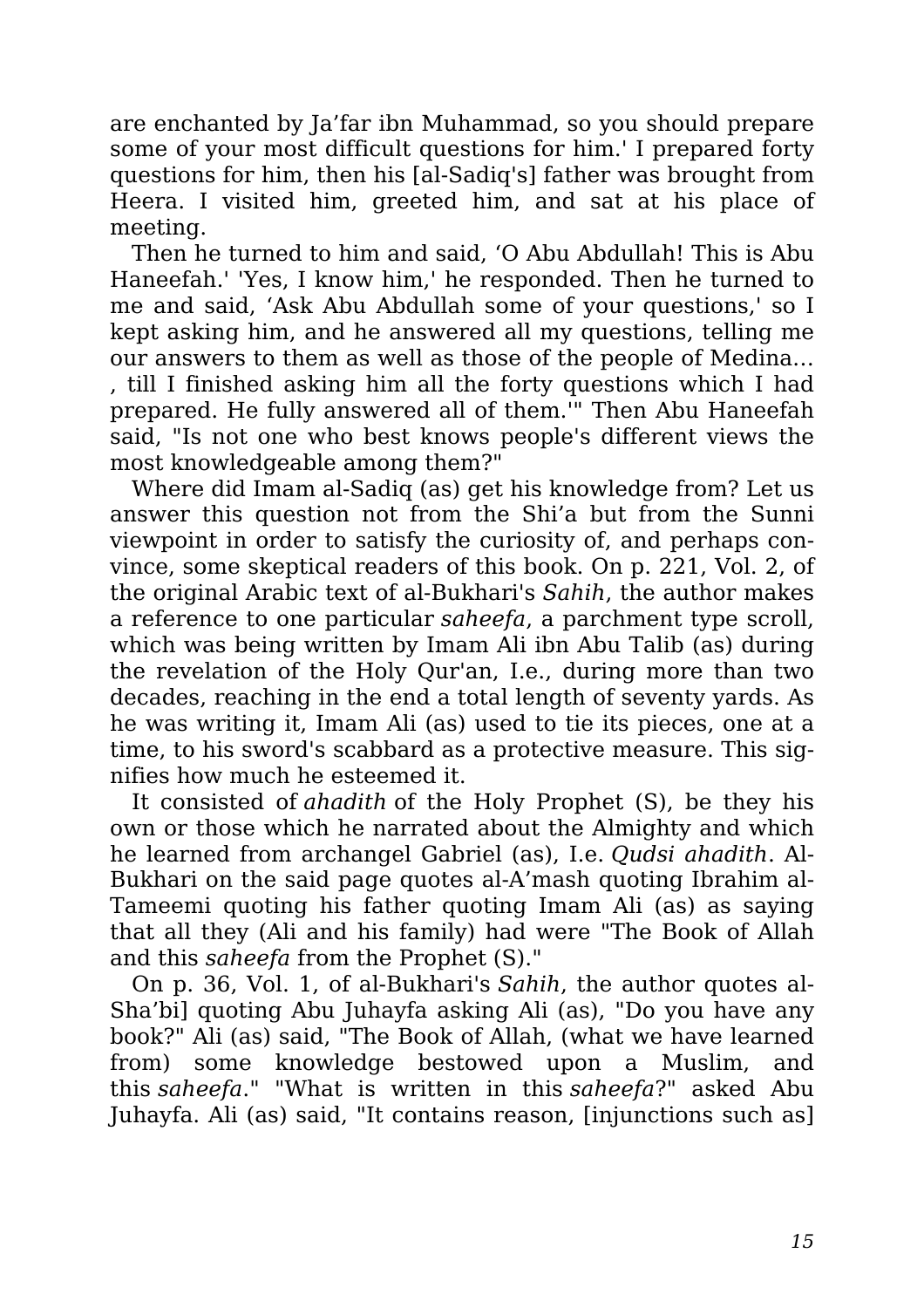the freeing of captives, and that no Muslim should kill another Muslim."

On p. 143 of *Basair al-Darajat*, Imam Ja'far al-Sadiq (as) is quoted as saying, "We have the *saheefa*; it is dictated by the Messenger of Allah (S) and hand-written by Ali (as); nothing permissible or prohibitive except that it is recorded in it, and nothing people need, nor any issue, except that it contains it, even the penalty for slightly scratching one's cheek." Other references to this *saheefa* exist on pages 67 and 69, Vol. 4, and on p. 144, Vol. 8, of al-Bukhari's *Sahih*, as well as on p. 115, Vol. 4, of Muslim's *Sahih*. Another name for this *saheefa* is *aljami'a*, the book which includes or contains all knowledge.

In Arabic, a university is call *jami'a*, a place where knowledge and those who learn it gather, a gathering place of knowledge and scholarship. If you are fortunate enough to be in possession of a copy of *Usool al-Kafi* by Muhammad ibn Ya'qub al-Kulayni published in 1990 by Dar al-Ta'aruf of Beirut, Lebanon, read pp. 294-298 of its first volume to learn numarous details about not only this *saheefa* but also about Fatima's Mushaf, the copy of the Holy Qur'an kept by Fatima (as) daughter of the Messenger of Allah (S) many years before Othman ibn 'Affan asked Imam Ali ibn Abu Talib (as) to help compile the text of the Holy Qur'an.

There are other references to this "university of knowledge," but we think this much suffices to let the reader know that the section of this book dealing with the rewards one receives from reciting a particular chapter of the Holy Qur'an is derived from one of the most ancient, if not the very most ancient, books written in the history of Islam.

Fast of the month of Ramadhan is the fourth pillar of Islam. The Arabic word *shahr* is used for a month due to its being *mushtahir*, well-known or famous, that is, the knowledge thereof reaches all people, as we are told by Imam Ibn Manzour, author of *Lisan al-Arab* on p. 432, Vol. 4. Such knowledge can be attained by sighting its crescent.

As to the reason why it has been called the month of Ramadhan, it is due to the fact that the Arabs gave the names of the months according to the times during which they occurred, and to the fact that it so happened that the month of Ramadhan coincided with the parching days of the summer. Its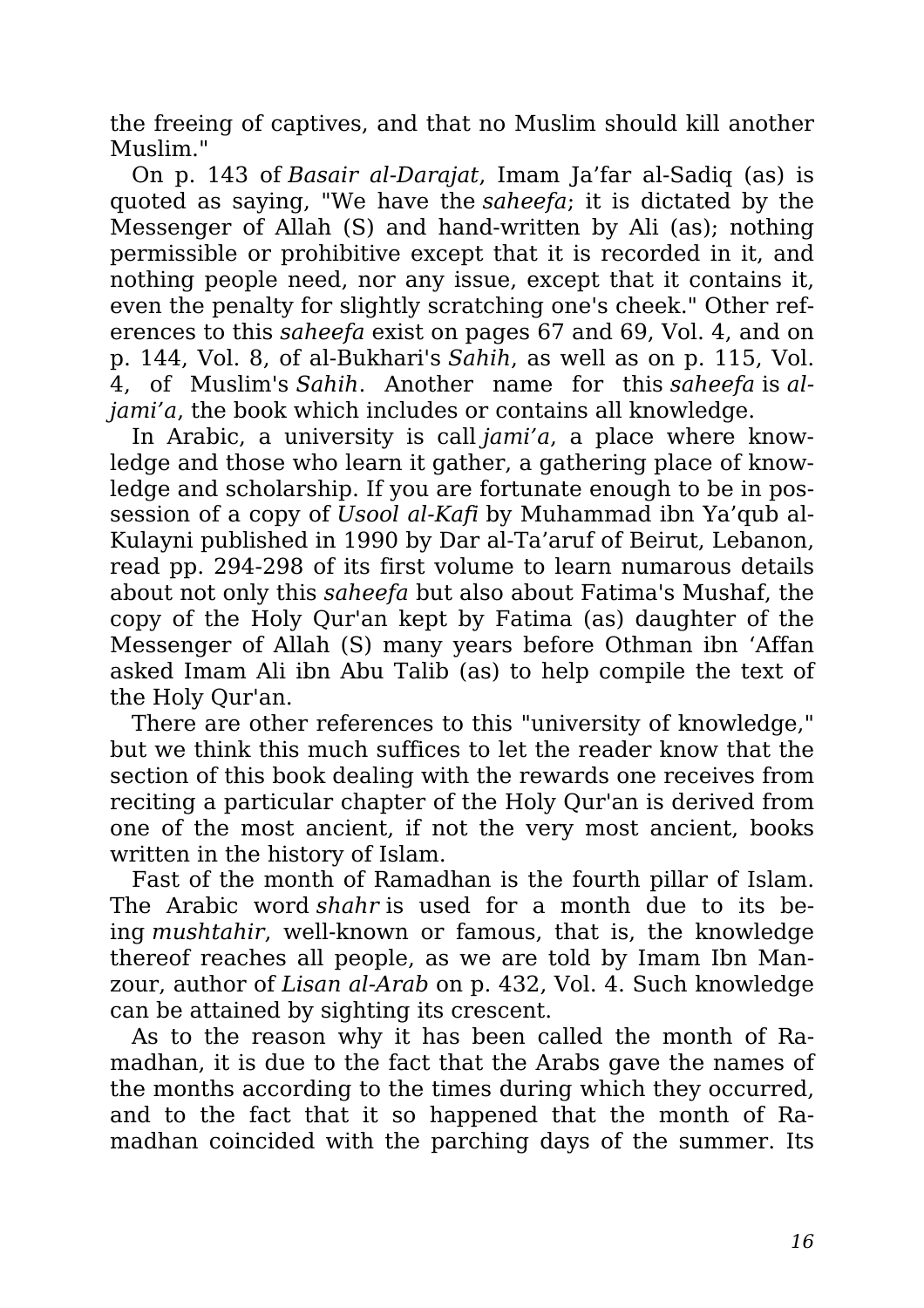root word*ramd*, as the same author tells us on pp. 160-161, Vol. 7, of the same lexicon, means to burn due to excessive sun-heat reflected on the desert sands. The *ramda* is the burning rock. This is why it was called the month of Ramadhan.

One may say in Arabic that a man's feet were burnt due to the heat, so he became *ramad*. It is also said that it was called the month of Ramadhan because people become *ramad* due to their suffering from the combination of hunger and thirst during a very hot month. Arab linguists say that to make something*armad* is to squeeze it between two soft rocks then to pound it. A person fasting, by analogy, pounds his own nature between two rocks: hunger and thirst.

According to one of his nUmarous traditions, Prophet Muhammad (S) is quoted saying, "The month of Ramadhan was named so because it tends to *ramad* the sins, that is, burn them." The righteous at the dawn of Islam used to call it *almidmar*, meaning that it emaciates the souls and bodies and helps them get rid of the excesses of evils and sins whereby the souls and bodies were laden. During the life-time of the Prophet (S), the blessed month of Ramadhan used to be called *almarzooq*, the one full of sustenance, due to the abundance of the blessings of Allah whereby His servants are sustained during it.

In a letter he sent to Jarrah al-Madayini, Muhammad ibn Ya'qub cites Imam Abu Abdullah al-Sadiq (as) saying, "Fast is not only to abstain from eating and drinking." Then the Imam (as) quoted Mary (as) mother of Christ (as), as the Holy Qur'an tells us, saying that she had vowed a fast for the Most Merciful One. The Imam (as) continued to say, "When you fast, you should safeguard your tongues, lower your gaze, and you should neither dispute with nor envy one another." This is recorded on p. 351, Vol. 94, of *Bihar al-Anwar*.

The Imam (as) is also quoted in the same and following page of the said reference saying, "When you fast, let your hearing and vision abstain with you from anything unlawful, against everything ugly, and leave hypocrisy aside, and do not harm those who serve you. Rather, adorn yourself with the dignity of the fast, and do not make your fasting day any different from the day when you do not fast."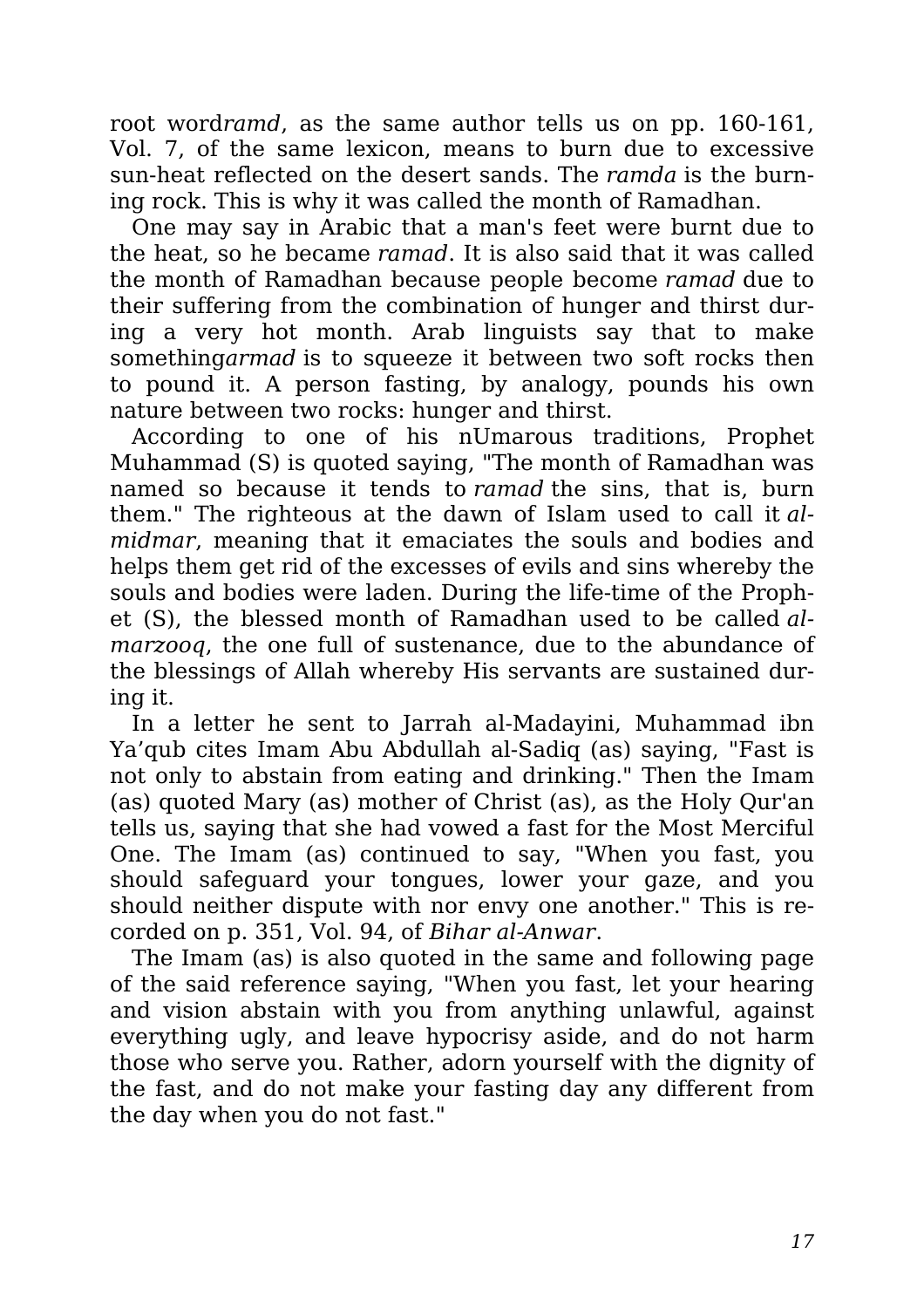1.This acronym stands for "peace be upon him and his family."

2. Acronyms for Alahis-Salam, peace be upon him.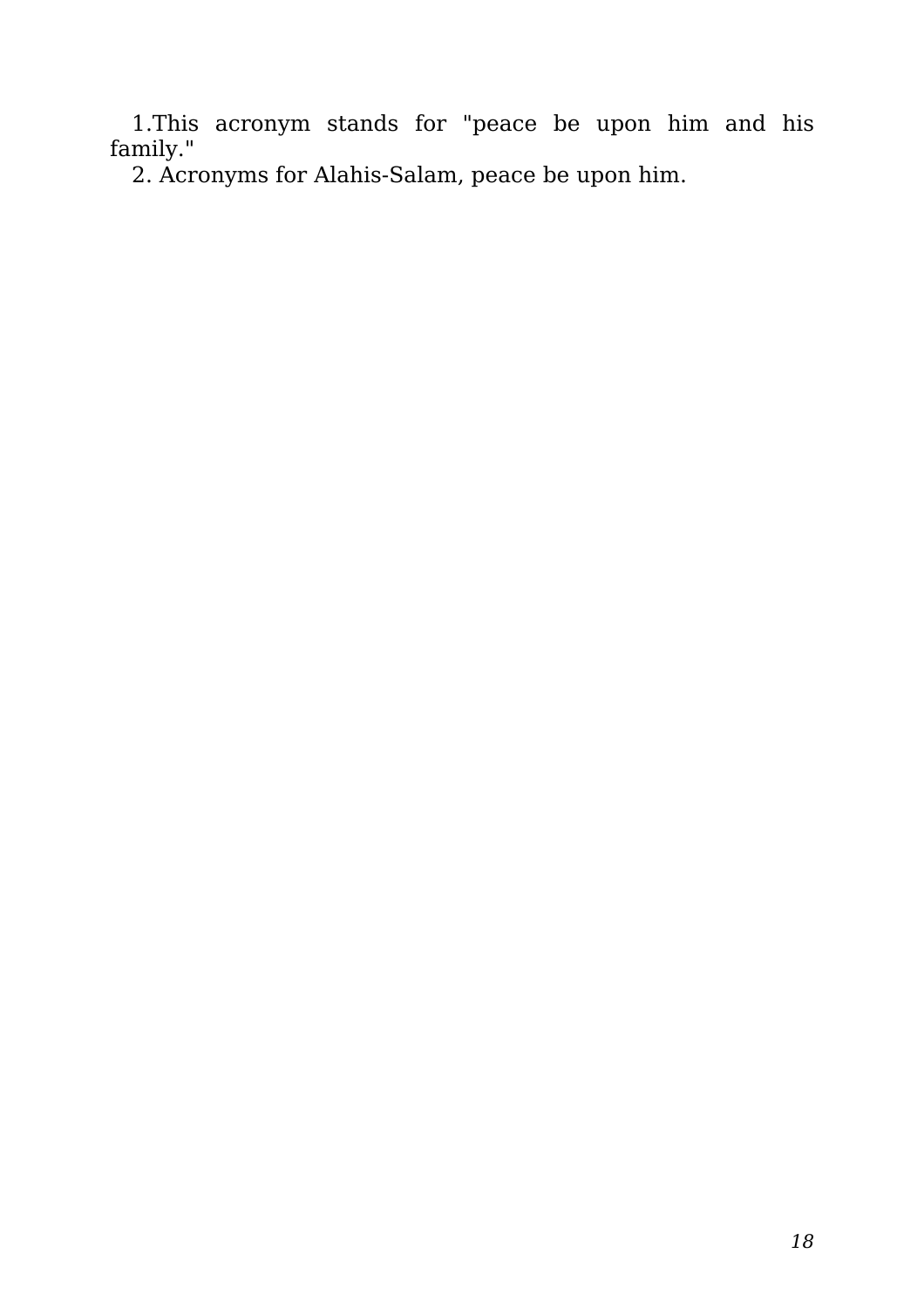# |<br>Chapter

### **The Niyyat (Intention) to Fast**

When the crescent is sighted in your area or country, a *niyyat*, that is, a silent declaration of intention should be made to fast during this sacred month to attain nearness to Allah (*wajib qurbatan ila-Allah*). Just like the five daily prayers, the *niyyat* of fast is obligatory and mental, and so is the case of every deed according to Islam.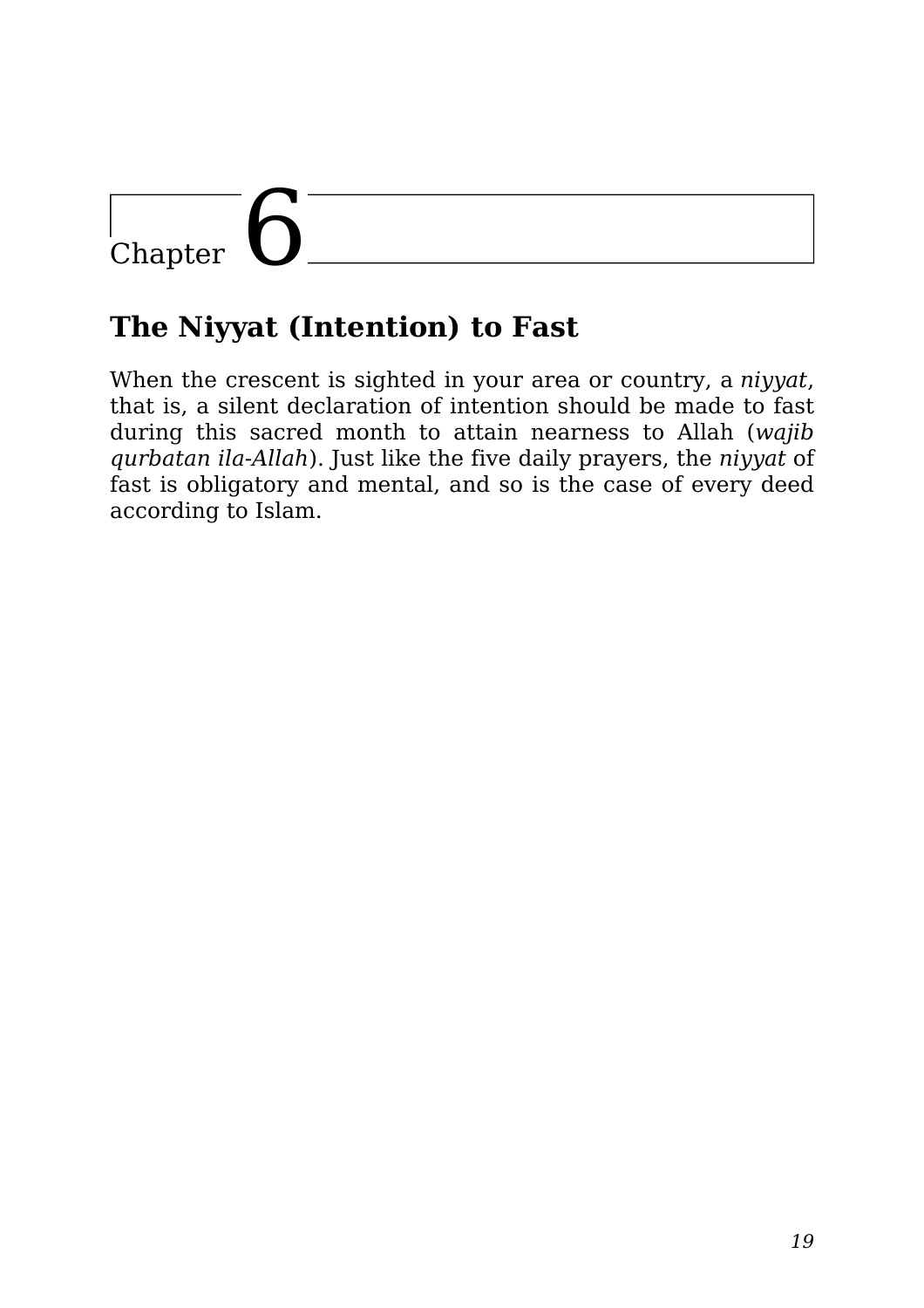### Chapter

#### **Significance of the Month of Ramadhan and its Fast**

On p. 64, Vol. 2, of *Safeenat al-Bihar*, the Messenger of Allah (S) is quoted saying that Allah Almighty has charged a group of His angels with the task of supplicating for those who observe the fast. On the same page of the same reference, Imam Ja'far al-Sadiq (as) is quoted saying that if a person fasts during a hot day, and he suffers from thirst, Allah will assign a thousand angels to wipe his face and convey to him glad tidings, and when he breaks his fast, Allah, the most Exalted, the most Glorified, addresses him with these words, "How sweet your smell and soul are! O My angels! Bear witness that I have forgiven him."

On page 96 of *Thawab al-A'mal wa 'Iqab al-A'mal*, and also on page 48 of his book *Al-Amali* (or pp. 29-32 of old editions), Shaikh Abu Ja'far Muhammad ibn Ali ibn al-Husayn ibn Babawayh al-Qummi al-Saduq (306-381 A.H.) quotes Muhammad Ibn Ibrahim al-Ma'athi saying that Ahmed ibn Jaylawayh al-Jurjani al-Muthakkar] quotes Abu Ishaq Ibrahim ibn Bilal quoting Abu Muhammad quoting Abu Abdullah Muhammad ibn Kiram quoting Ahmed ibn Abdullah quoting Sufyan ibn 'Ayeenah quoting Mu'awiya ibn Abu Ishaq quoting Sa'eed ibn Jubayr saying, "I asked Ibn Abbas once about the reward of one who fasts during the month of Ramadhan knowing its greatness.

He said: 'O Ibn Jubayr! Get ready to listen to what your ears have never heard before, nor your heart has ever experienced, nor your soul has ever reckoned regarding that about which you have inquired! What you are seeking is the knowledge of the first generations and the last!' So I left him and prepared myself to meet him again. I returned to him at early daybreak.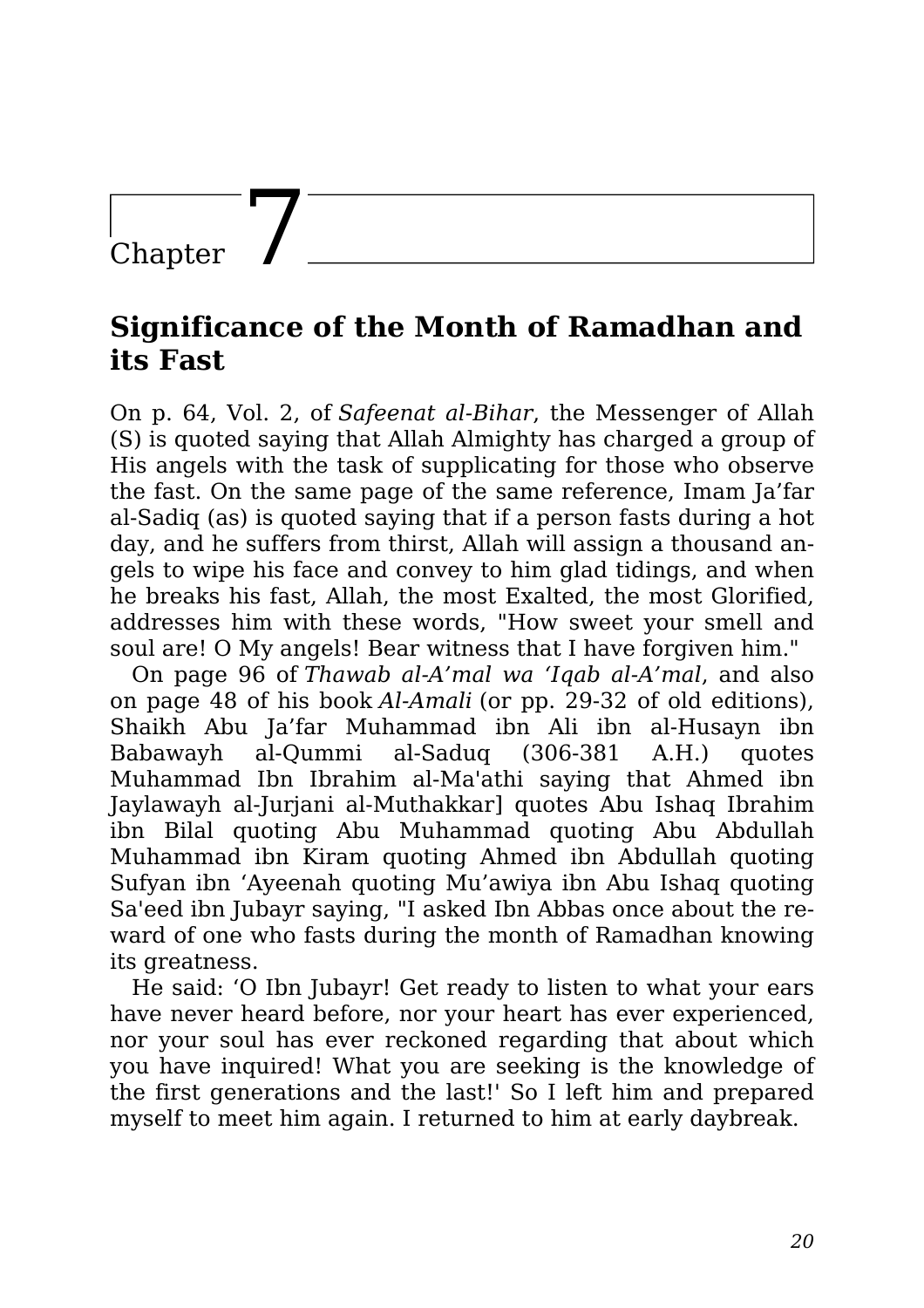Having said the *fajr* prayers (together), I reminded him of the tradition which I had sought, so he turned his face to me and said, 'Listen carefully to what I am going to tell you. I have heard the Messenger of Allah (S) saying: 'Had you ever come to know about your rewards during the month of Ramadhan, you would surely have thanked the Almighty a great deal more (than you usually do). When the first night is over, Allah, the Almighty and the Exalted One, forgives the sins committed by all members of my nation, the ones committed in secrecy and the ones committed in public, and He elevates your status two thousand degrees and builds you fifty towns in Paradise.

On the next day, He rewards you for every step you take during that day with the rewards of one who adored Him for a full year and the reward of one of His prophets, and He will reward you as though you had performed the fast for a full year. On the third day, the Exalted and Dear One grants you a dome in Paradise for each hair on your body, a dome of a white pearl on top of which are twelve thousand light houses and at the bottom of which are twelve thousand houses in each one of which there are one thousand beds and on each bed of which there is a nymph (*huri*) with large lovely eyes, each served by one thousand servants the head-covering of each one of them is better than this world and everything in it. On the fifth day,

He builds you in Paradise a million 1 cities in each one of which there are seventy thousand houses, inside each one of which there are seventy thousand tables, and on each table there are seventy thousand bowls, and in each bowl there are sixty thousand types of food each one of which is different from the other. On the sixth day, He will grant you in the Abode of Peace a hundred thousand towns in each one of which there are a hundred thousand rooms, in each room there are a hundred thousand beds of gold the length of each is a thousand yards, and on each bed is a *huri* wife with large lovely eyes whose hair has thirty thousand locks braided with pearls and sapphires, and each lock is carried by a hundred concubines.

On the seventh day, the Almighty grants you in the Garden of Bliss the rewards of forty thousand martyrs and forty thousand *siddeeqs*. On the eighth day, Allah Almighty grants you the rewards of the good deeds of sixty thousand worshippers and sixty thousand ascetics. On the ninth day, Allah, the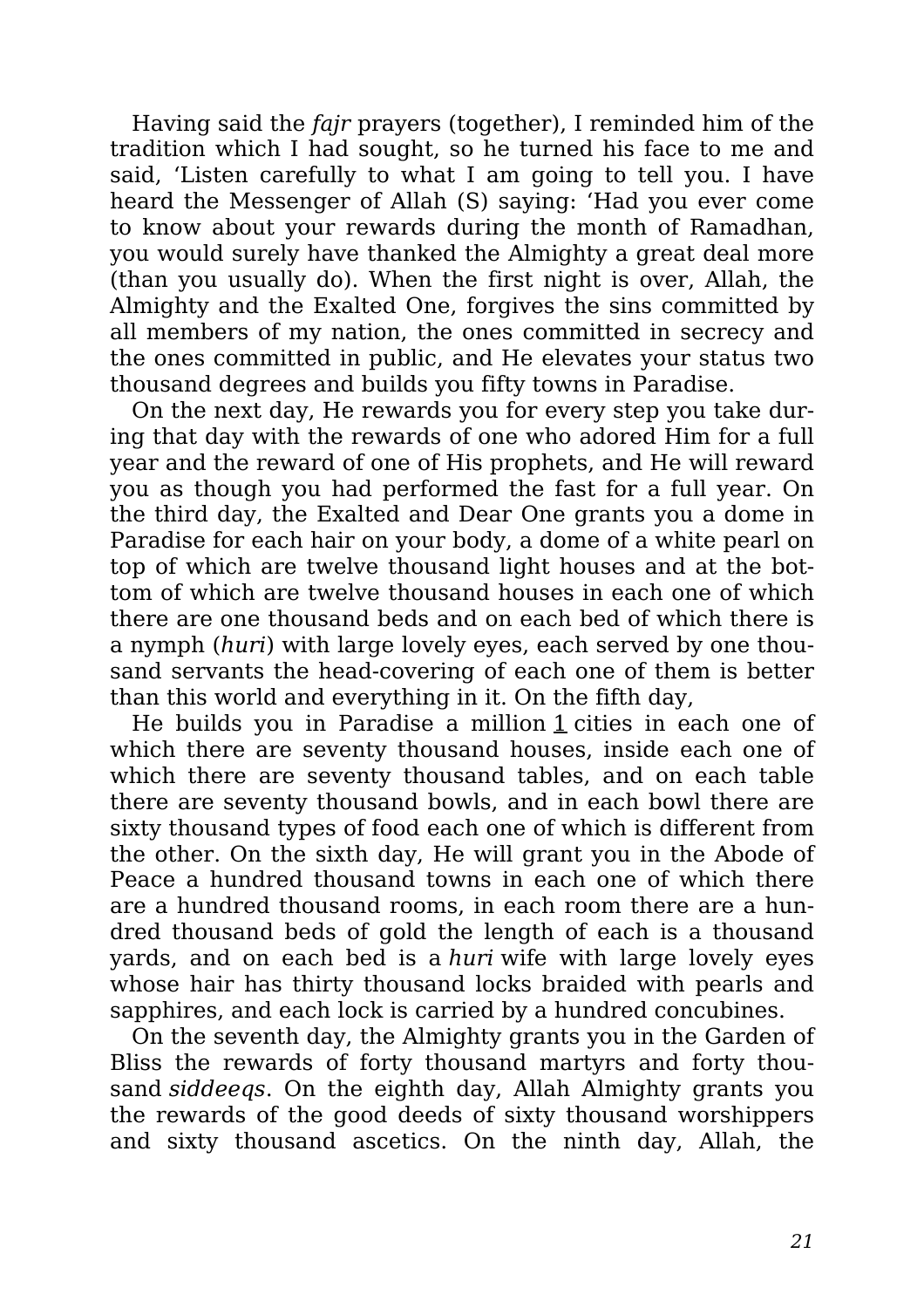Exalted One, gives you what is equal to what He gives a thousand scholars and a thousand devotees and a thousand warriors fighting for Allah in a foreign land.

On the tenth day, He gives you the fulfillment of seventy thousand of your worldly wishes and orders the sun, the moon, the stars, the animals, the birds, the beasts, every rock and every rain-drop, everything wet and everything dry, all fish in the oceans and all leaves on the trees, to pray for your forgiveness.

On the eleventh day, the Exalted and Mighty One grants you the rewards whereby He rewards one who performs the pilgrimage and *'umra* four times and one who performs the pilgrimage with His prophets and the *'umra* with every *siddeeq* or martyr. On the twelfth day, He takes upon Himself to replace your sins with good deeds, then He multiplies your good deeds many times and gives you the rewards of each of your good deeds a million times.

On the thirteenth day, Allah Almighty grants you what He grants the devotees of Mecca and Medina and bestows upon you an intercession for each and every stone and rain-drop between Mecca and Medina. On the fourteenth day, He treats you as though you had met and followed in the footsteps of Adam, Noah, Abraham, Moses, David and Solomon [peace be upon all of them], and as though you had worshipped the Almighty Allah in the company of His prophets for two hundred years.

On the fifteenth day, He fulfills ten of your worldly wishes and those of the hereafter and grants you what He granted Job (as), then He orders the angels who bear the 'Arsh to pray for your forgiveness and grants you on the Day of Resurrection forty lights: ten on your right, ten on your left, ten before you and ten behind you. On the sixteenth day, the Almighty grants you sixty outfits to wear as soon as you abandon your grave and a she-camel to ride, and He will send a cloud to overshadow you to protect you from the heat of that Day.

On the seventeenth day, the Almighty Allah says: 'I have forgiven them and their parents and exempted them from having to undergo the hardships of the Day of Resurrection.' On the eighteenth day, the Praised and Exalted One orders Gabriel, Michael and Israfil as well as the angels who bear the 'Arsh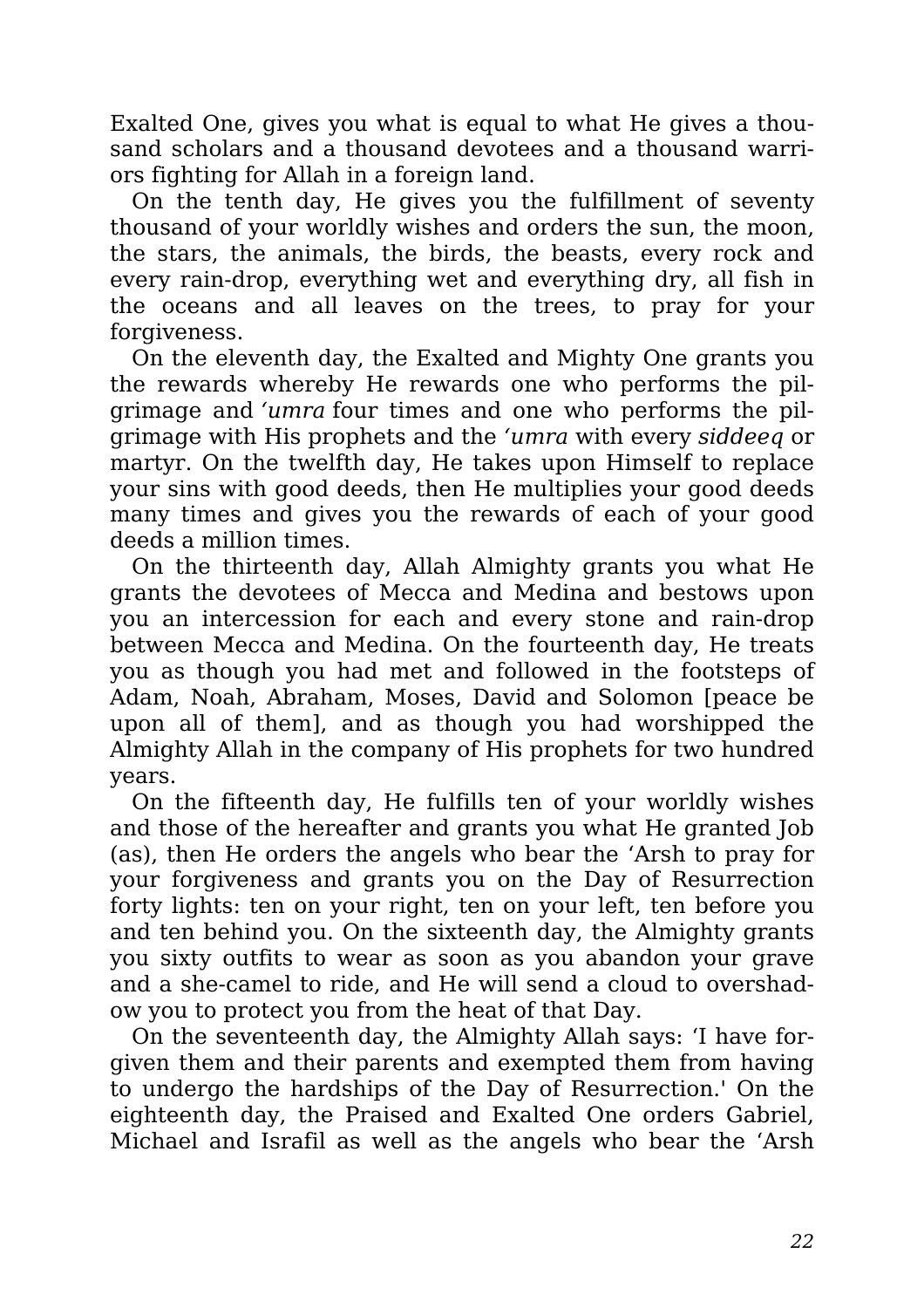and all archangels to seek forgiveness for the nation of Muhammad (S) till the next year, and He will also grant you on the Day of Resurrection whatever rewards [He grants to those who participated in the Battle of Badr].

On the nineteenth day, all angels in the heavens and on earth will have already sought permission of their Lord to visit your graves and to bring you every day a present and a drink [as long as you remain in the*barzakh*].

So, if you complete your fast for twenty full days, the Almighty Allah sends you seventy thousand angels to protect you from every accursed devil, and He will have granted you for each day of your fast your rewards as though you fasted a hundred years, and He will set a ditch between you and hell and grant you the rewards of all those who recited the Torah, the Gospel, the Psalms and the Holy Qur'an, and will write for you for each feather on Gabriel the reward of a full year and will grant you the rewards of those who glorify Him at the 'Arsh and Kursi and will marry you to a thousand nymphs for each of the verses of the Qur'an.

On the twenty-first day, the Almighty expands your grave a thousand parasangs and lifts the darkness and loneliness of your graves and makes your graves look like the graves of the martyrs and your faces like the face of Joseph son of Jacob (as). On the twenty-second day, the Almighty dispatches the angel of death as He dispatches him to His prophets to remove your worldly worries and the torment of the hereafter. On the twenty-third day, you will pass on the Straight Path in the company of the prophets, the first to follow the prophets, and the martyrs, as if you had fed each orphan and clothed everyone who needed to be clothed.

On the twenty-fourth day, you will not leave this life before each one of you sees the place reserved for him/her in Paradise and is given the rewards of a thousand sick and a thousand who go back to their creed and will grant you the rewards of one who freed a thousand captives from the descendants of Ishmael (as).

On the twenty-fifth day, Allah will have built you under His 'Arsh a thousand green domes on top of each one of which is a tent of light. The Almighty and Exalted One will then say: 'O followers of Muhammad! I am your Lord and you are My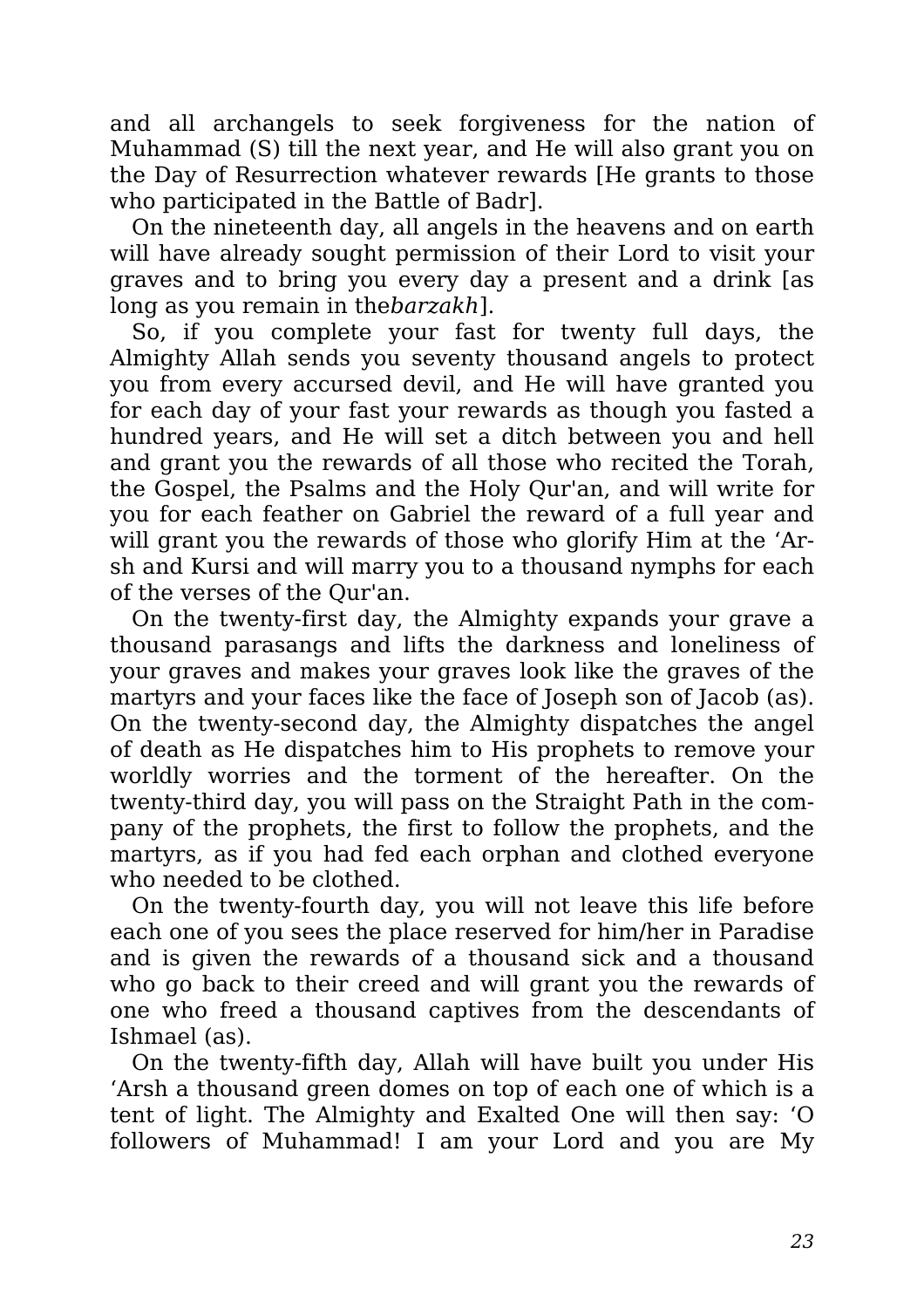servants! Enjoy the shade of My 'Arsh in these domes and eat and drink with enjoyment, for there will be no fear on you, nor will you grieve.

O nation of Muhammad! By My Dignity and Greatness! I shall dispatch you to Paradise in a way which will amaze the first generations and the last, and I shall crown each one of you with a thousand light crowns, and I shall provide for each one of you a she-camel whose reins are made of light, and in it are a thousand gold rings, in each is an angel looking after it, in the hand of each angel is a light rod so that he may enter Paradise without a reckoning.'

And on the twenty-sixth day, Allah will look at you with compassion and will forgive all your sins except those of shedding innocent blood or robbing people's wealth, and He will grant you every day a thousand barriers against backbiting, lying and slandering. On the twenty-seventh day, He will consider you as though you had aided every believing man and woman and clothed seventy thousand naked persons and equipped a thousand soldiers to camp in a foreign land to defend Islam, and as if you have recited every book Allah has revealed to His prophets.

On the twenty-eighth day, Allah will have built you in Paradise a hundred thousand light cities and granted you in the garden of bliss a hundred thousand silver mansions and a hundred thousand cities in each one of which there are a thousand rooms, and granted you in the garden of greatness a hundred thousand pulpits of musk inside each one of which there is a thousand saffron houses in each one of which there are a thousand beds of pearls and sapphires and on each bed a wife of the *huris* with large lovely eyes.

So if you complete your fast till the twenty-ninth day, the Almighty Allah will grant you a million quarters, inside each quarter is a white dome underneath which is a white camphor bed on which there are a thousand mattresses of green silk on each one of which there is a *huri* decorated with seventy thousand ornaments and crowned with eighty thousand locks each one of which is decorated with diamonds and sapphires.

So if you finish thirty complete days of fast, the Almighty will have granted you for each day the rewards of a thousand martyrs and a thousand foremost believers in His Prophets, and He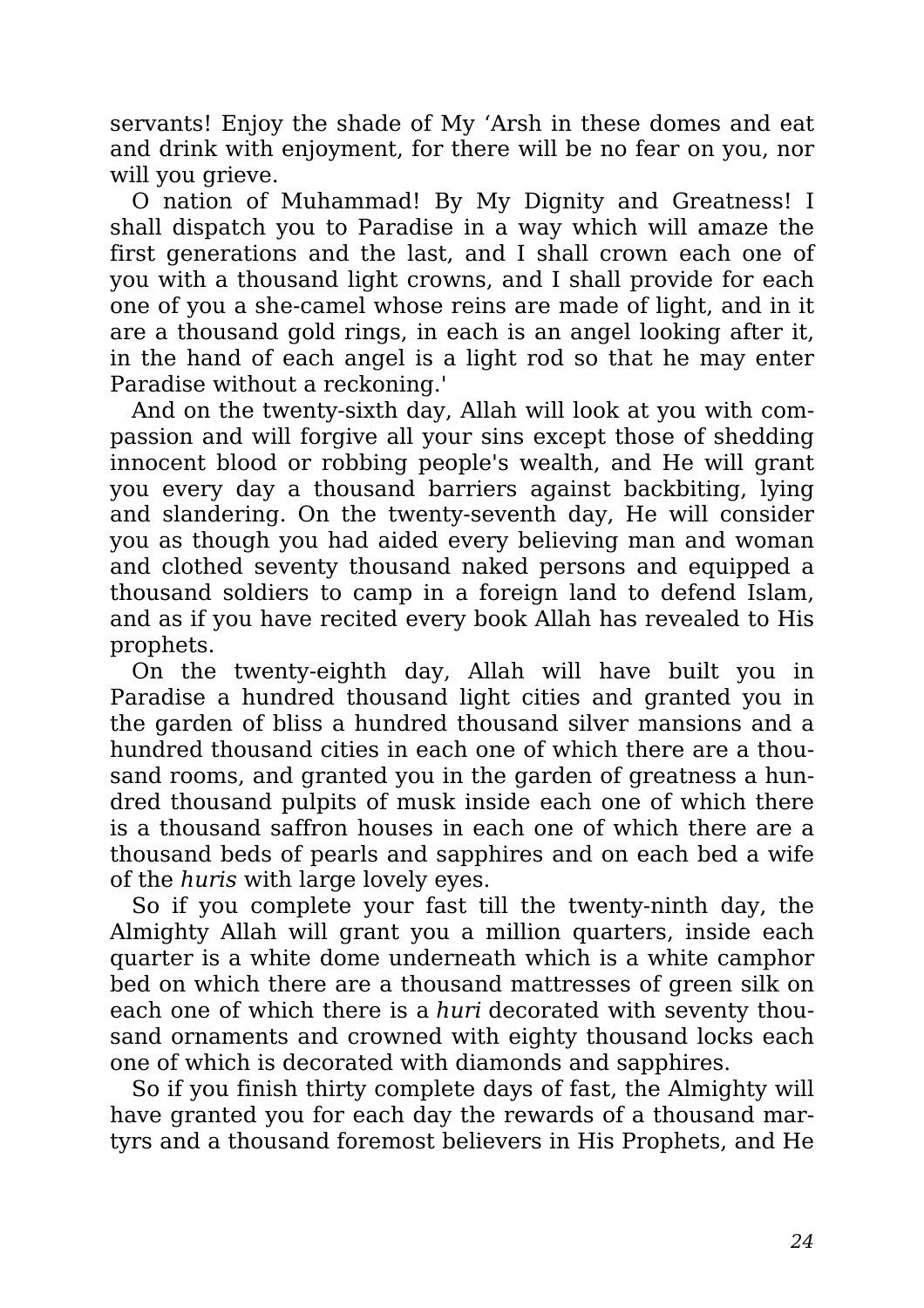will have assigned for you the rewards of fifty years of adoration, and He will have decreed a clearance for you from hell and a passage on the Straight Path and a security against the torment.

One of the gates of Paradise is called al-Rayyan, and it shall never be opened before the Day of Resurrection. It will be opened for those among the nation of Muhammad (S) who performed the fast. Ridwan, custodian of Paradise, will call out saying: 'O followers of Muhammad! Come to the al-Rayyan gate!' So he will let my nation enter Paradise through that gate. Therefore, if one is not forgiven during the month of Ramadhan, in which month can he be forgiven? There is neither will nor strength except from Allah; Allah suffices us, and what a great Helper He is!'" This lengthy tradition is also recorded on pp. 183-185, Vol. 8, of *Bihar al-Anwar*.

On page 92 of his book *Thawab al-A'mal wa 'Iqab al A'mal*, in a chapter dealing with the glory of the month of Ramadhan and the rewards for its fast, Shaikh Abu Ja'far Muhammad ibn Ali ibn al-Husayn ibn Babawayh al-Qummi al-Saduq relies on the authority of Jabir who quotes Imam Abu Ja'far al-Baqir, peace be upon him, and also in *Al-Misbah*, where Jabir ibn Yazid quotes Imam Abu Ja'far, peace be upon him, saying the following to Jabir ibn Abdullah al-Ansari, one of the greatest *sahabah* (companions of the Holy Prophet, S),

"O Jabir! This is the month of Ramadhan; whoever fasts during its day, and spends a portion of its night saying prayers and abstaining from eating anything unlawful, safeguarding his modesty against anything unlawful, and withholding his tongue against saying anything unlawful, will leave his sins behind him as the month leaves." Jabir said, "O Messenger of Allah! What a beautiful *hadith* this is!" The Messenger of Allah (S) whereupon said, "And what difficult terms these are!"

The Prophet, peace and blessings be upon him, his progeny and companions, is also quoted saying, "Whoever fasts during the month of Ramadhan out of firm belief and a sincere desire to please Allah will have all his past and future sins forgiven." He (S) is also quoted saying, "The gates of Paradise are opened on the first night of the month of Ramadhan, and they remain open till the last night of it." He (S) is also quoted saying that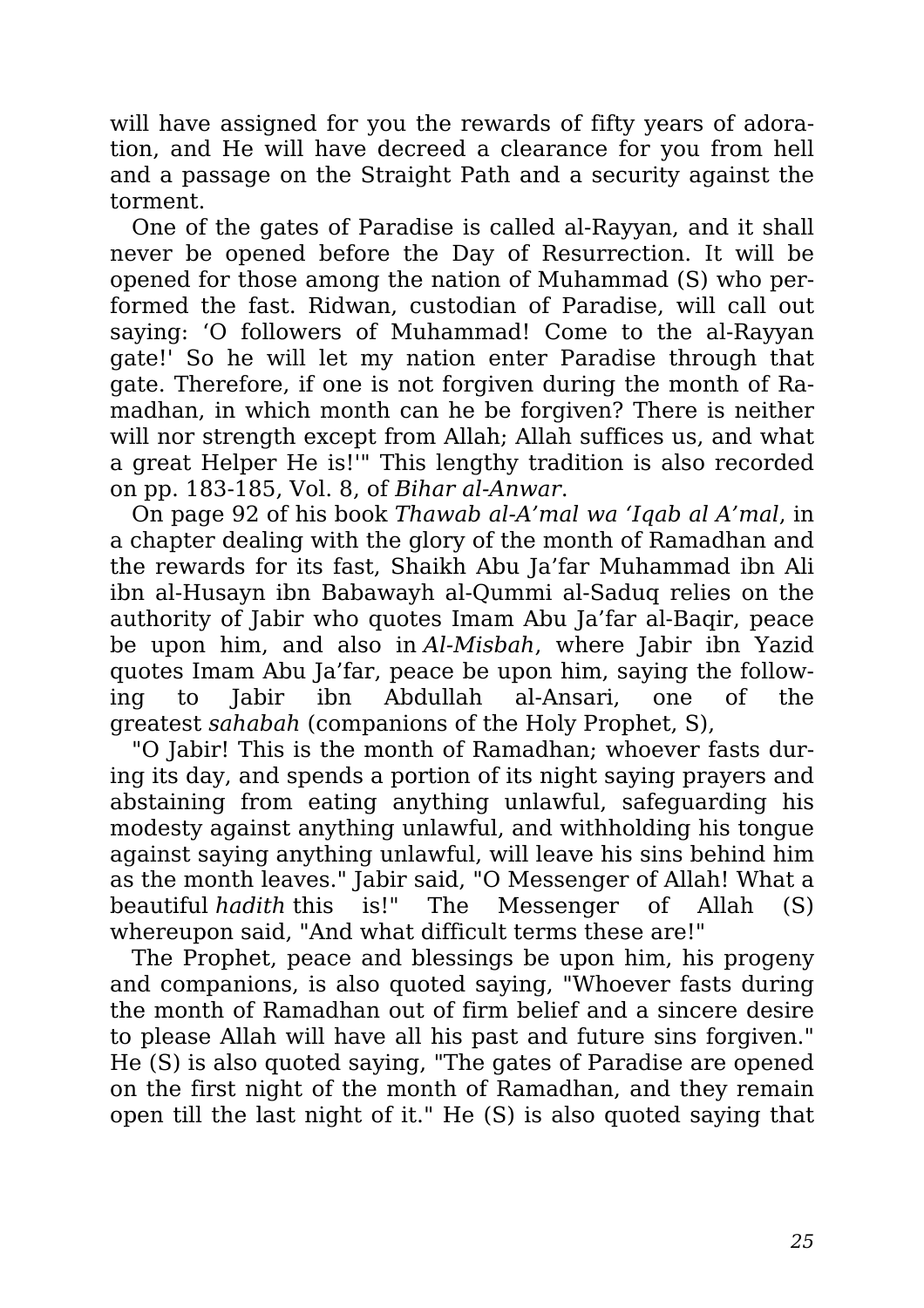the Almighty has entrusted seven angels to keep each demon fettered till the end of the month of Ramadhan.

On the same page of the same reference, Muhammad ibn al-Hassan is quoted saying that al-Husayn ibn al-Hassan ibn Sa'eed has quoted al-Husayn ibn 'Alwan quoting 'Amr ibn Shimr citing Jabir who in turn cites Imam Abu Ja'far al-Baqir (as) saying that whenever the month of Ramadhan approached, the Messenger of Allah (S) used to come out to the public, face the Qibla and supplicate thus:

O Allah! I invoke You to let this crescent be the harbinger of security and conviction, safety and peace, crowned health, vast sustenance, prevention against all ailments, recitation of the Holy Qur'an, and help in performing the prayers and upholding the fast! O Lord! Safeguard us for the month of Ramadhan, safeguard it for us, and safeguard it from us till the month is over and You have forgiven us!

Then he (S) would face the public and address them thus:

O Muslim multitudes! When the crescent of the month of Ramadhan appears, the demons among the devils are chained, and the gates of the heavens and Paradise are opened, and so are the gates of His Mercy, while the gates of hell are closed. Pleas are answered and the Almighty releases at the time of *iftar*a number of residents of hell. In every night, a caller calls: 'Is there anyone who has a plea? Is there anyone who seeks forgiveness? O Almighty Allah! Reward everyone who spends in Your way, and grant perdition to everyone who withholds. And when the month of Shawwal approaches, the believers are called upon to receive their rewards, for that will be their day to receive their rewards.

On page 94 of the reference cited above, Muhammad ibn Musa ibn al-Mutawakkil is quoted saying that Abdullah ibn Ja'far al-Himyari has said that Ahmed ibn Muhammad ibn Eisa has said that al-Hassan ibn Mahboob al-Zarrad has said that Abu Ayyub has quoted Abul-Ward citing Imam Abu Ja'far al-Baqir, peace be upon him, saying that the Messenger of Allah (S) delivered a sermon on the last Friday of the month of Sha'ban.

In it, he praised Allah then said, 'O people! You have been shadowed by a month one night of which is better than a thousand months; it is the month of Ramadhan during which Allah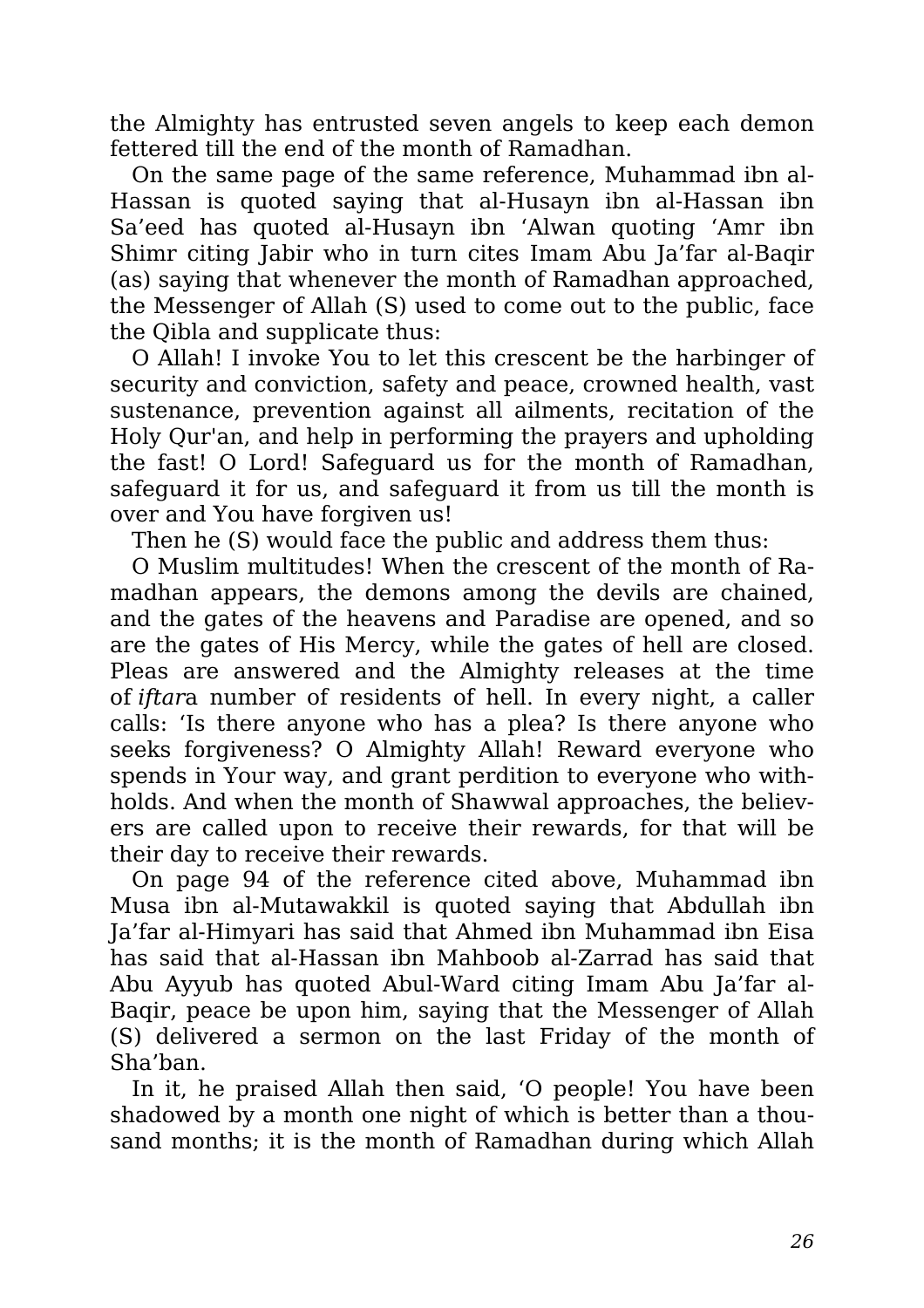has enjoined you to fast and equalled the rewards for voluntary prayers during its nights with the rewards due to those who volunteered to say optional prayers for seventy years in other months.

He also equalled the rewards of the good deeds of those who do good deeds during it with those who perform one of the obligations enjoined by the Almighty (in other months). And whoever performs one of the enjoined obligations during it will be rewarded as though he had performed seventy other obligations in other months. It is the month of perseverance, and the reward of perseverance is Paradise.

It is the month of consolation, the one wherein Allah increases the sustenance of the believers… Allah will decrease the hardship of the reckoning of whoever decreases the hardship of his slave during it. It is a month the beginning of which is mercy, the middle of which is forgiveness, and the end of which is acceptance and emancipation from the fire. You cannot by any means take lightly during it four merits with two of which you please Allah, and two others you cannot do without.

The two merits whereby you please Allah are: you testify that There is no god except Allah and that I, Muhammad, is the Messenger of Allah; as for the two merits which you cannot do without, these are: you plead to Allah to fulfill your worldly needs and grant you Paradise, and that you plead to Allah during it for your health and well-being, and you seek refuge with Him against the fire.'"

On pp. 56-57 of al-Saduq's *Amali*, Sa'd ibn Abdullah is quoted saying that Ahmed ibn Muhammad ibn Eisa ibn Sa'eed quotes Fadal citing Yousuf ibn 'Umayrah quoting 'Ubaydullah ibn Abdullah quoting individuals who heard Abu Ja'far, peace be upon him, saying that when the month of Ramadhan was about to approach, that is, on the twenty-seventh of Sha'ban, the Messenger of Allah (S) told Bilal to call upon people to assemble. People assembled, so he (S) ascended the pulpit, praised the Almighty then said,

"O people! The month (of Ramadhan) has approached, and it is the master of all months wherein one night is better than a thousand months. During it, the gates of hell are closed and those of Paradise are kept open. Whoever lives through it and is not forgiven will be distanced from the mercy of Allah, and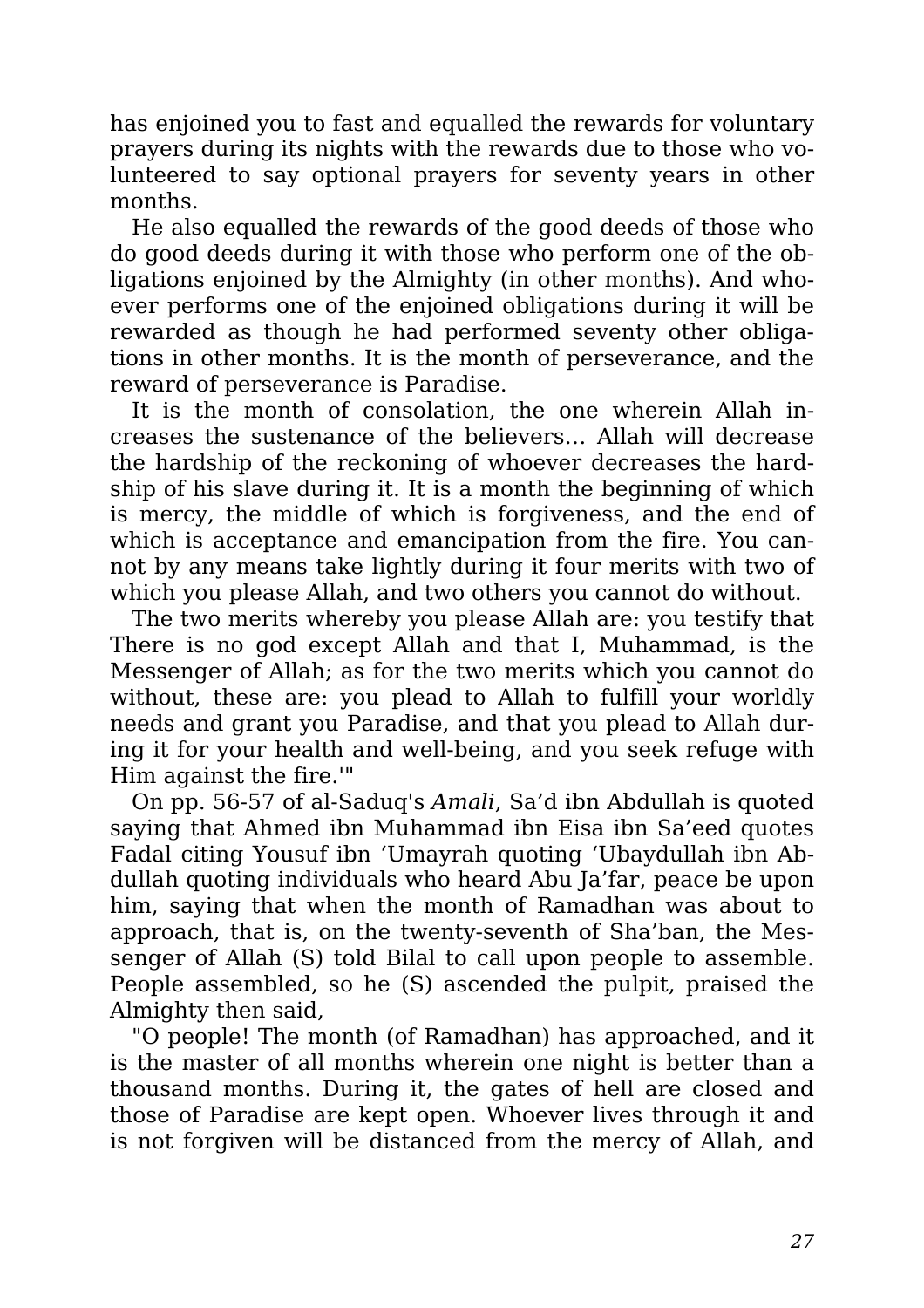whoever during it does not receive Allah's forgiveness while his parents are living will surely be further away from receiving Allah's mercy. And whoever hears my name and fails to send blessings unto me will (likewise) be distanced from Allah's mercy."

1. In Arabic, the word "million" does not exist; instead, Arabs use "a thousand thousands."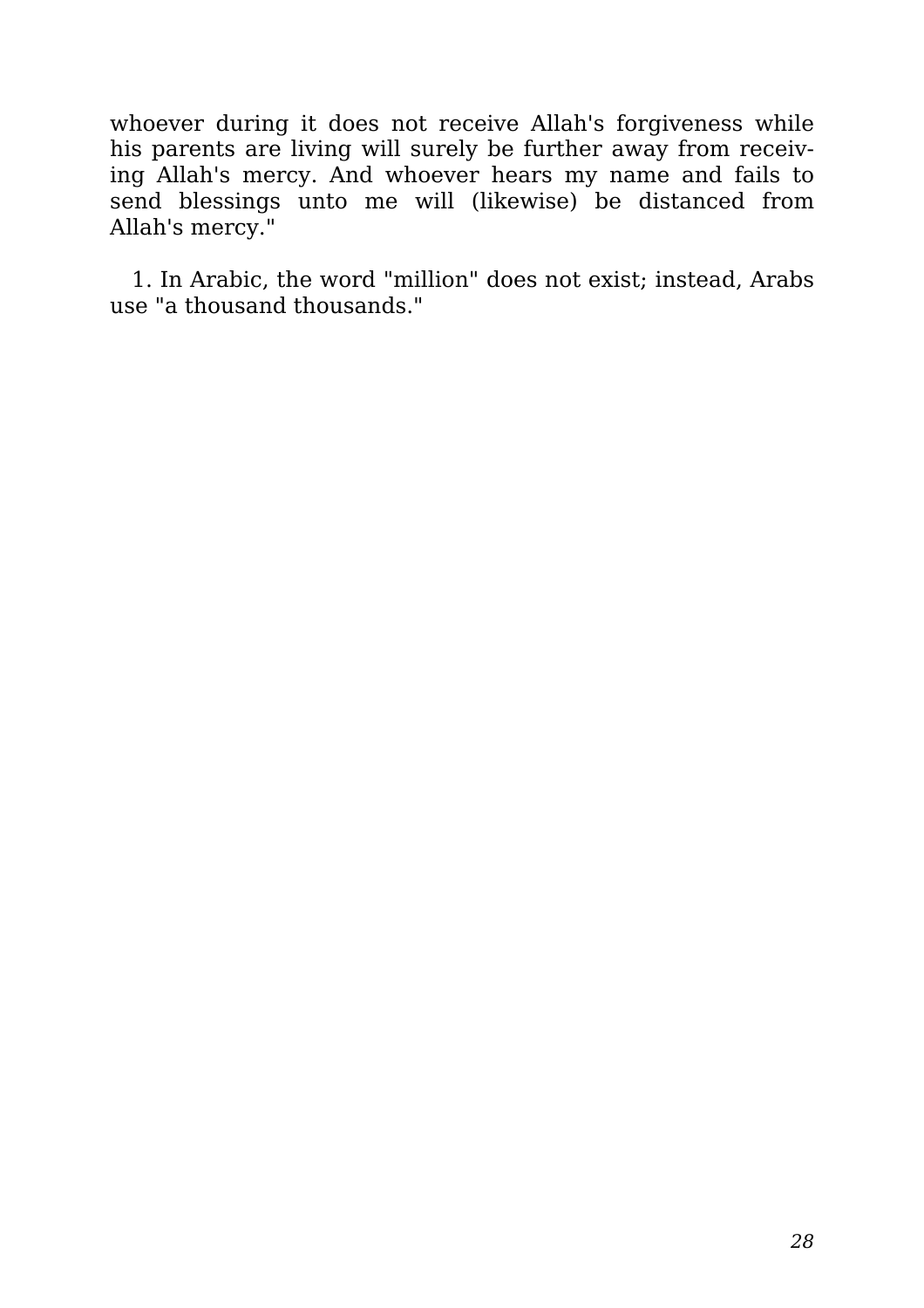# Chapter

### **A Few Benefits of the Fast**

In Islam, the spiritual, social, economic, political and psychological benefits of fast are interrelated, each affecting the other. Rituals regulate the Muslims' social and individual life and bring them closer to their Creator. A combination of fast, prayers, and meditation may be the very best dose for any and all psychological, financial, and spiritual ills from which one may be suffering.

They purify the soul, cleanse the intention, and bring about an abundance of good from the Almighty Who is ever-watching over us and Who desires nothing but good for His sincere servants.

On p. 353, Vol. 94, of *Bihar al-Anwar*, al-Majlisi traces a saying of Imam Muhammad al-Jawad (as) saying that if one fasts at the beginning of a month, reciting in the first *rek'at* the Fatiha once and al-Ikhlas thirty times (I.e., as many as the maximum days of the lunar month), and the Fatiha once and al-Qadr thirty times in the second *rek'at*, following that with offering the poor something by way of charity, it will dispel everything about which he is apprehensive during the entire month.

Two other *rek'ats* are described in the same reference as having even a greater effect on a believer's life: Imam al-Jawad (as) is quoted saying, "Whoever offers two optional *rek'ats* at the very beginning of the month of Ramadhan, reciting in the first the Fatiha and the Fath, and in the other whatever *surah* (Qur'anic chapter) he likes, Allah, the most Exalted One, will not let him suffer anything bad during his entire year, and he will remain thus protected till the next year."

During the month of Ramadhan, the believers learn to curb their desires and check them against transgression,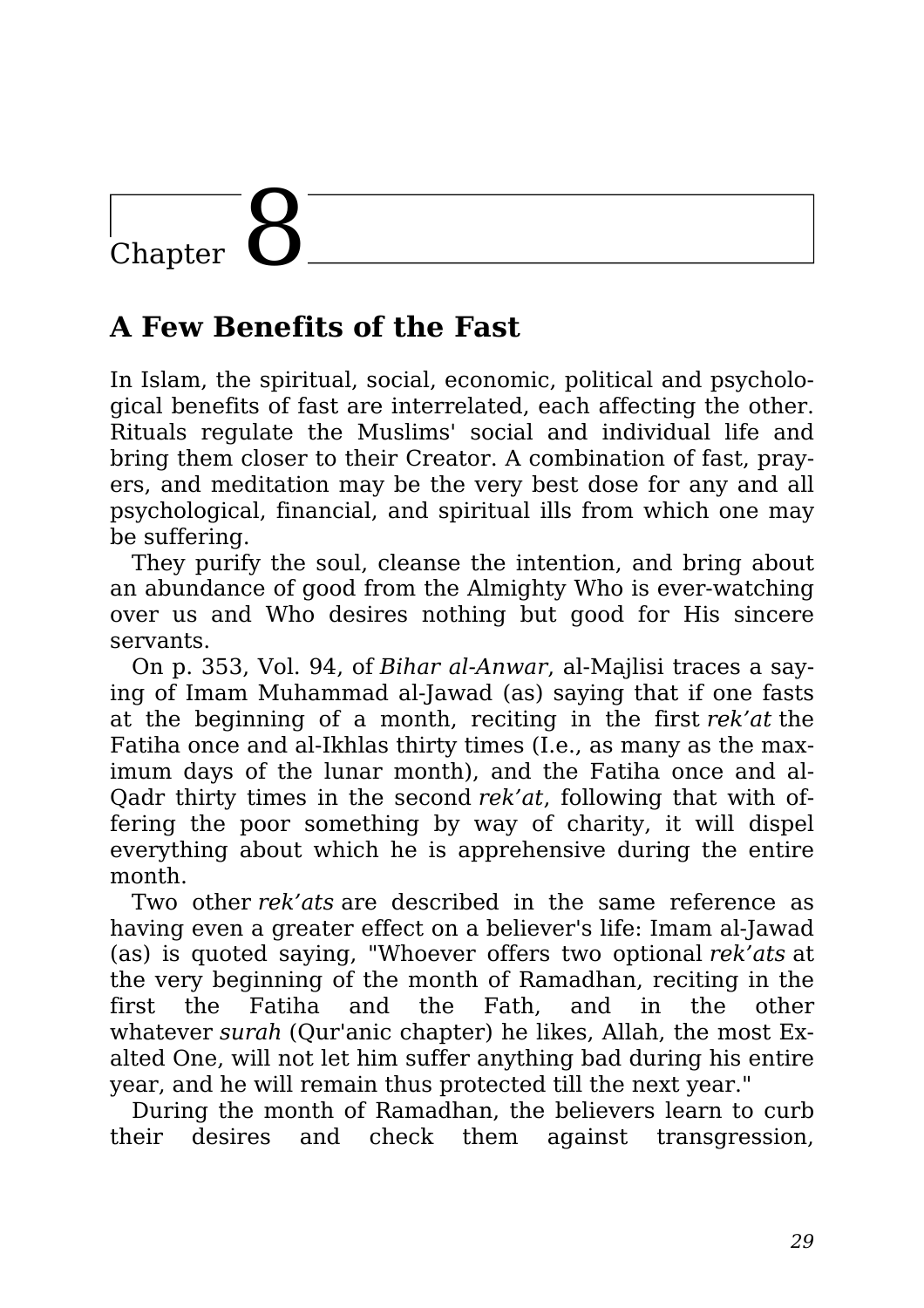extravagance, and the yielding to the lower desires, all of which degenerate man and bring him to the pit of self-destruction and annihilation. Fast fosters a strong will, teaches patience and self-discipline, the ability to bear hardship and tolerate hunger and thirst. In short, it brings about a clear victory over one's illicit desires and selfish impulses.

It regulates and systemizes the energies of instincts. It trains the body to submit to lofty spiritual impulses. It safeguards the body's health by protecting it against extravagance. It grants its organs a respite so that they may be ready to resume their activities. As medical science has proved, it is a medicine for many bodily and nervous ailments.

It is a moral education, a nourishment of supreme virtues. It teaches the believer to abandon vices, to control emotions and instincts, to curb the tongue against saying what is wrong or inappropriate and the conscience against contemplating upon wrongdoing or subversion. It promotes the spirit of unity among members of the fasting community; it teaches them humility and humbleness and instills within them the feeling of equality before Allah *subhanahu wa ta'ala*.

The rich have to observe it as well as the poor, the women as well as the men, the influential and powerful as well as the weak and downtrodden: they all have to observe the fast. It promotes the spirit of charity and compassion towards the poor and the needy, and it reminds each believer of the needs of other believers. Muslims share with each other Allah's blessings unto them.

The believers strengthen their ties with the Almighty, since they express through fast a continuous desire to obey His Will and carry out His commandments. They also strengthen their ties with one another, since the month of Ramadhan is the month of giving. It is the month for productive social interactivity. Islam places a great deal of emphasis on moral excellence during this holy month.

The holy Prophet of Islam (S) has said, "One who, while fasting, neither guards his tongue from telling lies nor refrains from doing bad deeds does not respect his fast, while Allah does not approve of mere abstention from food… When you fast, you should not speak ill of anybody, nor should you be boisterous or noisy. If anybody speaks ill of you or tries to pick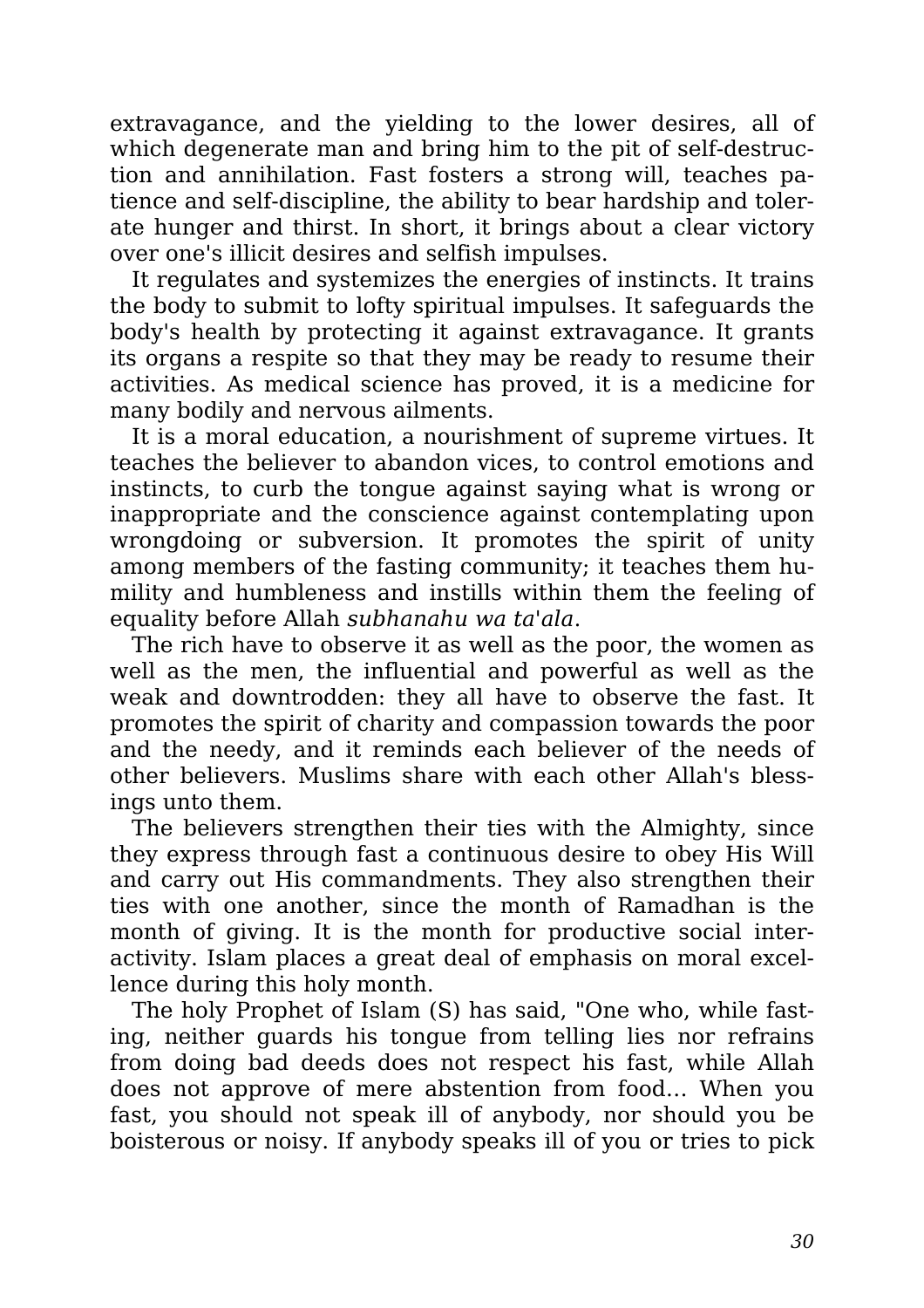a quarrel with you, do not respond to him in the same manner; rather, simply tell him that you are fasting."

The institute of the fast is one of the signs of the Almighty's mercy on those who adhere to His divine creed, and it is never meant to put a hardship on anybody. The Almighty does not gain any benefit from putting hardship on anyone; on the contrary, He always tries to pave the way of happiness for His servants in this life and the life to come, and sometimes He even "pushes" them to do what is good for them, as is the case with making the fast of the month of Ramadhan obligatory on every believing man and woman.

But if you afford this great month a sincere and profound welcome, you will receive your rewards in many, many ways both in the short life of this fleeting world and in the eternal abode, Insha-Allah. Page 83, Vol. 1, of the first edition of al-Kulayni's *Al-Kafi*, as al-Majlisi tells us on p. 354, Vol. 94, of his own *Bihar al-Anwar*, citing his own father quoting his mentor Shaykh the renowned *faqih* Ali ibn Muhammad al-Madayni quoting Sa'eed ibn Hibatullah al-Rawandi quoting Ali ibn Abdel-Samad al-Naisapuri quoting al-Dooryasti quoting Shaykh al-Mufid saying that on the first day of the month of Ramadhan, one ought to supplicate thus:

Lord! The month of Ramadhan has arrived, and You have required us to fast during it and revealed the Qur'an as guidance to people and a clear distinction of the guidance and the right criteria. O Lord! Help us observe its fast; accept the same from us; receive our fast from and safeguard the same for us in an ease from You and good health; surely You can do everything.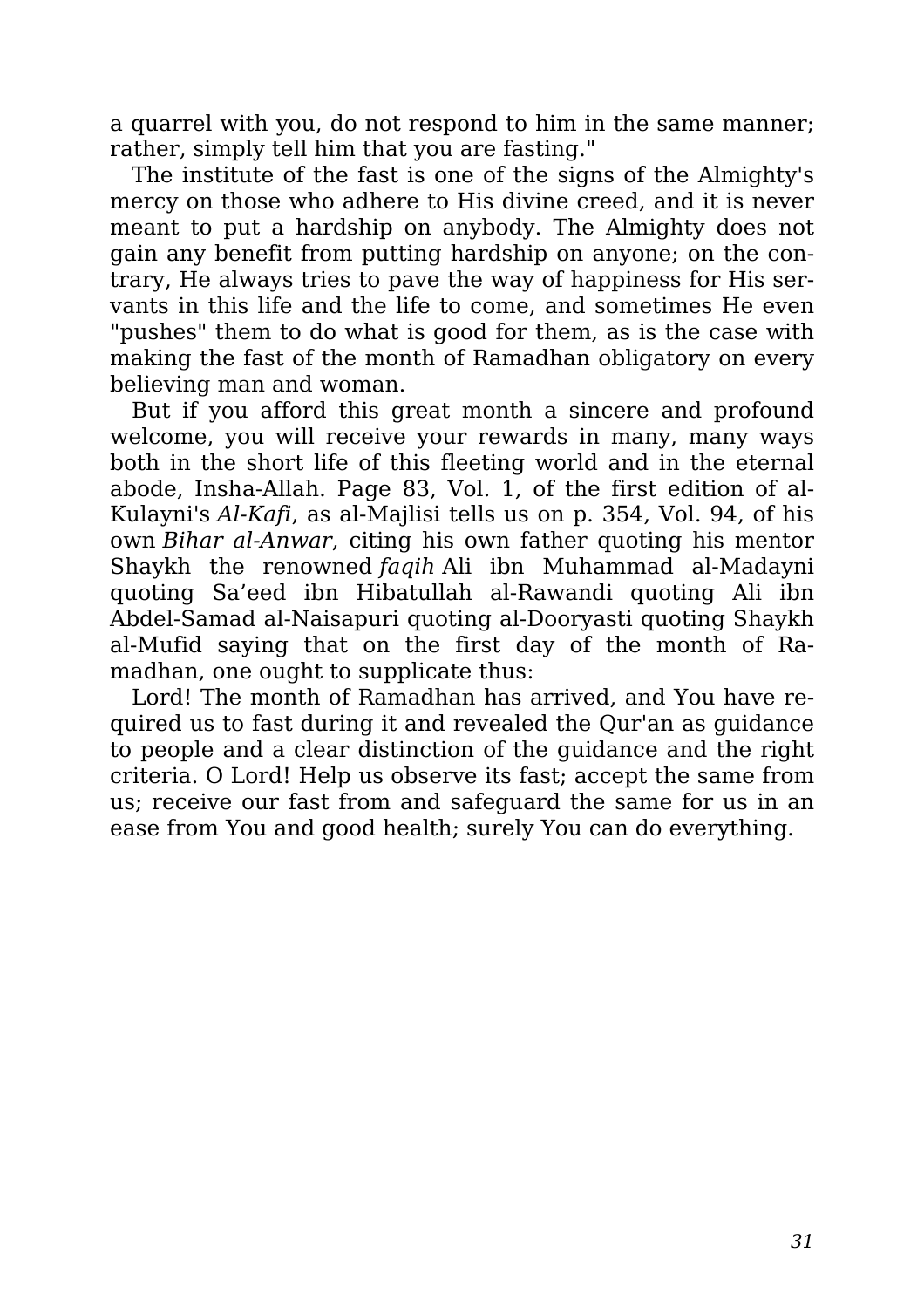## Chapter

### **What Breaks the Fast**

Any of the following invalidates the fast: eating or drinking, sexual intercourse, telling lies about Allah and/or His Messenger (S), immersing the entire head in water, deliberate inhalation of smoke, remaining in the state of *janabah* (uncleanliness due to seminal discharge) till dawn, masturbating, taking injections whereby nourishing liquids reach the stomach, deliberate vomiting, intentionally passing an object through the throat or any other natural opening… Travelling, that is, going from your place of residence to a place situated at least eight *farasikh* (about twenty-seven and a half miles, or fifty miles according to some scholars) requires you to break your fast and to make up for it later on in equal number of days missed.

Deliberately breaking the fast requires a *kaffara* (atonement) which is either the feeding of sixty poor persons, or fasting for sixty consecutive days for each day missed. If the fast is broken accidentally, *qaza*(making up) suffices. Every adult and mentally sound male or female Muslim is required to fast starting twenty minutes before dawn and till sunset.

Al-Majlisi, on p. 352, Vol. 94, of his *Bihar al-Anwar*, cites a number of Shi'a scholars saying that they heard Imam Abu Ja'far al-Baqir (as) saying, "Telling lies breaks the fast, and so does a second look at another woman, in addition to oppression, be it little or much."

One who misses fasting a number of days during the month of Ramadhan due to travelling, forgetfulness, ignorance of the fact that those days were the days of the month of Ramadhan, sickness, menstruation or childbirth, are required to make up in equal number of days missed. Those who suffered from temporary insanity or who faint before having the chance to make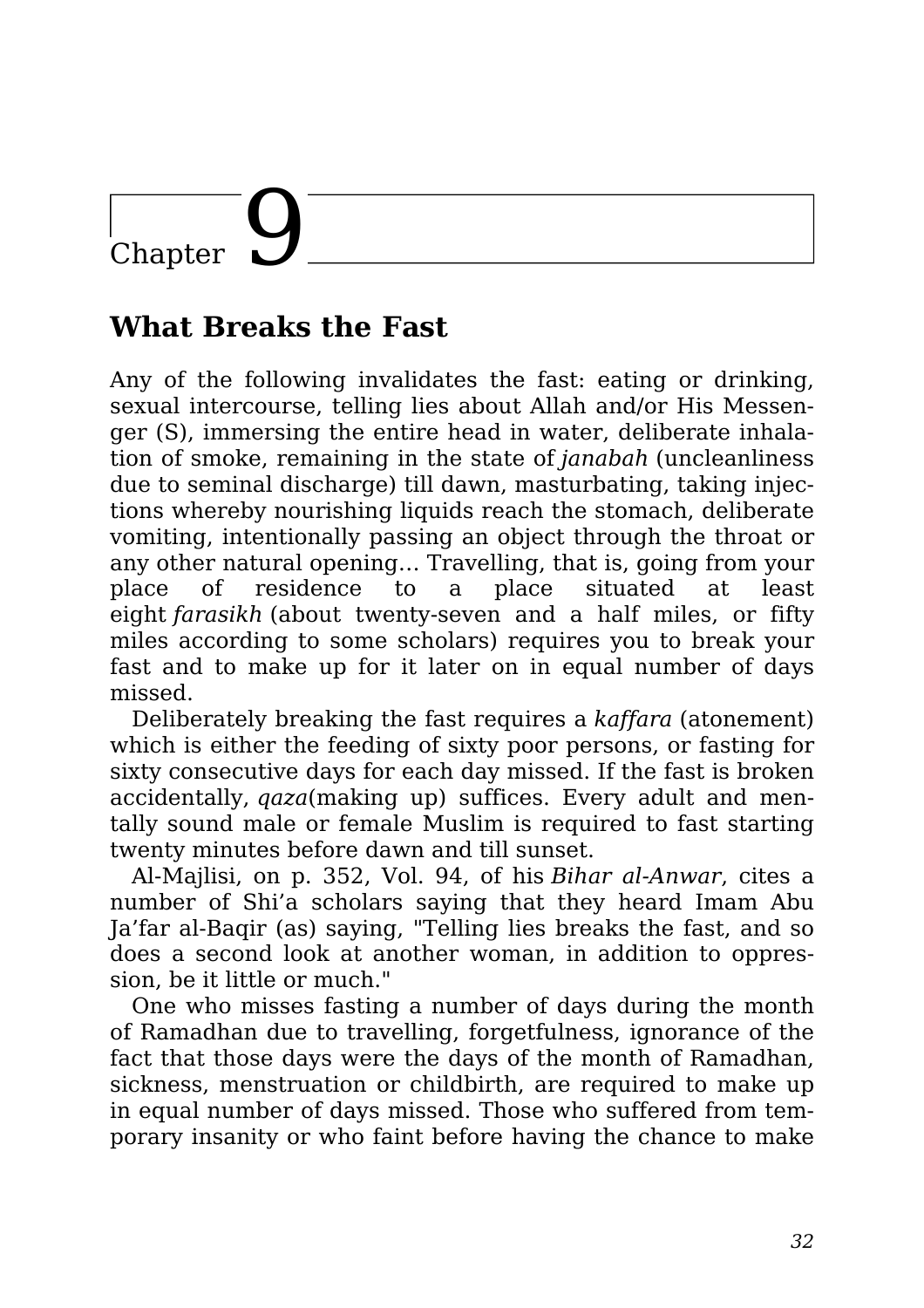the intention to fast, those who are afflicted with an ailment which causes them to be constantly thirsty and have no hope of healing, or because of old age that renders them feeble, do not have to make it up, nor do they have to offer *kaffara*, atonement.

One who falls sick during the month of Ramadhan and a year passes before being able to fully recover is, of course, not required to make up but to pay the compensation which is providing the needy and deserving poor, or providing one such person, with three quarters of a kilogram of food for each day missed. If one's father dies owing either prayers or fast, his oldest son is required to make up on his father's behalf, but a son is not required to make up on behalf of his deceased mother.

Fast is not accepted without the five daily prayers. Exempted from the fast are children, the mentally retarded, and old men and women who find it too hard to observe. If they can fast in other months to make up, it will be best for them. If they cannot make up, then they do not have to offer *kaffara* either. Women during their menstrual period are not only exempted from fasting, they are forbidden from fasting, but they will have to make it up later on. As soon as their period ends, they must take their *ghusul* (ceremonial bath) and resume the fast. Women breast-feeding their infants and whose natural milk is not sufficient, as well as women during their prenatal period may break their fast if it harms their infants. They, too, have to make up for the fast.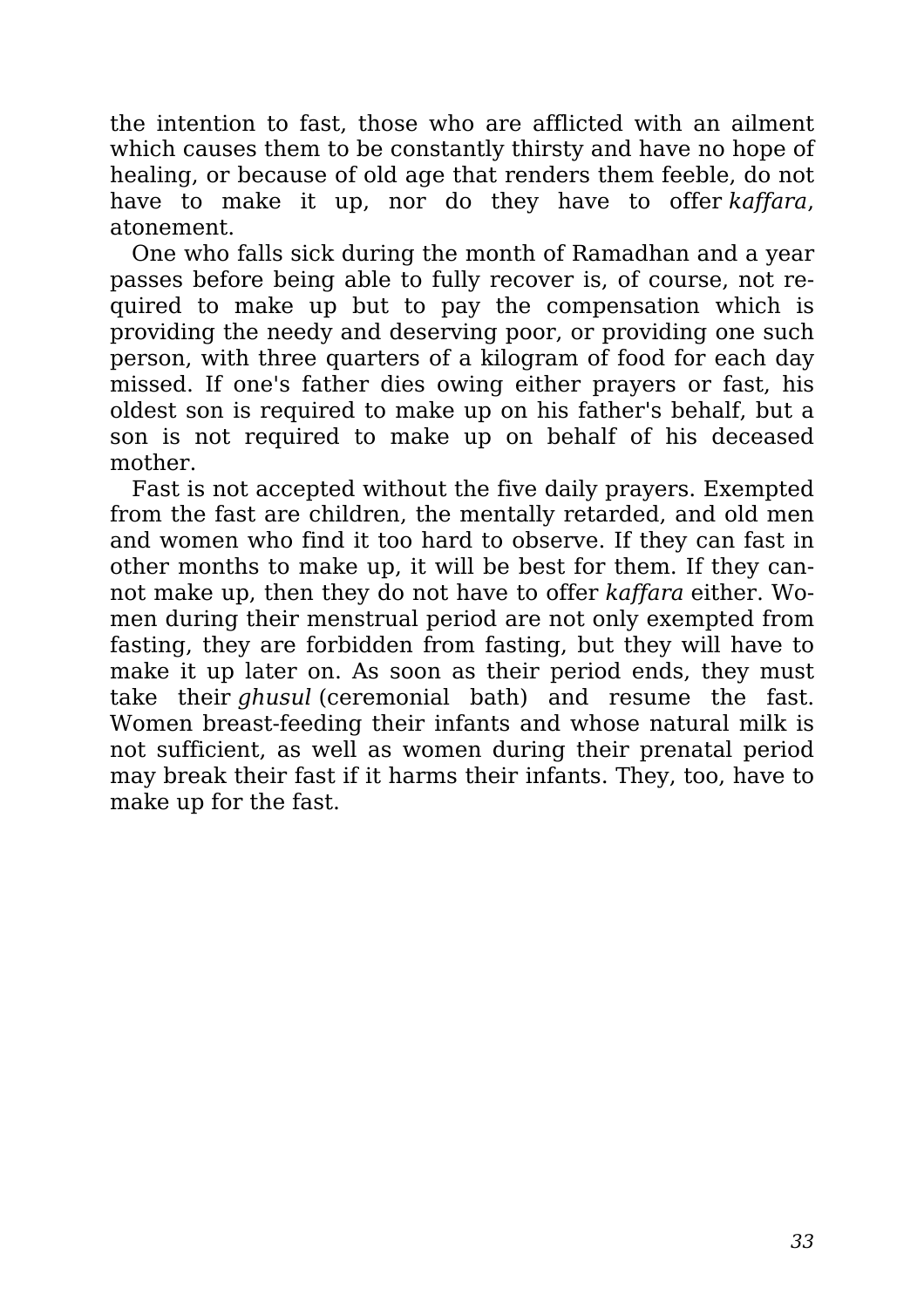# Chapter  $10^{-1}$

### **Do not say "Ramadhan" only**

On p. 232, Vol. 7, of *Wasail al-Shi'a*, and also on p. 69, Vol. 4 (old edition), of *Al-Kafi*, Imam Abu Ja'far al-Baqir (as) is quoted saying, "Do not say 'this is Ramadhan,' or 'Ramadhan has gone,' or 'Ramadhan has approached,' for Ramadhan is one of the Names of Allah, the most Exalted, the most Great, and He neither comes nor goes; things that die come and go. Instead, you should say 'the month of Ramadhan, for [in this case] the month will simply be identified, whereas the Name belongs to Allah, Exalted is His mention, whereas the month wherein the Qur'an was revealed is made by Allah a month for hopeful anticipation as well as of stern warnings."

Al-Majlisi quotes the same in his *Bihar al-Anwar*, citing Ibn Babawayh al-Qummi's *Thawab al-A'mal wa 'Iqab al-A'mal*. Imam al-Baqir (as) here is simply repeating what the Messenger of Allah (S) had said as quoted by Imam Ali ibn Abu Talib, peace be upon him, thus: "Do not say 'Ramadhan,' for you do not know what Ramadhan really is; instead, you should say just as the Almighty Allah has said in His Glorious Book 'the month of Ramadhan,' and whoever says 'Ramadhan' [only], let him both pay *sadaqa* (alms) and *kaffara*(atonement) so that his sin may be forgiven."1

1.Al-Saduq, in his Connotations of the News, quoting Hisham ibn Salim. Also in Basaair al Darajat by Sa`d ibn Abdullah.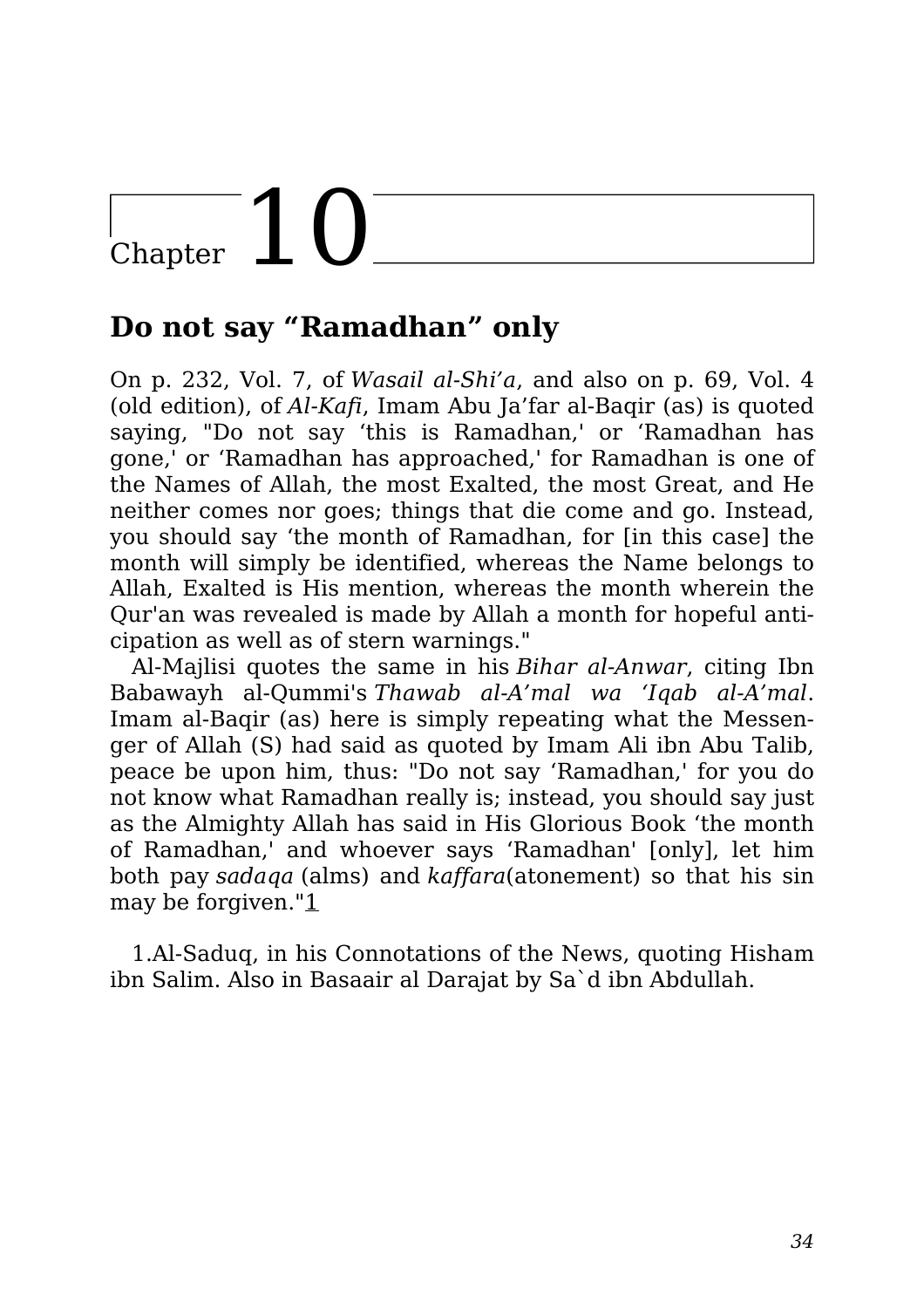# Chapter

### **History and Types of Fast**

Imam al-Hasan ibn Ali ibn Abu Talib, peace be upon them, is quoted on p. 49, Vol. 2 of al-Saduq's book*Man la Yahdaruhu al-Faqih* saying that a group of Jews once visited the Messenger of Allah (S) and the most learned man among them asked him about several issues one of which was: "Why did the Almighty enjoin fast upon your nation during day-time for thirty days after having required previous nations to fast for a longer period of time?"

The Messenger of Allah (S) said: "When Adam ate of the forbidden fruit, food remained in his stomach for thirty days; therefore, Allah enjoined Adam's offspring to spend thirty days suffering from hunger and thirst, and what they eat during this period of time [during the night] is due only to His own favor upon them just as it was His favor upon Adam. This is why Allah enjoined my nation to fast." Then the Messenger of Allah (S) recited this verse:

*"Fasting is prescribed for you, as it was prescribed for those before you, so that you may guard (yourselves) against evil. (Fast) for a certain number of days" (Holy Qur'an, 2:182).*

The Jew, therefore, said, "You have, O Muhammad, said the truth; so, what is the reward of one who fasts?" The Prophet (S) answered, "No believer fasts during the month of Ramadhan seeking nearness to Allah without the Almighty granting him seven merits:

1) anything *haram* (prohibited) in his body will be compressed and extracted;

2) he becomes closer to achieving the mercy of Allah;

3) he will have atoned the sin of his father Adam (as);

4) his death agony will be reduced;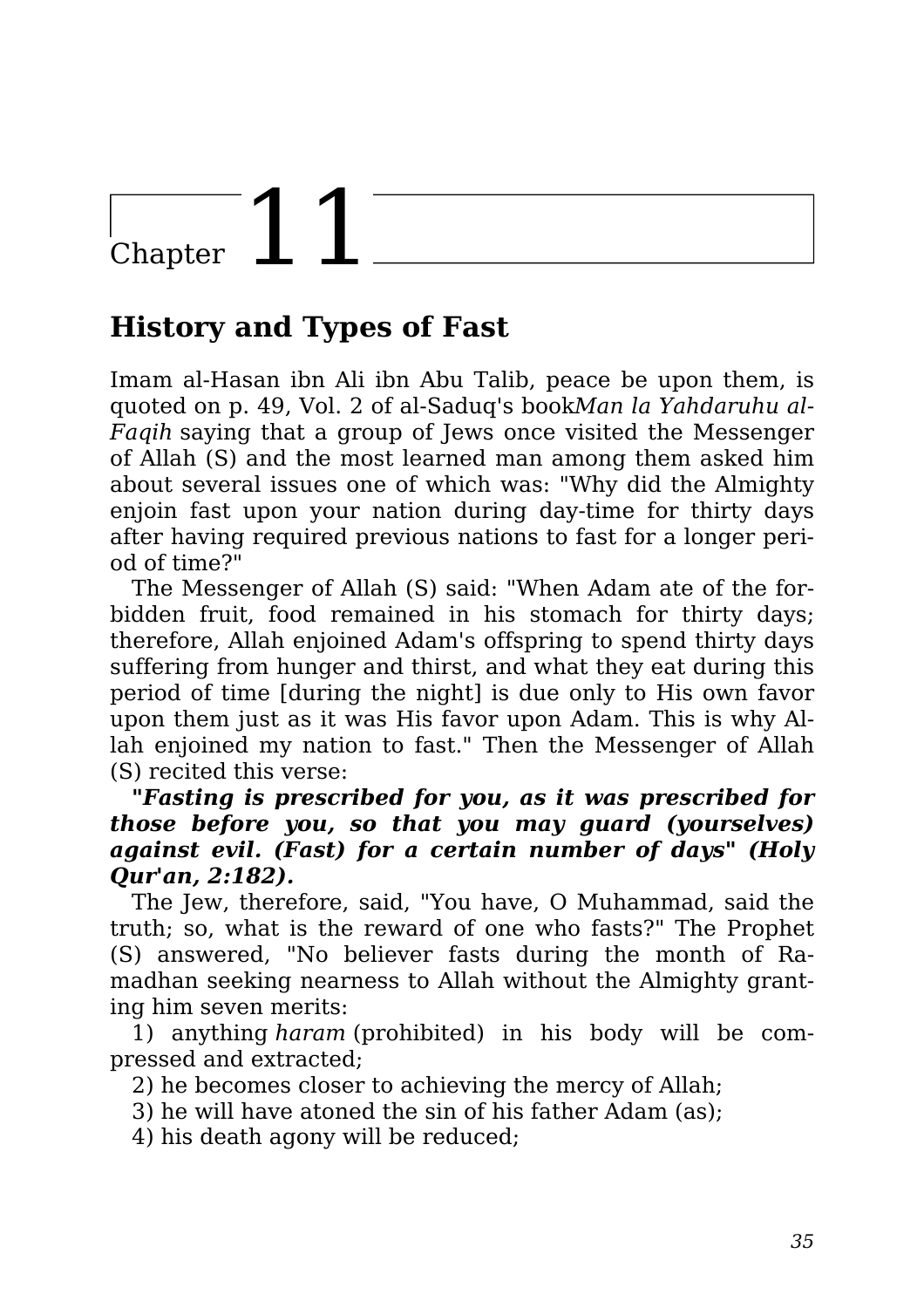5) he will receive an assurance against undergoing the pain of hunger and thirst on the Day of Resurrection;

6) Allah will grant him a clearance from hell; and

7) Allah will feed him of the good things in Paradise." The Jew said, "O Muhammad! You have surely said the truth."

This tradition has been recorded on page 378, Chapter 109, of al-Saduq's book *'Ilal al-Sharai'*.

As regarding its types, these vary. They differ according to the differences among the creeds, sects, nations and their respective customs. Its objectives, too, vary, although the most significant of them and the most outstanding is to purify the body and the soul from material and non-material venoms. Among its types is one referred to by the Holy Qur'an as silence and abstention from any vain discourse.

An example is the address of the Almighty to Virgin Mary (as) in which He commanded her, when confronted by others who resented the birth of Christ (as), to say:

#### *"I have surely vowed [to observe] a fast to the Beneficent God, so I shall not speak to anyone today" (Holy Qur'an, 19:26).*

Muslims have learned from their Lord, the Praised and the Exalted One, that fast is one of the atonements for: 1) shaving the head during the pilgrimage (while one is still wearing the *ihram*) due to a valid excuse such as sickness or a head injury, 2) the inability to offer sacrifice (I.e., *hadi*), 3) killing an ally by mistake, 4) violating an oath, 5) hunting while still wearing the *ihram*, 6) in the case of *zihar*.1

1."Your back," an Arab during Jahiliyya may say to his wife, "looks to me like the back of my mother!" Striking such a similitude is called zihar.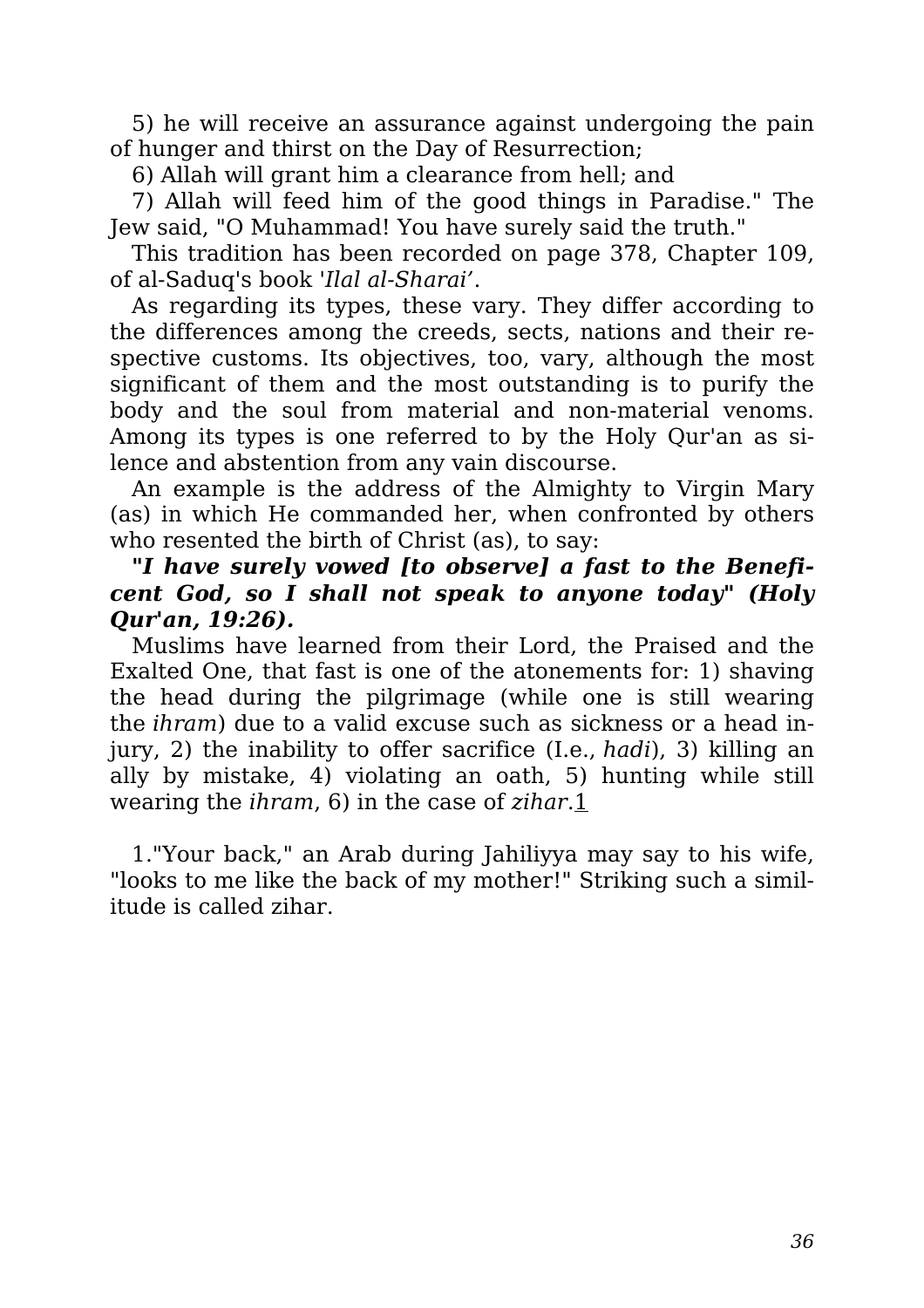## Chapter  $12^{-}$

### **Forty Types of Fast**

Although the above chapter dealt with the types of fast, we decided to expand this discussion and quote for you from "Bab al-Sawm," chapter dealing with fast, on pp. 52-54, Vol. 2, of *Man la Yahduruhu al-Faqih*by the nation's mentor Shaikh Abu Ja'far Muhammad ibn Ali ibn al-Husayn ibn Babawayh al-Qummi al-Saduq who indicates the following:

Al-Zuhri (one of the companions of our fourth Imam Ali ibn al-Husayn ibn Ali ibn Abu Talib Zaynul-'Abidin al-Sajjad, peace be upon him and his posterity as well as progeny) is quoted saying, "Ali ibn al-Husayn, peace be upon them, asked me once, 'Where did you come from, O Zuhri?' I said, 'From the [Prophet's] mosque.' 'What were you discussing?' he asked me. 'We discussed the fast,' said I, 'and we all agreed that the only obligatory fast is the fast of the month of Ramadhan.'

He said to me, 'O Zuhri! It is not as you all say. Fast is of forty different types: ten are as obligatory as the fast of the month of Ramadhan; ten are prohibited; fourteen are optional: one may fast during them or he may not; add to that the three different kinds of conditional fast. Add also: disciplinary fast, permissible fast, and the fast making up for one who had to go on a journey or who fell sick.' Said I, 'May I be sacrificed for your sake! Please explain them to me.'"

The Imam (as) stated the following:

"Obligatory fast includes the fast of the month of Ramadhan and of two consecutive months for each one day deliberately missed of the month of Ramadhan, and the fast of two consecutive months as an atonement for *zihar*. Allah, the most Sublime, the most Exalted, says,

*'(As for) those of you who put away their wives by likening their backs to the backs of their mothers, these are*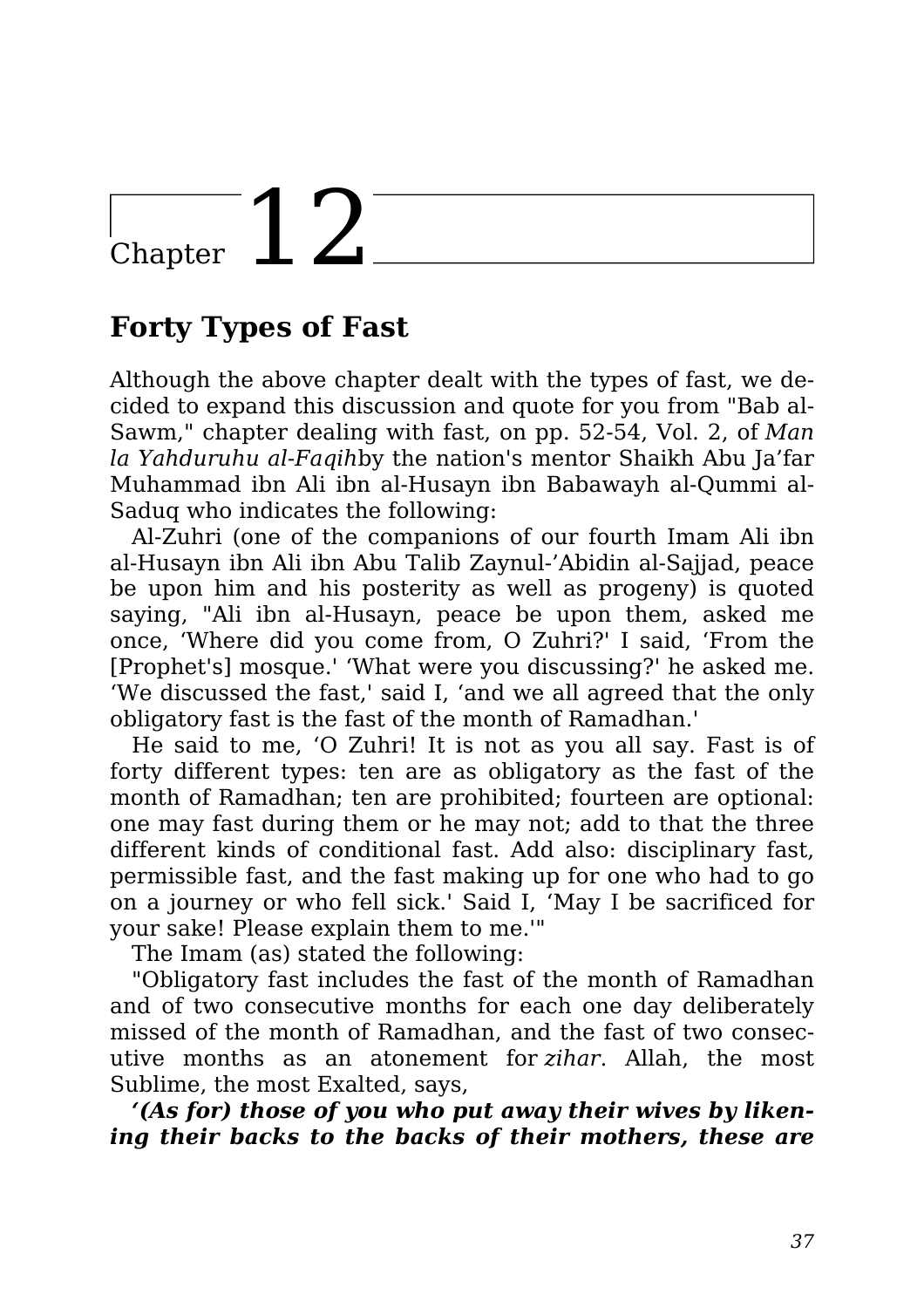*not their mothers; their mothers are no other than those who gave birth to them, and most surely they utter a hateful word and a falsehood, and most surely Allah is Pardoning, Forgiving. (As for) those who put away their wives by likening their backs to the backs of their mothers then recall what they said, they should free a captive before touching each other; to that you are admonished (to conform), and Allah is Aware of what you do. But whoever has no (such) means, let him fast for two months succesively before they touch each other' (Holy Qur'an, Surah Mujadilla 58-2-4).*

Another (such type of obligatory fast) is fasting two successive months if a Muslim kills another Muslim by mistake and is unable to free a slave; this is obligatory on account of the verse saying:

*'And whoever kills a believer by mistake should free a believing slave, and blood-money should be paid to his people unless they remit it as alms; but if they be from a tribe hostile to you and he is a believer, the freeing of a believing slave (suffices), and if he is from a tribe between whom and you there is a covenant, the bloodmoney should be paid to his people along with the freeing of a believing slave; but if he cannot find (a slave), he should fast for two months successively: a penance from Allah, and Allah is Knowing, Wise' (Holy Qur'an, Surah Nisa 4:92).*

Another (such obligatory fast) is fasting three days as an act of atonement for breaking an oath if one is unale to feed the needy; Allah, the most Sublime, the most High, says,

*'Allah does not call you to account for what is vain of your oaths, but He calls you to account for making deliberate oaths; so, its expiation is the feeding of ten poor men out of the middling (food) whereby you feed your families, or their clothing, or the freeing of a slave; but whosoever cannot find (means), he, then, should fast for three days; this is the expiation of your oaths when you swear' (Holy Qur'an, Surah Maida 5:89).*

All types of such fast are consecutive, not a day now and a day then.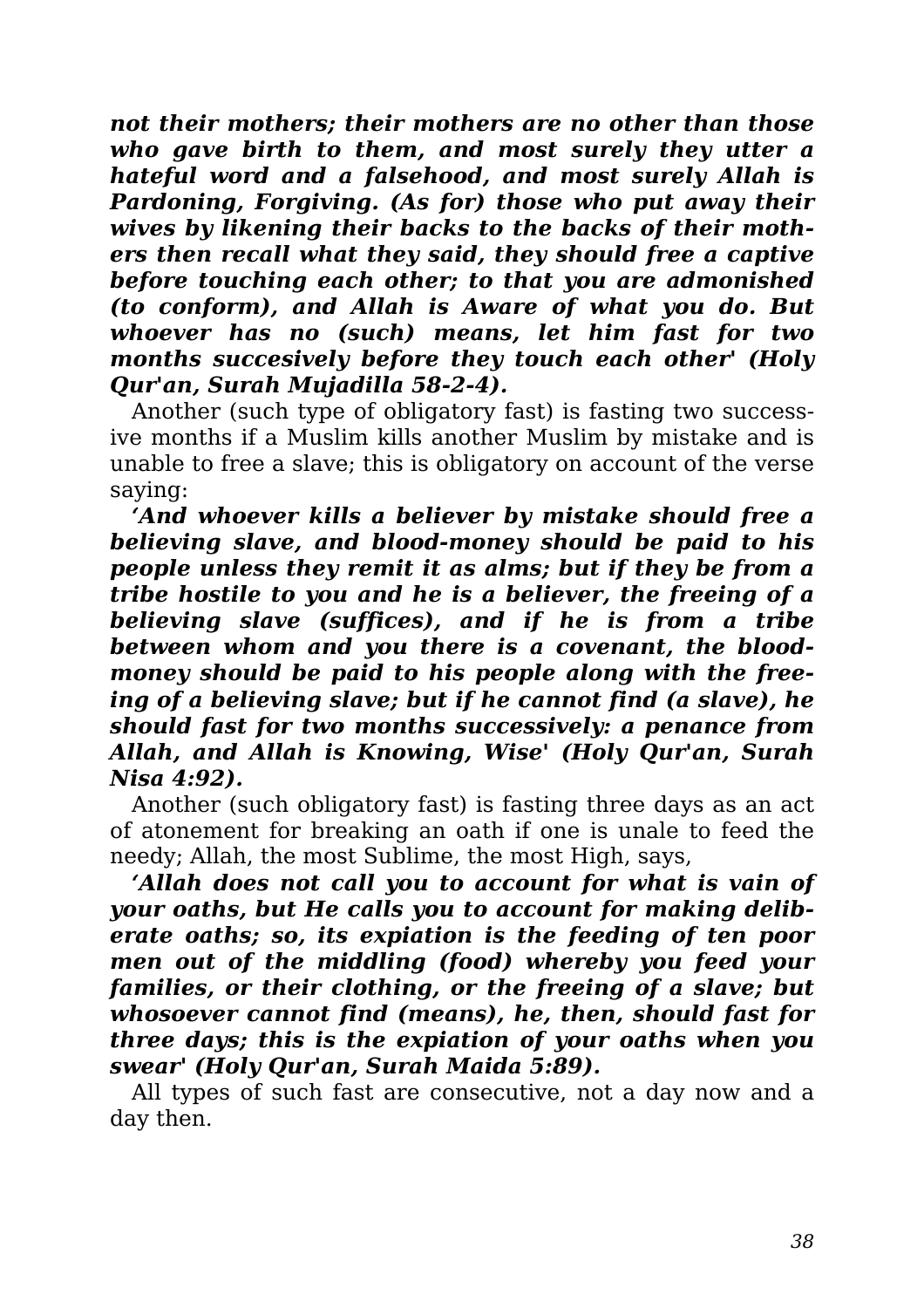*"And the fast on account of causing an injury to the head while shaving it while performing the pilgrimage rites is also obligatory; Allah Almighty says, 'Whoever among you is sick or has an ailment of the head, he (should effect) a compensation by fasting or offering alms or sacrificing' (Holy Qur'an, Surah Baqarah 2:196).*

So he is given in this verse an option: if he chooses to fast, he should fast for three days. And the fast of one who cannot offer a sacrifice at the pilgrimage is also obligatory; Allah Almighty says,

*'Whoever benefits by combining the visit with the pilgrimage (should take) what offering is easy (for him) to obtain; but he who cannot find (any offering) should fast for three days during the pilgrimage and for seen days when you return; these (make) ten (days) complete' (Holy Qur'an, Surah Baqarah 2:196).*

And the fast of one who hunts while still wearing the *ihram* is also obligatory; Allah, the most Exalted, the most Sublime, says,

*'O you who believe! Do not kill game while you are on pilgrimage, and whoever among you kills it intentionally, the compensation (for it) is the like of what he kills, from the cattle, as two just persons among you shall judge, as an offering to be brought to the Ka'ba or the expiation (of it) is the feeding of the poor or the equivalent of it in fasting so that he may taste the unwholesome result of his deed' (Holy Qur'an, Surah Maida 5:95)."*

Then the Imam (as) turned to al-Zuhri and asked him, "Do you know how its equivalent is met by fasting, O Zuhri?" The latter said, "No, indeed, I do not know." Imam Zaynul-'Abidin (as) then said, "The game is first to be estimated, then the estimated value is to be measured by its equivalent in charity, then such a measure is to be weighed, so he should fast one day for each half a measure unit.

And the covenant (*nathr*) fast is obligatory, and so is the fast of *I'tikaf*. As regarding the prohibited fast, it is forbidden to fast on Eid al-Fitr, Eid al-Adha, the three days of *tashreeq1*, and the fast of doubt: Allah ordered us to fast it with the month of Sha'ban and anyone among us is prohibited from singling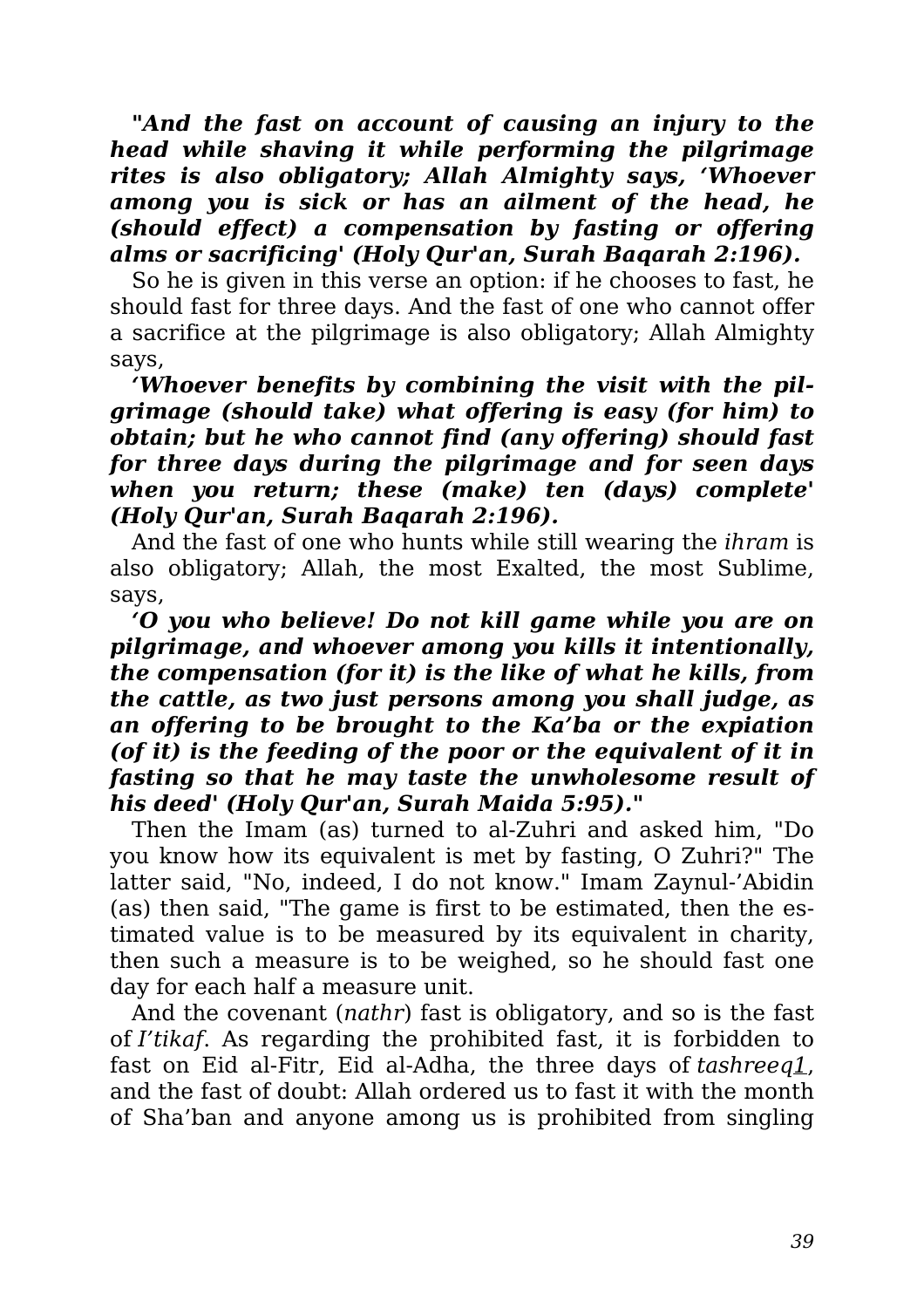himself out to fast when everyone else is not sure whether it is the inception of the month of Ramadhan or not."

I said to him, "May I be sacrificed for you, but if he did not fast during the month of Sha'ban, what should he do?" The Imam (as) said, "He should make the intention on the uncertain night that he is fasting the month of Sha'ban; so, if it turns out to be the month of Ramadhan, he will receive his reward, but if it becomes evident that it was, indeed, the month of Sha'ban, he will not have committed any harm."

I then asked him, "How can voluntary fast make up for a compulsory one?" He (as) said, "If someone voluntarily fasts one day during the month of Ramadhan without knowing that it is the month of Ramadhan, then he finds out that it was, should he fast again?! The obligation is regarding the day itself. The *wisal* fast2 is prohibitive, and to fast each day of your life is likewise prohibitive.

"As regarding optional fast, it is to fast on Fridays, Thursdays, and Mondays, the white (*beed*) days 3, the fast of six days during the month of Shawwal following the month of Ramadhan, the fast on the standing day at Arafat, and the day of Ashura; all these occasions are optional; one may or may not fast during them.

As regarding the fast by permission, a woman cannot fast an optional fast without the permission of her husband; a slave may not observe an optional fast without the permission of his master; and a guest may not fast an optional fast except with the permission of his host; the Messenger of Allah (S) has said, 'Whoever visits some folks, he should not observe an optional fast except with their permission.'

As regarding disciplinary fast, a boy reaching adolescence is ordered to fast when he reaches the age of adulthood, though it is not obligatory on him to do so. Likewise, if one is forced due to a sudden ailment to break his fast at the inception of the day, then he gains his strength thereafter, he should fast the rest of the day as a self-disciplinary act although he is not obligated to do so.

Likewise, if a traveller eats at the beginning of the day then reaches home, he should abstain from eating the rest of the day as a self-disciplinary act and not as an obligation. As regarding the fast of one who forgets and eats or drinks, or if he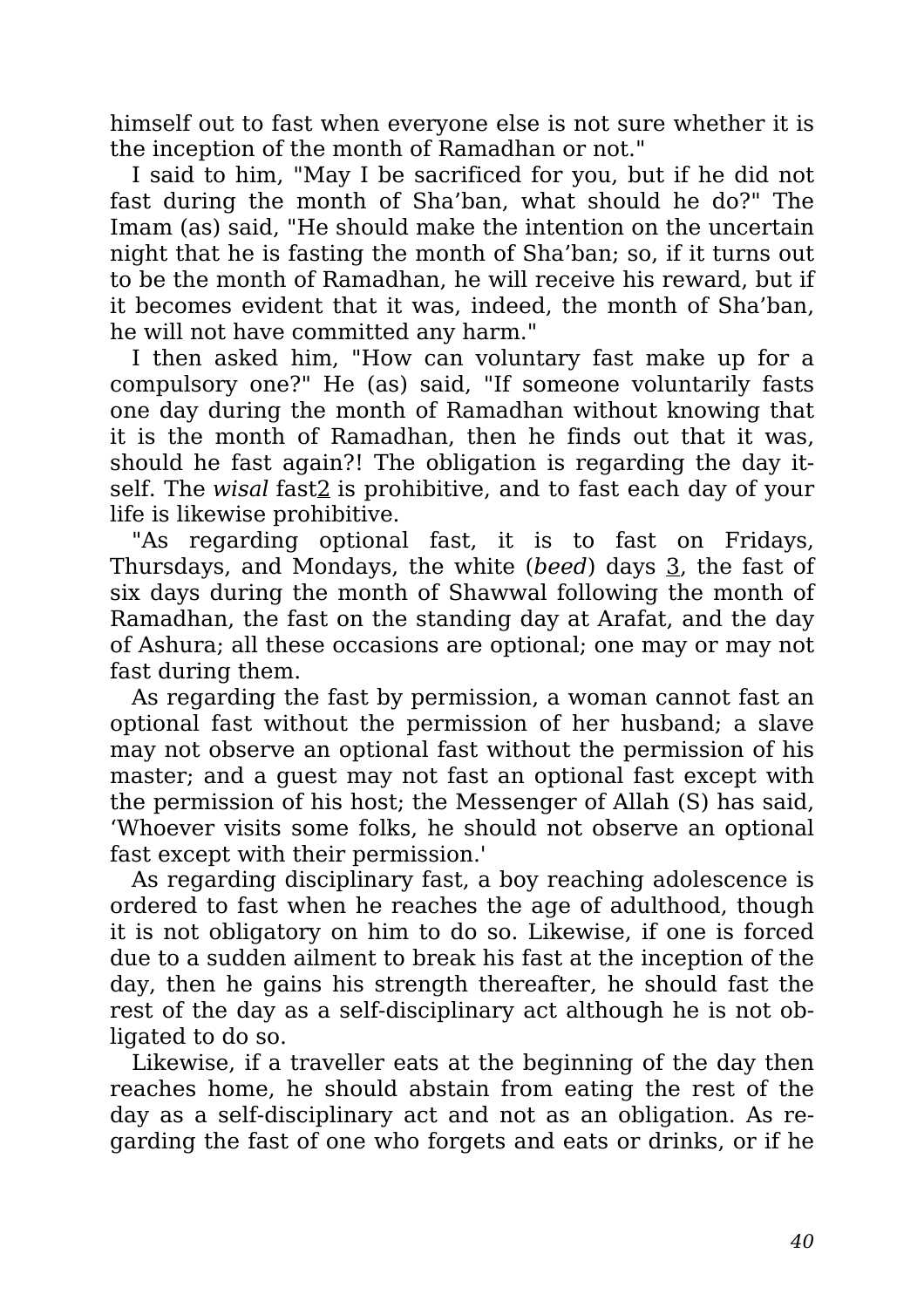does so only as a measure of *taqiyya4*, without doing so on purpose, Allah, the most Exalted, the most Great, has permitted him to do so and will reward him for it. As regarding the fast when travelling or suffering from an ailment, there is a great deal of difference of opinion in its regard. Some people say that he should fast, whereas others say that he should not.

As far as we (Ahl al-Bayt [as]) are concerned, we are of the view that one should break his fast during both cases; so, if he fasts during his trip, or when sick, he has to make it up because Allah, the most Exalted, the most Great, says, "And if one of you is sick or travelling, (the fast of) a number of other days (suffices)'."

1.Tashreeq means the cutting and sun-drying of sacrificed meat. The three days referred to are the ones that follow Eid al-Adha, the Feast of Sacrifice, when sacrificial meat is cut to pieces then naturally sun dried.

2. To fast the wisal fast means to fast only the last day of each lunar month.

3. The author of Lisan al-Arab tells us on p. 124, Vol. 7, that these are the 13th, 14th and 15th days of the Islamic calendar month, adding, "They are called beed, white, because the moon shines during them."

4. Taqiyya means to do something involuntarily in order to safeguard one's life, honor, or possession. It is a last resort when one feels seriously threatened and without, by doing so, harming anyone else.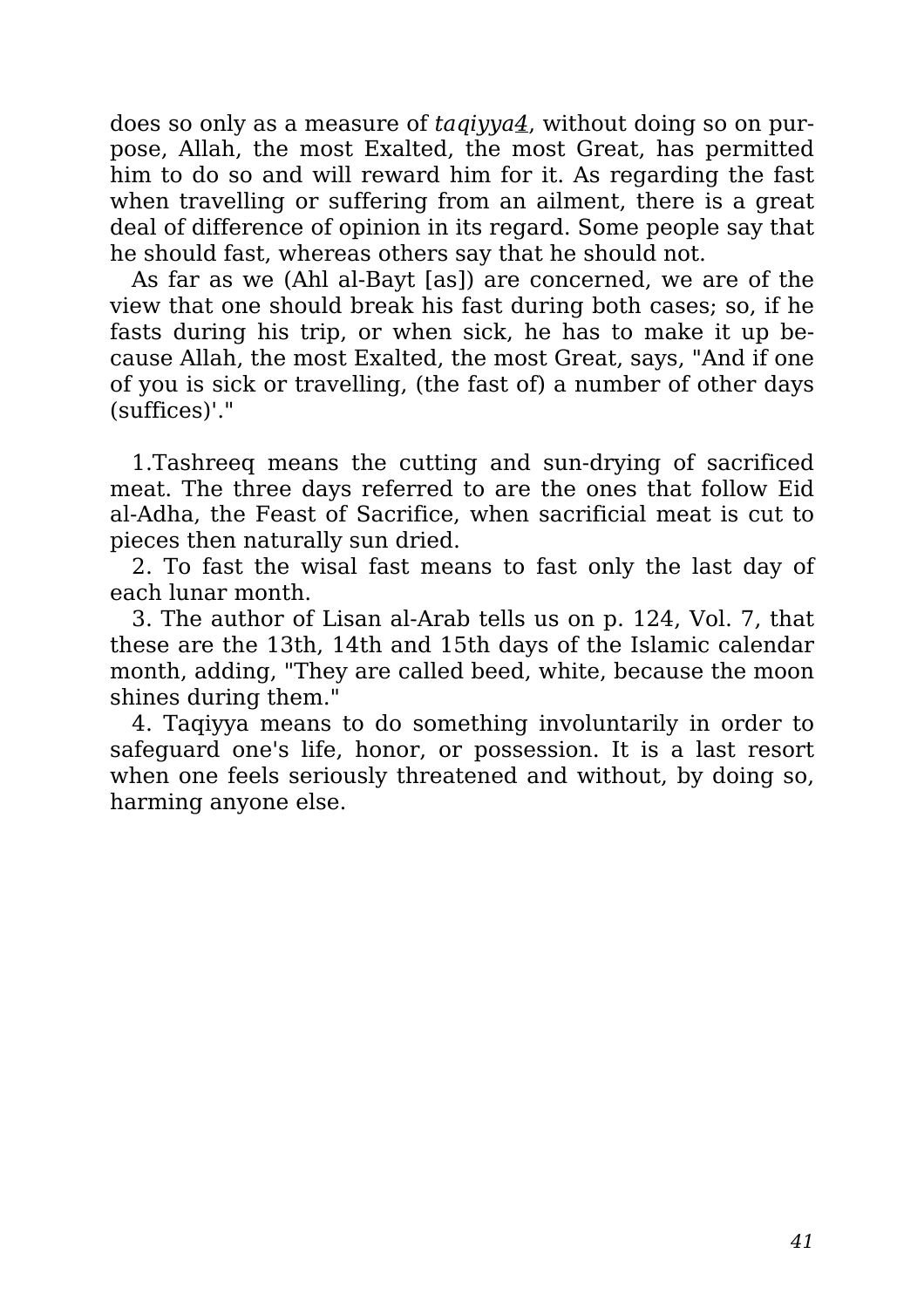# Chapter 13

### **Optional Fast**

Islam encourages the faithful to fast during other months. The author of *Thawab al-A'mal* traces the *isnad*of one tradition of the Holy Prophet (S) to Ibn 'Abbas who cites the Prophet (S) saying, "Whoever fasts three days during the month of Sha'ban will be elevated seventy thousand degrees in Paradise of jewels and diamonds, and whoever fasts nineteen days during the month of Sha'ban will be granted seventy thousand mansions of jewels and diamonds in Paradise. And whoever fasts twentytwo days of the month of Sha'ban will be clothed with seventy outfits of silk and silk brocades."

How do the faithful earn mansions in Paradise and marry those lovely *huris* besides fasting?

The Messenger of Allah (S) is quoted on p. 177, Vol. 8, of *Bihar al-Anwar* saying, "When I entered Paradise during my ascension trip (*israa*), I saw angels building mansions, using one brick of gold and another of silver. From time to time they would stop. 'Why do you stop?' I asked them. 'We stop till we get paid,' they answered. I asked them, 'How do you get paid?' 'We get paid,' they answered, 'when the believer (for whom we are building this mansion) says: *Subhan-Allah wal-Hamdu Lillah wa Allahu Akbar*(Glory to Allah; all Praise is due to Allah, and Allah is Great).'"

Types of optional fast are recorded and explained in detail in Vol. 94 of al-Majlisi's *Bihar al-Anwar*; refer to this valuable reference for the number of pages, as well as the *isnad*, of the traditions cited in the following paragraphs which deal with other types of fast: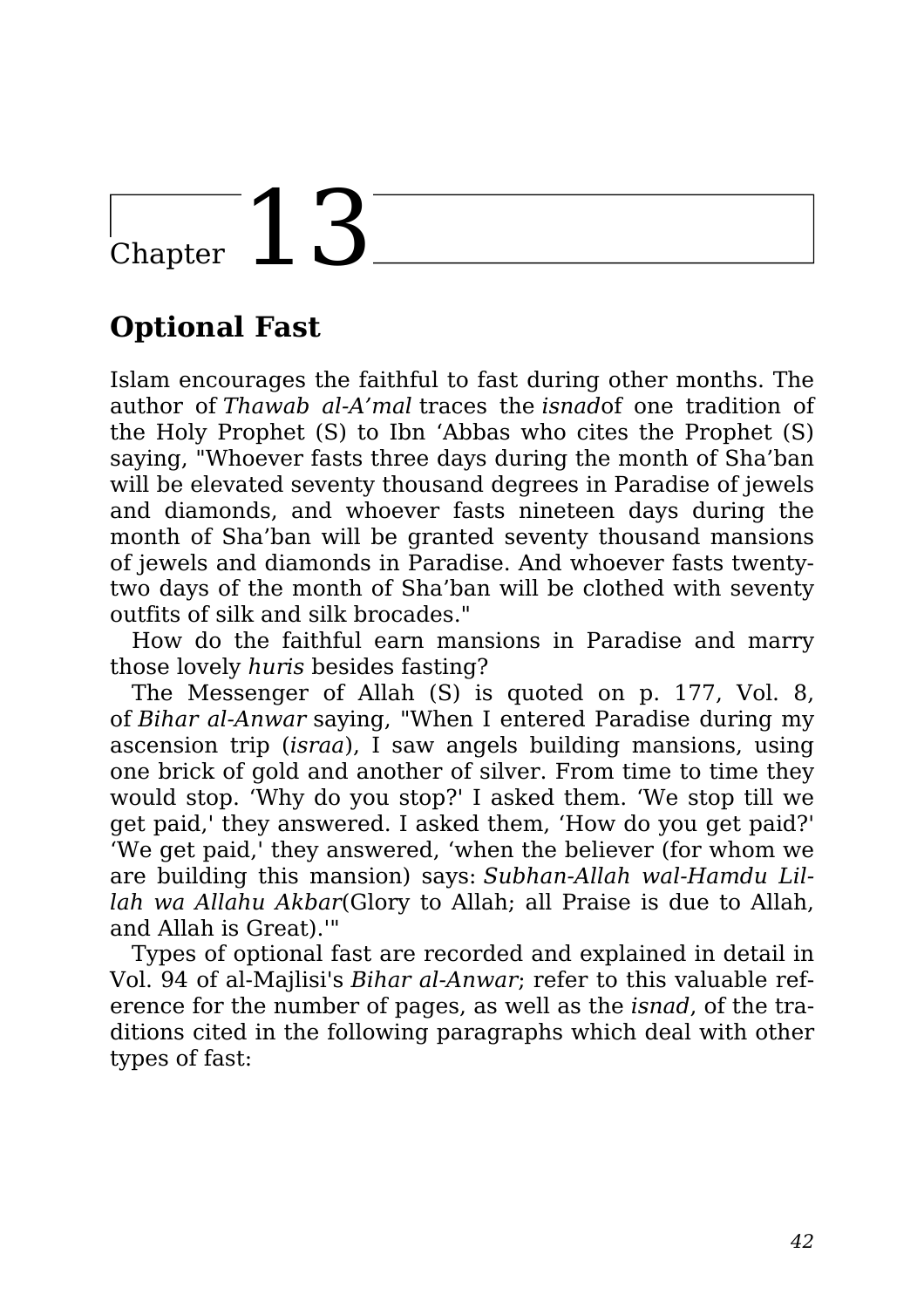#### **1) Fast of Eid al-Ghadir**

One who fasts during the 18th of Thul-Hijjah will be regarded as though he had fasted sixty months. Imam Ja'far al-Sadiq (as) has quoted his forefathers (as) citing the Messenger of Allah (S) saying about Eid al-Ghadir, "The Day (Eid) of the Ghadir is the greatest of my nation's Eids; it is the Day on which Allah, the Most Exalted One, ordered me to nominate my brother Ali ibn Abu Talib (as) as the leader of my nation so that they may through him receive guidance after me, and it is the Day when Allah perfected the (Islamic) creed and completed the blessing upon my nation and accepted Islam as their religion." This tradition is also stated in al-Saduq's *Amali*. Abu Abdullah Imam Ja'far al-Sadiq (as) is quoted on p. 32, Vol. 2, of *Al-Khisal*, as having said, "Eid al-Ghadir is the greatest Eid; it is the 18th of Thul-Hijjah, and it was a Friday."

On p. 126, Vol. 2, of *Al-Khisal*, it is stated that Ibn Musa quotes al-Asdi citing al-Husayn ibn 'Ubaydullah al-Ash'ari quoting al-Yaqtini quoting al-Qasim quoting his grandfather quoting al-Mufaddal saying, "I asked Abu Abdullah (as): 'How many Eids do Muslims have?' He (as) said, 'Four.' I said, 'I know of two Eids (al-Fitr and al-Adha) and Friday… ' He said to me, 'The greatest and the most honored of all of them is the 18th of Thul-Hijjah, which is the day when the Messenger of Allah (S) installed the Commander of the Faithful (as) as the people's highest authority (after him).' I asked him, 'What should we do on that Day?' He (as) said, 'You ought to fast during it to thank and praise Allah, though He ought to be thanked all the time. The Prophets had required their *wasis* to fast on the day when the latter are nominated as their successors and to consider it as an Eid. Whoever fasts during it will be regarded as having done so in sixty years."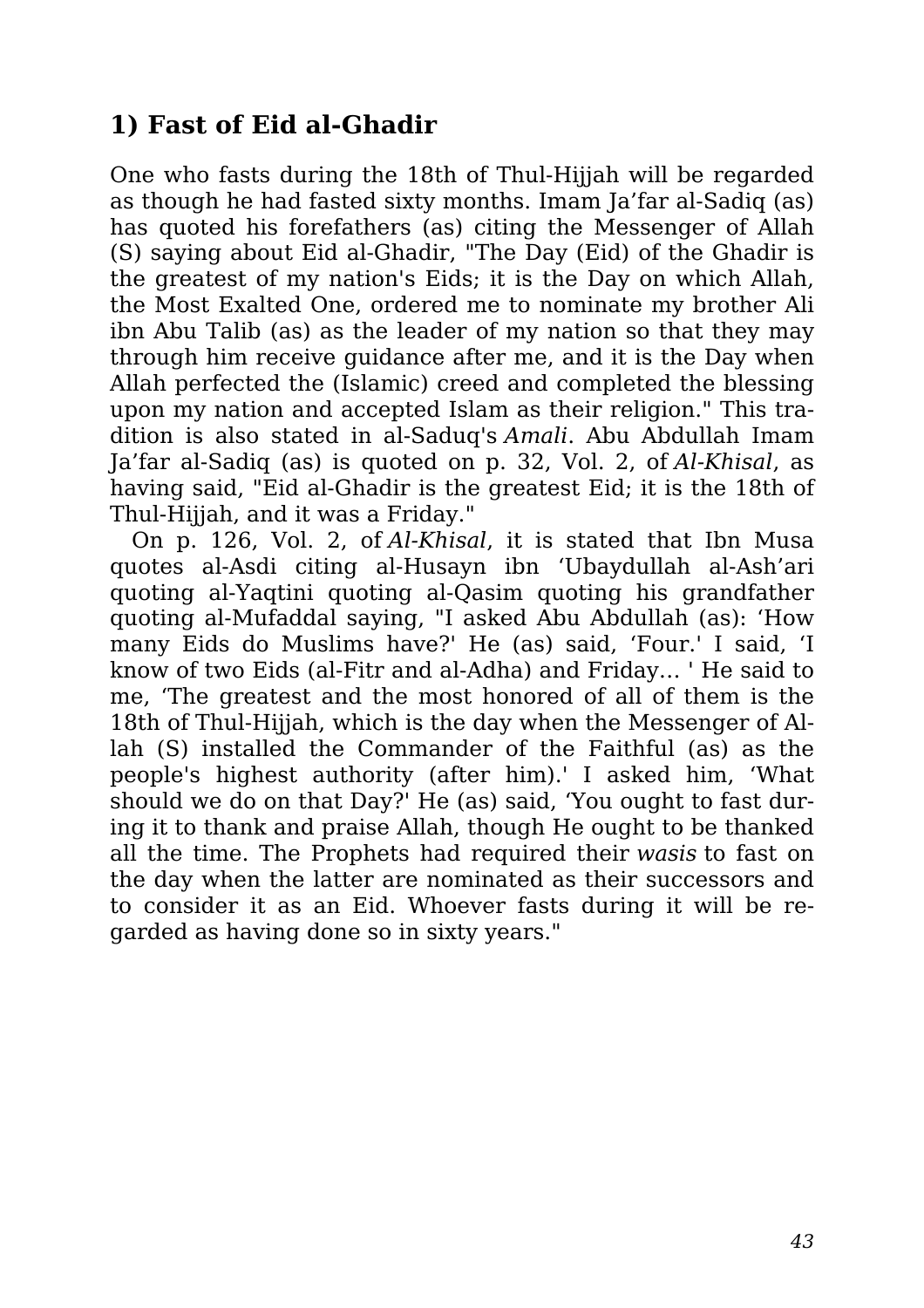#### **2) Fast of Eid Miladun-Nabi (S)**

Al-Karajki's *Kanz* indicates that anyone who fasts the 17th of Rabi' al-Awwal, when the Prophet (S) was born, will be regarded as though he had fasted the whole year.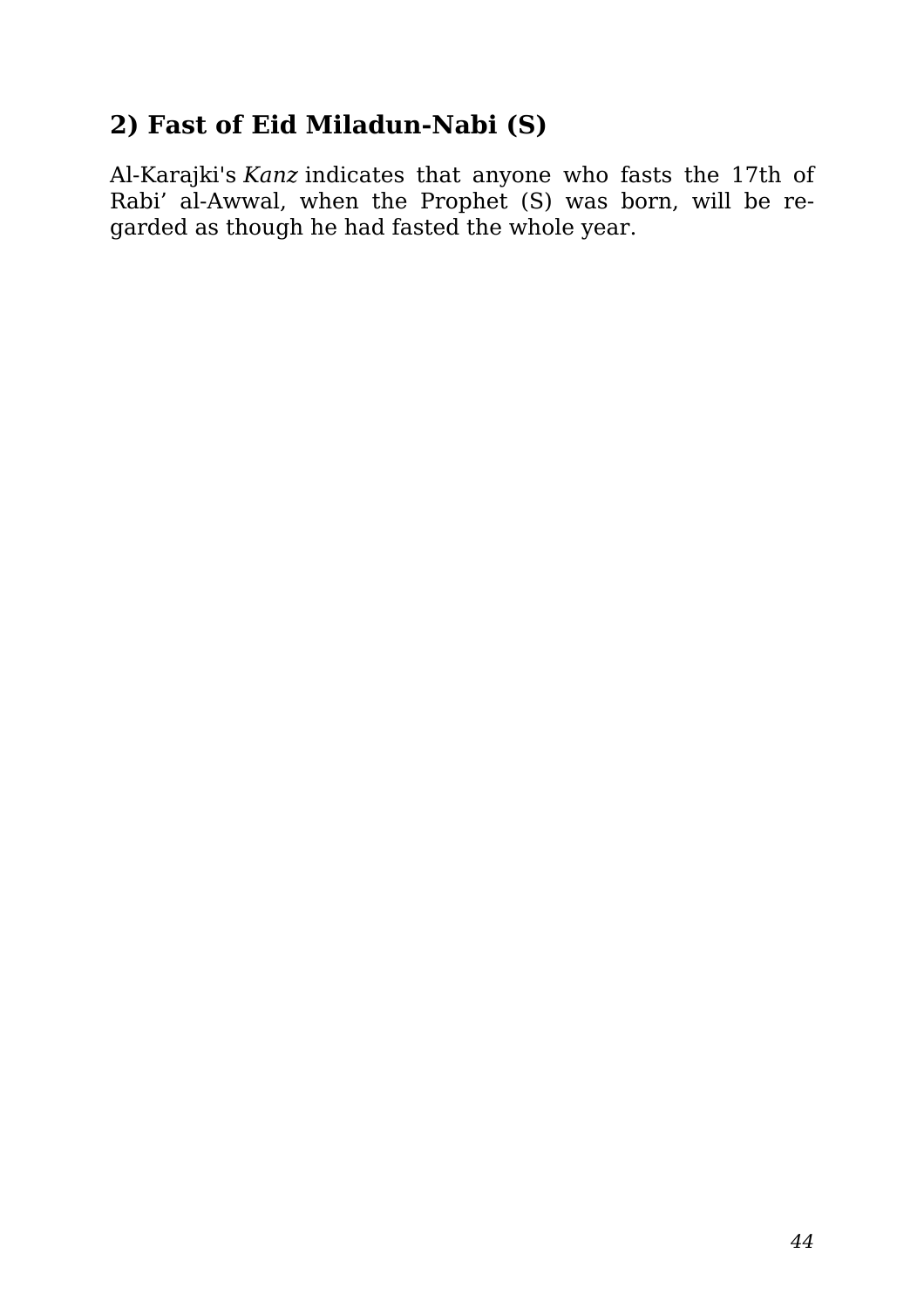#### **3) Fasting the First Days of Thul-Hijjah**

On pp. 121-122, al-Majlisi, in Vol. 94 of his *Bihar al-Anwar*, quotes Muhammad ibn Ibrahim quoting 'Uthman ibn Hammad quoting-al-Hassan ibn Muhammad al-Daqqaq quoting Ishaq ibn Wahab quoting Mansur ibn al-Muhajir quoting Muhammd ibn al-'Ata quoting 'Ayesha saying that a young man with a very beautiful voice used to fast as soon as the crescent of Thul-Hijjah was sighted, so people raised this issue with the Messenger of Allah (S) who ordered him to be brought to him.

Having presented himself before the Prophet (S), he was asked by the Messenger of Allah (S), 'What makes you fast during these days?' The young man said, 'May both my father and mother be sacrificed for your sake, O Messenger of Allah! These are days to honor the places which Allah has decreed to be held as sacred, and these are the days for performing the pilgrimage; (I do so) in the hope that Allah will include me in the pilgrims' supplications.'

The Messenger of Allah (S) then said, 'In this case, for each of these days which you fast you shall receive rewards equivalent to setting one hundred slaves free in addition to sacrificing a hundred cattle for the Ka'ba, and providing a hundred horses to transport those who make *jihad* in defense of Islam. So when it is the Day of Tarwiyah 1, you will receive rewards equivalent to setting one thousand slaves free in addition to sacrificing a thousand cattle for the Ka'ba and a thousand horses to transport those who make*jihad* in defense of Islam.

On the day of Arafat, you will receive rewards equivalent to setting two thousand slaves free in addition to sacrificing two thousand heads of cattle for the Ka'ba and two thousand horses to transport those who go on *jihad* to defend Islam, in addition to forgiveness of the sins of sixty past years and sixty ones thereafter.'" This tradition is recorded on p. 101 of *Thawab al-A'mal wa 'Iqab al-A'mal* by Shaikh al-Qummi al-Saduq.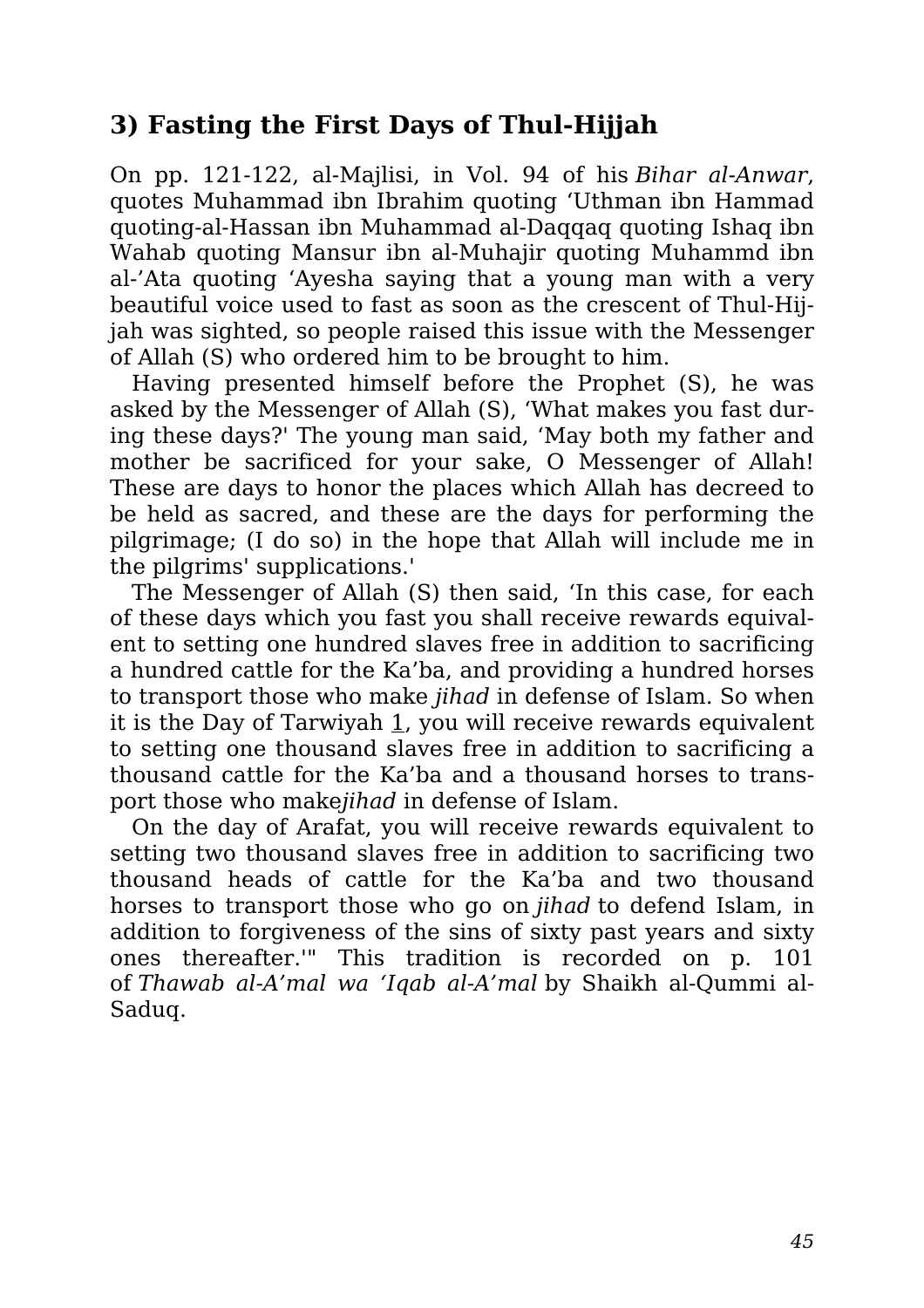#### **4) Fasting the Day When the Earth was Expanded**

Verse 30, Chapter 79 (al-Nazi'at), reads, "And the earth He expanded thereafter." The Arabic word used with reference to the earth's expansion is *daha*. On p. 122, Vol. 94, of *Bihar al-Anwar*, and also on p. 101 of al-Saduq's *Thawab al-A'mal*, Ahmed ibn Idris quotes al-Ash'ari quoting Ahmed ibn al-Husayn quoting Abu Tahir ibn Hamza quoting al-Washsha' saying that he, then a young man, was once in the company of his father when they ate supper with Imam al-Rida (as) on the 25th of Thul-Qi'da.

The Imam (as) told us that that night was the night during which Prophets Ibrahim and Jesus son of Mary, peace be upon them, were born, and also when the earth was expanded from underneath the Ka'ba, in addition to some other attribute relevant to it which I never heard from anyone else, adding, "Whoever fasts during its day will be regarded as though he had fasted for full sixty months."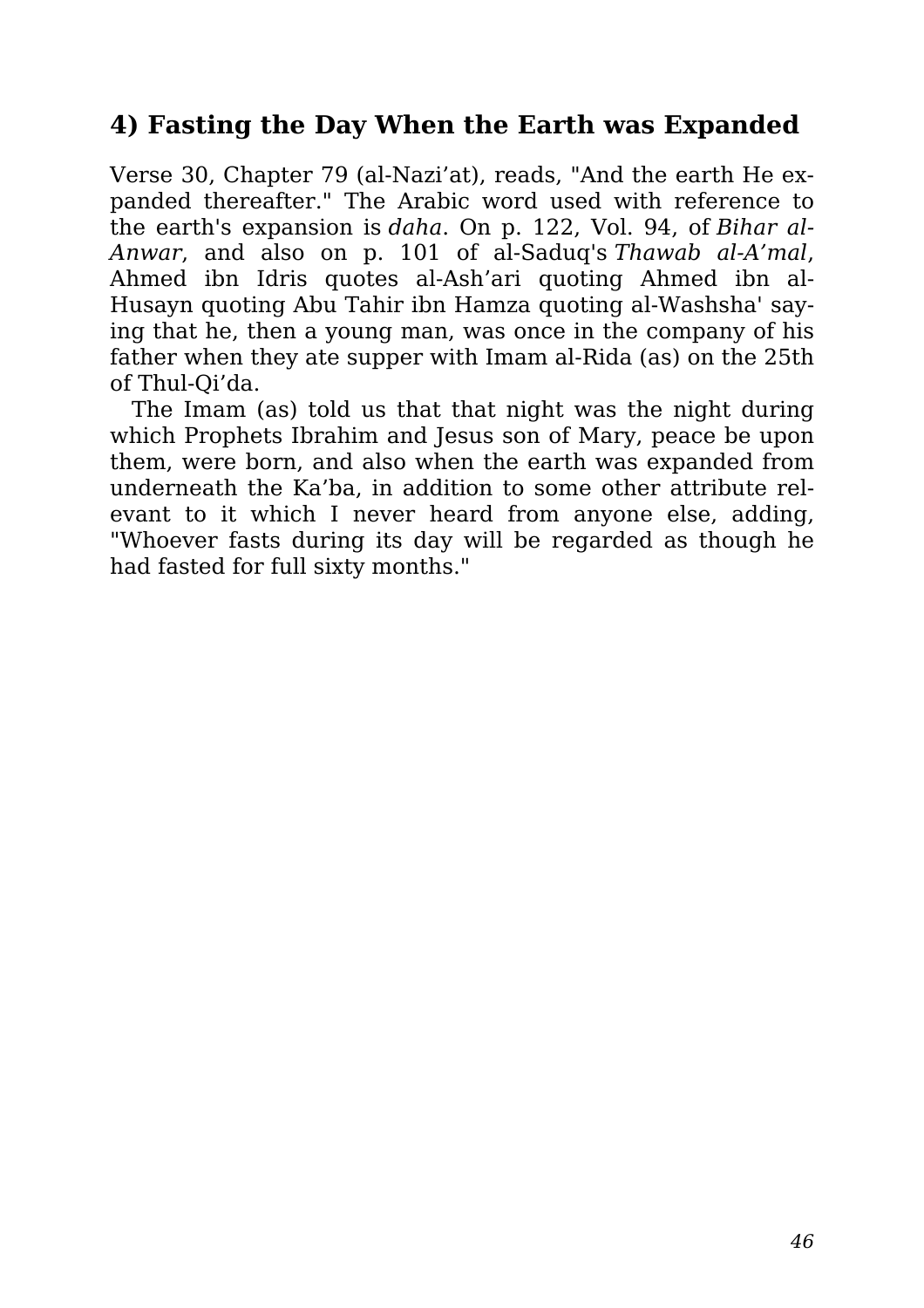#### **5) Fasting the Day of Arafat**

Three books make a reference to such fast: *Bihar al-Anwar* (p. 123, Vol. 94), *'Uyun Akhbar al-Rida* (p. 36, Vol. 2), and *'Ilal al-Sharai'* (p. 73, Vol. 2). These books cite a tradition narrated by Abu Abdullah Imam Ja'far al-Sadiq (as) in which the Imam (as) says, "The Messenger of Allah (S) appointed only (Imam) Ali (as) as his successor, while (Imam) Ali (as) assigned Imamate to both (his sons) al-Hassan and al-Husayn (as). When al-Hassan (as) was the Imam, a man entered on the day of Arafat and saw al-Hassan (as) eating his lunch while al-Husayn (as) was fasting.

The same man came to see al-Husayn (as) when he became the Imam following the death of (Imam) al-Hassan (as), also on the Arafat day, and he saw him eating while his son (Imam) Ali son of al-Husayn (Zainul-'Abidin [as]) was fasting. The man (apparently quite confused) asked (Imam) al-Husayn (as), 'Why is it that I visited al-Hassan (as) and found him eating while you yourself were fasting, and now I visit you and find you not fasting (while your son is)?!'

(Imam) al-Husayn (as) said, 'Al-Hassan was then the Imam; he did not fast for fear his fast would be regarded as a Sunnah followed by people. When he died and I became the Imam, I did not want my fast to be regarded as a Sunnah so people would follow my example.'" What Imam al-Husayn (as) meant was that to fast on the day of Arafat was very highly recommended but not obligatory. Had he (as) and his older brother al-Hassan (as) fasted it, people would have regarded its fast as an obligation rather than a highly recommended act of worship.

*Bihar al-Anwar* and *'Ilal al-Sharai'* cite al-Mutawakkil's son quoting al-Sa'd-Abadi quoting his father quoting Ibn Abu 'Umayr saying that Abu Abdullah (Imam al-Sadiq [as]) said, "Fasting the 8th of Thul-Hijjah suffices to wipe out the sins committed in an entire year, and fasting the day of Arafat (the next day) suffices to atone for the sins committed in two years."

The best among Allah's creation, our master Muhammad (S), has described fast as the cure for the souls and the bodies, saying, "Fast so you may heal." He has also revealed the fact that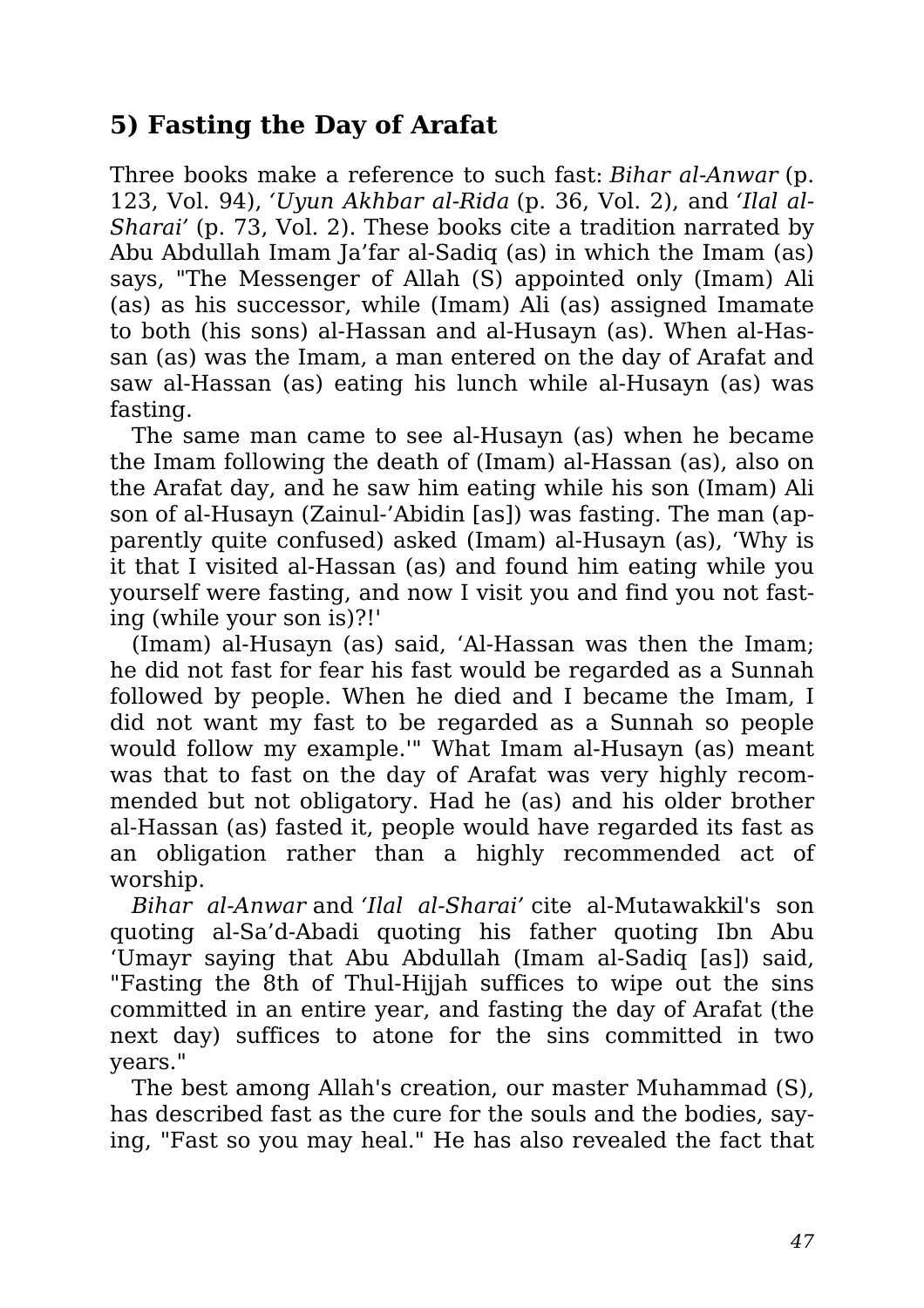everything in this life has a purification (*zakat*), and that "Fast is the purification (*zakat*) of bodies," as we are told on p. 59 of al-Saduq's *Amali*.

A Muslim understands the fast to be the setting on equal footing between the poor and the rich before the Almighty, for if the rich desire something, they have the means to get it; therefore, the Almighty wished to establish equality among His servants and to let the rich taste the pain of hunger so that their hearts may be softened, and to thus make them compassionate towards the weak and the hungry.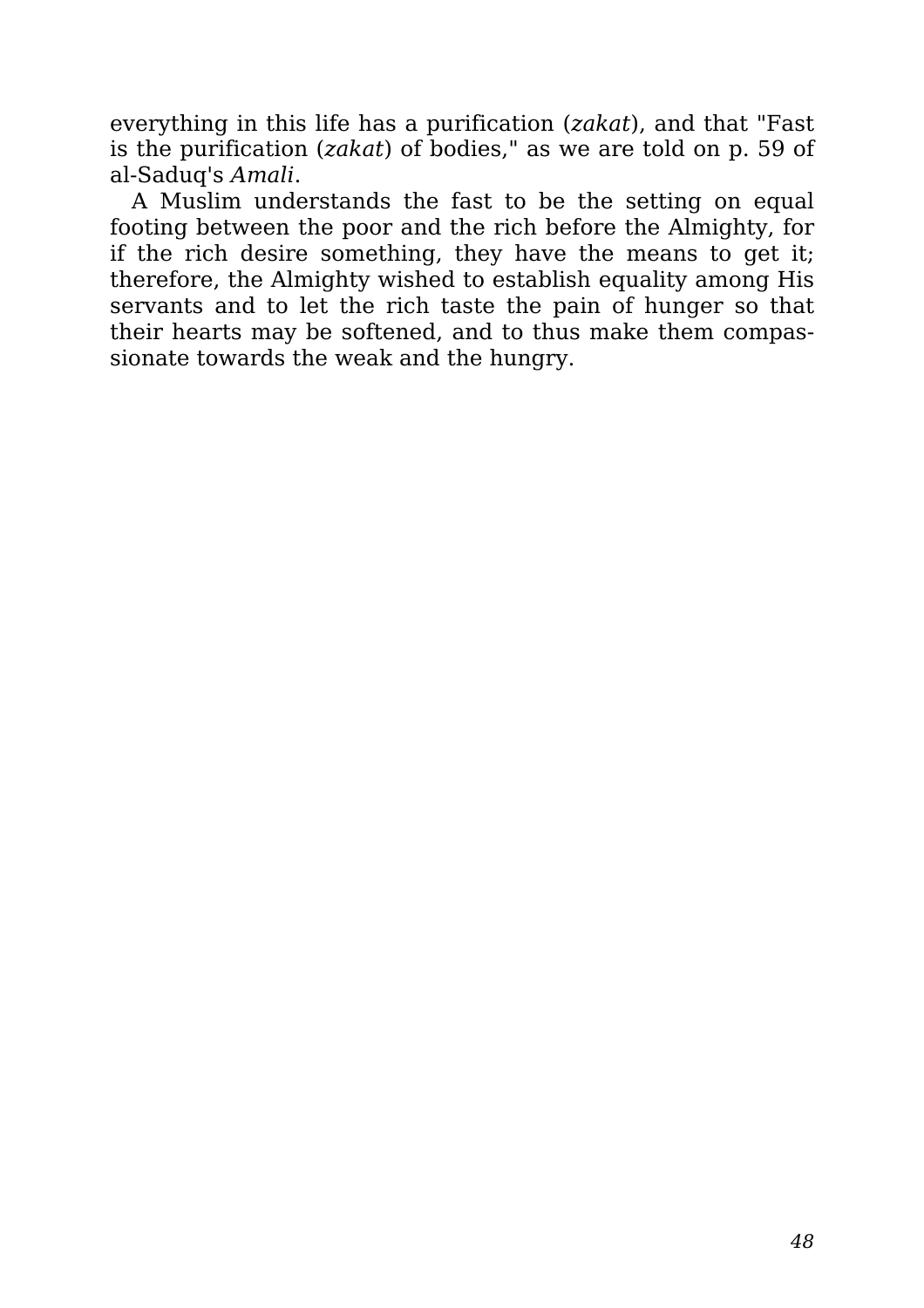#### **6) Siyam al-Dahr: How to Fast all Your Life**

On p. 258, Vol. 1, of *'Ilal al-Sharai'*, and also on p. 92, Vol. 94, of *Bihar al-Anwar*, Imam al-Rida (as) was asked why an optional fast is recommended for the entire year, and he answered by saying that it served to complement obligatory fast. Then he was asked, "Why is there an optional fast for one day out of each ten days?" He (as) said, "It is so because Allah, the Praised and Exalted One, says, 'Whoever does a good deed will be rewarded ten-fold' (Surat al-An'am, verse 16); therefore, one who fasts one day in each ten days will be regarded (according to this verse) as though he had fasted the whole time."

Salman al-Farisi, may Allah be pleased with him, used to say, "Fasting three [non-consecutive] days a month equals fasting the whole *dahr*, the whole time; so, if one can find anything beyond that, let him fast it!" Imam Ja'far al-Sadiq (as) was asked why a Thursday of the first tenth days is to be fasted, a Thursday of the last, and a Wednesday in-between are the designated days for such fast, and his answer was, "The deeds of each servant of Allah are displayed before Allah on each Thursday; therefore, He wished that it should be done while such servant is observing a fast. "Why another Thursday's fast at the end of the month, then?" the Imam (as) was asked. "It is so because if his deeds for eight days are displayed while he is fasting is more honorable for him and better than if he is not fasting.

The reason for choosing a Wednesday in the second (middle) ten days of the month, according to Imam al-Sadiq (as), is due to the fact that Allah, the most Honored, the most Sublime, created hell on that day; it was on it that He annihilated the early generations; it is a day of continuous bad omen; so, He wished that His servants should shun such a bad omen by fasting that day."

Imam Ja'far al-Sadiq (as) quotes his forefathers (as) saying that the Messenger of Allah (S) once asked his companions, "Which one of you fasts the whole time?" Salman al-Farisi, may Allah have mercy on his soul, said, "I do, O Messenger of Allah!" The Messenger of Allah (S) asked them, "Which one of you says prayers the whole night?" Salman al-Farisi, may Allah have mercy on his soul, again said, "I do, O Messenger of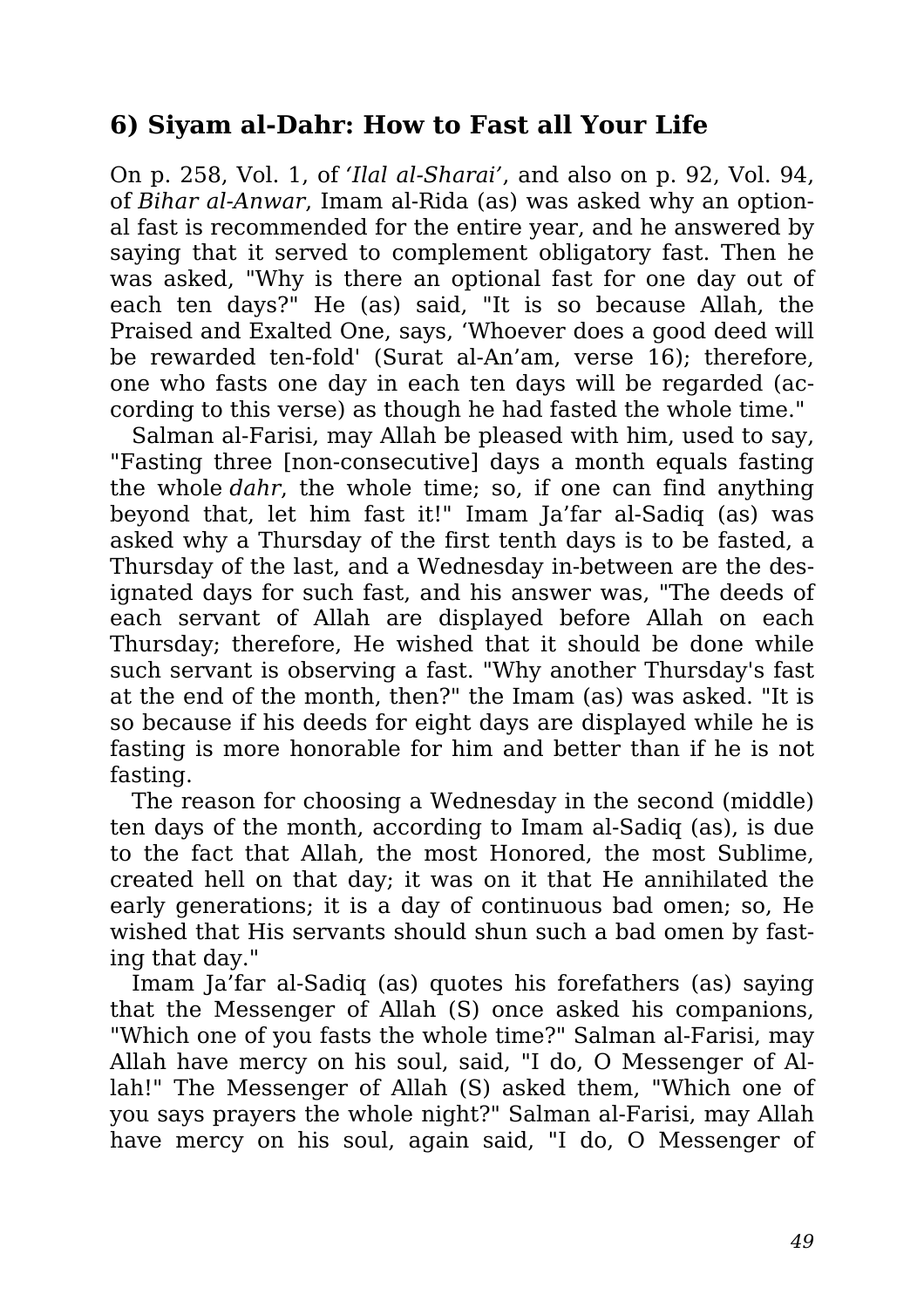Allah!" The Messenger of Allah (S) asked them, "Which one of you recites the entire text of the Qur'an every day?" Salman al-Farisi, may Allah have mercy on his soul, for the third time said, "I do, O Messenger of Allah!" One of the Prophet's companions became angry and said, "O Messenger of Allah! Salman is a Persian who wants to brag and demonstrate his superiority over us, we men of Quraysh.

You asked us, 'Which one of you fasts the whole time?' and he said he does so, while he eats most of the time. And you asked us, 'Which one of you says prayers the entire night?' and he again said he did so, while he sleeps most of the night. And you asked us, 'Which one of you recites the entire text of the Qur'an every day?' and he for the third time said that he did so, while most of the time he is silent." The Messenger of Allah (S) rebuked that man and said, "Keep your silence, so-and-so, for how far you are from Luqman the Wise! Ask him, and he will explain to you," whereupon that companion turned to Salman and asked him thus: "O father of Abdullah! You have claimed that you fast the whole time, haven't you?"

Salman answered him in the affirmative, so the companion said, "But I have seen you eating most of the time!" Salman said, "It is not what you say! I fast three days in every month, and Allah, the most Exalted, the most Glorified One, says,

#### *'Whoever does a good deed will be rewarded ten-fold' (Quran Surat al-An'am, 6: 16).*

And I join the month of Sha'ban with the month of Ramadhan in my fast, so it is regarded as though I fast the whole time." The man then asked him, "But you claim that you spend your entire night offering prayers, don't you?" Salman answered in the affirmative, whereupon that man said to him, "How so since most of your night you are in bed?" Salman said, "It is not as you say. I have heard my beloved Messenger of Allah (S) say, 'Whoever remains in a state of *tahara* (purification) during his sleep will be regarded as though he spent the whole night offering prayers,' and I do remain *tahir*!"

The man still asked him, "Have you not claimed that you recite the entire text of the Qur'an every day?" Salman said, "I have." The man then asked him, "But you spend most of the day silent!" Salman said, "It is not as you say, but I have heard my beloved Messenger of Allah (S) telling Ali (as): 'O father of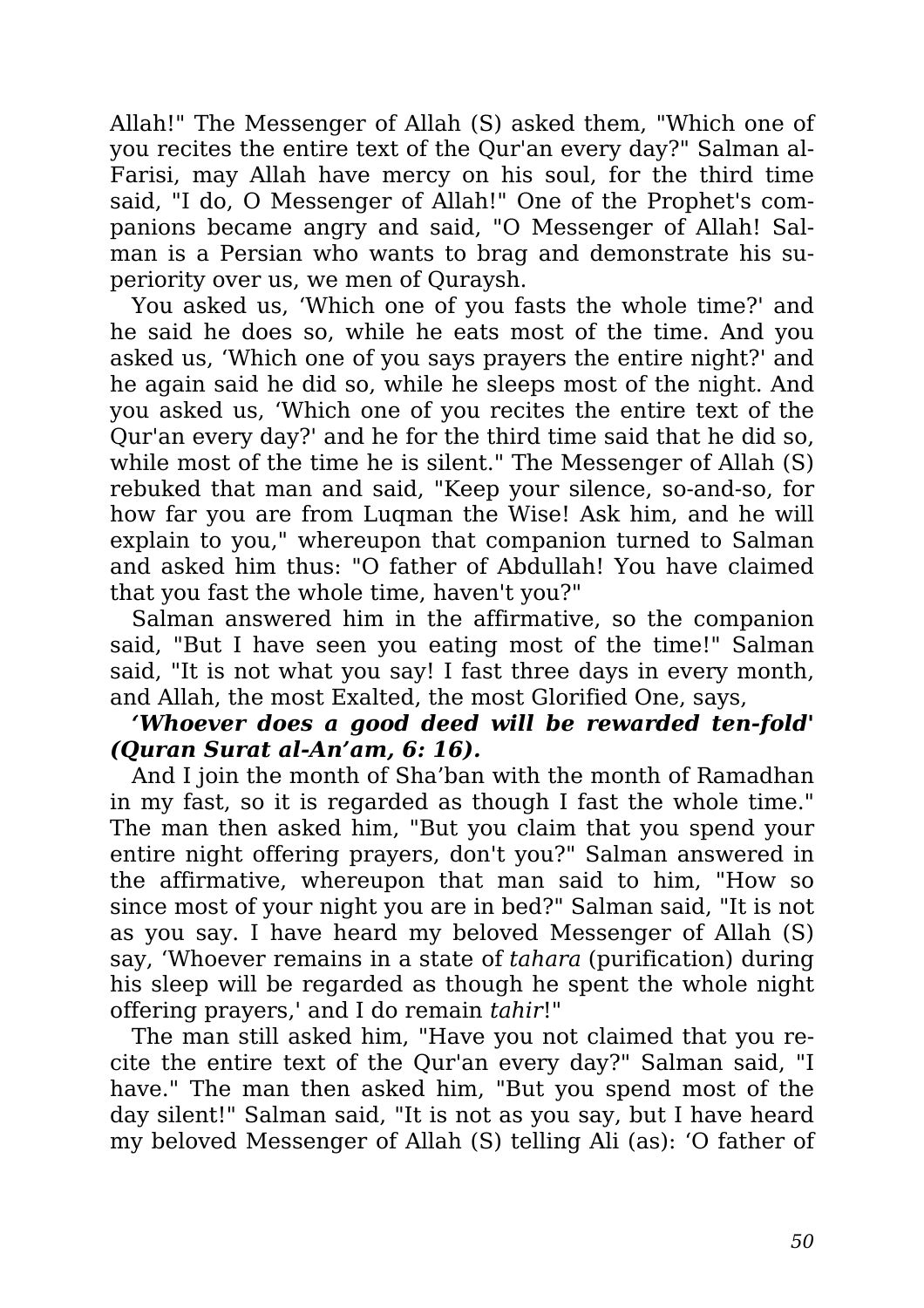al-Hassan (as)! Your similitude in my nation is like that of Surat al-Ikhlas: whoever recites it once is considered as having recited one third of the entire text of the Qur'an, and whoever recites it twice is considered as having recited two-thirds of the Qur'an, while whoever recites it thrice will be regarded as having recited the entire text of the Qur'an; whoever loves you with his tongue completes one third of his *iman*(conviction), and whoever loves you with both his tongue and heart completes two thirds of his *iman*, whereas whoever loves you with his tongue and heart and assists you with his hand (I.e. physically with his might and means) perfects his *iman*.

I swear by the One Who sent me with the truth, O Ali! Had all people on earth loved you as those in the heavens do, nobody would have been tormented with the Fire,' and I do recite Surat al-Ikhlas thrice daily." The man then stood up and left as if someone had filled his mouth with a rock (as the Arabs put it). This incident is recorded on pp. 93-94, Vol. 94, of *Bihar al-Anwar*.

In the same reference cited above, Imam al-Sadiq (as) quotes his forefathers citing the Messenger of Allah (S) saying, "I entered Paradise [during my ascension, *mi'raj*] and found most of its people to be those who are not evil, who are wise in spending their wealth, and who fast three days a month."

Ibn Tareef quotes Ibn 'Alwan quoting Imam al-Sadiq (as) quoting his father Imam al-Baqir (as) saying that Ali (as) used to imitate the fast observed by the Messenger of Allah (S), saying, "The Messenger of Allah (S) fasted *siyam al-dahr* as long as Allah willed, then he stopped doing so and observed the fast of his brother Dawood (as) (David): a day's fast for Allah, and a day for himself (to rest) as long as Allah willed. Then he stopped doing that, too, and started fasting each Monday and Thursday for as long as Allah willed. Then he stopped doing even that and upheld *siyam al-beed 2*.

Imam Ali (as) concludes his statement by saying that the Messenger of Allah (S) continued to do so till he passed away. On p. 102, Vol. 94, of *Bihar al-Anwar*, the author states that Muhammad ibn Yahya has quoted Hammad ibn 'Uthman quoting Imam Abu Abdullah al-Sadiq (as) saying, "The Messenger of Allah (S) died while observing a fast of three days a month, saying, 'They equal fasting the whole time, and their fast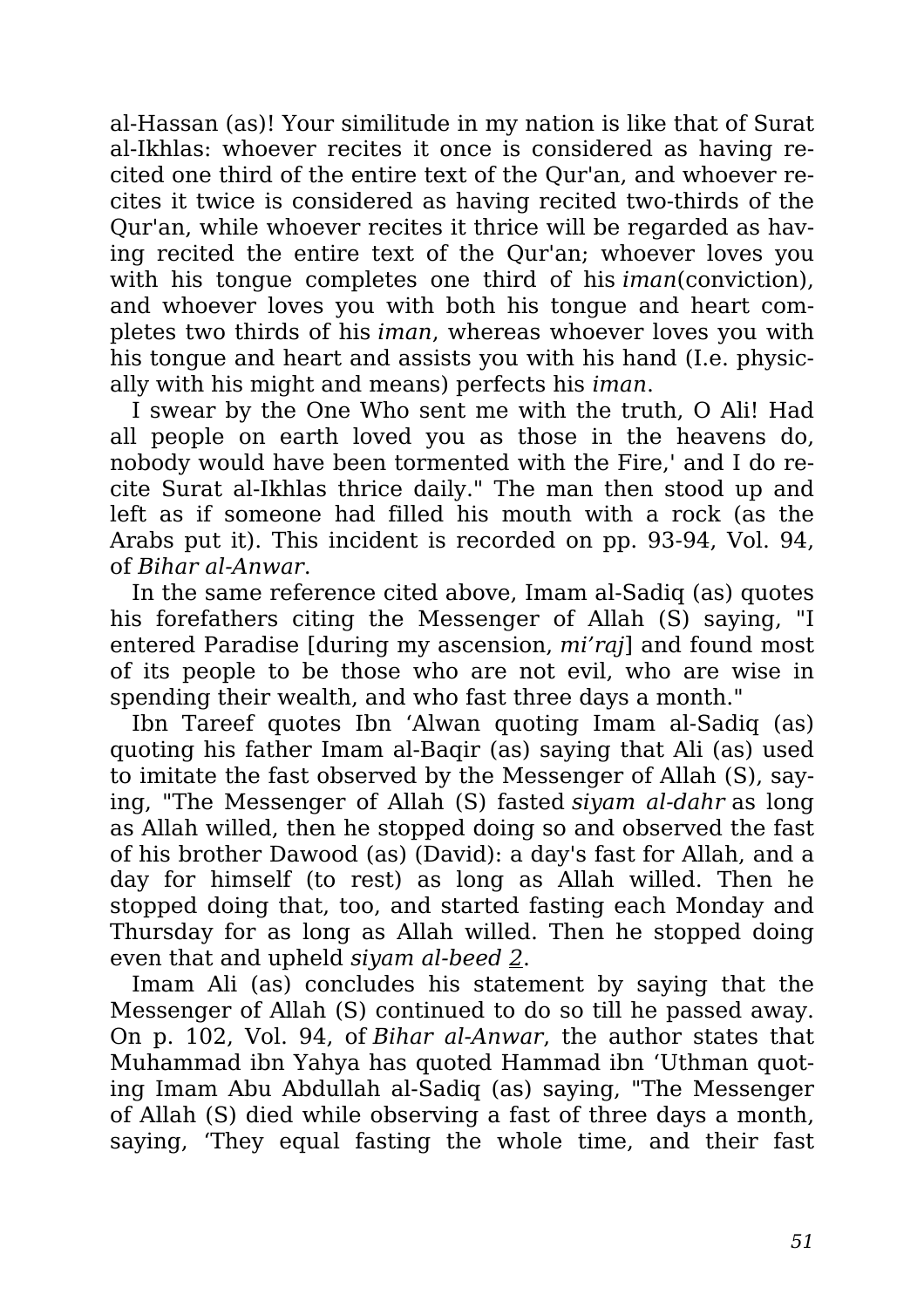removes ill intentions and feelings of hostility.' He (S) was asked, 'Why were these specific days chosen for such fast?' He (S) answered by saying, 'Retribution was inflicted upon nations before us during those days;' so, the Prophet (S) observed the fast of those ominous days."

The Messenger of Allah (S) is quoted on p. 108, Vol. 94, of *Bihar al-Anwar* as saying that one who observes the fast of the month of Ramadhan and follows it by fasting six days during the month of Shawwal will be rewarded as though he had fasted the entire year.

One may wonder whether offering *sadaqa* (charity) is more rewarding than fasting. It is. On p. 102, Vol. 94, of *Bihar al-Anwar*, it is stated that Imam Abu Abdullah al-Sadiq (as) was asked once by Ibrahim al-Muthanna, one of his followers, "I have found it very hard for me lately to fast three days a month; so, is there any way I can make it up by, say, giving one dirham by way of charity for each of these days?" The Imam (as) answered, "One dirham's charity is even better than fasting one day."

In the same reference, on p. 106, Salih ibn 'Uqbah said to Imam Ja'far al-Sadiq (as), "May my life be sacrificed for your sake! I have grown to be an old man, and I feel too feeble to observe the fast of these days." The Imam (as) responded by saying, "Then offer *sadaqa* of one dirham (cash equivalent in value to 3.12 grams of silver) for each day." The Imam noticed that the man did not seem to be fully convinced, so he said to him, "Do you think one *dirham* for each of these days is too little? Feeding one indigent person is better than the fast of a whole month."

1 2

<sup>1.1.</sup>This is the 8th of Thul-Hijjah, the day, as recorded on p. 347, Vol. 14, of the lexicon Lisan al-Arab by Ibn Manzour, when the pilgrims fill their water bags and prepare to go to Mina.

<sup>2.2.</sup>Explanation of the meaning of siyam al-beed, fasting the "white days," has already been indicated on p. 30 above.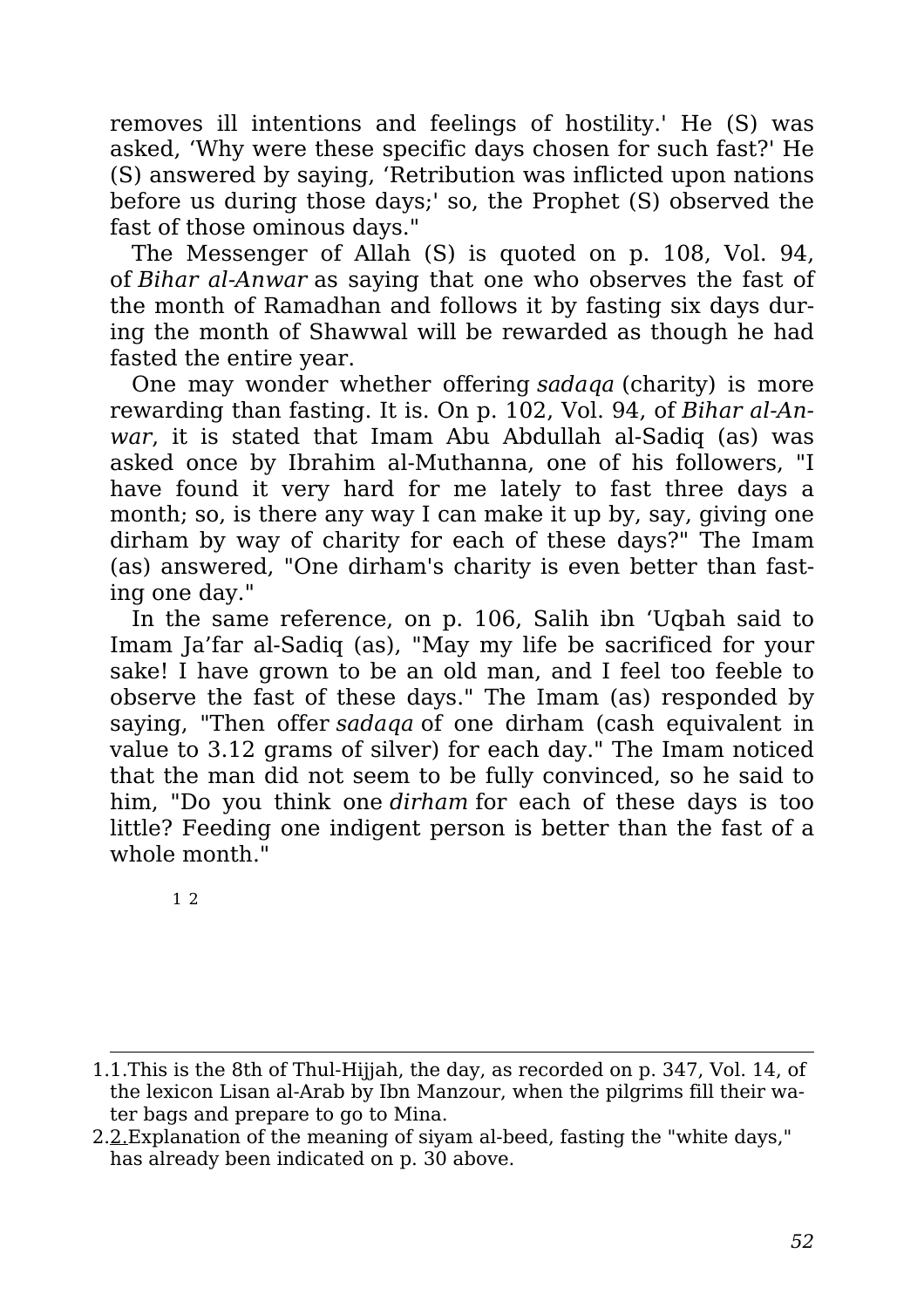## $\sum_{\text{Chapter 14}}$

### **The Prophet (S) preaching about the Month of Ramadhan**

The following incident has been narrated by al-Saduq on pp. 84-85 of his *Al-Amali* thus:

Muhammad ibn Ibrahim says that Ahmed ibn Muhammad-al-Hamadani says that Ali ibn al-Hassan ibn Fadal quotes his father quoting al-Hassan's father Imam Ali ibn Musa al-Rida (as) who in turn quotes his father Imam Musa ibn Ja'far (as) quoting his father the master of martyrs Imam al-Husayn ibn Ali ibn Abu Talib (as) saying that the Messenger of Allah (S) delivered a sermon once in which he said:

O people! A month has approached you laden with blessing, mercy and forgiveness; it is a month which Allah regards as the best of all months. Its days, in the sight of Allah, are the best of days; its nights are the best of nights; its hours are the best of hours. It is a month in which you are invited to be the guests of Allah, and you are regarded during it as worthy of enjoying Allah's Grace. Your breathing in it praises the Almighty, and your sleeping adores Him. Your voluntary acts of worship are accepted, and your pleas are answered.

Ask Allah your Lord, therefore, in sincere intentions and pure hearts to enable you to fast during it and to recite His Book, for only a wretch is the one who is deprived of Allah's forgiveness during this great month. And let your hunger and thirst during it remind you of the hunger and thirst of the Day of Resurrection. Give alms to the poor and indigent among you; surround your elderly with respect, and be kind to your youngsters.

Visit your kin and safeguard your tongues, and do not look at what Allah has prohibited you from seeing, and do not listen to anything your ears are forbidden to hear. Be kind to the orphans of others so that your own orphans will equally receive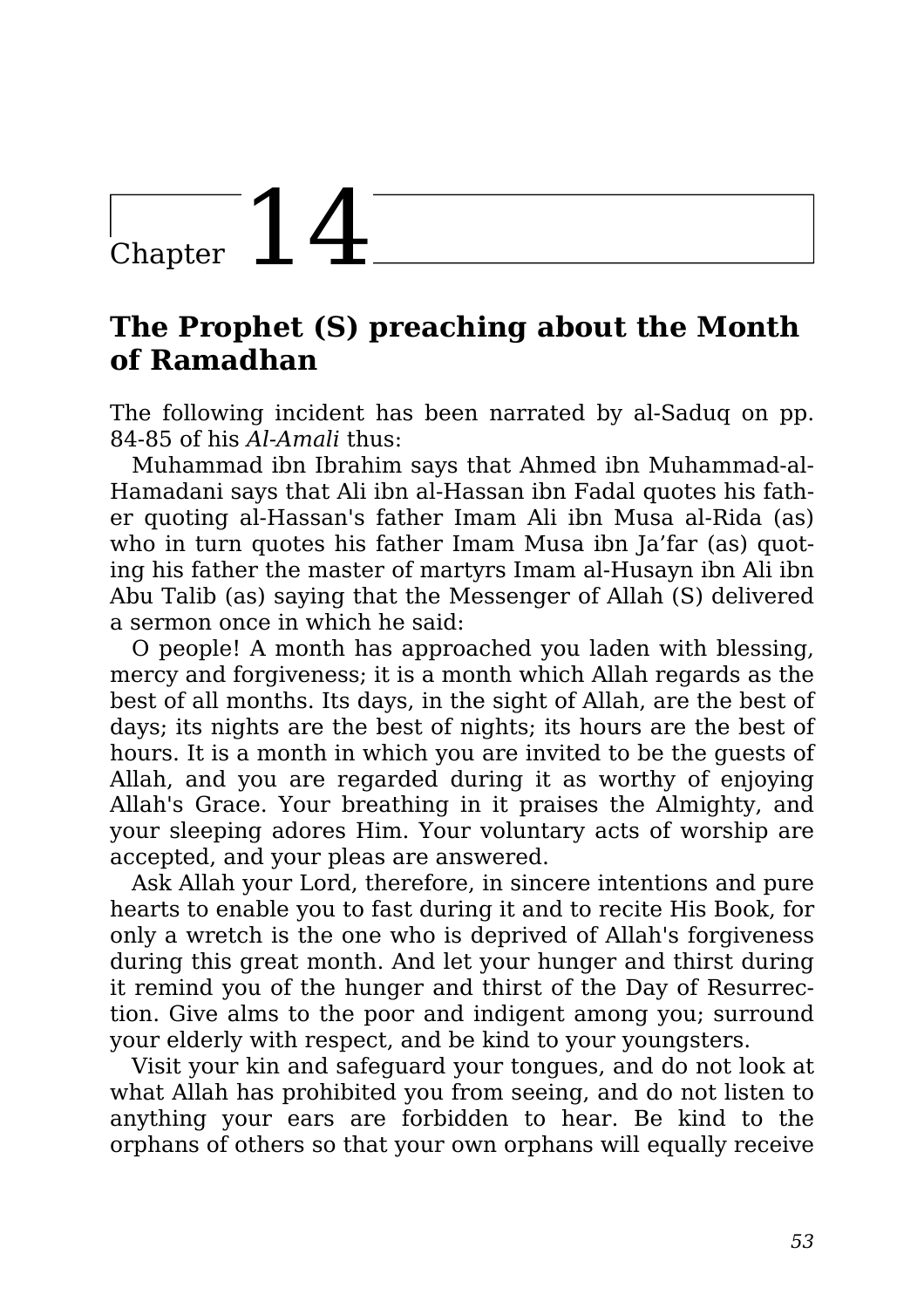kindness. Repent your sins to Allah and raise your hands to Him in supplication during the times of your prayers, for they are the best times during which the Almighty looks with mercy to His servants and answers their pleas when they plead to Him.

O people! Your souls are pawned by your deeds; therefore, release them by seeking Allah's forgiveness. Your backs are over-burdened by the weight of your sins; therefore, lighten their burden by prolonging your prostration. Be informed that the Exalted and Almighty has sworn by His Dignity not to torture those who perform their prayers and prostrate to Him, and not to terrify them by the sight of the fire when people are resurrected for judgment. O people! Whoever among you provides *iftar* to a believer during this month will receive a reward equal to one who sets a slave free, and all his past sins will be forgiven.

Having said so, people said to him: "O Messenger of Allah! Not all of us can do that!" He (S), thereupon, responded by saying,

Shun the fire of hell even by half a date! Shun the fire of hell even by a drink of water! O People! Whoever among you improves his conduct during this month will have a safe passage on *al-Sirat al-Mustaqeem]*(the straight path) when many feet will slip away, and whoever among you decreases the burdens of his slave (or anyone who works for him) will be rewarded by Allah decreasing his reckoning. Whoever among you abstains from harming others will be spared the Wrath of the Almighty when he meets Him.

Whoever among you affords generosity to an orphan will be rewarded by Allah being generous to him on the Day of Judgment. Whoever among you improves the ties with his kin will be rewarded by Allah including him in His mercy, and whoever among you severs his ties with his kin, Allah will withhold His mercy from him upon meeting Him. Whoever among you offers voluntary prayers, Allah will decree a clearance for him from the torment of the fire.

Whoever among you performs an obligation will receive the reward of one who has performed seventy obligations in other months. Whoever among you increases the sending of blessings unto me, Allah will make the balance of his good deeds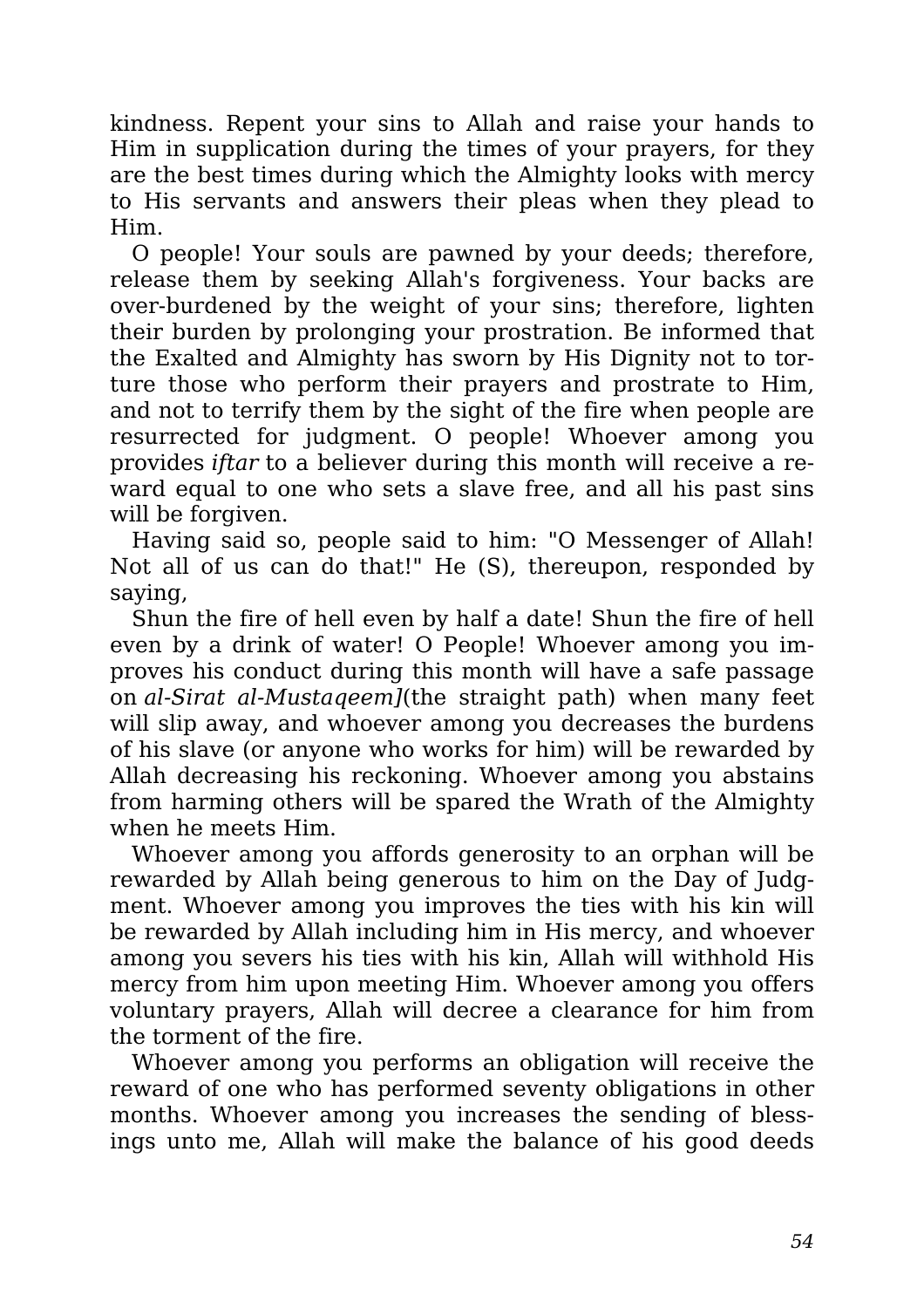weigh heavily when scales will be light. Whoever among you recites one verse of the Holy Qur'an will receive the blessing of one who recites the entire Holy Qur'an in another month.

O people! The gates of heaven in this month are kept open; so, pray Allah your Lord not to close them against you, and the gates of the fire are kept closed; so, pray Allah your Lord not to open them for you; and the devils are kept chained; therefore, pray Allah your Lord not to unleash them against you.

Advising the great *sahabi* Abu Tharr al-Ghifari, may Allah be pleased with him, regarding the fast being a protection against the fire, he (S) is quoted saying, "Shall I inform you of a deed which, if you do it, will keep Satan away from you as much as the distance between the east of the earth and the west?" People answered, "O yes, indeed, O Messenger of Allah!" He (S) said, "Fast darkens his (Satan's) face; alms break his back; the desire to please Allah and the giving of assistance to do good deeds cut his tail off, and seeking Allah's forgiveness cuts off his aorta."

Then he added, "For everything there is a purification (*zakat*), and the purification of bodies is the fast." He (S) is also quoted saying, "One who fasts is considered to be adoring his Creator even while sleeping on his bed as long as he does not backbite any Muslim." He (S) has also said, "There are two merry occasions for anyone who performs the fast: one when he breaks his fast, and one when he meets his Lord, the Exalted, the Almighty. I swear by the One Who controls Muhammad's life, the excess on the mouth of one who fasts is better in the sight of Allah than the sweet smell of musk."

He (S) has also said that the Exalted and Almighty has said (in a *Qudsi hadith*) that all good deeds of a descendant of Adam are His (to reward) "except the fast, for it is mine, and I shall reward for it. All good deeds of the son of Adam are rewarded with ten to seven hundred times except perseverance, for it is mine and I reward for it." So, the knowledge of the rewards of perseverance is with Allah, and "perseverance" means fast.

Regarding the interpretation of His saying (in the Holy Qur'an) "… and seek aid with perseverance," meaning the fast, it is reported that the person who fasts enjoys the gardens of Paradise and the angels keep praying for him till he breaks his fast. If a believer stands during a portion of the night to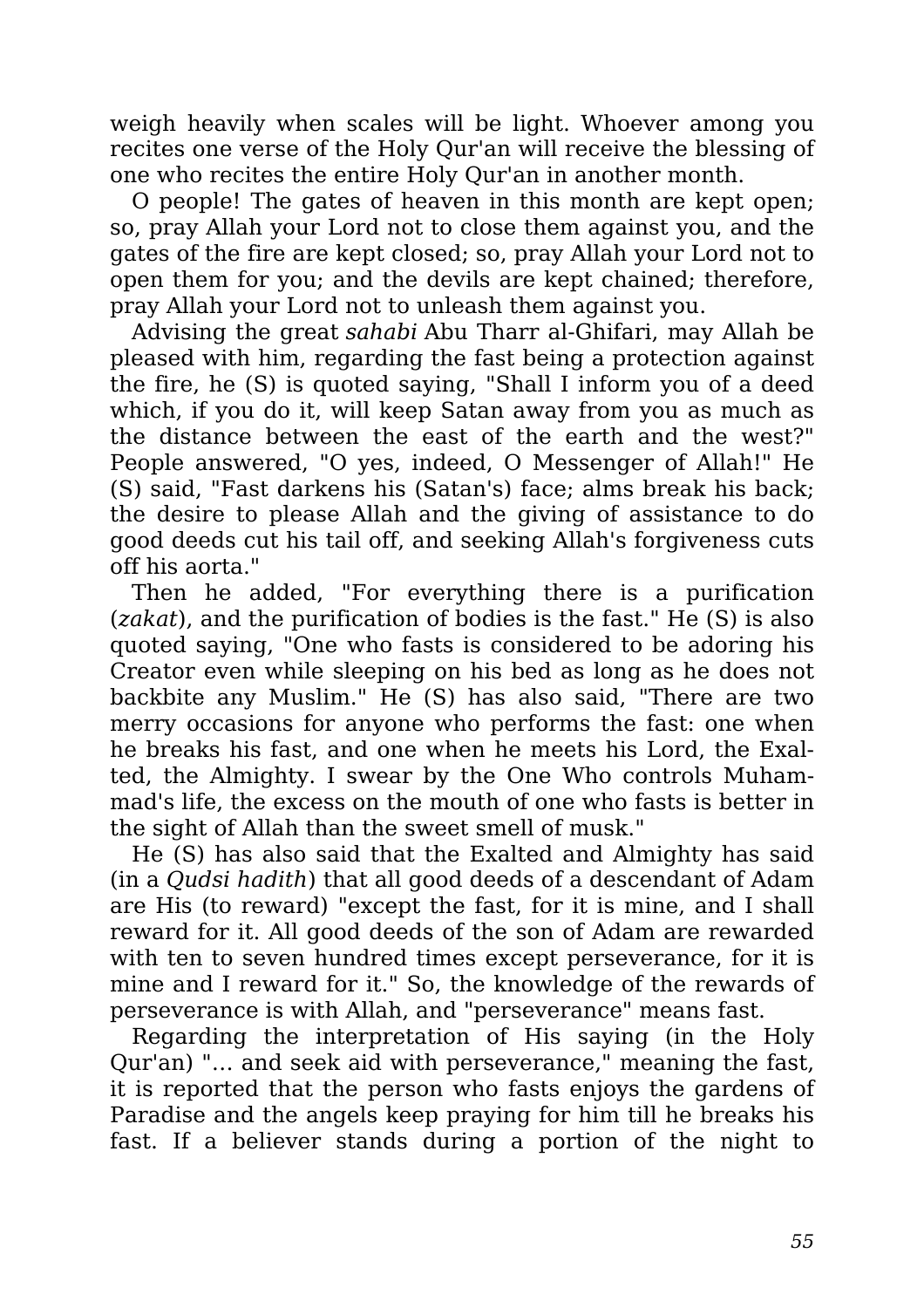perform additional optional prayers, then he wakes up fasting, no sin will be recorded against him.

Whenever he takes one step, it will be recorded as a good deed for him, and if he dies during daytime, his soul will ascend the heights of heaven. If he lives to break his fast, the Almighty will consider him among those who often return to Him for forgiveness. In the book titled *Thawab al-A'mal*, relying on the authority of Abu Abdullah who quotes his forefathers, peace be upon all of them, the author, namely Shaikh al-Qummi al-Saduq, quotes one tradition indicating that the Messenger of Allah (S) has said, "The sleep of someone fasting is like adoration, and his breath praises the Almighty."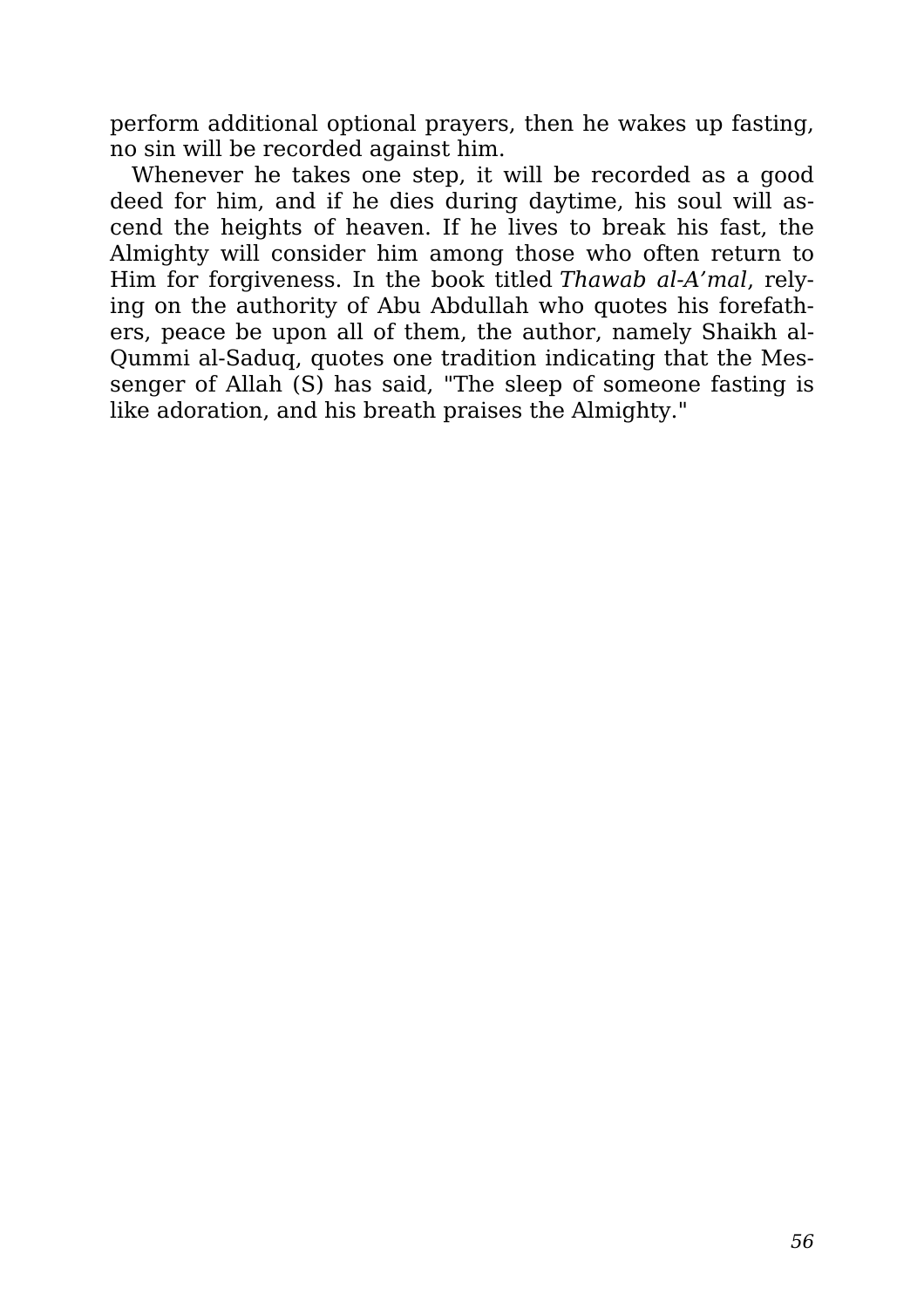## Chapter  $15$

### **Norms of Conduct related to the Fast**

Having come to know the sanctity of this glorious month, the month of Ramadhan, which is Allah's favorite month in which He revealed the Holy Qur'an "a guidance to men and clear proofs of the guidance and the distinction," the month which He decreed that Muslims should fast during daytime and offer prayers during nighttime, and having come to know some of its merits, we ought to be familiar with the ethics related to fasting during this glorious month.

There are certain norms of conduct, preparations, and recommended deeds related to it which we must not take lightly so that Allah may accept our fast and prayers and forgive us; He indeed is the oft-Forgiving, the Most Merciful. The following are the norms of conduct related to the month of Ramadhan and some highly recommended deeds (*a'mal*) to be performed during it:

1) Preparations in anticipation of welcoming the advent of the month of Ramadhan include repentance, cessation of doing anything prohibited, and the returning of trusts to their owners. One should not bear grudge against any other Muslim and should try hard to remove existing hostilities. He should abandon any sin he has been addicted to doing, or contemplating upon doing, and he should rely on Allah and make the intention to fast during the month of Ramadhan with sincerity, inwardly and outwardly.

2) He should exert himself with might and means to obey the Almighty, abstain from committing anything prohibited, abandon disputes and envy, avoid hurting people in any way, resort to silence except when praying to the Almighty, recite the Holy Qur'an and do every good deed he is able to do.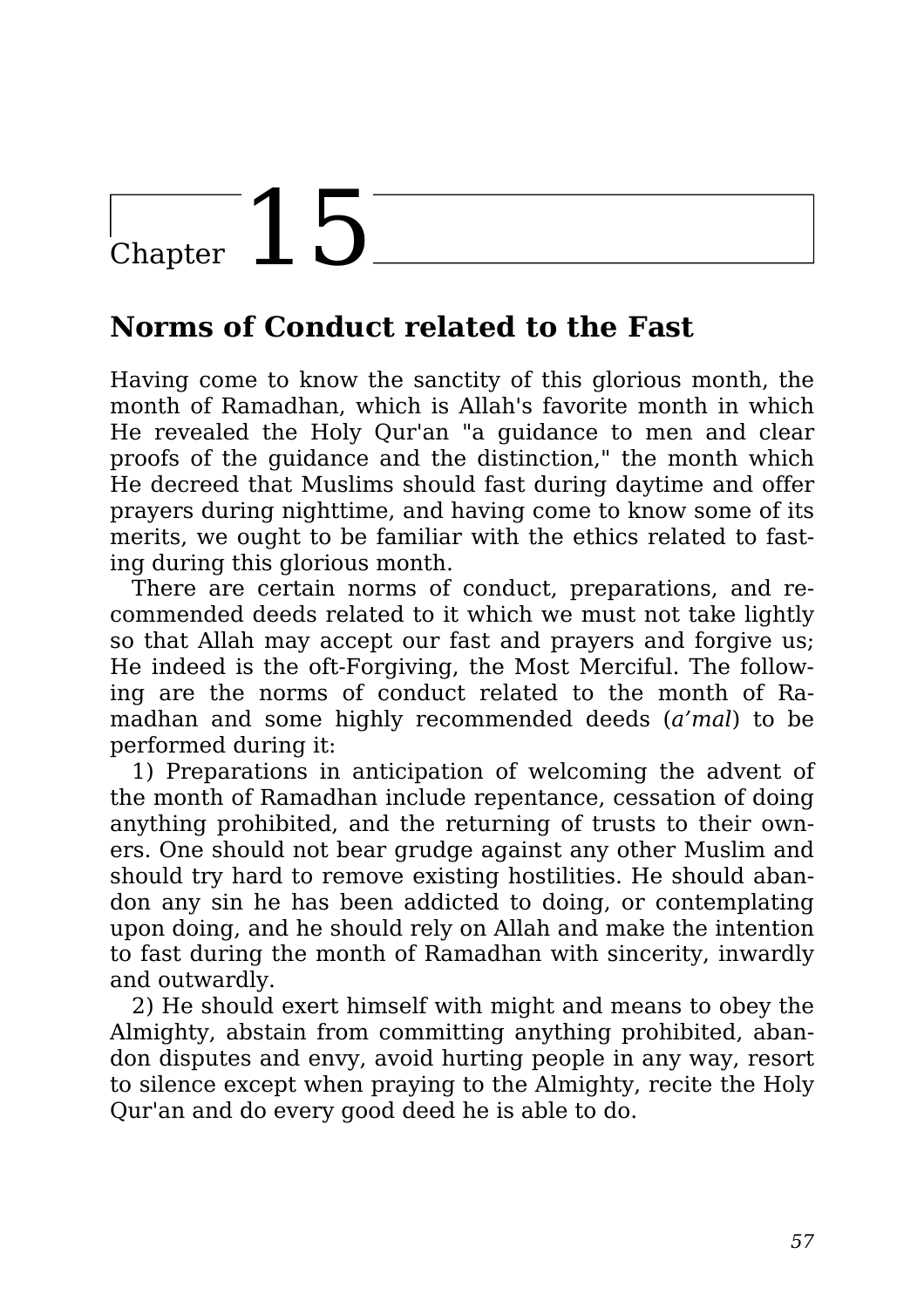3) He should lower his gaze and not look at anything Allah has decreed he should not look at. He must avoid listening to vain talk or anything that may displease Allah, and avoid the places where things causing Allah's Wrath may be done, and not to move except in obedience to Allah.

Imam al-Sadiq, peace be upon him, as quoted on p. 351, Vol. 94, of *Bihar al-Anwar*, and also on p. 87, Vol. 4, of Kulayni's *Al-Kafi*, relying on the authority of Muhammad ibn Muslim al-Thaqafi, has said, "To fast is not just to abstain from eating and drinking. Rather, each of your senses has rights on you related to the fast. When you fast, you should let your hearing, vision, hair, skin, tongue, stomach and modesty fast with you, and you should safeguard yourself so that there is a distinction between the day you fast and the day you do not."

4) On p. 351, Vol. 94, of *Bihar al-Anwar*, it is recorded that the greatest Prophet Muhammad ibn Abdullah (S) is our role model and leader. Once he (S) heard a woman cursing one of her neighbors, so he ordered some food to be brought, then he ordered her to eat it. She told him that she was fasting, so he asked her, "How can you fast and still curse your neighbor? Fast is not just abstention from eating and drinking."

He (S) is also quoted saying, "Anyone who fasts during the month of Ramadhan and protects his modesty and tongue and not hurt anyone, the Almighty will forgive his sins, the past and the future, and He will release him from the fire of hell and permit him to enter the eternal abode of bliss. He will accept his intercession as many times as the number of sands in the lands of the guilty ones living among the monotheists."

5) Imam al-Sadiq (as) quotes his ancestors who quote the Commander of the Faithful Ali ibn Abu Talib, peace be upon them all, regarding what things the Messenger of Allah (S) has prohibited, saying, "Anyone who backbites another Muslim will have voided his own fast and diminished his *wudu* (ablution), and he will come on the Day of Resurrection suffering from a smell more foul than that of a cadaver, offending others waiting for their reckoning. So, if he dies before repenting, he dies like one who considered everything Allah has prohibited as permissible."

6) Imam al-Sadiq (as) quotes his forefathers who in turn quote the Messenger of Allah (S) saying, "Anyone who starts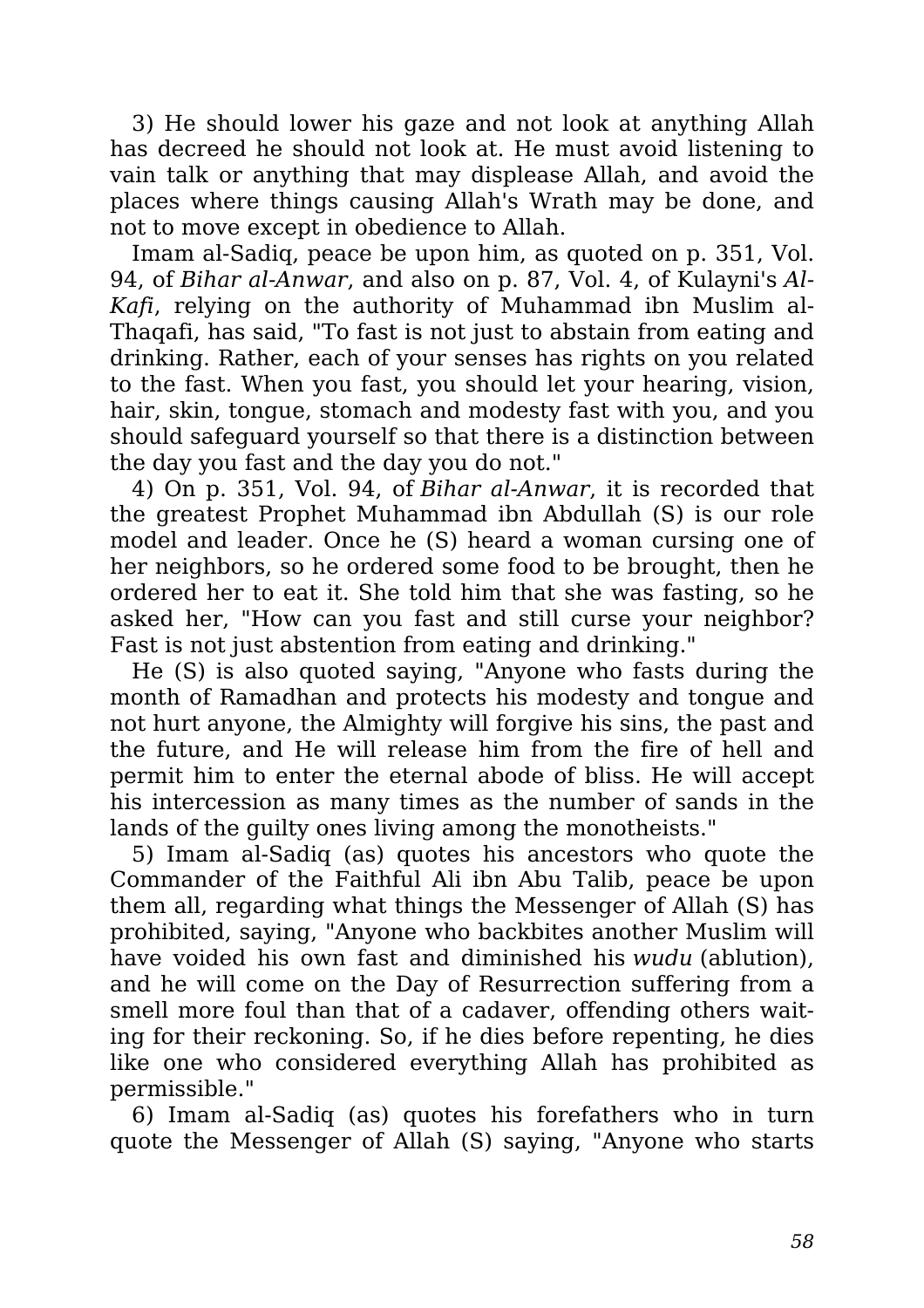his day fasting and is cursed and he responds by saying, 'I am fasting; peace be with you; I shall not curse you as you have cursed me,' the Almighty will then say, 'My servant has sought refuge with fast against the evil of one of My servants. Protect him, therefore, from My fire, and take him into My garden.'"

7) It is recommended that the fasting person should, if possible, spend half the daytime sleeping. The Prophet (S) is quoted saying that the sleep of a fasting person is an act of adoration and his breath praises the Almighty.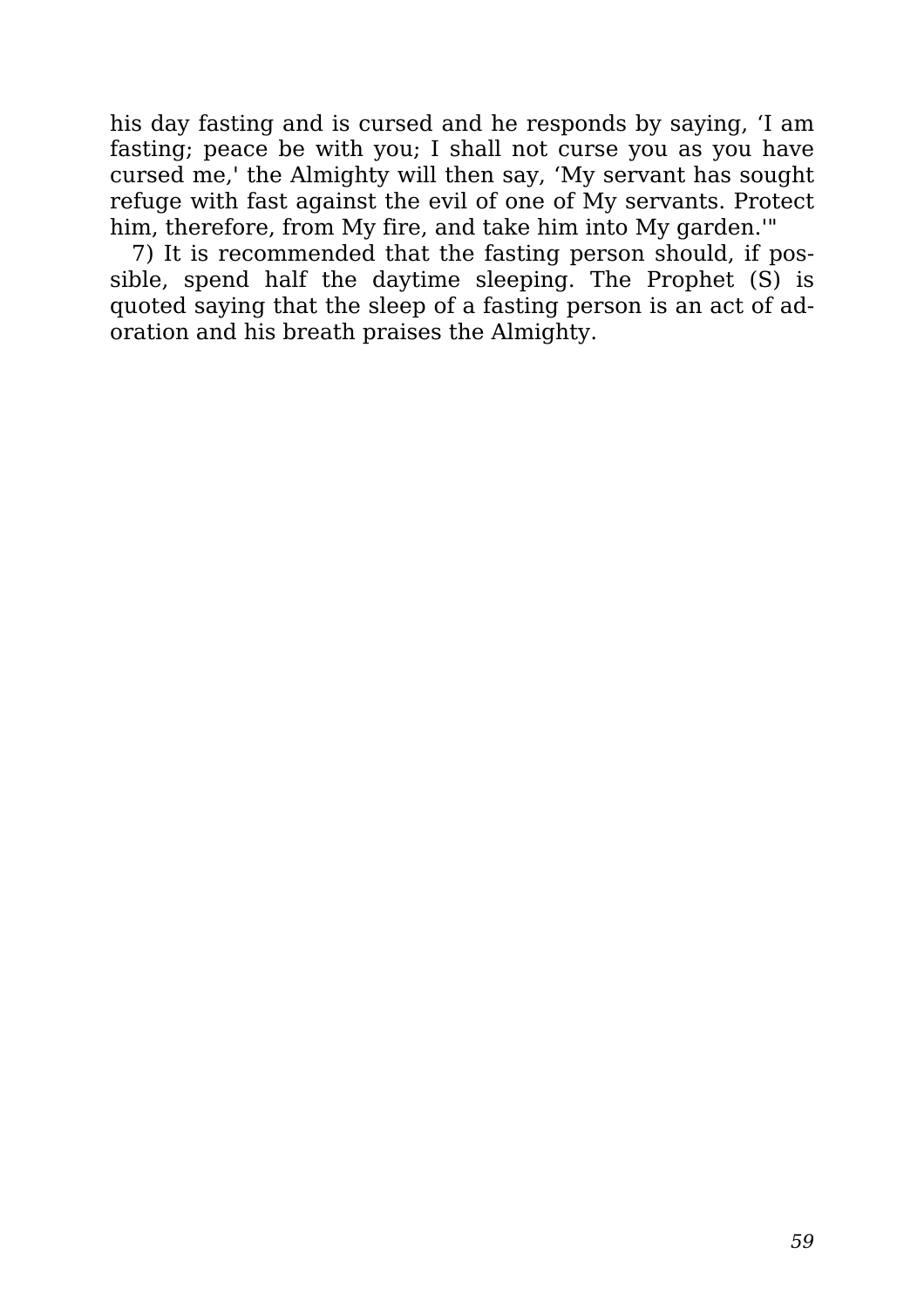## Chapter  $16$

### **Breaking the Fast (Iftar)**

The Glorified and Praised One has said,

*"… and eat and drink until the whiteness of the day becomes distinct from the blackness of the night at dawn, then complete the fast till nighttime" (Holy Qur'an, Surah Baqarah 2:187).*

The Exalted and Omniscient has clarified in this glorious verse the time to start the fast which is when the white thread can be distinguished from the black one at the time of daybreak, and the time of breaking the fast, at the end of the fast during the entire daytime till the approach of the night.

Since fast in Islam is not merely abstention from eating and drinking, but rather a transformation from a physical state to a spiritual height whereby the Muslim pleases his Maker, Islam has set certain rules for breaking the fast which are derived from the Sunnah of His greatest Prophet and his Progeny, peace and blessings be upon them, which may be enUmarated thus:

1) the invocations related to the breaking of the fast which take us from the physical state, through our fast, to a spiritual height;

2) sharing our food with the poor and the indigent, and Muslims breaking their fast with one another; and

3) foods recommended for breaking the fast.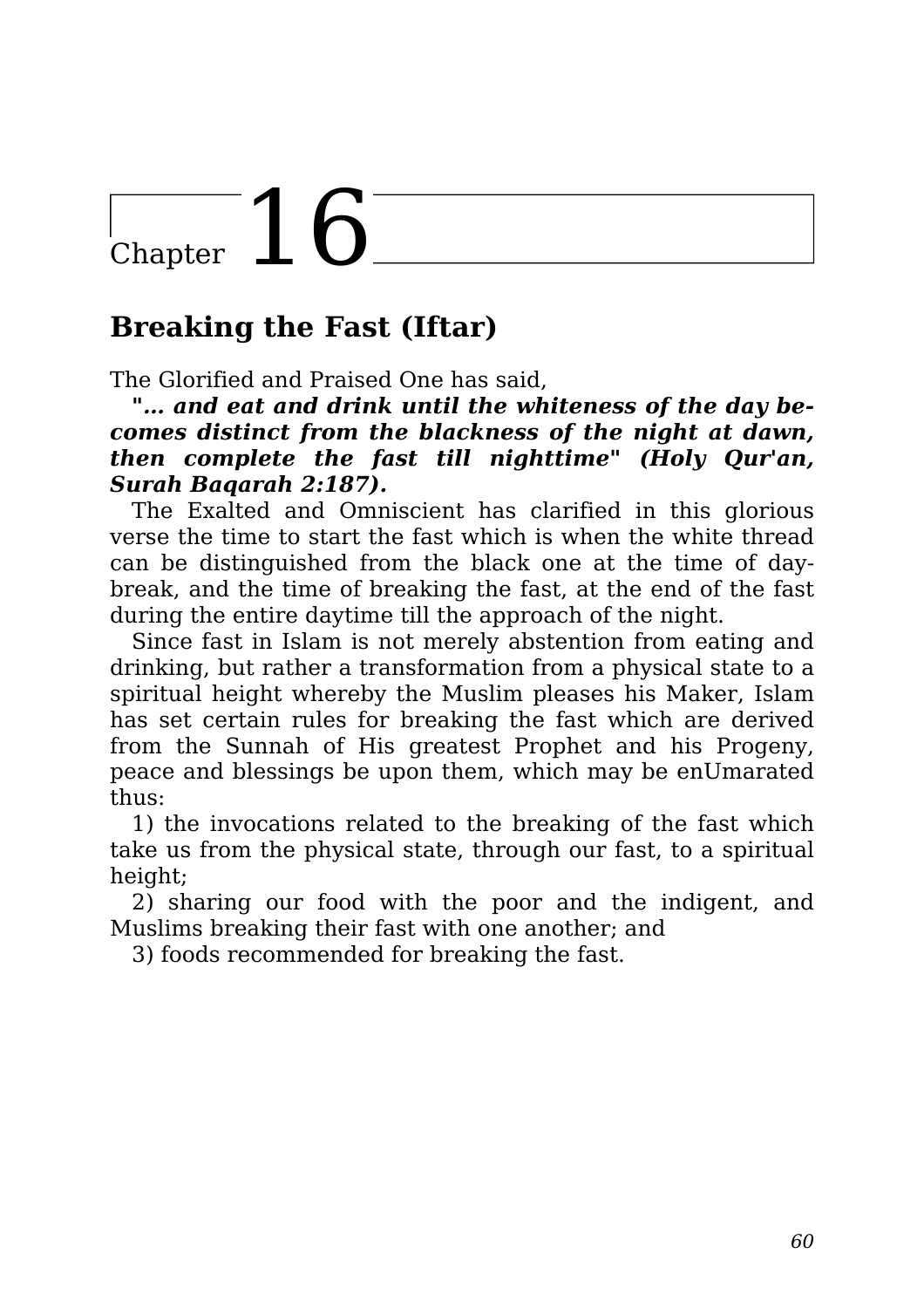## $\begin{array}{c} \begin{array}{c} \end{array} \end{array}$  Chapter  $\begin{array}{c} \begin{array}{c} \end{array}$

### **Invocations at the time of Breaking of the Fast**

Relying on the authority of Imam al-Sadiq (as), Shaikh al-Saduq, in his work *Al-Misbah*, quotes the Imam (as) citing his forefathers saying that the Messenger of Allah (S) used to say the following whenever he broke his fast: "O Almighty God! For You have we fasted, and with Your sustenance have we broken our fast; so, accept it from us. Thirst has dissipated; the veins have become wet, and the reward has been secured by the Will of Allah."

He (S) is also quoted as saying that if anyone says the following invocation at the time of breaking his fast, he will come out of his sins and face the world as he faced it the first time upon his birth: "O Great One! O Great One! You are Allah; there is no god but You! Forgive my great sins for none forgives the great sins but You, O Great One!"

The book *Al-Iqbal*, relying on the authority of Imam Zainul-'Abidin, peace be upon him, states that whoever recites the Qadr chapter at the time of breaking his fast and at the time of his last meal before daybreak (I.e., *suhoor*) will be regarded by the Almighty as one who sheds his own blood (I.e. becomes a martyr) for the cause of Allah.

The Prophet (S) has said the following to Imam Ali ibn Abu Talib (as): "O father of al-Hassan! The month of Ramadhan is approaching; so, recite your invocation before you break your fast for Gabriel has informed me that the Almighty has said that He would accept the prayers of whoever recited this invocation during the month of Ramadhan before breaking his fast, before starting his fast, and before saying his prayers, and He will answer ten of his pleas, forgive his sins, remove the cause of his distress, eliminate the reason behind his agony, fulfill his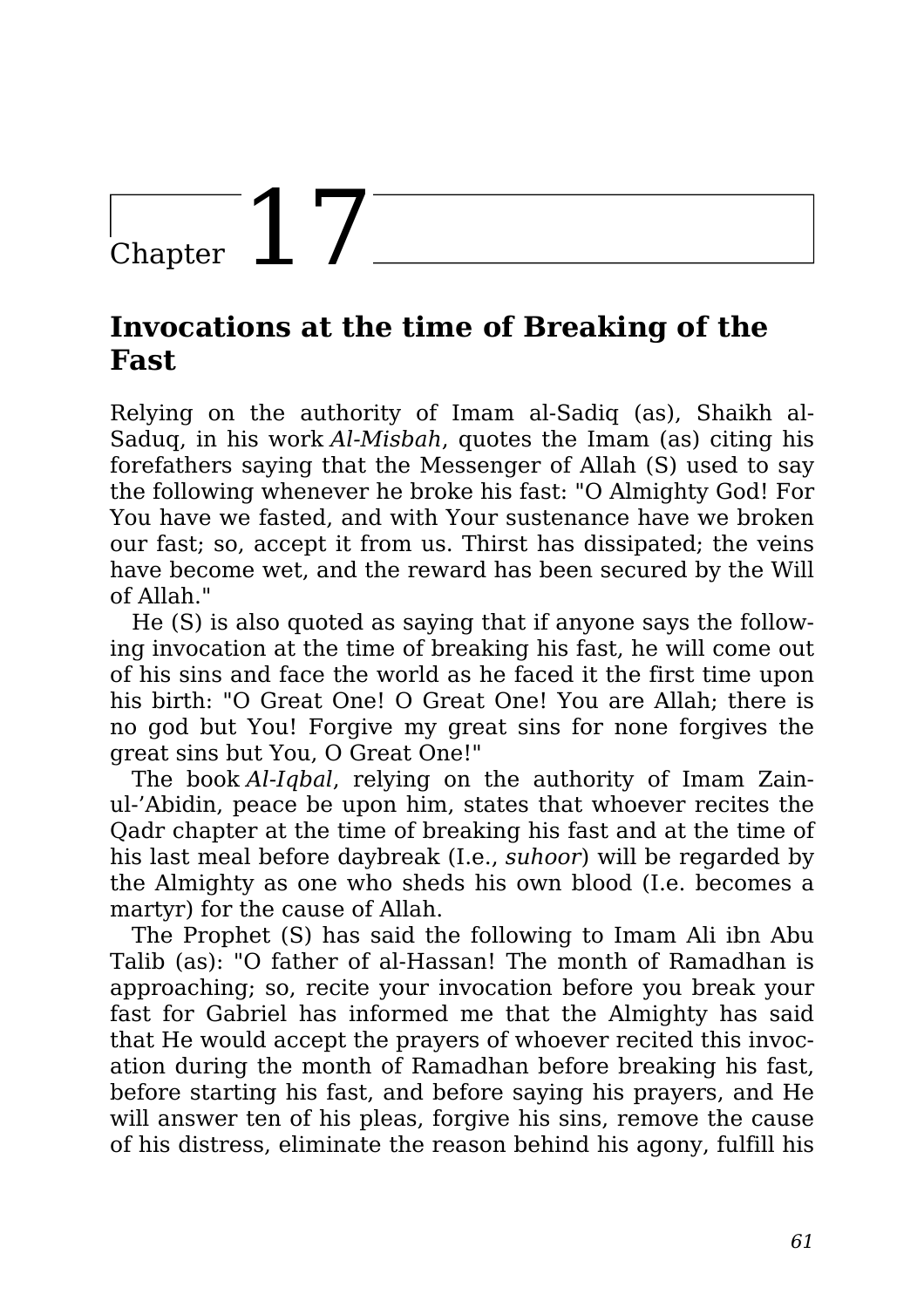worldly wishes, help him achieve his objective, count his good deeds among those of the prophets and the foremost to believe in them, and he will come on the Day of Resurrection with a face shining like the full moon." The invocation referred to above may be translated thus:

Lord! You are the Lord of the great light, of the lofty Throne, of the over-flowing sea, of the great intercession, of the dear light, of the Torah, of the Gospel, of the Psalms and of the great Qur'an! You are the Lord of all those in the heavens and those on earth! There is no god in them other than You, and You are the Mighty One in the heavens and on earth; there is none mighty in them but You! And You are the King in the heavens and on earth; there is no king in them other than You!

I beseech You by the greatness of Your great Name and the light of Your shining greatness, and by Your domain! O Living One, O Sustainer! I beseech You by the greatness of Your Name which shines upon the heavens and the earth, and by Your Name whereby the first generations achieved righteousness and so will the last ones! O Living One before there was anyone living, and O Living One after everyone else is no longer alive!

There is no god but You! I beseech You to send blessings unto Muhammad and the progeny of Muhammad and to forgive my sins and ease my affair and grant me a speedy recovery and keep my feet firm on the path of the religion of Muhammad and the progeny of Muhammad and make my deeds acceptable and grant me the like of what You granted Your sincere servants and devotees! I am a sincere believer in You, and upon You do I rely and to You do I entrust my fate!

I beseech You to grant me, my family and offspring, all goodness, and to keep away from us all evil! You are the Compassionate, the ever-Giving, the Creator of the heavens and the earth! You bestow goodness upon whomsoever You will and You withhold it from whomsoever You please! Bless me with Your mercy, for You are the most Merciful of the merciful ones.

The Commander of the Faithful, Imam Ali ibn Abu Talib (as), used to say the following whenever he was about to break his fast: "In the Name of Allah! Lord! To You have we fasted, and with Your sustenance have we broken our fast! Lord! Accept our deeds, for You hear, and you know."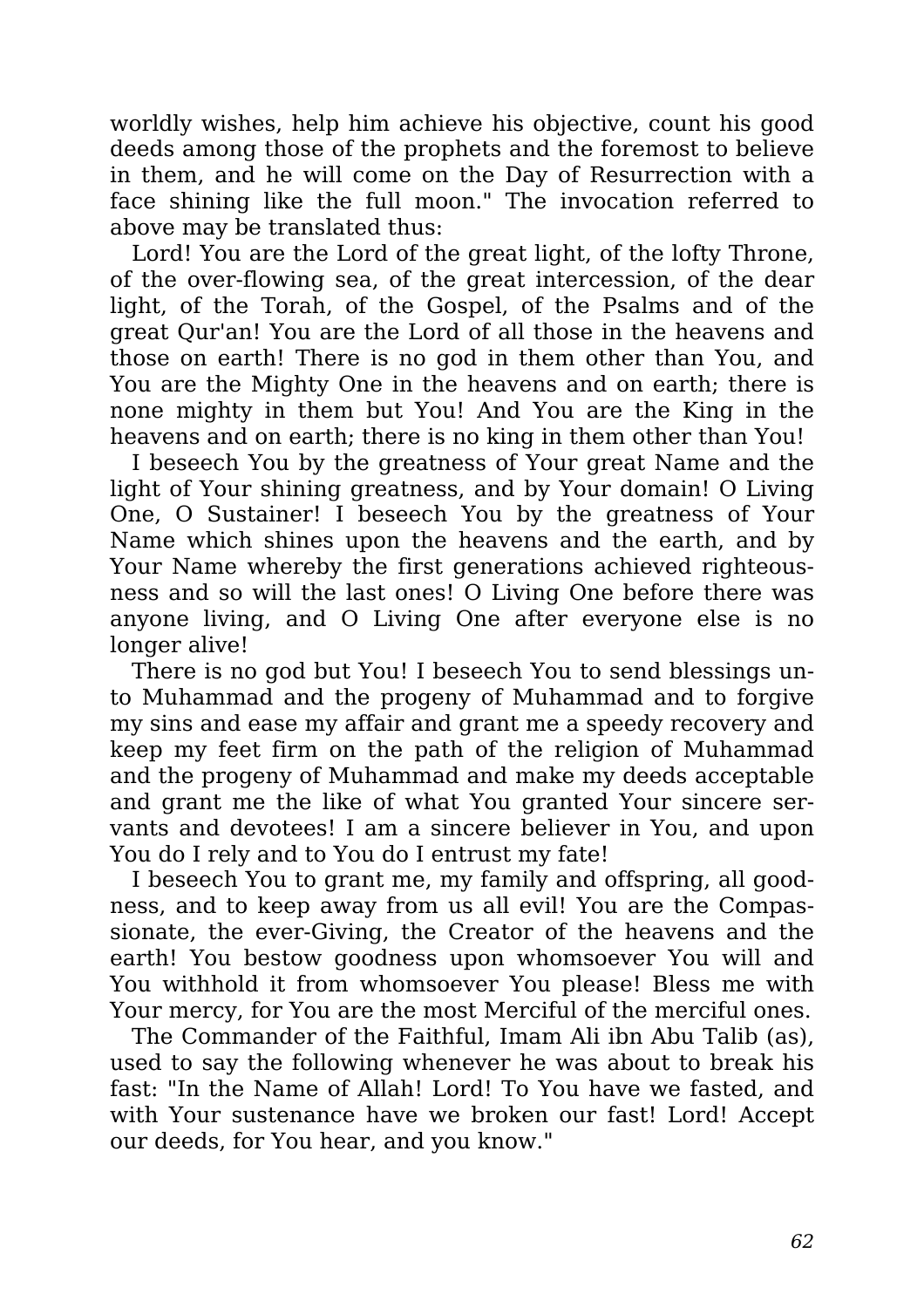Imam al-Sadiq (as) has recommended that you say the following every night during the month of Ramadhan at the time of breaking the fast: "All praise is due to Allah Who enabled us to fast and provided us with sustenance so that we may break our fast (therewith). Lord! Accept our deeds, help us fast, protect us during it, accept it from us an easy acceptance, and grant us good health and well-being. All praise is due to Allah Who has enabled us to fast a day of the month of Ramadhan."

According to the author of *Al-Iqbal*, who relies on the authority of Muhammad ibn Abu Qurrah, in a chapter dealing with recommended deeds during the month of Ramadhan, through the authority of Imam al-Kazim who quotes his father who quotes his grandfather who quotes Imam al-Hassan ibn Ali, peace be upon all of these Imams, the invocation of everyone who fasts during the month of Ramadhan is accepted as soon as he breaks his fast; so, upon eating the first morsel, he used to say, "In the Name of Allah! O You Who expands forgiveness, forgive me!

In the Name of Allah, Most Gracious, Most Merciful. O You Who expands forgiveness! I implore You to forgive me!" Whoever says so upon breaking his fast will be forgiven. Quoting his forefathers, peace be upon him and them, Imam al-Kazim (as) says, "If you enter the evening after having fasted, and you say the following as soon as you break your fast: 'Lord! To You have I fasted, and with Your sustenance have I broken my fast! Upon You have I relied and depended,' you will receive a reward equal to that of all those who fasted that day."

It is recommended that you ought to perform your prayers before finishing the *iftar* except when there is someone else waiting to eat, or if you are more inclined to eat first. In his *Al-Tahtheeb*, Shaikh al-Saduq quotes Imam al-Baqir (as) saying, "During the month of Ramadhan, you should perform your prayers, then break your fast, except if you are with others who are waiting to break theirs; so, do not do something which they would not be doing but break your fast with them then perform your prayers; otherwise, perform your prayers first.' So I asked him why it was so; he answered: 'You have to select one of two options: breaking the fast or performing the prayers, and you should choose the best of them, and the best option is performing the prayers.' Then he added, 'If you perform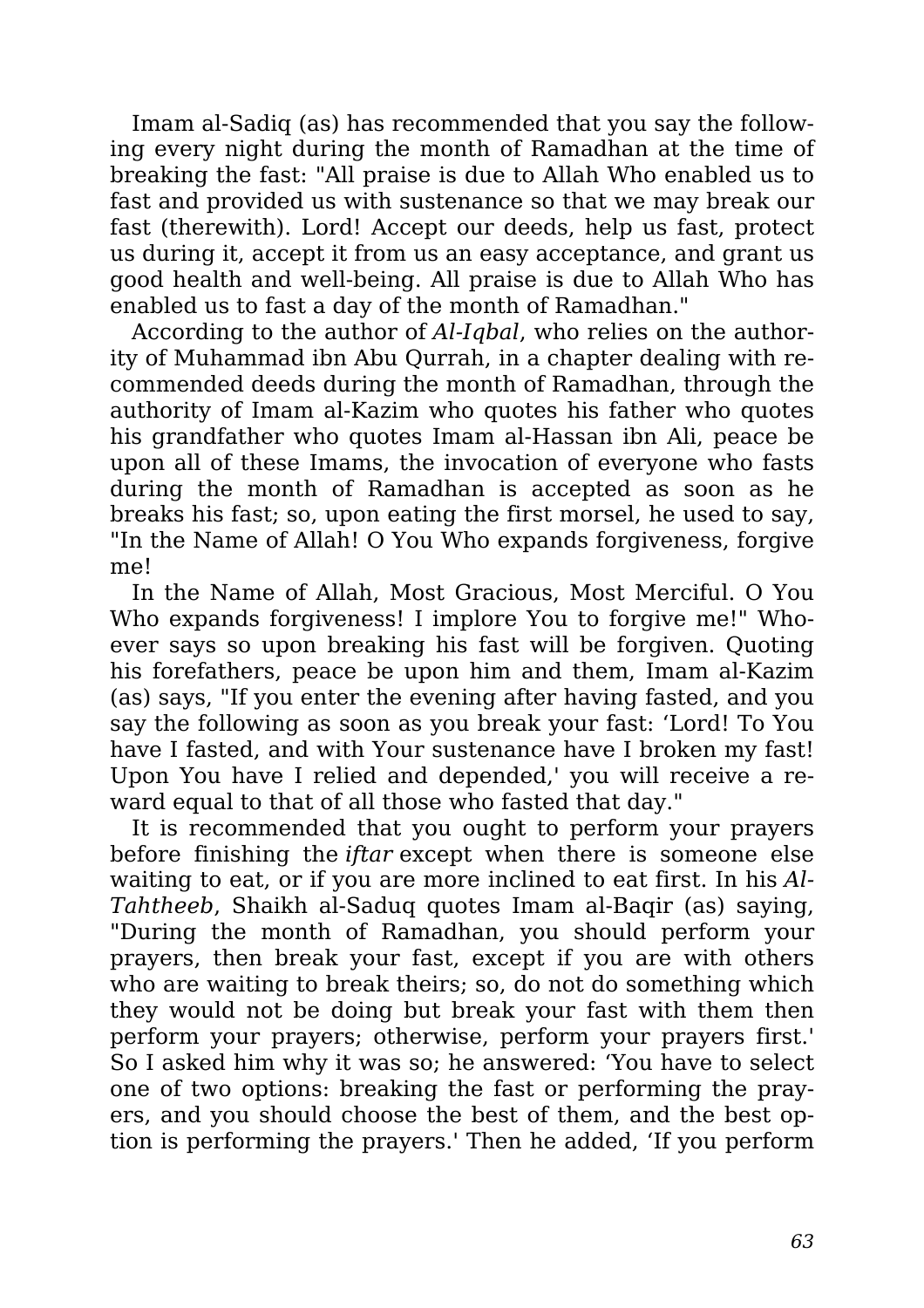your obligatory prayers while still fasting, and your prayers conclude your fast, it is surely better for you.'"

\* In *Mizan al-Hikma*, the Prophet (S) is quoted saying: "The plea of anyone who fasts is answered when he breaks his fast."

\* It is reported in al-Majlisi's *Bihar al-Anwar* that Imam al-Sadiq (as) has said that the Messenger of Allah (S) used to say the following whenever he ate with others: "May those fasting break their fast with you, and may your food feed those who are devoted to Allah."

\* Both al-Tirmithi and Ibn Majah have quoted the Messenger of Allah (S) saying, "The supplications of three types of persons will never be rejected: those who fast till they break their fast, a fair Imam, and one who is wronged."

\* On p. 53 of his *Amali* (or *Majalis*), the *faqih* and mentor Abu Ja'far Muhammad ibn Ali ibn al-Husayn ibn Musa ibn Babawayh al-Qummi quotes his father saying that Sa'd ibn Abdullah quotes Ahmed ibn al-Husayn quoting Muhammad ibn Jumhoor, and also Muhammad ibn Ziyad, citing Muhammad ibn Muslim al-Thaqafi saying that he heard Imam Abu Ja'far al-Baqir (as) saying,

"The Almighty and Exalted One has angels who are charged with those who perform the fast. They seek forgiveness for them during each day of the month of Ramadhan till its end. Every night, they call upon those who fast, when they break their fast, 'O servants of Allah! Receive the glad tidings! You have felt hungry for a short while, so you shall be fed for quite a long period of time! Blessed are you and yours!' In the last night of the month of Ramadhan, they call upon them saying, 'O servants of Allah! Receive the glad tidings! Allah has indeed forgiven your sins and accepted your repentance! So see how you shall fare from now on!"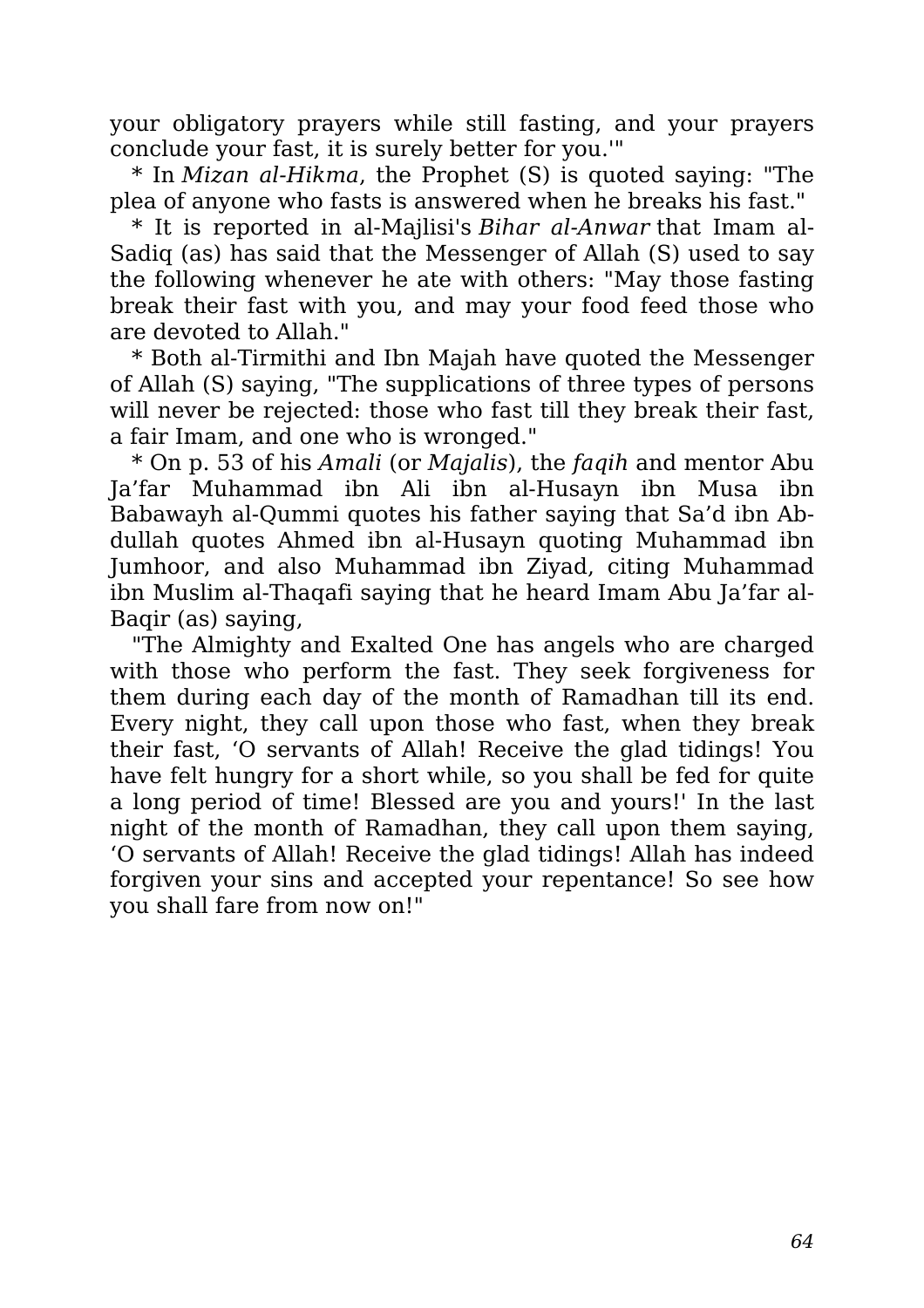# Chapter  $18$

### **The Month of Repetance**

The month of Ramadhan is known as the month of repentance and forgiveness. What is repentance? Does it suffice to say, "I regret and repent and hope Allah will forgive me" to be forgiven? How does the Almighty expect His sinning servants to seek repentance, and what assurances, if any, can they receive from Him of His acceptance of their repentance? What are the consequences if one's repentance is rejected?

If you have not wondered about these questions, and if you have not sought the answers for them, what is your chance of saving your skin from the fire of Hell? One is tempted even to go beyond all of this to ask: What does hell look like, and what are the other situations, starting from the moment of death, of which one should be apprehensive and for which he/she should prepare himself/herself?

These are very serious questions, and to answer all of them requires a book by itself especially if their healing benefits are included. Verse 82 of Surat al-Israa refers to such healing when the Almighty says, and most surely what He says is the truth, "And We reveal of the Qur'an that which is a healing and a mercy to the believers." NUmarous *ahadith* of the Holy Prophet of Islam (S) and his Ahl al-Bayt (as) have explained which verses heal what ailments. We need your prayers, dear reader, to enable us to publish a book containing such precious and useful knowledge for our believing brethren.

Qur'anic verses referring to repentance are nUmarous. Repentance is so importance that the Almighty dedicated an entire Chapter in His Book (the Holy Qur'an) to it: Surat al-Tawbah, Chapter of repentance (No. 9). Other references to repentance can be found in Chapters such as these: al-Baqarah, al-Maaida, al-An'am, Hud, al-Furqan, al-Qasas, al-Mujadila, al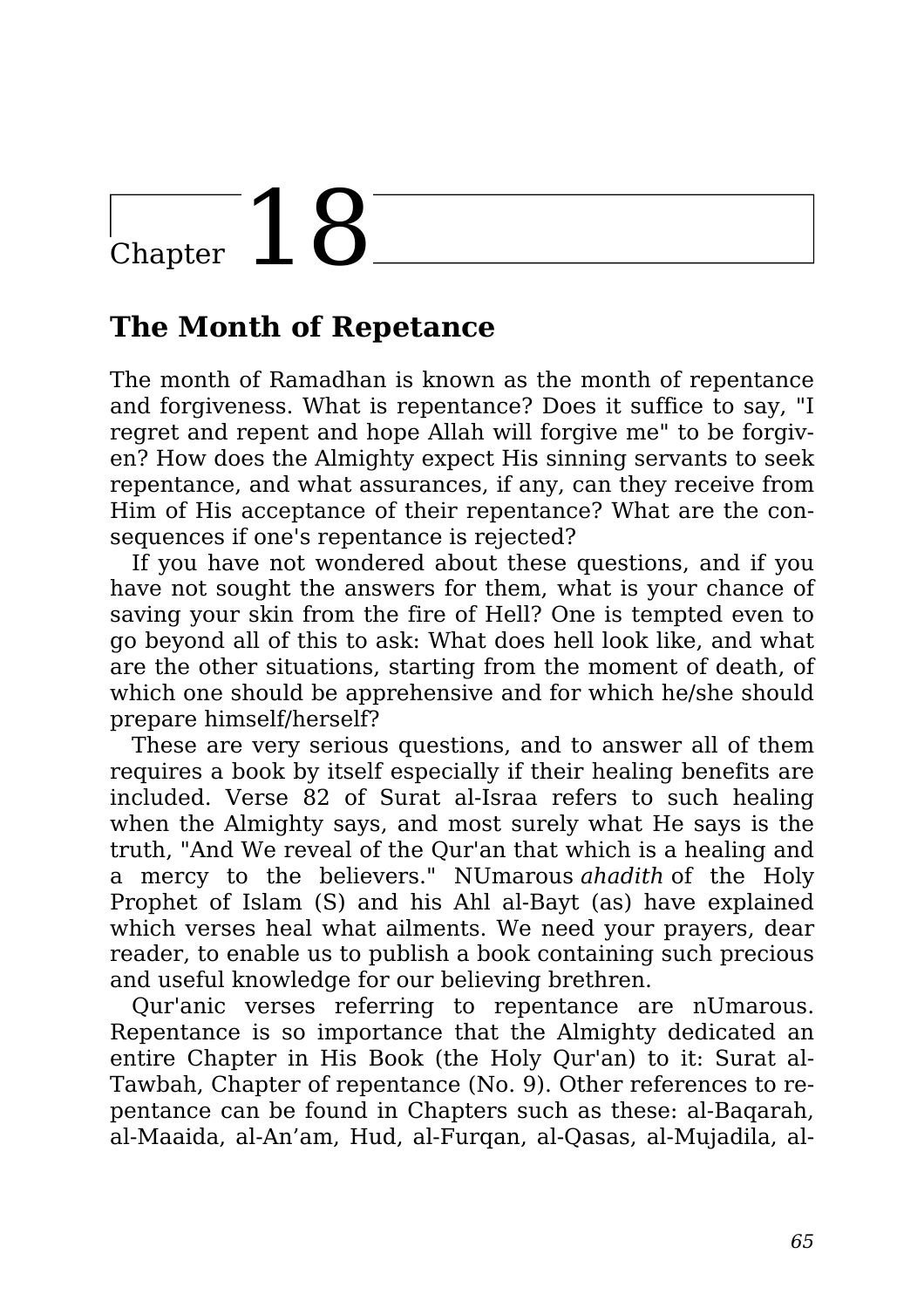Muzzammil, Aali 'Imran, al-Nisa, al-A'raf, al-Nahl, al-Noor, Ghafir, al-Ahqaf, al-Tahrim, al-Hujurat, al-Furqan, al-Ahzab, al-Buruj, al-Shura, al-Tahrim, al-Nasr, al-Ra'd, al-Furqan, and many others. As a matter of fact, Qur'anic verses referring to repentance, death and the life hereafter outnumber all verses dealing with Islamic obligations combined.

This is how important repentance is. Nobody is exempted from having to seek Allah's forgiveness and to repent for his faults and shortcomings, not even the Prophets and Messengers of Allah, including the very greatest of all of them, our Prophet and Messenger Muhammad (S) who used to seek forgiveness at least a hundred times a day without having committed a sin.

On p. 407, Vol. 2, of al-Kulayni's *Al-Kafi*, Imam Abu Abdullah al-Sadiq (as) is quoted saying that once a servant of Allah truly repents, that is, regrets having done something wrong and ceases to repeat doing it, Allah will love him and grants him a covering in the life of this world and in the hereafter.

Mu'awiya ibn Wahab asked the Imam (as) what kind of covering he was talking about, whereupon the Imam (as) said, "He (Allah) will order the angels recording his deeds to wipe out the record of his sins, then He inspires his senses to hide his sins, then He inspires the regions of the earth to hide whatever sins that man committed in them; so, he will meet the Almighty without carrying the burden of any sin, and there will be none to testify against him [on the Day of Judgment]." The Almighty has even assigned angels to pray Him to forgive those on earth and in the heavens as these verses from Surat al-Mu'min testify:

*Those who bear the 'Arsh, and those around it, glorify and praise their Lord; they believe in Him and implore His forgiveness for those who believe (saying): Lord! Your Mercy has encompassed everything, and so has Your Knowledge; so forgive those who turn (to You) in repentance and follow Your Path, and protect them from the torment of the blazing fire! And grant them, O Lord, admission into the Garden of Eternity which You have promised them and the righteous among their fathers, wives, and posterity, for You are the One Exalted in Might, the all-Knowing. (Qur'an, Surah Ghafir 40:7-9)*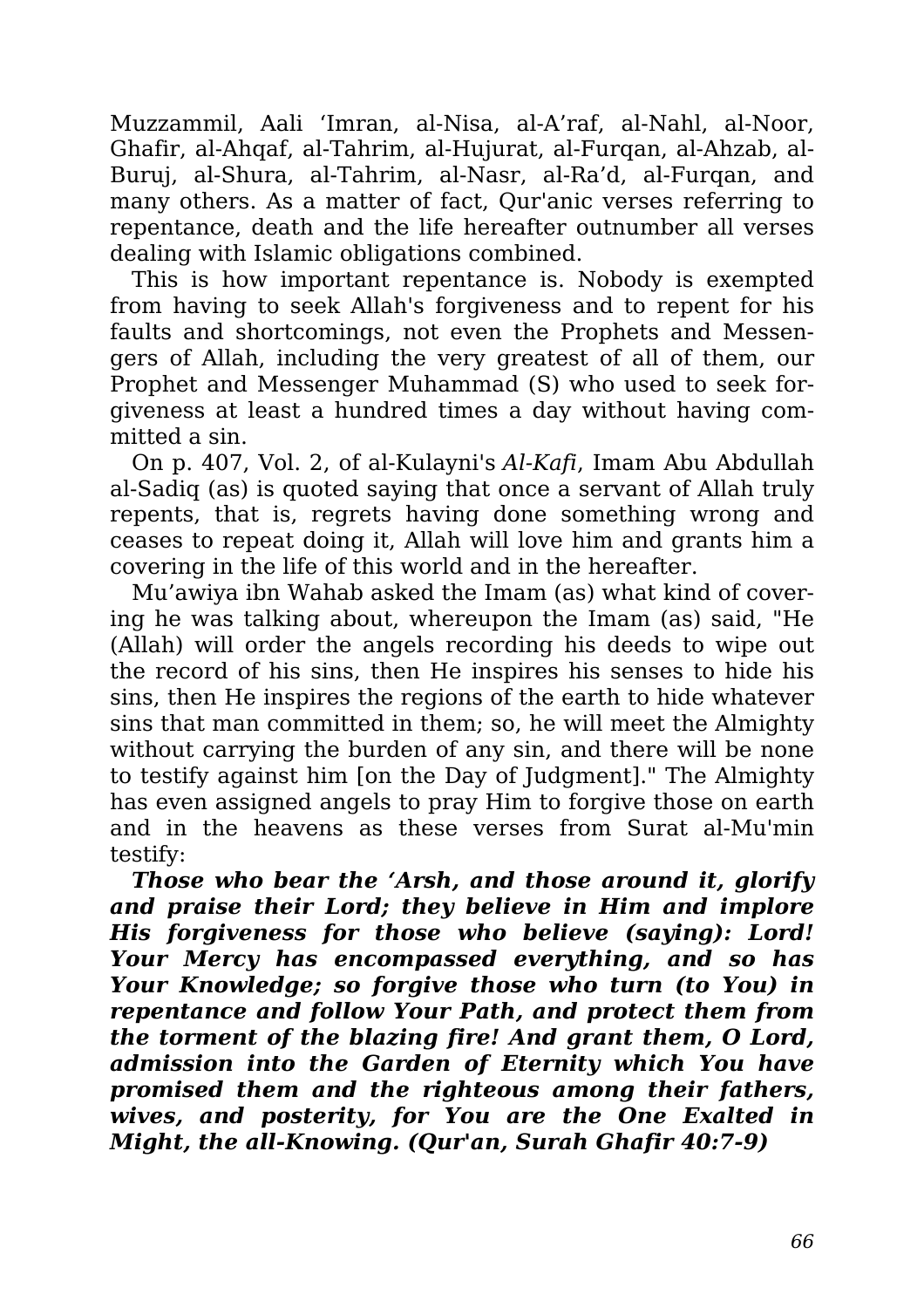And the Almighty never tires of forgiving His servants and accepting their repentance. Muhammad ibn Yahya quotes Ahmed ibn Muhammad quoting Ibn Mahbub quoting al-'Alaa quoting Muhammad ibn Muslim quoting Imam Abu [father of] Ja'far al-Baqir (as) saying the following to Muhammad: "O Muhammad ibn Muslim! A sinner's sins are forgiven when he repents them; so, let a believer do good deeds following his repentance and [Allah's] forgiveness. By Allah! This applies only to those of deep conviction." Muhammad asked the Imam (as), "What if he goes back to committing those sins after having repented and sought forgiveness for them, then he repents again?"

The Imam (as) said, "O Muhammad ibn Muslim! Do you think that a servant of Allah regrets having committed a sin, then seeks forgiveness for it and repents, that Allah does not accept his repentance?" Muhammad said, "But he has done so repeatedly: he commits a sin then repents and seeks [Allah's] forgiveness [and so on]… "

He (as) said, "Whenever a believer returns to Allah and seeks His forgiveness and the acceptance of his own repentance, Allah will return to him forgiving, and Allah is most Forgiving, most Merciful; He accepts repentance and overlooks the sins; therefore, beware of letting any believer lose hope of achieving Allah's mercy." This dialogue is recorded on p. 409, Vol. 1, of al-Kulayni's *Al-Kafi*.

But nobody should ever take the Almighty for granted. A man in the company of the Commander of the Faithful Imam Ali (as) once said: "*Astaghfirullah*." The Imam (as) said to him, "May your mother lose you! Do you really know what forgiveness is? Forgiveness is the degree of *'Illiyyeen* (see verses 18 and 19 of Surat al-Mutaffifun), and it is a proper noun incorporating six meanings:

1) regret about the past;

2) the determination never to go back to doing it again;

3) that you should pay people what they owe you till you meet Allah without having any burden to bear;

4) that you should make up for any religious obligation and meet its requirements;

5) that you should approach your flesh that grew out of consuming what is unlawful and make it dissolve through your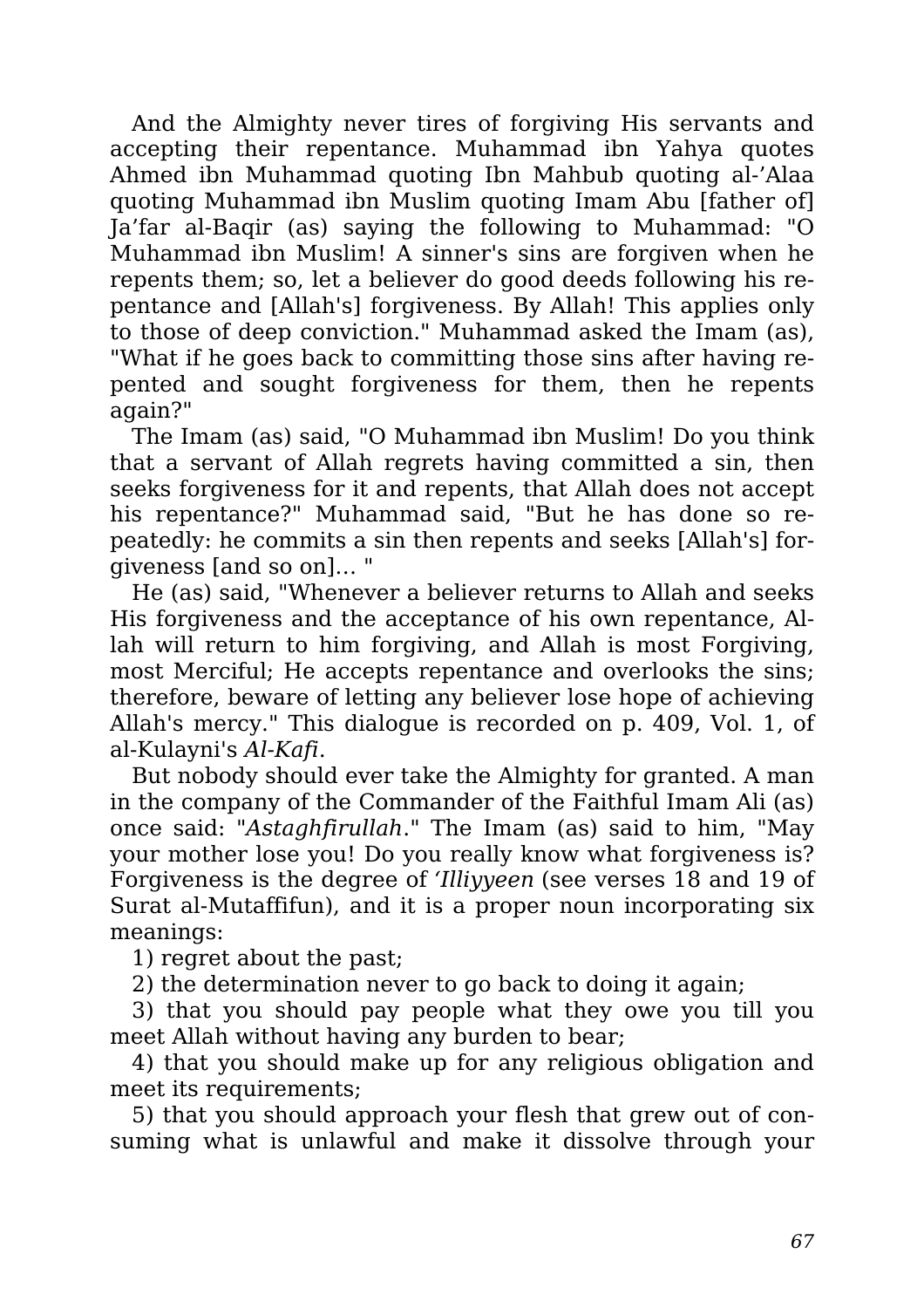grief till your skin touches your bones and new flesh grows between them; and

6) that you make your body taste of the pain of obedience [to Allah's commandments] just as you made it taste the sweetness of disobedience. It is only after that can you say: *Astaghfirullah*." This is recorded in*Nahjul Balagha* (wise saying number 253 of the original Arabic text; all present English translations of this great book fall short of doing justice to its original text).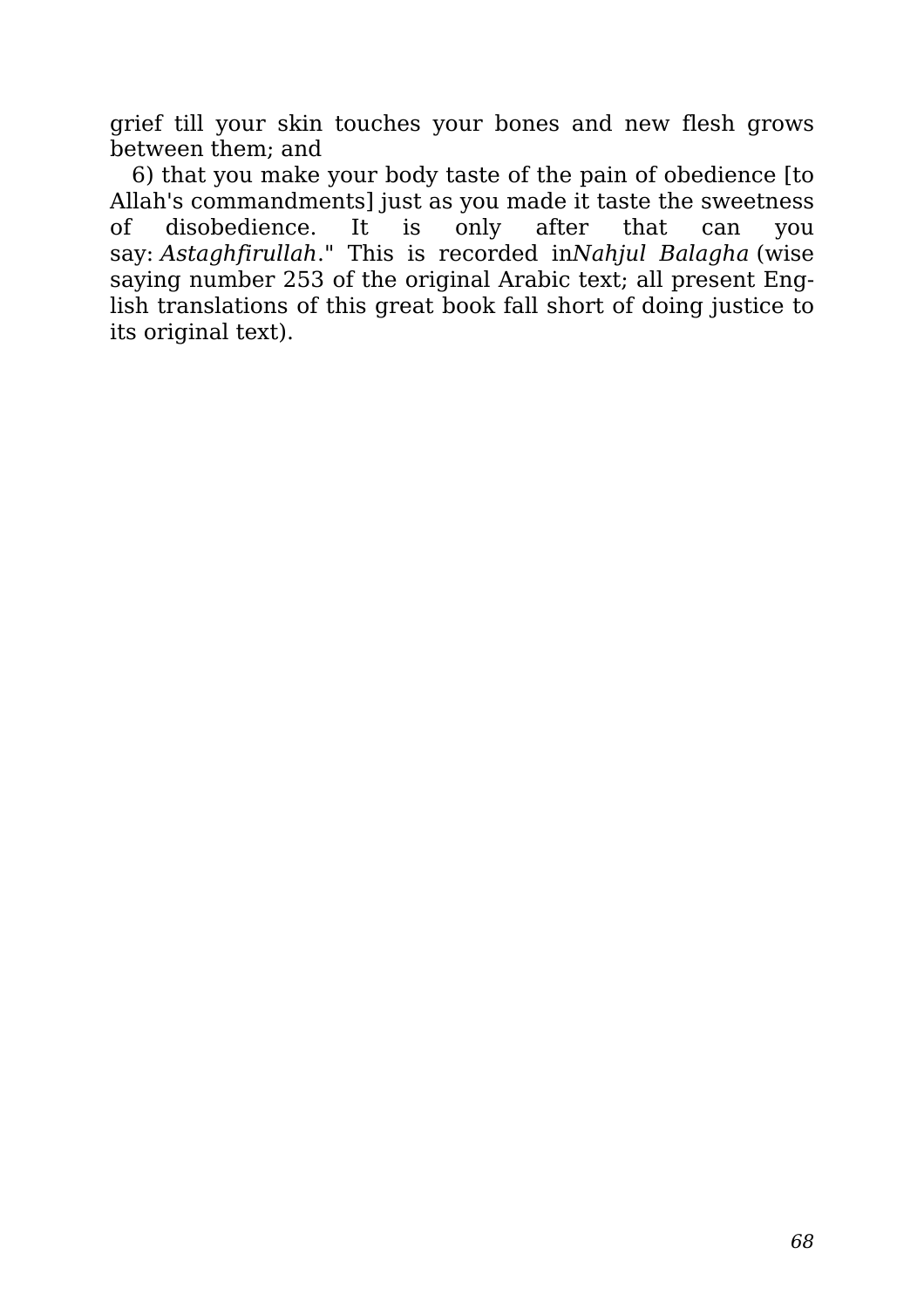## $\overline{\text{Chapter 10}}$

### **A Glance at Paradise and Hell**

Although the Holy Qur'an tells us a good deal about Paradise and hell, more details are provided through*Qudsi ahadith* related by archangel Jibraeel (Gabriel), peace be upon him, to the Messenger of Allah (S) who, in turn, is quoted by his right hand, Imam Ali ibn Abu Talib (as), and by the other eleven infallible Imams (as). The Prophet of Islam (S), moreover, was able, during his ascension (*mi'raj*) to heaven not only to see but even to walk through Paradise, to eat of its fruit, and to observe its grounds. He (S) was also able to cast a look at hell and see the methods whereby its residents are being tortured.

Both al-Tirmithi and Abu Dawood quote the following Qudsi hadith as narrated by the Messenger of Allah (S):

When Allah created Paradise and hell, He sent Gabriel to Paradise saying, "Look at it and at what I have prepared therein for its inhabitants." He came to it and looked at it, observing what Allah had prepared therein for its inhabitants, then he returned to the Almighty and said, "By Your Glory do I swear that nobody hears of it without (desiring to) enter it."

So He ordered it to be surrounded with obstacles and hardships then ordered Gabriel to return to it and see what obstacles and hardships with which it was surrounded. Having returned to it and observed it, he addressed the Almighty saying, "By Your Glory do I swear that I fear lest not even one person should be able to enter it."

Allah said to him, "Go to take a look at hell and at what I have prepared therein for its inhabitants," and Gabriel found it to be layers above layers. He returned and said, "By your Glory do I swear that nobody who hears of it will ever (wish to) enter it." So He ordered it to be surrounded with incitements and attractions then ordered Gabriel to return to it. Having returned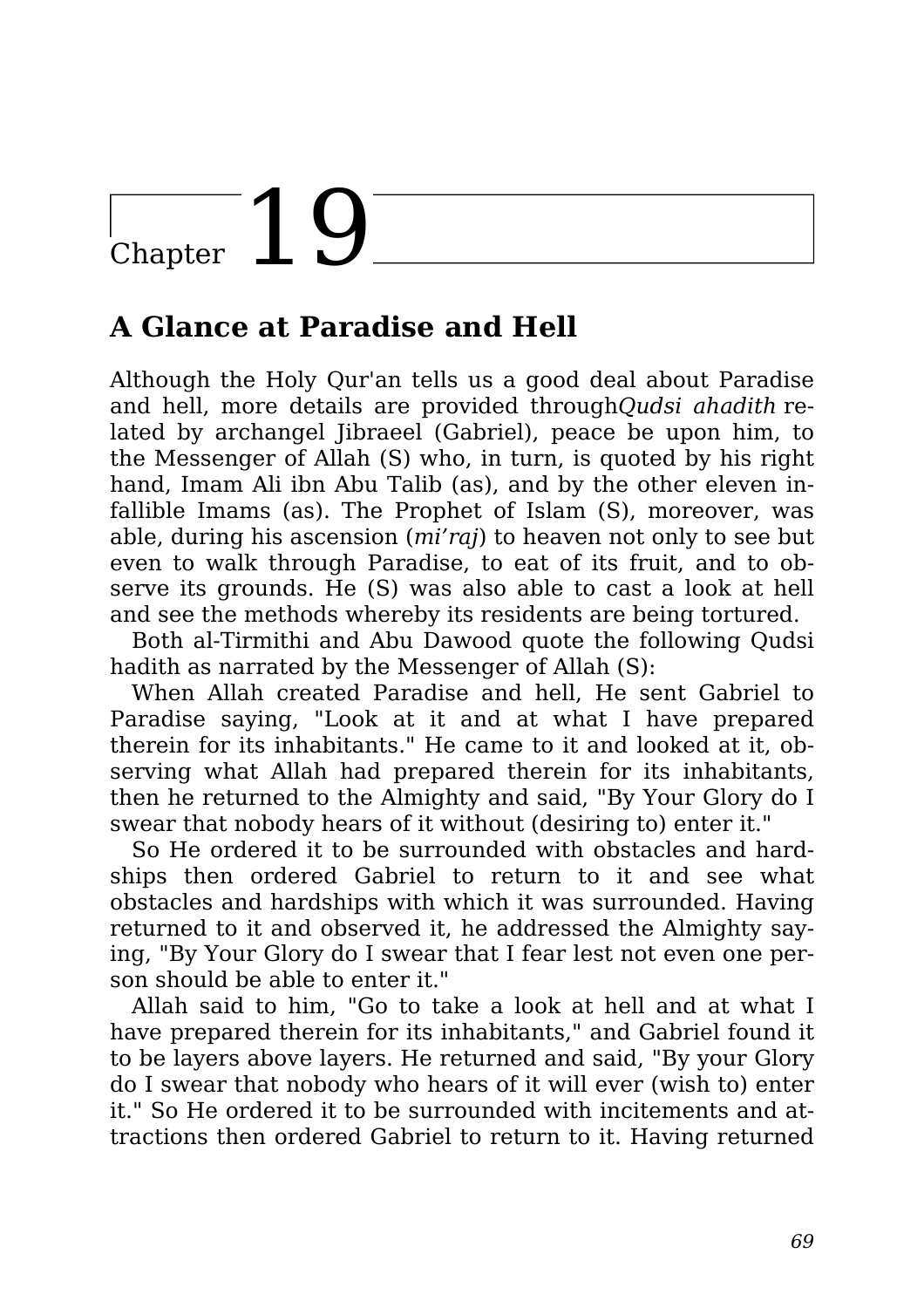to it, he said, "By Your Glory do I swear that I am afraid lest nobody should be able to escape entering it."

Let us now glance at each of these places separately.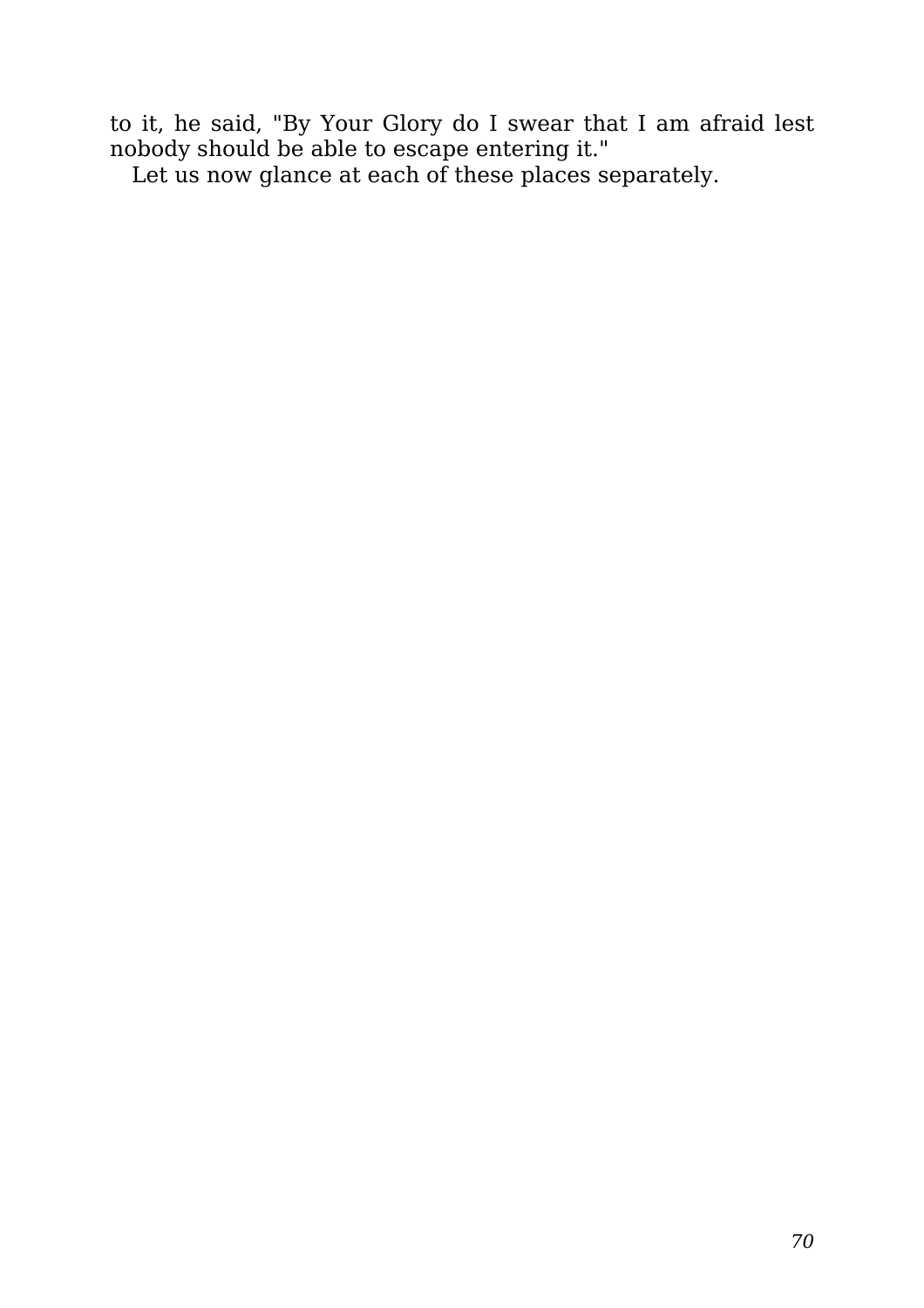#### **1) A Description of Paradise**

Paradise (or heaven) is of different degrees of loftiness and happiness. Unlike hell, which is a very deep pit of fire, Paradise is level (or, say, many levels), so much so that even its rivers do not bore holes on its surface but flow miraculously in their paths without scathing the surface. And there is more than one heaven or garden. Verse 64 of Surat al-Rahman (Chapter 55) is comprised of one single word:*Mudhammatan*, which describes two dark-green gardens, while verse 62 of the same sura tells us that there are "Besides these two gardens there are two other ones," bringing the total number of gardens comprising the eternal abode of bliss to four. The highest pinnacle of Paradise is the Garden of Eden, or*jannat 'adan*.

On p. 99, Vol. 13, of *Lisan al-Arabs*, we are told that *jannat* means: orchard, a garden with many fruit trees. *Jannat 'adan* is described in: verse 72 of Surat al-Tawbah (Ch. 9), verse 23 of Surat al-Ra'd (Ch. 13), verse 31 of Surat al-Nahl (Ch. 16), verse 31 of Surat al-Kahaf (Ch. 18), verse 61 of Surat Maryam (Ch. 19), verse 76 of Surat Ta-Ha (Ch. 20), verse 33 of Surat Fatir (Ch. 35), verse 50 of Surat Sad (Ch. 38), verse 8 of Surat Ghafir (Ch. 40), verse 12 of Surat al-Saff (Ch. 61), and verse 8 of Surat al-Bayyinah (Ch. 98).

On p. 279, Vol. 13, of *Lisan al-Arab*, we are told that *jannat 'adan* means "the place of eternity… , the very central (*alawsat*) garden." Page 427, Vol. 7, of *Lisan al-Arabs* suggests that one of the meanings of *al-awsat* is: the best. No wonder, then, to see more reference to *jannat 'adan* than to, say, *alfirdaws*, Paradise, in the Holy Qur'an. This leaves us with the conclusion that the very best, the central, the focal, the highest pinnacle of *al-jannat*, the heavenly Garden, is *jannat 'adan*.

Paradise, or *al-firdaws*, as it is called in Arabic, is a loan word. The Arabs to whom Prophet Muhammad (S) was sent had no concept whatsoever of life after death, of heaven and hell. This is one of the main challenges faced by the Prophet (S) when he started preaching Islam to them.

The Holy Qur'an refers to this challenge in Surat Ya-Sin: "And he strikes out a likeness for Us and forgets his own creation. Says he: Who will give life to the bones when they are rotten? Say: The One Who brought them into existence the first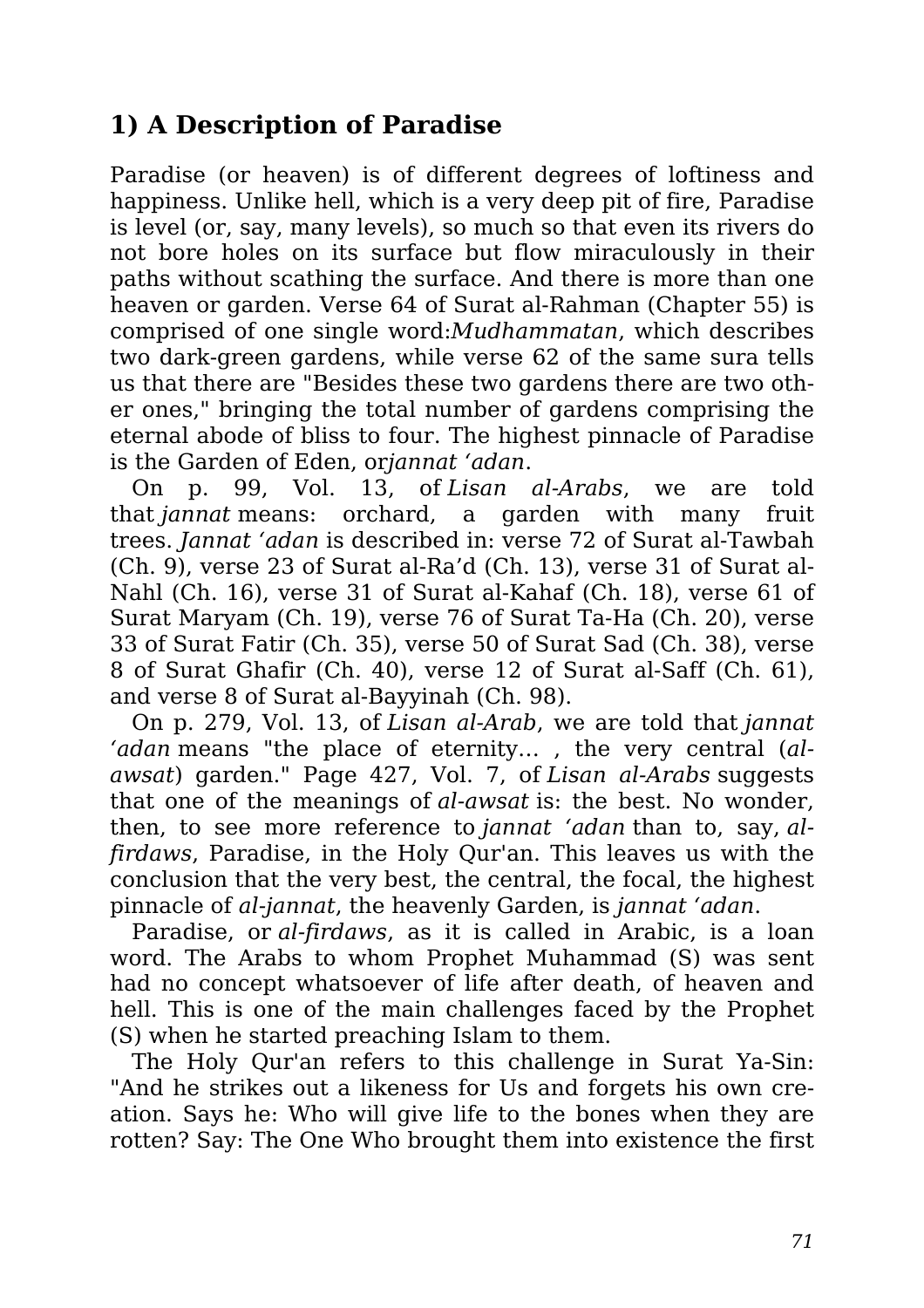time will give life (back) to them, and He is Cognizant of all creation" (36:79). Even the author of the best Arabic lexicon, *Lisan al-Arab*, is not sure whether *firdaws* is a word borrowed from Latin or Persian, nor is al-Majlisi, as the latter admits on p. 91, Vol. 8, of his one hundred and ten volume encylopedia\_\_not counting Vol. Zero\_\_known as *Bihar al-Anwar*.

A third view, which may be more accurate, is that it is neither; its origin may be Babylonian. The other word used in the Holy Qur'an for it is *Jannat*, garden. But Paradise is a lot more than just a garden or an orchard. The Arabs never had the habit of living inside their orchards. Their homes, built of sun dried or fire baked clay, were grouped together rather than scattered inside orchards as is the case with Paradise.

The presence of a good number of Jews in both Medina (where they were more nUmarous due to the city's tolerable climate) and Mecca permitted the Jews' contribution to such loan words. *Jahannam*, a derivation from Hebrew *Gehinnom1* (Latin *Gehenna*), hell, is another.

An overall "view" of this heavenly place can fill a book and may be out of the scope of this book; therefore, let us take a look at its gates as seen by an eye-witness: Prophet Muhammad (S) who is quoted on p. 144, Vol. 8, of *Bihar al-Anwar*, describing it as transmitted by Abdullah ibn Mas'ud thus:

When my Lord permitted me to ascend to heaven, Gabriel (as) said to me, "I have been ordered to show you both Paradise and hell." So I saw Paradise and the blessings it contains, and I saw hell and the types of torment it has. Paradise has eight gates, on each one of which are four statements, each one of which is better than the world and what is in it for those who comprehend and act upon them. And hell has seven gates, on each one of which are three statements, each one of which is better than this world and what is therein for those who comprehend and act upon them.

Gabriel (as) said to me, "O Muhammad! Read what is written on these gates!" So I read them. On the first gate of Paradise it is written: There is no god except Allah; Muhammad is the Messenger of Allah; Ali is a true servant (*wali*) of Allah; there are means to attain everything, and the means of livelihood are four: contentment, spending on the right cause, renunciation of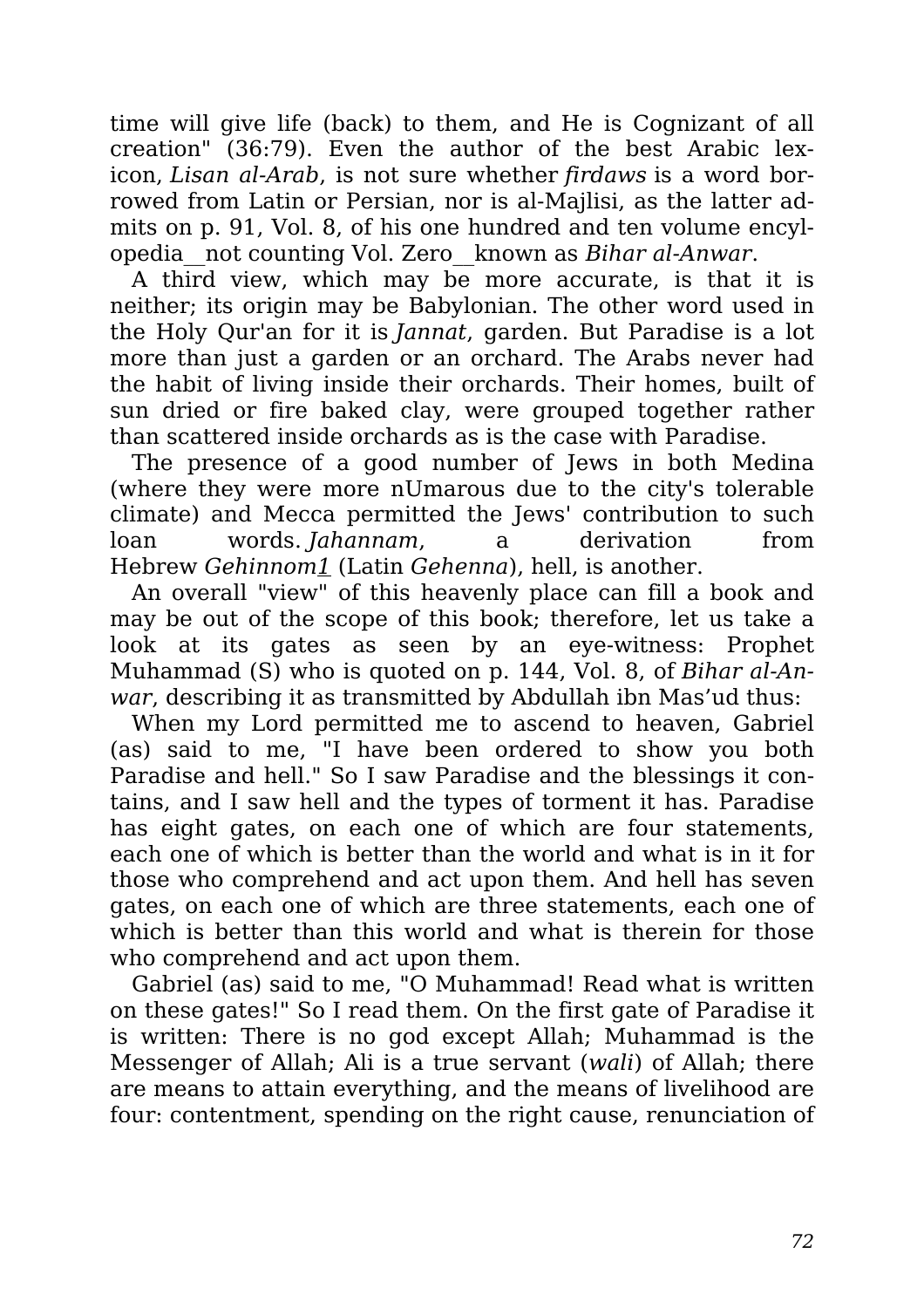grudge, and keeping company with the people of righteousness.

On the second gate it is written: There is no god except Allah; Muhammad is the Messenger of Allah; Ali is a true servant (*wali*) of Allah; there are means to attain everything, and the means to attain happiness in the life hereafter are four: rubbing the heads of (I.e., showing kindness to) the orphans, kindness to the widows, the effort to assist the faithful in attaining their objectives, and looking after the poor and the indigent.

On the third gate it is written: There is no god except Allah; Muhammad is the Messenger of Allah; Ali is a true servant (*wali*) of Allah; there are means to attain everything, and the means to attain good health in the short life are four: saying the least, sleeping the least, walking the least, and eating the least.

On the fourth gate it is written: There is no god except Allah; Muhammad is the Messenger of Allah; Ali is a true servant (*wali*) of Allah; whoever believes in Allah and the Last Day should be generous to his guest; whoever believes in Allah and the Last Day ought to be generous to his neighbor; whoever believes in Allah and the Last Day ought to be generous to his parents; whoever believes in Allah and the Last Day should either say what is good or remain silent.

On the fifth gate it is written: There is no god except Allah; Muhammad is the Messenger of Allah; Ali is a true servant (*wali*) of Allah; whoever wishes not to be oppressed should not oppress anyone; whoever wishes not to be taunted should not taunt anyone; whoever wishes not to be humiliated should not humiliate anyone; whoever wishes to cling to the firm and reliable nitche in the short life as well as in the life hereafter should testify that: There is no god except Allah; Muhammad is the Messenger of Allah; Ali is a true servant (*wali*) of Allah.

On the sixth gate it is written: There is no god except Allah; Muhammad is the Messenger of Allah; Ali is a true servant (*wali*) of Allah; whoever wishes his grave to be wide and spacious, let him build mosques; whoever wishes the [earth] worms not to consume him in the ground, let him make the mosques his home 2; whoever wishes to remain fresh 3 , let him sweep the mosques; and whoever wishes to see his place in Paradise, let him cover the mosques' floors with carpets.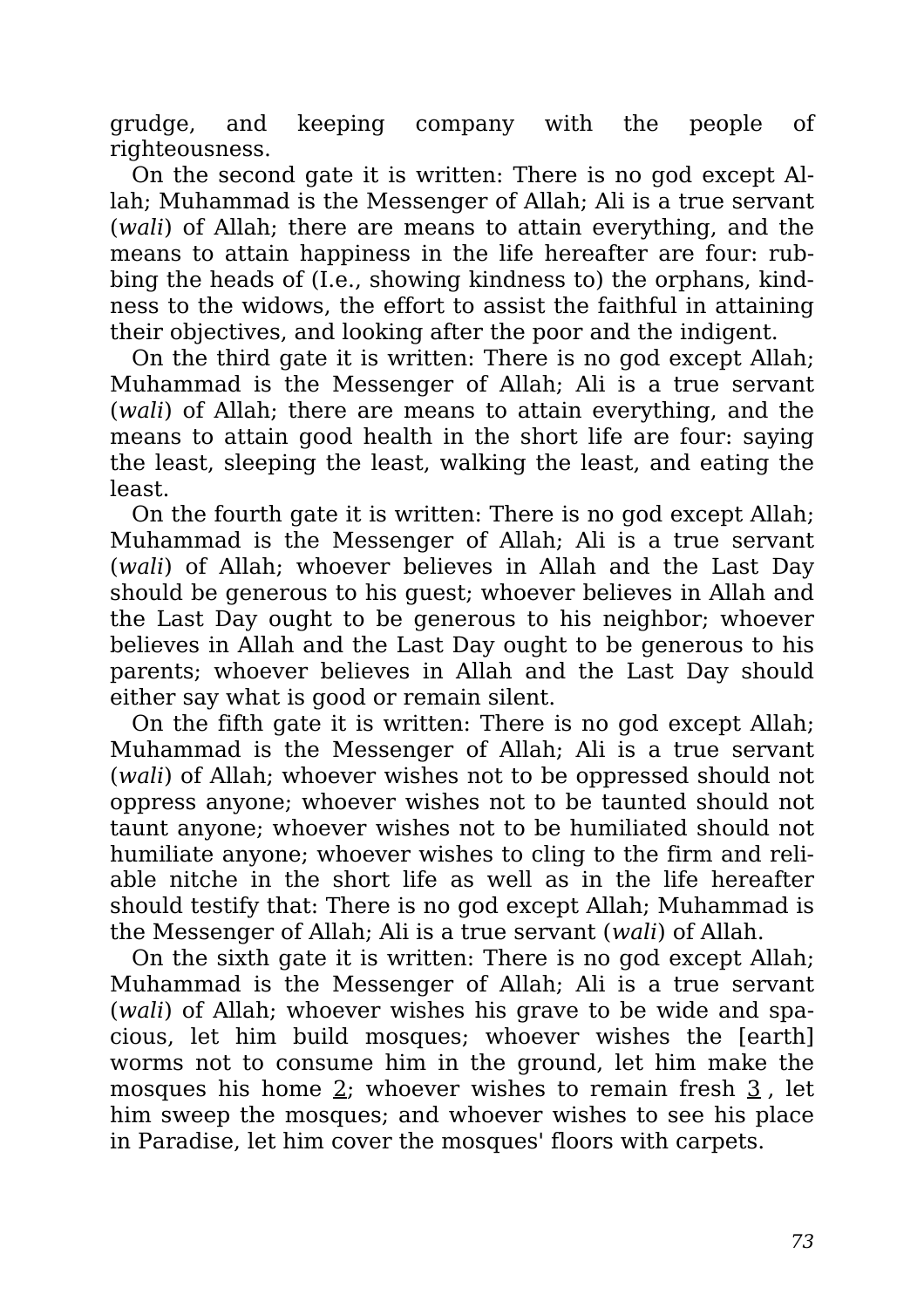On the seventh gate it is written: There is no god except Allah; Muhammad is the Messenger of Allah; Ali is a true servant (*wali*) of Allah; a pure heart is [attainable] in [the attainment of] four merits: visiting the sick, walking behind borne coffins, buying shrouds (for the dead); and paying the debts back. On the eighth gate it is written: There is no god except Allah; Muhammad is the Messenger of Allah; Ali is a true servant (*wali*) of Allah; whoever wishes to enter these gates should uphold four merits: generosity, good manners, charity, and staying away from harming the servants of Allah.

On the first gate of hell I found three statements written: Whoever places his hope in Allah will be happy; whoever fears Allah (alone) is granted security; a conceited person who is doomed to perdition is the one who does not place his hope on Allah nor does he fear Him. On the second gate is the following writing: If one does not wish to be naked on the Day of Judgment, he should clothe those who are naked in the short life of the world; whoever wishes not to suffer from thirst on the Day of Resurrection should give water to the thirsty to drink during his life in the world; whoever wishes not to come on the Day of Judgment hungry should feed the hungry in the life of the world.

On the third gate it is written: Allah curses the liars; Allah curses those who are miserly; Allah curses the oppressors. On the fourth gate, three statements are written: Allah humiliates whoever demeans the religion of Islam: Allah humiliates whoever insults Ahl al-Bayt (as); Allah humiliates whoever assists the oppressors in oppressing people. On the fifth gate three statements are written: Do not follow your inclination, for inclinations oppose conviction; do not talk much about that which does not concern you so you will fall from the mercy of Allah; and do not be a helper to the oppressors.

On the sixth gate it is written: I am prohibited from admitting the *mujtahids4*; I am prohibited from admitting those who give in charity; I am prohibited from admitting those who fast. On the seventh gate three statements are written: Take account of your deeds before you are accounted for them; rebuke your souls before you are rebuked; and invoke Allah, the most Exalted, the most Great, before you come back to Him and you will not then be able to do so.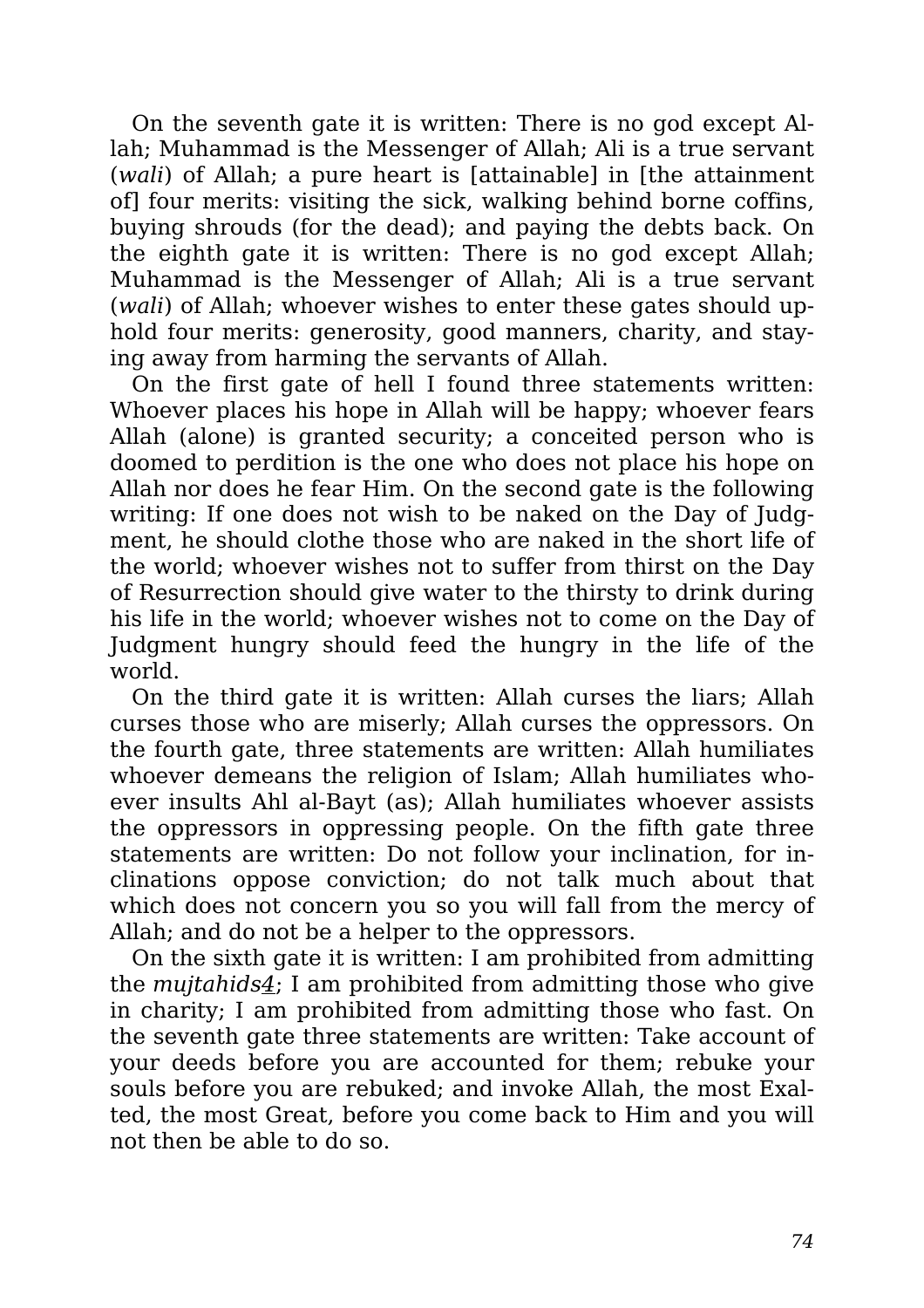Al-Majlisi, on p. 131, Vol. 8, of his *Bihar al-Anwar*, quotes p. 39, Vol. 2, of *Al-Khisal*, where Ubayy quotes Sa'd quoting al-Barqi quoting his father quoting Ahmed ibn al-Nasr quoting 'Amr ibn Shimr quoting Jabir ibn Abdullah al-Ansari quoting Imam Ja'far al-Sadiq (as) saying, "Think about Allah with the best of your thoughts, and be informed that Paradise has eight gates the width of each one of which is the distance of forty years."

In various sermons of *Nahjul Balagha*, Imam Ali (as) vividly describes both Paradise and hell; this is a paraphrasing of how he (as) portrays Paradise:

The degrees of its bliss and felicity vary a great deal from one person or place to another; its bliss never ends; those who reside in it are never evicted from its premises, nor do they ever get old, and nobody in it is afflicted with misery5.They do not brag with one another, nor do they multiply and have offspring6.

Nobody enters it except those who are familiar with (and who follow in the footsteps of) the Imams from the progeny of the Prophet (S) and whom they (as) identify (on the Day of Judgment) as such.7 If you can ever conceive what may be described for you of it, your soul will turn away from the most alluring of what is in the life of this world of pleasures and temptations and things that please the eyes, and you will be perplexed at how its trees are lined up in rows, and their roots are buried in heaps of musk along its shores.

Its fruits are very easy to reach. Its inhabitants are treated periodically to drinks of pure honey and wines which do not cause intoxication, while such residents are enjoying life in the pavilions of their mansions. Its shade is Allah's 'Arsh; its light is His felicity, and its residents are often visited by His angels8.

The best enjoyment the residents of Paradise will appreciate will be nearness to the Almighty and the ability to communicate with Him. He will address them like a host surrounding his guests with his attention. On p. 114, Vol. 8, of his *Sahih*, al-Bukhari quotes Ma'ath ibn Asad quoting Abdullah quoting Malik ibn Anas quoting Zayd ibn Aslam quoting 'Ata ibn Yasar quoting Abu Sa'eed al-Khudri, may Allah be pleased with him, quoting the Messenger of Allah (S) saying that Allah will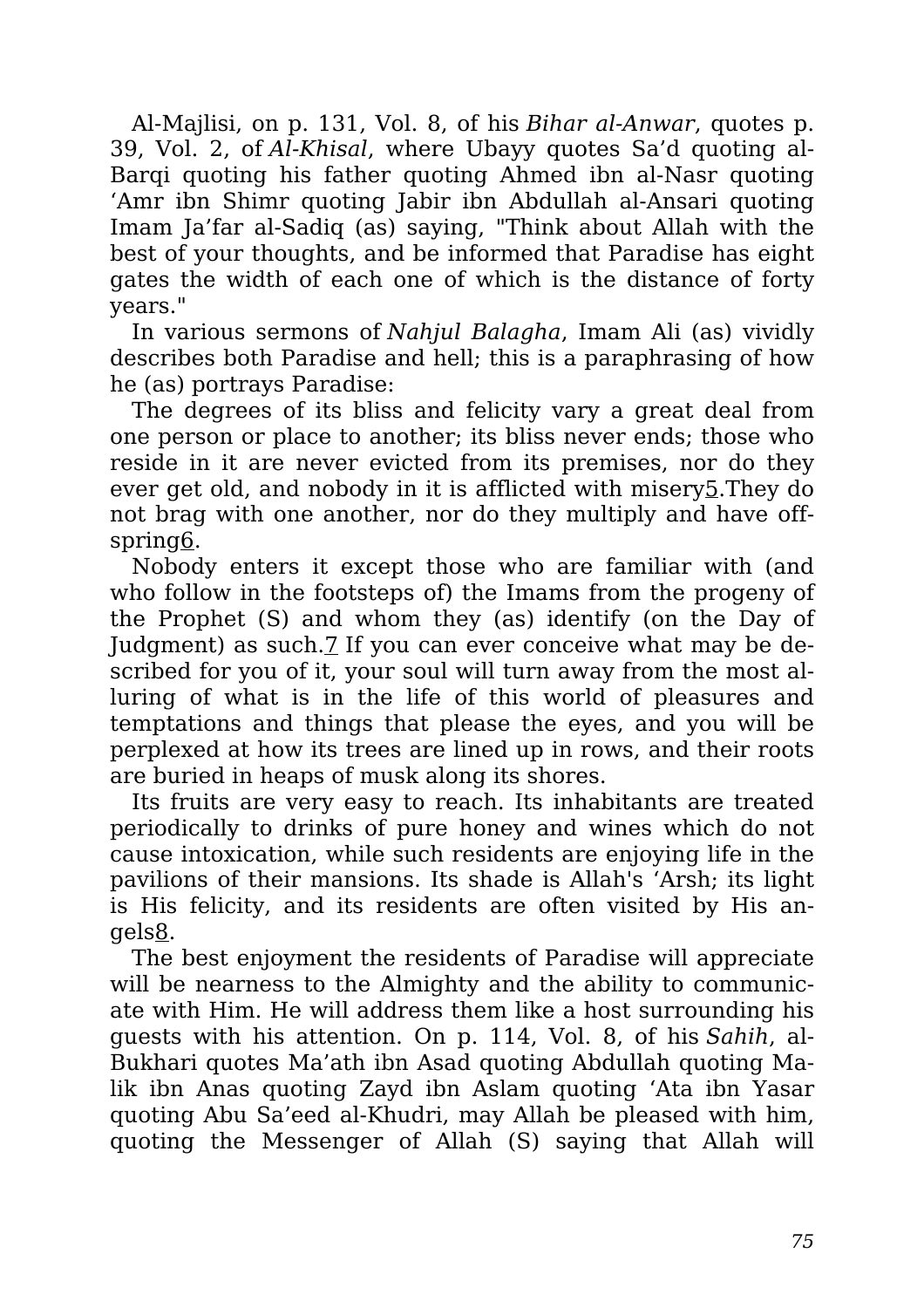address the residents of Paradise and say, "O people of Paradise!" and they will answer Him by saying, "*Labbayk*, Lord! At your Pleasure!"

Then He will ask them, "Are you contented?" They will answer, "And how could we not be contented while You have given us what You have not given anyone else of Your creation?" Then He will say, "I will give you something even better than that," and they will say, "O Lord! And what is better than that?" He will say, "I shall cause My favor to descend upon you and I shall never be displeased with you."

The same author, in his chapter on Tawhid, quotes Muhammad ibn Sinan quoting Fulayh quoting Hilal quoting 'Ata ibn Yasar saying that one day the Messenger of Allah (S) happened to be delivering *hadith*, and a bedouin was present. He (S) said that a bedouin among the people of Paradise once sought permission of his Lord to cultivate the land, whereupon the Almighty asked him, "Haven't you acquired whatever you desire [of the trees and plants of Paradise]?"

He answered by saying, "Yes, but I still like to cultivate the land." The Almighty permitted him to do so; therefore, he sowed seeds and within seconds plants grew and ripened and yielded heaps of harvest as high as mountains. It was then that the Almighty said, "Take it, O son of Adam, for nothing satisfies you!" The bedouin said, "O Messenger of Allah! This man must have been either from Quraysh or from the Ansar, for they are farmers whereas we [bedouins] are not." The Messenger of Allah (S) smiled.

Since the love of acquisition and accumulation is instinctive among the descendants of Adam, al-Tirmithi, on pp. 89-90, Vol. 2, of his *Jami'*, quotes traditions of the Messenger of Allah (S) wherein he informs his companions that the residents of Paradise will be treated periodically to a feast that will remind them of how they used to spend Fridays here on earth, and they will go to a bazaar where each one of them will select whatever clothes, jewelry, or anything else he likes and take it back to his residence.

The "Garden of Eden," that is, *jannat 'adan*, is referred to in the Holy Qur'an in more than one place. According to Ibn Mas'ud, it is the central part of Paradise. According to al-Dhahhak, it is a city within a city, one in which the messengers,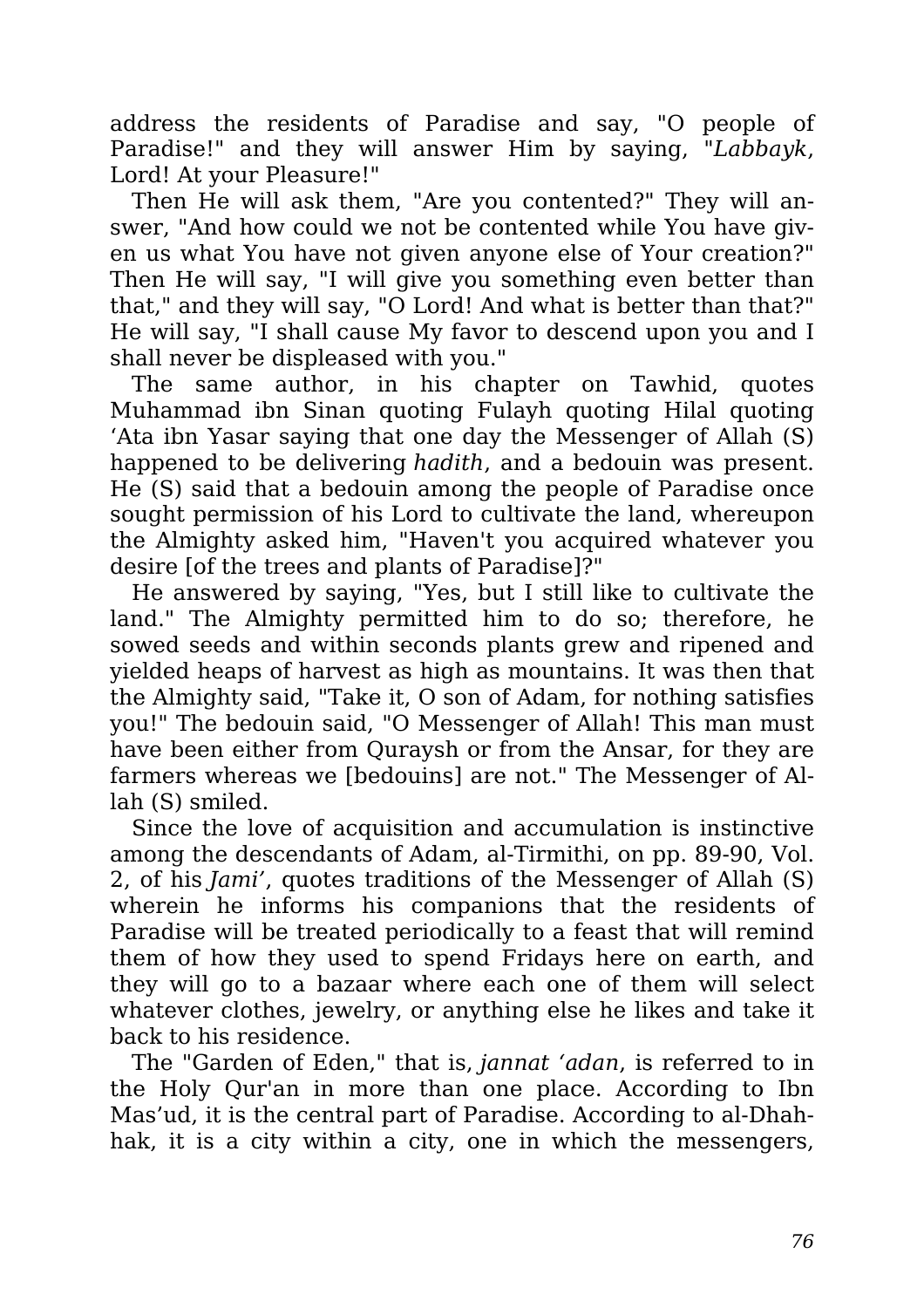prophets, martyrs, and the Imams of guidance reside surrounded by all others. It mansions are built of jewels, emeralds, sapphires, crysolites, pearls, gold and silver and plated in musk, and, according to Muqatil and al-Kalbi, a wind blows on it from underneath the 'Arsh, immersing it in white musk. Even Iblis, Satan, envied the humans on account of this Garden of Eden.

On p. 115 of *Al-Mahasin*, Muhammad ibn Qays quotes Imam Abu Ja'far al-Baqir (as) saying that Iblis the accursed saw prophet Noah (as) once saying his prayers, and he envied him for it. Then he said to him, "O Noah! Allah, the most Exalted One, the most Sublime, planted the trees of the Garden of Eden Himself and built its mansions and let its rivers flow. Then He looked at it and said, 'The believers are surely the winners! No, by My dignity! No immoral person shall ever reside here.'"

The types of food and drink in Paradise are detailed in the Holy Qur'an and Sunnah, and so are the *huris*, the women with large lovely eyes who will be the wives of the lucky ones, yet one is tempted to ask: What will the residents of Paradise enjoy most?

Will it be the drinks, the food, the music played by the branches and leaves of Paradise, or the singing of these *huris* whose songs, sung individually or in groups, will praise the Almighty and glorify Him? In his*Tafsir*, al-'Ayyashi, as quoted on p. 139, Vol. 8, of *Bihar al-Anwar*, quotes Abu Baseer quoting Abu Abdullah Imam Ja'far al-Sadiq (as) saying, "The residents of Paradise will enjoy neither food nor drink more than enjoying sexual intercourse."

On pp. 438-439 of Ali ibn Ibrahim's *Tafsir*, as quoted on pp. 120-121, Vol. 8, of al-Majlisi's *Bihar al-Anwar*, it is stated that Ibn Abu 'Umayr quotes Abu Busayr saying that he once asked Abu Abdullah Imam Ja'far al-Sadiq (as) to stir his anxiety about Paradise, whereupon the Imam (as) said, "O Abu Muhammad! Even from the distance of a thousand years can the sweet smell of Paradise be detected, and the most modest residence in Paradise is one where the jinns and humans go; there will they be well fed, and drinks will be served to them, without diminishing anything thereof.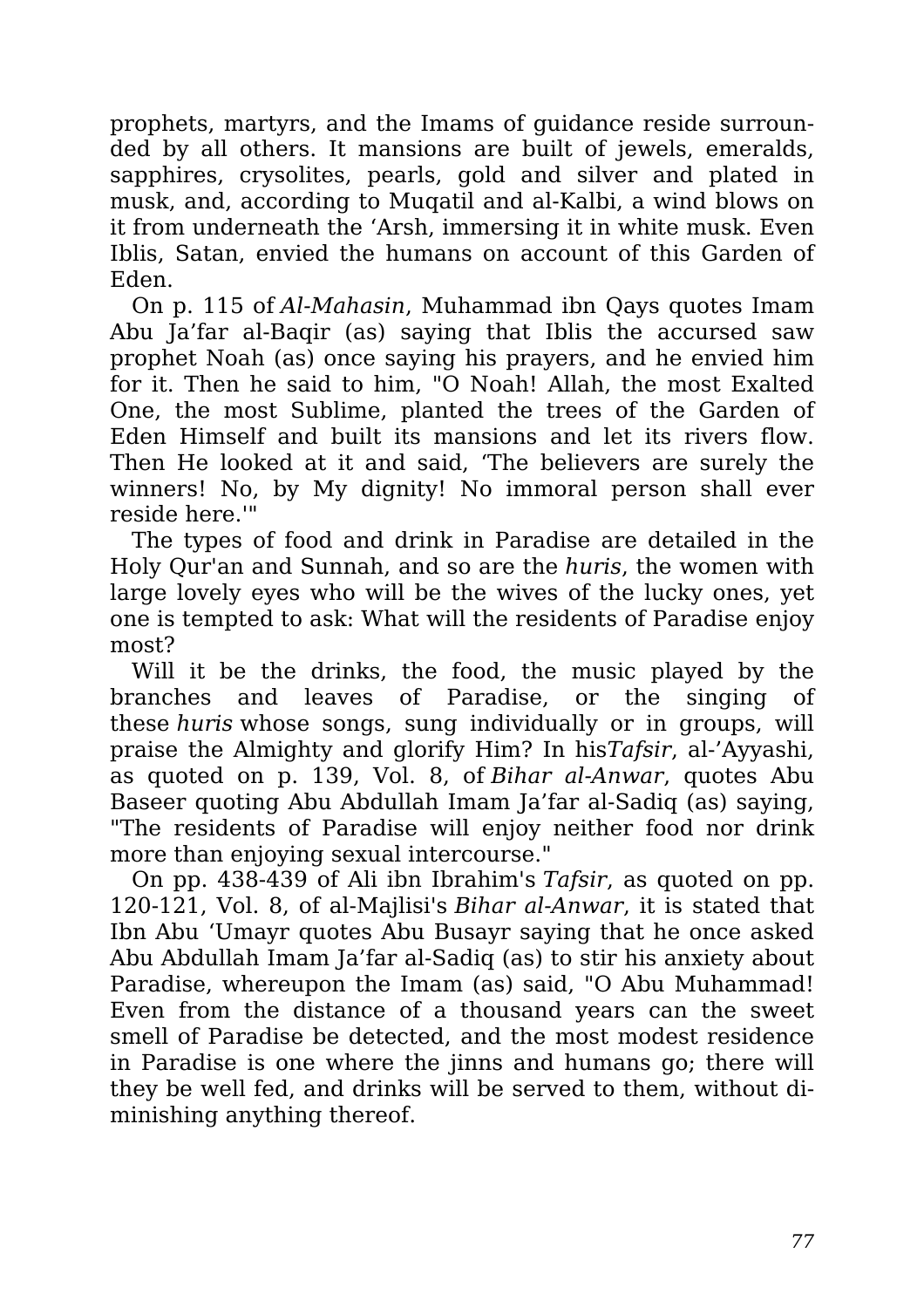The most modest of the residents of Paradise is one who, upon entering his garden, sees not one but three gardens full of wives, servants, rivers and fruits that fill his eyes and heart with joy. Once he thanks Allah and praises Him, he will be addressed to raise his head to see the second garden, for it contains what the first does not.

So he implores, 'Lord! I plead to You to grant me this one (instead)!' The Almighty will say to him, 'If I grant it to you, you may ask Me to give you some other one!' He will say, 'This one is the one I want, O Lord!' So when he enters it, his pleasure will increase, and he will thank and praise Allah, whereupon its gate is ordered open and he will be told to raise his head. Once the garden of eternity is opened for him, he will see many times as much as he saw before. When his happiness is multiplied, he will say, 'Praise to You, Lord, a Praise that can never be computed for having granted me gardens and saved me from the fire!'"

At that point, Abu Busayr could not help weeping, yet he asked the Imam (as) to tell him more. Imam al-Baqir (as) said, "O Abu Muhammad! On the edges of the rivers of Paradise are wives waiting for their husbands like trees standing in a row. The moment he picks one of them, another is created for him in her place." Abu Busayr said, "May my life be sacrificed for you! Please do tell me more!" The Imam (as) then said, "A believer is married to eight hundred virgins, four thousand *thayyibs* 9 and two *huris*." "Eight hundred virgins?!"

Abu Busayr asked the Imam (as) in amazement. "Yes. Whenever he cohabits with one of them, he always finds her so." "May my life be sacrificed for your sake," said Abu Busayr, "What are the *huris*created of?" The Imam (as) told the inquirer that they were created of the same heavenly substance of which Paradise is created, then he added, "Her leg can be seen even from behind seventy outfits."

Abu Busayr asked the Imam (as), "May my life be sacrificed for you, do they say anything there?" The Imam (as) said, "Yes, they will say something no human has ever heard." "What is it?" asked Abu Busayr. "They will say: 'We are the eternal ones who never die! We are the blessed ones, so we never suffer! We are the ones who reside and never depart! We are the ones who are pleased, so we never complain! Congratulations to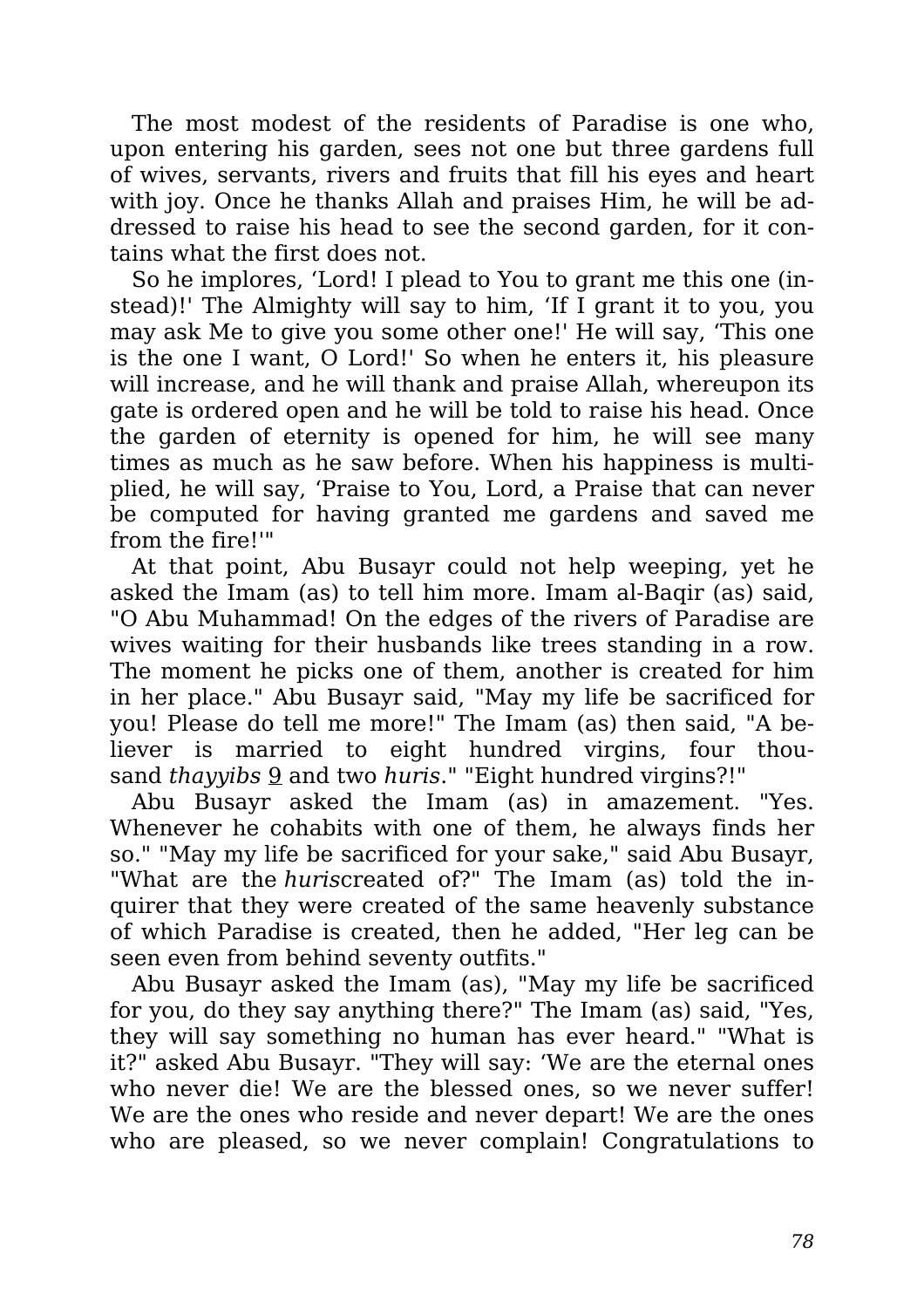those who were created for us, and congratulations to those for whom we are created! We are the ones who, were we to hang in the skies, our light would overwhelm all visions… '"

Both Ibn Qawlawayh, as well as al-Majlisi who on p. 143, Vol. 8, of his work *Bihar al-Anwar*, quote Sa'd quoting Ibn 'Eisa quoting Sa'eed ibn Janah quoting Abdullah ibn Muhammad quoting Jabir ibn Yazid quoting Imam Abu Ja'far al-Baqir (as) quoting his forefathers (as) saying that the Messenger of Allah (S) said once, "All prophets are prohibited from entering Paradise before I do, and all nations are prohibited from entering it before those who follow us, we Ahl al-Bayt (as), enter it." The Commander of the Faithful Imam Ali ibn Abu Talib (as) is quoted on p. 139, Vol. 8, of *Bihar al-Anwar*, as saying, "Paradise has seventy-one entrances: my Ahl al-Bayt (as) and followers enter through seventy of them, while all other people enter through the other."

Other types of enjoyment include pleasures such as no weariness will ever touch the residents of Paradise, nor will they ever suffer any pain whatsoever; they will not need to relieve themselves at all; instead, what they eat comes out of them in the form of sweet-smelling sweat. They will have no chores to perform, nor will they be denied anything.

Their wishes are granted, and their happiness never ends, nor will they ever be bored. May the Almighty admit us into His Garden by His mercy, for no matter how much good we do, the favor for doing it is His, and only His. He is the One Who creates within us the desire to do good; He is the One Who enables us to do good deeds, and He is the One Who, nevertheless, rewards us for doing them, though we would not have been able to do them on our own. He is the source of all good. He is all goodness.

Finally, one is tempted to ask how Paradise as a whole may be conceived. The discussion of *jannat 'adan*above suggests that it is quite likely it is circular with the Garden (or Gardens) of Eden being in the very center surrounded by the gardens of those who were close in lineage and deeds to the Prophet of Islam (S), namely Ahl al-Bayt (as), surrounded by those who were loyal to them in word and in deed, and so on.

The further one goes from the central point, the less his status will be, and the less his degree of bliss. The circle has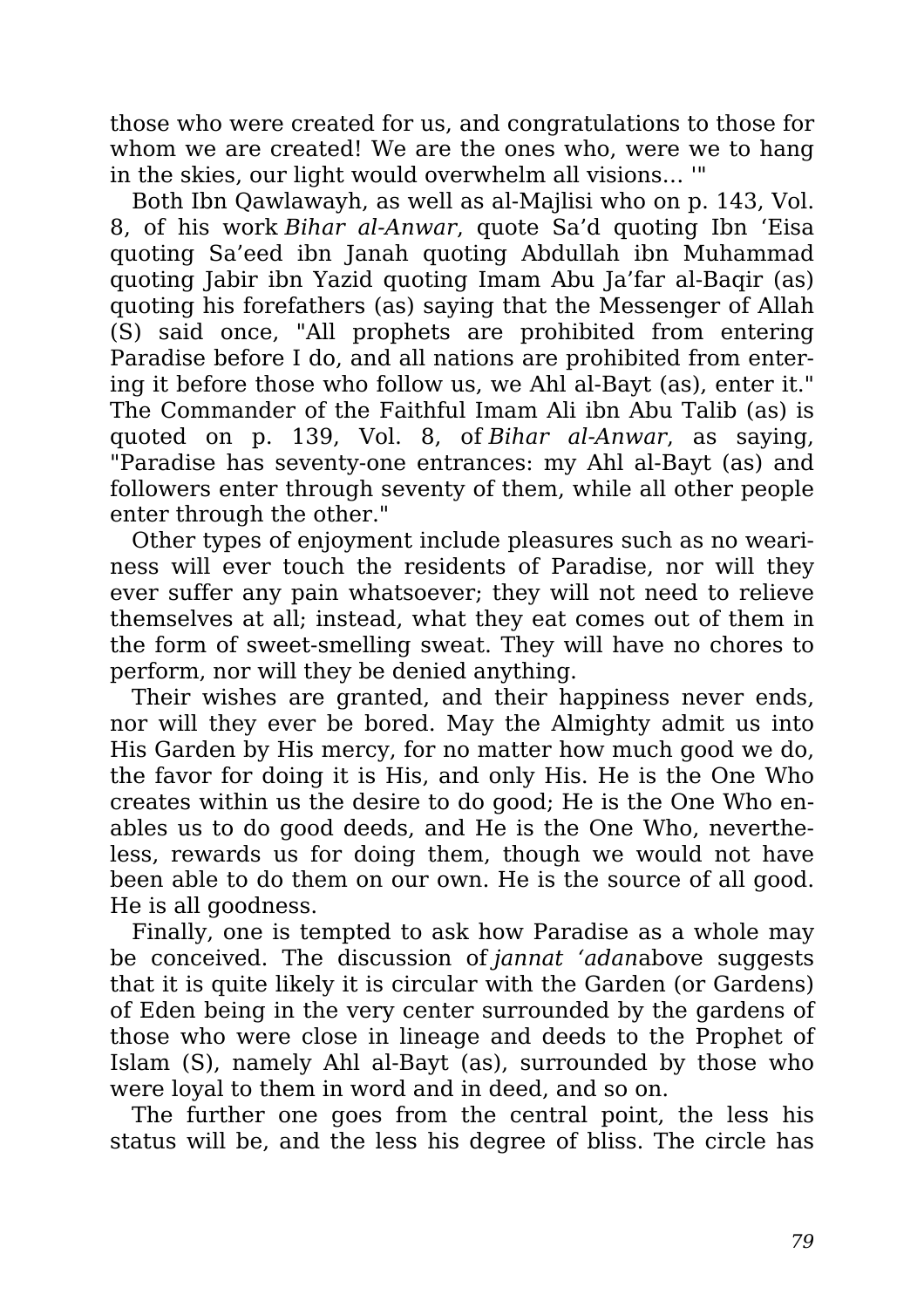always symbolized eternity. The Garden may very likely be circular, and surely Allah knows best.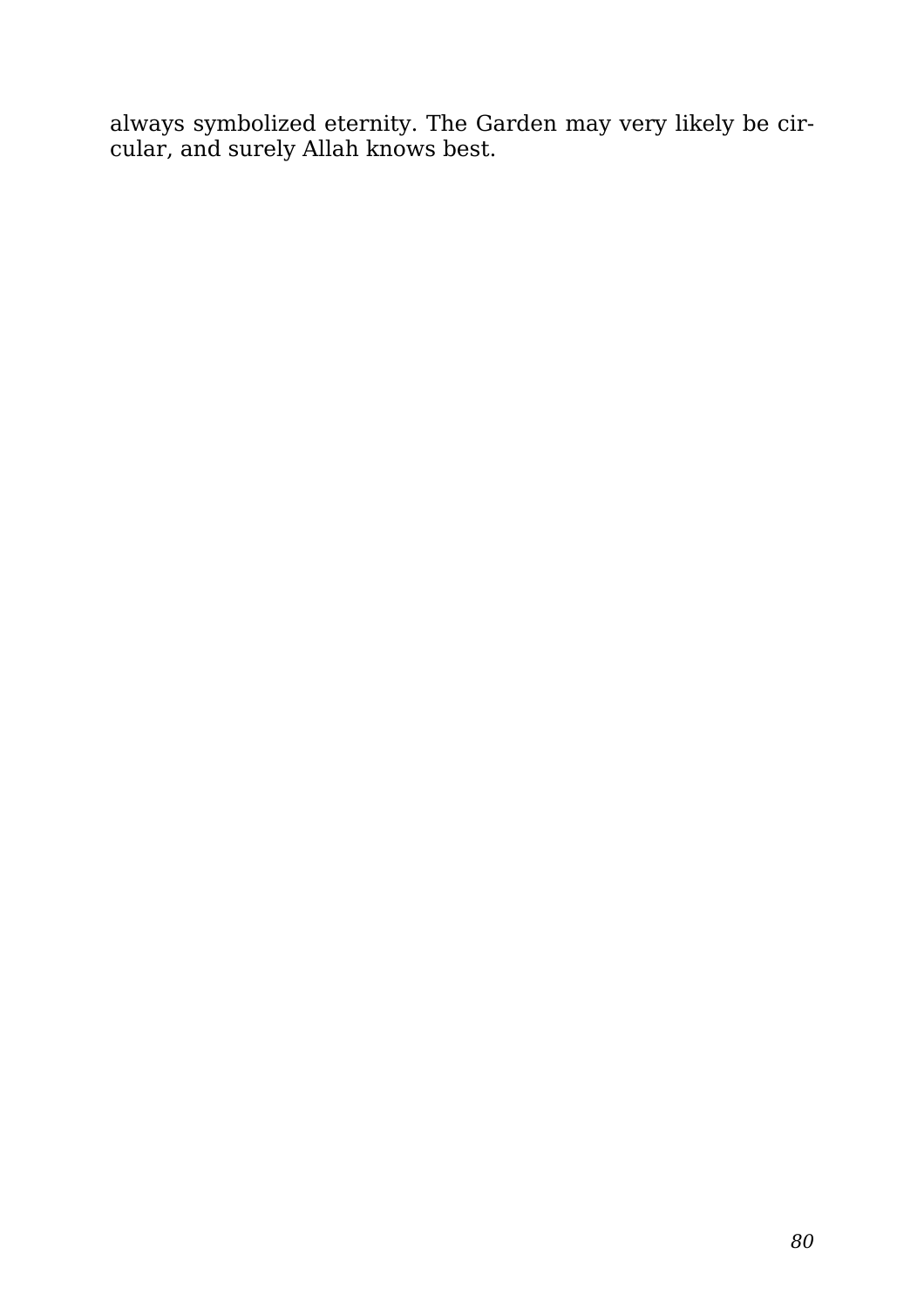#### **2) A Description of Hell**

Muslims observe the fast so that they may be spared the torment of hell. What kind of place is hell, and what sort of torment? Books have been written discussing only this subject. The Holy Qur'an contains vivid descriptions of the psychological and physical torture awaiting those who did not live up to what the Almighty had expected of them, who did not honor the trust whereby He entrusted them, and who did not carry out the goal for which He created them, that is, to worship Him, and Him alone.

Qur'anic references to such torment may be reviewed in Surahs such as these: al-Baqarah, Aali-'Imran, al-Maaida, al-An'am, al-A'raf, al-Anfal, Younus, Hud, al-Ra'd, al-Hijr, al-Nahl, Maryam, Taha, al-Haji, al-Muminoon, al-Noor, al-Furgan, al-'Ankabut, Luqman, al-Sajdah, al-Ahzab, Saba, al-Zumar, Ghafir, al-Tur, al-Hashr, al-Ma'arij, al-Buruj, al-Fajr, al-Nisaa… , in most Surahs, as a matter of fact, for the Holy Qur'an was revealed to warn humans against the fire of hell and to attract them to the eternal bliss and happiness: to a kingdom that never diminishes.

What physical shape does hell take? Let us review these Qur'anic verses:

#### *(As for) those who disbelieve in Our Signs, they are the people of the left hand. On them is fire closed over. (Holy Qur'an, 90:19-20)*

"Closed over" means capped; hell may be compared to a pot, with a lid, on an oven, a pot which is burning both inside and out. The meaning becomes more clear when we recite these verses:

#### *And what will make you realize what the crushing disaster is? It is the fire kindled by Allah, (a fire) which rises above the hearts. Surely it shall be closed over them, in extended columns. (Holy Qur'an, 104:5-9)*

"Closed over them" conveys the same meaning as in 90:20 above. And its columns may be indicative of its depth, hence such columns are "extended," quite lengthy, and Allah knows best. How large are its sparks? The answer is provided by its Creator and ours: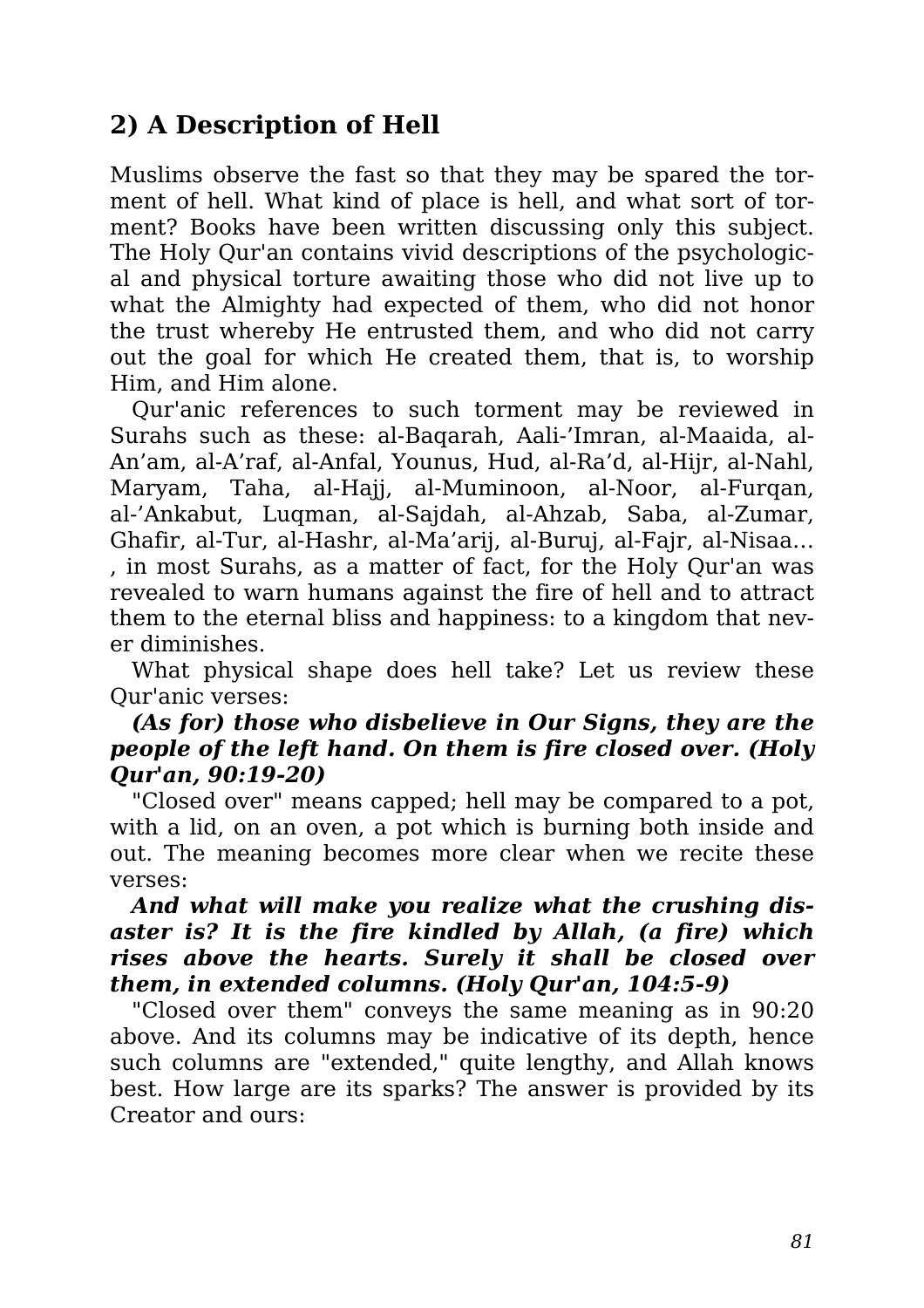#### *"Surely it sends up sparks like palaces" (Holy Qur'an, 77:32).*

Since references to hell abound throughout the Holy Qur'an, we ought to stop here to review some traditions of the Messenger of Allah (S) and the Imams (as) describing the horrors of the place called hell, a place as intense in heat as it is in chillness, a place whose fire is fed by sulphur pieces each one of which is as large as the largest of the earth's mountains.

Equally large are the areas where those being tormented are taken to be chilled after being charred by its fire. In other words, they are taken from one extreme to another. There are on our planet ice mountains as well as volcanoes spewing rivers of molten or fluid rocks as lava; so is the case with hell: it contains both heat and chilliness.

On p. 309 of Ibrahim al-Selek's book *The Divine Traditions*, a compilation of *Qudsi ahadith*, the Messenger of Allah (S) is quoted saying that hell complained to its Lord saying, "O Lord! [Even] my parts are consuming one another!" whereupon the Almighty permitted it to take two breaths, one in the winter and one in the summer, hence the severe heat of the summer and the bitter cold of the winter. Had it been permitted to take more than two, no life would have become possible on earth.

While the lucky ones are enjoying the fruits of Paradise, the residents of hell will be eating thorn-like "food" that will reach their throats and halt there; it neither reaches their stomachs, nor does it enable them to vomit. This is one of the foods on hell's "menu." Another type is prepared for them from the pus of the wounds of those being tortured in hell, then boiled to a degree that will split their bowels.

The Prophet of Islam (S) is quoted on p. 145, Vol. 1, of al-Zamakhshari's *Rabee' al-Abrar* as having asked archangel Gabriel (as), "Why have I never seen [archangel] Michael smiling?" Gabriel (as) answered, "Michael never smiled since hell was created." Anas, may Allah be merciful to his soul, is quoted by al-Zamakhshari saying that the least degree of torture in hell are two pairs of shoes made for someone in it from the heat of which his brain boils. More details about this horrific place are excerpted from al-Zamakhshari thus:

The Messenger of Allah (S) has said, "During my night journey (*israa*), I heard a huge noise, so I asked Gabriel, 'What is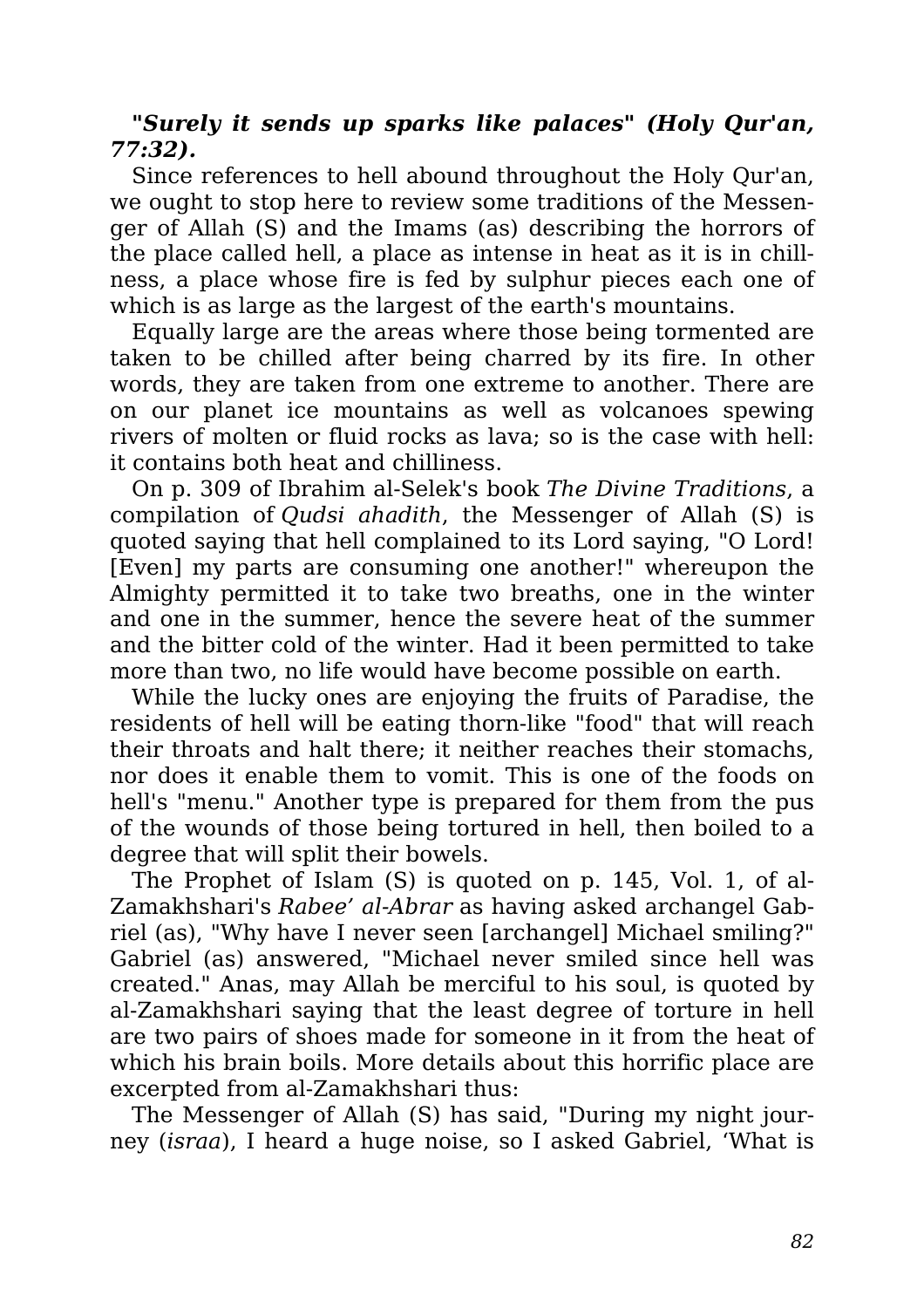this huge noise, O Gabriel?' He (Gabriel) said, 'It is a rock thrown from the tip of hell into it, and it has been falling for the past seventy Autumns, and it has now reached its bottom." Abu 'Asim 'Ubayd ibn 'Umayr ibn Qatadah al-Laythi, Mecca's judge (d. 68 A.H.), has said, "Hell exhales one exhalation because of which all angels and prophets tremble, so much so that even Ibrahim (Abraham) (as) kneels down and says, 'Lord! I plead to You to only spare me!'"

Abu Sa'eed al-Khudri is quoted saying, "If a mountain is hit with one of the clubs used by the angels charged with hell, it will be fragmented into bits and turned into dust." Tawoos ibn Keesan al-Khawlani is quoted saying, "When hell was created, the angels became extremely frightened, and when you (humans) were created, they became calm."

Al-Hasan ibn Yasar al-Basir has said, "By Allah! None among the servants of Allah can withstand its heat! It has been said to us that if a man stands in the east and hell in the west, and if it is partially uncovered for him, his skull will boil. Had a bucket of its pus been dropped on earth, not a single living being would have remained alive." Hisham ibn al-Hassan al-Dastoo 'I used not to put out his lamp at night. His family objected and said to him, "We cannot tell when it is daytime and when it is nighttime!" He said, "By Allah! If I put the lamp out, I will remember the darkness of the grave, and no sleep can then overcome me."

Punishment in hell will be according to the type or types of sins committed during the life of this world. For example, those who treasured their money and were negligent about taking out their *zakat* and other religious taxes will be burned with what they had treasured on their foreheads, on their sides, and on their backs. In other words, on most of their bodies. Abu Tharr al-Ghifari, may Allah be pleased with him, used to say, "Tell those who treasure their wealth that they will be burnt therewith on their foreheads, on their sides, and on their backs till they are filled with fire."

The Messenger of Allah (S) has said, as we are told on p. 243, Vol. 8, of *Bihar al-Anwar*, "No servant of Allah who has wealth and who does not pay its due *zakat* except that he will be burnt with metal pieces heated in the fire of hell whereby his forehead and sides and back are ironed till Allah finishes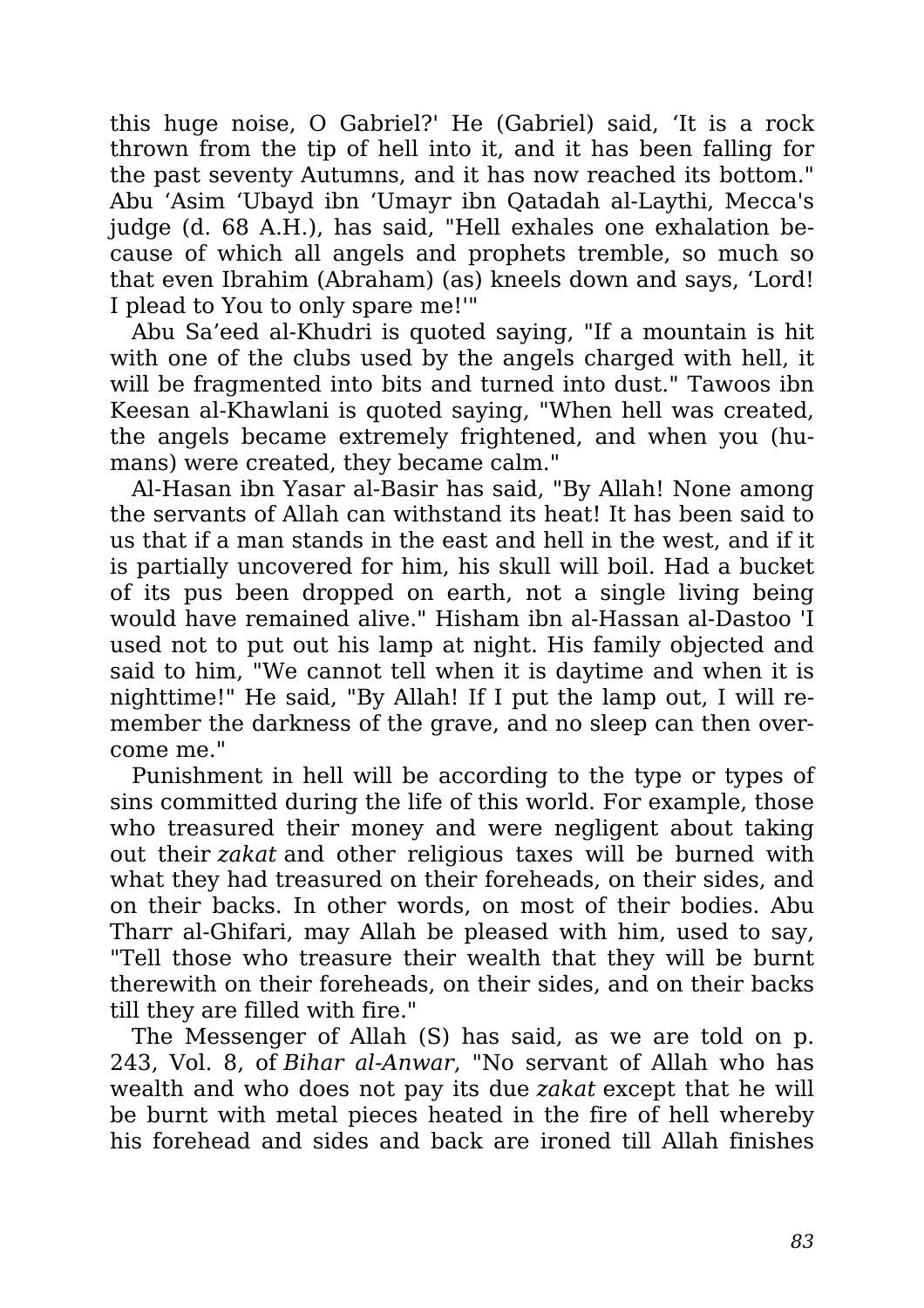trying His servants on a Day the duration of which is a thousand years of your own calculation. Then he will see his way, either to Paradise, or to hell." Abu Umamah quotes the Messenger of Allah (S) explaining the type of drink given to the residents of hell. Says he, "It will be brought to him, and he will hate it; when it is brought close to him, it will burn his face and his skull will fall off. If he drinks of it, it will tear his intestines to pieces till it comes out of his anus."

The Messenger of Allah (S) is quoted saying, "The prayers of one who drinks wine will not be accepted for forty days; so, if he dies and his stomach has some of it, it will be incumbent on Allah to make him drink of*sadeed*, a liquid that comes out of the vaginas of adultresses which will be collected in cauldrons in hell to give to them, so it will incinerate their stomachs and skins."

This tradition has been narrated by Shu'ayb ibn Waqid who quotes al-Husayn ibn Zayd who quotes Imam Ja'far al-Sadiq (as) as indicated on p. 244, Vol. 8, of *Bihar al-Anwar*. Those guilty of sins other than adultery or fornication will be given a drink of lead and molten brass, as Ibn Mas'ud is quoted in *Bihar al-Anwar* as saying. Mujahid says it will be the pus and blood of those being tormented, while Ibn Jubayr says it is black water; since hell is black, its water is black, its trees are black, and the faces and bodies of its residents are charred black. This view is held by al-Dhahhak.

Additional torture methods in hell include snakes and scorpions whose fangs, as Ibn 'Abbas and others narrate, are as huge and as tall as palm trees. The snakes will be as thick as elephants, and the scorpions will be as large as black mules. And the inmates of hell will often be beaten with huge clubs: if they are in the high levels of hell, the blows will cause them to fall into the other layers, each more intense in heat than the other, for seventy years.

Once they reach its bottom, its flame will push them back, and so on. There will be no moment of respite for them in it. Which is the very worst area of hell? Ibn Mas'ud and Ibn 'Abbas are quoted on pp. 241-242, Vol. 8, of al-Majlisi's *Bihar al-Anwar* saying that hypocrites will be lodged in the lowest level of hell where the torment is the most severe. Closed fire boxes, like ovens, are their torture chambers.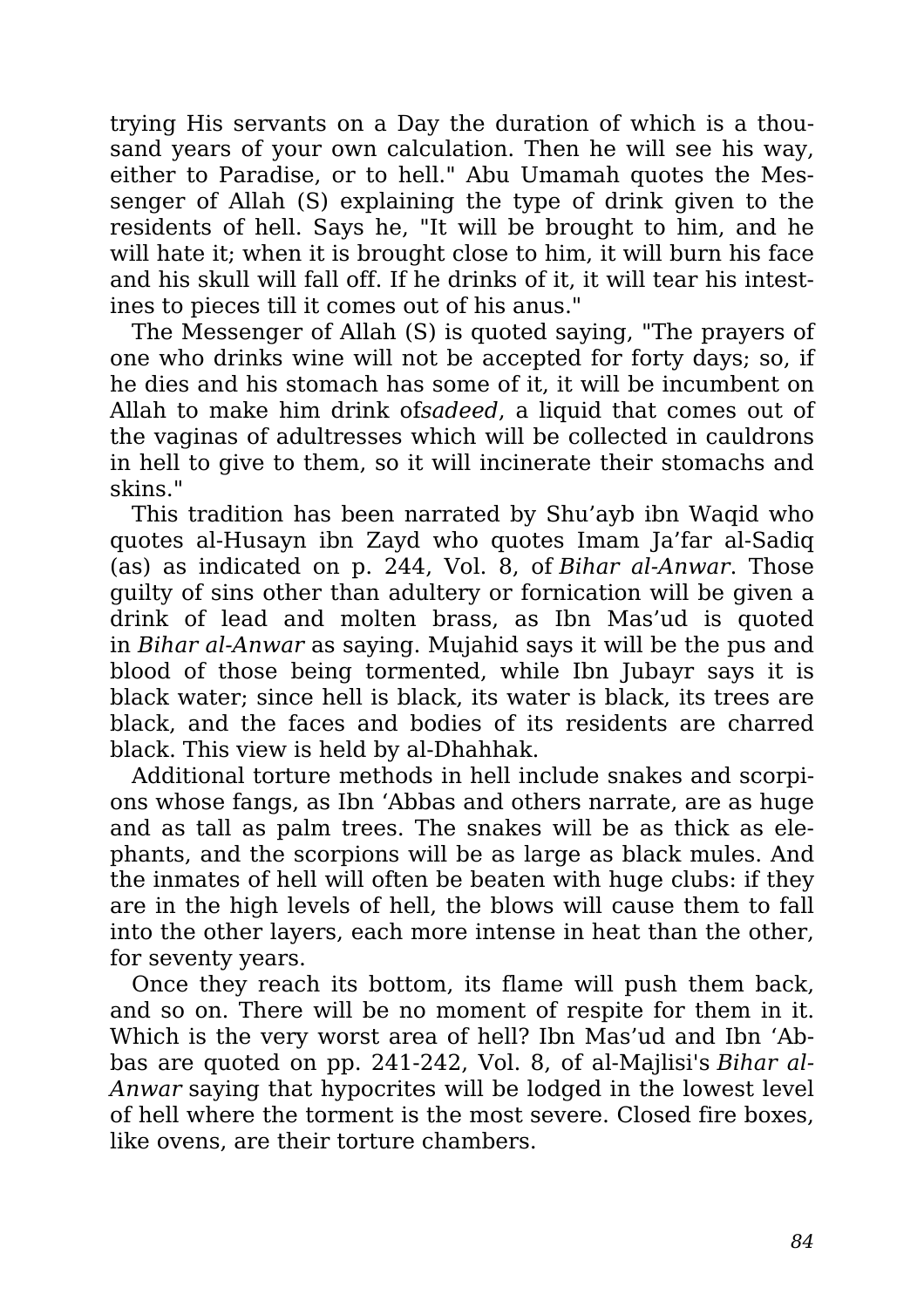Let us now return to *Nahjul Balagha* to see how Imam Ali (as) paints for us the following graphic description of hell, may Allah never permit it to touch us:

The worst calamity is when someone falls into the pit of hell; he will feel as if he is being boiled alive therein, and he will find it a never-ending torment, a creature of some sort that snorts and exhales, giving its residents no respite at all, nor does it ever afford them a moment of rest, nor can they ever be shielded from its torment by any power or any sure death. There is no brief slumber in it, nor any interval between its successive waves of torture: an ever-recurring pain from which we seek Allah's help.10

It surely is the very worst of all places, a place where the hands of its inhabitants are tied to their necks, and their foreheads are chained to their feet, and their clothing is made of sheets of tar. Their shirts are made of fire, while their torment is a never-ending fire in a place the door of which is capped over its people, in a raging fire the very noise of which is deafening, the sparks of which crackle and there is no freedom from it nor a period for its expiration, nor does it put an end to the people in it to finish them11

Its heat is intense, its bottom is distant, its "ornament" is iron, its drink is pus.12 On the Day of Judgment, the unjust imam will be brought without having anyone to help him or find an excuse for him, so he will be hurled into the fire of hell where he will turn with it just as a grinding mill turns, till he collides with its deepest depth headlong.13 If Malik (custodian of hell) becomes angry, he causes its parts to crush one another, and if he rebukes it, its gates fly up and down (and spit like volcanoes).14

Reference to hell being brought from one place to another suggests beyond the shadow of doubt that distances, places, and spaces are a matter of reality in the life to come as they are in our worldly life. A testimony to hell being brought, that is, being moved or transferred from one location to another, exists in verse 23 of Surat al-Fajr (Chapter 89):

*"And hell, that Day, is brought (to face all humans); on that Day will man remember, but how will that remembrance benefit him?" (Holy Qur'an, 89:23)*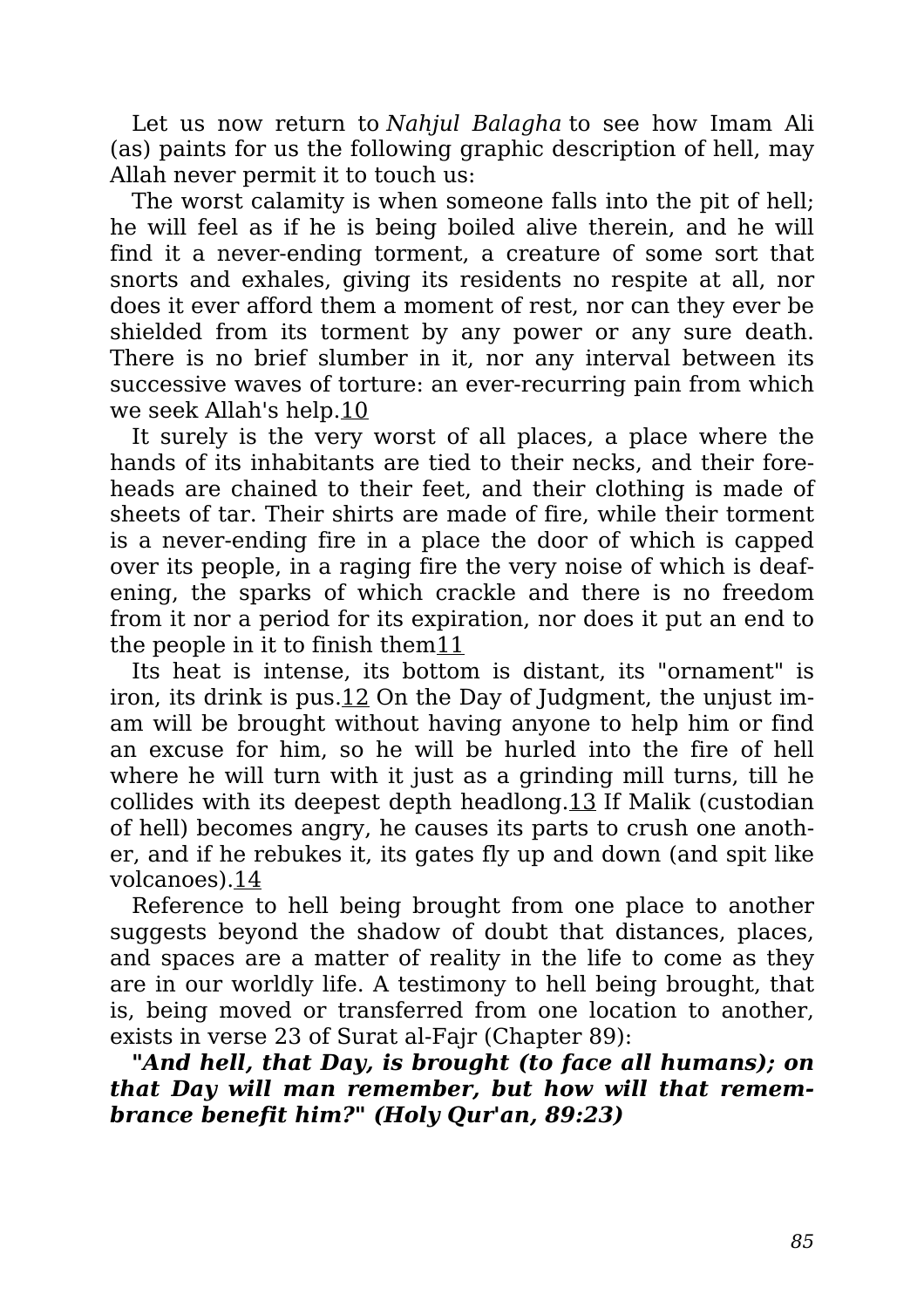and in nUmarous other Qur'anic verses. Of course those who will move hell from one place to another will be none other than the angels whom we cannot see in this life but whom we will see the moment we die, but let us save the discussion of this most fascinating subject of angels to another book, *Insha-Allah*.

Remember that all these portraits of hell do not include the horrors resulting from being in the company of devils, demons, and condemned jinns who will all share hell with condemned humans. A look cast any of these creatures being tortured, their shrieks, their unsightly parts being pulled out of their places, and their skins being peeled off their flesh… may be as terrifying as hell itself. Remember how Allah described mankind as being created in the best form. Humans condemned to hell will realize this fact more than others, while the blessed will be spared such horrifying realization.

Those who read the story of Saint Joan of Arc (1412 - 1431), the French heroine who, despite her tender age, led French armies to victory over the English at Orleans, remember her saying that she saw once a demon, and that she would prefer to walk on burning timbers from one end of the earth to the other rather than seeing it again. Imagine being in the company of such demons for eternity…

Such is hell, and such is its torment. Had we had a glance at it, or even at some of its inhabitants, we would not have minded having to fast each and every day of our life, not only during the month of Ramadhan, the month of Allah, the month of forgiveness and mercy, but all our life.

1.According to the Oxford English Dictionary (OED), its full Hebrew name is ge hen Hinnom, the valley of the son of Hinnom, denoting a place near Jerusalem where, according to Jeremiah 19:5, children were burnt in sacrifice to Baal, the fertility god of polytheist Canaanites, or to Molech (Moloch). For more information, refer to II Kings 23:10 and Jeremiah 32:35 in the Bible.

2. That is, let him frequent them so often as though he lives in them.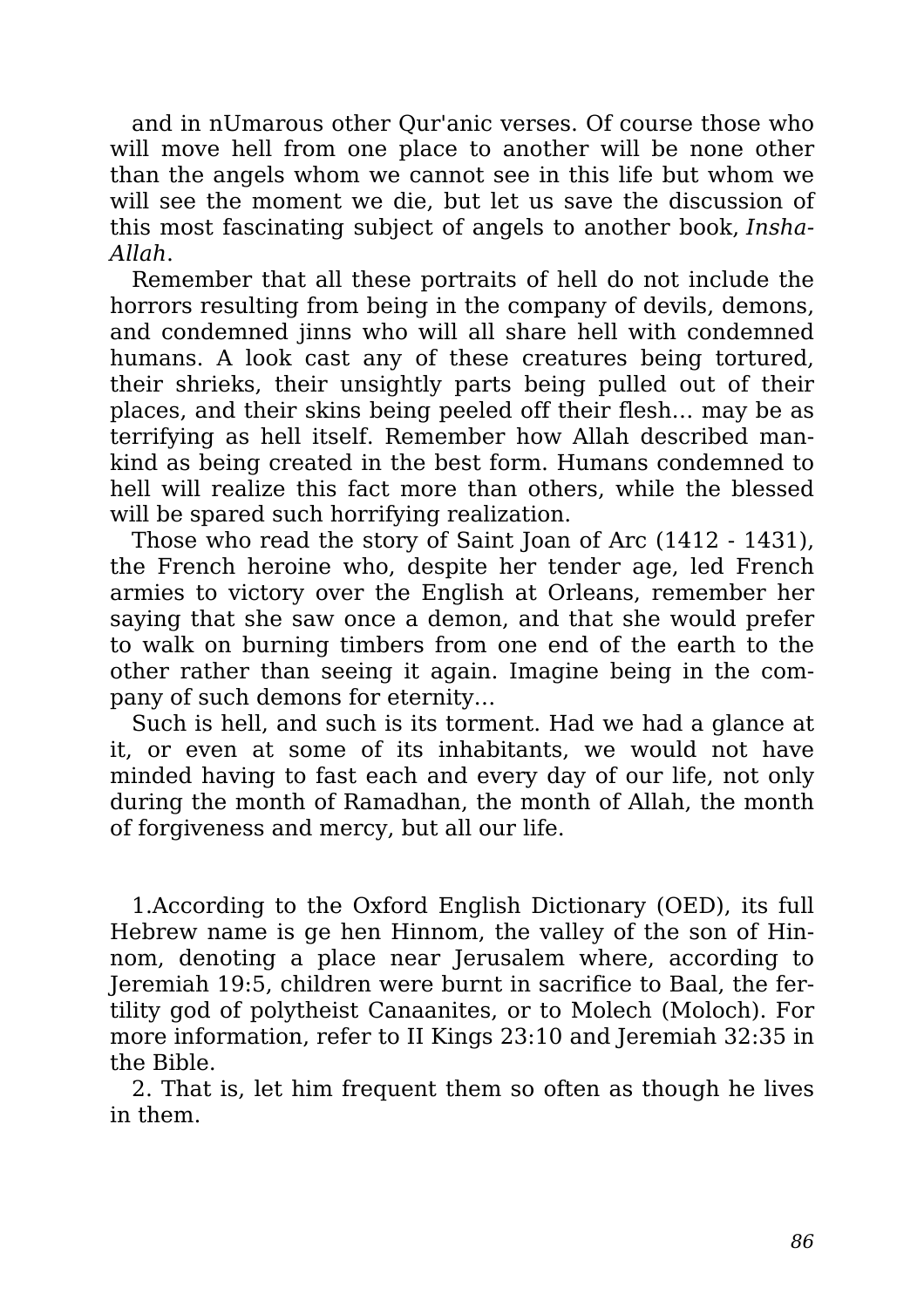3. That is, suffering no thirst in this life nor after resurrection when very few will not suffer thirst.

4. These are those who attain the degree of ijtihad, the ability to deduct injunctions. See Glossary for explanations of Islamic terms.

5. Sermon 85.

- 6. Sermon 161.
- 7. Sermon 152.
- 8. Sermon 183.

9. A thayyib is a deflowered but unmarried woman who may be either a pious widow or a divorcee.

10. Sermon 83.

- 11. Sermon 109.
- 12. Sermon 120.
- 13. Sermon 164.
- 14. Sermon 183.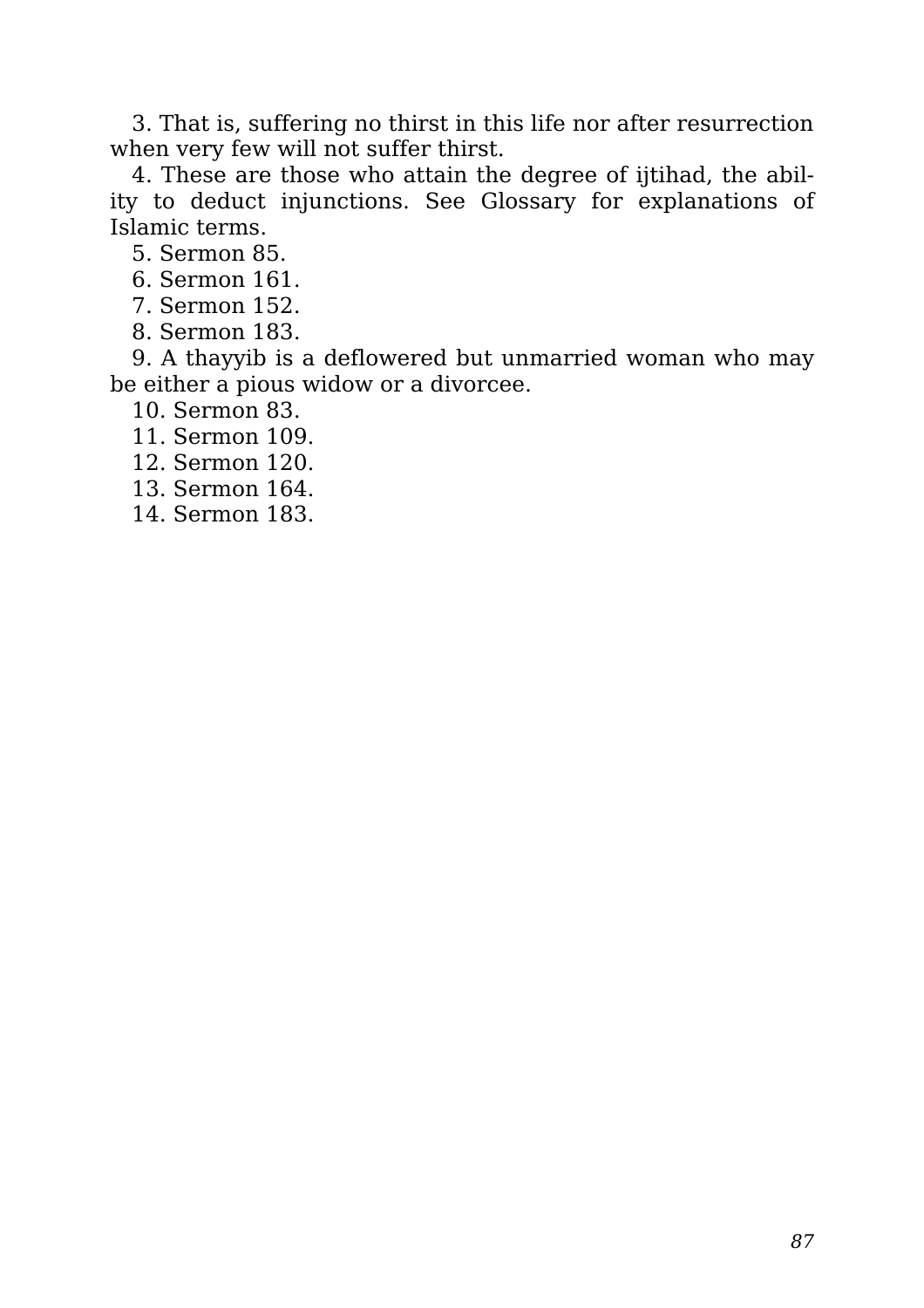# Chapter  $20$

## **When Fast is Prohibited**

There are certain occasions when fast becomes unlawful; these are:

1) Fasting the first day of the month of Shawwal (Eidul-Fitr).

2) Fasting the tenth day of the month of Thul-Hijjah (Eidul-Adha).

3) Fasting the eleventh and twelfth of Thul-Hijjh by anyone, pilgrim or non-pilgrim, who is then present at Mina.

4) Fast which is not required, such as that of the sick, the woman during her menstrual or post-natal (after having delivered) period, or fasting for a transgression committed (such as fasting to thank Allah for having been able to kill another Muslim), and the fast of one on a journey except if such person seeks the fulfillment of a dear and lawful worldly wish and goes to visit the Prophet's shrine in Medina.

5) Fasting with the intention to prolong his fast till beyond sunset.

6) Fast of silence with the intention of hoping to seek nearness to Allah. Such fast was granted to a few holy men and women after the latter sought and obtained permission from the Almighty such as the case of Zakariyya (as) and Maryam mother of Jesus (as).

7) The fast of doubt: if one is not sure whether the day he is fasting is part of the month of Sha'ban or that of the month of Ramadhan.

8) The fast of a wife who deliberately goes against her husband's wish not to fast.

Some Muslims, particularly Shi'as, may disagree with some of these eight items depending on who they follow as their *marji' taqlid*. When in doubt, ask your *marji'* or his representative, and Allah knows best.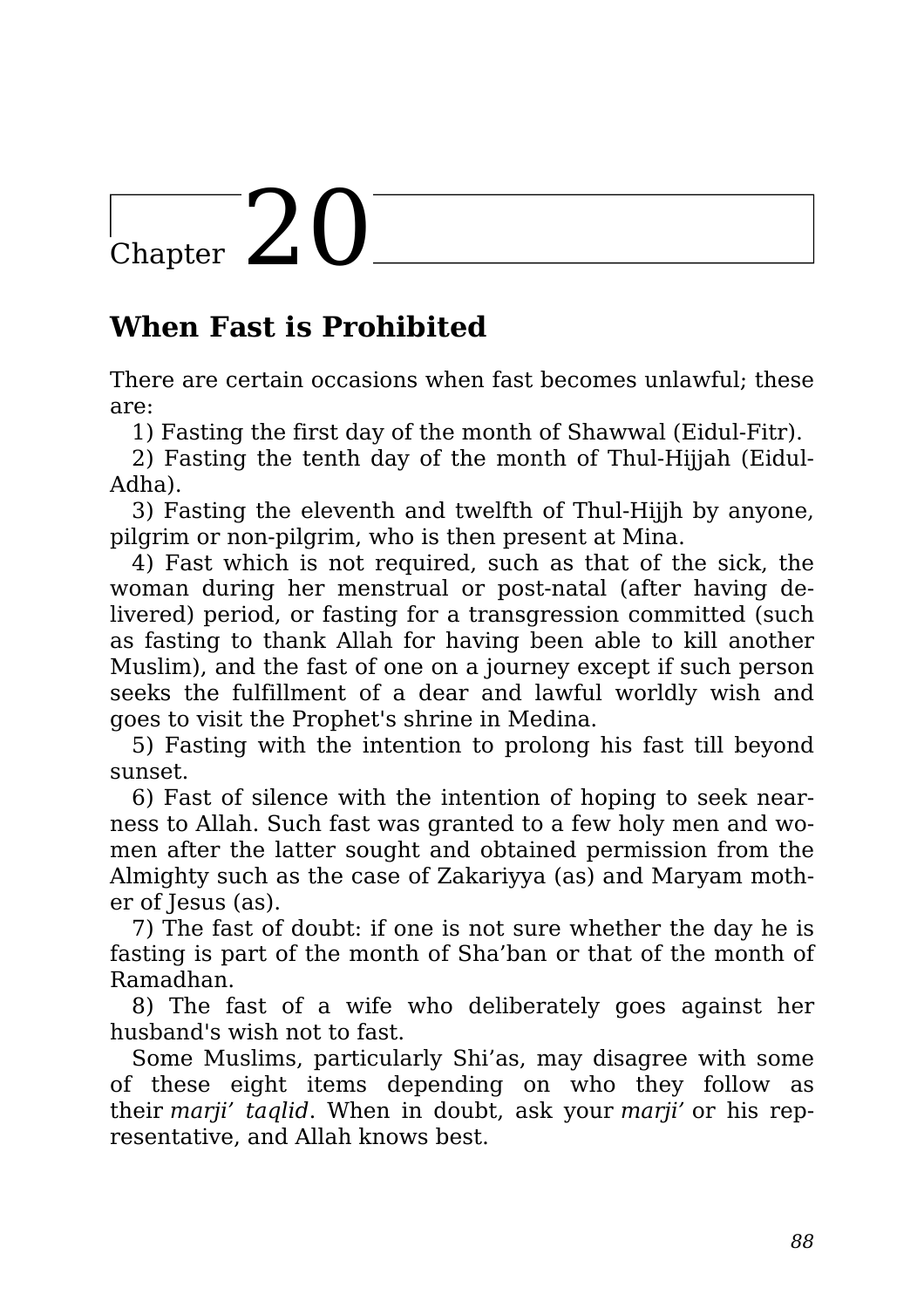# $\frac{1}{2}$  Chapter 21

## **It is the Month of the Holy Qur'an**

The month of Ramadhan is sacred because it is the month when the Holy Qur'an was revealed, and because it is the month containing Lailatul-Qadr. It is, therefore, appropriate to know a little about this Book, the greatest of all divine revelations, the best revelation the descendants of Adam (as) have ever received from their Lord.

The Messenger of Allah (S) is quoted on p. 261, Vol. 2, of al-Zamakhshari's *Rabee' al-Abrar* as saying, "Allah Almighty read Surats Ta-Ha and Ya-Sin a thousand years before creating Adam, and when the angels heard it, they said, 'Congratulations to those to whom such speech is revealed, and congratulations to the hearts that memorize it, and congratulations to the tongues that articulate it.'"

In the same reference, the Messenger of Allah (S) is quoted saying, "The hearts rust just as iron rusts." He (S) was asked, "O Messenger of Allah! What removes their rust?" He (S) said, "The recitation of the Qur'an and the remembrance of death." In one *Qudsi hadith*, the Almighty has said, "I shall give one who is too preoccupied with his recitation of the Qur'an to plead to Me the very best of what I give those who are grateful to Me."

Imam Ali (as) has said, "One who recites the Qur'an while standing during the prayers will receive a hundred good deeds for each verse he recites; if he recites it sitting during his prayers, he will receive fifty good deeds for each verse, and whoever recites it after having made his *wudu* will receive twentyfive good deeds for each verse, and one who recites it without *wudu* will receive ten good deeds for each verse he recites." One day, as al-Zamakhshari tells us on p. 264, Vol. 2, of his *Rabee' al-Abrar*, the Messenger of Allah (S) was late in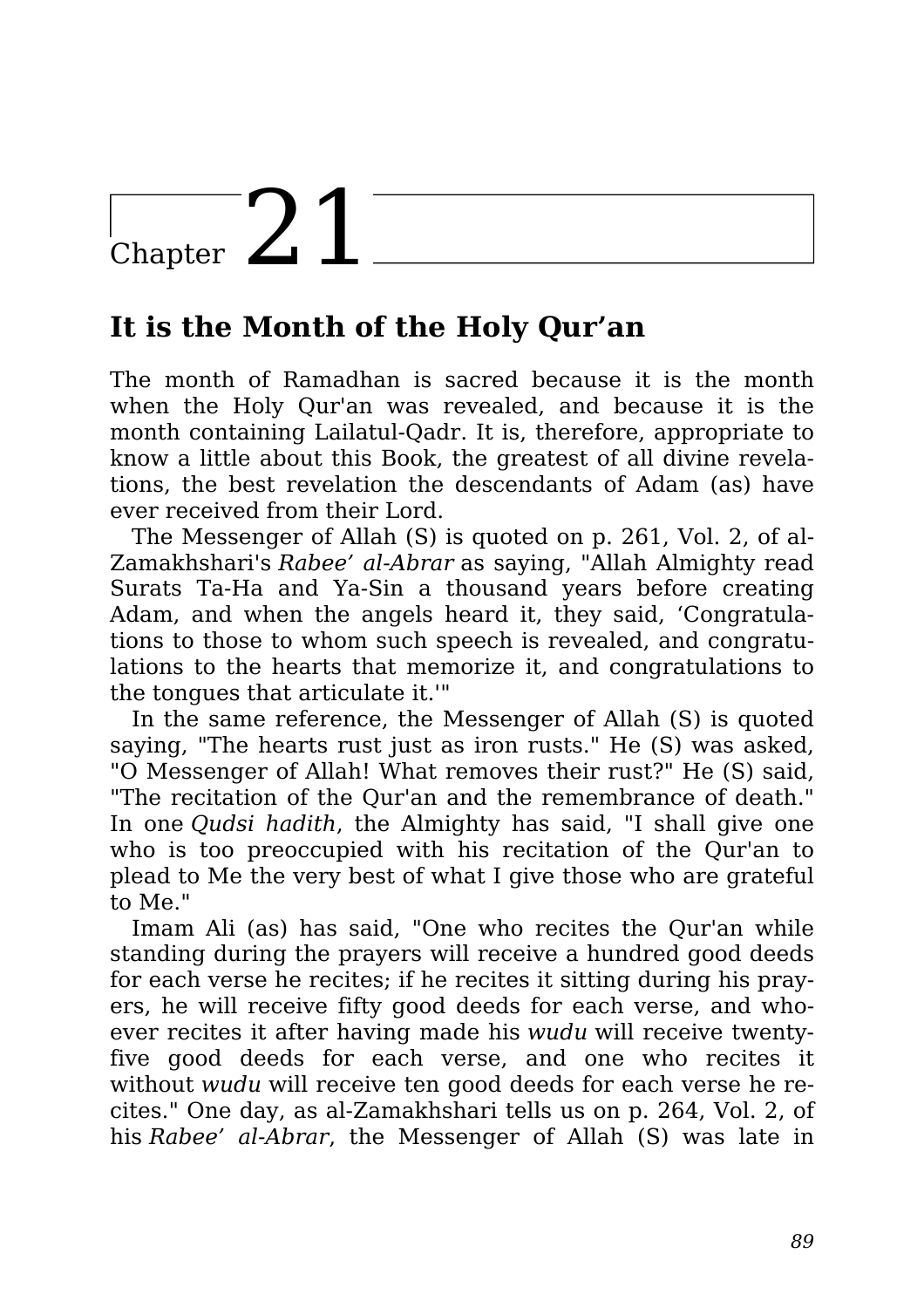going back home. "What kept you so long from coming home?" Ayesha asked him.

He (S) said, "It is the recitation of a man whose voice is better (when reciting the Holy Qur'an) than anyone else I have heard." Then he (S) stood and listened to him for a good while then said, "He is Salim, a slave of Abu Huthayfah. Praise to Allah for the presence of people like him in my nation."

During the month of Ramadhan, Sufyan al-Thawri used to devote his time to the recitation of the Holy Qur'an, and Malik ibn Anas used to stop studying and researching *hadith*, abandon the company of scholars, and concentrate on reciting the Holy Qur'an instead, as we are told on pp. 257-258 of Vol. 2 of al-Zamakhshari's *Rabi' al-Abrar*. In one of his sermons, Imam Ali (as) said the following about the Holy Qur'an:

Besides the Holy Qur'an, nobody should complain of needing anything else. One who is deprived of it cannot be described as having anything at all; so, seek in it the healing of your ailments, and solicit its assistance when you encounter a hardship, for it contains a cure for the worst of ailments: disbelief, hypocrisy, and misguidance. Plead to Allah through it instead of pleading to any of His creation. Nobody can seek Allah through anything better than it, and be admonished that it is an intercessor that will intercede on your behalf, and a speaker that speaks the truth.

For whomsoever the Holy Qur'an intercedes on the Day of Judgment, he will surely achieve intercession, and whoever seeks it to testify to his truthfulness will surely be regarded as a man of truth, for someone shall call on the Day of Judgment: "Everyone who cultivates is tried by what he cultivates except those who cultivate the Qur'an;" so be among those who cultivate and follow it, and make it the means to reach your Lord. Seek its advice regarding your souls, and compare your views with those of its own, and seek its help against yielding to your desires.1

The Imam (as) has also said, "One who recites the Qur'an then dies and enters the fire is among those who took Allah's signs lightly."

1.Rabee` al-Abrar fee Nusoos al-Akhbar, pp. 258-259.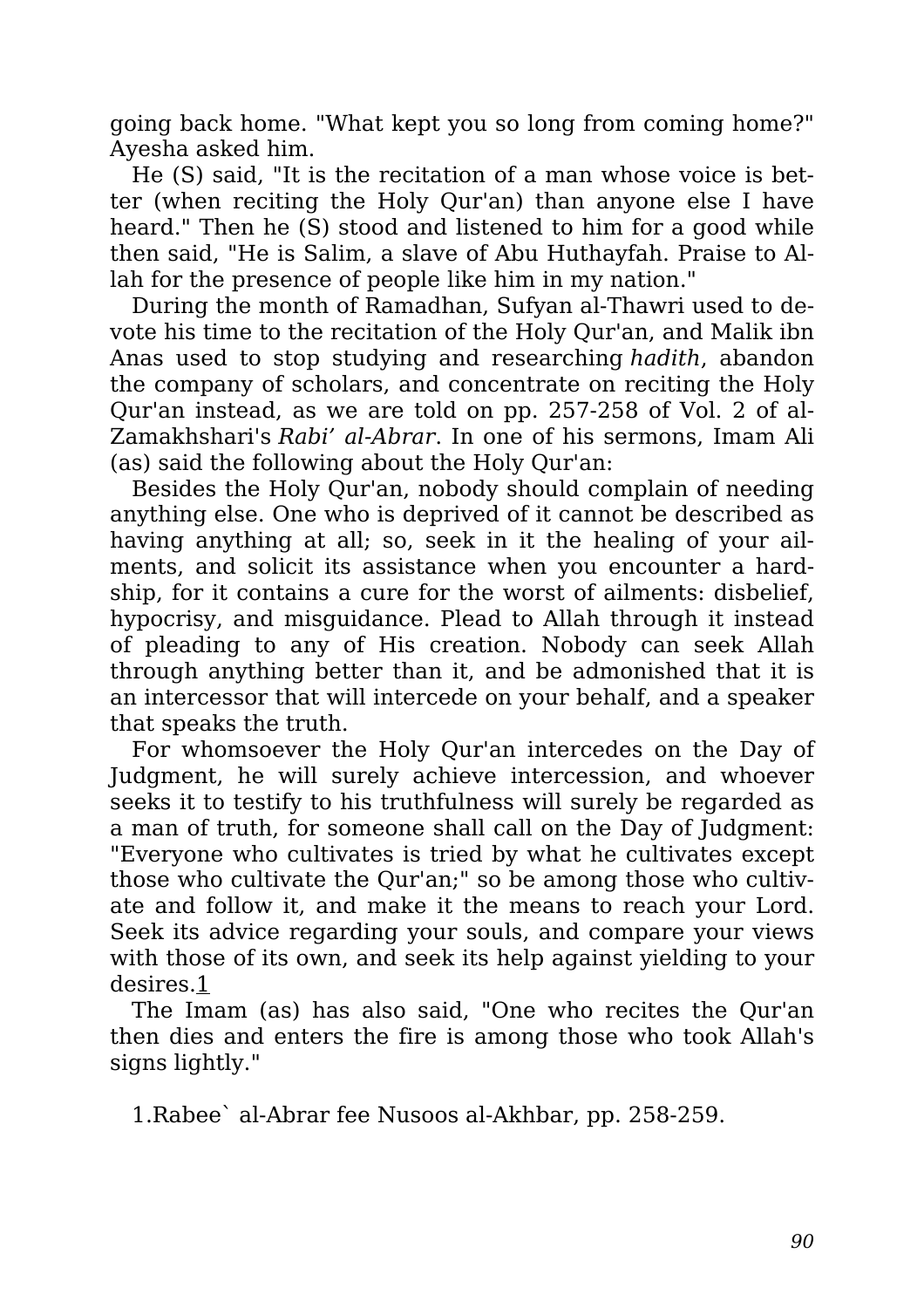# $\frac{1}{\text{Chapter 22}}$

## **Rewards of Reciting Chapters from the Holy Qur'an**

Imam Ja'far al-Sadiq (as), as we are told by Shaykh Taqi al-Deen Ibrahim ibn Ali ibn al-Hassan ibn Muhammad ibn Salih al-'Amili-al-Kaf'ami, has made the following statement with regard to the merits of reciting chapters and verses of the Holy Qur'an:

One who recites ten verses in one night will never be written down among the indifferent. One who recites fifty verses will be written down among those who remember Allah often (I.e., *thakireen*). If he recites a hundred, he will be written down among those who constantly supplicate (*qaniteen*). If he recites three hundred, he will be written down among the winners (*faaizeen*).

If he recites five hundred verses, he will be written down among those who reach the degree of *ijtihad*(*mujtahideen*). And if one recites a thousand verses, he will be rewarded with one kantar which is five thousand *mithqals*: each *mithqal* is twenty-four karats the smallest of which [in as far as the weighing in the hereafter is concerned is as big as the mountain of Uhud, and the largest extends from the earth to the sky.1

The Imam (as) has also said, as quoted in the same reference, "If one recites the Qur'an, Allah will let him enjoy his vision, and such recitation decreases the penalty of his parents even if they may be *kafirs*(apostates)." Imagine, dear reader, what it does to your parents who raised you as a Muslim…

The reader is requested to refer to what is indicated early in this book with reference to who Imam al-Sadiq (as) was, what his source of information was, and what relation he had had with the Messenger of Allah (S). We, however, would like to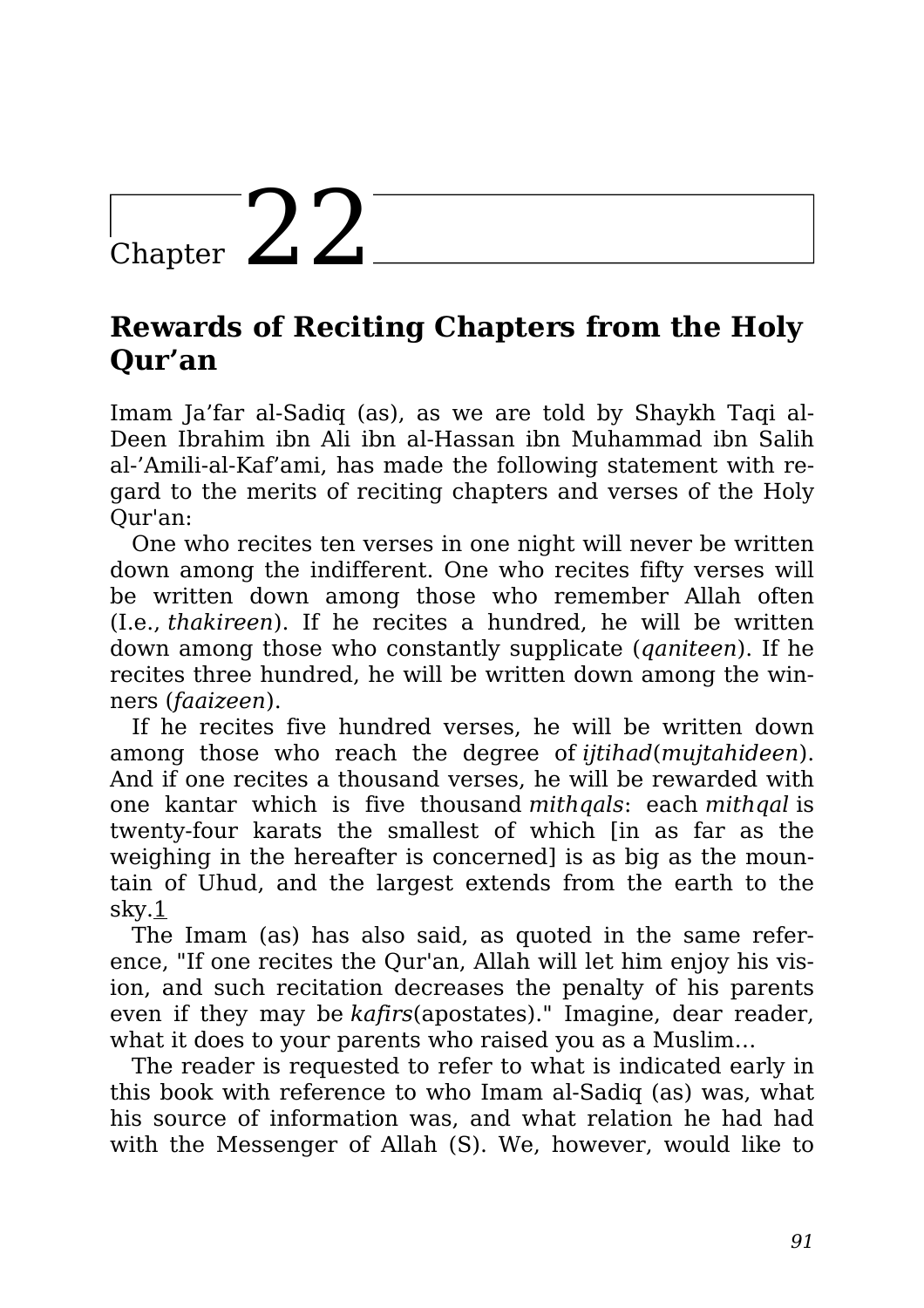add one more statement made by this great Imam (as) that sheds light on his narration of *hadith*, since we all know that *hadith* is the second source of the Sunnah, the Holy Qur'an being the first. Imam al-Sadiq (as) has said:

My hadith is the same as my father's, while my father's *hadith* is the same as my grandfather's, and the*hadith* of my grandather is similar to that of al-Husayn (as); al-Husayn's *hadith* is the same as that of al-Hasan; al-Hasan's *hadith* is similar to that of the Commander of the Faithful (as); the *hadith* of the Commander of the Faithful (as) is the same *hadith* of the Messenger of Allah (S), and the *hadith* of the Messenger of Allah (S) is the speech of Allah, the Lord of Dignity and Greatness.2

From the viewpoint of Muslims who believe in and follow the *fiqh* of Imam Ja'far al-Sadiq (as), whatever he said was the echo of what his great grandfather the Messenger of Allah (S) had said. He is one of twelve Imams followed by Ja'fari Shi'as and who the latter believe are divinely inspired; they are the Imams of Ahl al-Bayt (as) referred to in verse 33 of Surat al-Ahzab (Chapter 33).

The fact that their number is twelve and that all of them descended from Quraysh is stated in the *Sahih*books of our Sunni brethren. This is what al-Bukhari and Muslims, as well as many others, have confirmed. Some Sunni references indicate that the Prophet (S) named all of them, saying that the first was Ali ibn Abu Talib (as) followed by his son al-Hasan (as) then al-Hasan's brother al-Husayn (as), followed by nine from the offspring of al-Husayn (as) the last of whom is al-Mahdi (as).

The Sunni Hanafi author of *Yanabee' al-Mawaddah* narrates an incident in his book as follows:

A Jew named al-A'tal came to the Prophet (S) and said, "Muhammad! I wish to ask you about certain things which I have been keeping to myself; so, if you answer them, I shall declare my acceptance of Islam before you." The Prophet (S) said, "Ask me, O father of Imarah!"

So he asked him about many things till he was satisfied and admitted that the Prophet (S) was right. Then he said, "Tell me about your *wasi* (successor): who is he? No prophet can ever be without a *wasi*, and our prophet Moses (as) had appointed Yusha' [Joshua] son of Noon as his successor." He (S) said,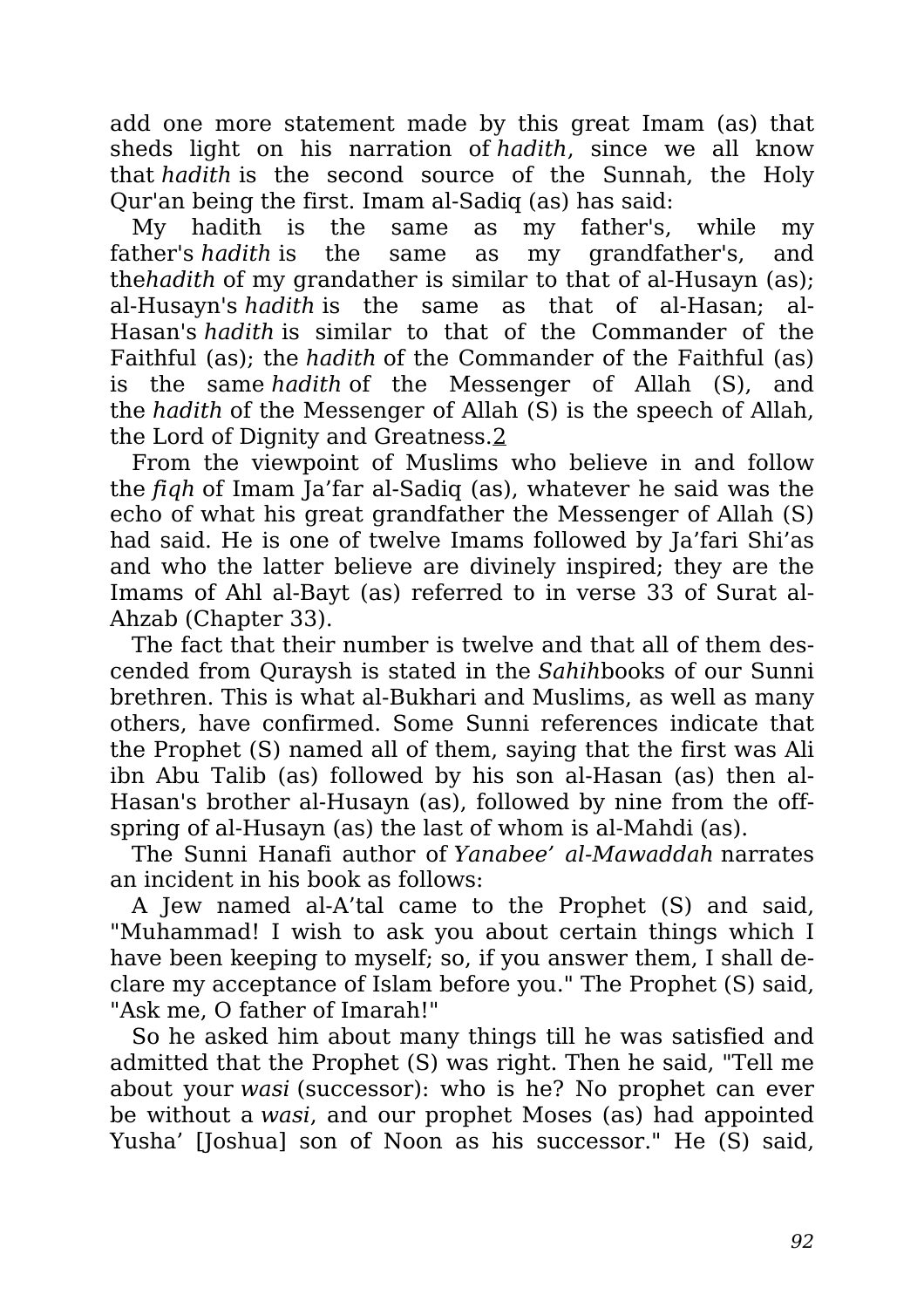"My *wasi*is Ali ibn Abu Talib followed by my grandsons al-Hasan and al-Husayn followed by nine men from the loins of al-Husayn."

He said, "Then name them for me, O Muhammad!" The Prophet (S) said, "Once al-Husayn departs, he will be followed by his son Ali; when Ali departs, his son Muhammad will succeed him. When Muhammad departs, his son Ja'far will follow him. When Ja'far departs, he will be followed by his son Mousa. When Mousa departs, his son Ali will succeed him. When Ali departs, his son Muhammad will succeed him. When Muhammad departs, his son al-Hujjah Muhammad al-Mahdi will succeed him. These are the twelve ones." So that Jew embraced Islam and praised Allah for having guided him.3

If we wish to turn the pages of Shi'a books and discern the facts they contain with regard to this subject, we will surely find many times as many *ahadith* as this one, but this suffices to prove that Sunni scholars do admit that the number of the Imams (as) is twelve, and there are no such Imams besides Ali (as) and his purified offspring.

What strengthens our conviction that the Twelve Imams from Ahl al-Bayt (as) were never tutored by any of the Ummah's scholars is the fact that no historian, nor any traditionist, nor any biographer, has ever indicated that one of the Imams from Ahl al-Bayt (as) learned what he knew from some *sahaba* or *tabi'een*as is the case with all the Ummah's scholars and Imams.

Abu Haneefah, for example, was a student of Imam Ja'far-al-Sadiq (as); Malik was a student of Abu Haneefah; al-Shafi'I learned from Malik and so did Ahmed ibn Hanbal. As regarding the Imams from Ahl al-Bayt (as), their knowledge is gifted by Allah, Glory and Exaltation to Him, and they inherit such knowledge son from father, for they are the ones to whom the Almighty specifically refers when He says,

*"Then We gave the Book for an inheritance to those whom We chose from among Our servants" (Holy Qur'an, Surah Fatir 35:32).*

This much ought to convince the discreet reader that the information stated in this section is taken from a very reliable source.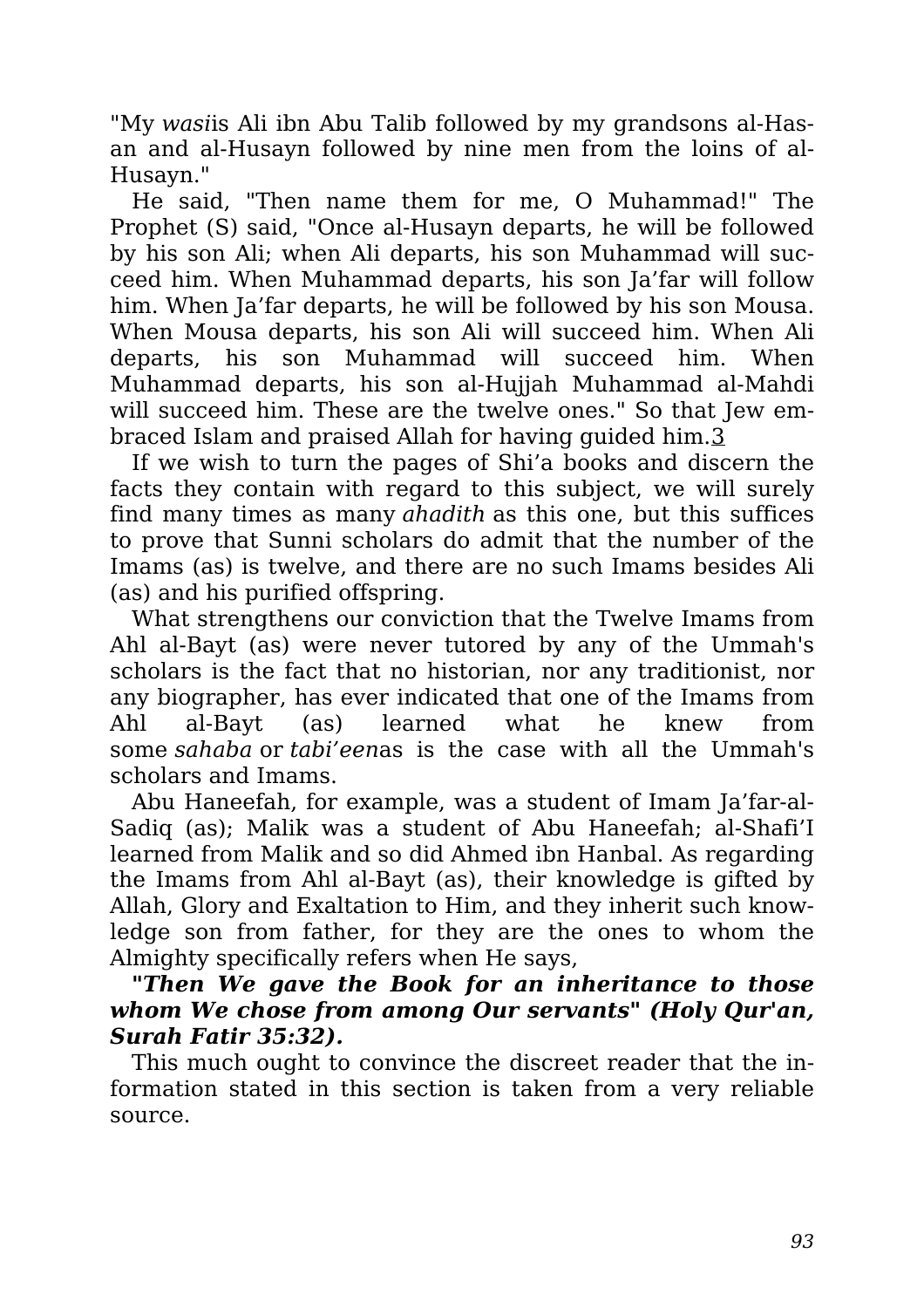#### **The Basmala**

Whenever we recite a verse from the Holy Qur'an, we start with the Basmala, that is: *Bismillahir-Rahmanir-Rahim*, In the Name of Allah, the Most Gracious, the most Merciful. In the Fatiha, the first chapter of the Holy Qur'an, this Basmala is a verse all by itself, whereas in all other chapters, with the exception of Bara'ah or Tawbah where it is not recited, it serves as an introduction to other verses.

On pp. 39-40, Vol. 1, of his *Tafsir*, al-Qummi chronologically arranges the *isnad* of one particular statement made by Imam Ja'far al-Sadiq (as) and recounts the longest list of narrators we have ever come across. The list of narrators ends with Abu Busayr, a well-known companion of this great Imam (as), saying that he once asked Imam al-Sadiq (as) about the *tafsir* of *Bismillahir-Rahmanir-Rahim*, so he said, and we would like to quote his statement as well as its *isnad* in its original text as follows:

After the long list of the said narrators, the Imam (as) indicates the derivation of each letter of the Basmala as follows:

The "ba" is derived from "baha-Allah," the Splendor of Allah; the "seen" is derived from "sanna-Allah," the Majesty of Allah; the "meem" is derived from "mulk-Allah," the Kingdom of Allah; "Allah" is the God of everything; "al-Rahman" is the One Who is Merciful to all His creation; "al-Rahim" is the One Who singles out those who believe in Him to receive the greatest share of His mercy.

On p. 506 of *Misbah al-Kaf'ami*, the Messenger of Allah (S) is quoted saying that when a teacher teaching a child to recite the Holy Qur'an tells the child to recite "Bismillahir-Rahmanir-Rahim," and the child recites it, Allah will decree a clearance for the child, for his parents, and for the teacher, from hell, and that it is comprised of nineteen letters, the same number corresponding to the number of the keepers of the gates of hell; therefore, whoever pronounces it, Allah will permit these letters to close the gates of hell against him.

Now let us research and find out how each of the 114 chapters of the Holy Qur'an stands out among the rest, and what rewards the faithful will *Insha-Allah* receive from the most Generous One for reciting it. Following is a translation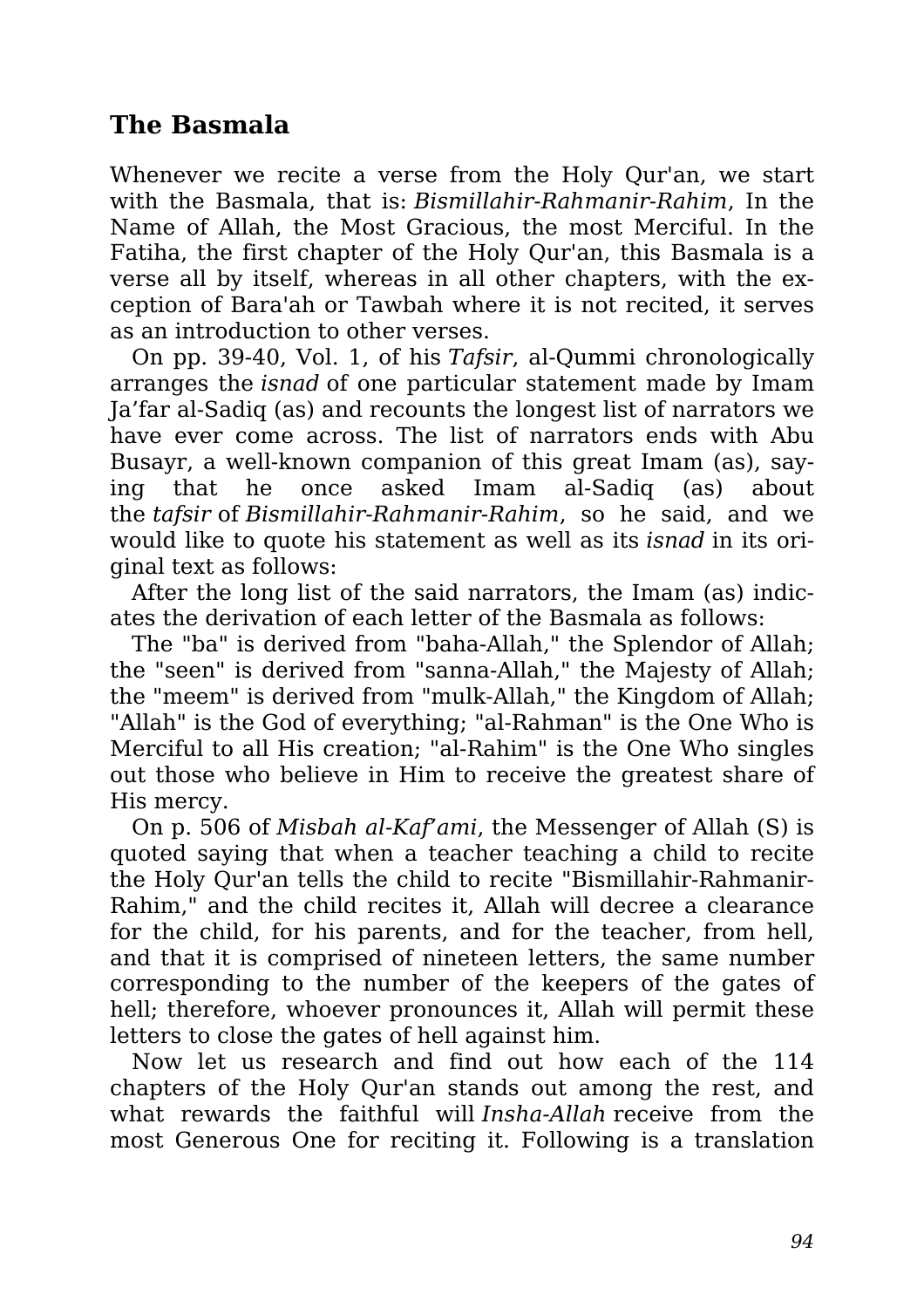from the Arabic of most of the original text on pp. 506-542 of Vol. 2 of *Misbah al-Kaf'ami* by Shaykh Taqi al-Deen Ibrahim ibn Ali ibn al-Hassan ibn Muhammad ibn Salih al-'Amili al-Kaf'ami, in addition to selected texts included in Vol. 89 of al-Majlisi's *Bihar al-Anwar*.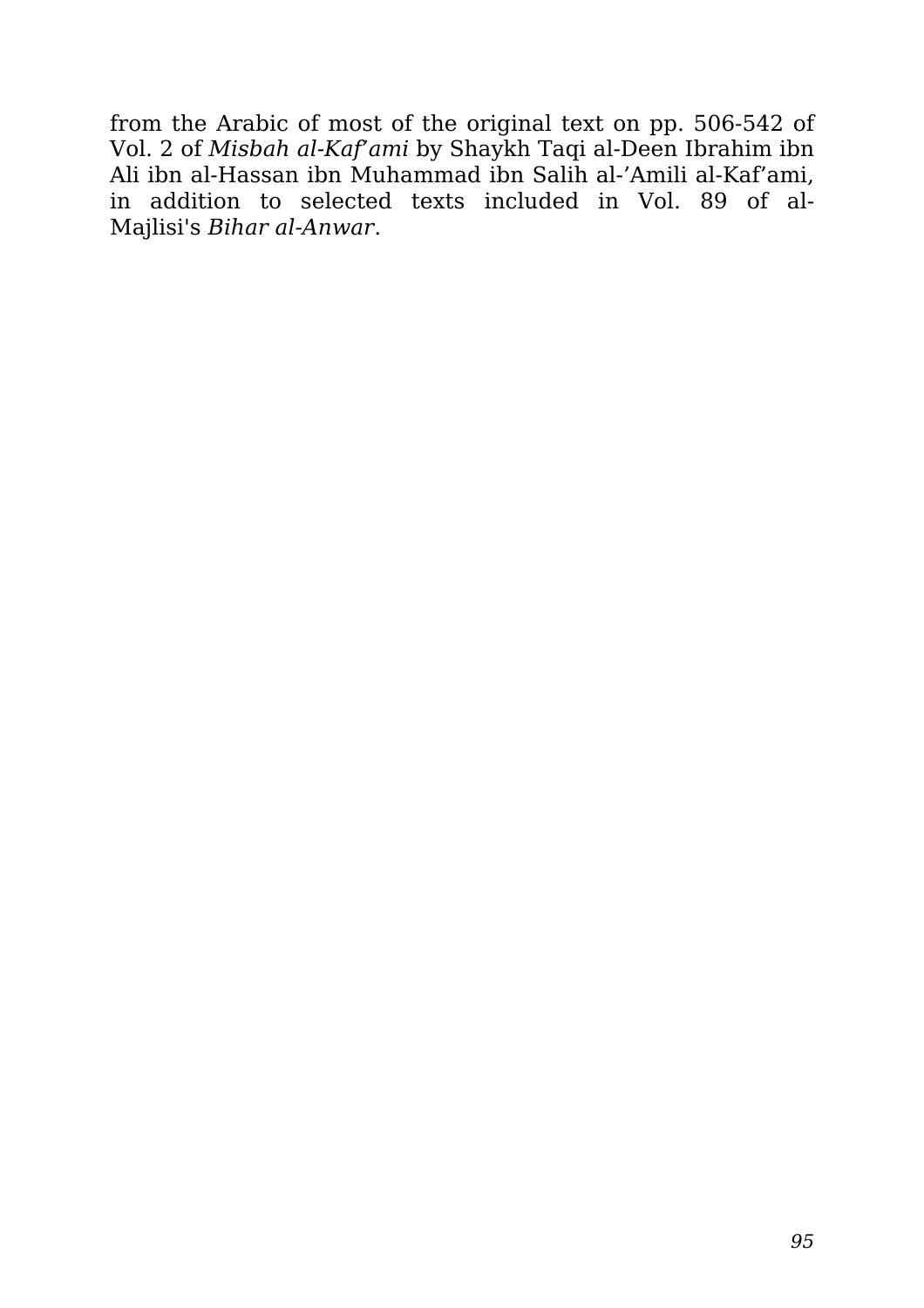#### **Chapter 1 (al-Fatiha)**

Al-Tibrisi, in his exegesis *Mujma'ul-Bayan fee Tafsir al-Qur'an*, provides ten names for the first chapter of the Holy Qur'an, namely Surat al-Fatiha:

1) al-Fatiha, the one that opens, for it is like a gate: when opened, it leads one to the Book of Allah;

2) al-Hamd, the praise, for its verses are clearly praising the Almighty:

3) Ummul-Kitab, the mother of the Book, for its status is superior to all other chapters of the Holy Qur'an, or like the war standard: it is always in the forefront;

4) al-Sab', the seven verses, for it is comprised of seven verses and the only one whose verses are seven, and there is no room here to elaborate on the merits of the number 7 especially since most readers of this book are already aware of such merits;

5) al-Mathani, the oft-repeated Chapter, for no other Chapter of the Holy Qur'an is repeated as often as this one;

6) al-Kafiya, the chapter that suffices and that has no substitute; you simply cannot replace its recitation with that of any other chapter of the Holy Qur'an in the first two *rek'ats* of the prayers, whereas it can substitute others;

7) al-Asas, the basis or foundation or bed-rock, a connotation of its being the foundation upon which the Holy Qur'an stands just as the Basmala ("Bismillahir-Rahmanir-Rahim") is the foundation of the Fatiha;

8) al-Shifa, the healing, due to the fact that the Messenger of Allah (S) has said that the Fatiha heals from all ailments except death; and

9) al-Salat, the prayers, or the basic requirement of the daily prayers, one without the recitation of which no prayer can be accepted, especially since the Prophet (S) has quoted the Almighty saying, "The prayers have been divided between Me and My servant: one half for Me, and one for him;" so when one recites it and says, "Alhamdu lillahi Rabbil-'Alameen," the Almighty says, "My servant has praised Me." And when he says, "Arrahmanir-Raheem," the Almighty says, "My servant has praised Me." And when he says, "Maliki Yawmid-Deen," Allah says, "My servant has exalted Me." And when he says,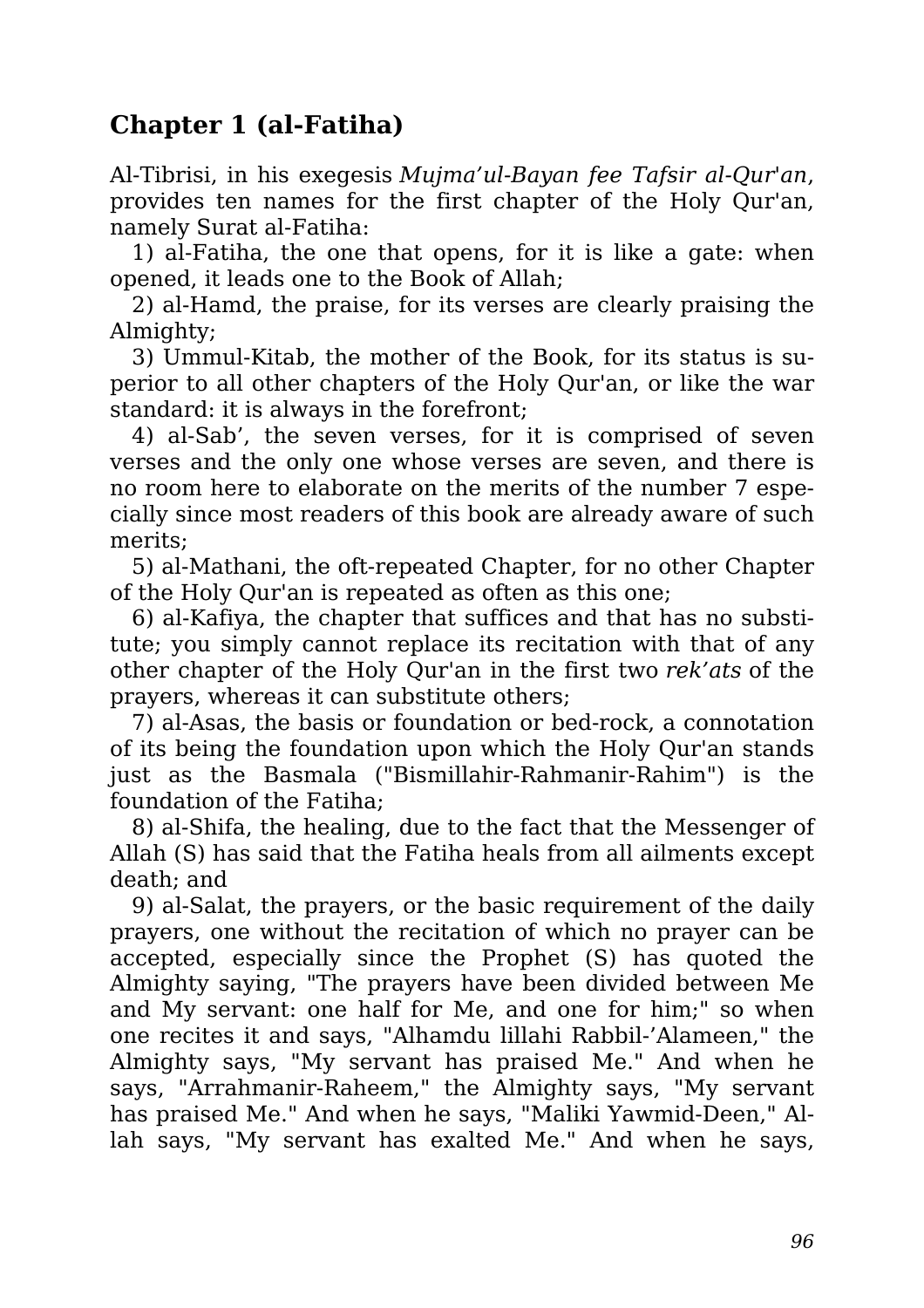"Iyyaka Na'budu wa iyyaka nasta'een," Allah will say, "This is a covenant between Me and My servant, and My servant shall be granted the fulfillment of his pleas." Then if he finishes reciting the Fatiha to the end, Allah will again confirm His promise by saying, "This is for [the benefit of] My servant, and My servant will be granted the answer to his wishes."

The Messenger of Allah (S) is quoted by Abu Ali al-Fadl ibn al-Hassan ibn al-Fadl al-Tibrisi, may Allah have mercy on his soul, saying that one who recites al-Fatiha will be regarded by the Almighty as though he recited two-thirds of the Holy Qur'an and as though he gave by way of charity to each and every believing man and woman. "By the One in Whose hand my soul is," the Prophet (S) continues, "Allah Almighty did not reveal in the Torah, the Gospel, or the Psalms any chapter like it; it is the Mother of the Book and al-Sab' al-Mathani (the oftrepeated seven verses), and it is divided between Allah and His servant, and His servant shall get whatever he asks; it is the best Sura in the Book of the most Exalted One, and it is a healing from every ailment except poison, which is death." He (S) is also quoted by al-Kaf'ami as saying,

#### *"He (Allah) bestowed it upon me as His blessing, making it equivalent to the Holy Qur'an, saying, 'And We have granted you al-Sab' al-Mathani and the Great Qur'an (Qur'an Surah al-Hijr, 15:87).'*

It is the most precious among the treasures of the 'Arsh." Indeed, Allah, the most Sublime, has chosen Muhammad (S) alone to be honored by it without doing so to any other Prophet or Messenger of His with the exception of Sulayman (Solomon), peace be upon him, who was granted the Basmala (see verse 30 of Surat al-Naml, Chapter of the Ant).

One who recites it, being fully convinced of his following in the footsteps of Muhammad (S) and his Progeny (as), adhering to its injunctions, believing in its outward and inward meanings, will be granted by Allah for each of its letters a blessing better than what all there is in the world of wealth and good things, and whoever listens to someone reciting it will receive one third of the rewards due to its reciter.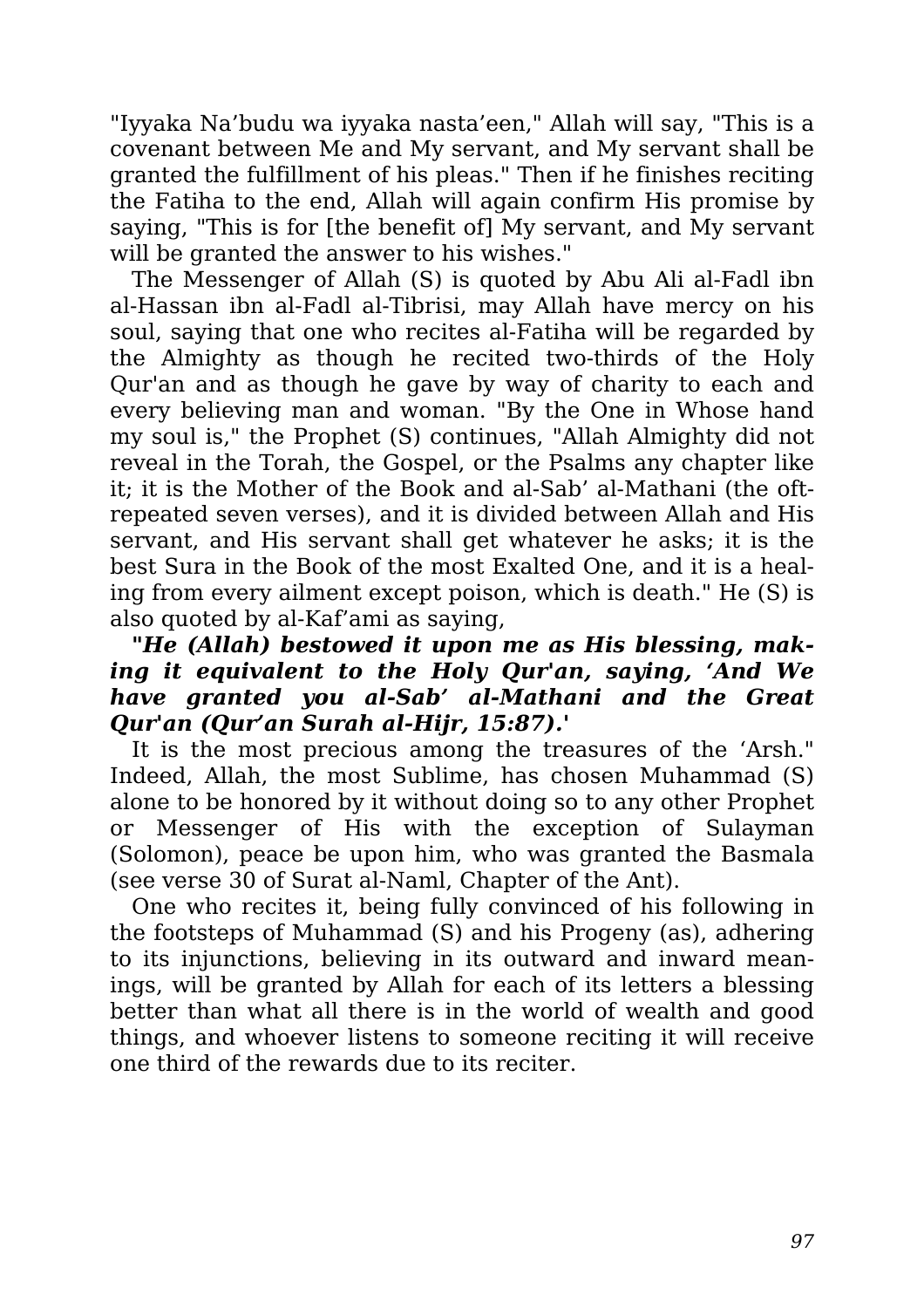## **Chapter 2 (al-Baqarah)**

The Messenger of Allah (S) is quoted by Ubayy saying, "Whoever recites it will receive blessings from Allah and His mercy and will be granted the rewards due to one who camps for a full year, in the way of Allah, as a soldier on the borders of the Islamic domains to protect them, being constantly on vigil." Then the Messenger of Allah (S) turned to the narrator, Ubayy, and said, "O Ubayy! Order the Muslims to learn it, for learning it is a blessing, while leaving it is a loss, and no magician can ever overpower it."

He (S) is also quoted saying that everything has a zenith, and the zenith of the Qur'an is Surat al-Baqarah. "Which *ayat* (verse)," he (S) was asked, "in it is the best, O Messenger of Allah?" He (S) said, "Ayat al-Kursi [2:255]," he (S) answered. And he (S) entrusted the youngest among his companions, namely al-Harith ibn Zayd ibn al-Harithah, due to the fact that he knew Surat al-Baqarah by heart, to command an army to defend Islam.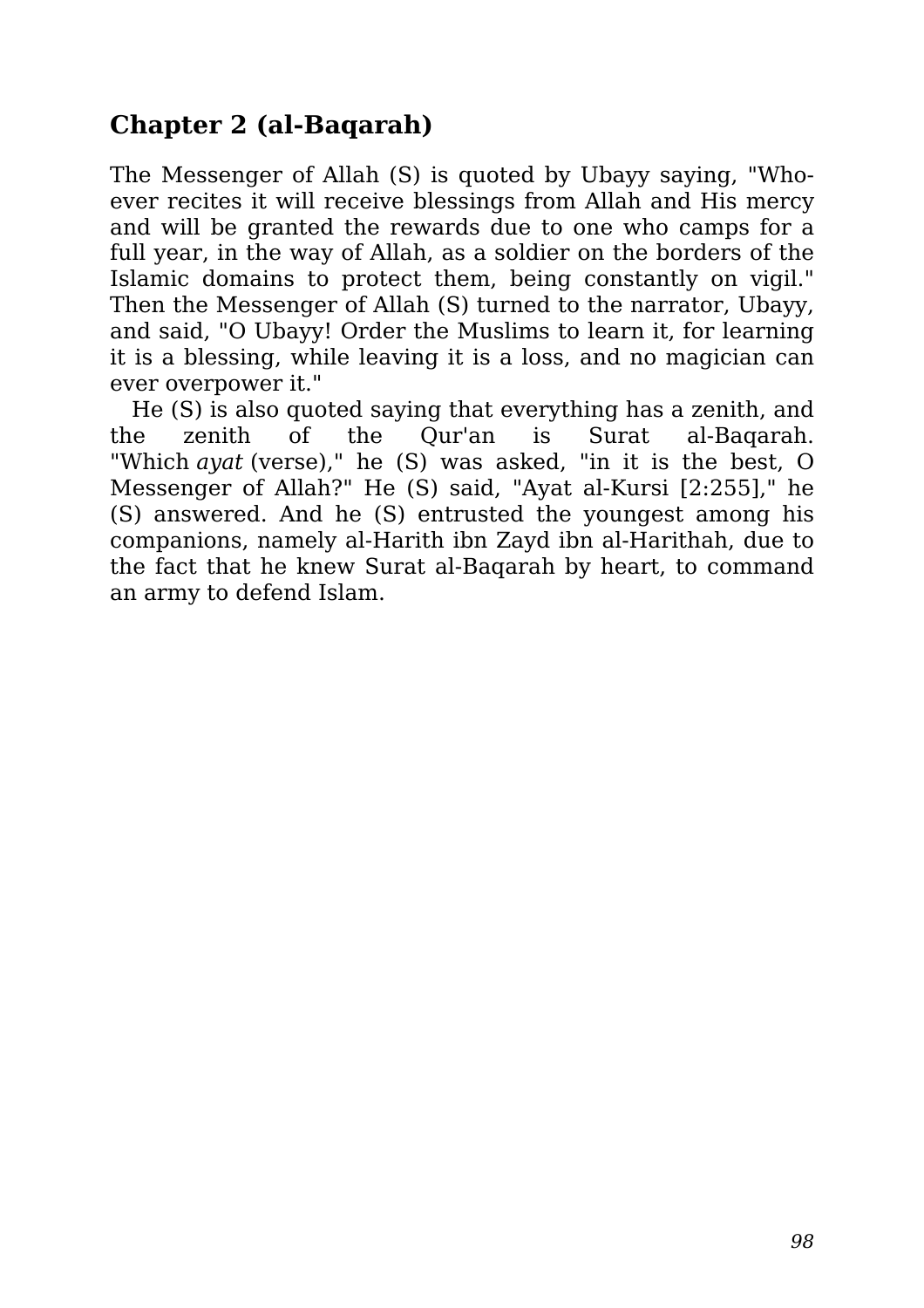#### **Chapter 3 (Aali-'Imran)**

The Messenger of Allah (S) is quoted saying that one who recites it will be given for each of its verses security on the bridge over hell, and whoever recites it on Friday will be blessed by Allah and His angels all day long till sunset. He (S) is also quoted saying, "Memorize Surat al-Baqarah and Surat Aali-'Imran, for they are like two fragrant flowers, and they will shade the one who learns them by heart on the Day of Judgment like two clouds… " to shade those who used to recite them quite often from the intense heat of that Day.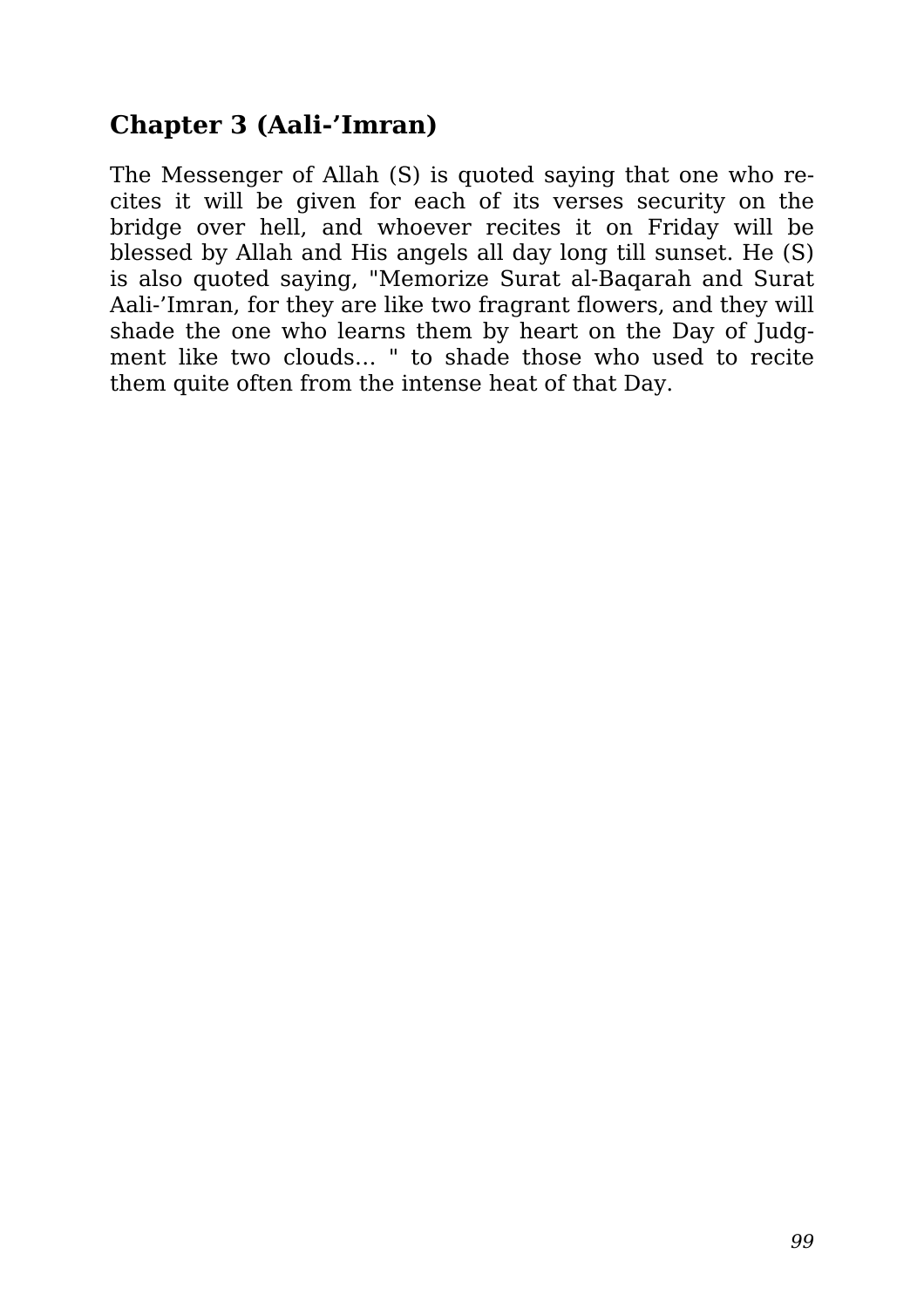#### **Chapter 4 (al-Nisaa)**

He (S) is also quoted saying that one who recites it will be regarded by the Almighty as though he were charitable to all orphans, and he will be granted rewards due to one who emancipates a person who dissociates himself from *shirk* and who, by the will of Allah, is forgiven." Imam Ali (as) is quoted saying that whoever recites it every Friday will be secure from the constriction of the grave.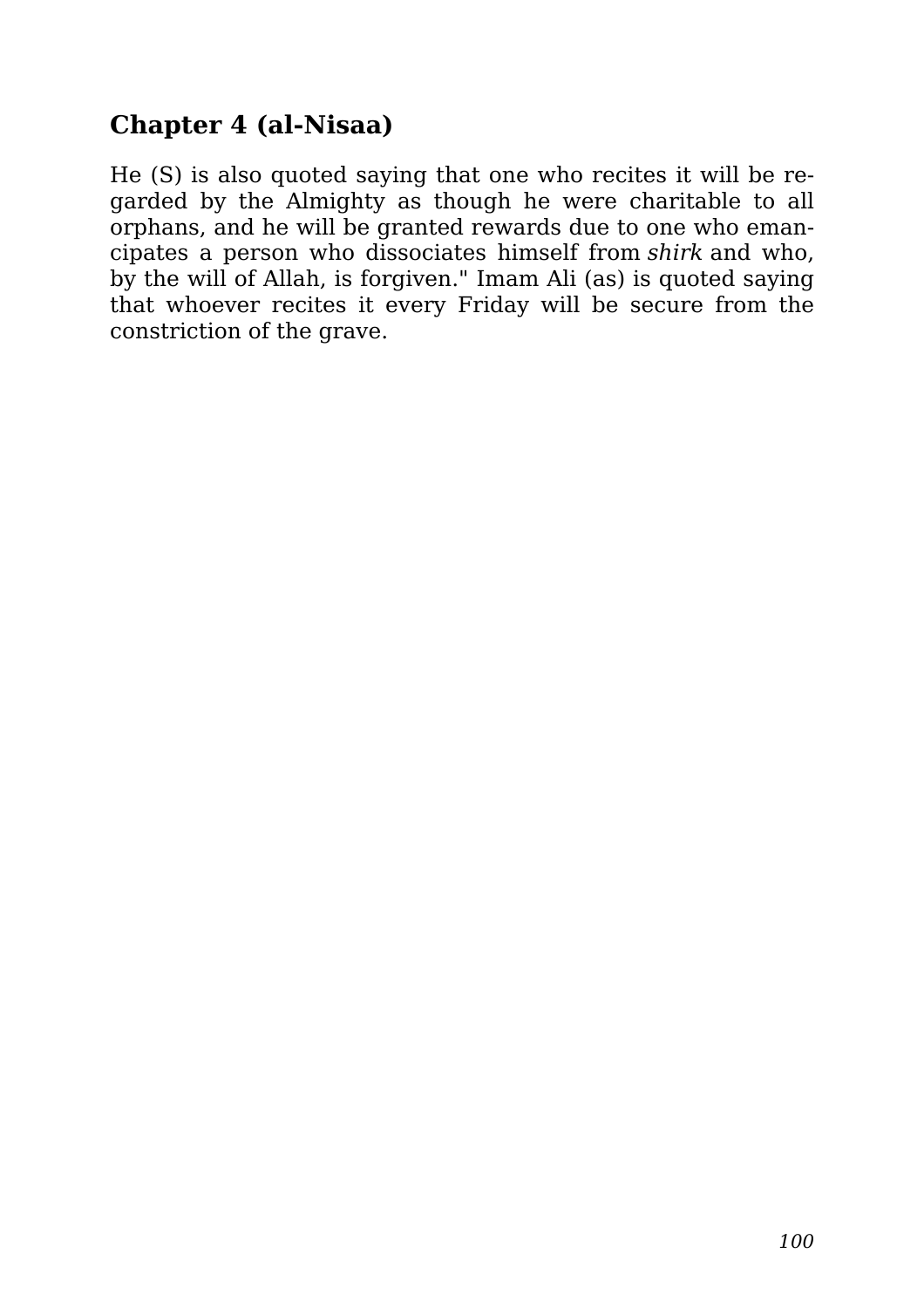## **Chapter 5 (al-Maida)**

Imam Ali (as) is also quoted saying that whoever recites it will be given ten good deeds, and ten of his sins will be forgiven, and his status will be elevated by ten degrees for each and every Jew and Christian alive. (This may be due to the fact that this Qur'anic chapter discusses Judaism and Christianity in great detail). Imam-al-Sadiq (as) says that one who recites it on every Thursday will not mix his belief with any oppression, nor will he ever commit *shirk*.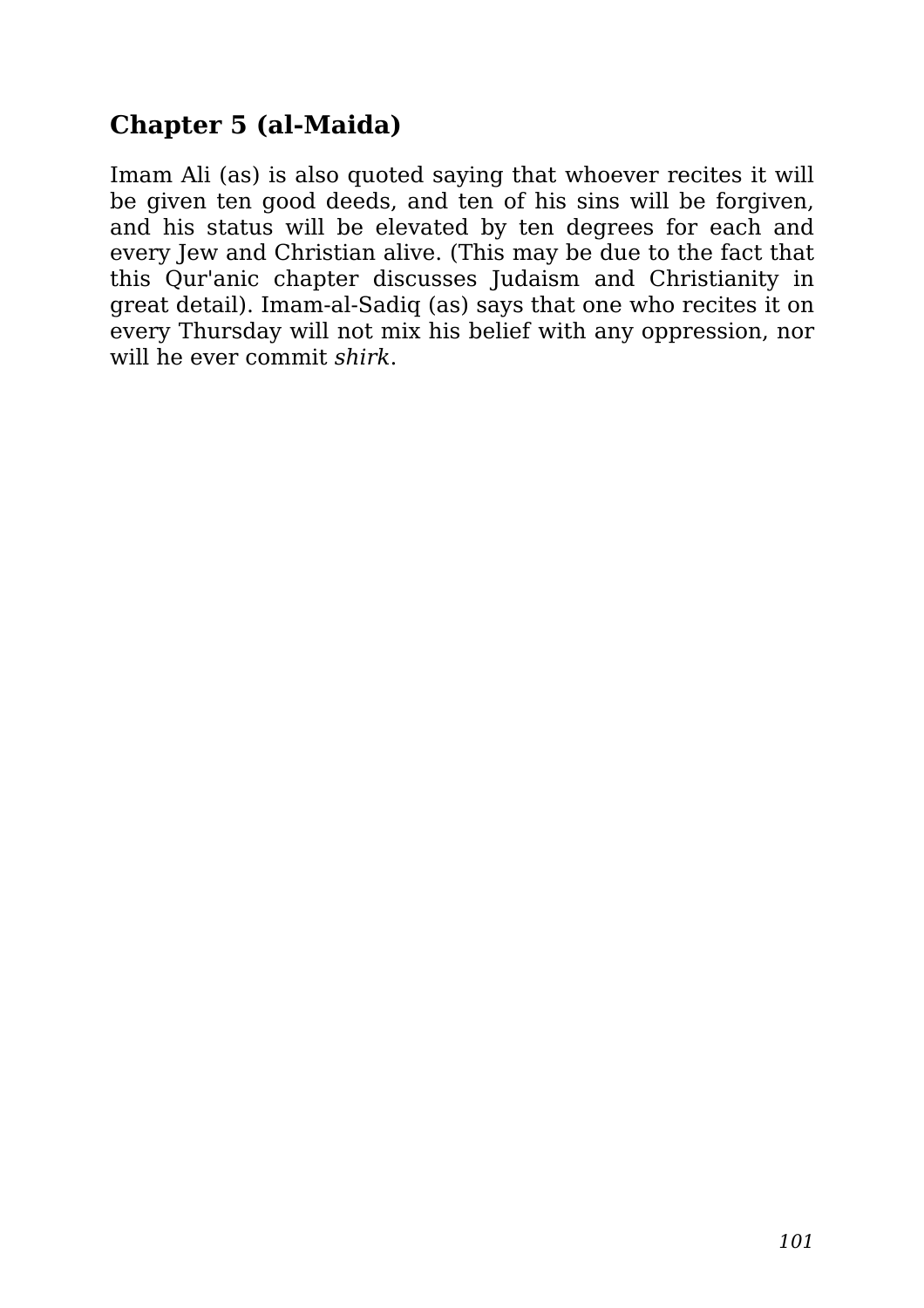#### **Chapter 6 (al-An'am)**

The Messenger of Allah (S) has said that this Chapter was revealed as a whole escorted by seventy thousand angels praising and glorifying the Almighty in unison; so, whoever recites it will be blessed by those same seventy thousand angels for a full day and night. Imam al-Rida (as) is quoted saying that those angels will keep blessing him till the Day of Judgment.

The Messenger of Allah (S) has said, "One who recites it from its beginning till the verse saying, 'And thus do We make some oppressors befriend others on account of what they earned (6:129),' Allah will assign for him forty thousand angels to write for him (in his book of good deeds) the like of their own adoration till the Day of Resurrection."

According to the author of *Al-Afrad wal Gharaib*, one who does the same after having performed the *fajr*prayers, forty angels will descend for him, and it will be recorded for him the like of their adoration. According to the author of *Al-Waseet*, if one does so upon waking up, Allah Almighty will assign for him a thousand angels to protect him and to record for him the like of their deeds (of adoration) till the Day of Judgment.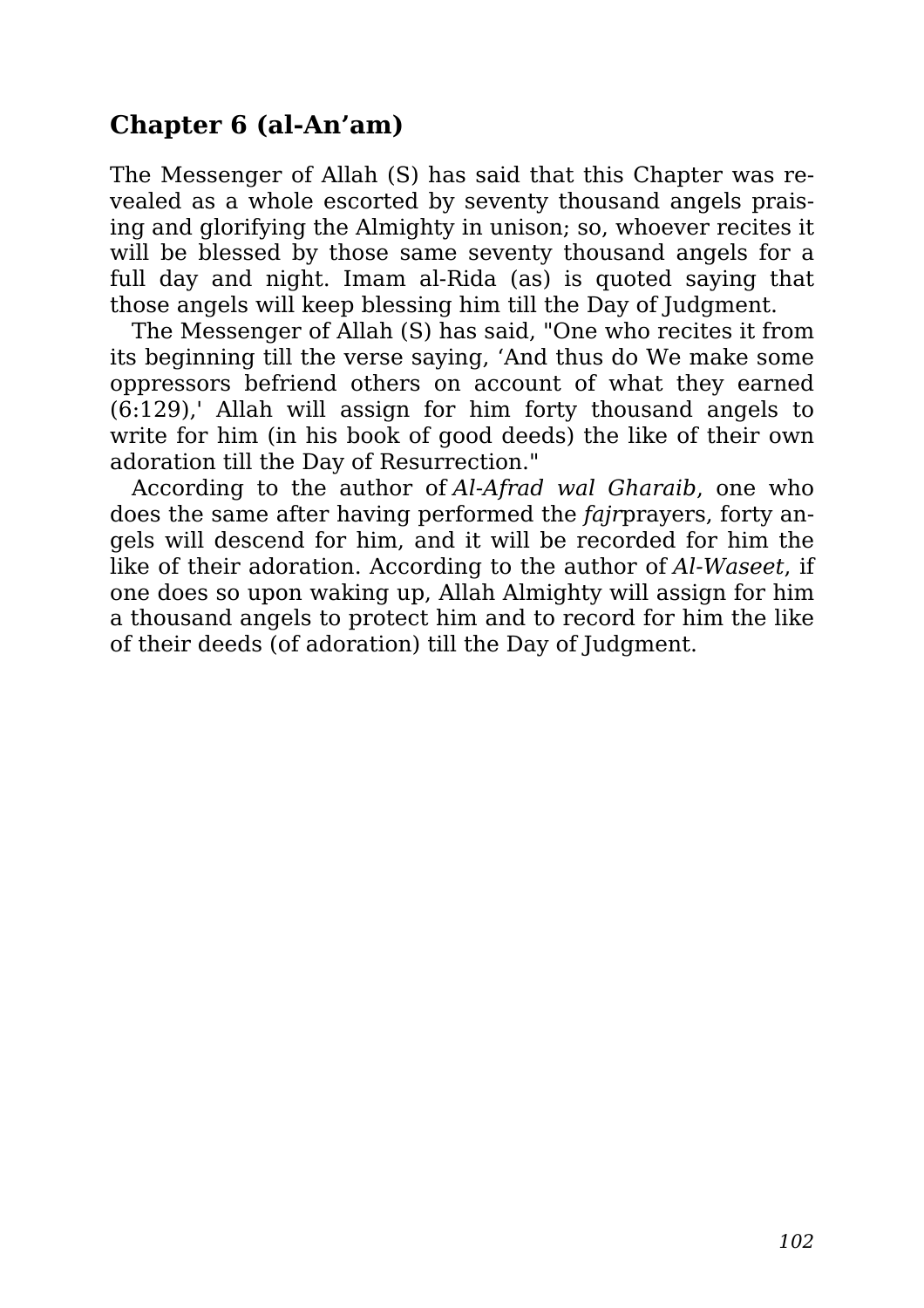## **Chapter 7 (al-A'raf)**

The Messenger of Allah (S) is quoted saying that if one recites this chapter, Allah, the most Exalted One, will install a protective veil between him and Iblis, and Adam (as) will seek intercession for him on the Day of Judgment. Imam Ja'far al-Sadiq (as) is quoted saying that one who reads it every month will be among those who shall have no fear on the Day of Judgment, nor shall they grieve; so, if he recites it every Friday, he will be among those who will not be tried on the Day of Judgment.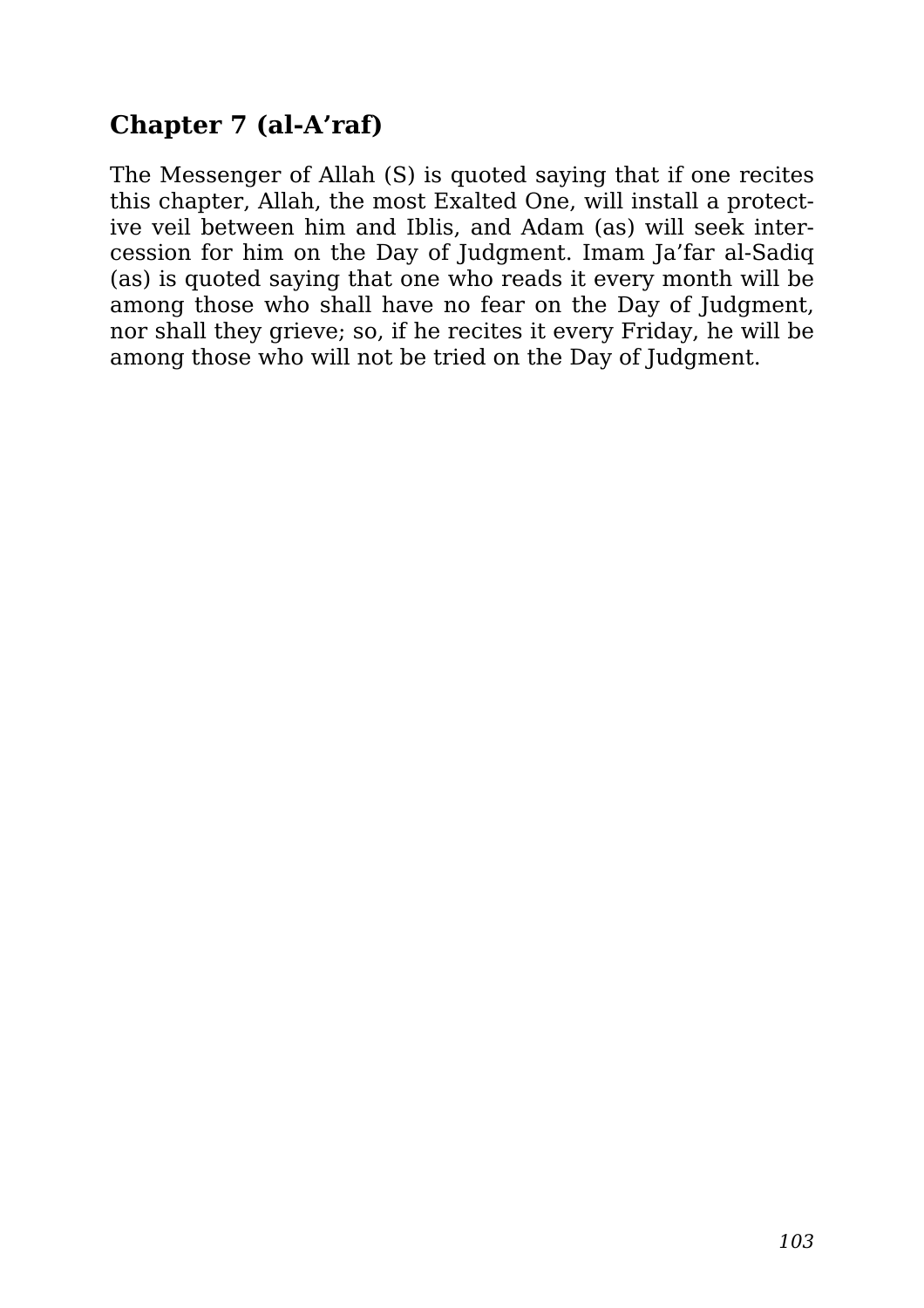## **Chapter 8 (al-Anfal)**

The Messenger of Allah (S) is quoted saying, "If someone recites both Surat al-Anfal and Bara'ah together, I shall seek intercession for him and testify for him on the Day of Judgment that he is free from hypocrisy, and he will be granted of the rewards ten times as many as the number of hypocritical men and women in the world, and ten of his sins will be wiped out, and his status will be elevated by ten degrees, and the 'Arsh and those (angels) that bear it shall bless him as long as he lives."

Imam al-Sadiq (as) has said, "One who recites both of these chapters every month will not undergo any hypocrisy, and he will be as a true Shi'a of the Commander of the Faithful (as) and will be eating on the Day of Judgment of the tables of Paradise with them till Allah, the most Exalted One, is through with the Judgment."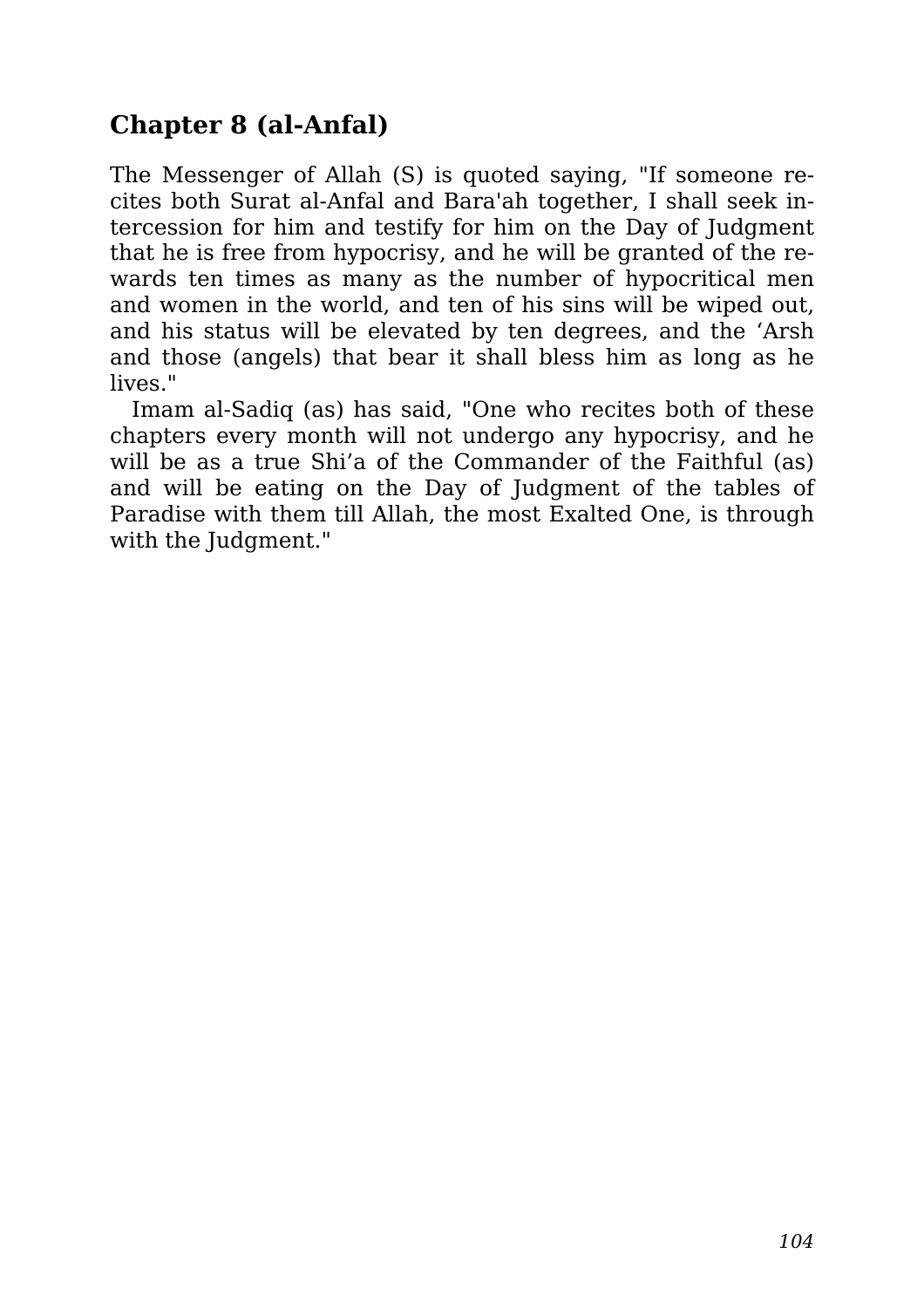#### **Chapter 9 (Bara'ah)**

Its merits are similar to those of Surat al-Anfal above. In a footnote regarding this Chapter, al-Kaf'ami explains that "Bara'ah" (which means clearance or dissociation or a separation from) means: dissociation (of the infidels) from Ali (as); the Basmala was not included at its beginning, as is the case with all other Chapters of the Holy Qur'an, simply because the Basmala connotes security and mercy, whereas Bara'ah was revealed to lift such security and to warn of confrontation.

This chapter, al-Kaf'ami goes on, has ten names:

1) "Bara'ah," after the first word in it;

2) "Tawbah," due to the repentance to which it refers within its text;

3) "Faziha," the revealer, unveiler, or announcer, for it unveils and reveals the truth about and announces the hypocrisy of those hypocrites about whom it informs us;

4) "Muba'thira," scatterer, because it scatters and displays to everyone the hidden secrets of those hypocrites;

5) "Muqashqisha," a chapter that cures or heals or clears those who believe in it of hypocrisy and polytheism due to the supplication and sincerity it contains;

6) "Bahooth," investigator or researcher or seeker, because it looks for the hypocrites' secret schemes;

7) "Mudamdima," annihilator, because it annihilates hypocrisy and hypocrites;

8) "Hafira," excavator or digger: it dug up the hearts of the hypocrites and unveiled what they were hiding;

9) "Mubashshira," bearer of glad tidings: By making public the abominations and ugly schemes of those hypocrites, it brought glad tidings to those who were not among them, and;

10) "Athab," torment or torture, because of repeatedly referring to the torment awaiting those hypocrites and all others like them.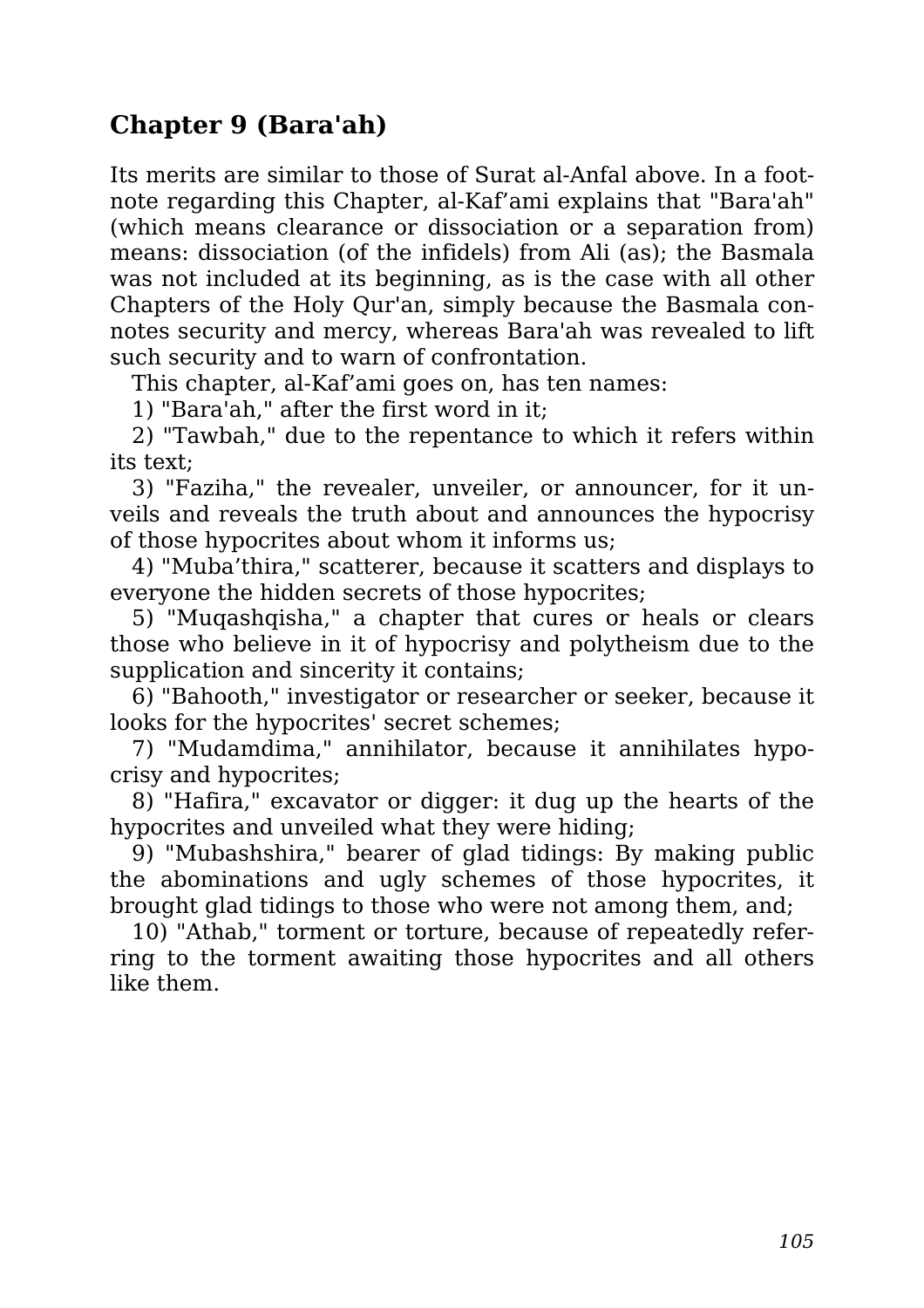### **Chapter 10 (Younus)**

The Messenger of Allah (S) is quoted saying that one who recites this chapter will be given ten good deeds for each and everyone who believed in prophet Younus (as) as well as for those who disbelieved in him and who were drowned with Pharaoh. Imam al-Sadiq (as) is quoted saying that whoever recites it once a month will not be among the ignorant ones and will instead be on the Day of Judgment among those near to the Almighty.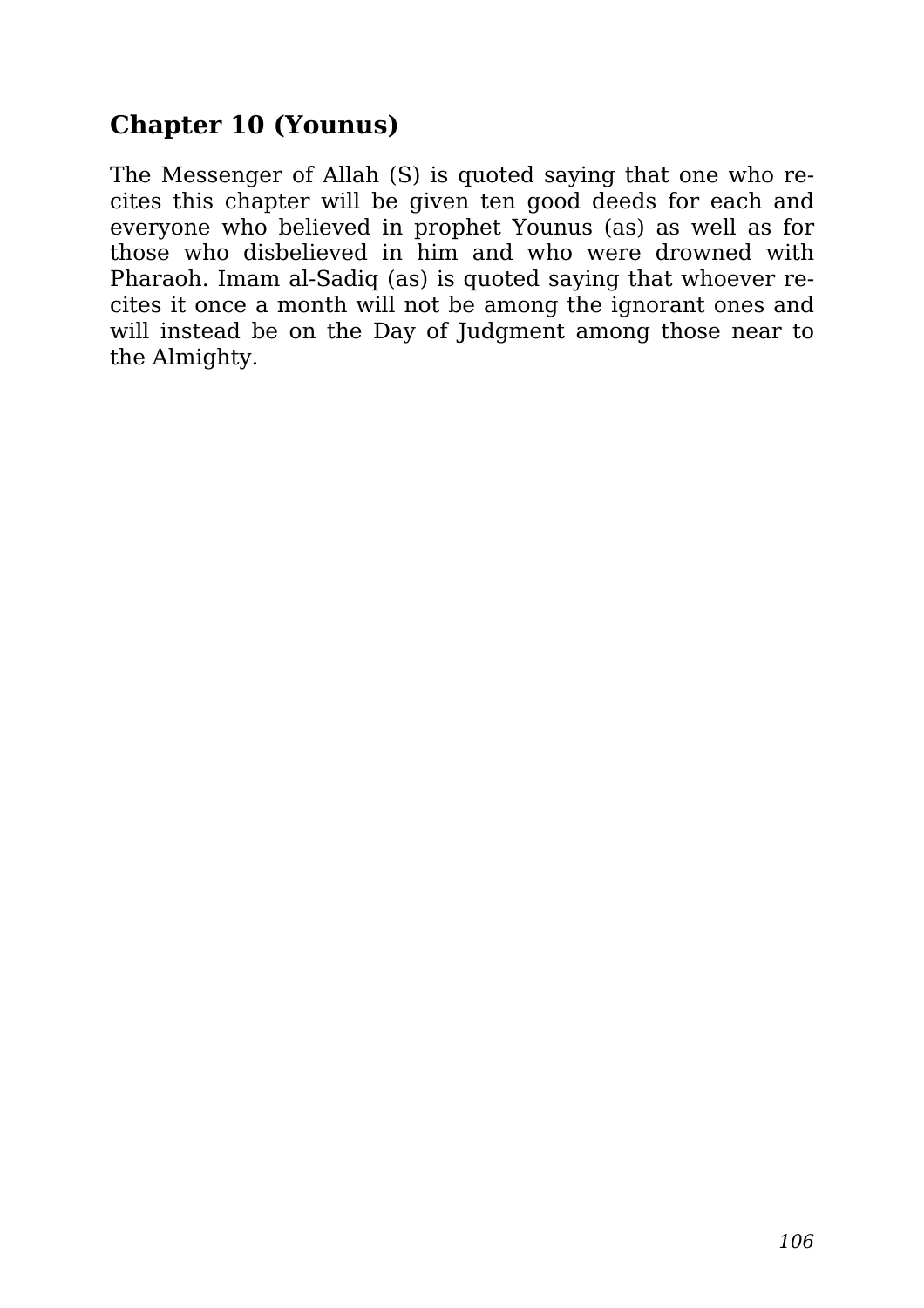## **Chapter 11 (Hud)**

The Messenger of Allah (S) is quoted saying that one who recites this chapter will be granted of the rewards ten good deeds for the number of each person who believed in prophet Noah (as) and who disbelieved in him and in prophets Hud, Salih, Shu'ayb, Lot, Ibrahim and Musa (Moses), peace be upon all of them, and he will be on the Day of Judgment among the happy ones. Imam al-Sadiq (as) is quoted saying that anyone who recites it every Friday will be resurrected on the Day of Judgment among the group that will include the prophets, peace be upon all of them, and he will receive an easy trial and no sin will be recorded against him.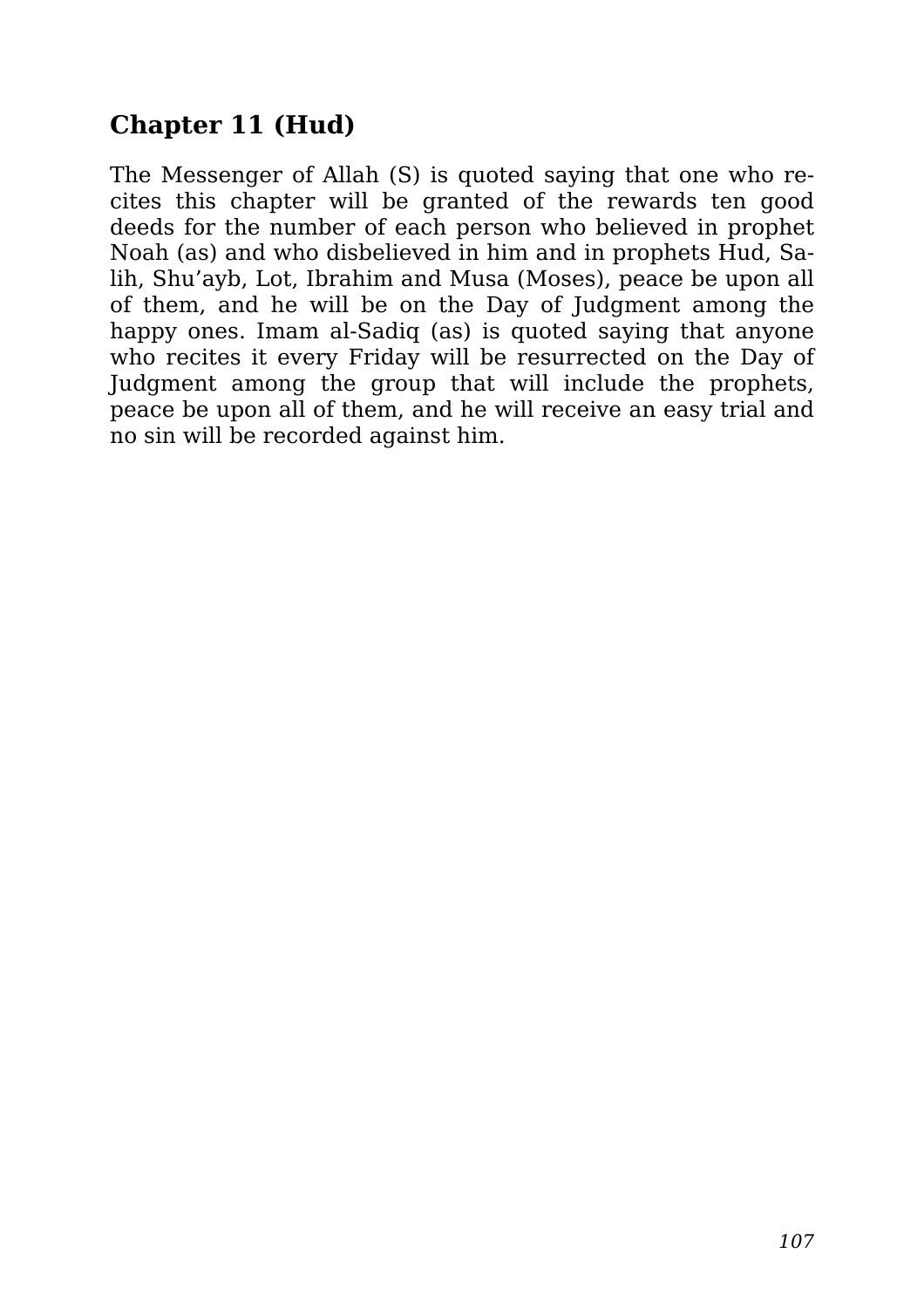## **Chapter 12 (Yousuf)**

About this chapter, Imam al-Sadiq (as) is quoted saying, "Let your slaves memorize it, for whoever teaches it to his slaves and those whose right hand possesses will die an easy death, and he will be empowered to the extent that he will envy no other Muslim at all." The Imam (as) is also quoted saying that whoever recites it every day or every night will be resurrected on the Day of Judgment with beauty similar to that of Yousuf, peace be upon him, and he will not be affected by the great terror of the Day of Judgment and will be among the best of Allah's servants.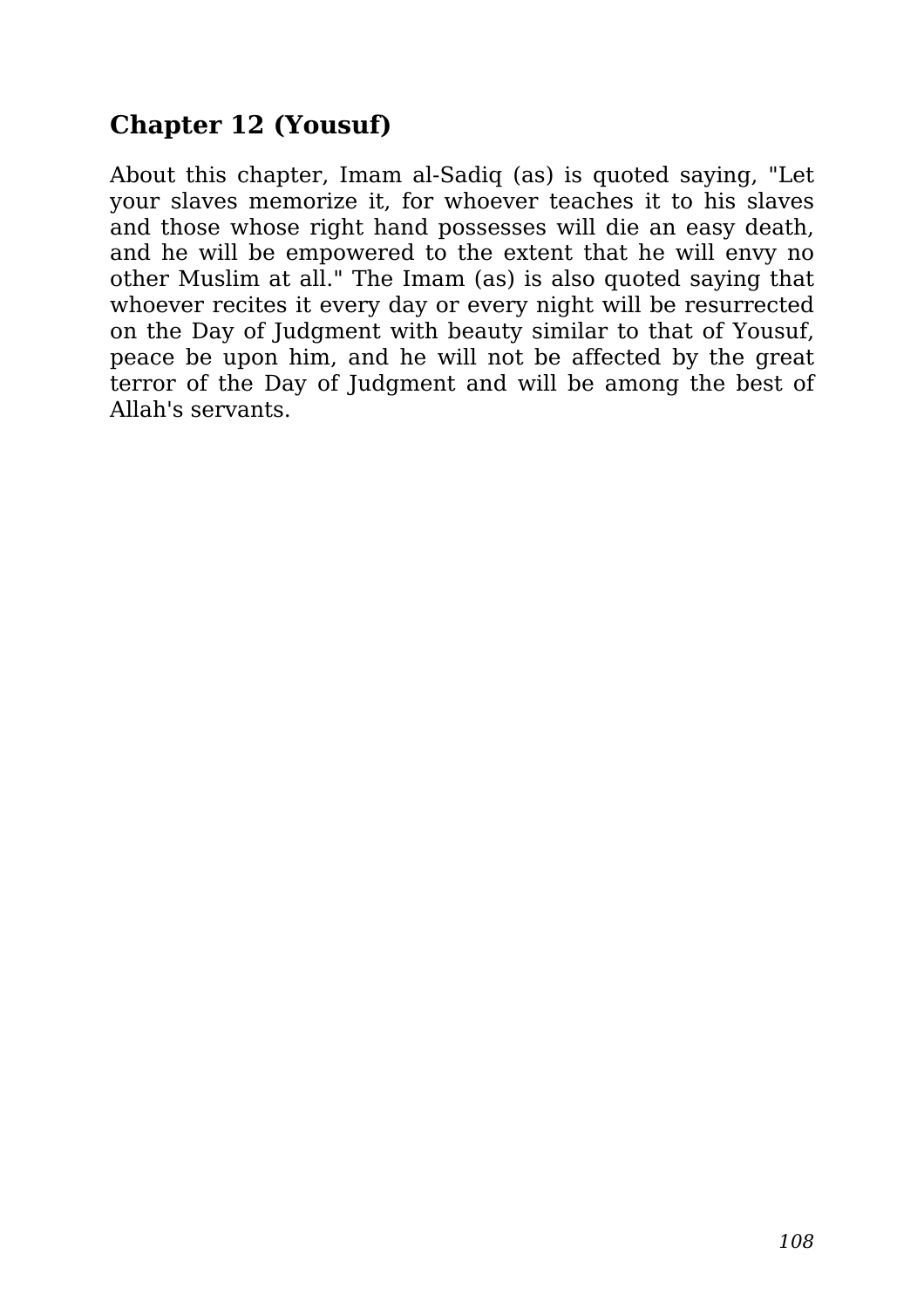# **Chapter 13 (al-Ra'd)**

The Messenger of Allah (S) is quoted saying that one who recites this chapter will be rewarded with rewards as many as the clouds that passed away as well as those that will pass till the Day of Judgment, and he will be on the Day of Judgment among those who fulfilled their covenant with Allah. Imam Ja'far al-Sadiq (as) is also quoted saying that one who recites this chapter quite often will never be hit by lightning and will be admitted into Paradise without reckoning, and he will be granted the right to intercede on behalf of all those of his family and brethren whom he knows.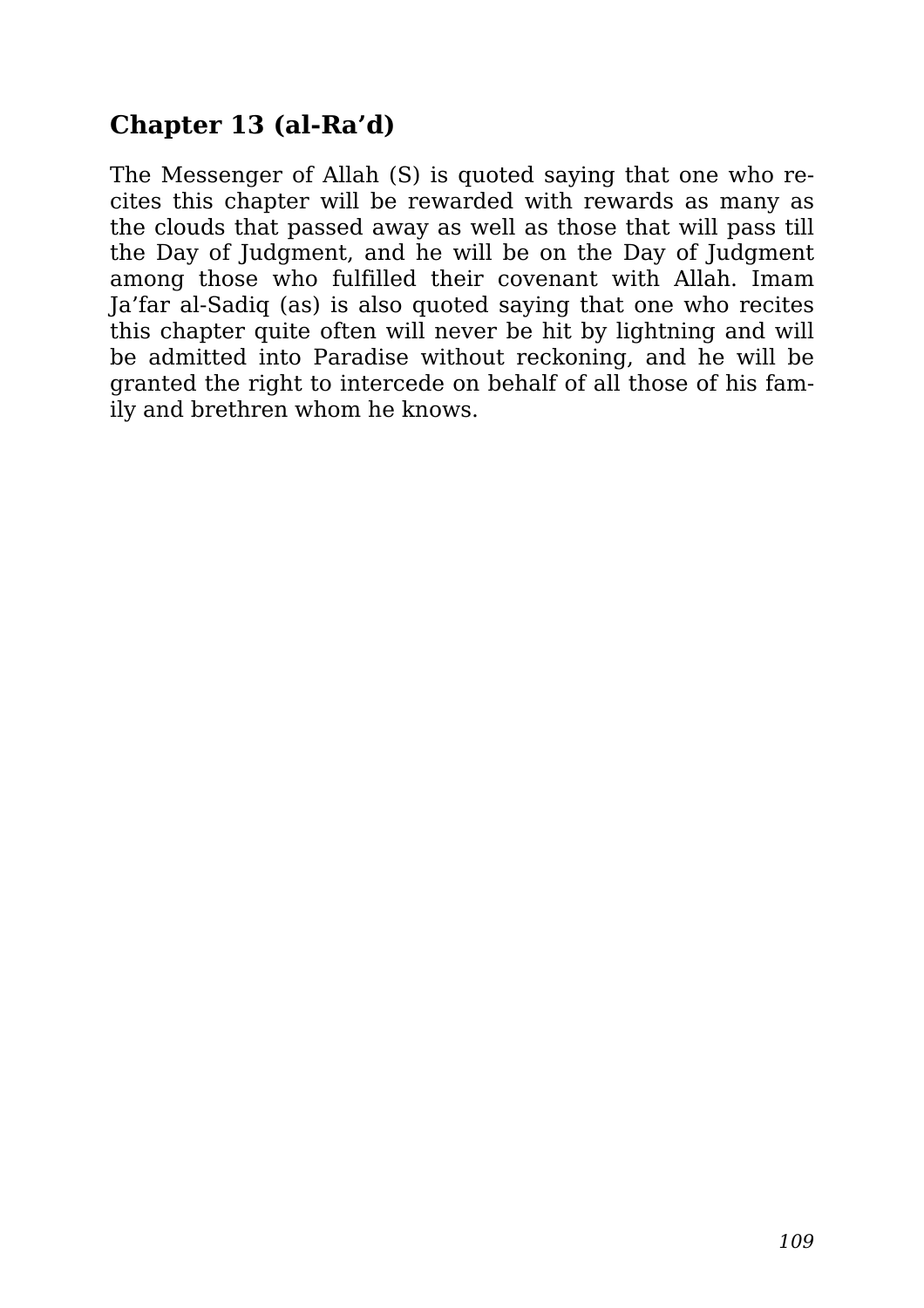## **Chapter 14 (Ibrahim)**

The Messenger of Allah (S) has said that a person who recites this chapter will be rewarded with ten good deeds for each and everyone who worshipped the idols and who did not worship them. Imam al-Sadiq (as) has also said that one who recites both this chapter and the next one (al-Hijr) during an optional prayers of two *rek'ats* every Friday will never be impoverished, nor will he suffer insanity nor any calamity whatsoever.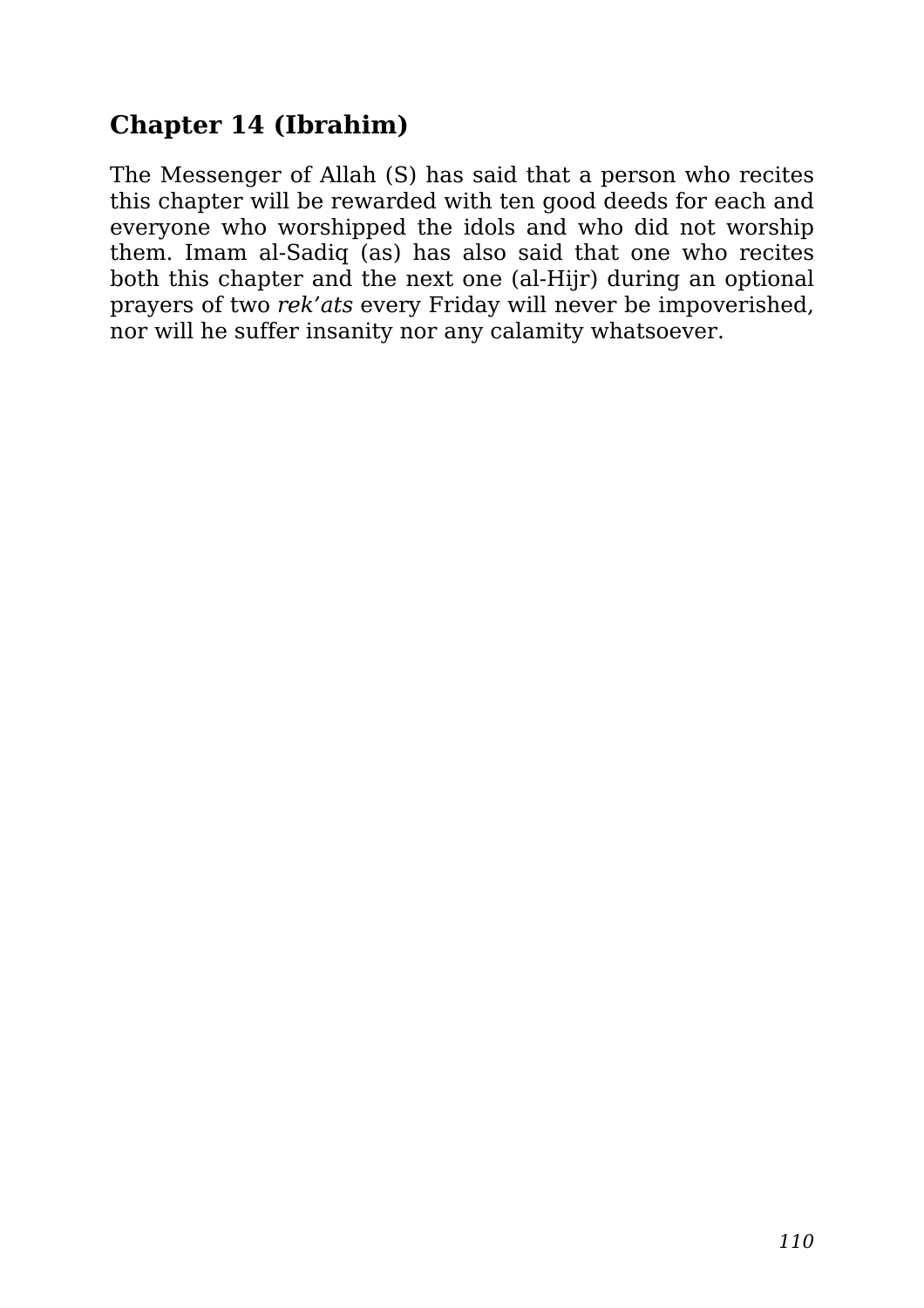# **Chapter 15 (al-Hijr)**

The Messenger of Allah (S) has said that one who recites this chapter will receive ten good deeds for the number of each Muhajir (immigrant from Medina) and Ansar (Medenite supporter) and the number of those who ridiculed the Prophet (S).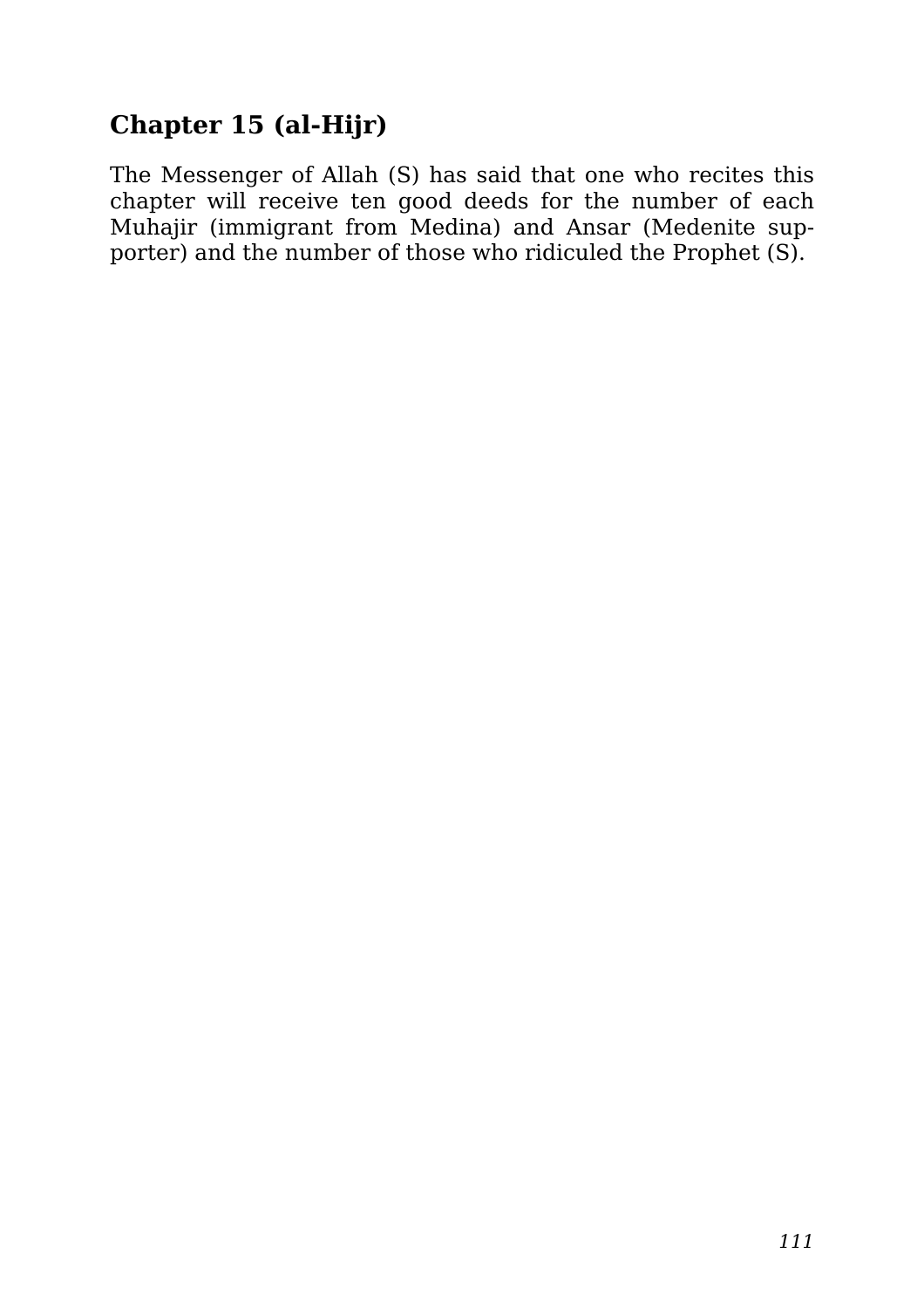## **Chapter 16 (al-Nahl)**

The Messenger of Allah (S) says that one who recites this chapter will not be tried by Allah with regard to what blessings He had bestowed upon him during the life of this world, and if he dies that day or night, he will be granted rewards equivalent to those due to whoever dies after having left a good will. The Imam (as) has also said that one who recites it once a month will be regarded as having paid his dues in the life of this world.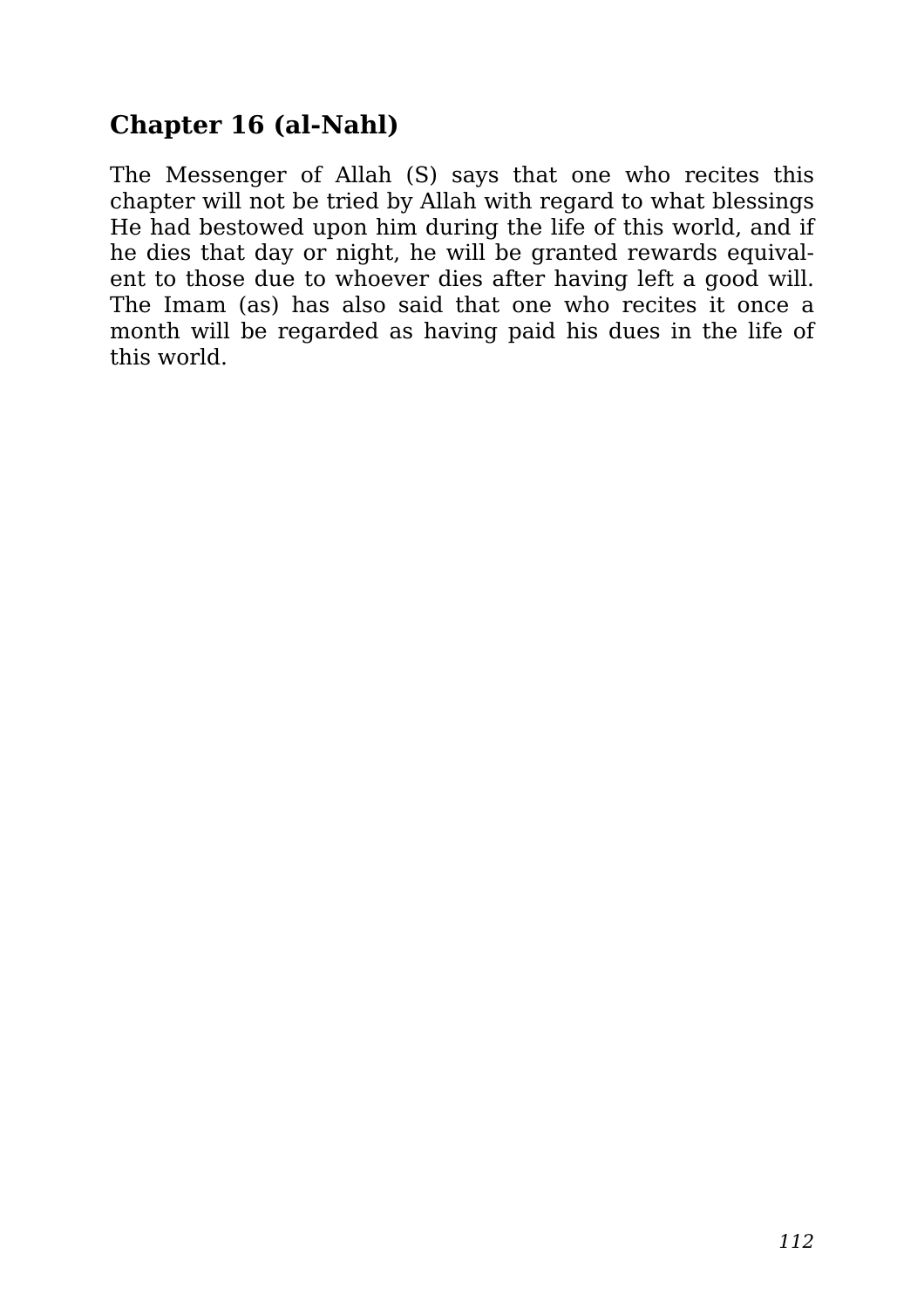#### **Chapter 17 (al-Isra')**

The Messenger of Allah (S) says that whoever recites this Chapter and is moved upon remembering his parents will be given the weight of two kantars of rewards. Imam al-Sadiq (as) says that one who recites this Chapter every Friday night will not die before seeing al-Qa'im (al-Mahdi) (as) and will be among his supporters.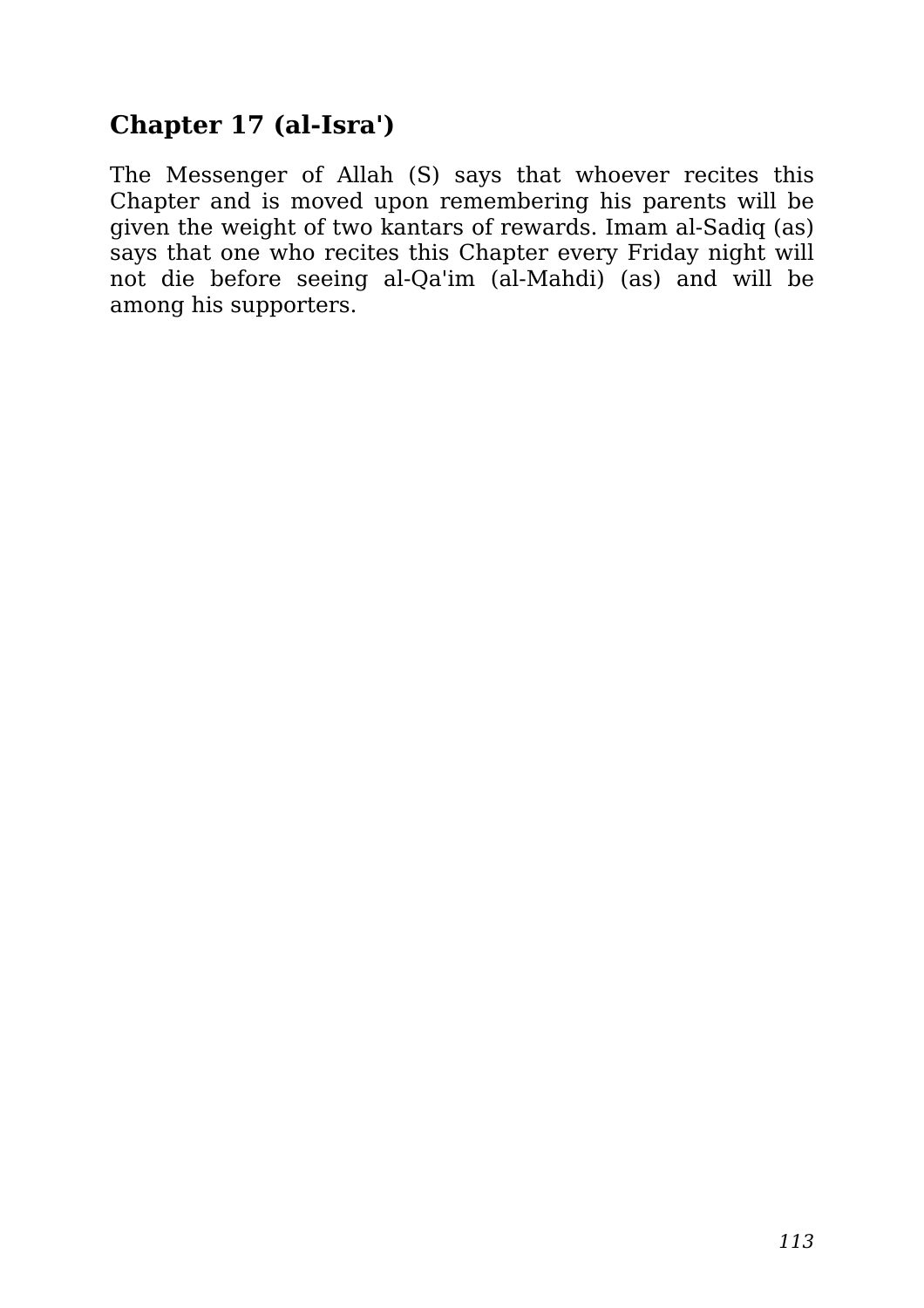## **Chapter 18 (al-Kahaf)**

The Messenger of Allah (S) is quoted saying that whoever recites Surat al-Kahaf will be admitted into Paradise, and if he recites it on a Friday, Allah will forgive the sins he has committed or will be committing in ten days, and he will be granted light reaching the heavens and will be protected against the dissension of the anti-Christ.

Imam al-Sadiq (as) has also said that when this Chapter was revealed, it was escorted by seventy thousand angels, and its greatness filled the earth and the skies, and that whoever recites it on the eve of every Friday will die as a martyr and will be resurrected in the company of the martyrs and will stand with them.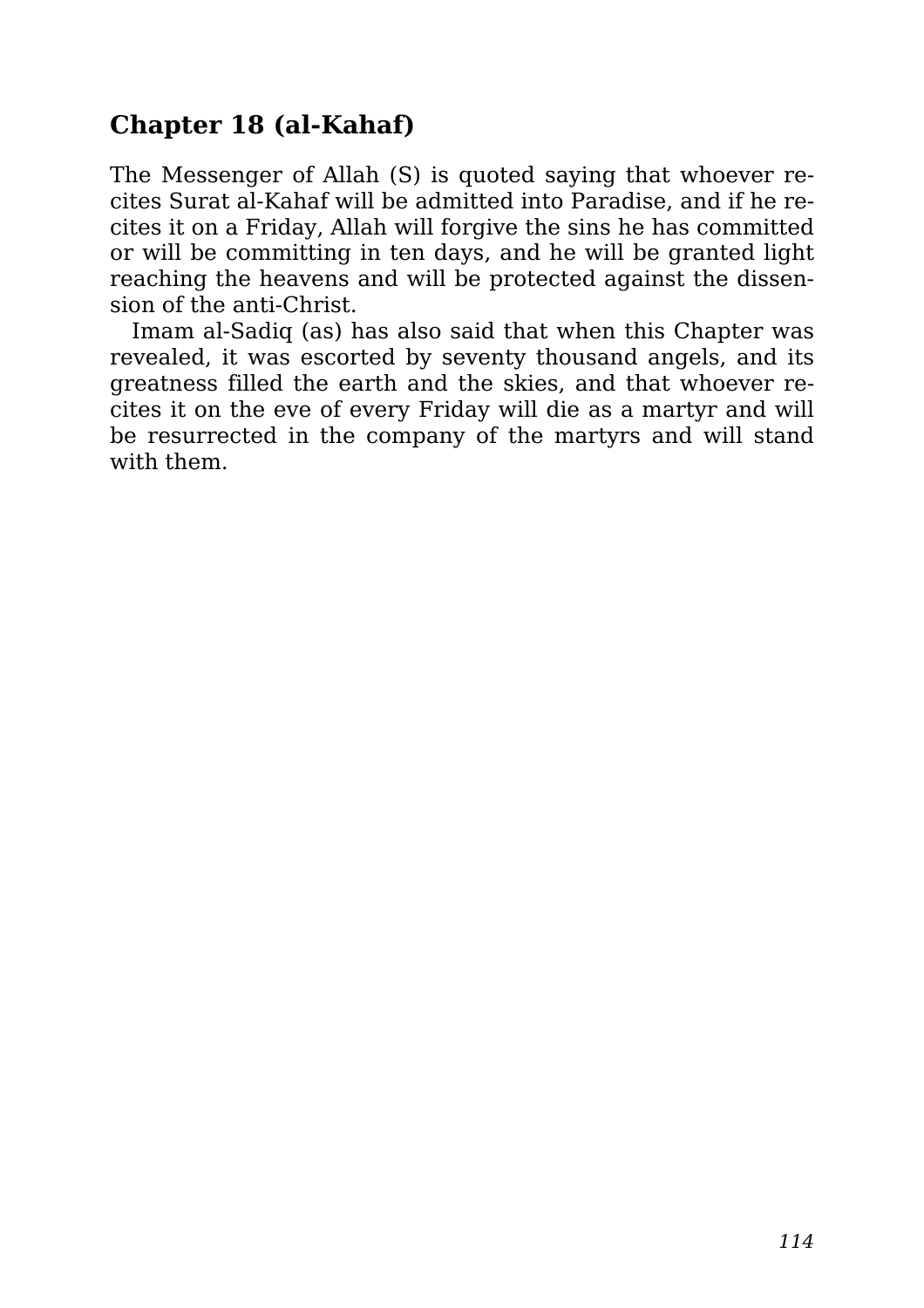## **Chapter 19 (Maryam)**

The Messenger of Allah (S) has said that anyone who recites this Chapter will be granted rewards as many as the number of those who believed in Zakariyya (as) and those who did not. Imam al-Sadiq has said that if one recites it quite often, he will not die before he, his wealth, and his offspring will be blessed by it, and on the Day of Judgment, he will be among the supporters of Jesus, peace be upon him, and he will be granted in the hereafter what Solomon (as) was granted in the life of this world.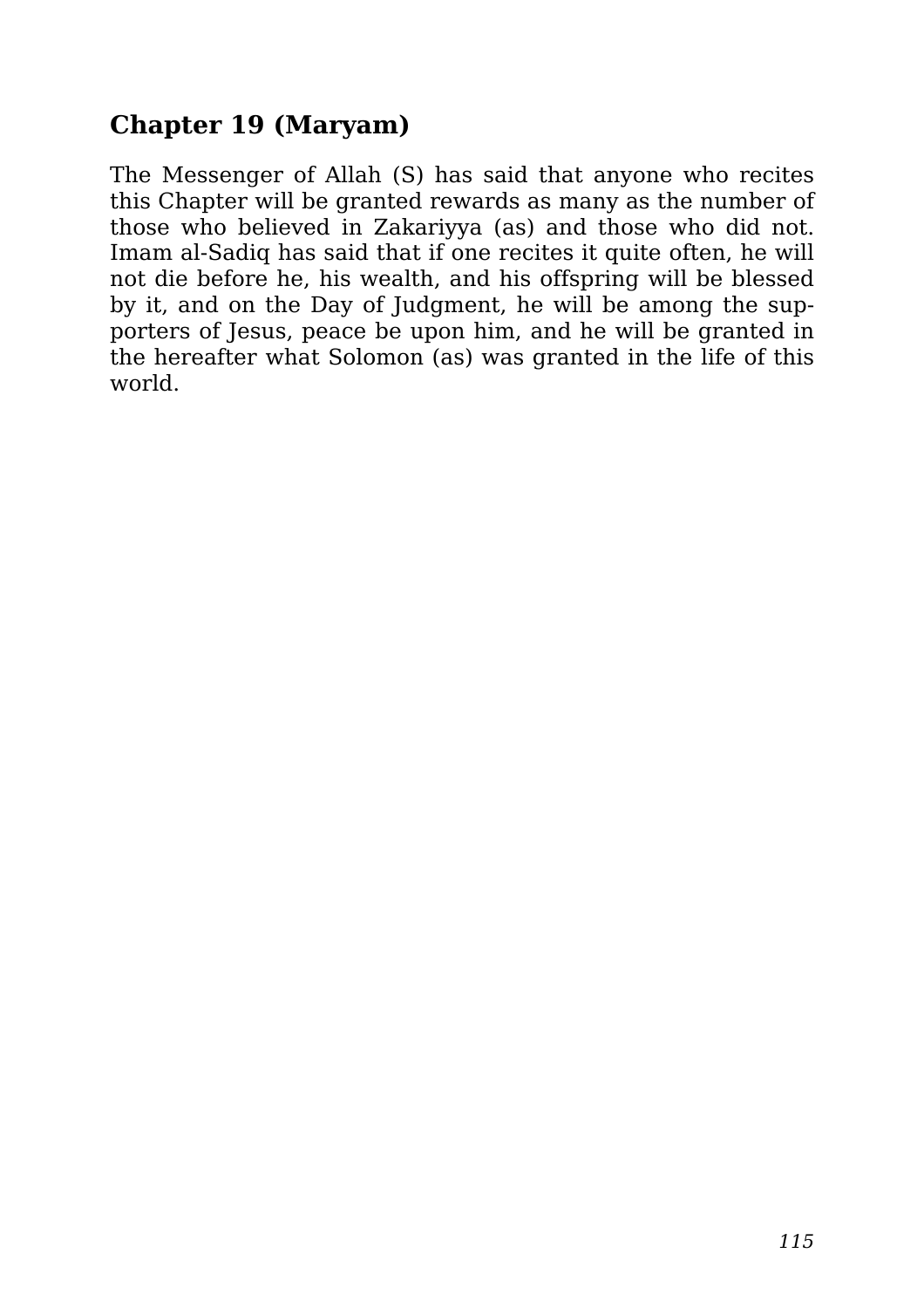## **Chapter 20 (Ta-Ha)**

The Messenger of Allah (S) is cited saying that one who recites Surat Taha will be granted rewards equivalent to what the Muhajirun and Ansar will be granted, that the people of Paradise recite only two chapters of the Holy Qur'an: Ya-Sin and Ta-Ha, and that Allah Almighty created both of these Chapters two thousand years before creating Adam (as). "Never cease reciting it,"

Imam al-Sadiq (as) used to say, "for Allah, the most Exalted One, loves it and loves those who recite it. Whoever recites it will be given his book (of reckoning) in his right hand, and he will not be asked about his deeds and will be granted of the rewards that with which he will be pleased."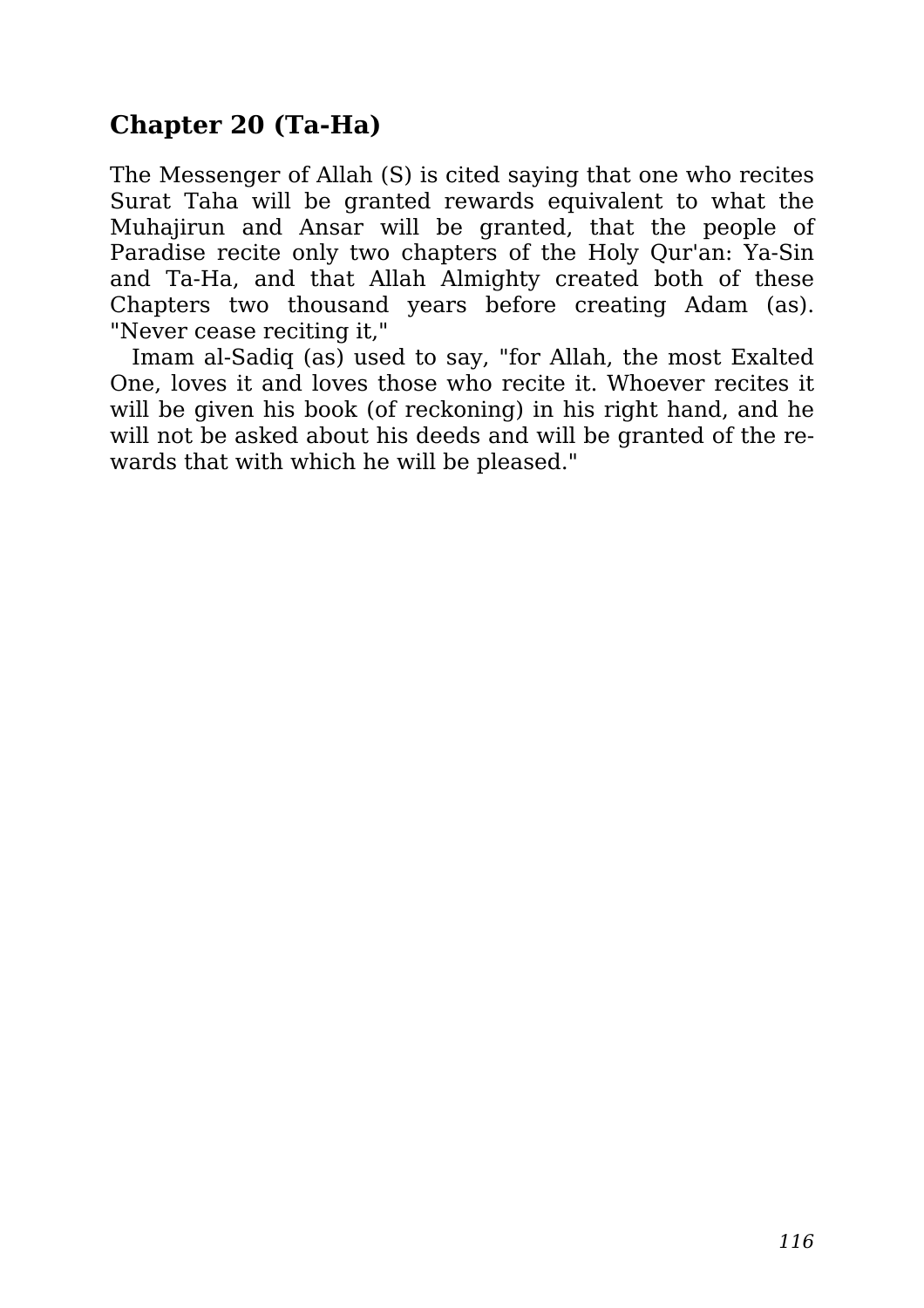## **Chapter 21 (al-Anbiya')**

The Messenger of Allah (S) has said, "Whoever recites Surat-al-Anbiya' will be tried by Allah an easy trial, and each and every prophet mentioned in the Holy Qur'an will shake hands with him." Imam al-Sadiq (as) has said, "One who recites it out of his love for it will be in the company of the prophets in Paradise, and he will be highly respected in the life of this world."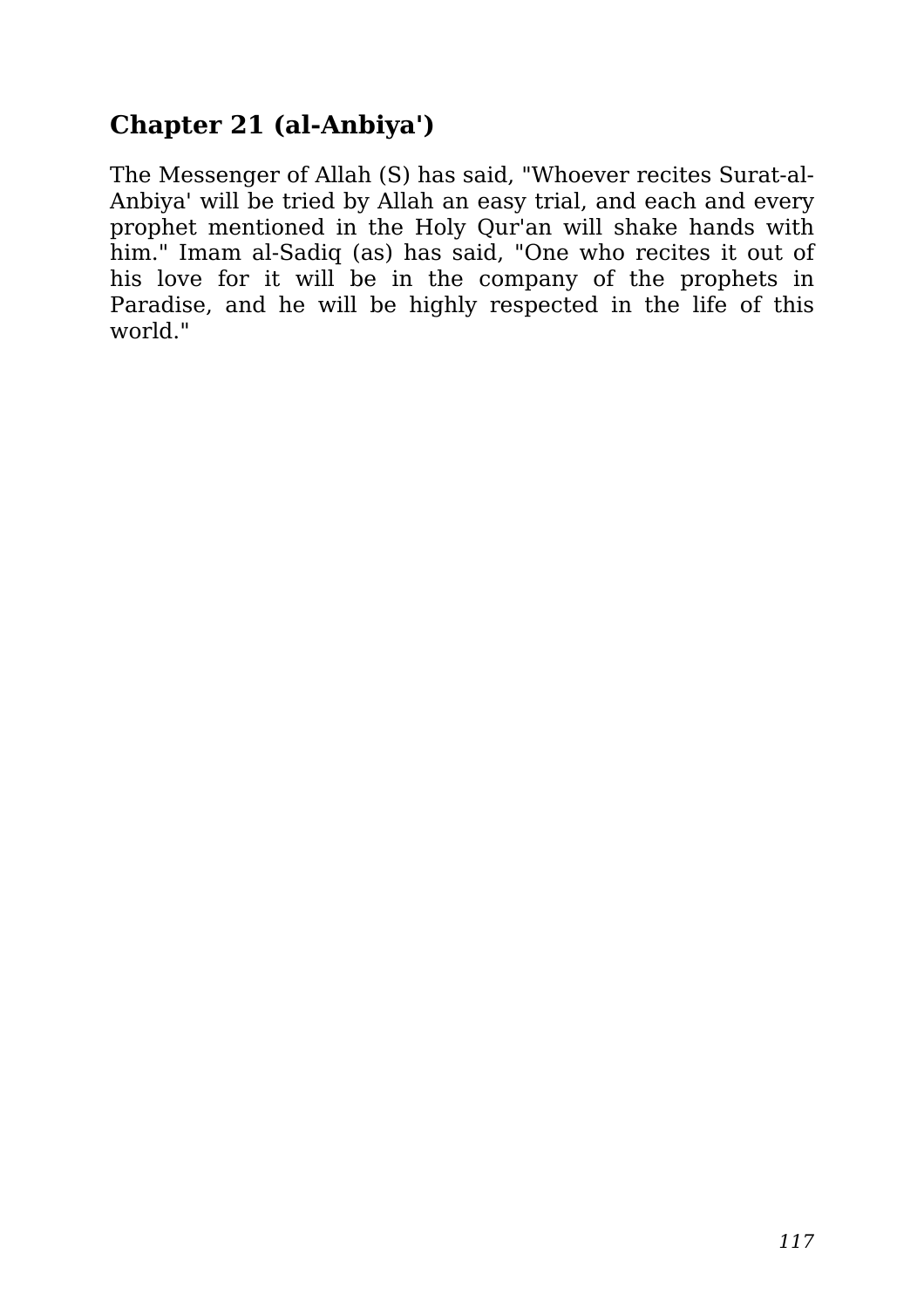## **Chapter 22 (al-Hajj)**

The Messenger of Allah (S) is quoted saying that anyone who recites it will be granted as many rewards as the number of those who performed the pilgrimage and the *'umra*. Imam Ja'far al-Sadiq is quoted saying that whoever recites it every three days will perform the pilgrimage to the House of Allah during that year, and if he dies on his way, he will enter Paradise.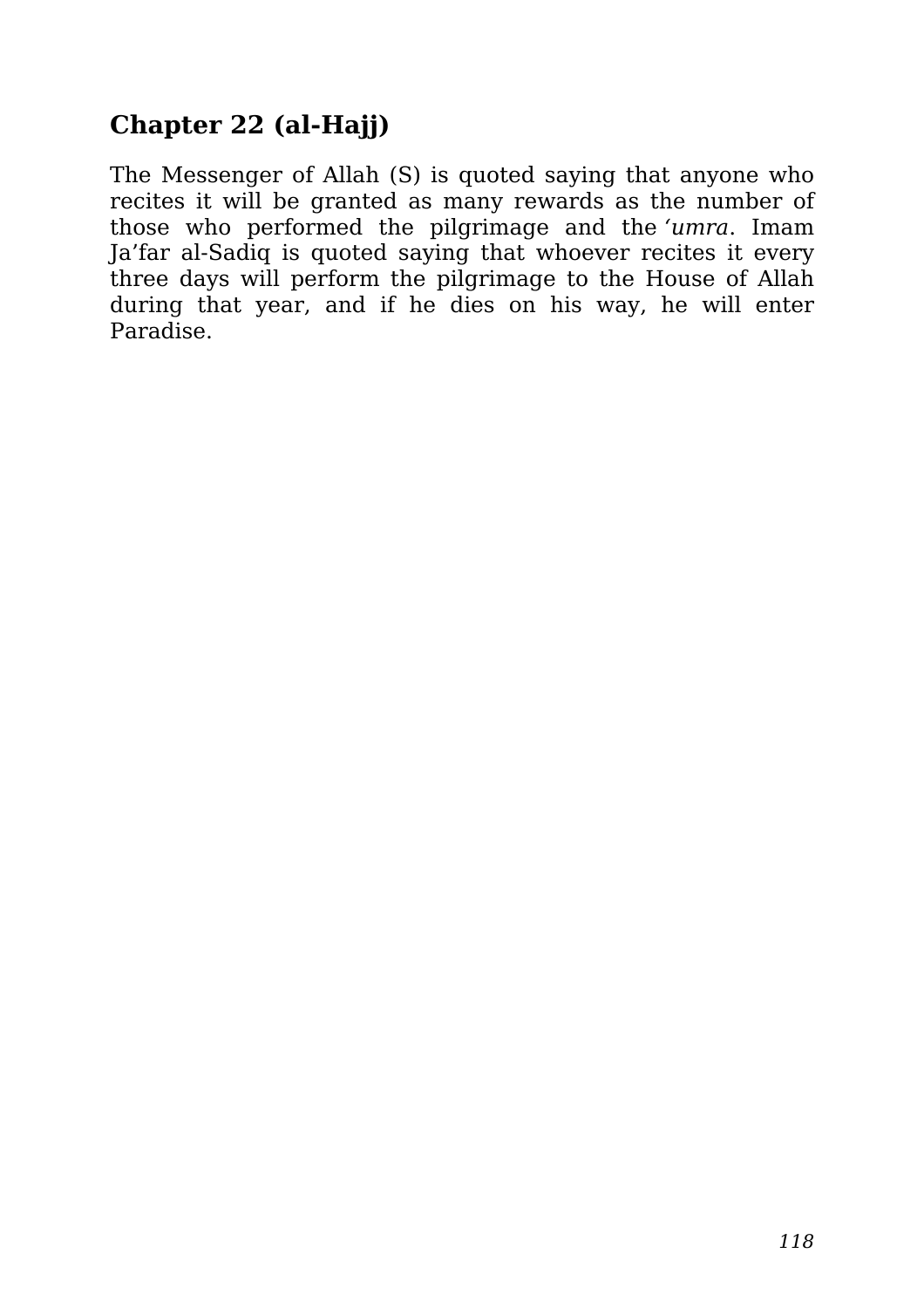#### **Chapter 23 (al-Muminun)**

The Messenger of Allah (S) has said that one who recites this Chapter will be given the glad tidings by the angels of the Spirit, of fragrance, and of whatever cools his eyes when the angel of death (as) descends upon him. Imam al-Sadiq (as) is quoted saying that if someone recites it every Friday, his deeds will be sealed with happiness, and his residence will be in the highest pinnacle of Paradise among the prophets and messengers.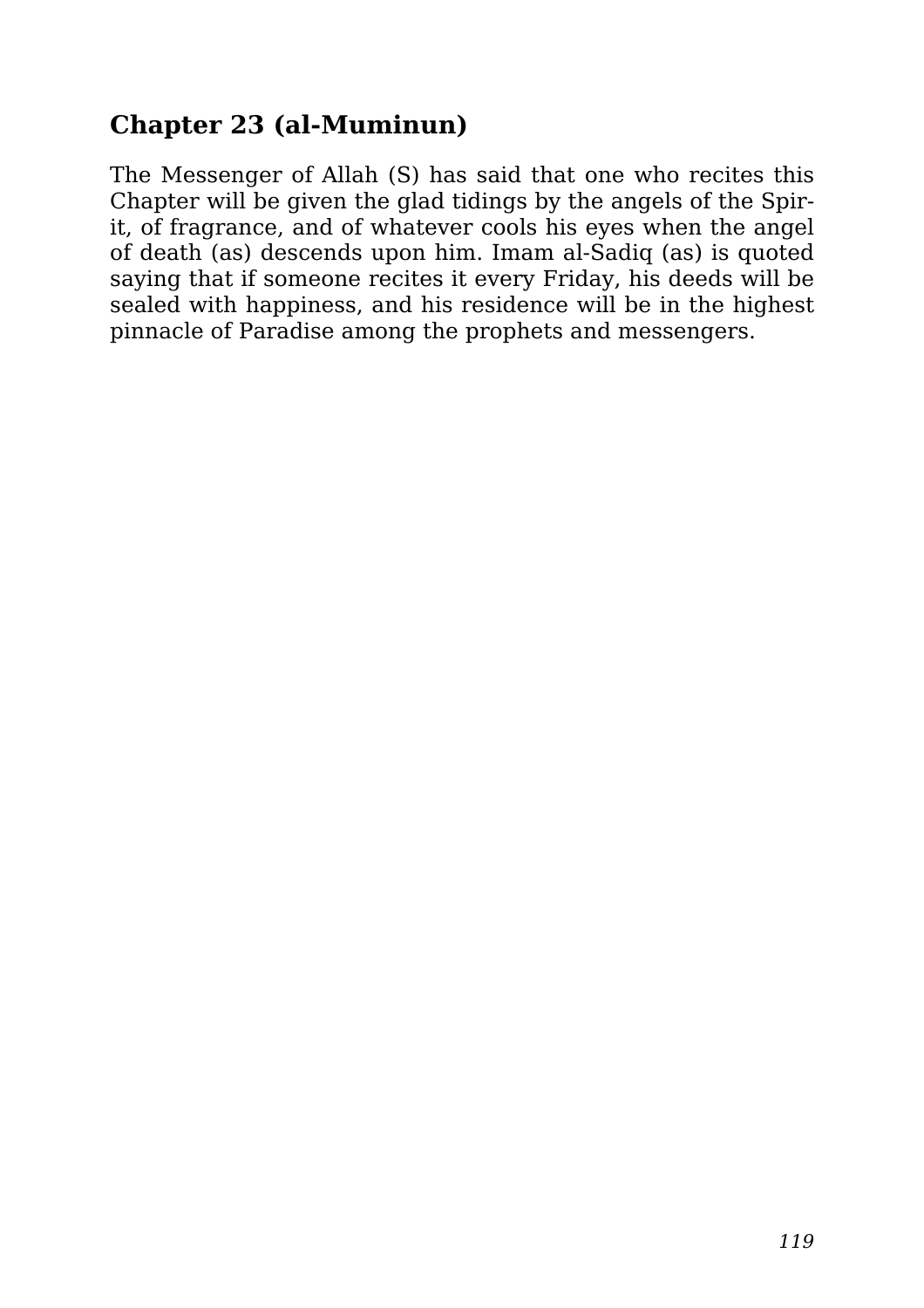#### **Chapter 24 (al-Nur)**

The Messenger of Allah, peace be upon him and his progeny, is quoted saying that whoever recites it will be granted ten rewards for the number of all those who believed in the past as well as those who will in the future believe. Abu Abdullah Imam al-Sadiq (as) has also said, "Fortify your wealth, your honor, and your women with it."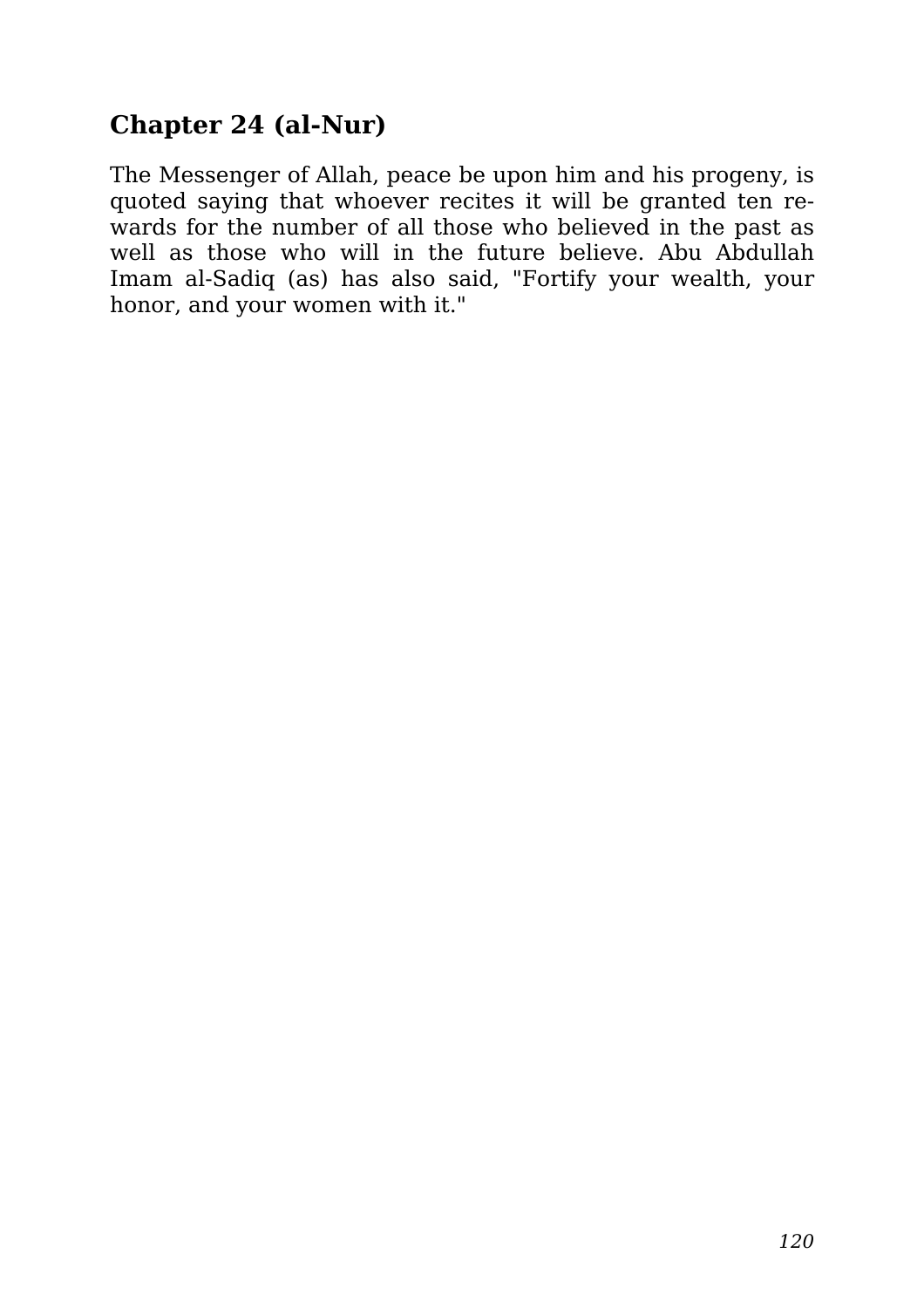## **Chapter 25 (al-Furqan)**

The Messenger of Allah (S) is quoted saying that for one who recites this Chapter each day or each night, nobody in his family will be guilty of the sin of adultery, and when he dies, his soul will be escorted to his grave by seventy thousand angels who will pray and seek Allah's forgiveness for him till he is placed in his grave, and he will enter Paradise without a trial. Imam al-Kazim (as) has said, "Allah will never torment anyone who recites Surat al-Furqan every night, nor will He try him, and his residence will be in the highest level of Paradise."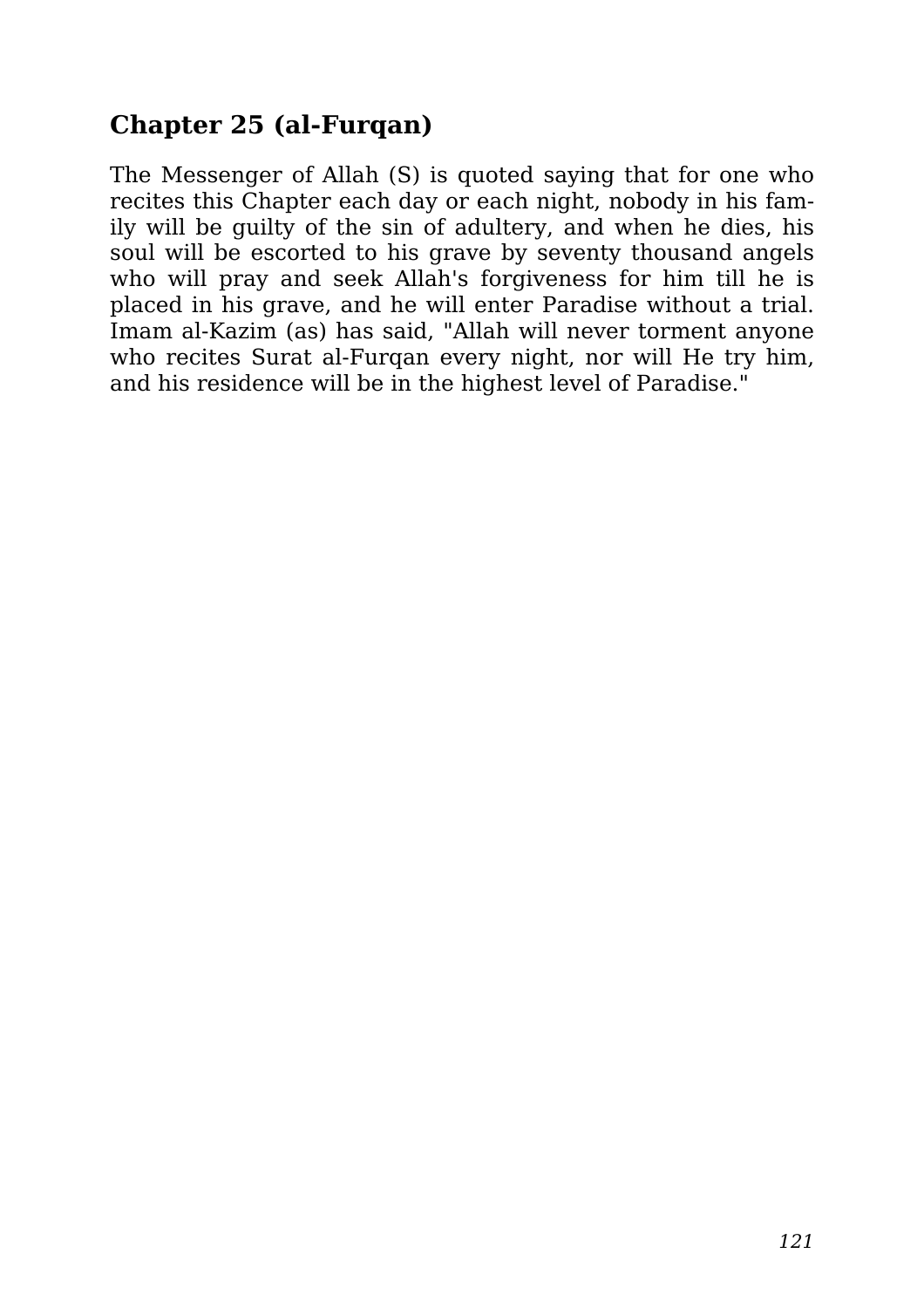#### **Chapter 26 (al-Shu'ara')**

The Messenger of Allah (S) has said, "One who recites Surat-al-Shu'ara will receive ten good deeds for the number of all those who believed in Noah (as) and who disbelieved in Hud, Shu'ayb, Salih, Abraham, and Jesus, peace be upon them, as well as those who disbelieved in Muhammad (S)." Imam Ja'far al-Sadiq (as) is quoted saying that one who recites all chapters which begin with "Taa-Seen" will be among the true servants of Allah.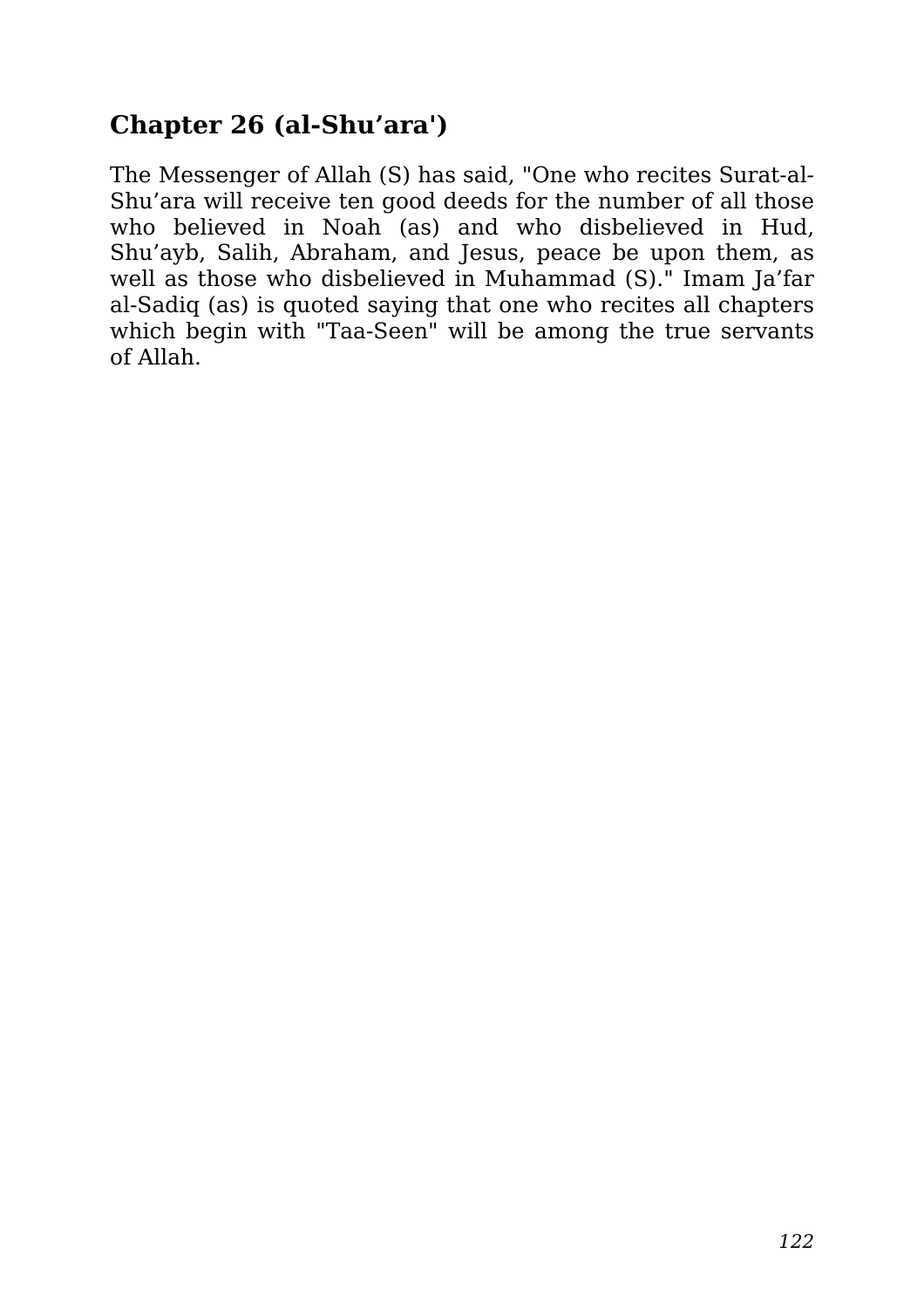#### **Chapter 27 (al-Naml)**

The Messenger of Allah (S) has said that one who recites this Chapter will receive ten good deeds for the number of each and everyone who believed in Sulayman (as) and who disbelieved in Hud, Salih, Shu'ayb, and Ibrahim, peace be upon them, and that he will get out of his grave shouting: *"La Ilaha Illah-Allah!*"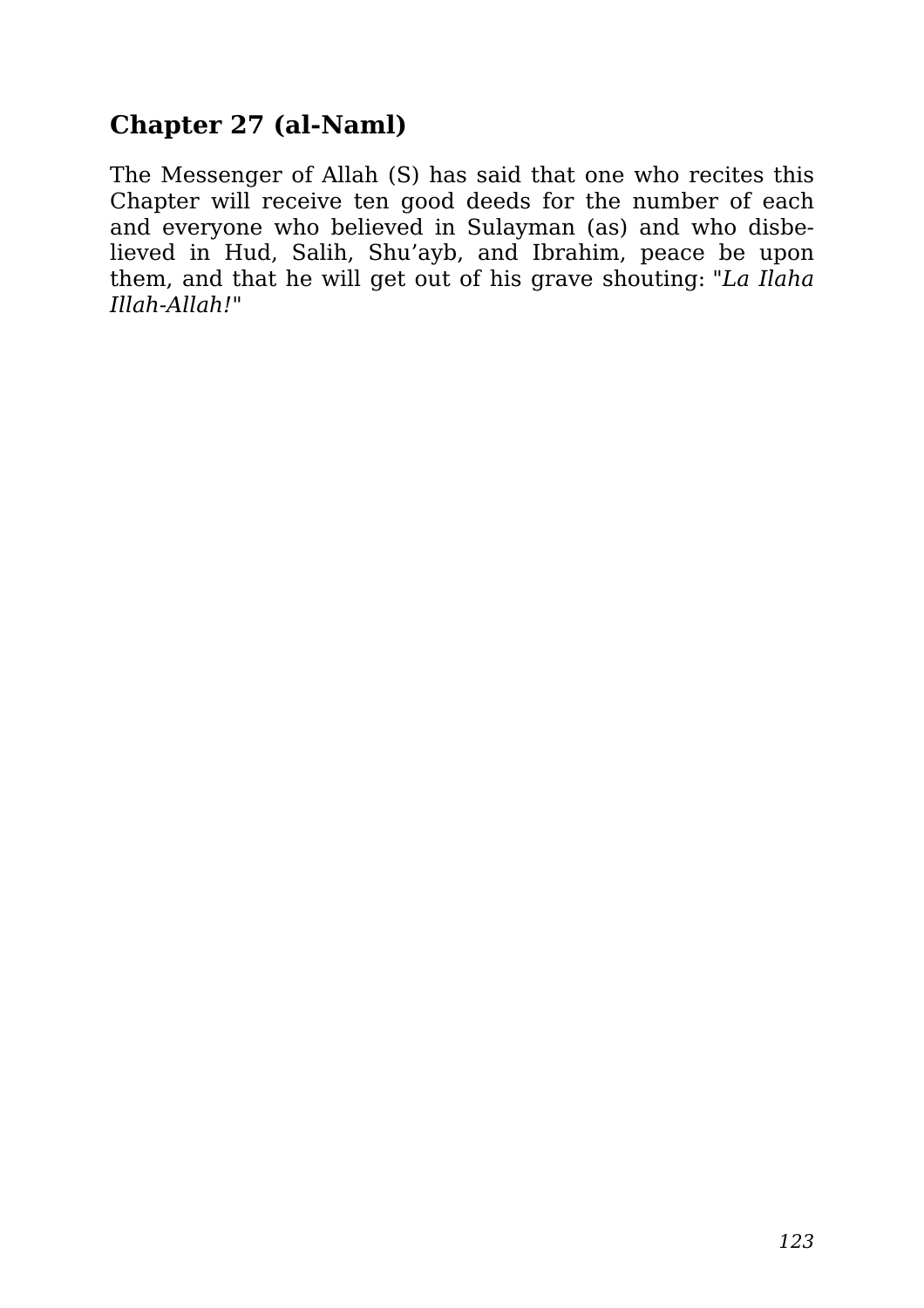## **Chapter 28 (al-Qasas)**

The Messenger of Allah (S) has said that Allah will grant anyone who recites this Chapter ten good deeds for each and every believer and disbeliever in Moses (as).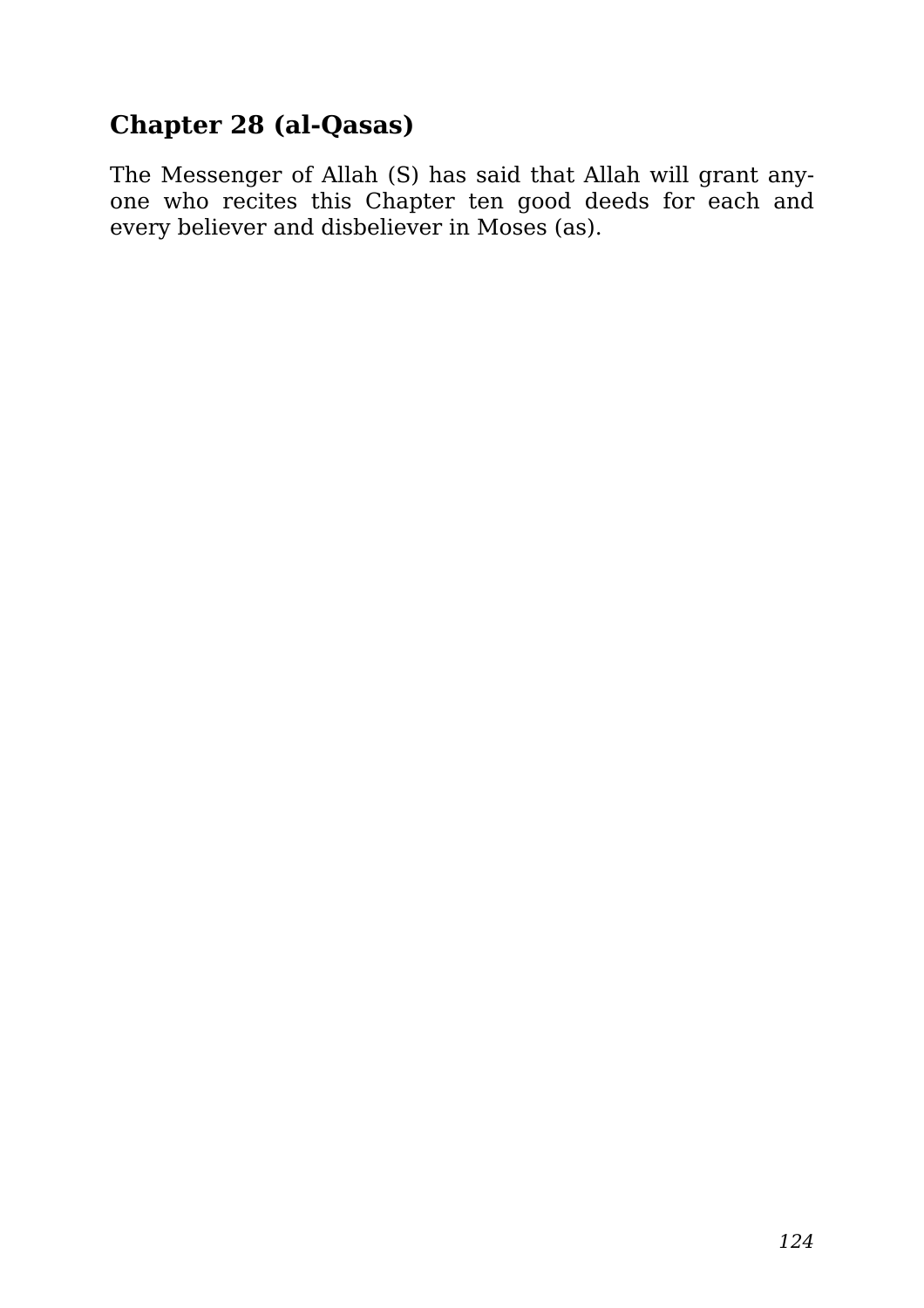#### **Chapter 29 (al-'Ankabut)**

Imam Ja'far al-Sadiq (as) has said, "One who recites it will receive ten good deeds for the number of each and every believer and disbeliever." He (as) has also said, "One who recites both Surat al-Rum and al-'Ankabut during the twenty-third night of the month of Ramadhan will, by Allah, be among the people of Paradise."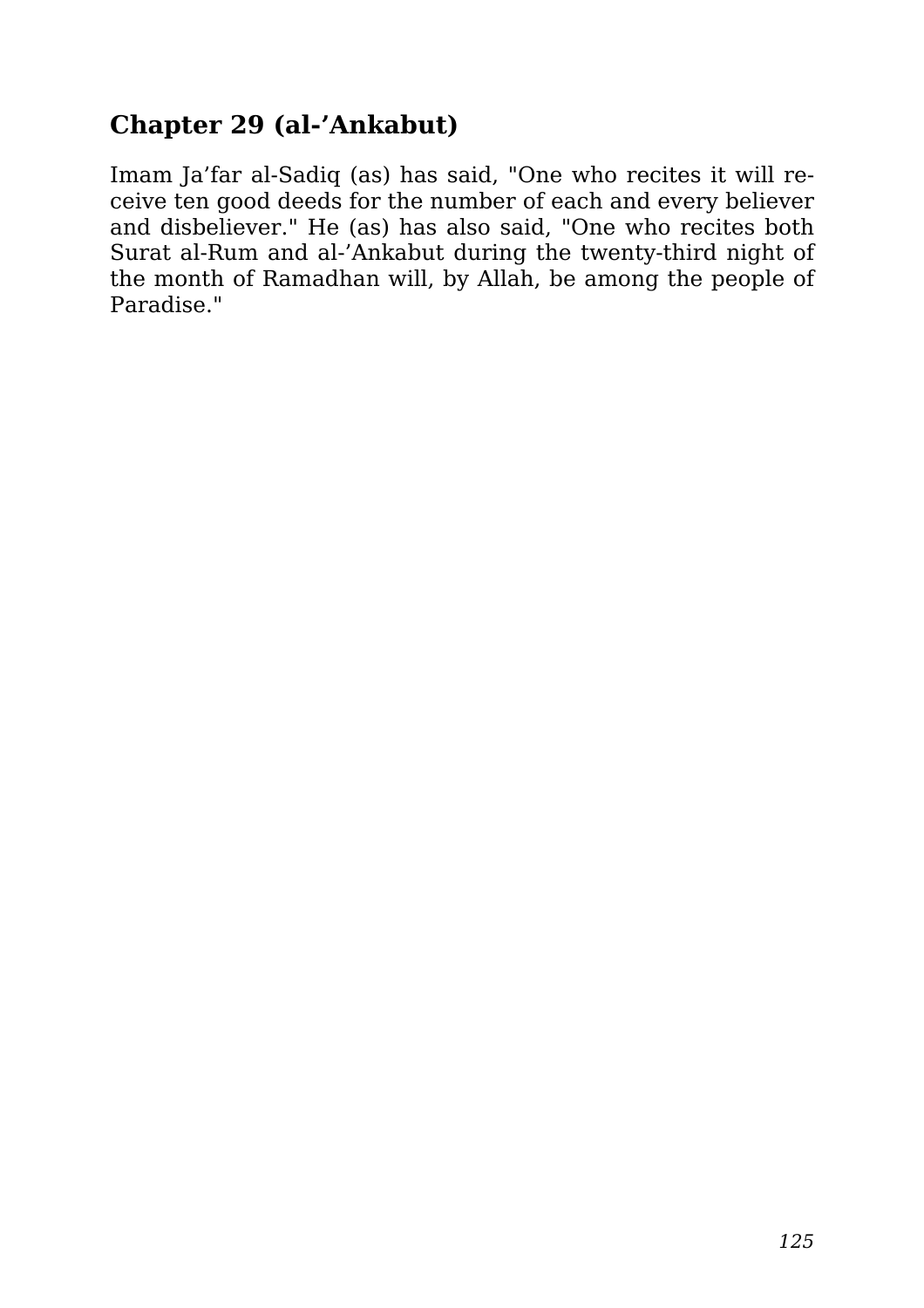## **Chapter 30 (al-Rum)**

The Messenger of Allah (S) is quoted saying that one who recites Surat al-Rum will receive ten good deeds for each angel praising Allah between the earth and the heavens, and he will have compensated for whatever he missed during his day and night, adding, according to al-Kaf'ami, "I do not make any exception for it, nor do I fear (for having said so) that I am committing a sin (for making such a statement), and these Suras enjoy a special favor with Allah; I mean Surat al-'Ankabut and Surat al-Rum."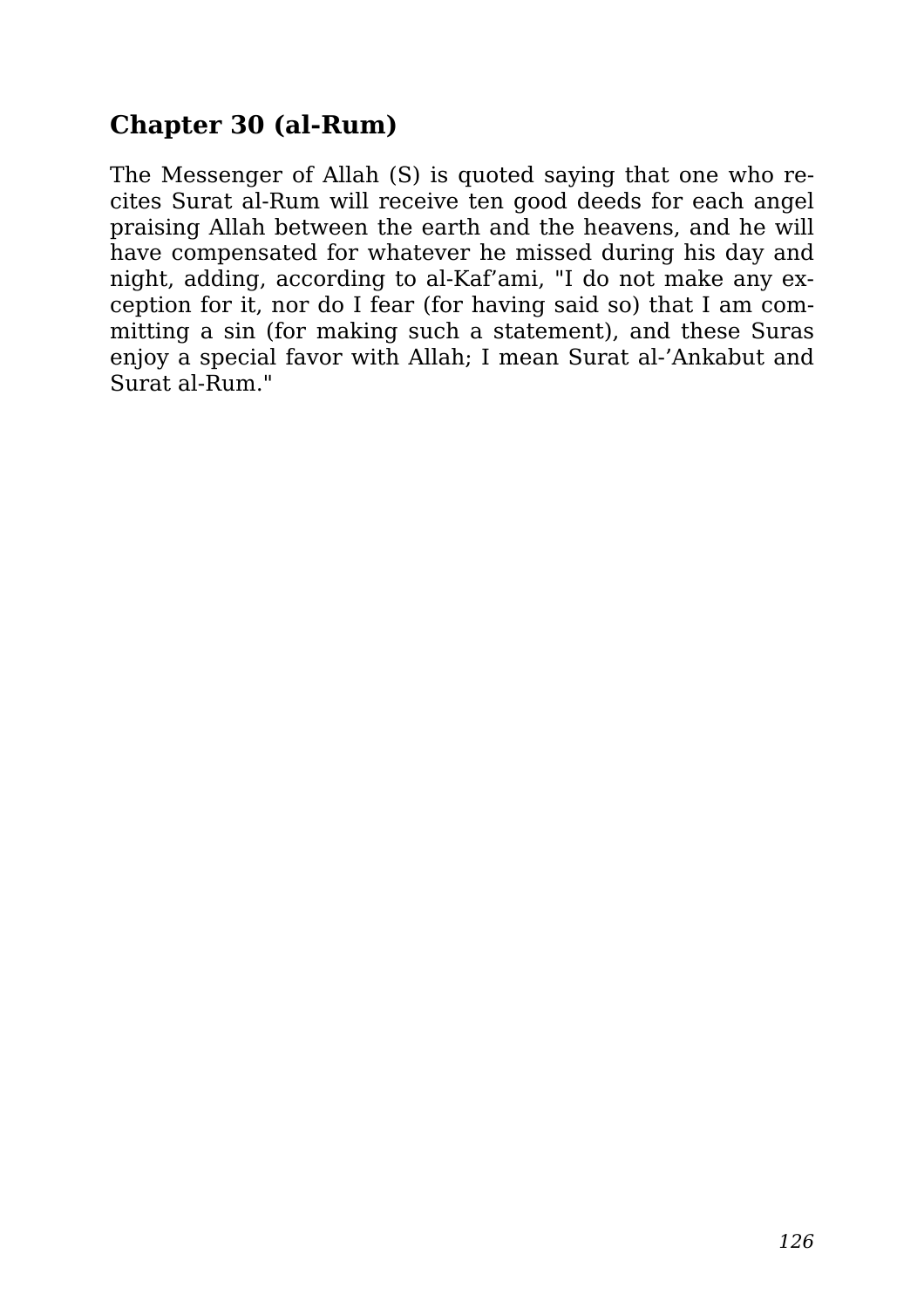## **Chapter 31 (Luqman)**

The Messenger of Allah (S) is quoted saying that whoever recites this Chapter will be in the companiony of Luqman (as) on the Day of Judgment, and he will be rewarded with ten good deeds for everyone who enjoins what is right and forbids what is wrong. He (as) has also said, "Whoever recites it during the night, Allah Almighty will assign thirty angels to protect him from Iblis and his hosts till the morning, and if he recites it during the day, they will protect him from Iblis and his hosts till the night."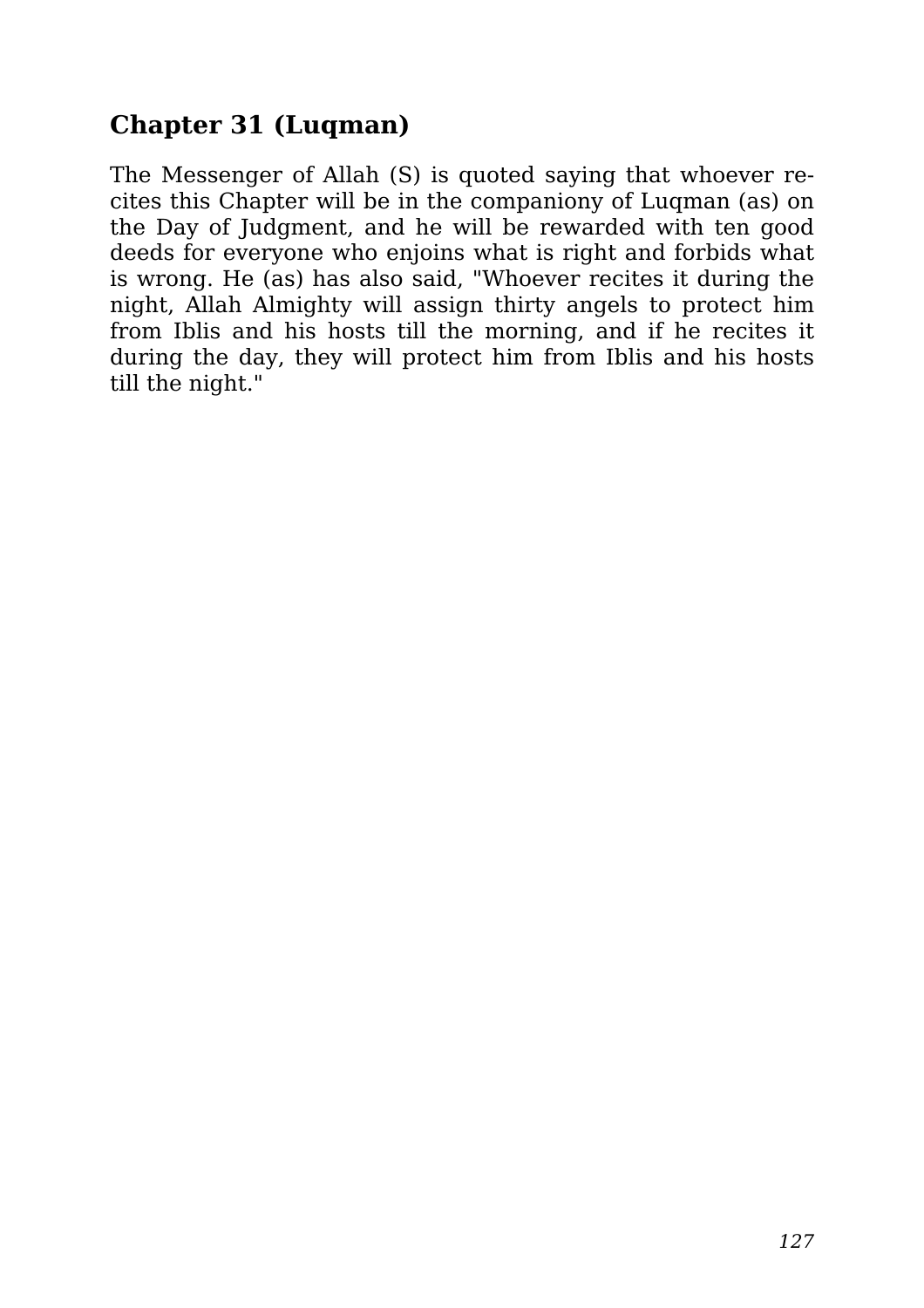# **Chapter 32 (al-Sajdah)**

The Messenger of Allah (S) has said that whoever recites Surat Luqman, Surat al-Sajdah, and Surat al-Mulk will be regarded as though he spent the entire night of Laylatul-Qadr worshipping the Almighty. Imam al-Sadiq (as) has also said, "If one reads it during Friday eve, Allah, the most Exalted One, will grant him his book (of reckoning) in his right hand, and He will not try him for what he had done, and he will be in the company of Muhammad, peace and blessings of Allah be upon him and his progeny."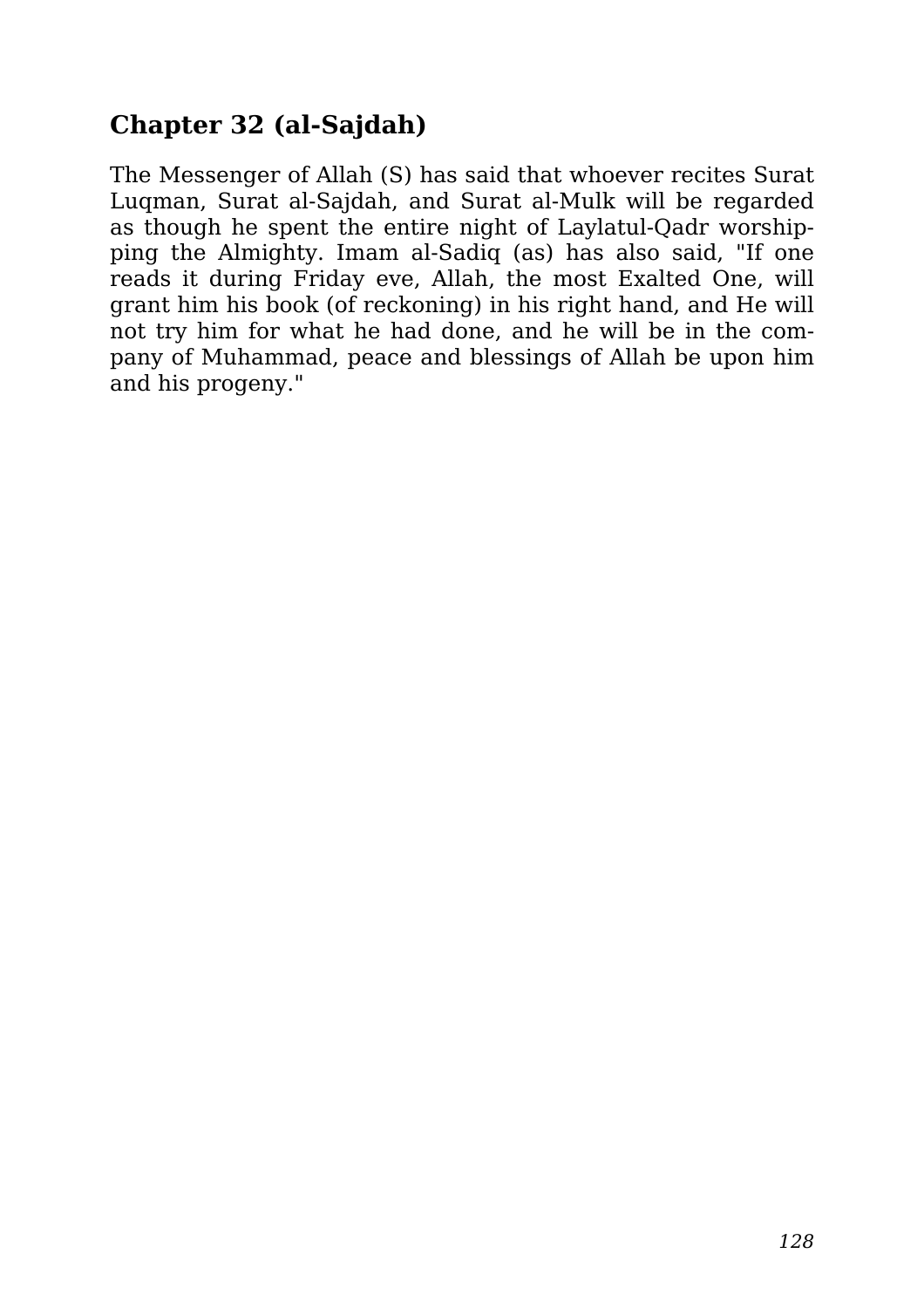## **Chapter 33 (al-Ahzab)**

The Messenger of Allah (S) has said the following about this Chapter: "Whoever reads it and teaches it to his family and those whom his right hand possesses will be granted security against the torment of the grave." Imam Ja'far al-Sadiq (as) has said that one who reads it quite often will be on the Day of Judgment in the neighborhood of the Prophet (S).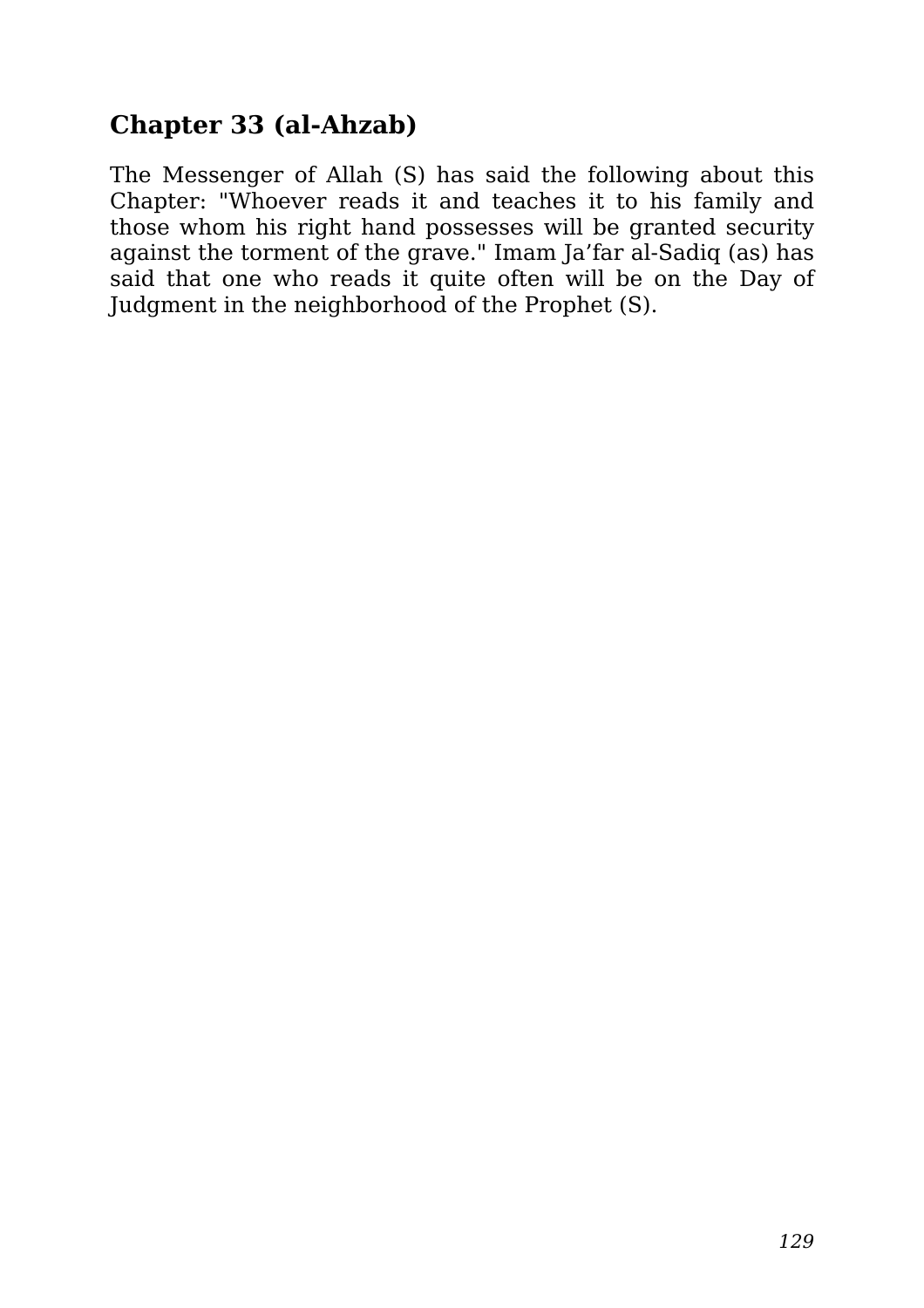## **Chapter 34 (Saba')**

The Messenger of Allah (S) has said, "On the Day of Judgment, each and every prophet will greet and be the companion of anyone who recites Surat Saba'." Imam Ja'far al-Sadiq (as) has said that whoever recites both Hamd Chapters on the eve of a Friday will remain protected by Allah, and so will his wealth, during his day, and he will not suffer anything evil and will be granted of the best of the life of this world and the life hereafter, so much so that no heart can ever desire more no matter how hard to satisfy it may be.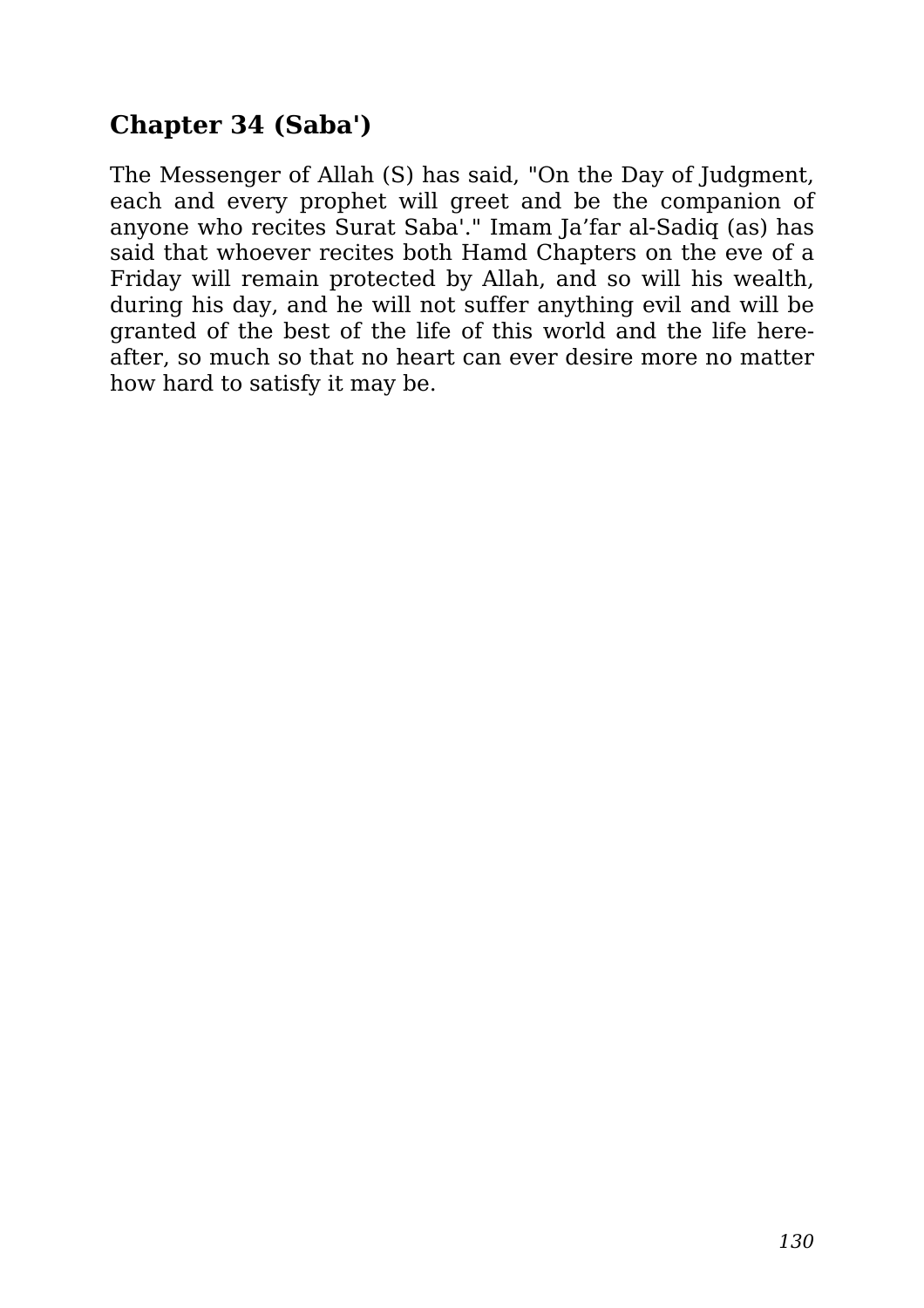# **Chapter 35 (Fatir)**

The Messenger of Allah (S) has said that one who recites Surat Fatir seeking thereby to please Allah will be called upon by each of the eight gates of Paradise to enter from whichever he desires.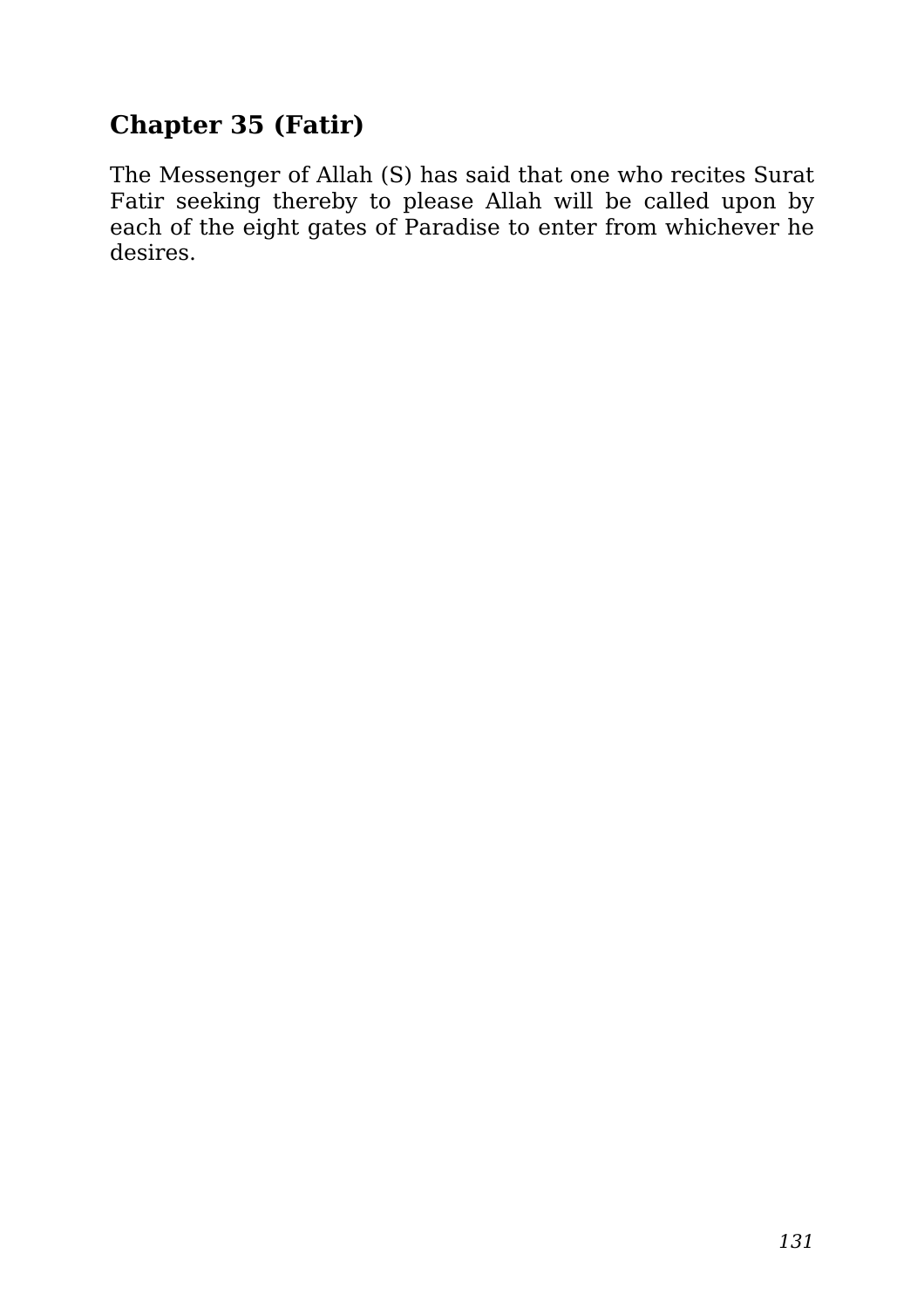## **Chapter 36 (Ya-Sin)**

The Messenger of Allah (S) has said, "Anyone who enters a cemetery and recites Surat Ya-Sin will have then decreased their [the dead's] suffering and will receive good deeds equalling the number of those buried therein." He (S) has also said that in the Torah it is described as the Chapter that crowns the one who recites it with the best of the life of this world and the life hereafter, and it wards off from him the trials of this life and the torment of the life to come.

Imam Ja'far al-Sadiq (as) is quoted saying that whoever recites this Chapter seeking the Pleasure of Allah will be forgiven and will be granted of the rewards as though he had recited the entire text of the Holy Qur'an twelve times. He (as) has also said, "For everything there is a heart, and the heart of the Qur'an is Chapter Ya-Sin; so, whoever recites it during the day will be protected and sustained till the night."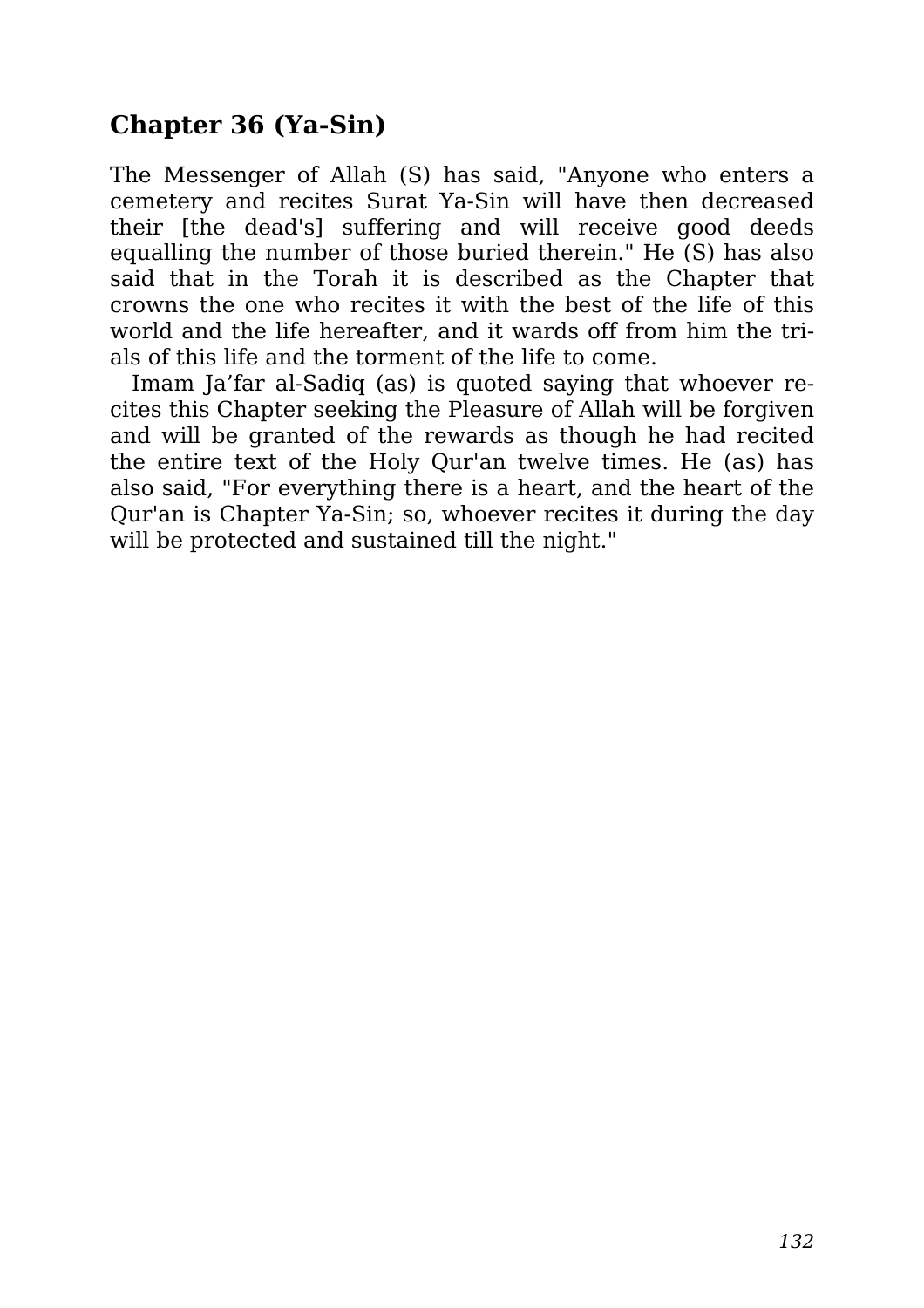# **Chapter 37 (al-Saffat)**

Ahmed ibn Idris quotes al-Ash'ari who quotes Muhammad ibn Hassan quoting Ibn Mahran quoting al-Bataini quoting Ibn al-'Alaa quoting Imam Ja'far al-Sadiq (as) as saying that whoever recites it on a Friday will be protected from all worldly evils, sustained in the life of this world with the most generous portion of sustenance, and Allah will not let his wealth, or offspring, or body be affected by the mischief of any accursed Satan. Furthermore, if he dies that day or night, he will die as a martyr and will be admitted into Paradise in the company of the martyrs and in their level of Paradise.

He (as), as stated on p. 419 of al-Tibrisi's *Makarim al-Akhlaq*, is quoted saying that this Chapter is recited by those who seek dignity in the life of this world and the life to come. The same is stated on p. 296, Vol. 89, of al-Majlisi's *Bihar al-Anwar*. Truly lucky are those blessed with reciting this glorious Chapter of the Holy Qur'an on a continuous basis for they will be honored in this life and the life to come. May Allah Ta'ala make us among them, Allahomma Aameen.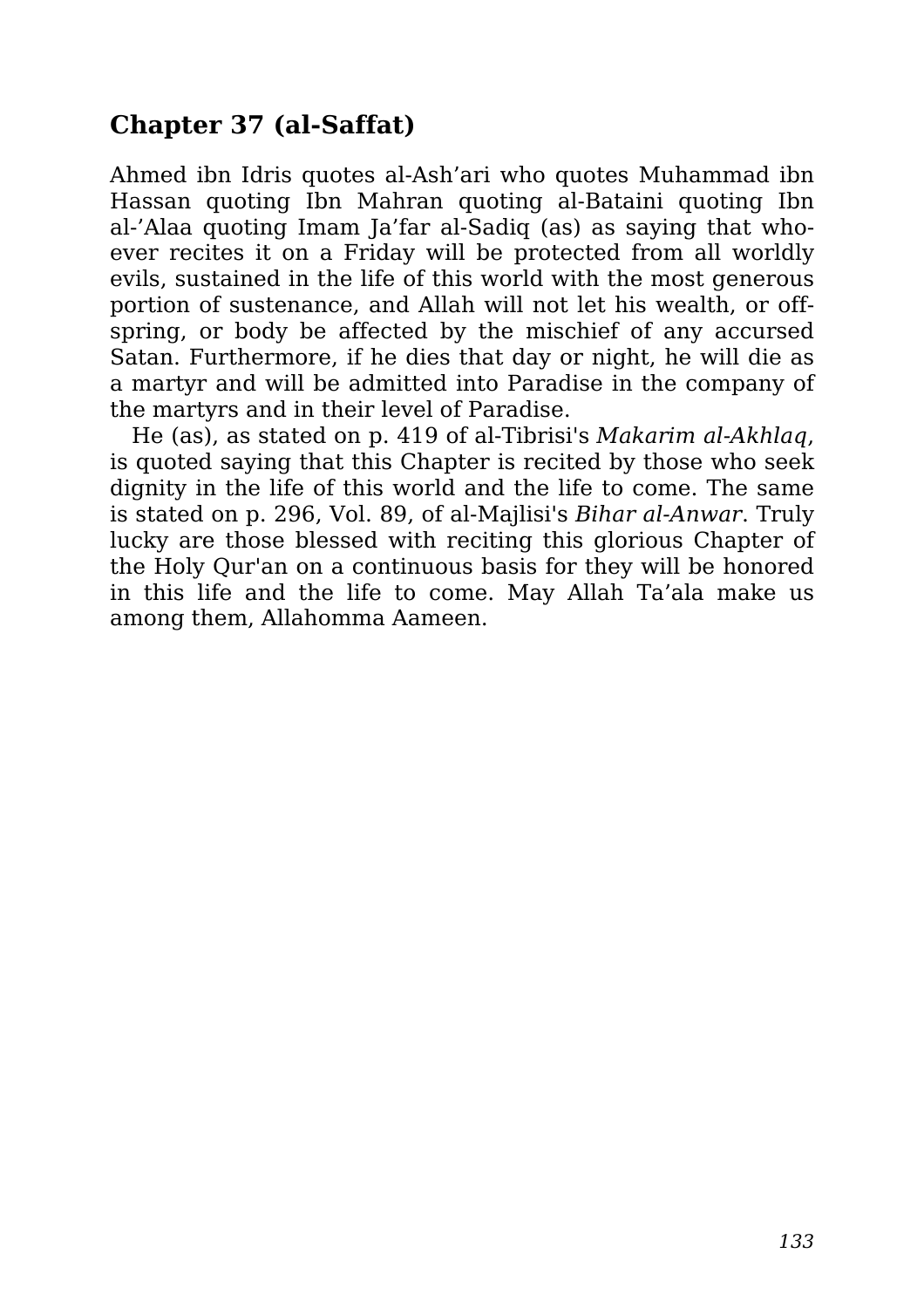# **Chapter 38 (Sad)**

Ibn al-Bataini traces the *isnad* of the following tradition to 'Amr ibn Jubayr who quotes his father citing Imam Abu Ja'far al-Baqir (as) saying, "One who recites Surat Sad during a Friday night will be granted of the good of this life and that of the hereafter what nobody else is granted except either a messenger-prophet or an angel near to Allah, and Allah will admit him into Paradise as well as all the members of his household whom he loves, including his servant, or anyone else."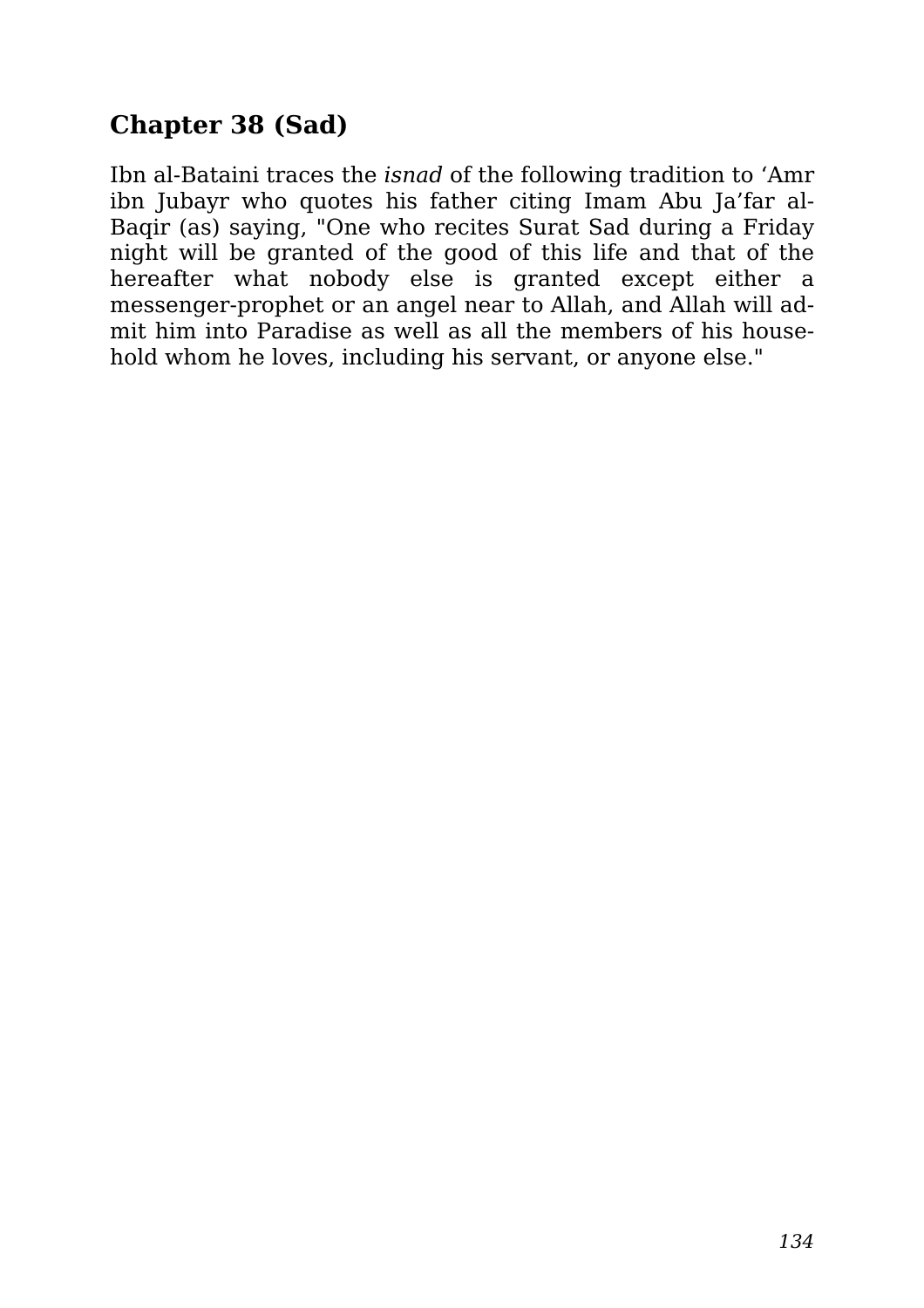#### **Chapter 39 (al-Zumar)**

Page 102 of *Thawab al-A'mal* details the rewards of the lucky ones who are blessed with reciting this Sura. Ibn al-Bataini quotes Sandal quoting Harun ibn Kharija quoting Abu Abdullah Imam Ja'far al-Sadiq (as) saying:

Whoever memorizes this Sura will be granted by Allah dignity in this life and the life to come; He will be honored even if he has neither wealth nor populous lineage, and everyone will be in awe of him; He will prohibit hell from touching him and build him in Paradise a thousand cities, in each one of which will be a thousand mansions, each containing a hundred *huris*. In addition, he will have two flowing fountains and two springs as well as two other ones in two gardens with dark-green foliage and other *huris* in pavilions confining their looks only to him, and he will have two pairs of each of the fruit trees (of Paradise).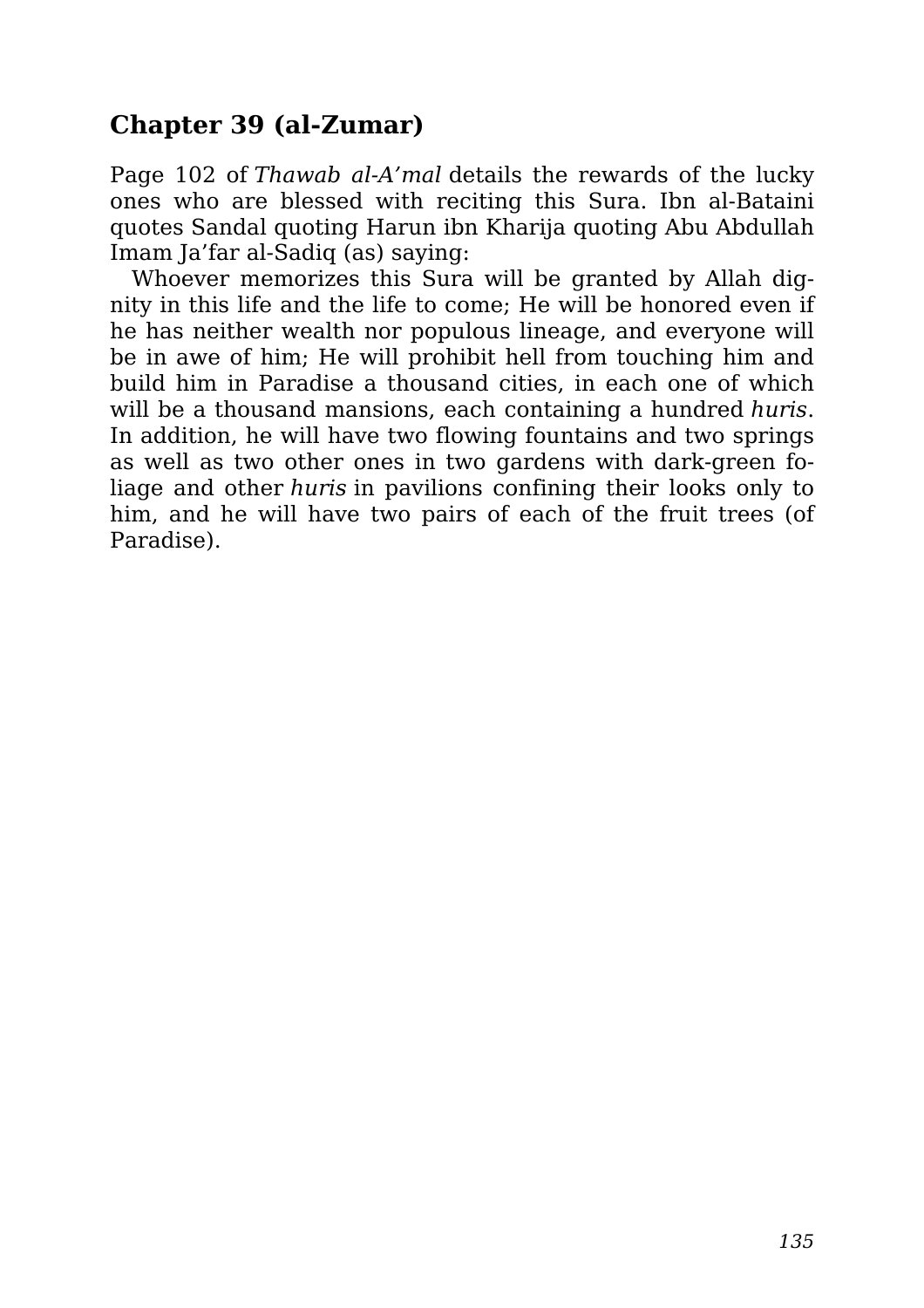#### **Chapter 40 (al-Mu'min)**

The Messenger of Allah (S) has said, "The souls of each and every prophet, *siddeeq*, and believer will bless and seek forgiveness for anyone who recites this Sura." Imam Ja'far al-Sadiq (as) has said that Allah will forgive all the past and future sins of anyone who recites it once every three nights, and that He will make him uphold righteous speech and make the life hereafter better for him than this life.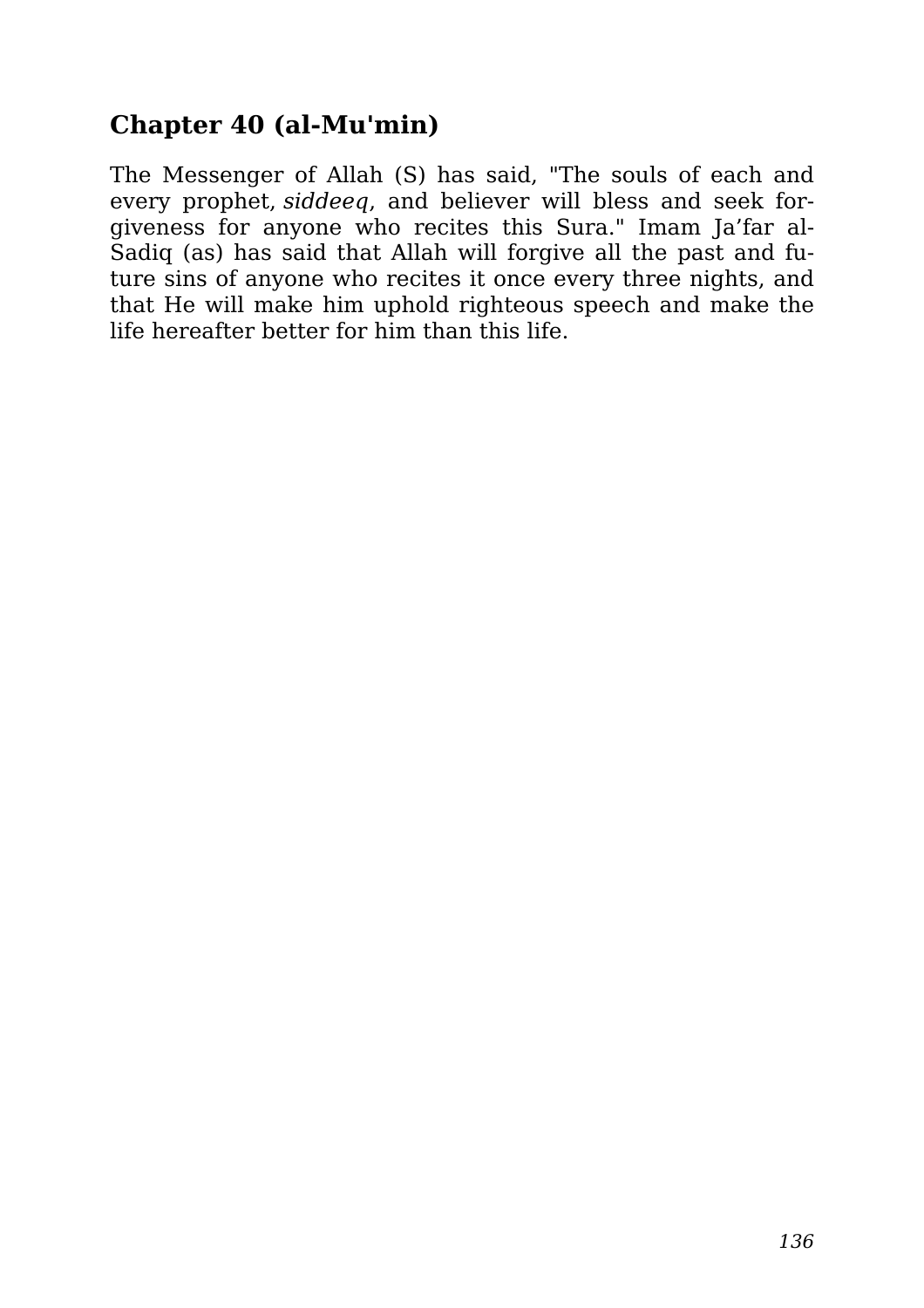#### **Chapter 41 (al-Sajda or Fussilat)**

The Messenger of Allah (S) has said, "Whoever recites it will be granted ten good deeds for each letter in it." Imam Ja'far al-Sadiq (as) has said that it will be light for him on the Day of Judgment extended as long as his eyes can see, and a source of joy, and he will live in the life of this world praised, well-liked.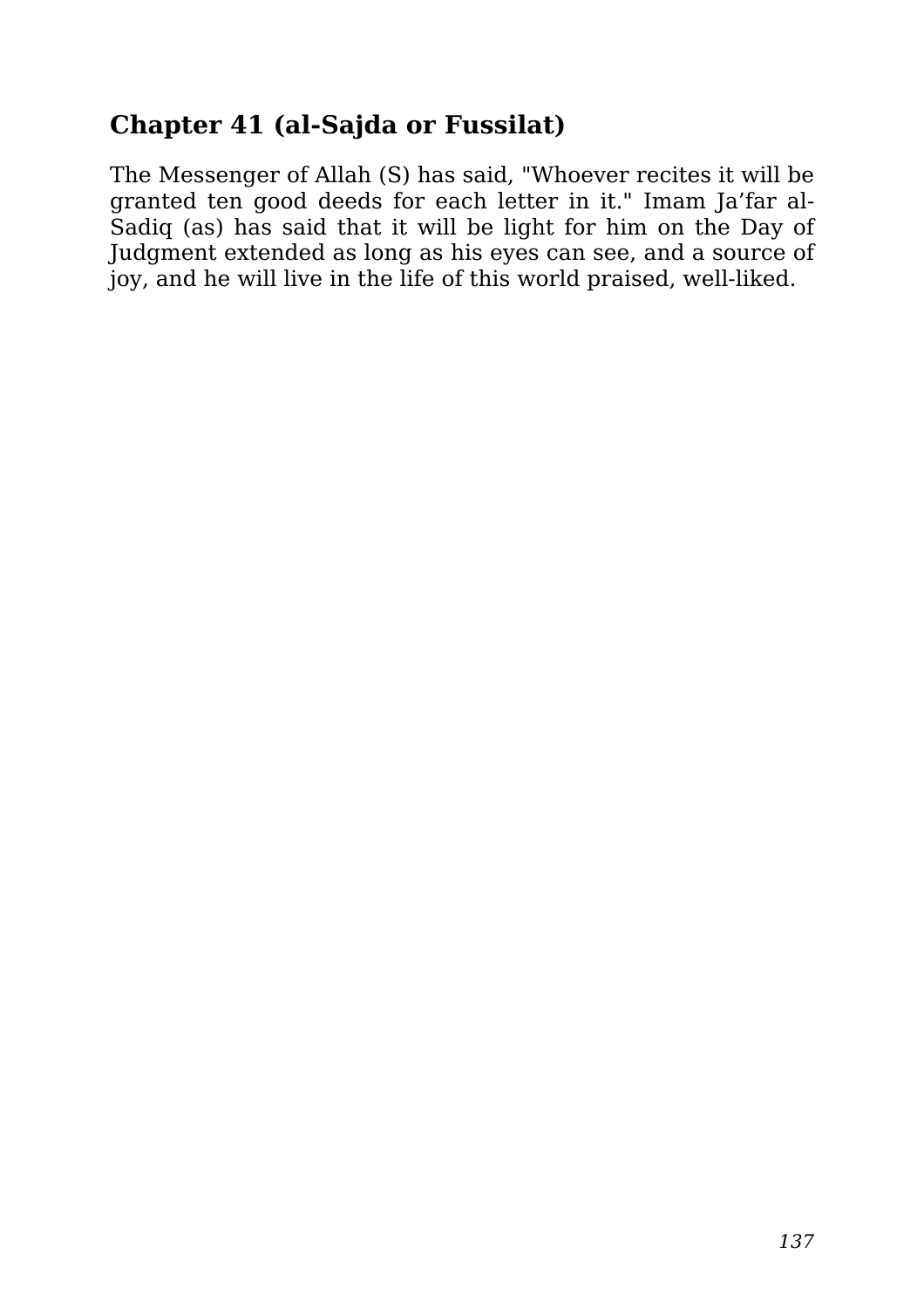## **Chapter 42 (al-Shura)**

The Messenger of Allah (S) is quoted saying, "Whoever recites Surat al-Shura will be among those whom the angels bless and for whom they will seek Allah's forgiveness and mercy." Imam Ja'far-al-Sadiq (as) has said that one who recites it will be resurrected on the Day of Judgment with a face like a full moon.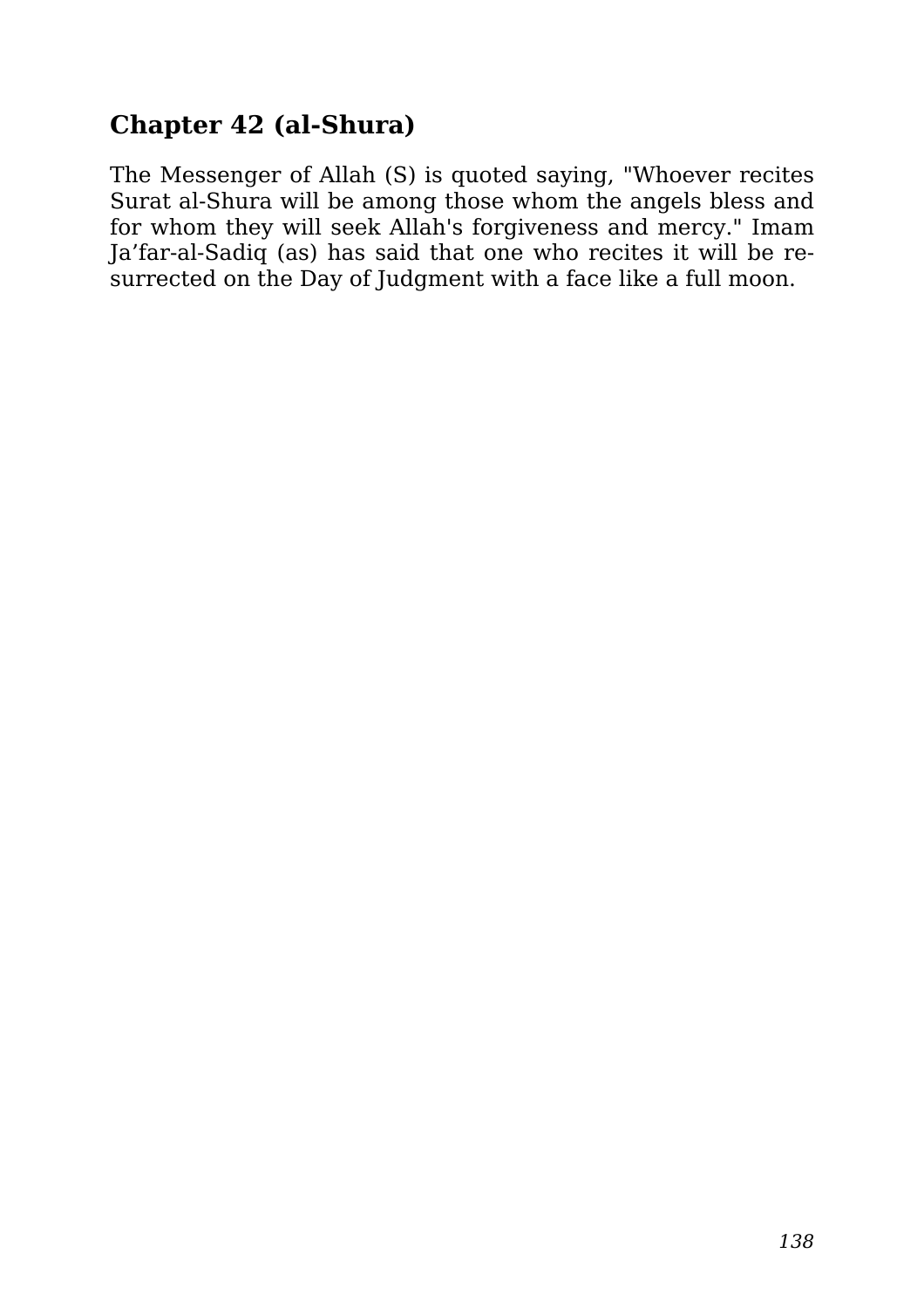## **Chapter 43 (al-Zukhruf)**

The Messenger of Allah (S) is quoted saying that whoever recites this Chapter will be on the Day of Judgment among those addressed by Allah thus: "O My servants! There is no fear on you this Day, nor shall you grieve." Imam Ja'far al-Sadiq (as) is quoted saying that one who recites it quite often will receive security in his grave from Allah against everything harmful and against the constriction of the grave till he stands before Allah Ta'ala, and it will be this Chapter that will permit him to enter into Paradise.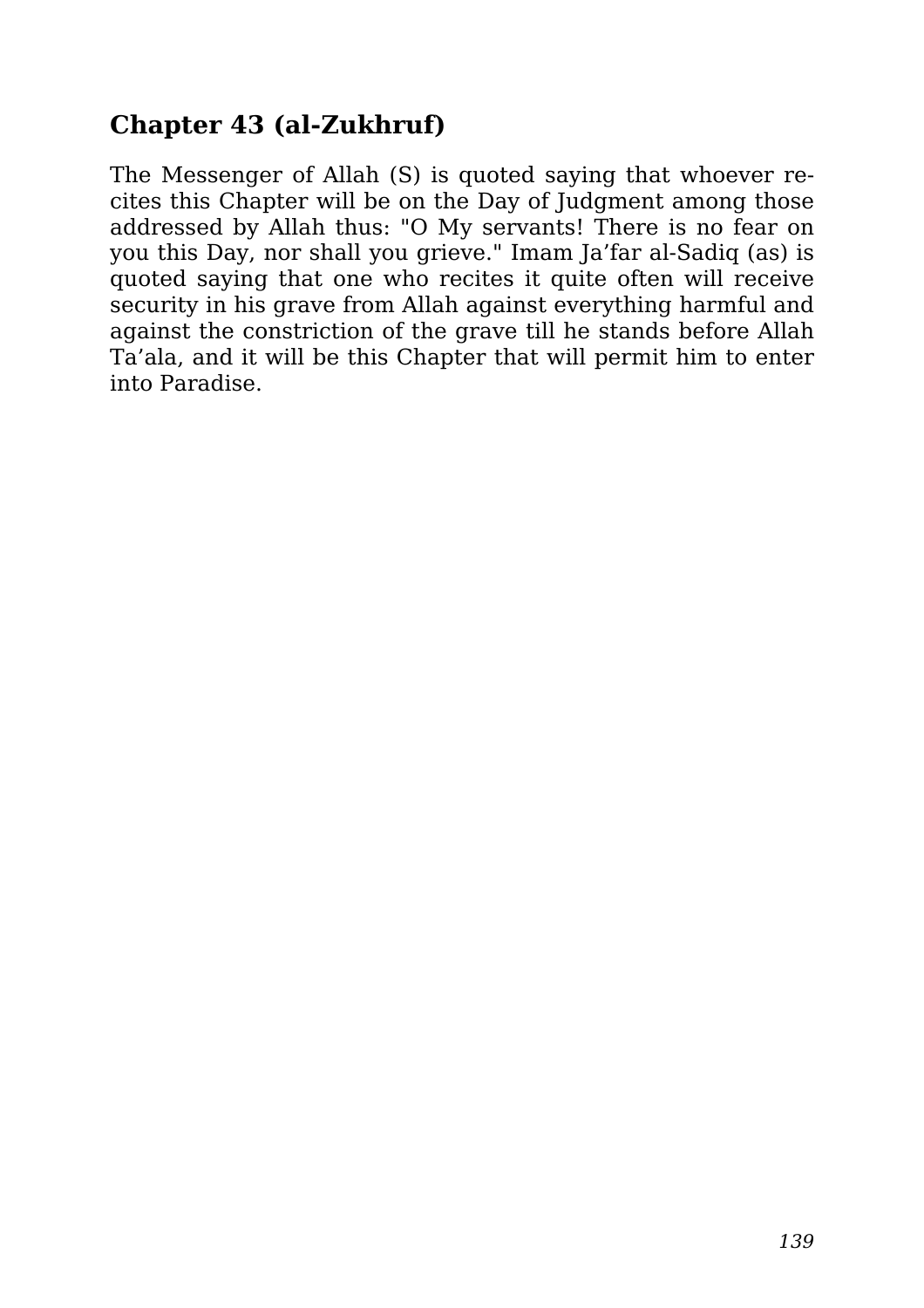#### **Chapter 44 (al-Dukhkhan)**

The Messenger of Allah (S) is quoted saying that whoever recites this Sura on a Friday night will be forgiven and will receive for each of its verses the rewards of one who sets a hundred thousand slaves free, and seventy thousand angels will seek forgiveness for him; and Allah will build a mansion for whoever recites it on Fridays. Imam Ja'far al-Sadiq (as) has said that one who recites it during his obligatory and optional prayers will be resurrected among those who will be secure and Allah will shade him with the shade of His 'Arsh and will try him an easy trial and give him his book (of reckoning) in his right hand.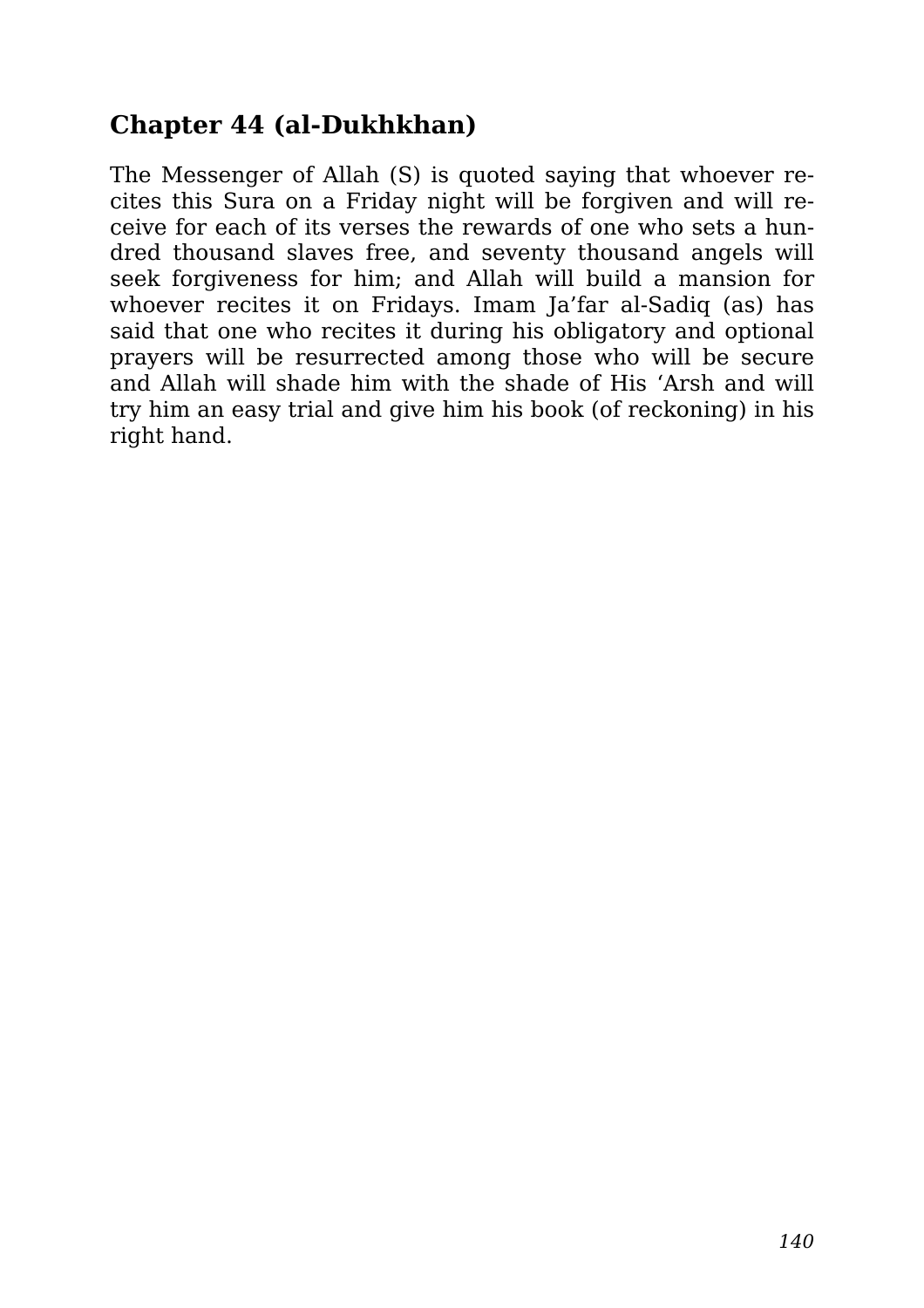# **Chapter 45 (al-Jathiya)**

Prophet Muhammad (S) has said the following about this Chapter: "The faults of whoever reads it will be covered by Allah Who will remove from him his fear when he is brought for judgment." Imam Ja'far al-Sadiq (as) has said that whoever recites it shall never see the fire, and he will be in the company of Muhammad (S).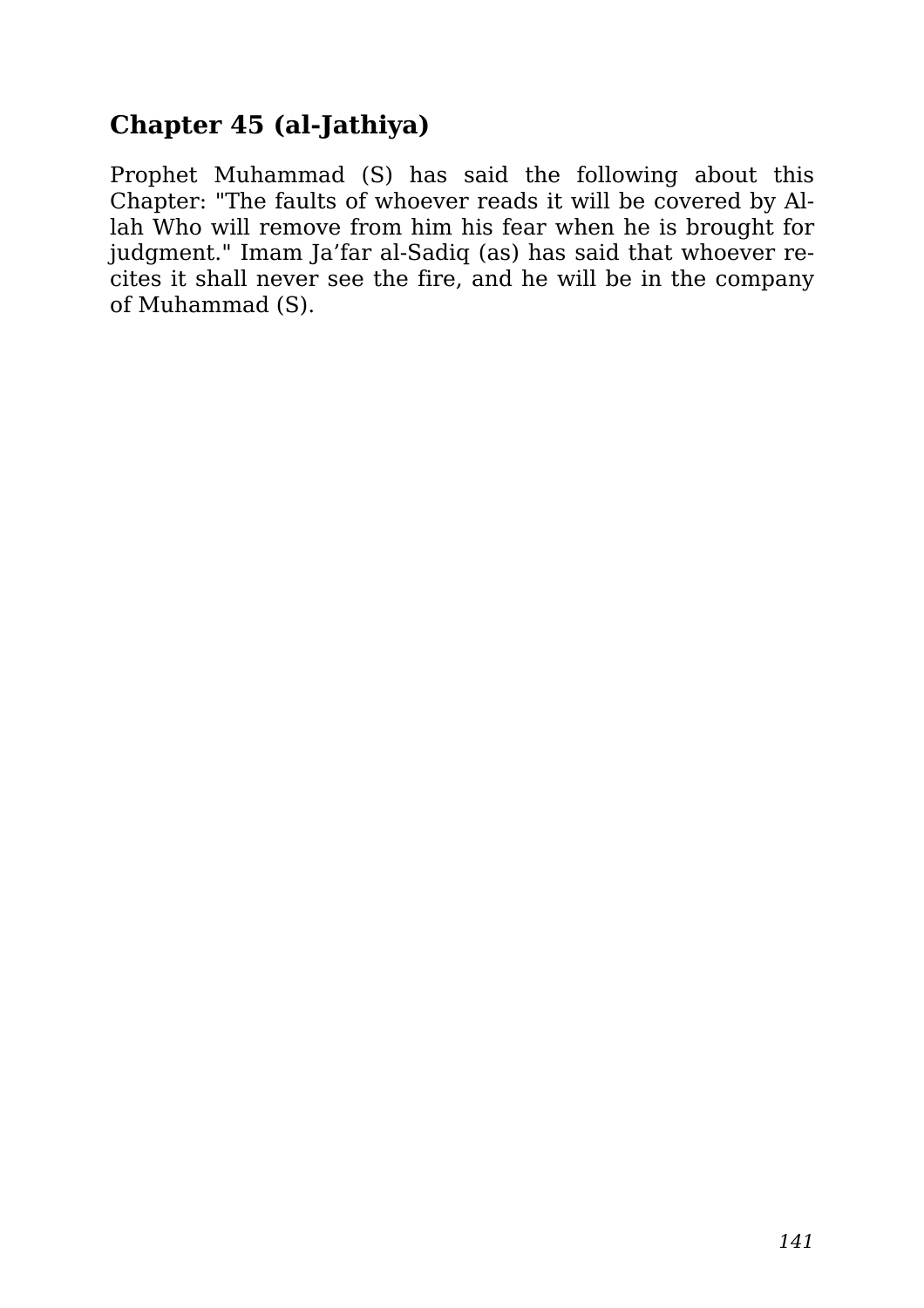# **Chapter 46 (al-Ahqaf)**

Imam Ja'far al-Sadiq (as) has said, "One who recites it will receive ten good deeds for each particle of sand in the world." He has also said, "One who recites it each night or each Friday night, Allah will not expose him to any fear in the life of this world and will receive security from the horrors of the Day of Judgment."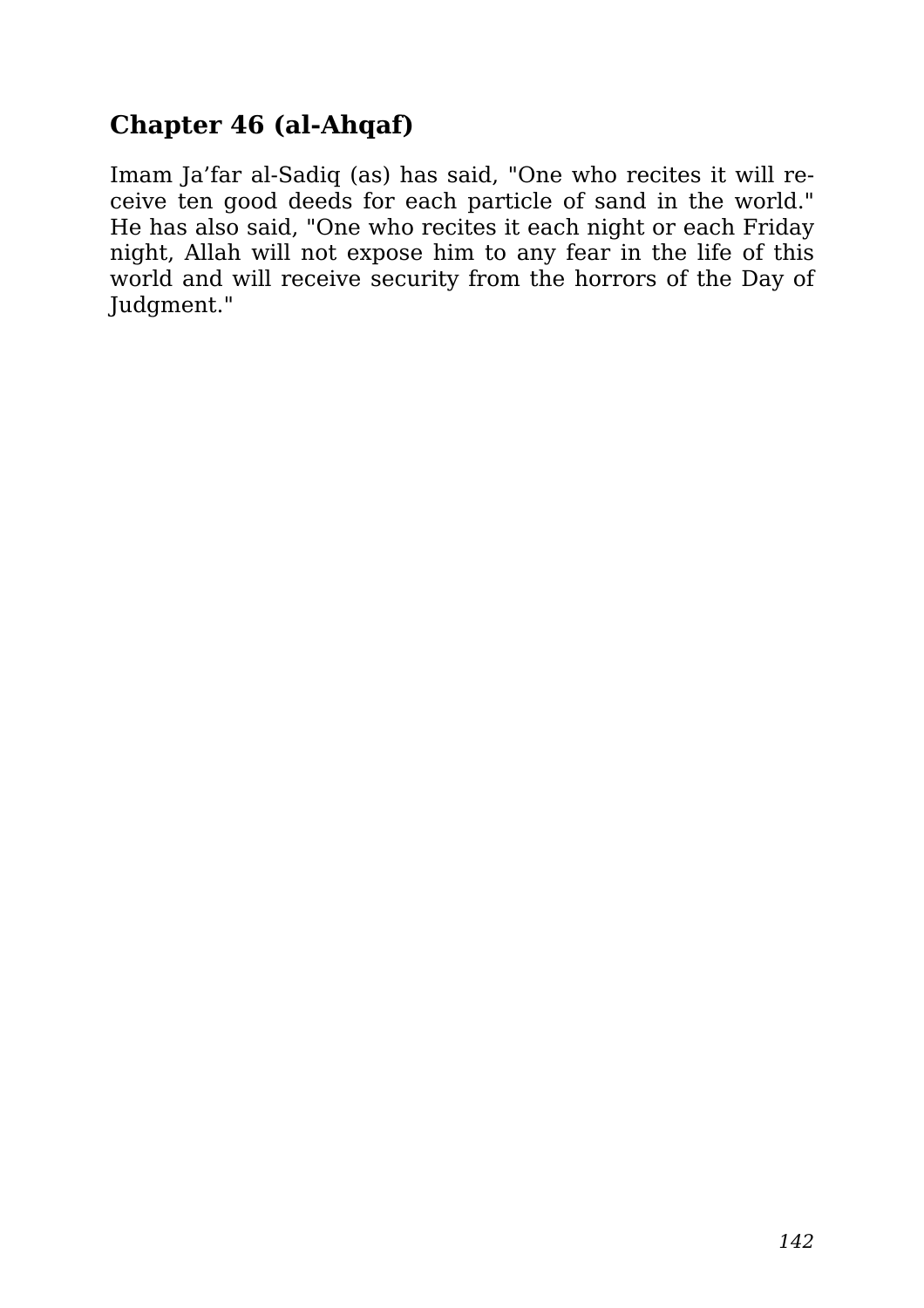# **Chapter 47 (Muhammad)**

He (as) is also quoted saying that if one recites this Sura, it will be incumbent upon the Almighty, the Praised One, to let him drink of the rivers of Paradise, and that doubt will never enter his mind with regard to his creed.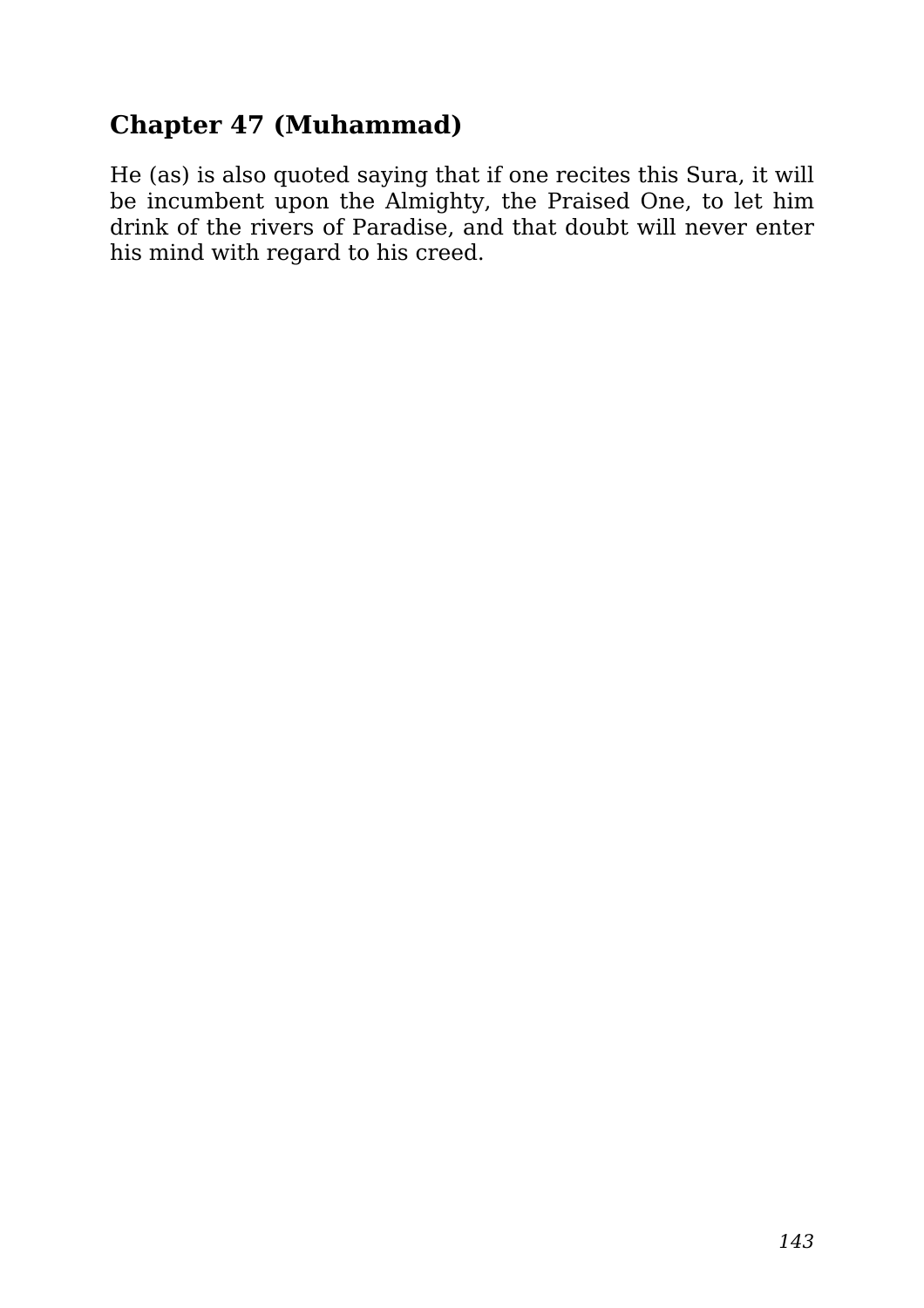# **Chapter 48 (al-Fath)**

He (as) is also quoted saying that whoever recites this Chapter will be as though he was present when the Prophet (S) opened Mecca and was with him when he (S) received the oath of allegiance under the tree. Imam al-Sadiq (as) has said the following with regard to this Chapter: "Fortify with it your wealth, women, and whatever your right hands possess against harm."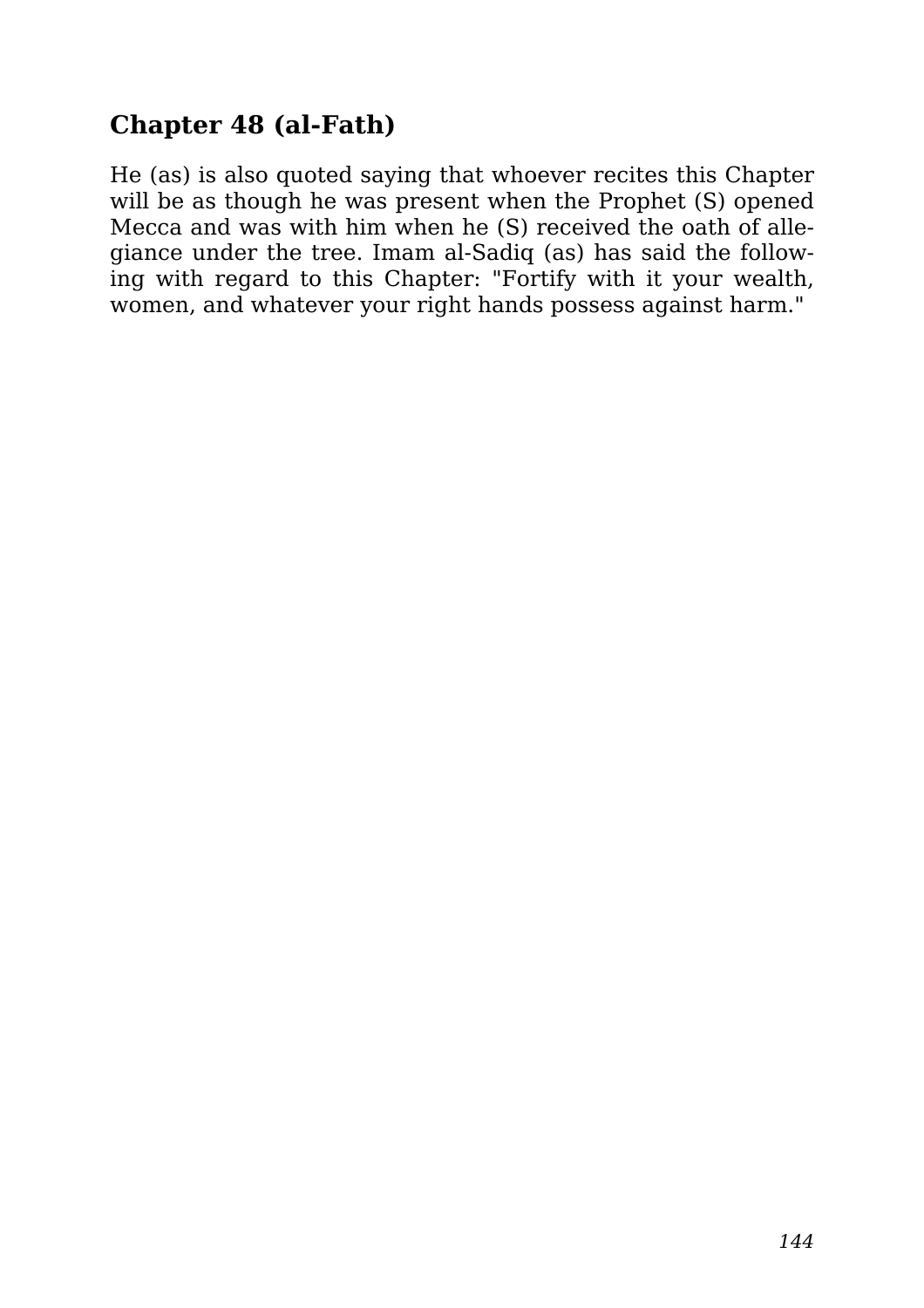## **Chapter 49 (al-Hujurat)**

Imam Ja'far al-Sadiq (as) has said that whoever recites this Sura will be granted good deeds for each and everyone who obeyed Allah Ta'ala and who disobeyed Him. Imam Ja'far al-Sadiq (as) has said, "One who recites it every night or every day will be among those who will visit the Prophet (S)."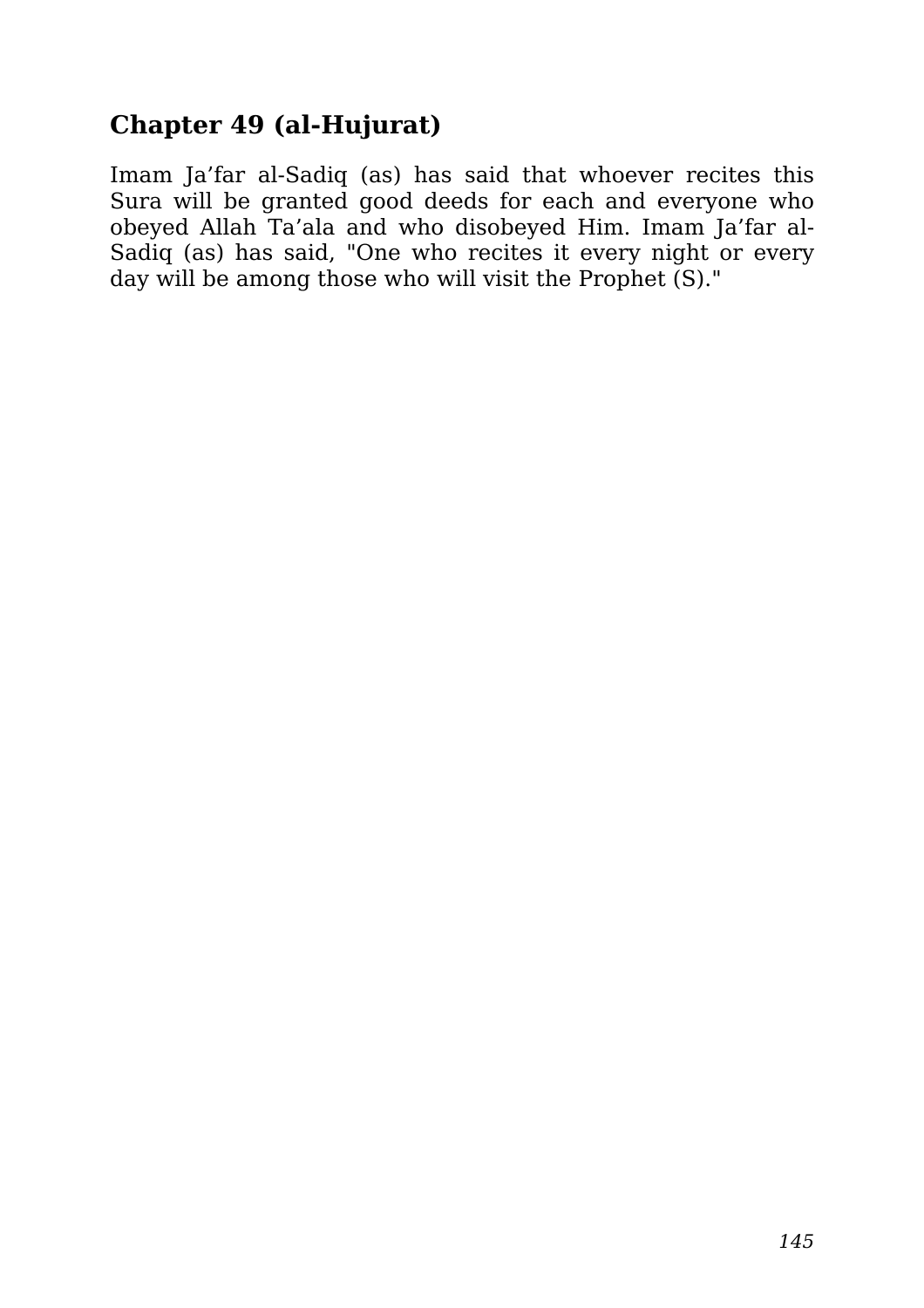## **Chapter 50 (Qaf)**

Prophet Muhammad (S) has said the following about this Chapter: "Whoever reads it, Allah will make the agony of death easy for him," and also, "Whoever recites it quite often in his obligatory and optional prayers will receive an increase from Allah Ta'ala in his sustenance, and He will give him his book in his right hand and will try him with an easy trial."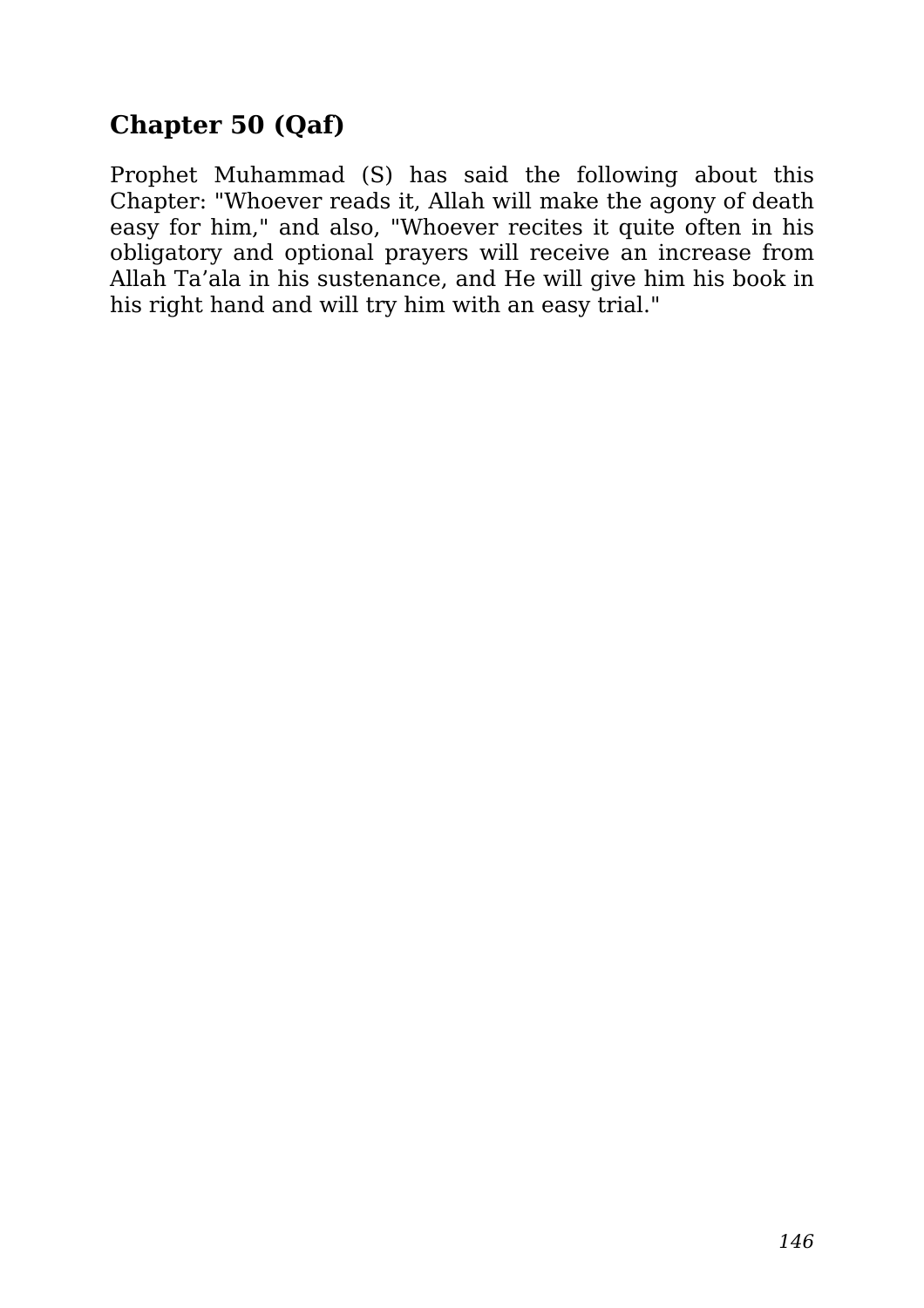## **Chapter 51 (al-Thariyat)**

Imam Ja'far al-Sadiq (as) has said, "One who recites it will receive ten good deeds for each and every wind that blew and swept in the life of this world," and that whoever recites it during his day or night will have an ease in his livelihood.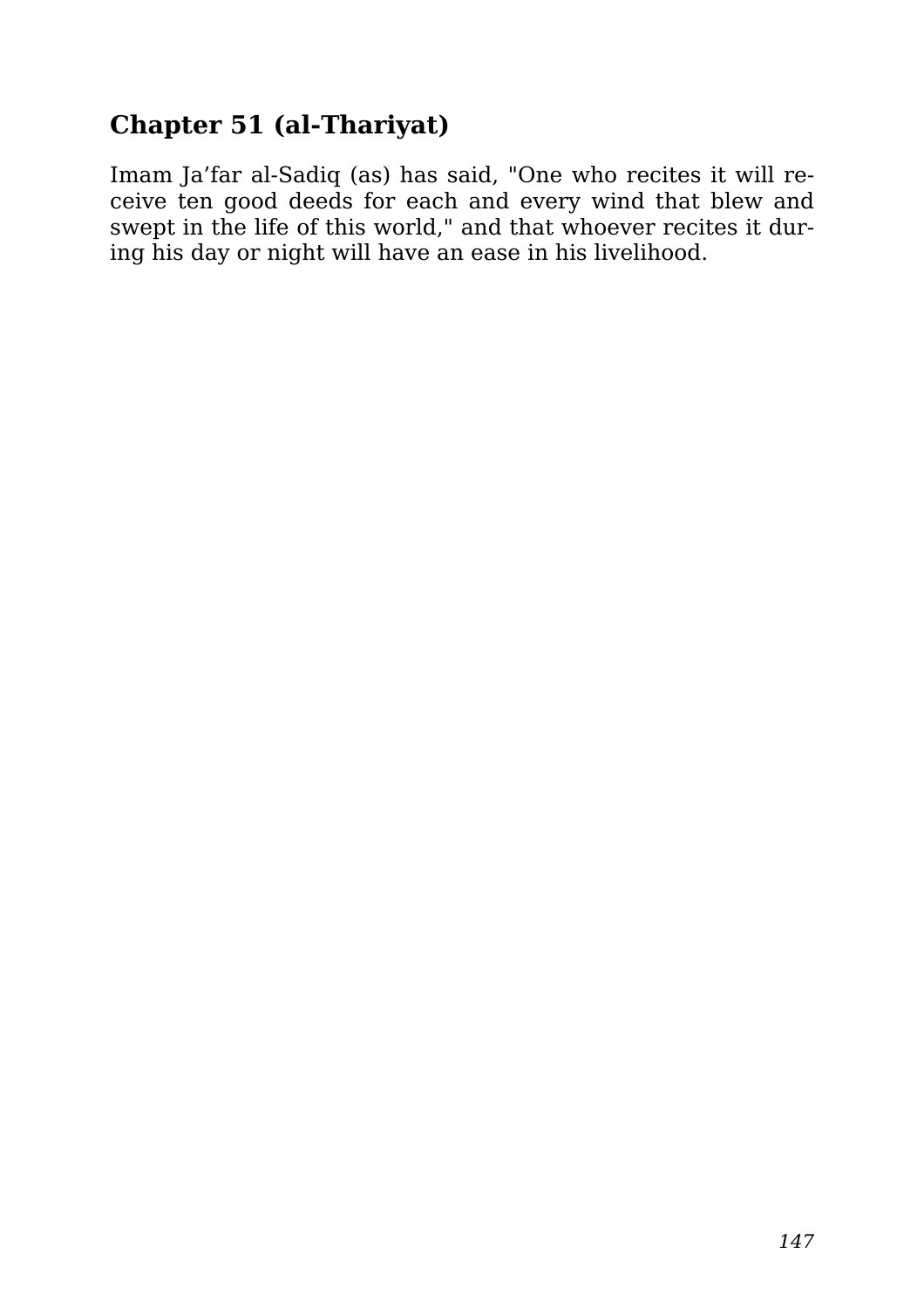## **Chapter 52 (al-Tur)**

He (as) is also quoted saying that one who recites this Sura, Allah will grant him security from His torment and will let him enjoy His Paradise. He (as) is also quoted saying that whoever recites it will have the best of both worlds.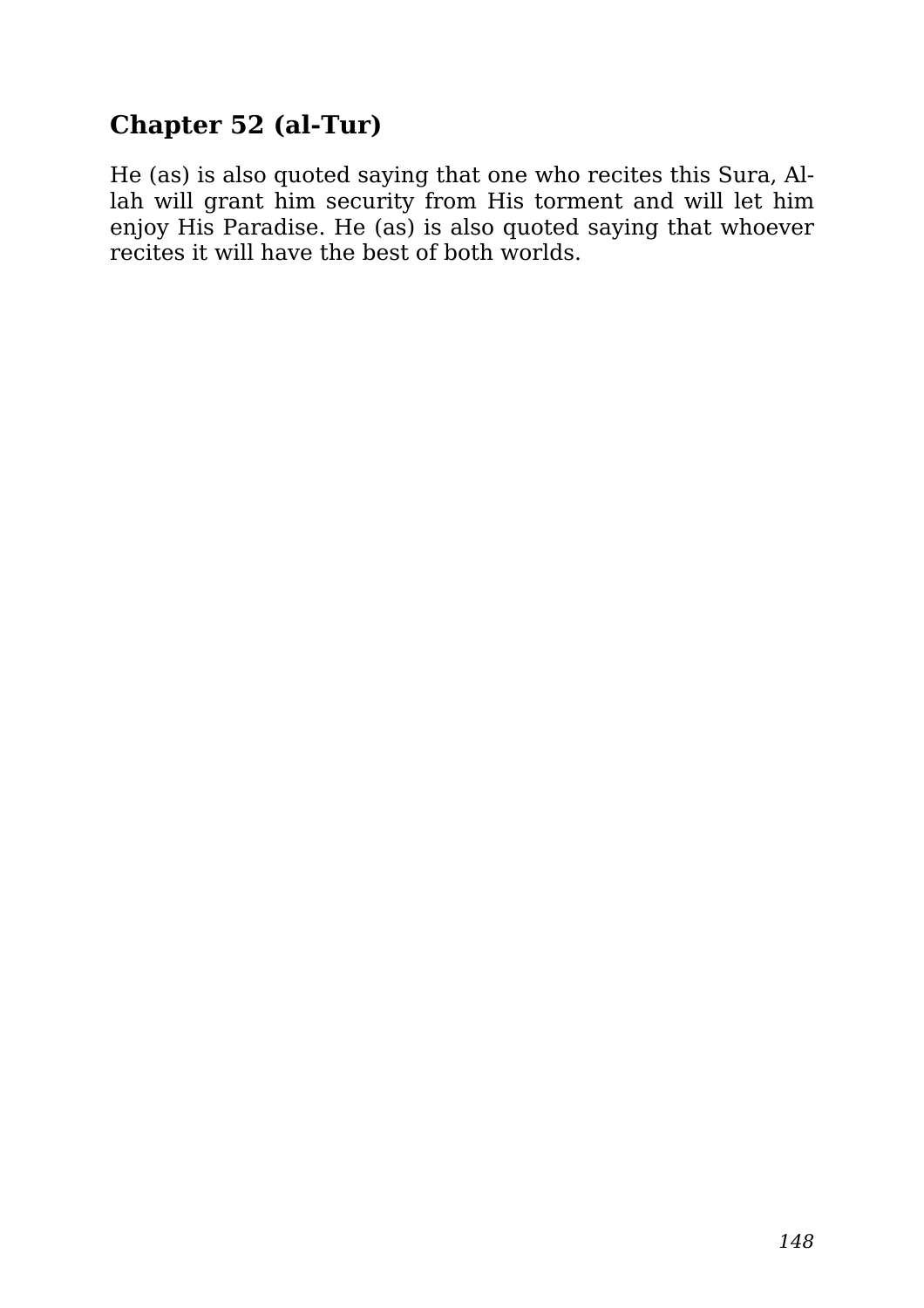## **Chapter 53 (al-Najm)**

He (as) is also quoted saying that whoever recites this Chapter will receive ten good deeds for each and every one who believed in the Prophet (S) and who disbelieved in him, and that whoever recites it quite often every day or every night, he will live among the people praised, loved.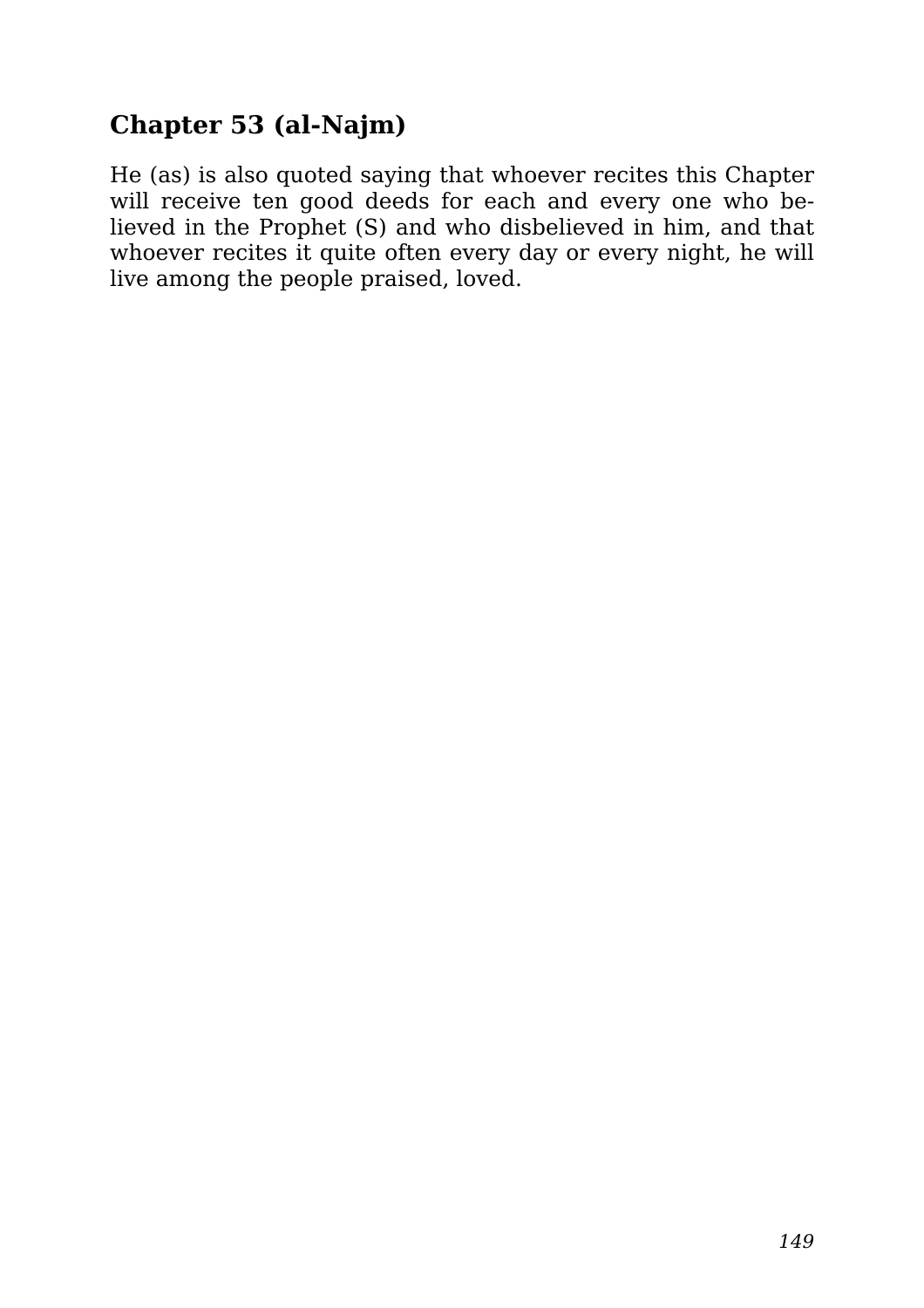### **Chapter 54 (al-Qamar)**

The Messenger of Allah (S) has said that whoever recites this Sura every other day will be resurrected with his face looking like a full moon. Imam Ja'far al-Sadiq (as) has said, "Whoever recites it will be resurrected by Allah from his grave conveyed on a she-camel of the she-camels of Paradise."

Here we have to stop for a moment and consider the implication of the "she-camel" to which the Imam (as) refers in this tradition. Surely on the Day of Judgment there will be a great deal of movement and commotion: humans will be arranged in groups, as we are told in Surat al-Saffat and elsewhere in the Holy Qur'an, each group having common denomenators, the good with the good and *vice versa*.

The Imam (as) is referring to the she-camels of Paradise, not the she-camels in Paradise, for there are no she-camels in Paradise. After all, what would she-camels be doing in Paradise, anyway?!

Those to whom the Imam (as) spoke did not know means of transportation other than she-camels. His reference to shecamels can be seen as implying means of transporation provided by the angels charged with Paradise and with transporting to it the fortunate ones who will make it their home from the area where they will be tried and once their destiny is determined by the Supreme Judge, the Judge of all judges, the King of all kings, Glory and Exaltation to Him.

What confirms the view that there are no camels in Paradise is one *hadith* cited on p. 394 of Ali ibn Adham's *Tafsir* in which Imam Ja'far al-Sadiq (as), through *isnad*, is quoted saying that there will be no animals in Paradise except Bal'am ibn Ba'ur's donkey (provided to transport the newly born Christ and his mother, peace be upon them), the she-camel of prophet Salih (as), the wolf of prophet Yousuf (as), and the companion dog of the People of the Cave.

This is stated on p. 195, Vol. 8, of *Bihar al-Anwar*. Space, distance, movement, emotions and feelings, colors, perfumes and odors, etc. will be as real in the life hereafter as they are in this one, only much more intensely, and much more real, than we can ever imagine. To move from one place to another will not be subject to one's own desire or free will.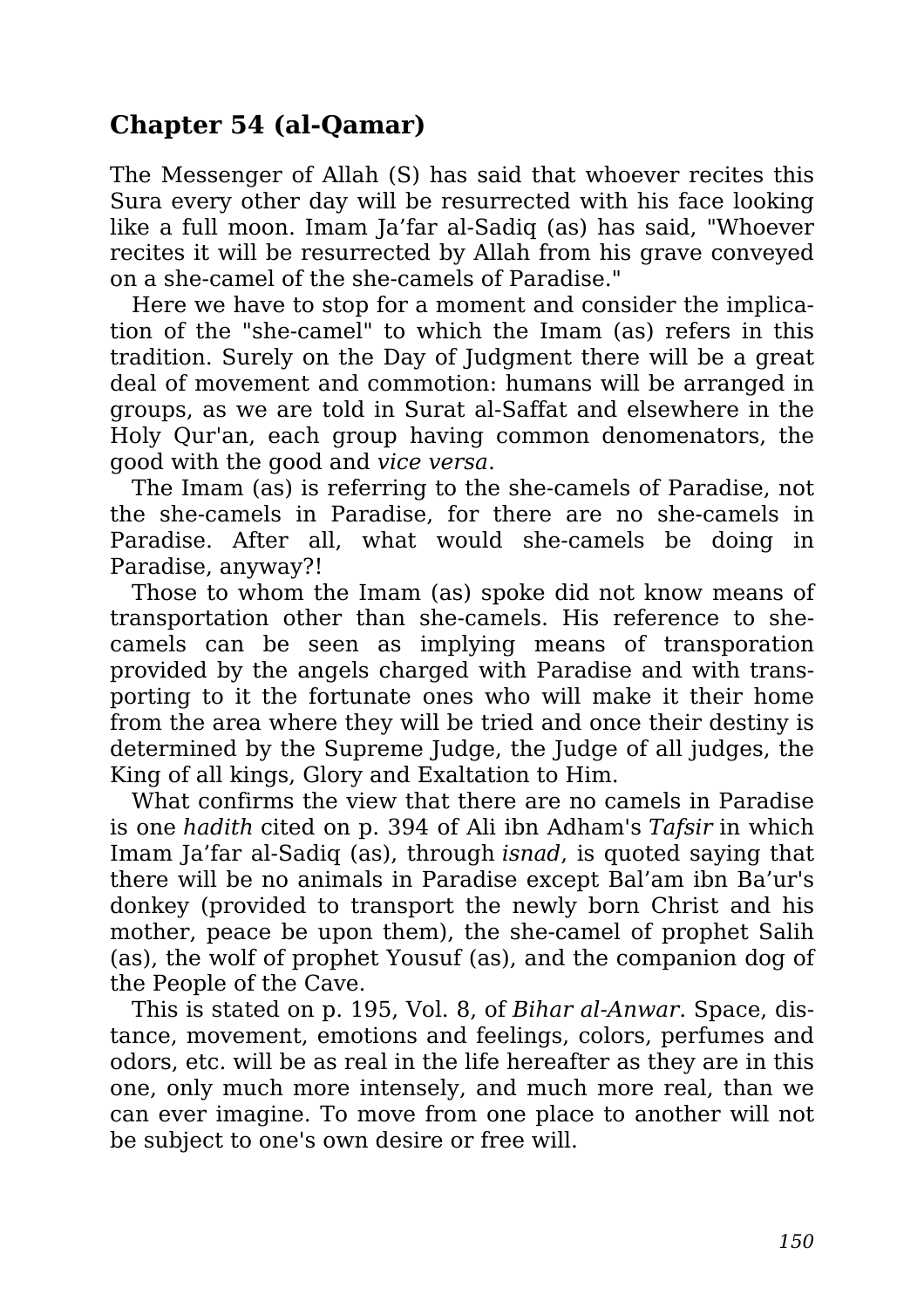Desire and free will, among other things, are at our disposal only in this short life, not in the life to come. This and many more details of the hereafter will *Insha-Allah* be provided and documented in a book I hope my Maker will enable me to write; your prayers, dear reader, are sincerely solicited.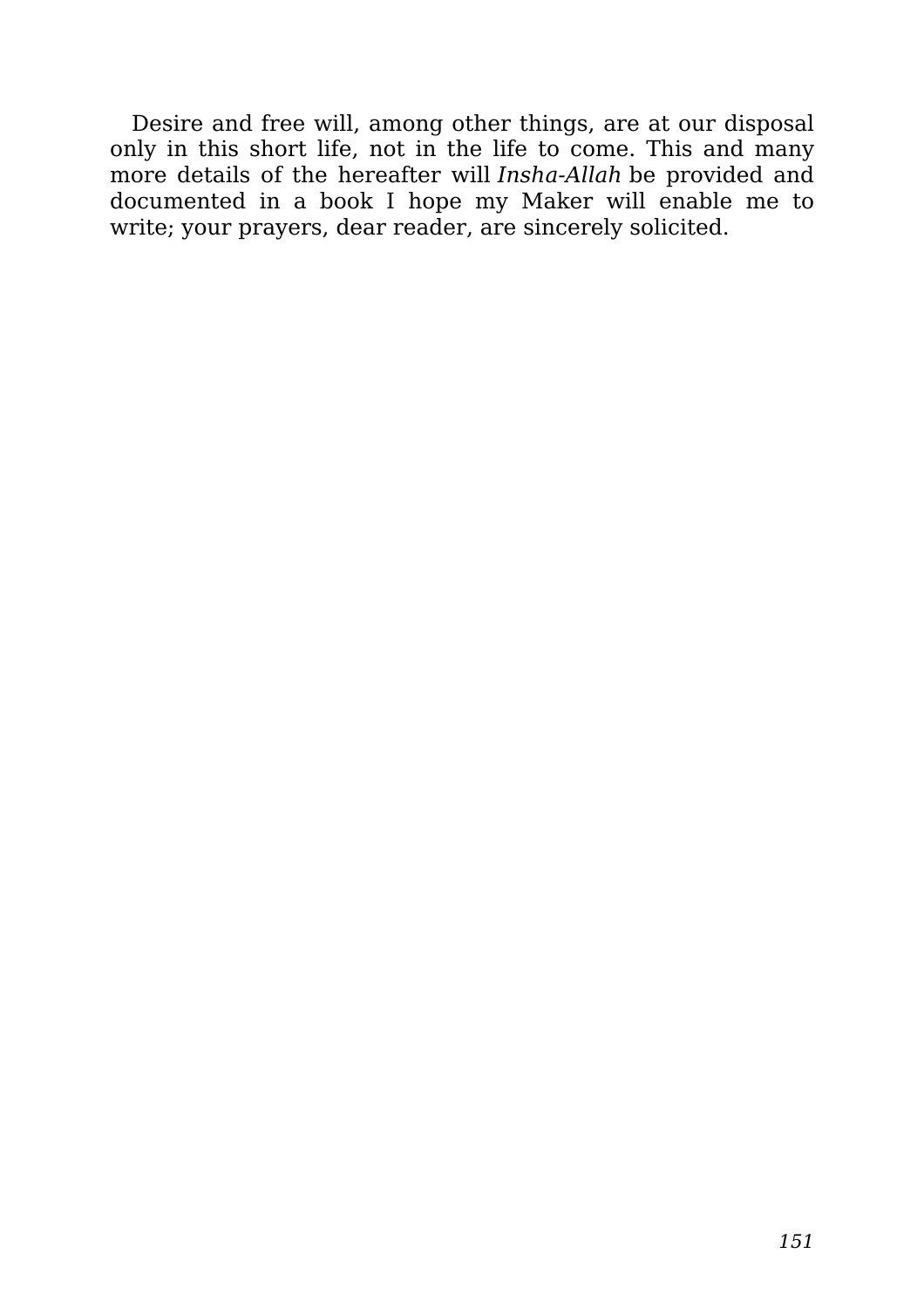### **Chapter 55 (al-Rahman)**

Prophet Muhammad (S) has said the following about this Chapter: "Whoever reads it, Allah will have mercy on his weakness and be regarded as having thanked Allah for it." Imam Ja'far al-Sadiq (as) is quoted saying that there is a bride for everything, and the Qur'an's bride is Surat al-Rahman, and that Allah will brighten everyone's face for reciting it quite often [on the Day of Judgment].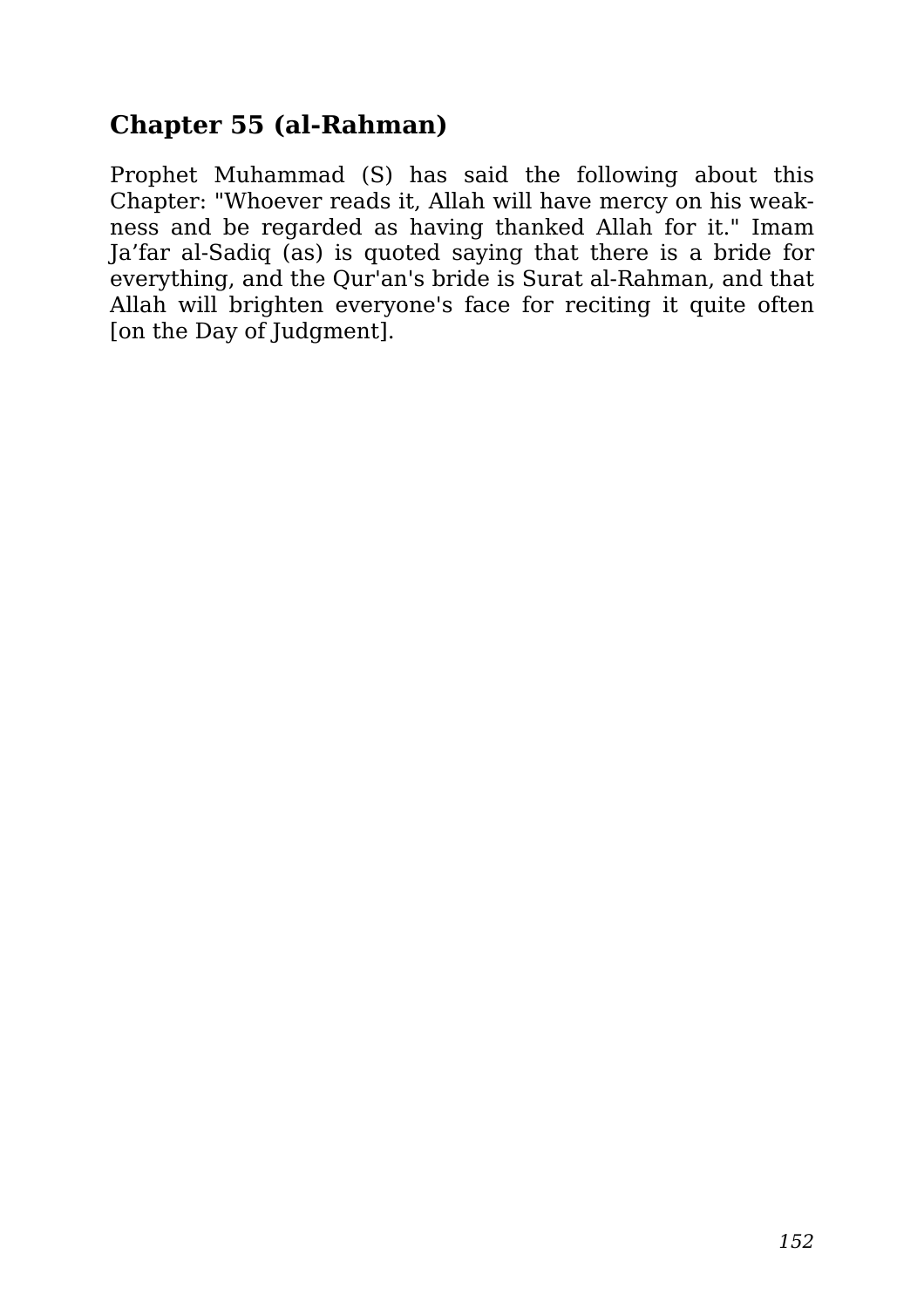# **Chapter 56 (al-Waqi'a)**

Imam Ja'far al-Sadiq (as) has said, "Whoever recites it will not be written down among the heedless, and whoever recites it every Friday night will be loved by Allah."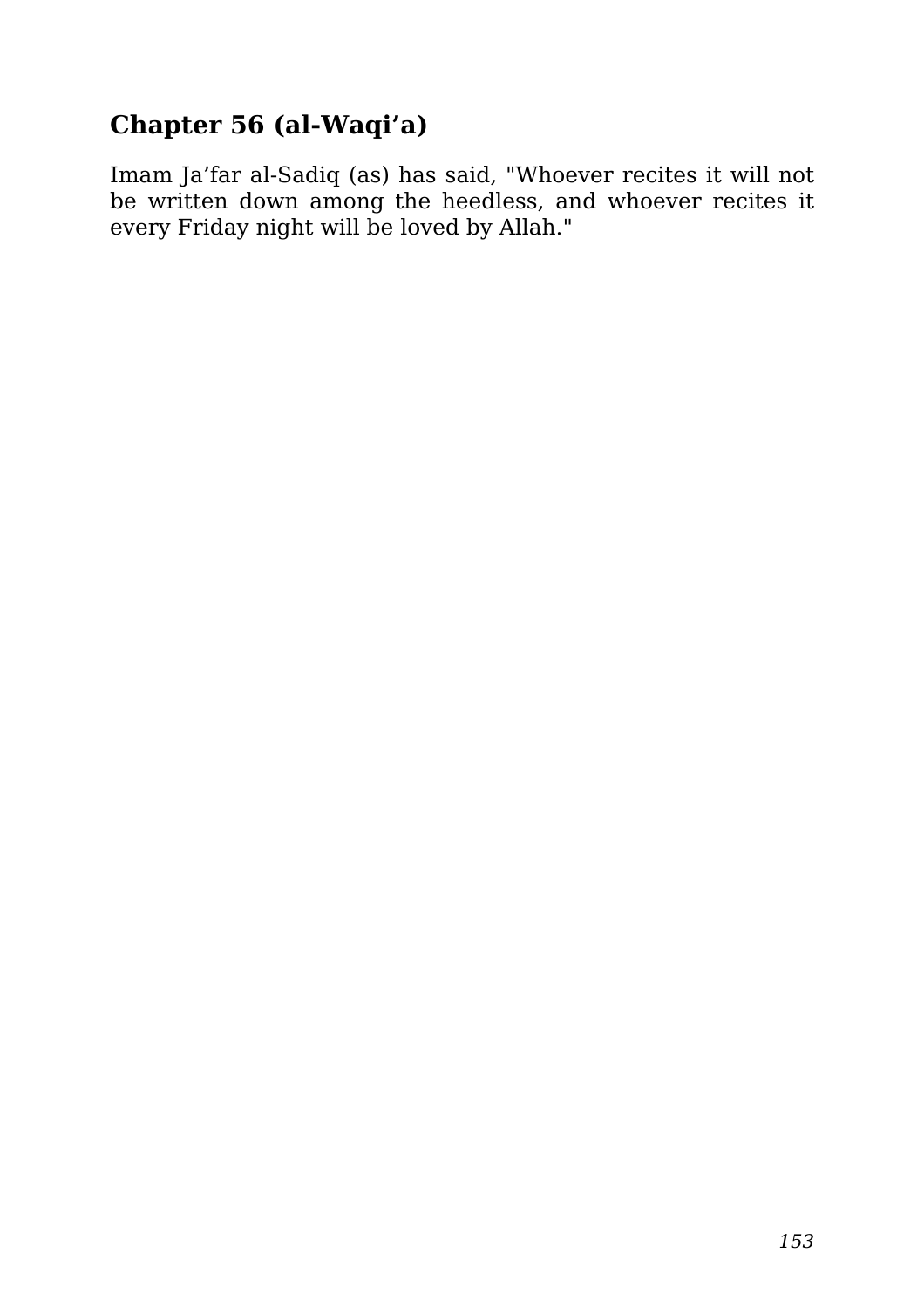### **Chapter 57 (al-Hadeed)**

He (as) is also quoted saying that one who recites this Sura will be written down among those who believed in Allah and His Messenger (S). The Imam (as) has also said, "Whoever recites all the Suras which start by glorifying Allah<sup>4</sup> before going to bed will not die before meeting al-Qa'im (al-Mahdi), peace be upon him, and if he does die, he will be a neighbor of the Prophet (S)."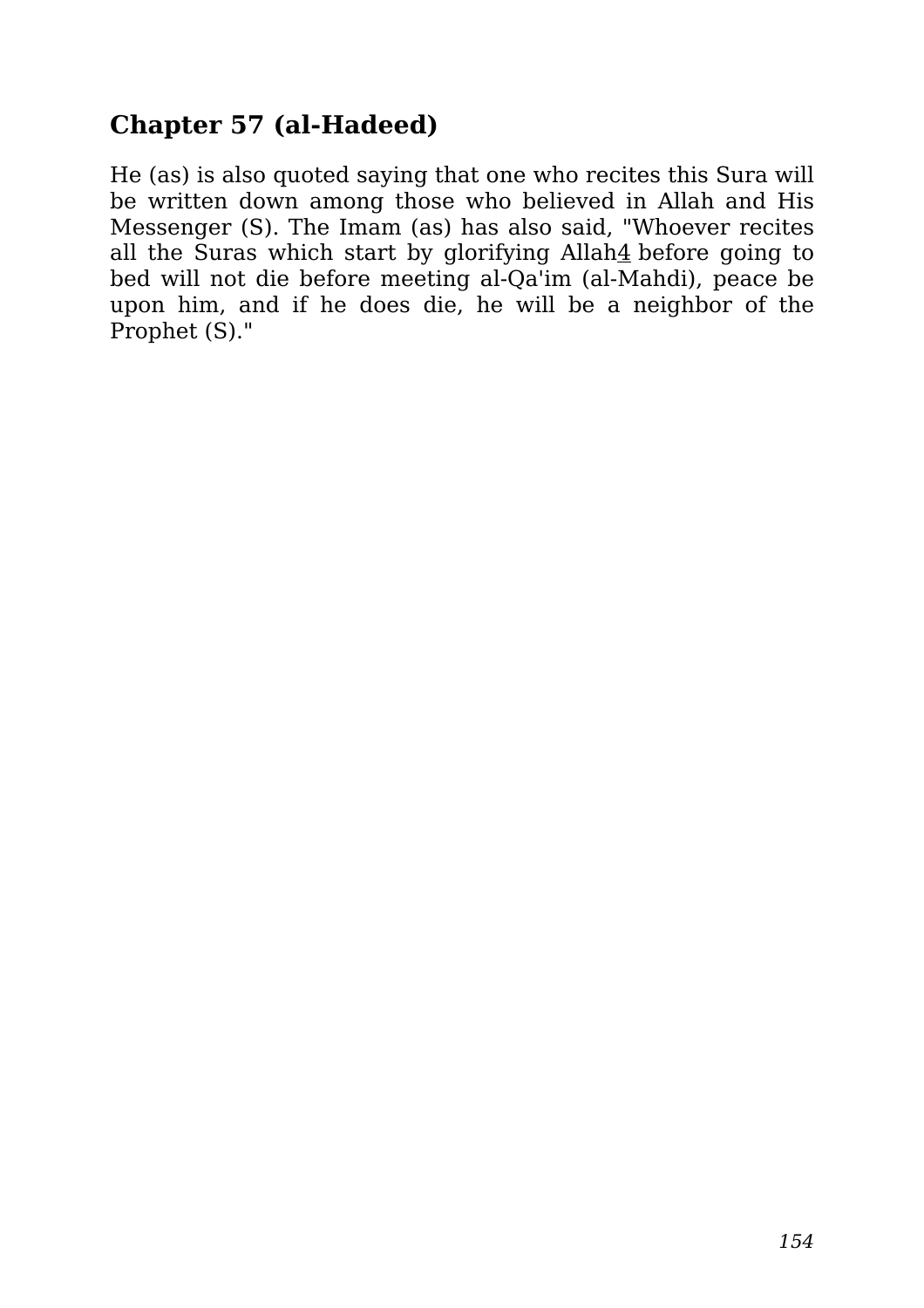## **Chapter 58 (al-Mujadila)**

He (as) is also quoted saying that whoever recites this Chapter will be written down as being among Allah's party, the ones who will achieve victory on the Day of Judgment. The Imam (as) has also said, "Whoever recites Surat al-Hadeed and al-Mujadila in his obligatory prayers, and continues to do so, will not be exposed by Allah to any hardship as long as he lives."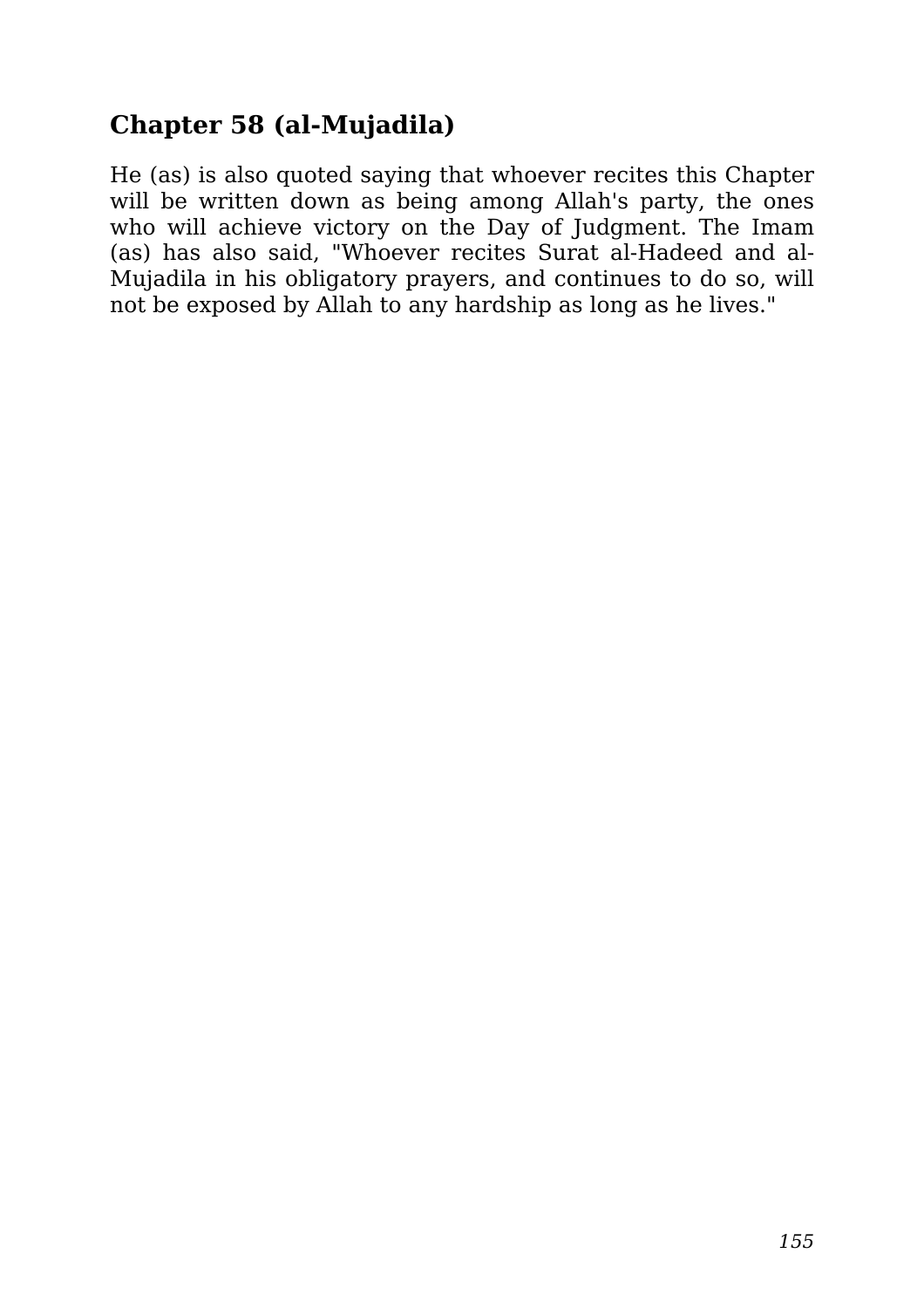### **Chapter 59 (al-Hashr)**

Imam Ja'far al-Sadiq (as) has said that whoever recites Surat al-Hashr will be blessed by Allah Who will take his soul as though he had been a martyr, and Paradise, hell, the 'Arsh and the Kursi will all seek Allah's forgiveness for him, and that whoever recites whatever verses he can of Surat al-Rahman and Surat al-Hashr during the night, Allah will assign one guardian angel till the morning (protecting him).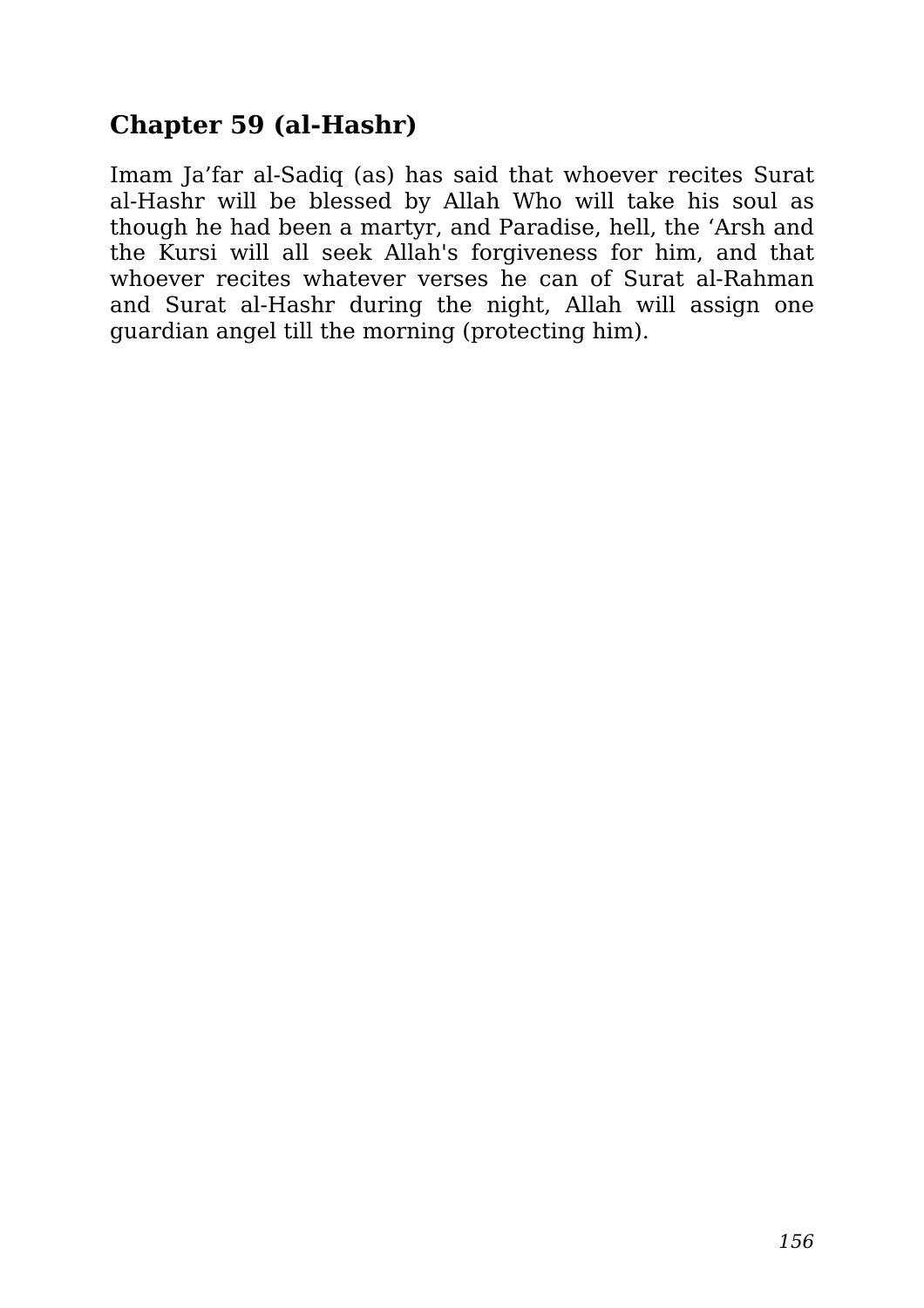### **Chapter 60 (al-Mumtahana)**

Al-Kaf'ami quotes the Prophet of Islam (S) saying the following about this Chapter: "Whoever reads it will receive intercession from all believing men and women on the Day of Judgment." Both al-Majlisi and al-Tibrisi tell us that Ibn al-Bataini traces the *isnad* of this tradition to 'Asim al-Khayyat who quotes Imam Ali ibn al-Husayn al-Sajjad Zaynul-'Abidin (as) saying, "Whoever recites this Sura in his obligatory and optional prayers will have been ascertained by Allah as having full conviction, and He will fill his heart with light, and neither poverty nor insanity will ever afflict him nor any of his offspring."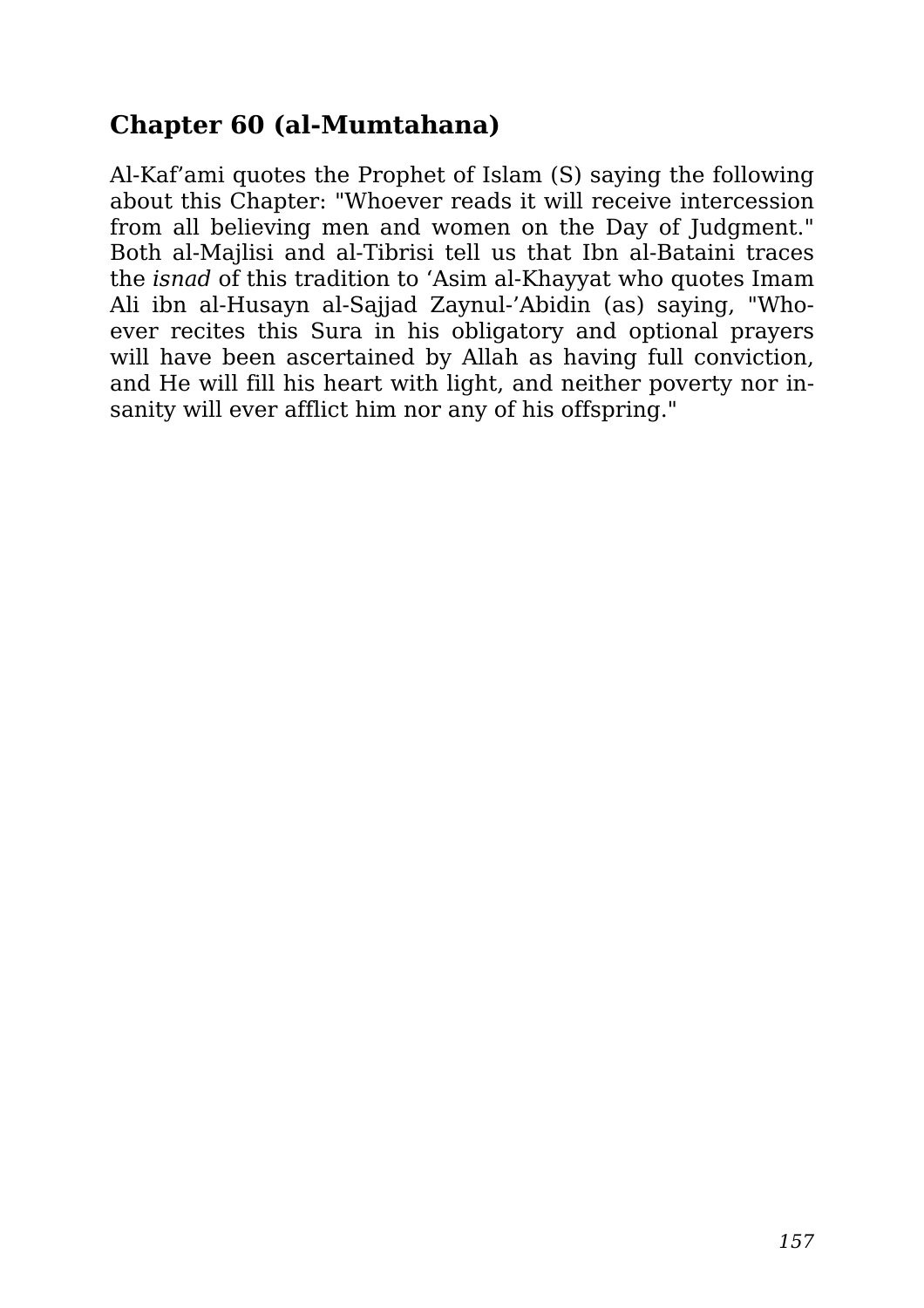## **Chapter 61 (al-Saff)**

Prophet Muhammad (S), as we are told on p. 520 of al-Kaf'ami's *Misbah*, has said, "Whoever recites it, Jesus (as) will pray and seek forgiveness for him as long as he is in the life of this world, and he will be his companion on the Day of Judgment." Imam Ja'far al-Sadiq (as) is quoted saying that if one recites it quite often in his obligatory and optional prayers, Allah will place him in the ranks of His angels, prophets and messengers.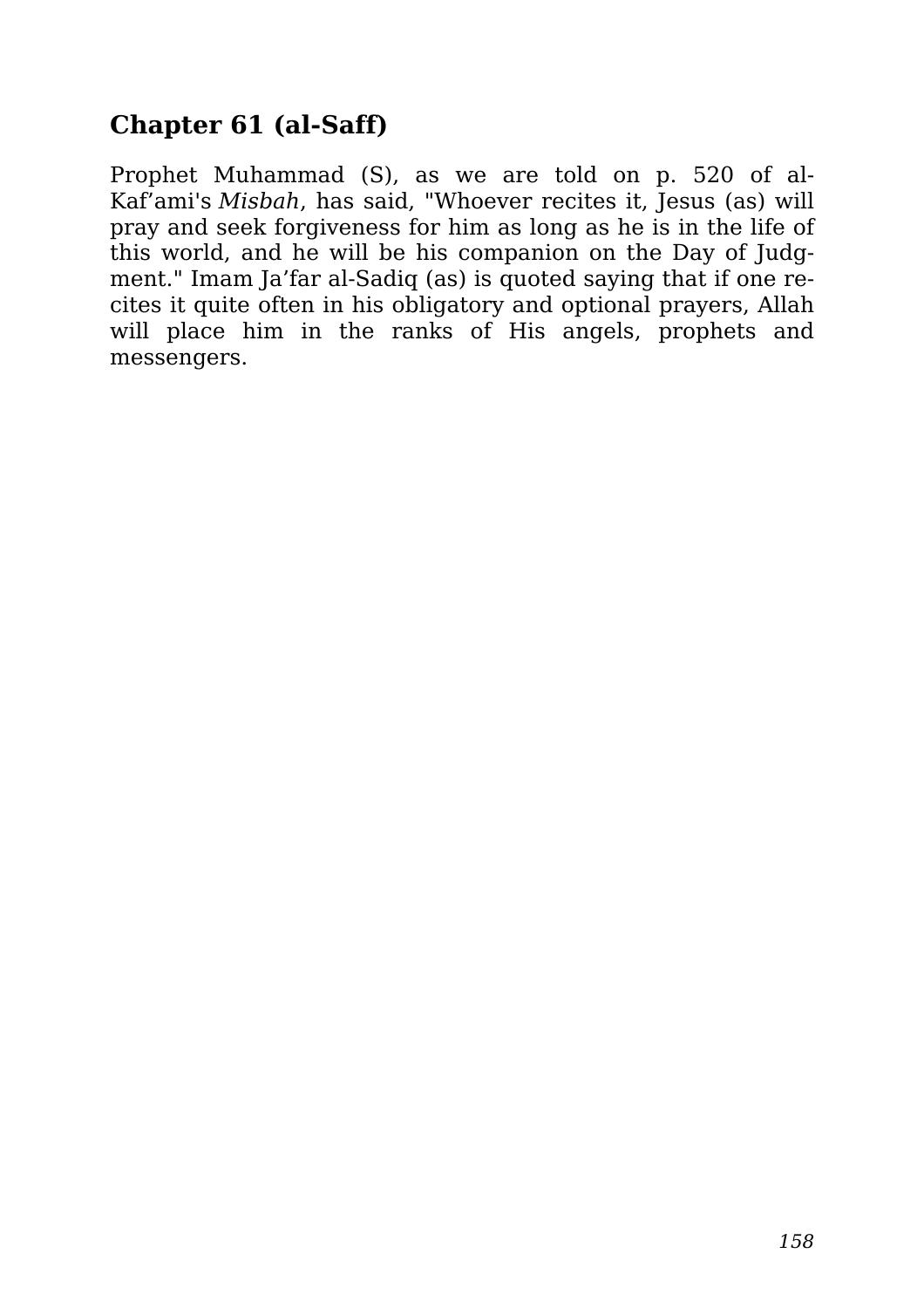## **Chapter 62 (al-Jum'a)**

The Messenger of Allah (S) has said, "Whoever recites it will be granted ten good deeds for each and everyone who attended and who did not attend Friday congregational prayers in all Muslim lands." Imam Ja'far al-Sadiq (as) has said, "Every believing man and woman, if he is one of our followers, must recite during Friday night both Surat al-Jum'a and Surat al-A'la, and in his noon prayers he has to recite Surat al-Jum'a and Surat al-Munafiqun; so, if he/she does so, he/she will be regarded as following in the footsteps of the Prophet (S), and his/ her rewards from Allah will be Paradise."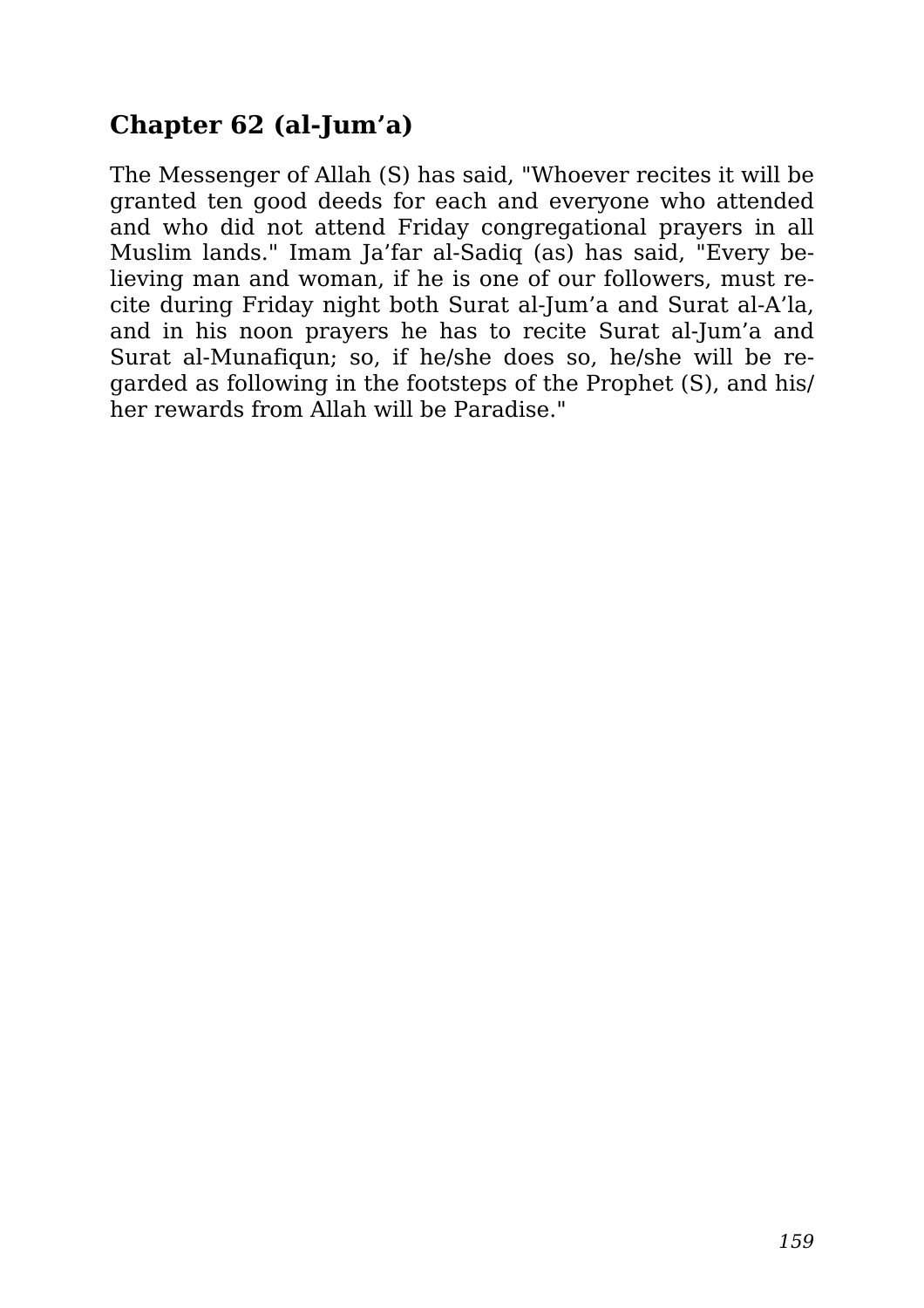## **Chapter 63 (al-Munafiqun)**

The Messenger of Allah (S) is quoted as having said that anyone who recites this Chapter will be cleared from doubt and hypocrisy with regard to the creed.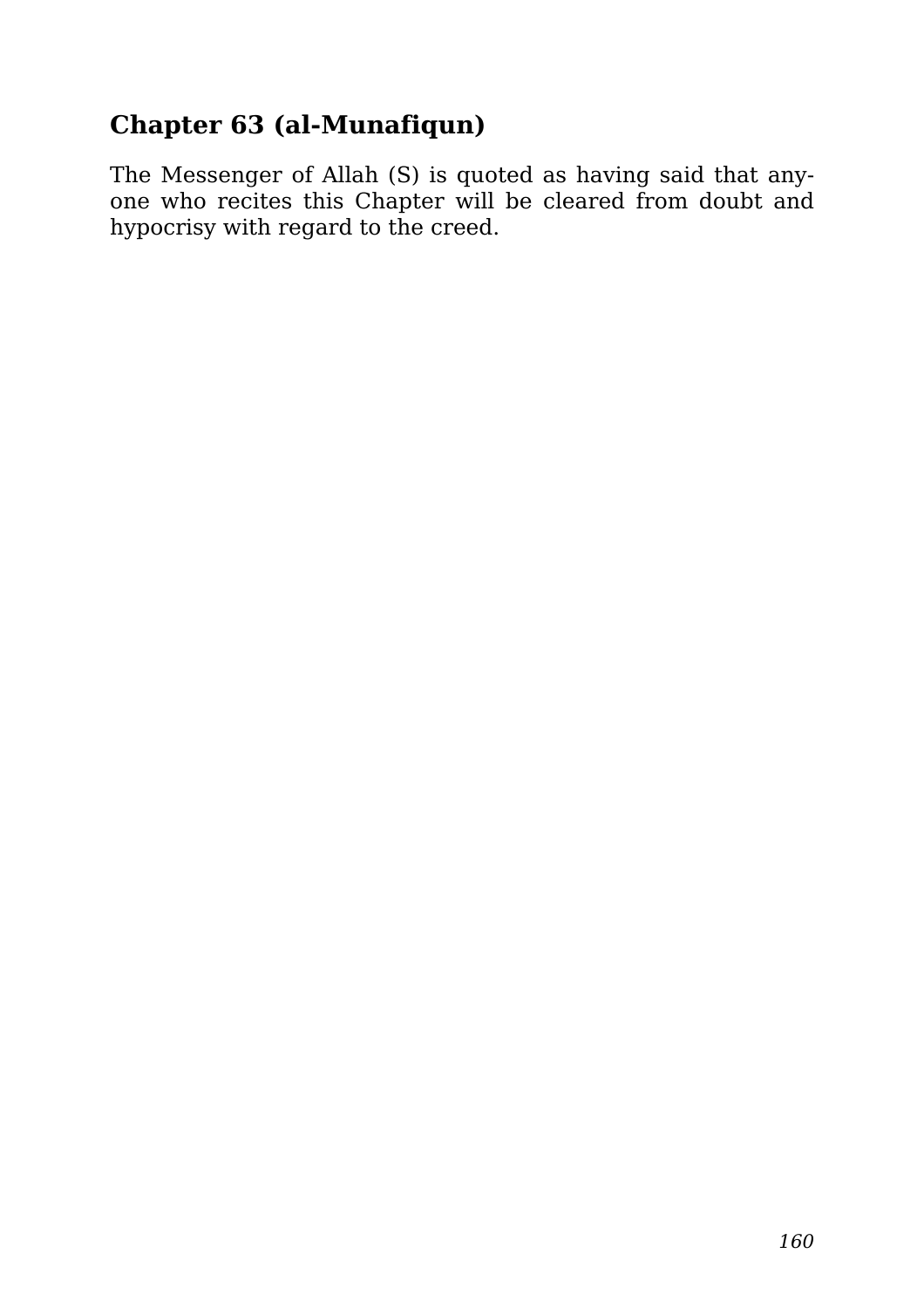## **Chapter 64 (al-Taghabun)**

Al-Kaf'ami and al-Majlisi indicate that Ibn al-Bataini cites Ibn-Abul-'Alaa quoting Abu Busayr quoting Abu Abdullah Imam al-Sadiq (as) saying that one who recites this Sura in his obligatory and optional prayers, it will intercede for him on the Day of Judgment and be a truthful witness for him testifying to the One Who will permit it to testify, and it shall not part with him till it escorts him into Paradise.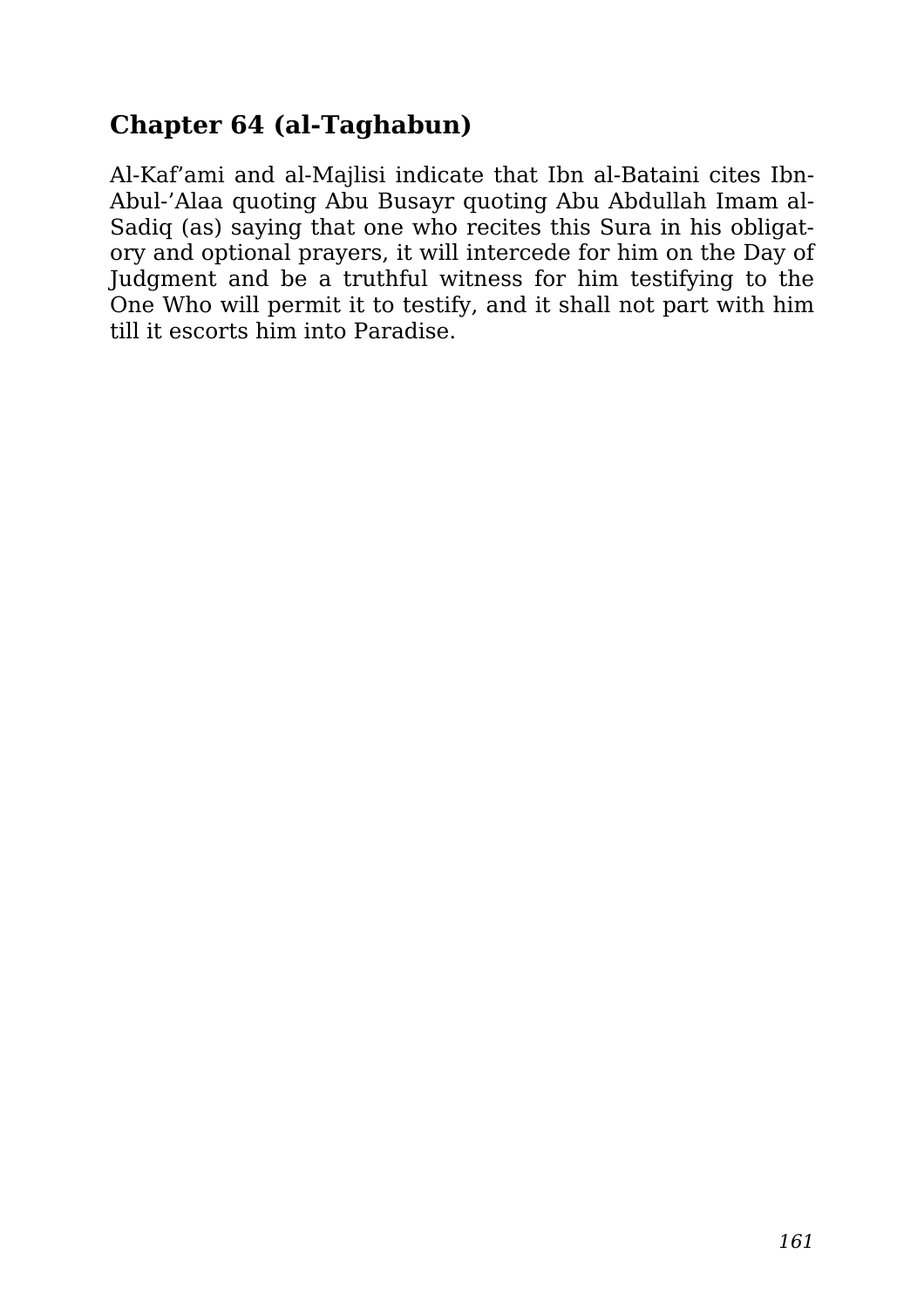## **Chapter 65 (al-Talaq)**

The Messenger of Allah (S) is quoted by al-Kaf'ami and al-Majlisi, as well as by the author of *Al-Durr al-Manthur* who indicates the same on p. 107, Vol. 6, of his book, saying that whoever recites this Chapter will die as an adherent of the Sunnah of the Prophet (S). Imam Ja'far al-Sadiq (as) is quoted saying that if one recites it together with Surat al-Tahreem in his obligatory prayers will be given refuge on the Day of Judgment from fear and depression and from the fire.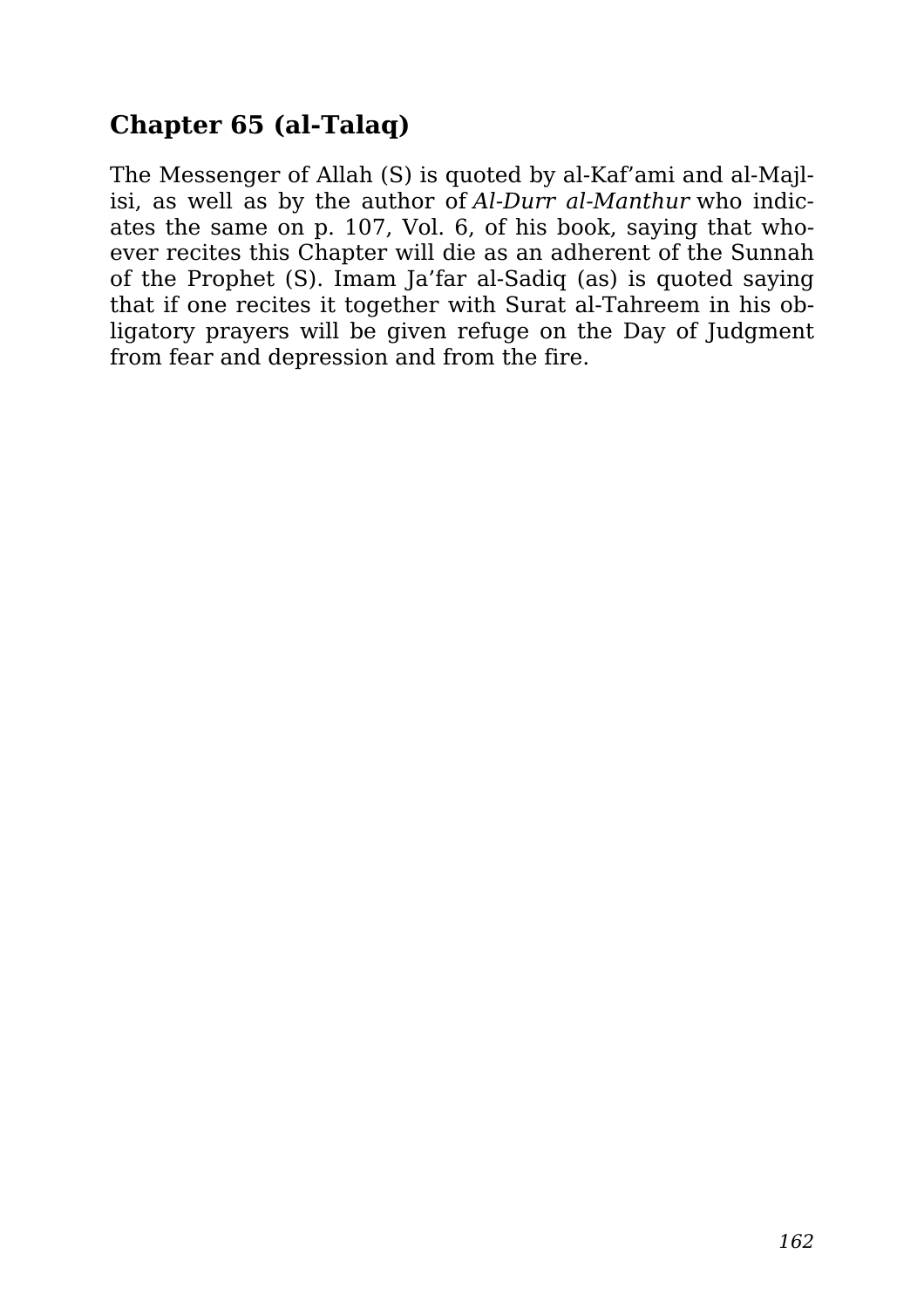### **Chapter 66 (al-Tahreem)**

The Messenger of Allah (S) has said that whoever recites this Sura will be granted by Allah Subhanahu wa Ta'ala a true repentance. Both al-Majlisi and al-Tibrisi indicate that the rewards of reciting this Sura are the same like those due for whoever recites Surat al-Talaq. The same view is endorsed by al-Kaf'ami.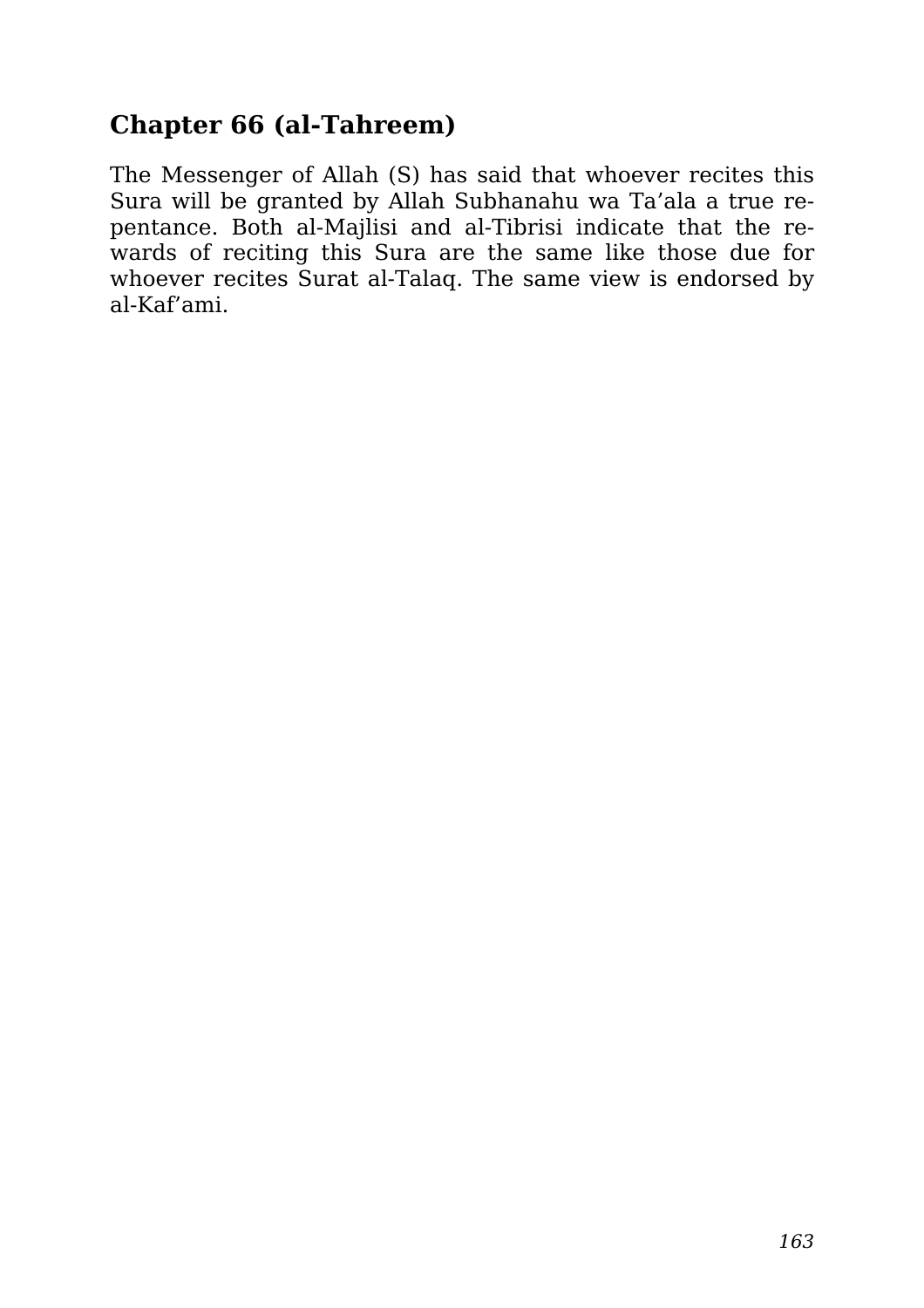#### **Chapter 67 (al-Mulk or Tabarak)**

Prophet Muhammad (S) has said the following about this Chapter: "Whoever reads it will be regarded as though he had remained during Laylatul-Qadr awake all night long worshipping his Lord. It is the one that will protect and save whoever recites it from the construction of the grave." Imam Ja'far al-Sadiq (as) has said, "Whoever recites it every day and night, his feet will say to [the angels] Nakir and Nakeer, 'You have no right of passage at all."-Al-Tibrisi says it grants whoever recites it security till he enters Paradise.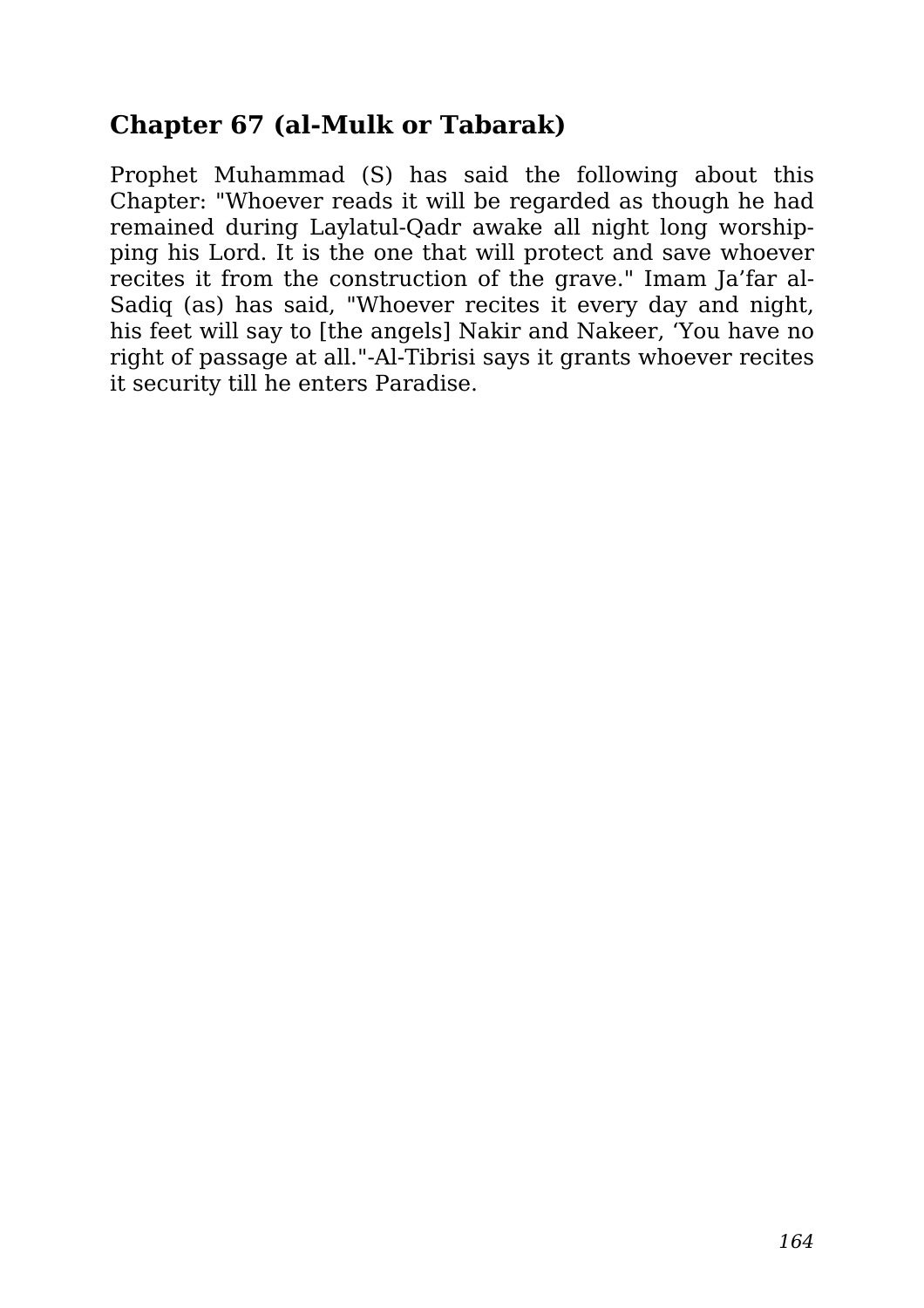### **Chapter 68 (al-Qalam or Noon)**

The Messenger of Allah (S) has said, "Whoever recites it will be granted the rewards of those whose conduct is good." Imam Ja'far-al-Sadiq (as) has said, "Whoever recites it in his obligatory or optional prayers will never suffer from poverty, and Allah will grant him security from the constriction of the grave."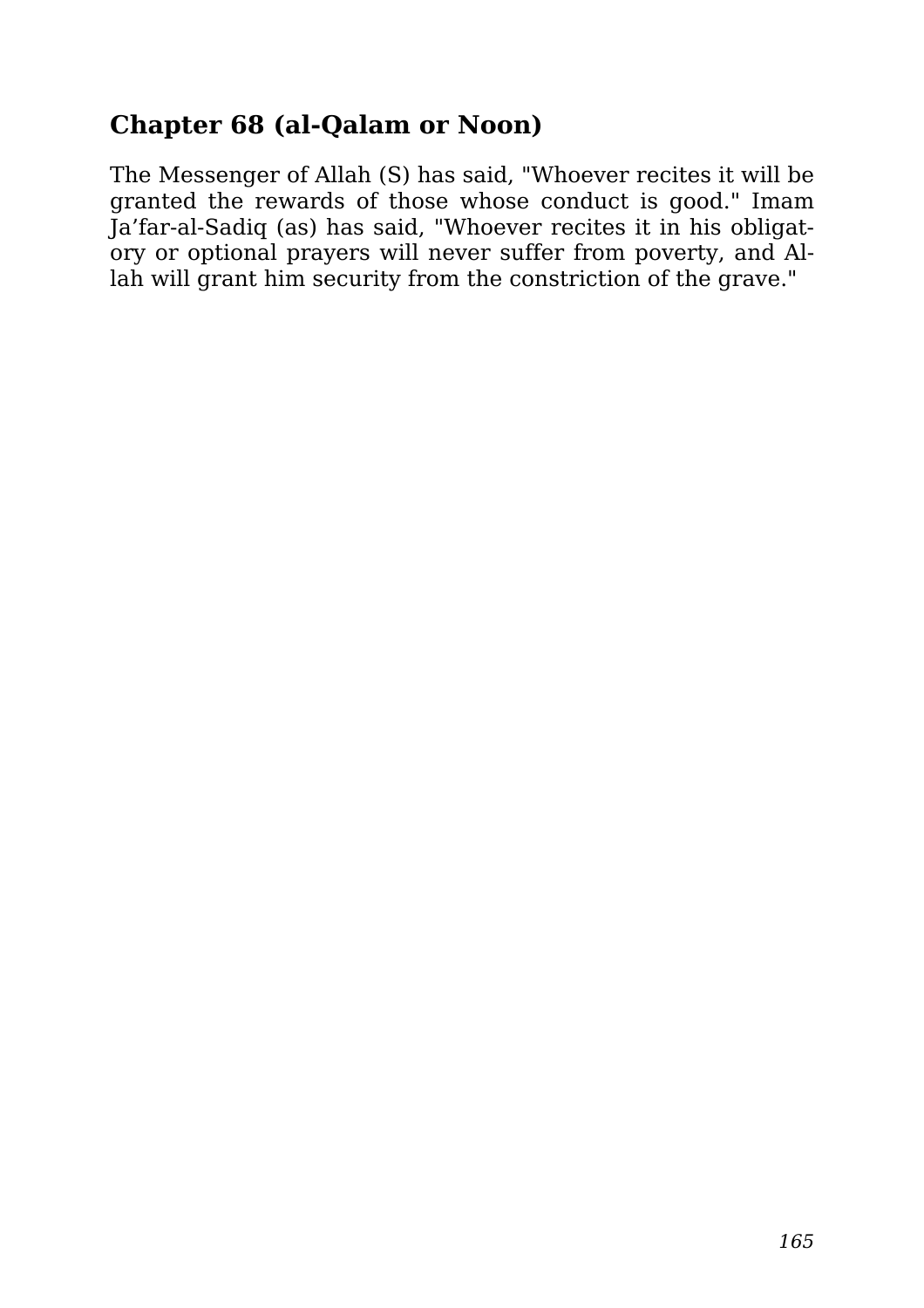## **Chapter 69 (al-Haqqah)**

The Messenger of Allah (S) is quoted saying that one who recites this Sura will receive an easy trial on the Day of Judgment. "Recite this Sura quite often," Imam al-Sadiq (as) instructed his followers, "in your obligatory as well as optional prayers, for doing so is a sign of belief in Allah and His Messenger (S), and whoever recites it will never deviate from his right creed till he dies."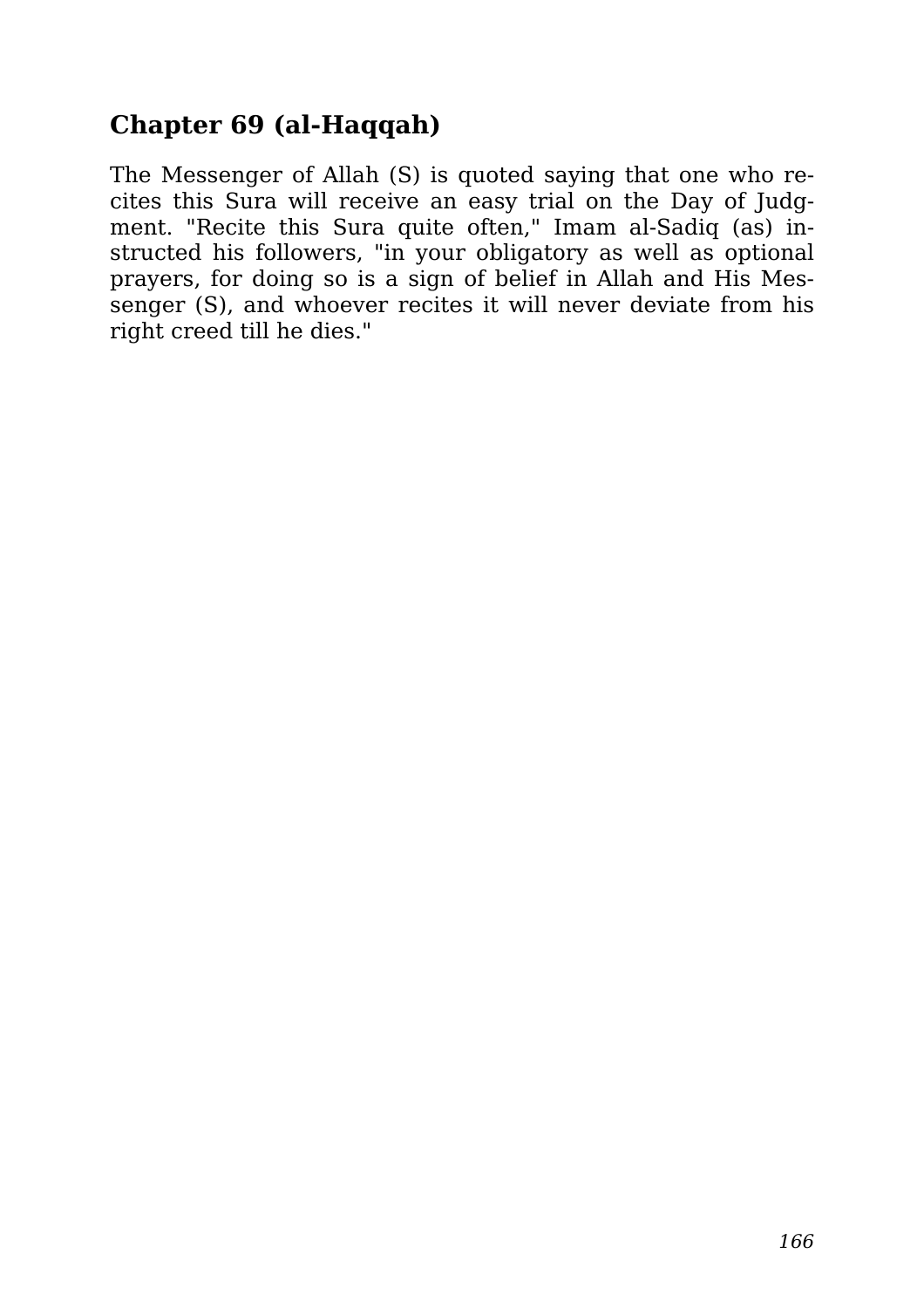## **Chapter 70 (al-Ma'arij)**

The Messenger of Allah (S) is quoted saying that whoever recites this Chapter will be granted the rewards of those who are true to their trusts and promises and who always uphold their prayers. "Whoever maintains its recitation," Imam al-Sadiq (as) has said, "will not be asked on the Day of Judgment about any sin which he/she had done, and Allah Ta'ala will admit him into His Paradise in the company of Muhammad, peace and blessings of Allah upon him and his progeny."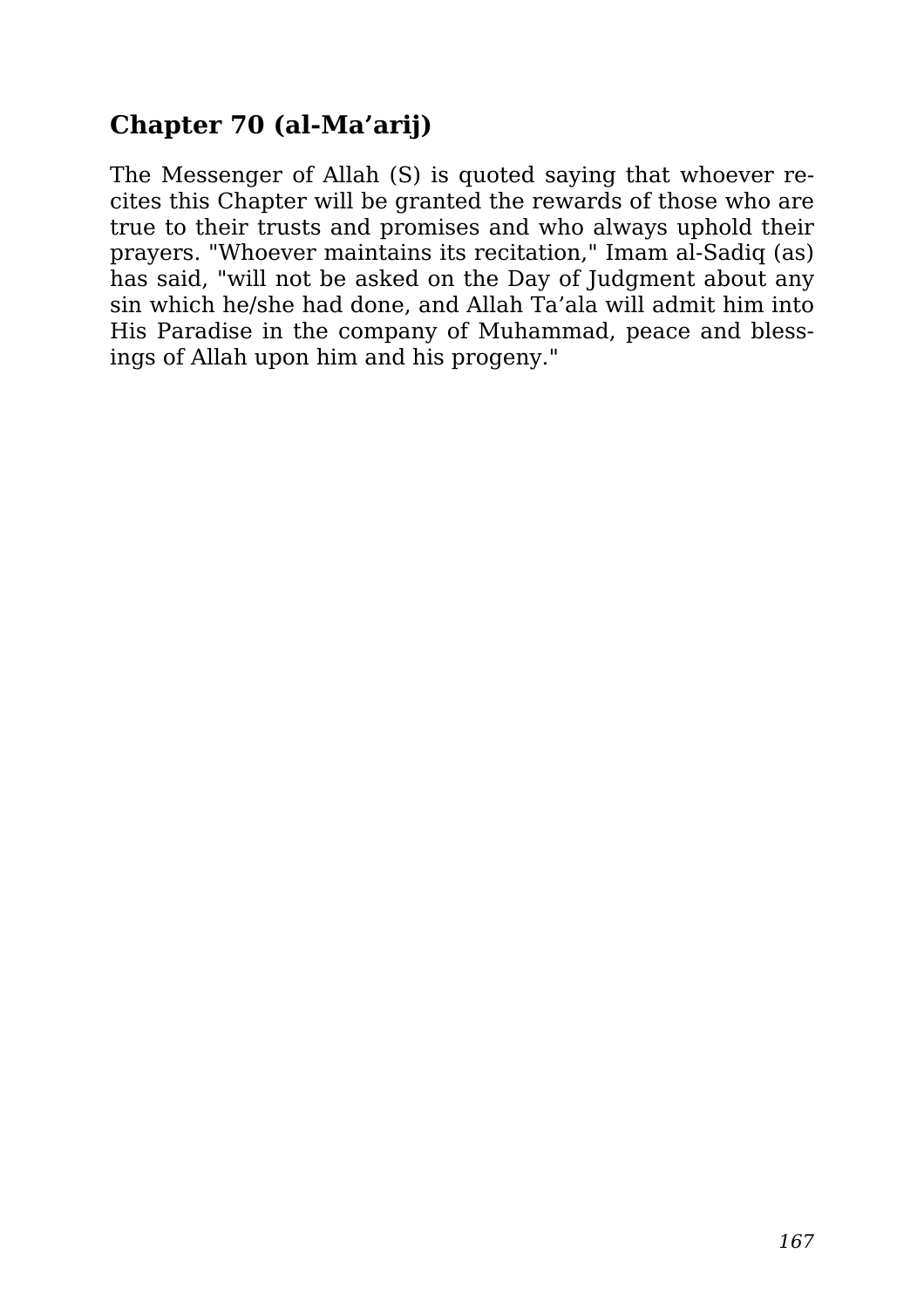### **Chapter 71 (Nuh)**

The Messenger of Allah (S) has said that whoever recites this Sura will be regarded as being among the believers who are included in Noah's supplication, and that whoever believes in Allah and His Book should never stop reciting it.

Page 108 of *Thawab al-A'mal* traces a statement made by Imam Abu Abdullah Ja'far al-Sadiq (as) as quoted by Ibn al-Bataini who quotes al-Husayn ibn Hashim who quotes his father quoting the Imam (as) saying, "Anyone who believes in Allah and recites His Book should not stop reciting Surat Nuh, for any servant who reads it in anticipation, being patient, in an obligatory or optional prayer, Allah Ta'ala will let him reside among those who have truly obeyed Him and will grant him three gardens in addition to honoring him and marrying him to a hundred *huris* and four thousand others who were never touched by anyone before, by the will of Allah." This is recorded also in al-Majlisi's *Bihar al-Anwar*.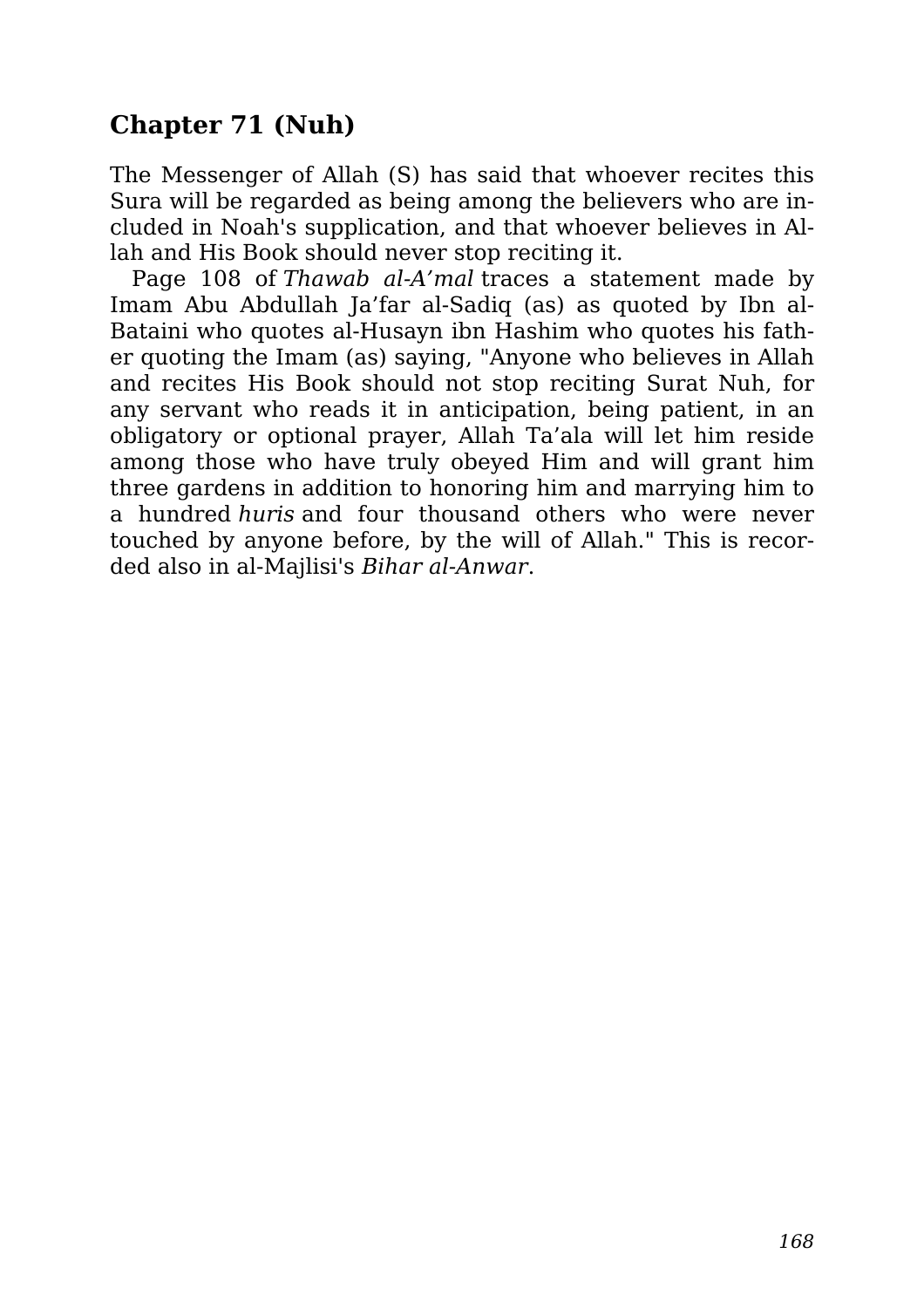### **Chapter 72 (al-Jinn)**

Prophet Muhammad (S) has said the following about this Chapter: "Whoever reads it will be granted good deeds equal in number to all the Jinns and Satans who believed or disbelieved in Muhammad (S)." Imam Ja'far al-Sadiq (as) has said, "Whoever recites it quite often will not receive any harm from the eyes of the Jinns, from their sorcery or mischief, and he will join the company of Muhammad (S)."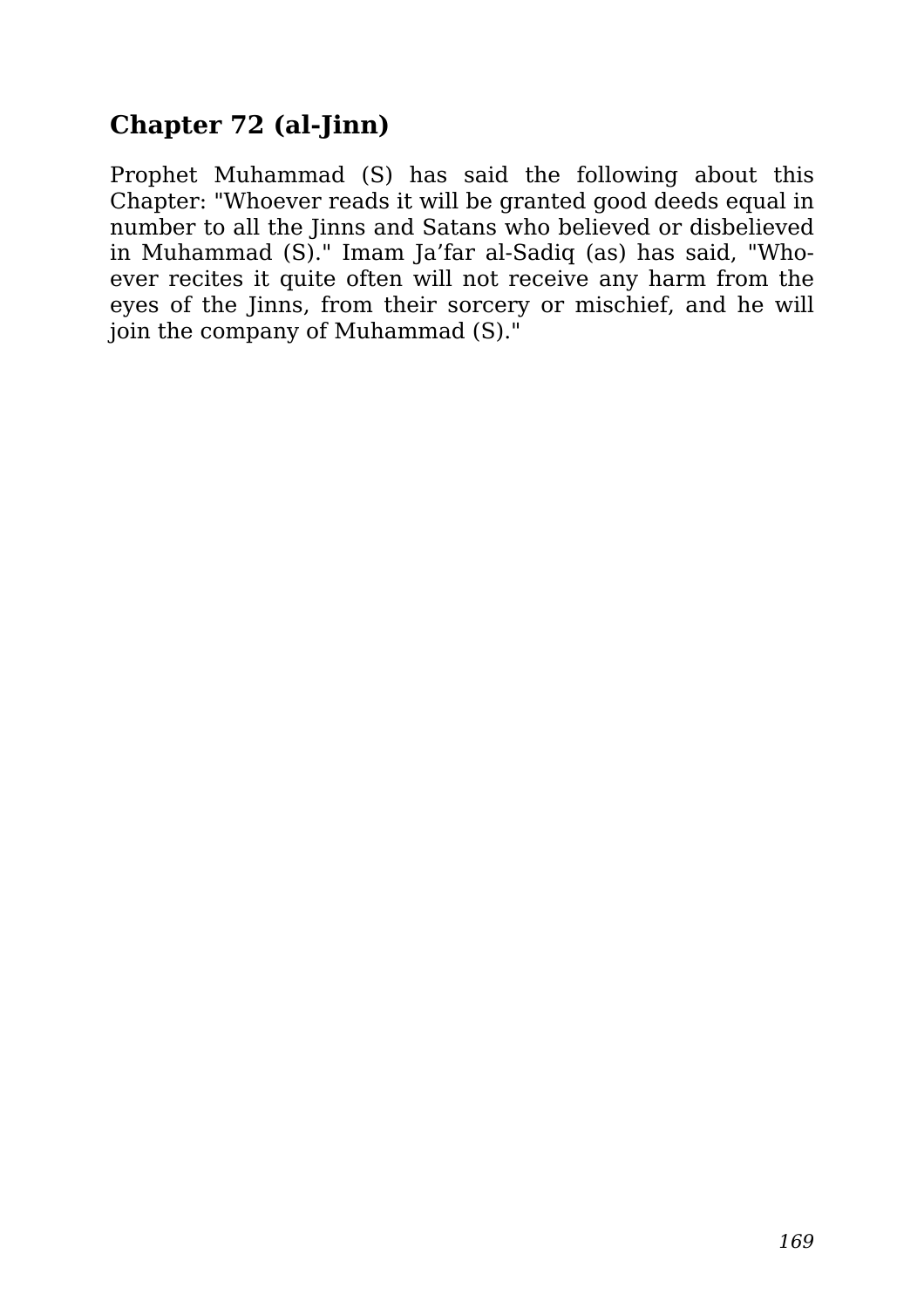#### **Chapter 73 (al-Muzzammil)**

The Messenger of Allah (S) is quoted by al-Kaf'ami as having said that one who recites this Sura will not suffer hardship in this life nor in the life to come. What more can a believer hope for? Imam Ja'far al-Sadiq (as) has said, "Whoever recites it will have warded off hardship from his life both in this life and in the life hereafter." Whoever recites it during the *'isha* prayers or during the last part of the night will have both that night and day, together with this Sura, testify for him, and Allah Almighty will let him live a good life and will take his soul away beautifully.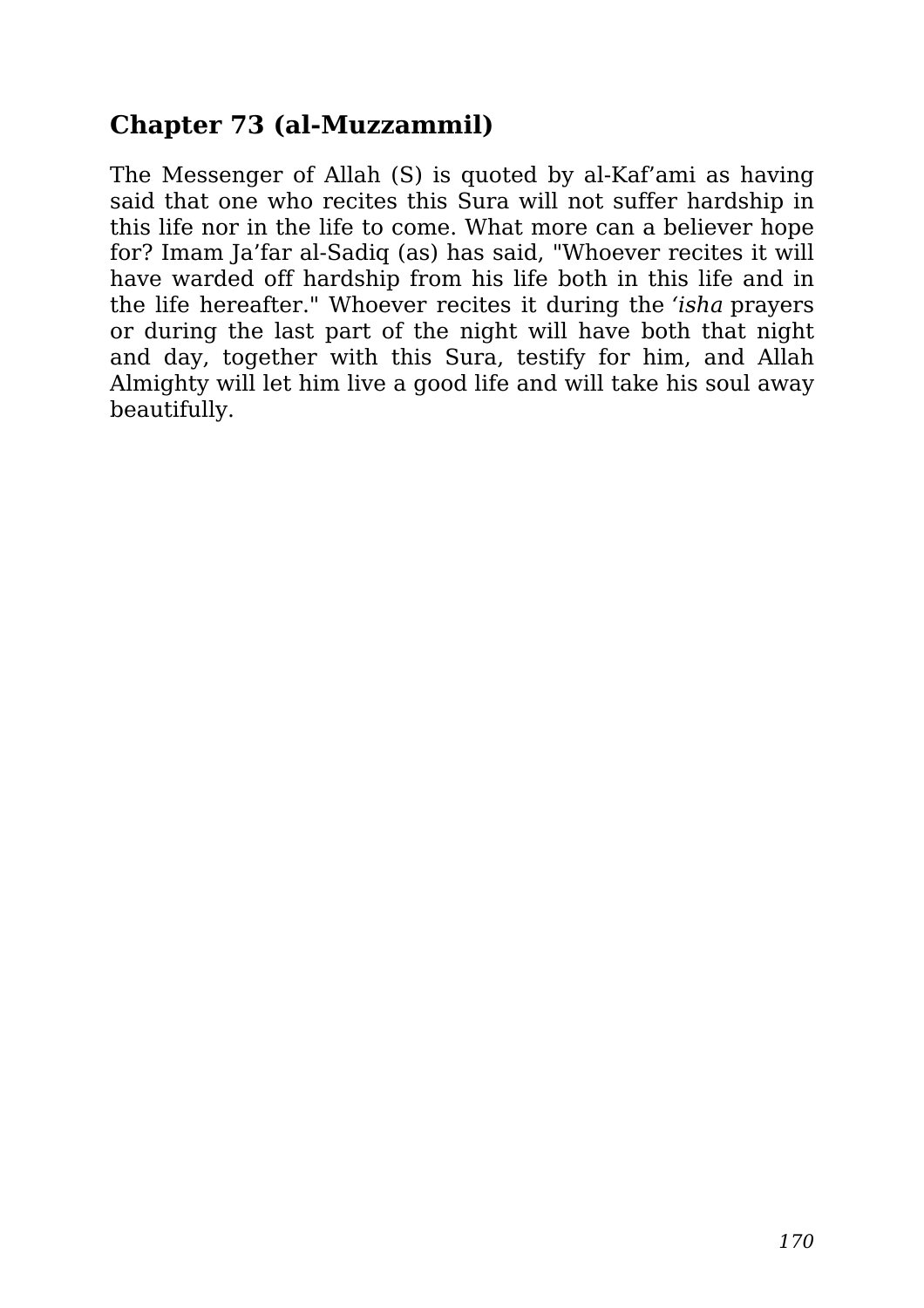## **Chapter 74 (al-Muddaththir)**

The Messenger of Allah (S) is quoted saying that the person who recites this Sura will be granted of the good deeds the equivalent of the number of those who believed and who disbelieved in the Prophet (S) in Mecca. His great grandson Imam Al-Sadiq (as), whose knowledge is derived from that of the Messenger of Allah (S) and who bears one of his titles: al-Sadiq, is quoted as having said, "If one recites it in his obligatory prayers, it will be incumbent upon the most Exalted One to make him join the company of the Prophet (S) in his status, and he will never suffer misery in the life of this world at all."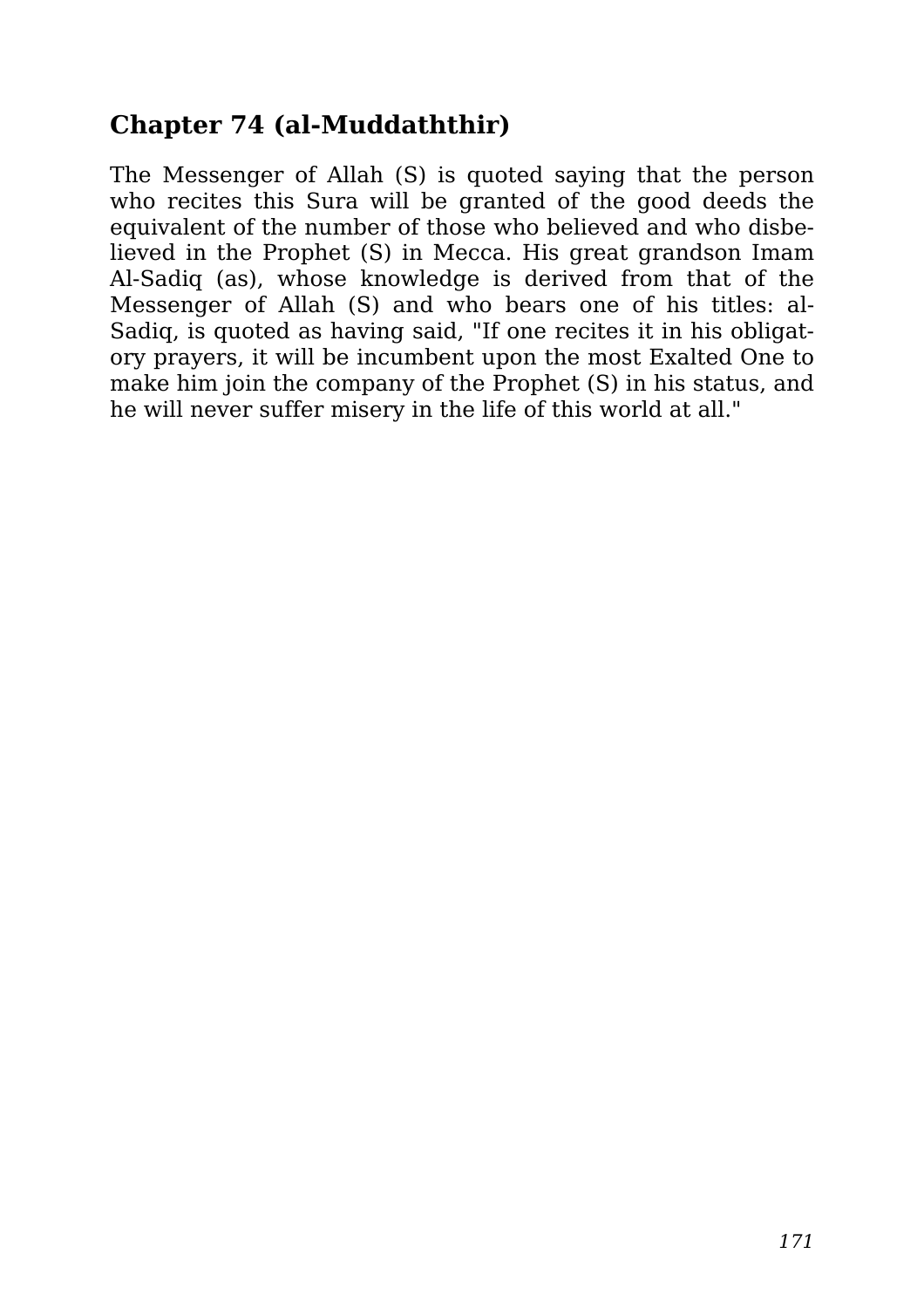## **Chapter 75 (al-Qiyama)**

The Messenger of Allah (S) has said with reference to one who recites this Chapter, "Whoever recites it, I and Gabriel shall testify for him on the Day of Judgment that he was a believer in the Day of Judgment, and his face will be distinguished from all other faces [in its radiance]." Imam Ja'far al-Sadiq (as) is quoted as having said that "Whoever recites it quite often and acts upon it, Allah will send it [Sura] in the best way to convey to him glad tidings and to smile in his face, and he will have no problem passing the Sirat5 and the Scales."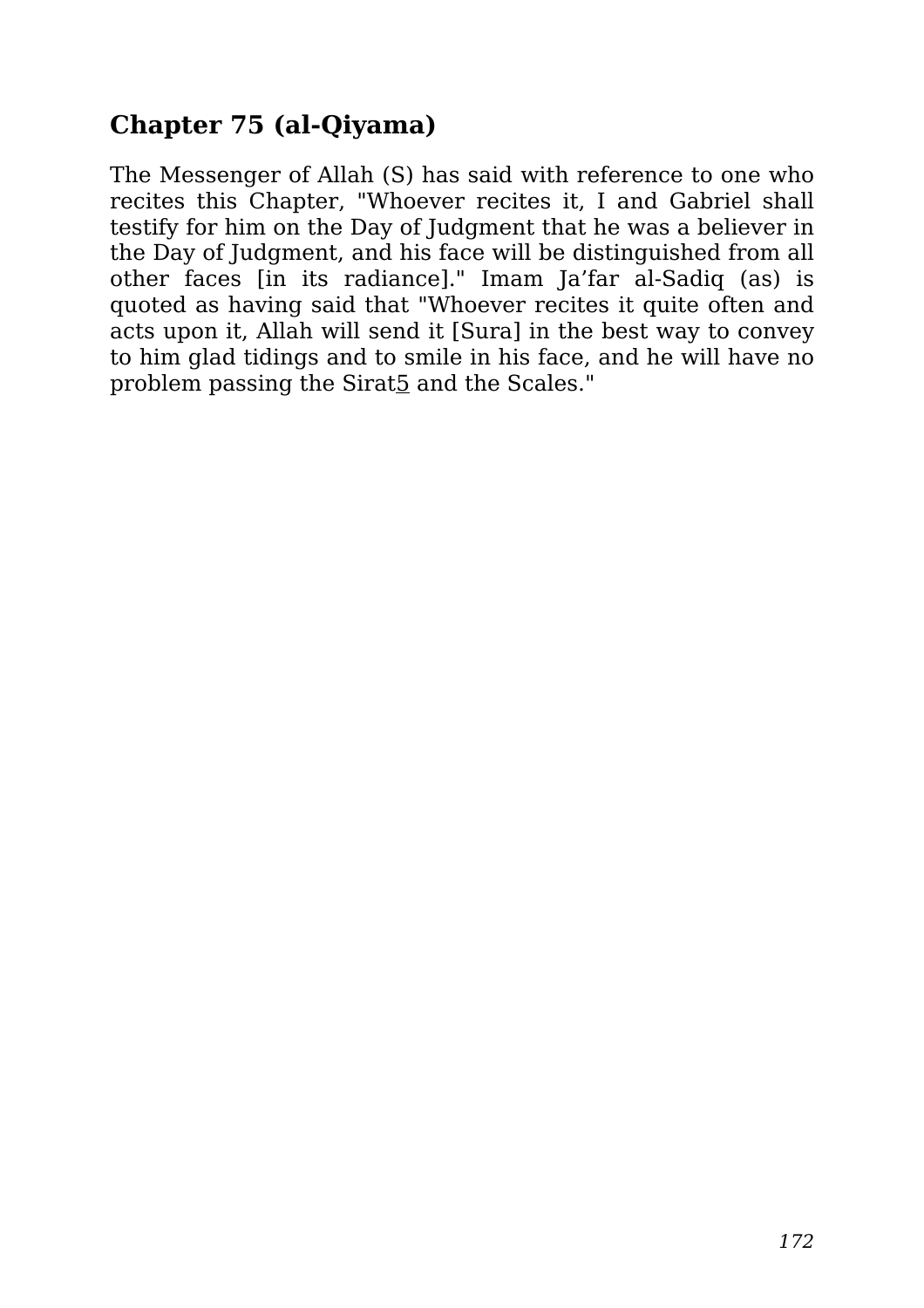#### **Chapter 76 (al-Dahr or Hal Ata)**

The Messenger of Allah (S) has said that whoever recites this Sura will be rewarded with Paradise and with silk clothes. Imam Ja'far al-Sadiq (as) has said, "Whoever recites it on a Thursday will be granted by the Almighty in Paradise a hundred *huris* with large lovely eyes, and he will be in the company of the Prophet (S)."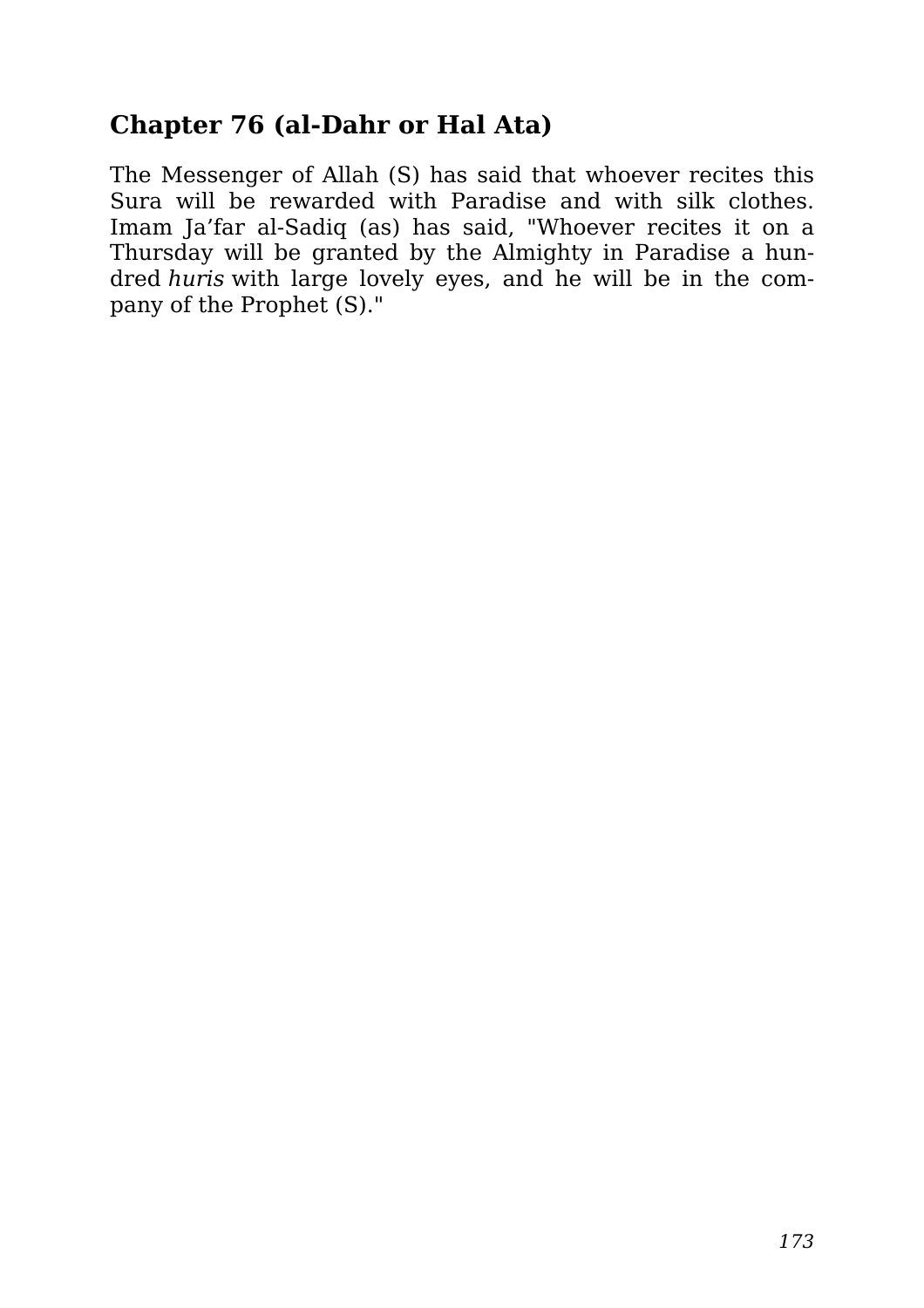## **Chapter 77 (al-Mursalat)**

The Messenger of Allah (S) says that if someone recites this Sura, it will be written down for him that he is not among the polytheists. Imam al-Sadiq (as) has said about this Chapter, "Whoever reads it, Allah will get him introduced to the Prophet (S)."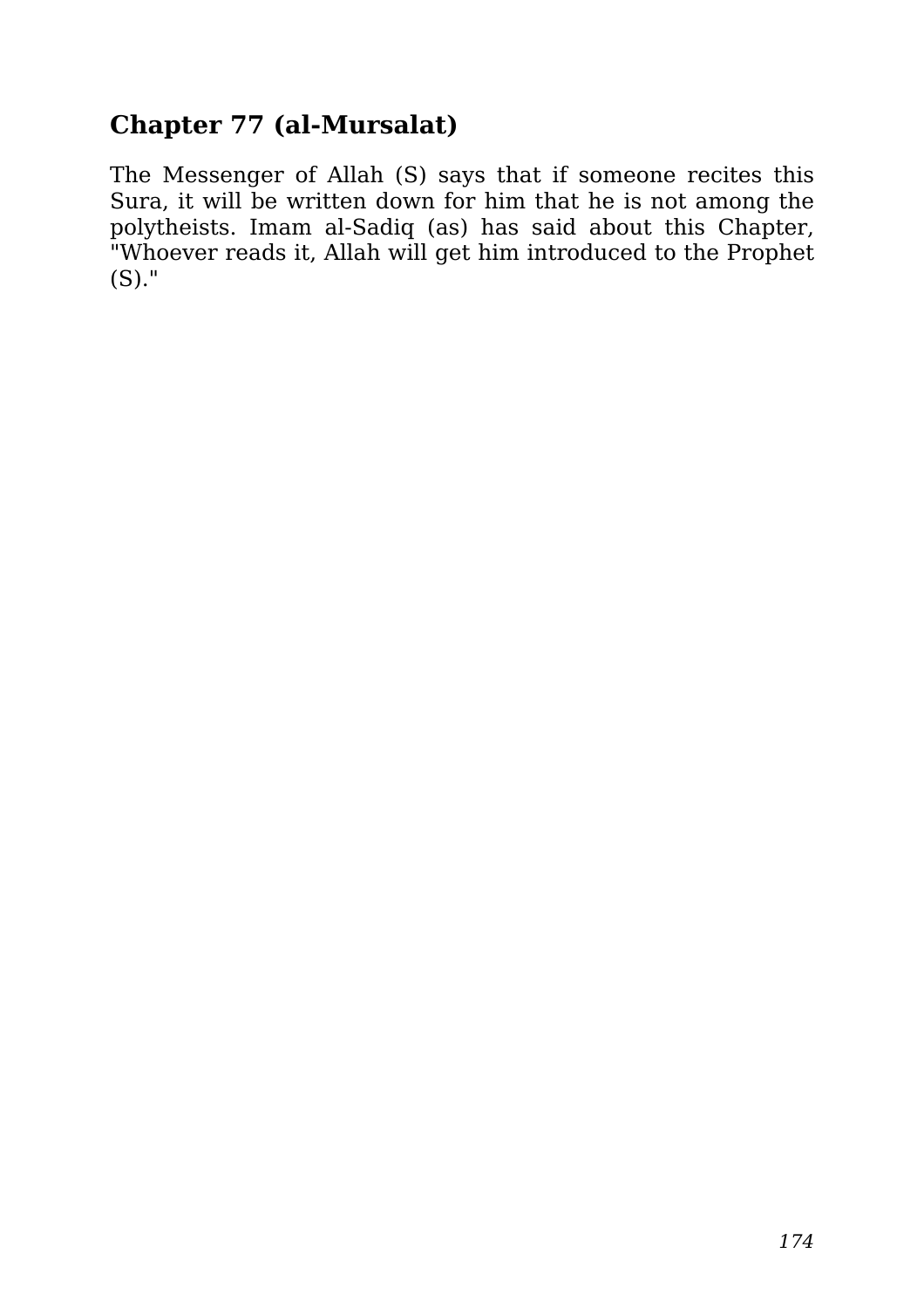## **Chapter 78 (al-Naba')**

The Prophet (S) has said that one who recites this Chapter will be provided by Allah with a cool drink on the Day of Judgment. Imam Ja'far al-Sadiq (as) has said, "Whoever recites it daily will visit the Sacred House (the Ka'ba) before the year is over."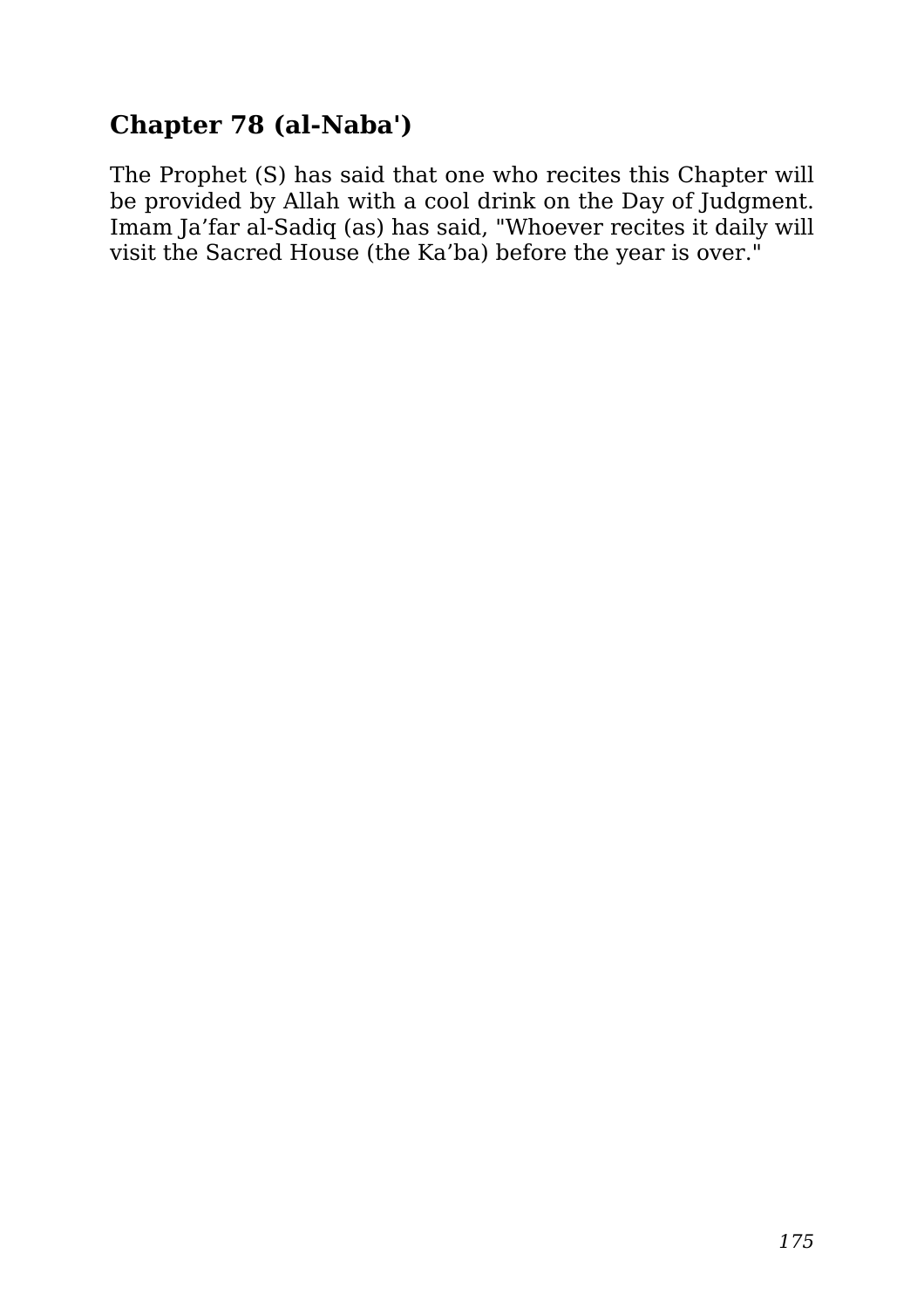## **Chapter 79 (al-Nazi'at)**

The Messenger of Allah (S) has said that whoever recites this Chapter will not be tried on the Day of Judgment except for a short period of time equalling the time it takes to perform an obligatory prayer. Imam al-Sadiq (as) is quoted saying, "Whoever recites it will die fresh (not suffering from thirst), will be resurrected fresh, and will enter Paradise fresh."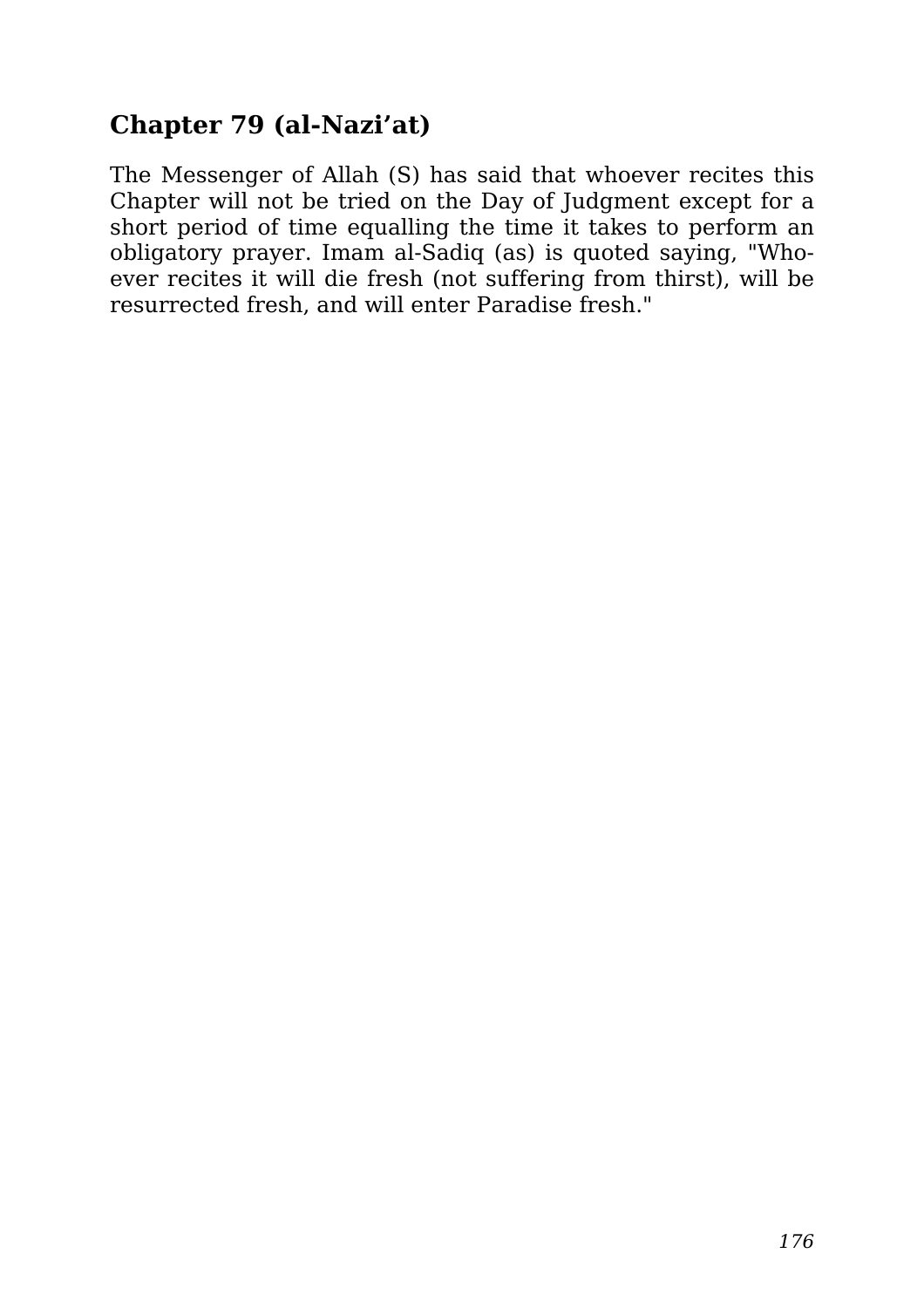## **Chapter 80 (Abasa)**

The Messenger of Allah (S) is quoted as having said that one who recites this Sura will come on the Day of Judgment smiling, optimistic. Imam Ja'far al-Sadiq (as) is quoted saying that whoever recites this Chapter as well as the Chapter of al-Takweer will be shaded in Allah's shade and Munificence in His Paradise.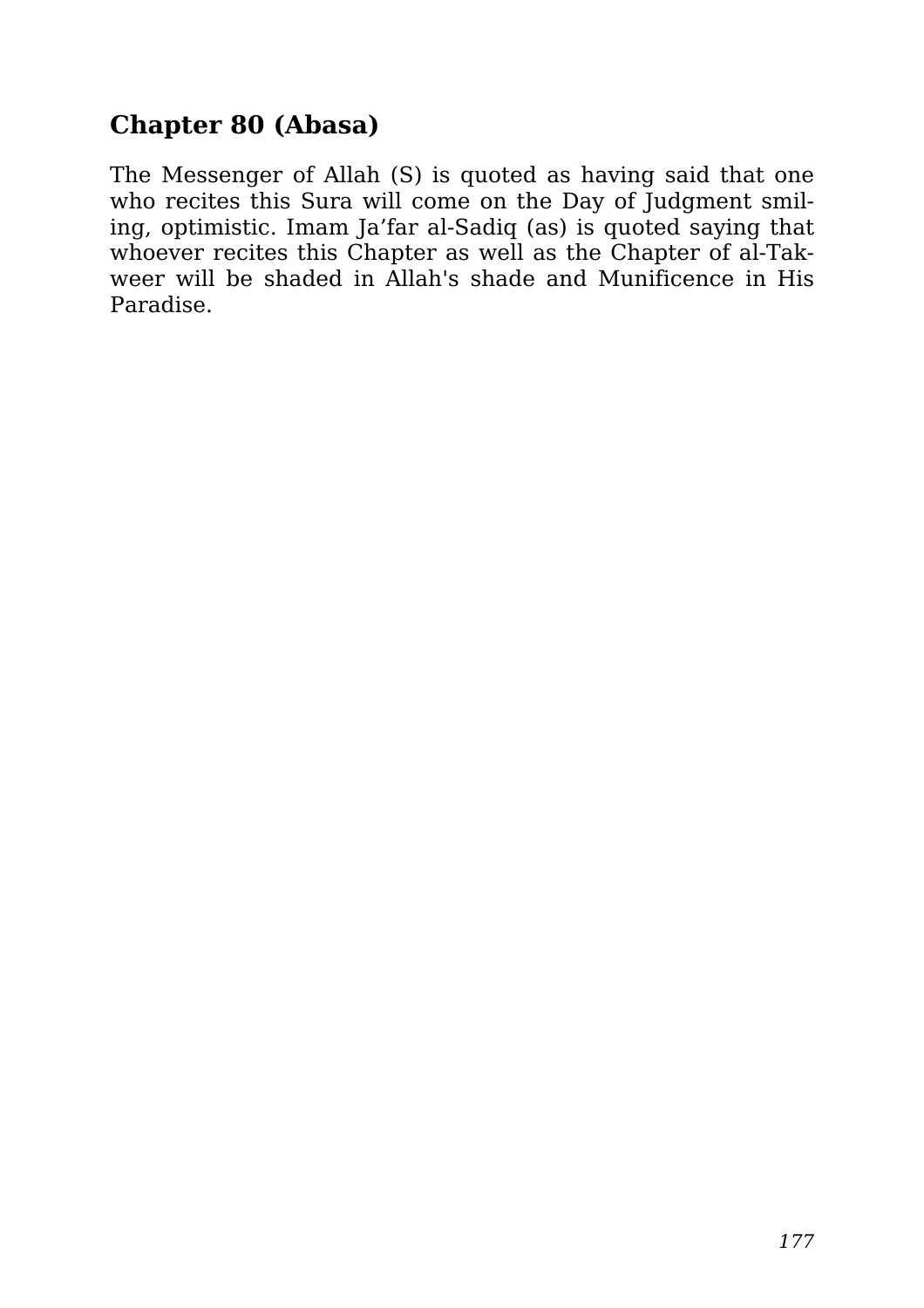## **Chapter 81 (al-Takweer)**

The Messenger of Allah (S) has said that whoever recites this Chapter will not be exposed by Allah when the books of deeds are spread open, and "whoever loves to see me on the Day of Judgment," the Prophet (S) continued, "let him recite this Sura."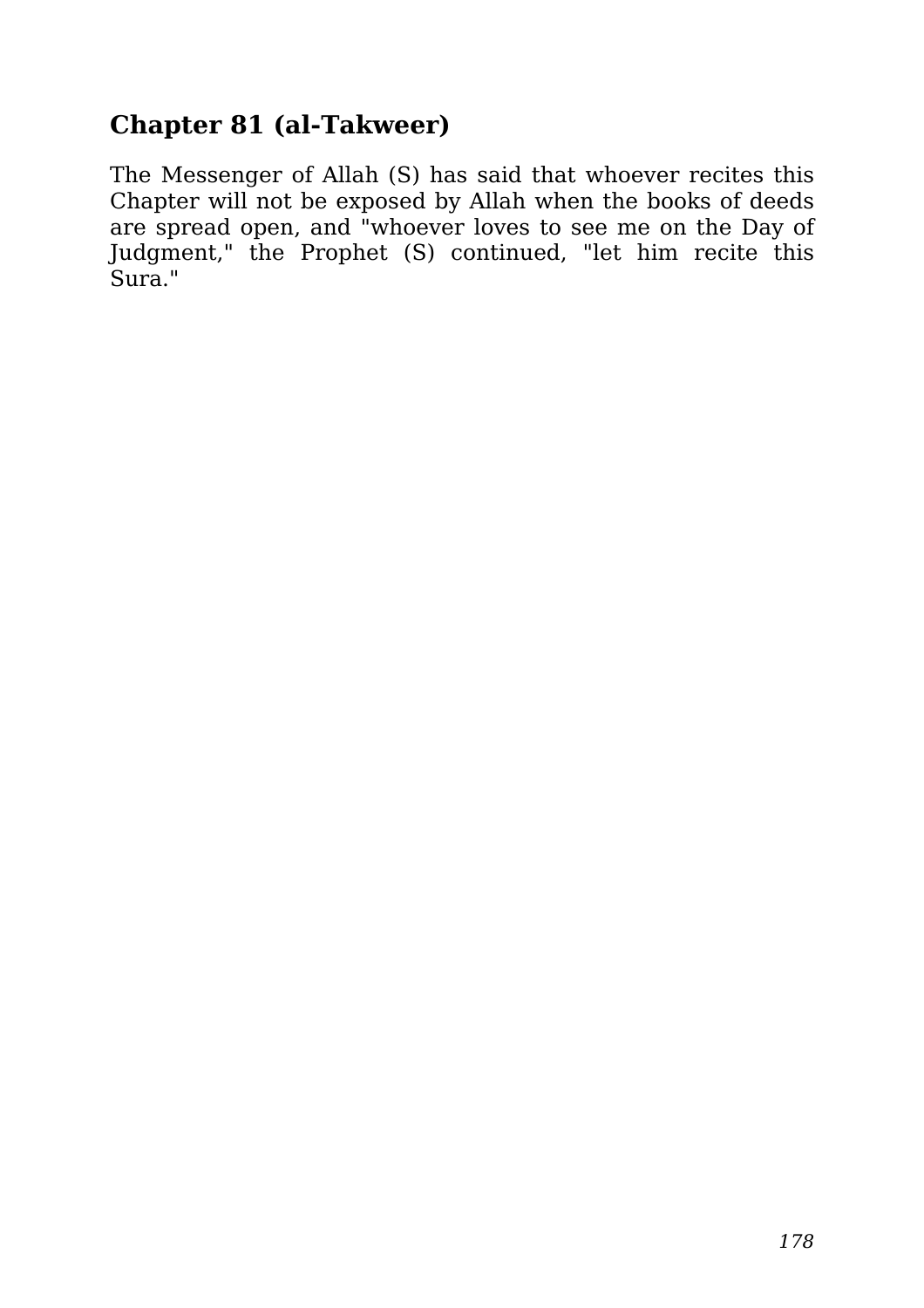## **Chapter 82 (al-Infitar)**

The Messenger of Allah (S) has said that if one recites it, Allah will record for him a good deed for each drop of rain and for each grave and will improve his condition on the Day of Judgment. Imam al-Sadiq (as) has said about this Chapter, "Whoever reads Surat-al-Infitār and Surat al-Inshiqaq, keeping them constantly in mind, during obligatory prayers and optional prayers, no veil will shield him from Allah Ta'ala, and Allah, the most Glorified One, will look after him till people are through with their reckoning."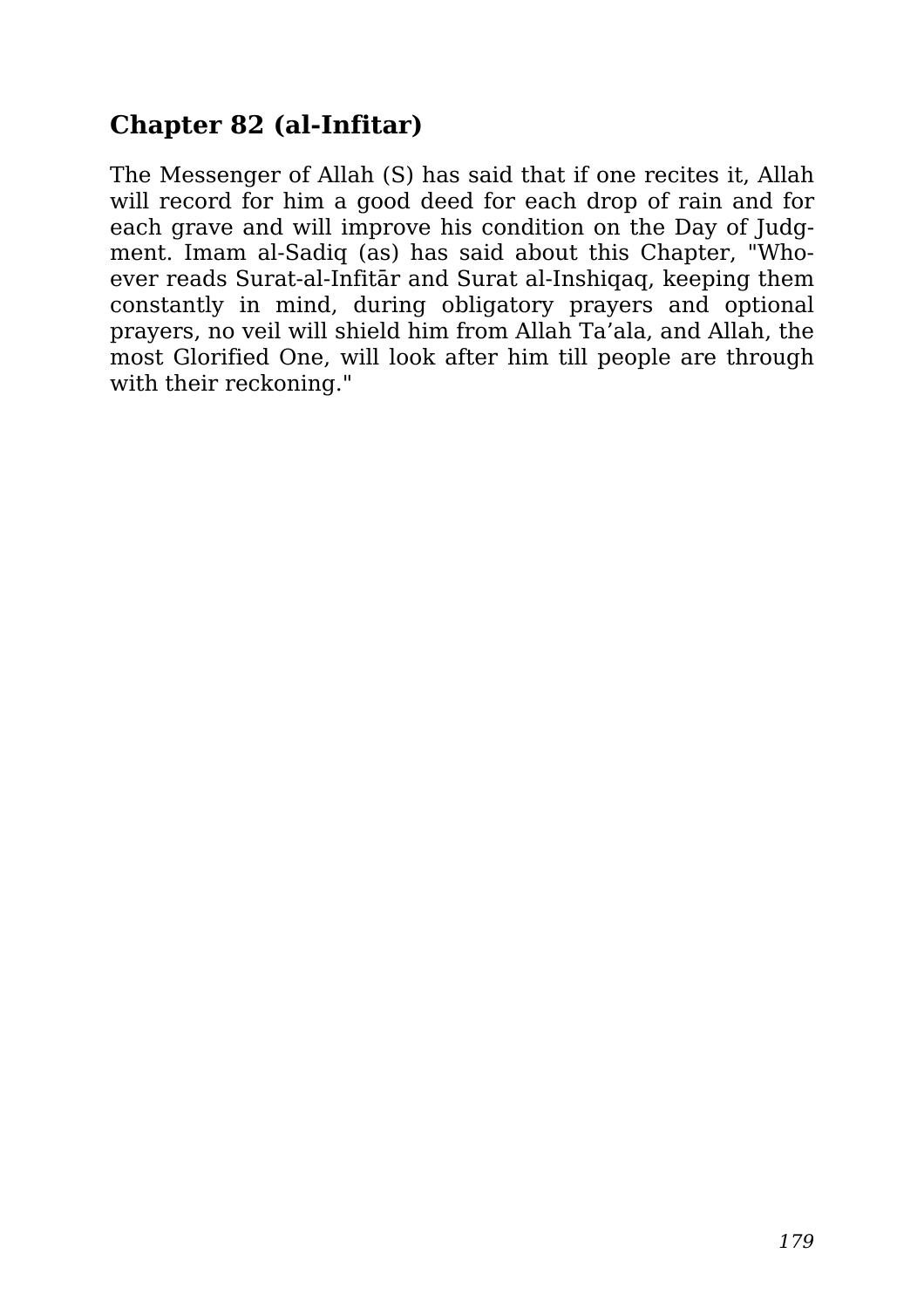## **Chapter 83 (al-Mutaffifeen)**

The Messenger of Allah (S) has said that if someone recites it, Allah will let him drink of a sealed nectar on the Day of Judgment. Imam al-Sadiq (as) is quoted saying, "Whoever becomes accustomed to reciting it in his obligatory prayers, Allah will grant him security from the fire and the reckoning, and he will not pass over the path of hell."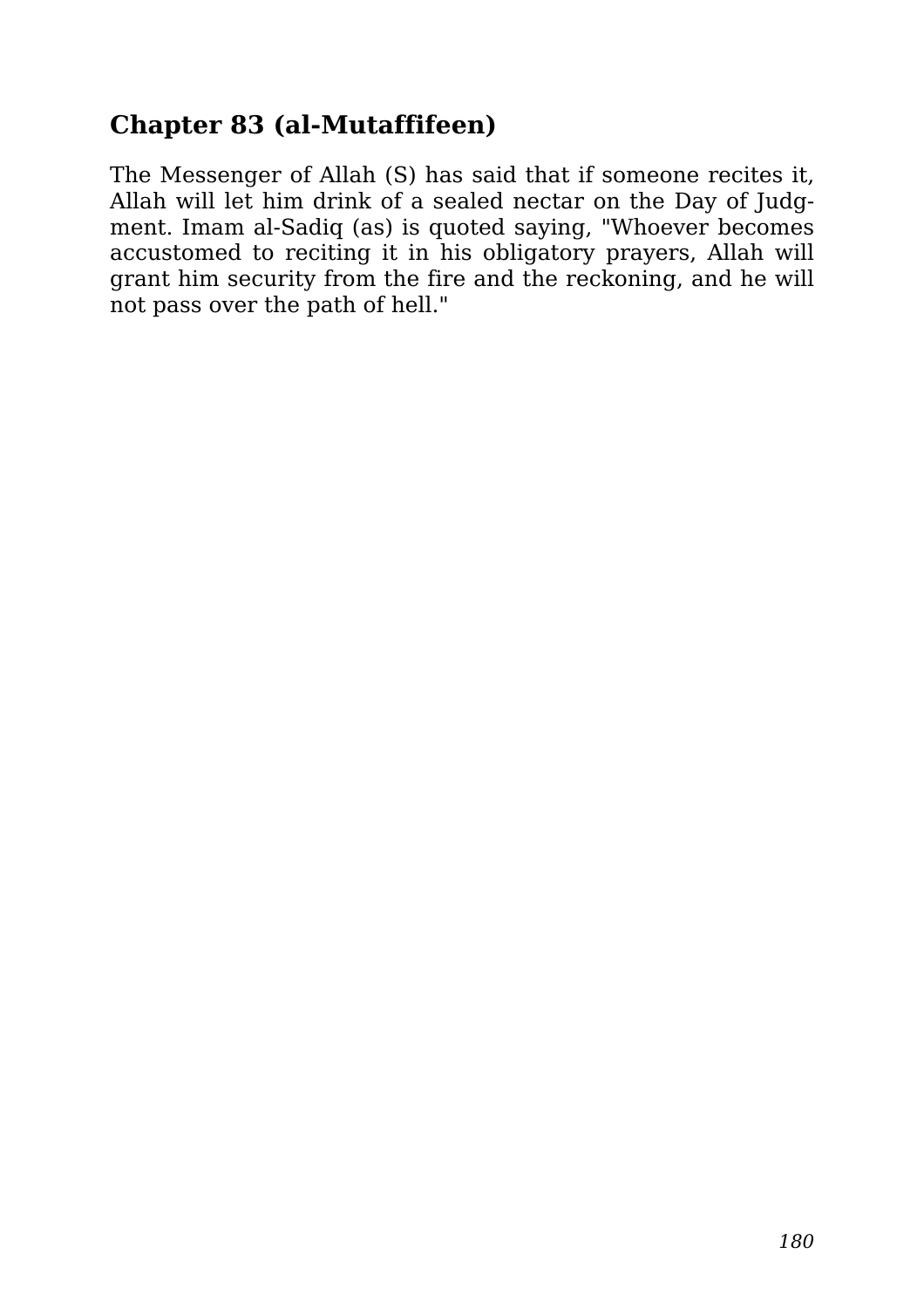### **Chapter 84 (al-Inshiqaq)**

The Messenger of Allah (S) has said that whoever recites it will never be given his book of reckoning from behind his back.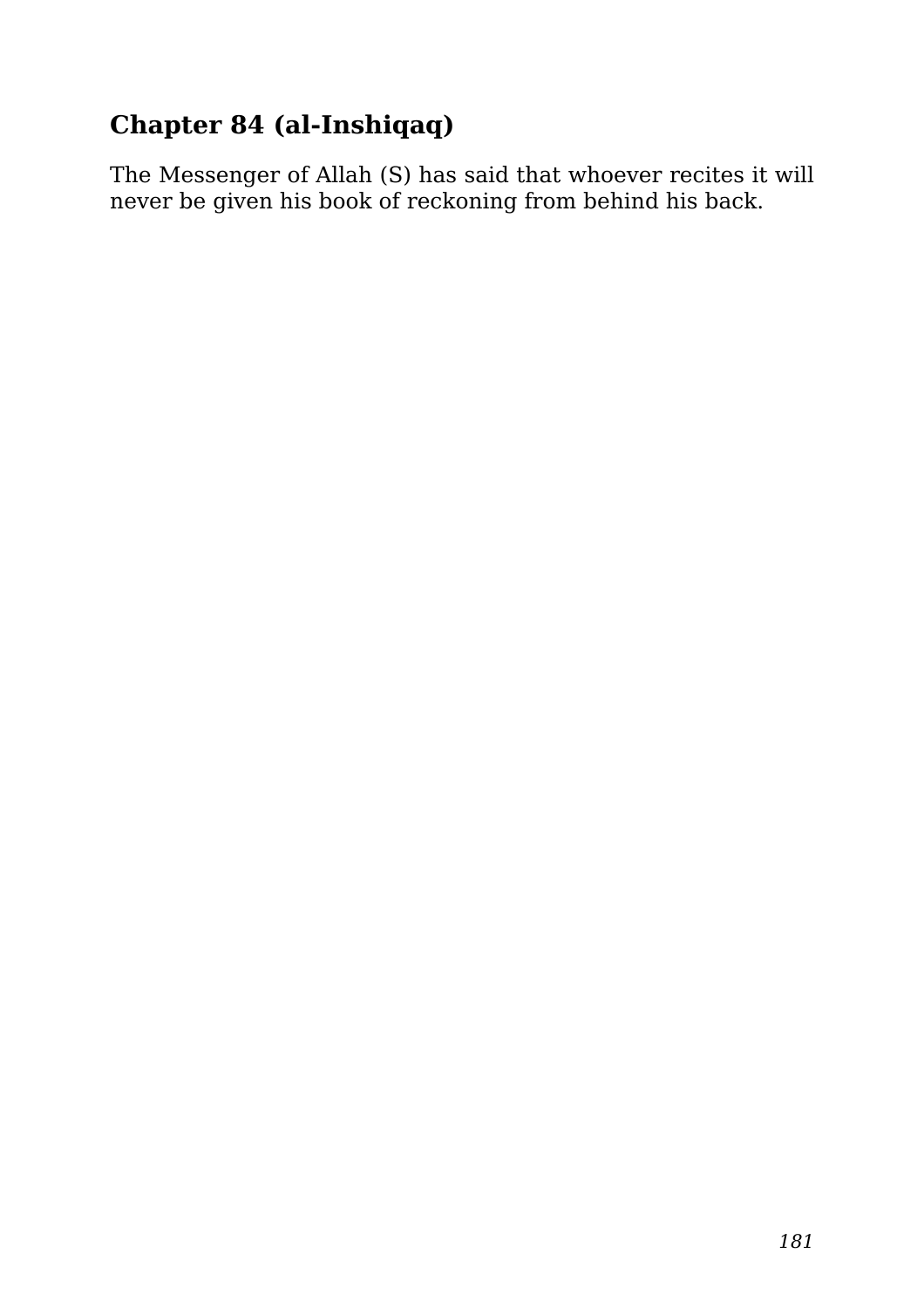#### **Chapter 85 (al-Buruj)**

The Messenger of Allah (S) has said that the person who recites it will be granted ten good deeds for each and every Friday and Day of Arafat in the life of this world, whereas Imam Ja'far al-Sadiq (as) has said, "A person who recites this Sura in his obligatory prayers will be gathered with the prophets of Allah (as), for it is their Sura."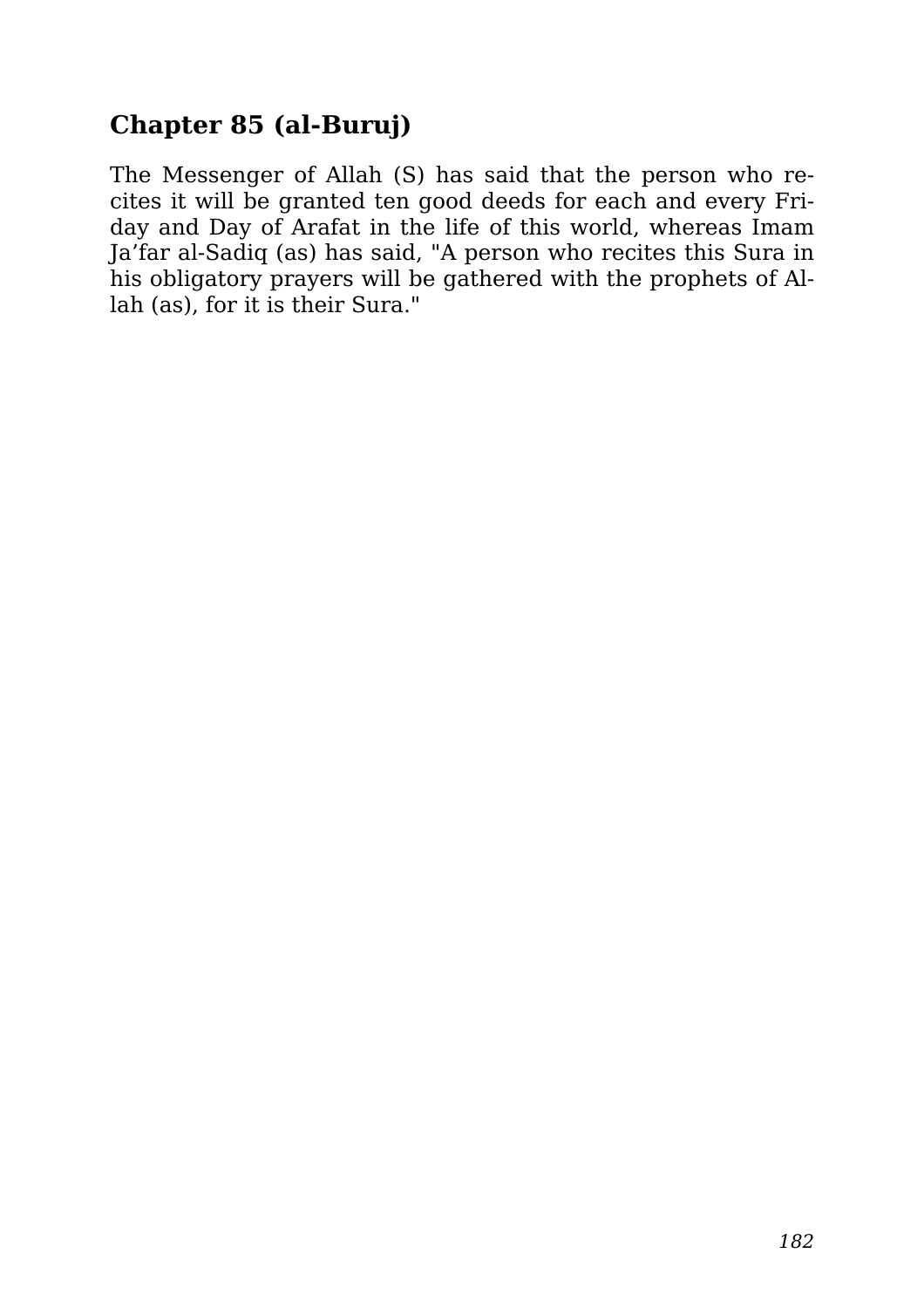#### **Chapter 86 (al-Tariq)**

The Messenger of Allah (S) has said that if one recites this Sura, he will be given ten good deeds for each and every star in the skies, and Imam al-Sadiq (as) is quoted saying that one who recites it in his obligatory prayers will acquire a special status with Allah, and he will be in Paradise among the companions of the prophets.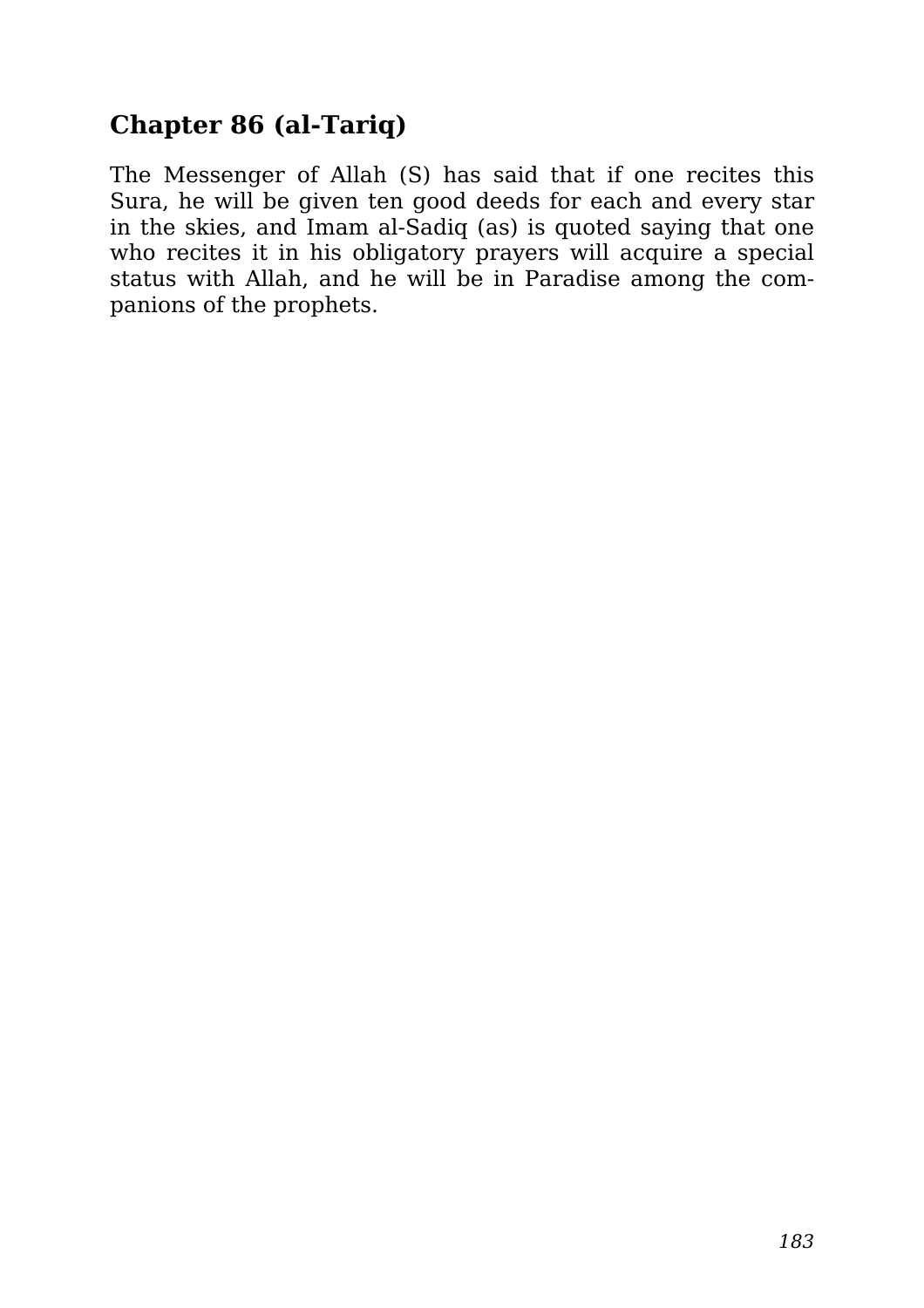#### **Chapter 87 (al-A'la)**

The Messenger of Allah (S) is quoted saying that one who recites this verse will receive ten good deeds for each and every character in Allah's revelations to Ibrahim (Abraham), Moses, Jesus, peace be upon all of them, and Muhammad, peace and blessings be upon him and his progeny. Imam Ja'far al-Sadiq (as) says that if someone recites it in his obligatory or optional prayers, it will be said to him on the Day of Judgment, "Enter Paradise from whichever gate you wish."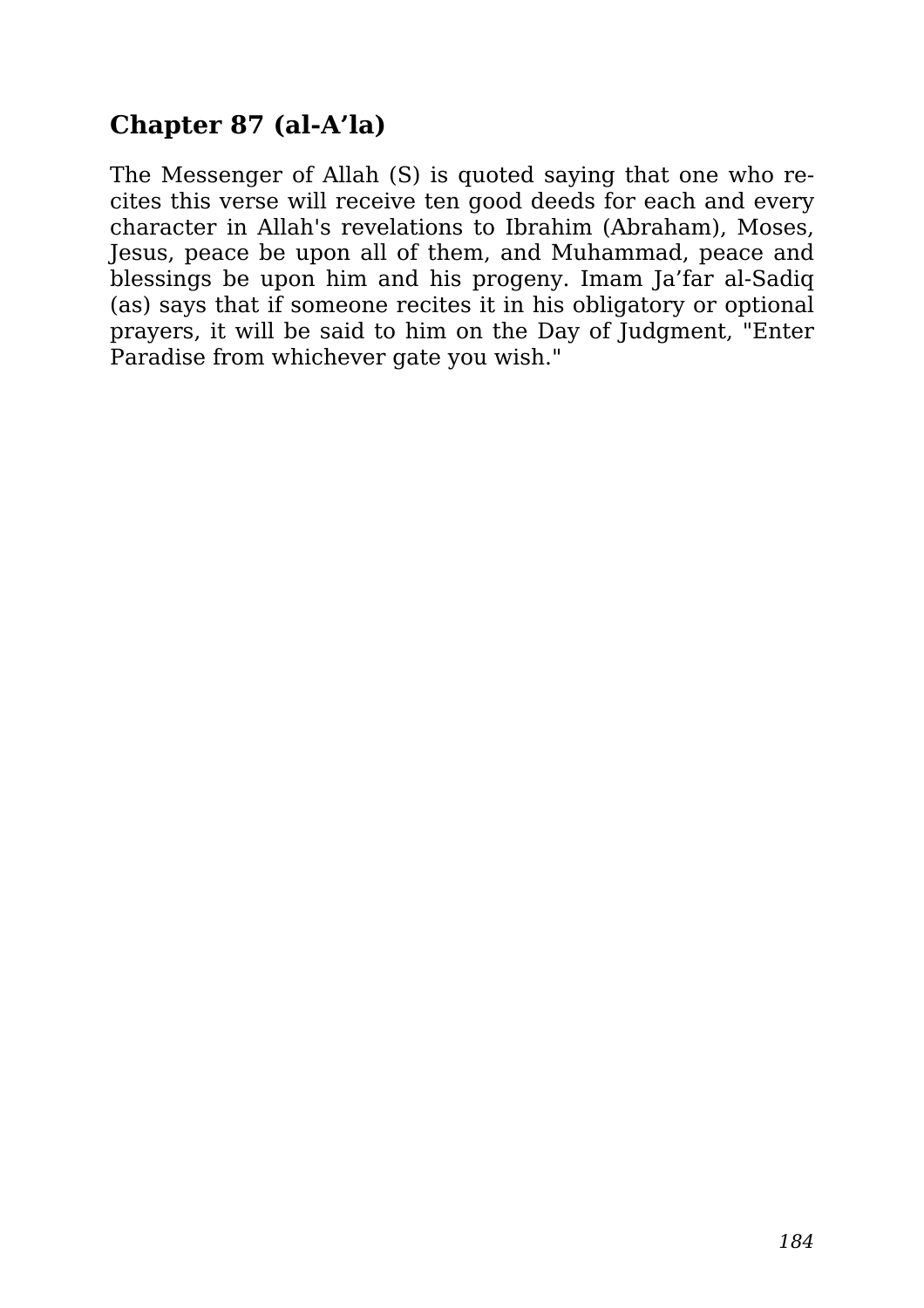#### **Chapter 88 (al-Ghashiya)**

The Messenger of Allah (S) has said that whoever recites it will receive a very easy trial. Imam al-Sadiq (as) has said, "Whoever constantly recites it in his obligatory and optional prayers will be included in Allah's mercy in the life of this world and the life to come, and He will grant him security from His torment."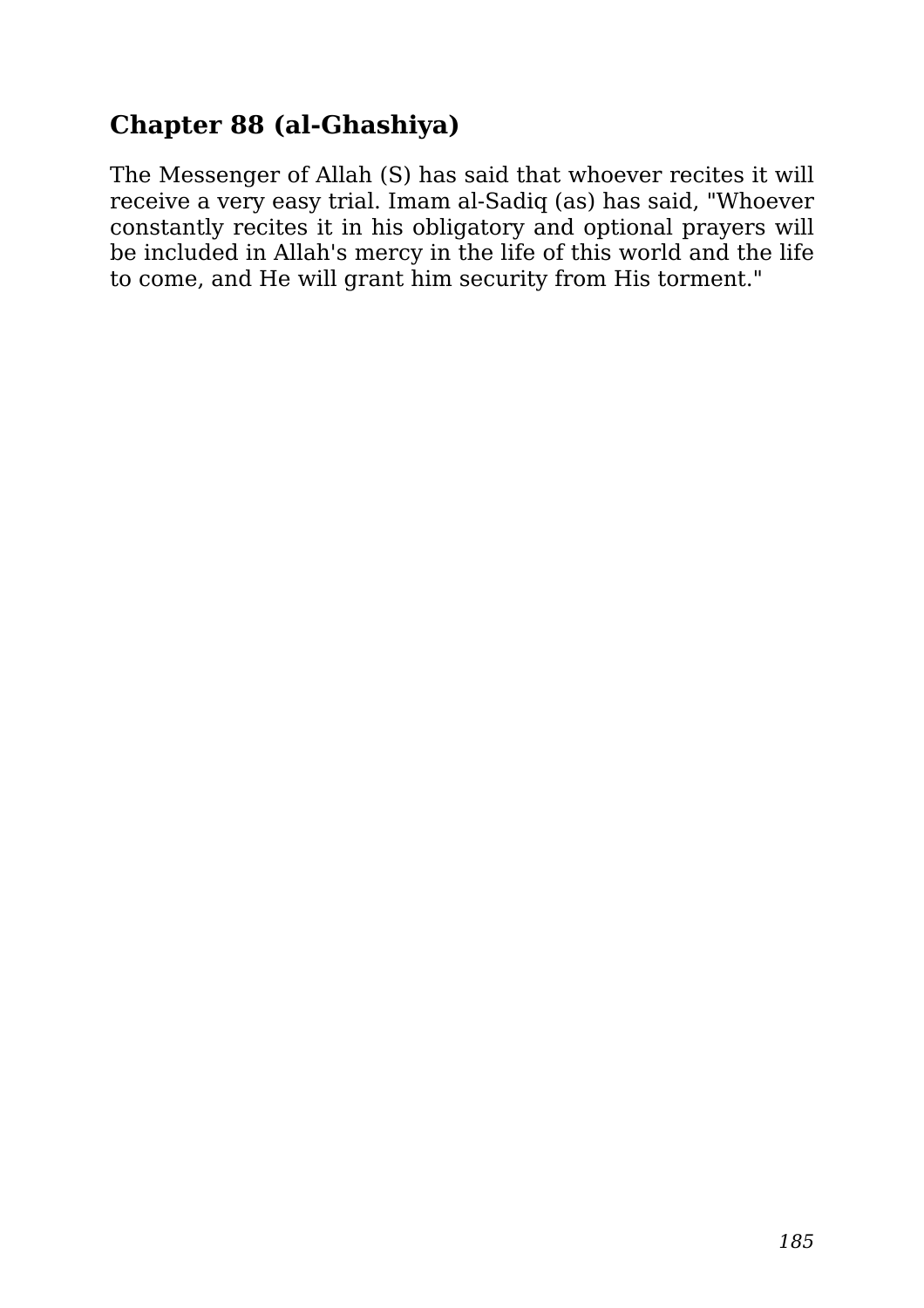#### **Chapter 89 (al-Fajr)**

The Messenger of Allah (S) has said that one who recites it in ten successive nights will be forgiven by Allah, and if he recites it during daytimes, it will be a light for him on the Day of Judgment. Imam al-Sadiq (as) has said: "Whoever reads it in his obligatory and optional prayers will be in Paradise on the same level with Imam Husayn (as) because it is al-Husayn's Sura."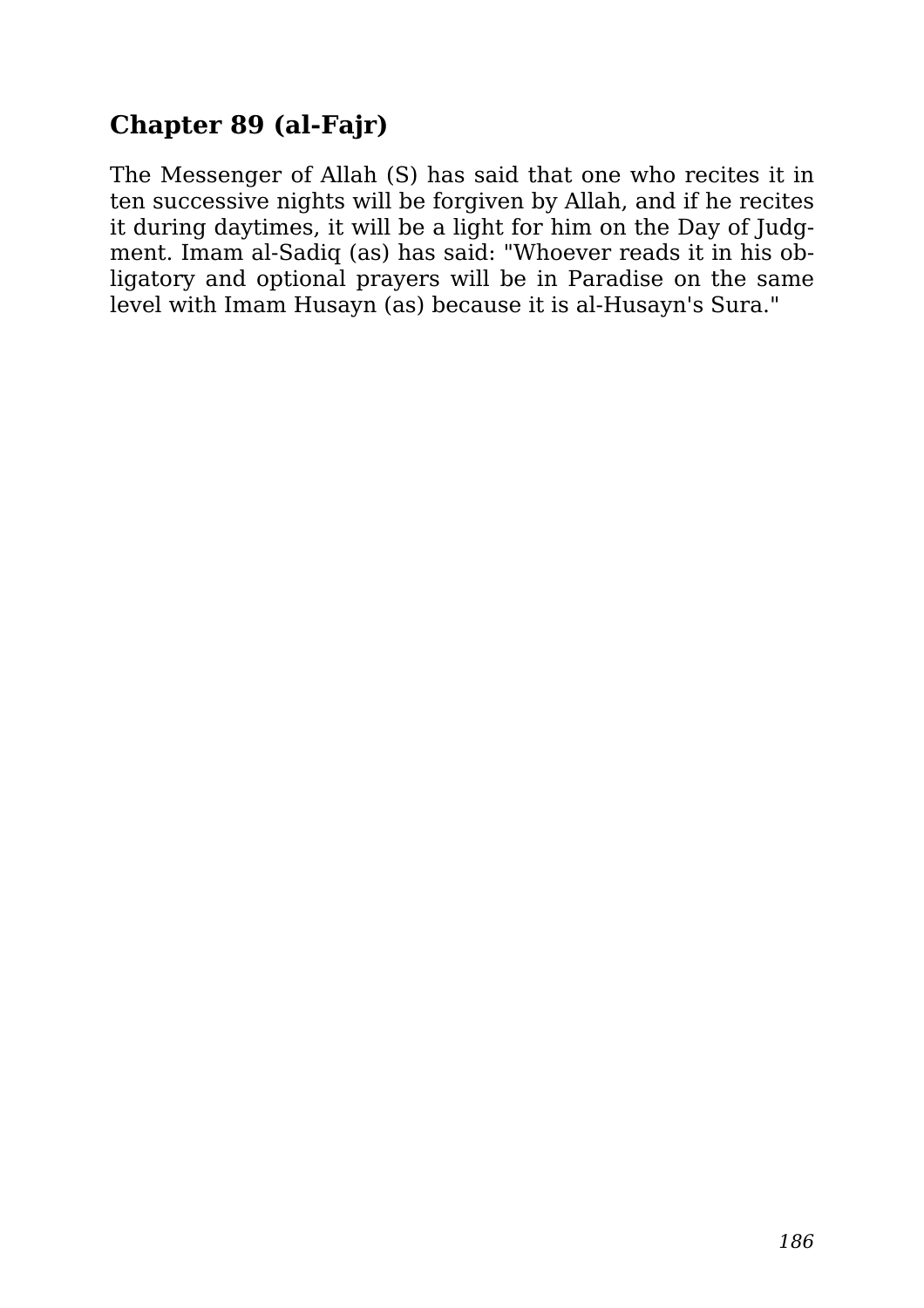#### **Chapter 90 (al-Balad)**

The Messenger of Allah (S) has said that whoever recites this Sura will be secure on the Day of Judgment from Allah's Wrath. Imam Ja'far al-Sadiq (as) has said, "Whoever recites it in his obligatory and optional prayers will be identified in the life of this world as being among the righteous."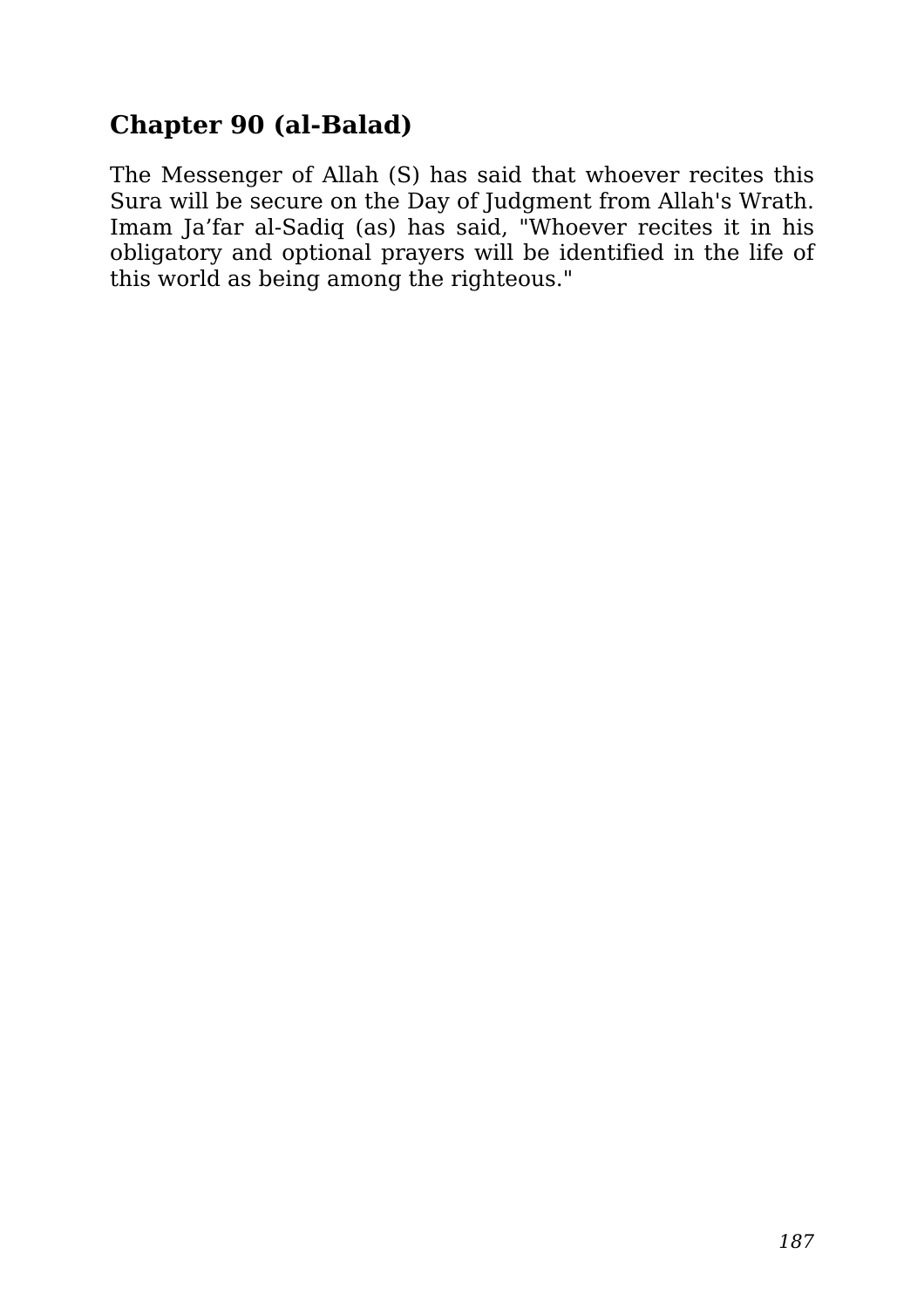#### **Chapter 91 (al-Shams)**

The Messenger of Allah (S) says that whoever recites it will be regarded as having offered charity with everything under the sun and the moon. Imam Ja'far al-Sadiq (as) says that in favor of whoever recites it quite often, and also recites Surat al-Layl, Surat al-Duha, and Surat al-Inshirah, everything will testify on the Day of Judgment, including his hair, complexion, flesh, blood, and veins for him."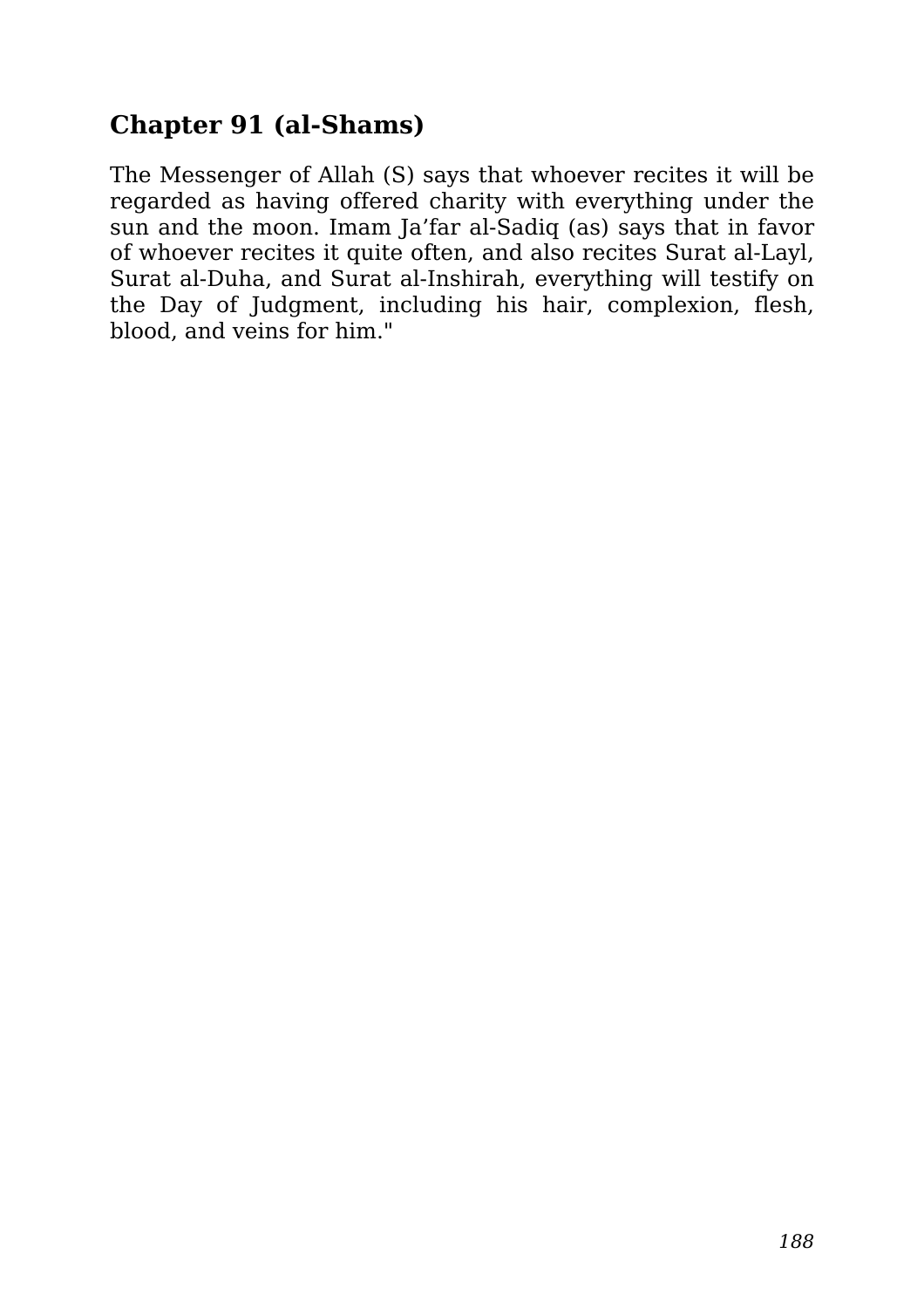### **Chapter 92 (al-Layl)**

The Messenger of Allah (S) has said that whoever recites it will be given so much till he is satisfied, and Allah will not let him be exposed to hardship and will make life easy for him.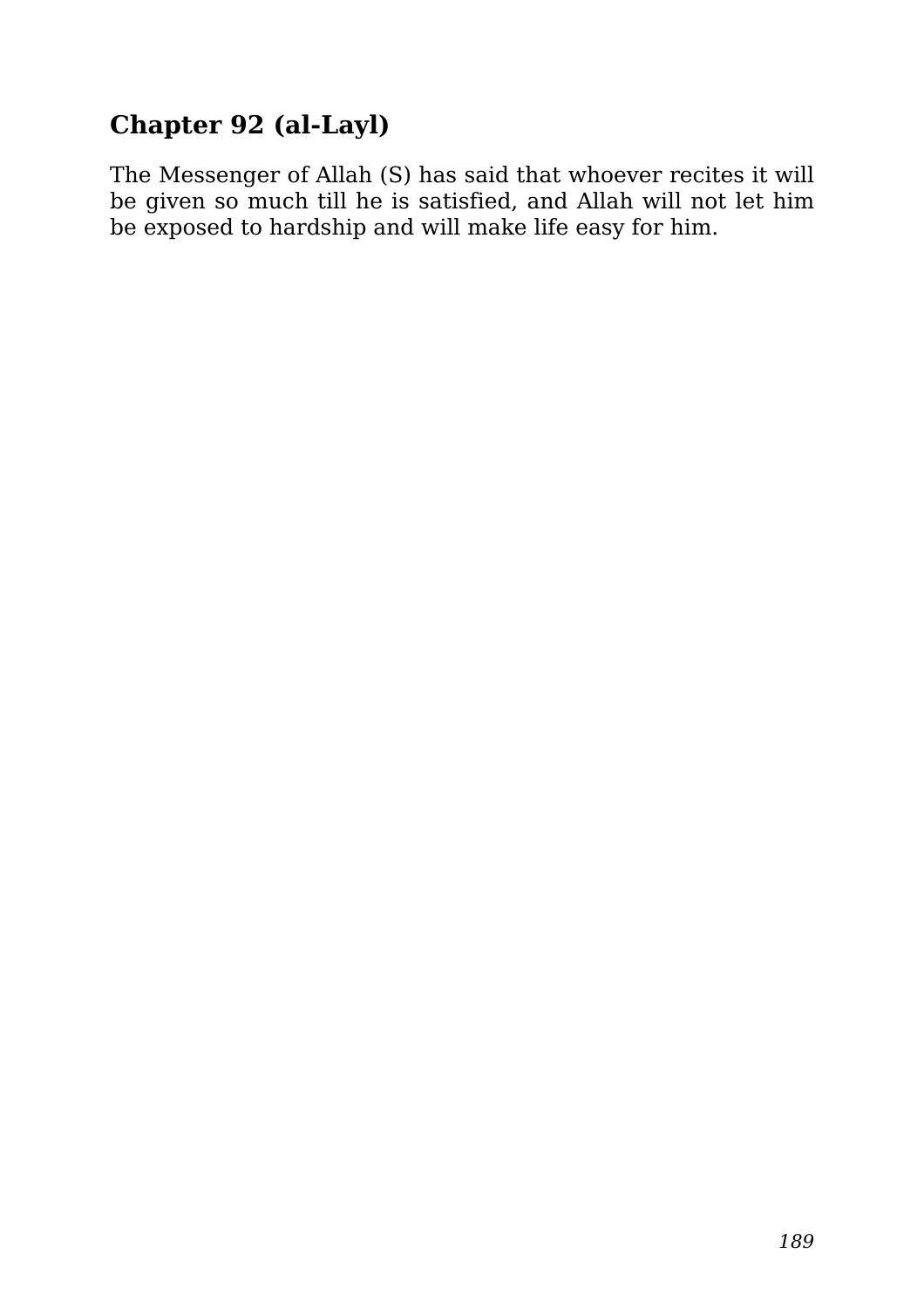### **Chapter 93 (al-Duha)**

The Messenger of Allah (S) has said that one who recites this Chapter will be among those accepted by Allah, the most Exalted One, as being a member of the nation of Muhammad (S) worthy of his intercession, and he will receive ten good deeds for each orphan and beggar.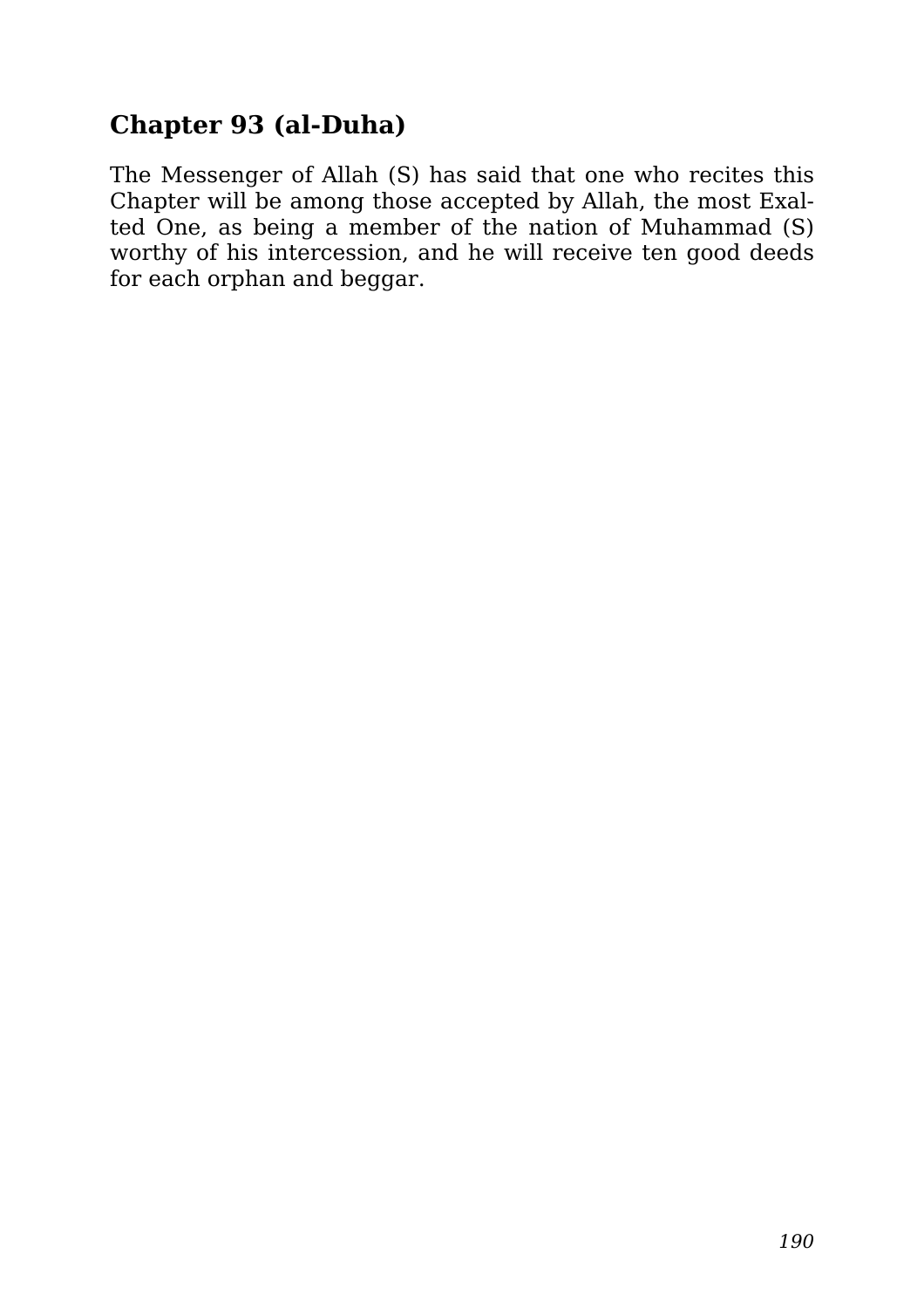#### **Chapter 94 (al-Inshirah)**

The Messenger of Allah (S) has said that whoever recites it will be given of the rewards as though he had met the Prophet (S) grieved and had the cause of his grief removed.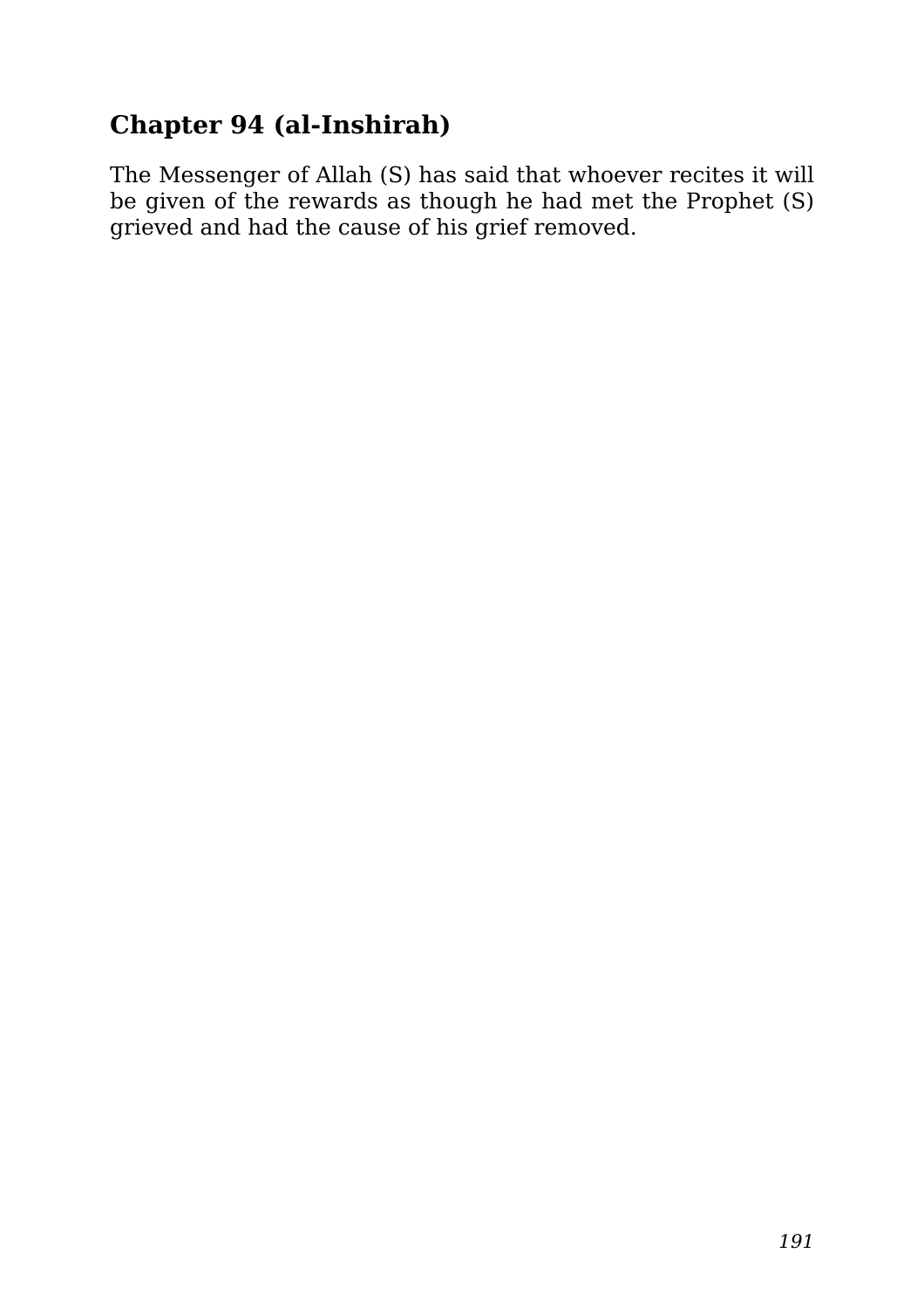#### **Chapter 95 (al-Teen)**

The Messenger of Allah (S) has said that Allah will give two merits to anyone who recites this Chapter: good health and conviction as long as he lives, and when he dies, Allah Almighty will give him of the rewards of the fast of all those who recited it. Imam Ja'far al-Sadiq (as) has said, "Whoever recites it in his obligatory and optional prayers will be given of Paradise whatever pleases him."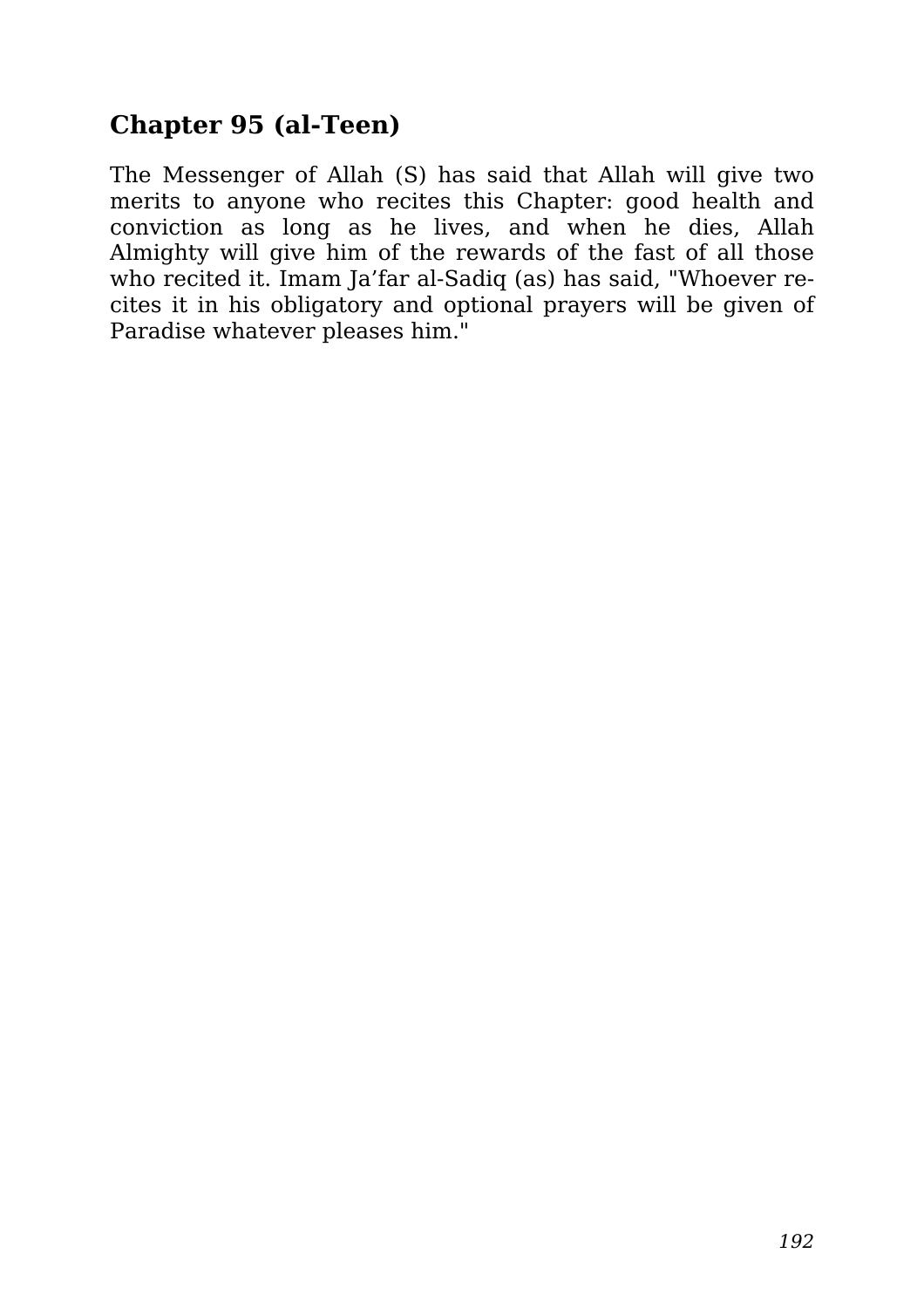#### **Chapter 96 (al-'Alaq)**

The Messenger of Allah (S) has said that whoever recites this Chapter will be regarded as though he has recited the entire Qur'an. Imam al-Sadiq (as) is quoted saying that one who recites this Sura then dies that day or night will have died as a martyr and like one who assisted the Prophet (S) with his sword.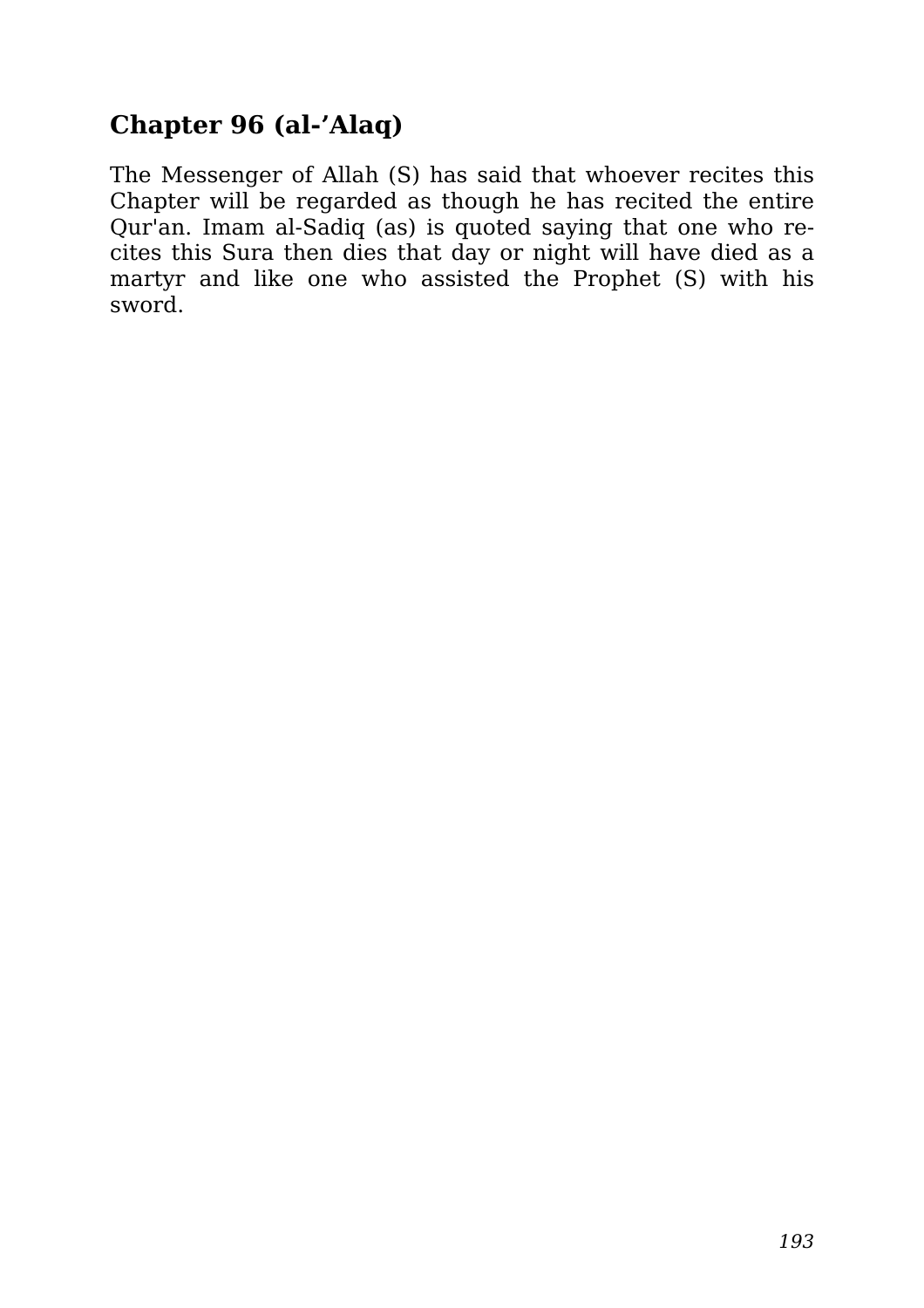#### **Chapter 97 (al-Qadr)**

The Messenger of Allah (S) has said that one who recites it is regarded (by the Almighty) as though he fasted the month of Ramadhan and spent Laylatl-Qadr adoring his Maker. Imam al-Sadiq (as) is quoted saying that whoever recites this Chapter in one of the obligatory prayers will be addressed: "O servant of Allah! Your past sins have been forgiven, so resume your good deeds!" And he (as) has also said, "Whoever recites it audibly will be like one raising his sword in defense of Islam, and if he recites it silently will be regarded as though he died a martyr for the cause of Islam, and if someone recites it ten times, a thousand of his sins will be forgiven."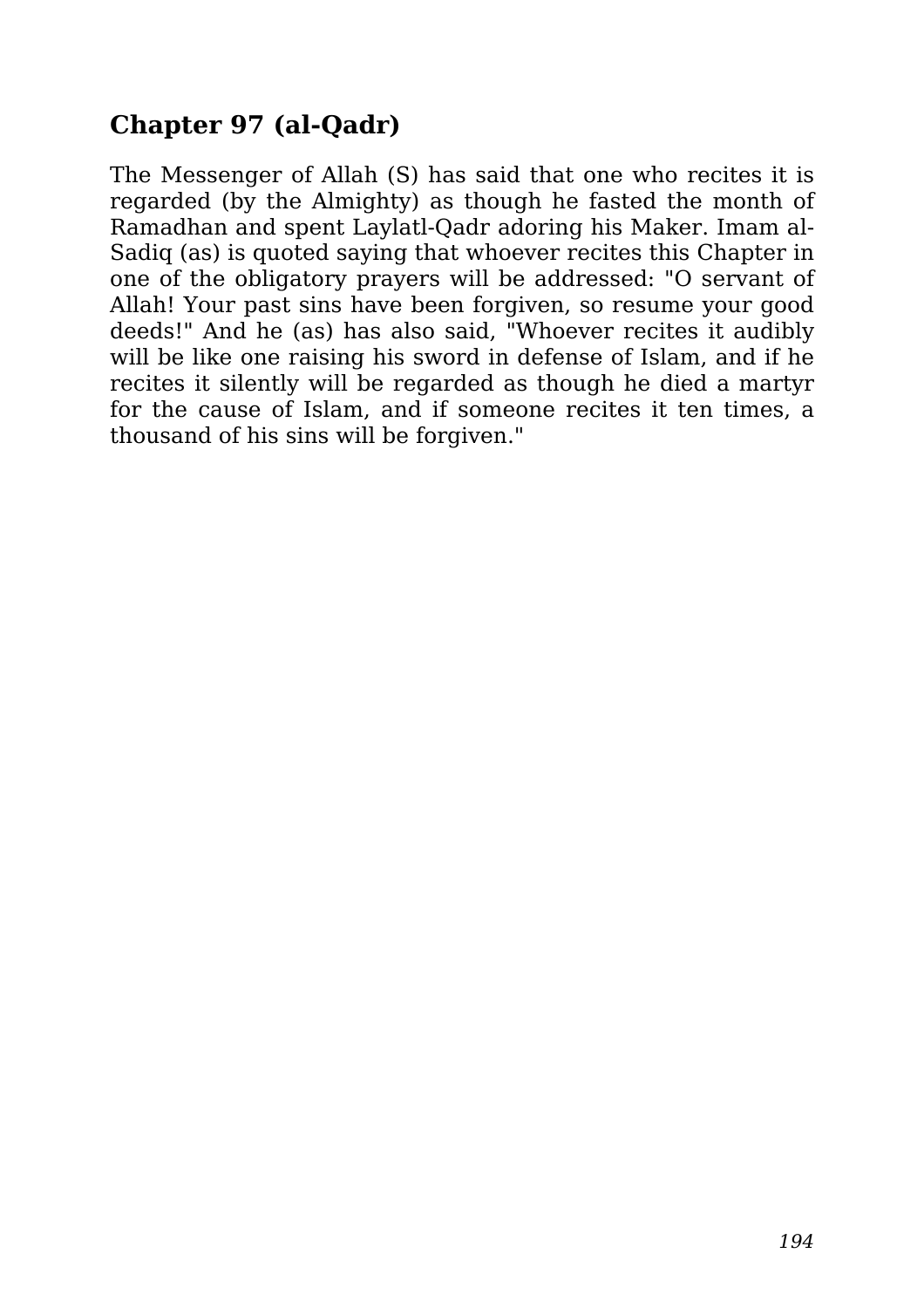#### **Chapter 98 (al-Bayyina)**

The Messenger of Allah (S) has said that one who recites it will be gathered on the Day of Judgment with the best of Allah's creation in place and condition. He (S) has also said, "Had people known what merits it contains, they would have left their families and wealth aside and learned it." Imam Ja'far al-Sadiq (as) has said that whoever recites this Sura will be free from *shirk* and will be admitted in the creed of the Prophet (S), and Allah will try him an easy trial.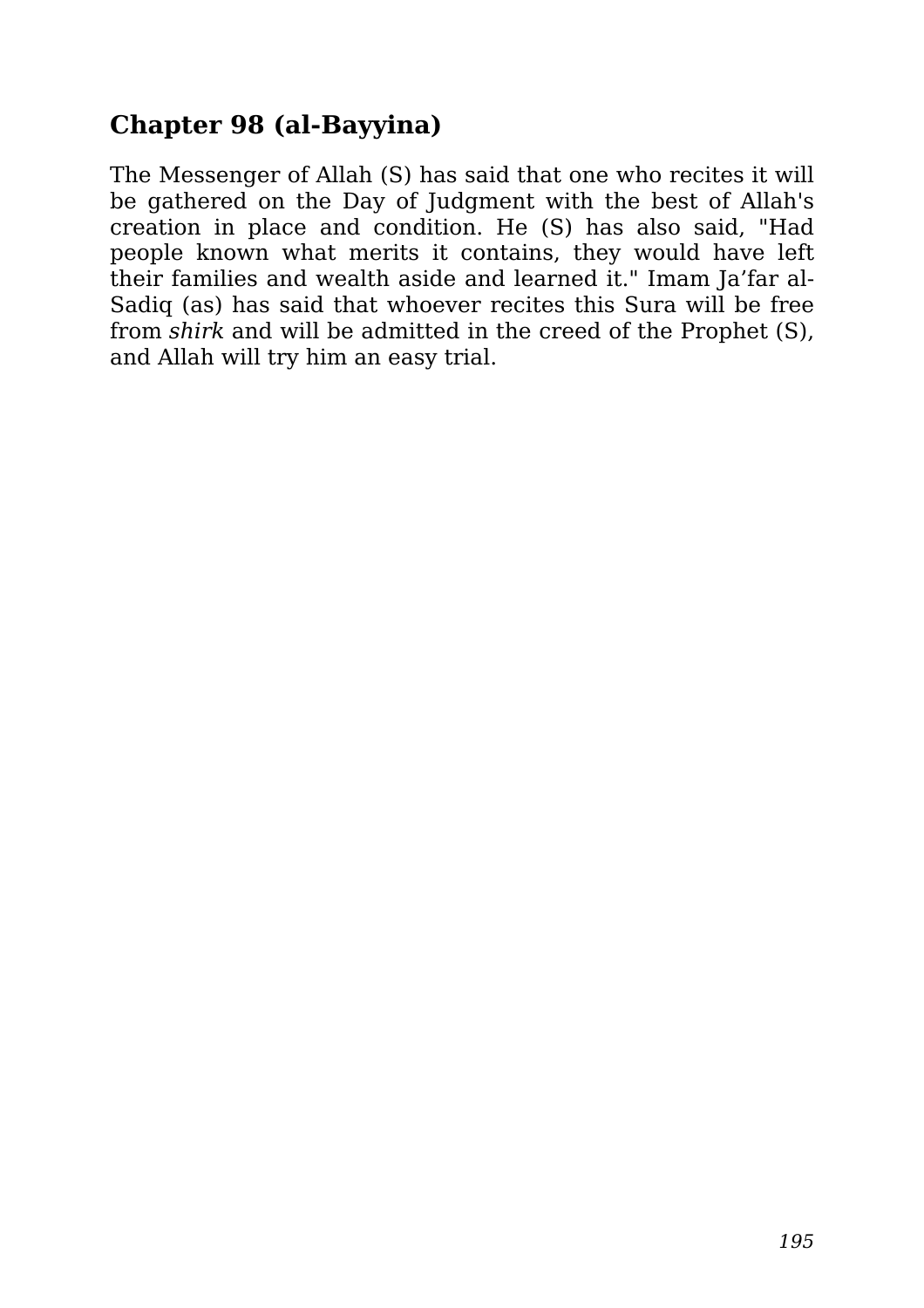#### **Chapter 99 (al-Zilzal)**

The Messenger of Allah (S) has said, "Whoever recites this Chapter will be regarded as though he read Surat al-Baqara and will be granted of the rewards as though he had recited one quarter of the Qur'an." Imam al-Sadiq (as) has said about this Chapter, "Whoever reads it in his optional prayers will never be afflicted with an earthquake or lightning or any other worldly calamity, and if he dies, his Lord will order to have him admitted into Paradise."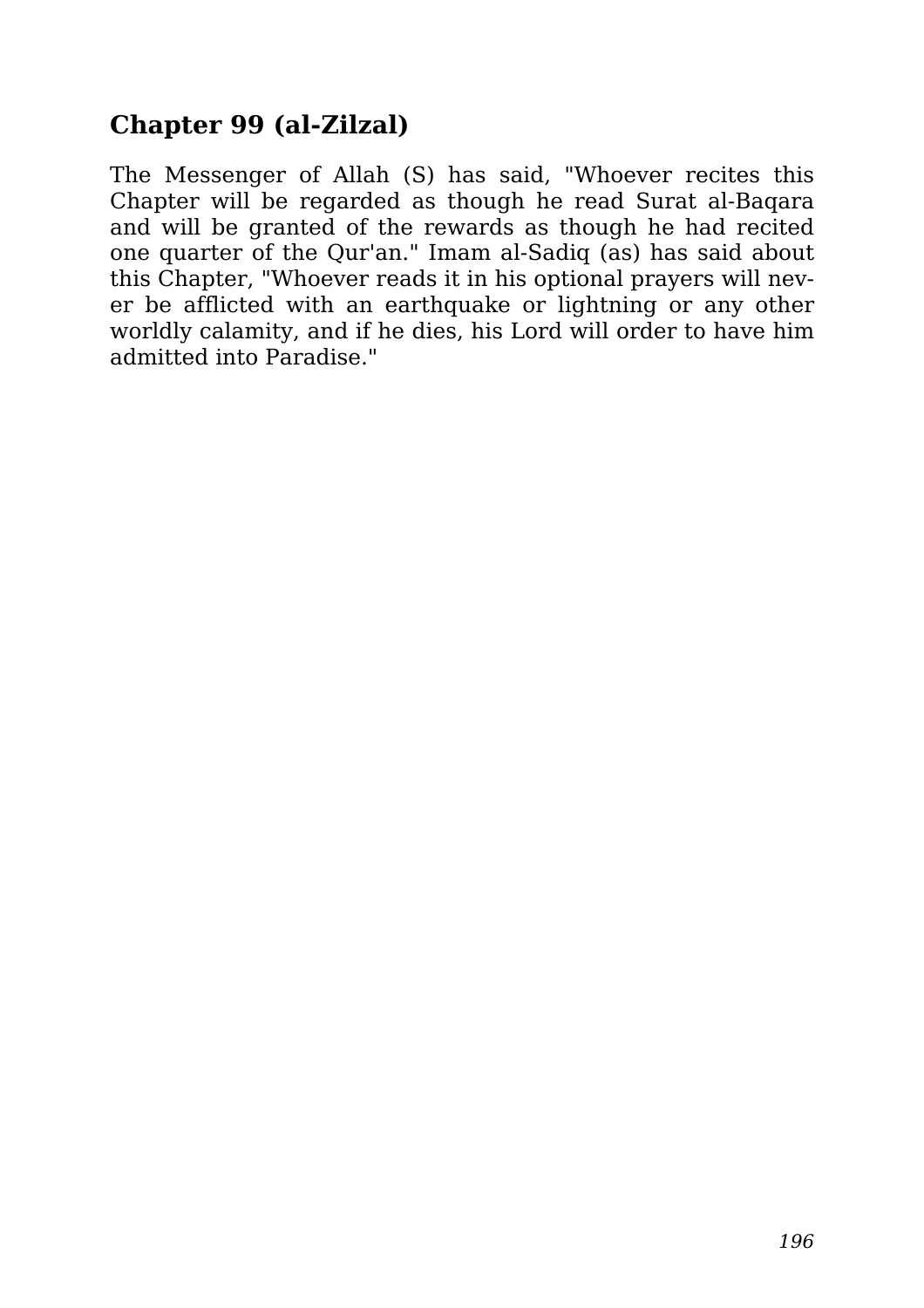#### **Chapter 100 (al-'Adiyat)**

The Messenger of Allah (S) has said that whoever recites it will be granted of the rewards ten good deeds for everyone who spent the night at Muzdalifa [during the pilgrimage] and attended the big gathering [at Arafat]. Imam Ja'far al-Sadiq (as) has said, "Whoever recites it quite often will be resurrected in the company of Ali, peace be upon him, on the Day of Judgment and will be among his companions.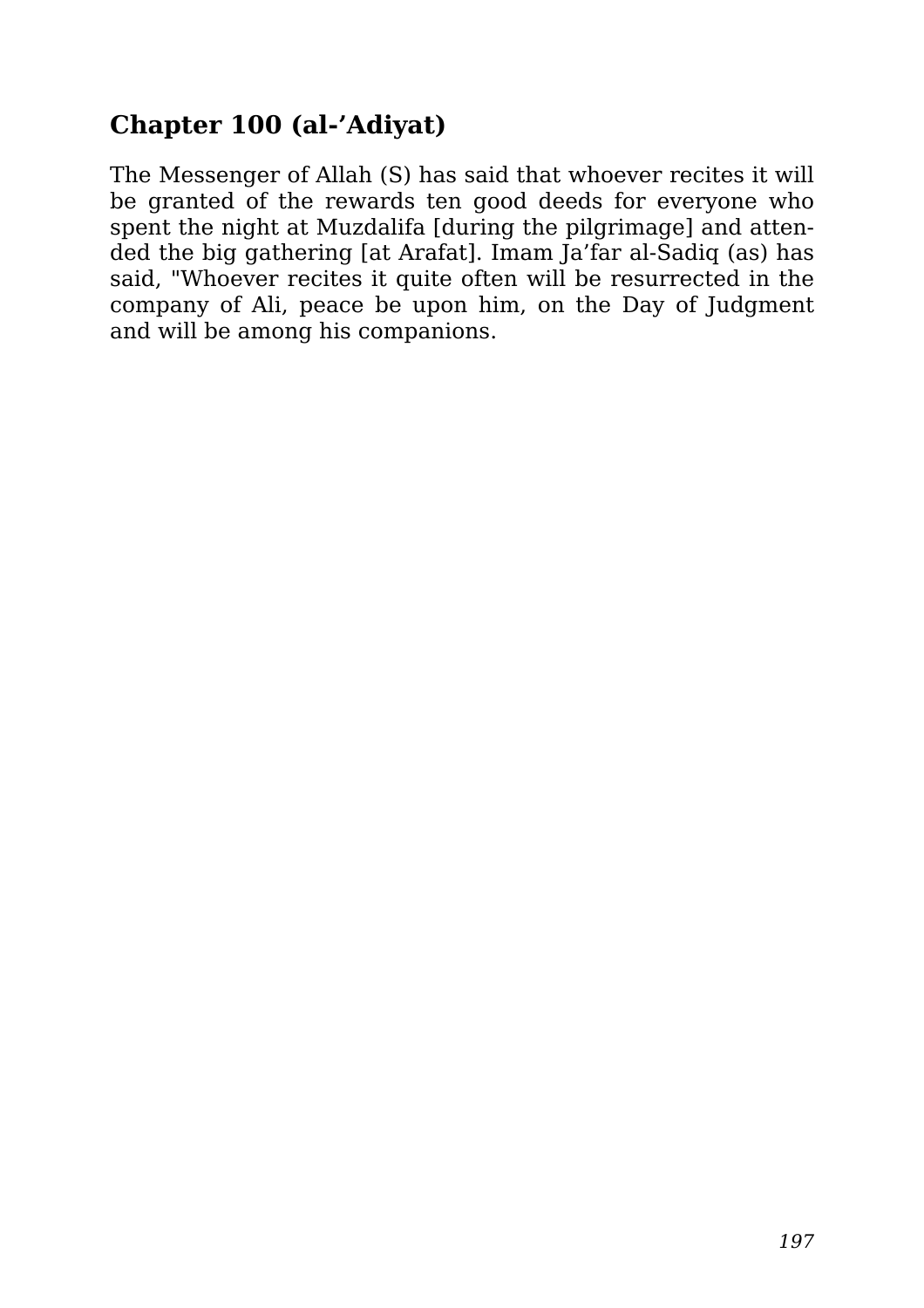### **Chapter 101 (al-Qari'a)**

The Messenger of Allah (S) is quoted saying that whoever recites this Sura, Allah will let his scale of good deeds weigh heavily. Imam Ja'far al-Sadiq (as) is quoted saying that one who recites this Sura will receive security from Allah Ta'ala against the dissension of the anti-Christ, against believing in the latter, and against hell's stink. The *isnad* of this tradition is traced to al-Bataini who quotes Isma'eel ibn al-Zubayr quoting Ibn Thabit.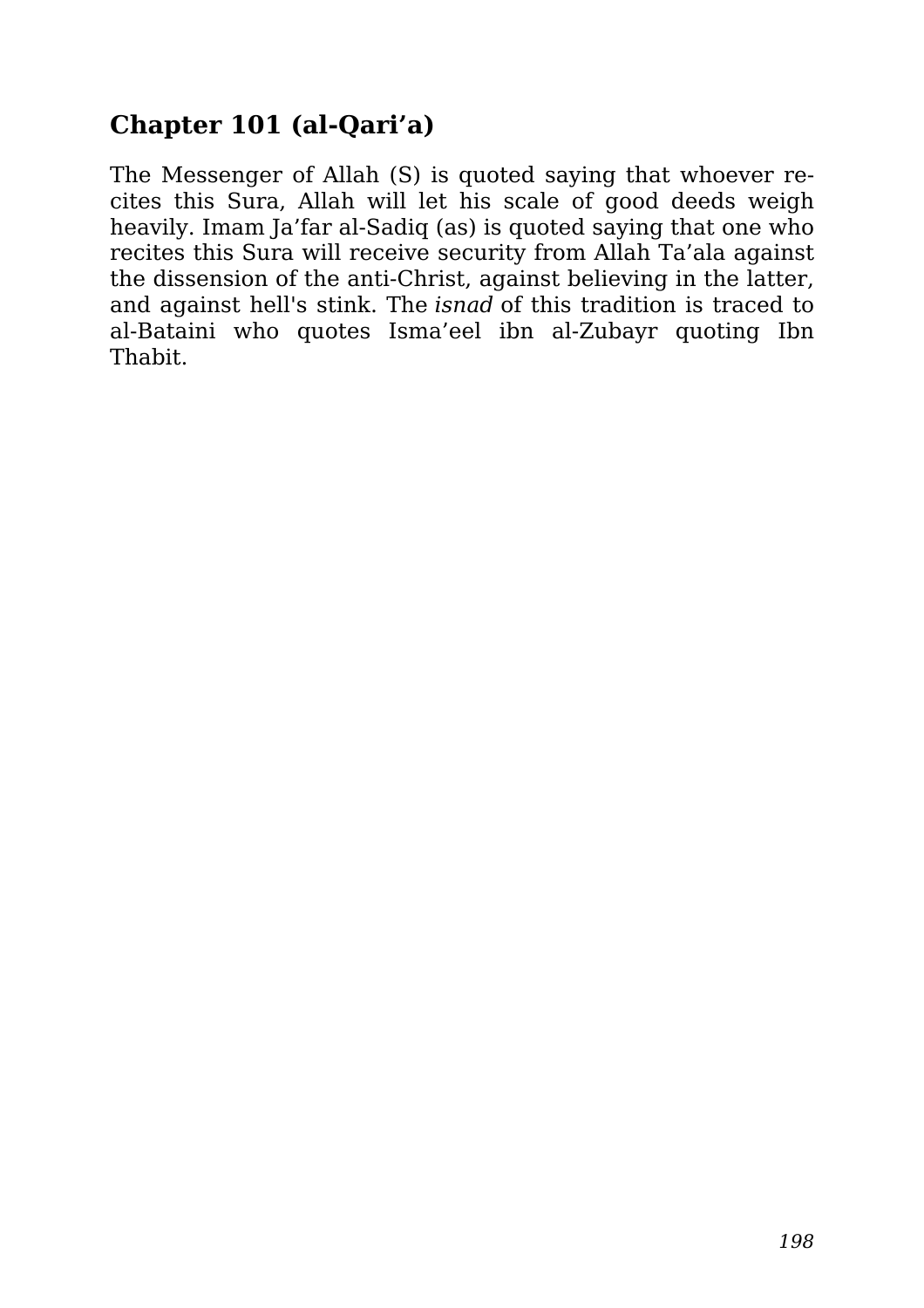#### **Chapter 102 (al-Takathur)**

The Messenger of Allah (S) is quoted saying that one who recites this Surah will not be tried by Allah, Glory and Exaltation are His, regarding the blessings which He bestowed upon him and will be regarded as though he recited a thousand verses of the Holy Qur'an.

Ibn 'Umar narrated this tradition: "The Messenger of Allah (S) asked us once, 'Can anyone among you read one thousand verses from the Qur'an a day?' We said, 'O Messenger of Allah! Who can?!' He (S) said, 'Can anyone among you recite Surat al-Takathur?!'" He (S) is also quoted saying, "Whoever recites this Sura when he goes to bed will be protected from the grave's trial." Imam Ja'far al-Sadiq (as) is quoted saying that whoever recites this Chapter in his obligatory prayers will have rewards due to a thousand martyrs.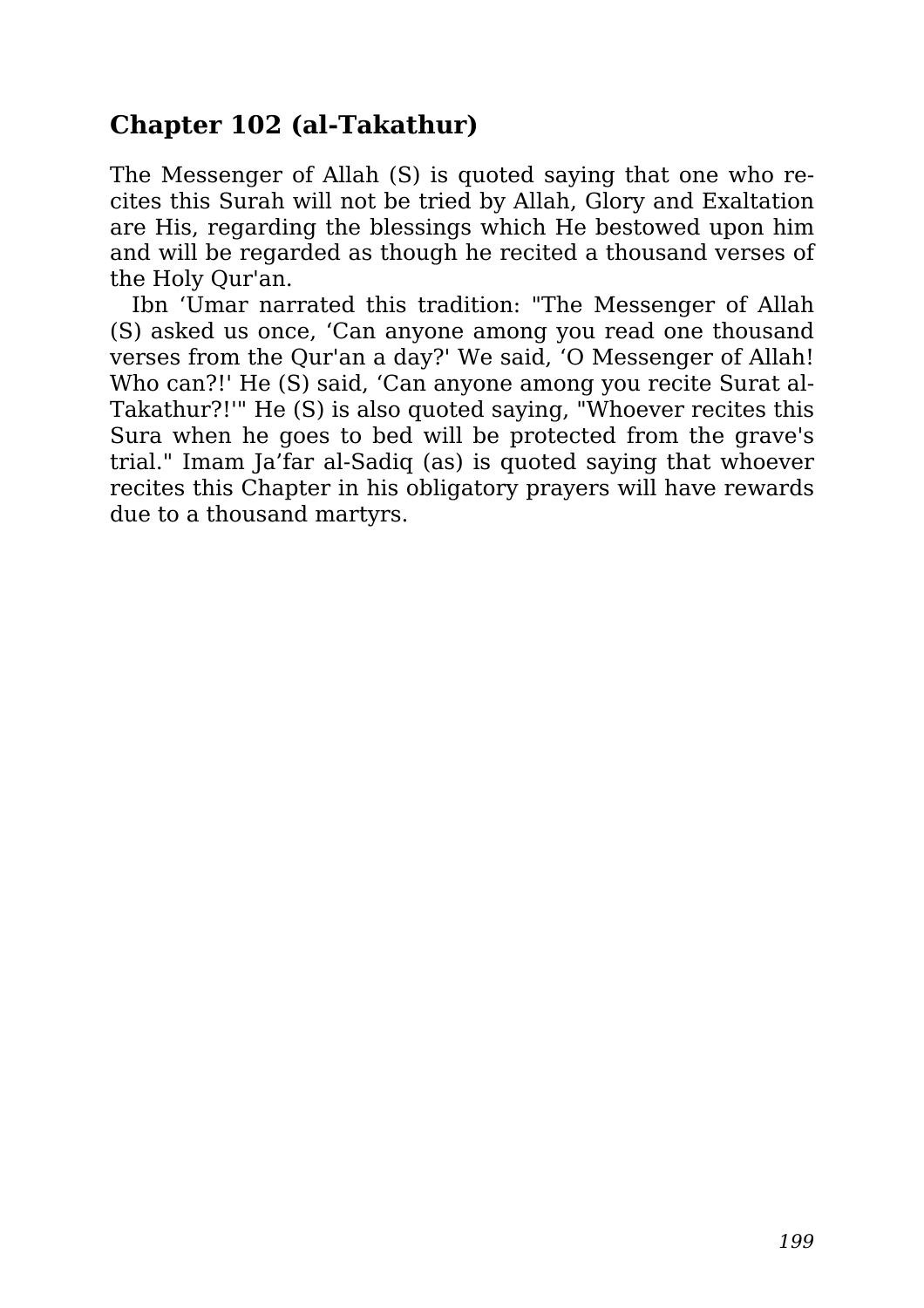#### **Chapter 103 (al-'Asr)**

The Messenger of Allah (S) is quoted saying that whoever recites this Chapter will have his deeds sealed with patience and will be on the Day of Judgment on the right track. Imam Ja'far al-Sadiq (as) has said that whoever recites this Sura in his optional prayers will be resurrected with a smiling face, his eyes being cooled, till he enters Paradise. This tradition is quoted by al-Kaf'ami and al-Majlisi, and it is recorded on p. 386, Vol. 6, of *Al-Durr al-Manthur*.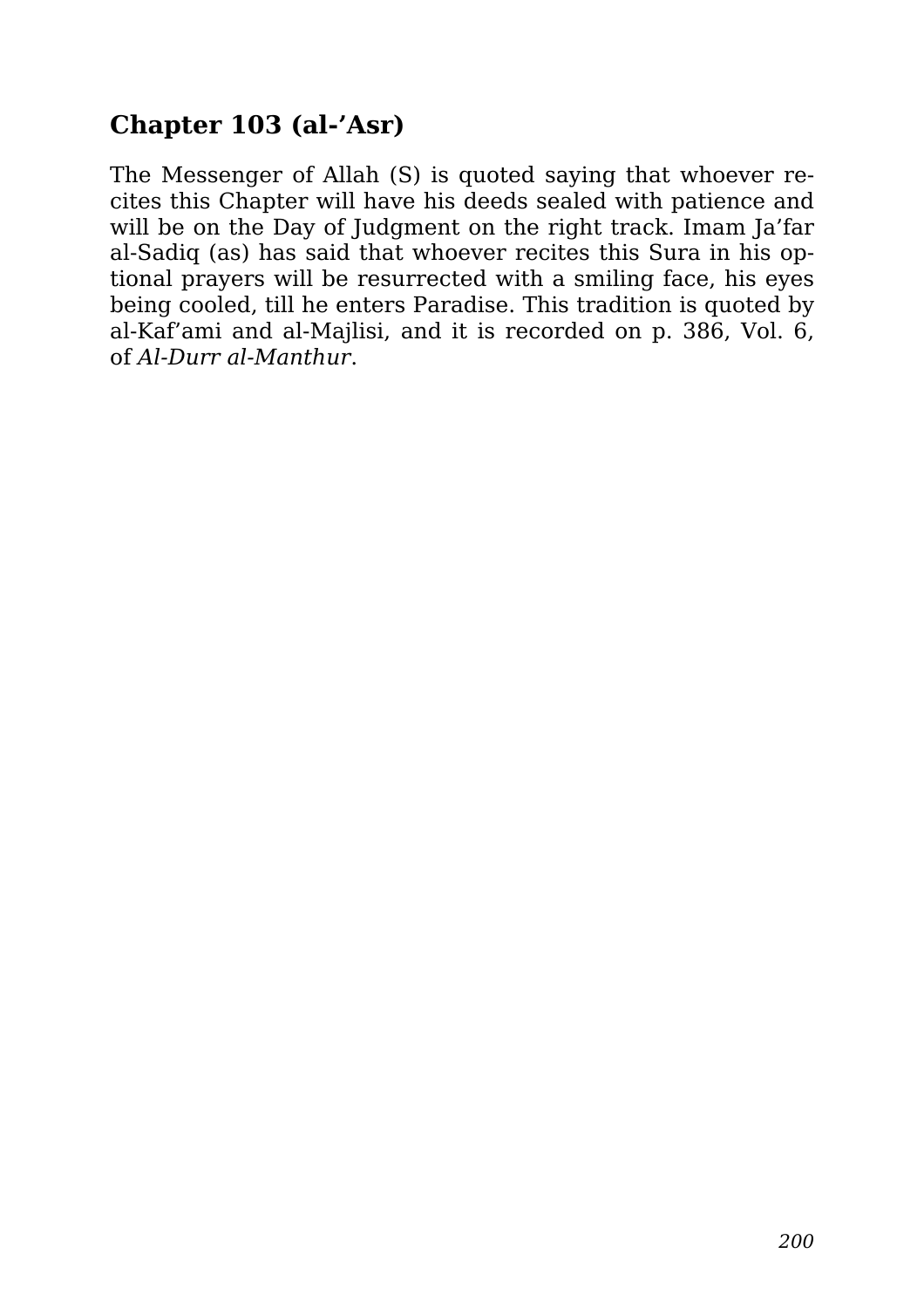#### **Chapter 104 (al-Humaza)**

The Messenger of Allah (S) is quoted saying that one who recites this Chapter will be granted ten good deeds for each and everyone who ridiculed the Prophet (S) and his companions. Imam al-Sadiq (as) has said about this Chapter, "Whoever reads it in his optional prayers, it will ward off poverty from him, bringing him sustenance and protecting him against a tragic death."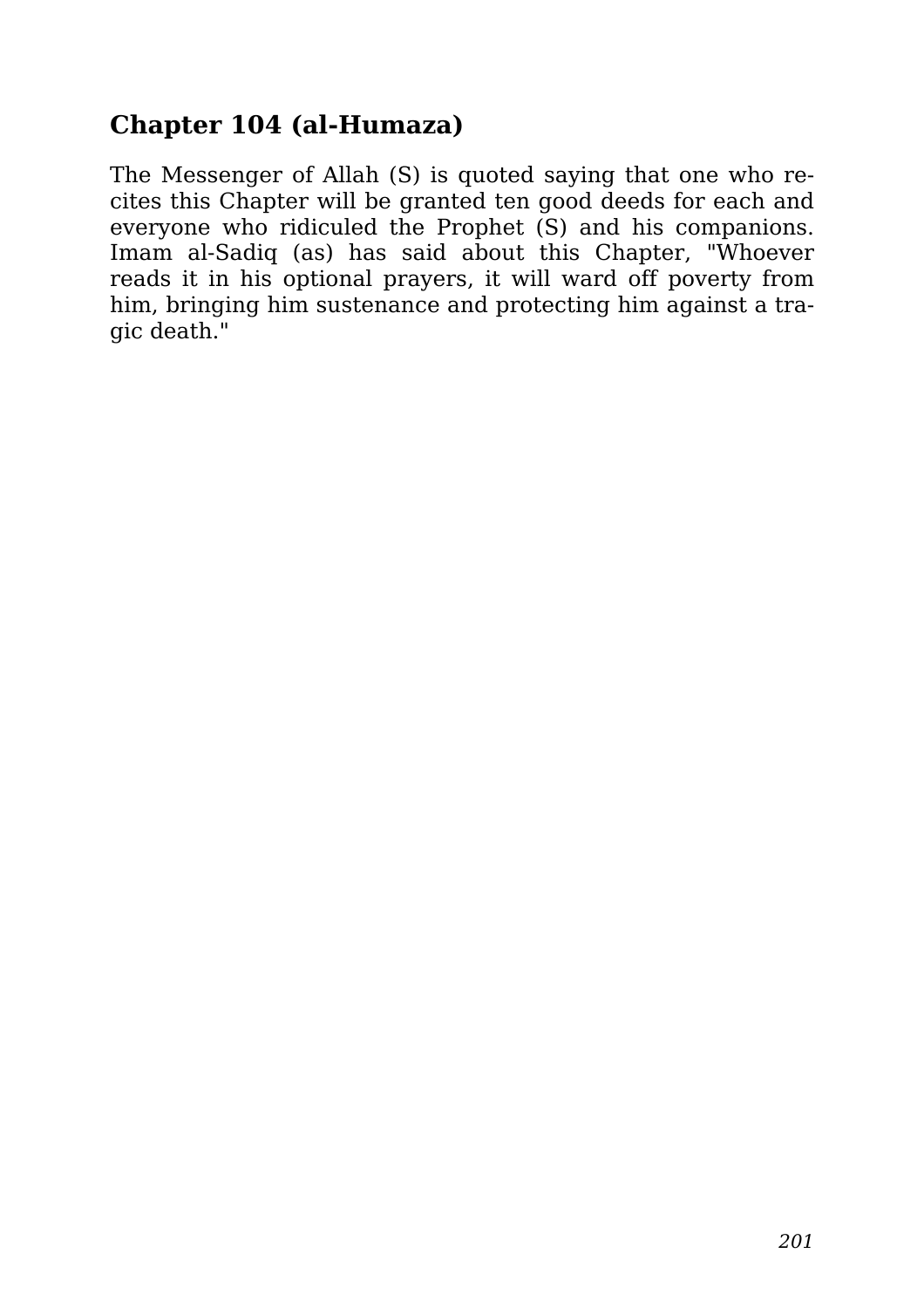#### **Chapter 105 (al-Feel)**

The Messenger of Allah (S) is quoted saying that Allah will protect whoever recites this Sura against calumny and metamorphosis. Imam al-Sadiq (as) said that one who recites it in his obligatory prayers will receive good testimony on his behalf from every plain and mountain and earth loam that he used to uphold the prayers, and he will enter Paradise without reckoning. Al-Kaf'ami comments by saying that such extra-ordinary rewards will not be granted to just anybody but are due to the sincere pious ones, those who are endowed with knowledge and with acting upon such knowledge. This view is shared by Ibn Tawoos in his book *Al-Iqbal*.

To all these three great men, and to all those who agree with them, we would like to humbly say: "How do you know that? Has the Prophet (S) or any member of his Ahl al-Bayt (as) said so? If what you claim is true, then only very few will receive these mighty rewards, and they will probably be the least among all humans to need them, especially since Allah will have already been pleased with them due to their piety and knowledge.

Who will, then, come to the aid of sinners like ourselves? Who will wipe out our sins, faults, and shortcomings, if reciting these chapters do not do us any good? We think the Almighty is much greater than that and much more Clement. We think He is more ready to forgive sinning Muslims (like ourselves) who repent and regret than to punish them… "

The great mentor of the nation al-Saduq, may Allah have mercy on his soul, is quoted by al-Majlisi on p. 337, Vol. 89, of *Bihar al-Anwar*, as saying, "Anyone who recites Surat al-Feel in one obligatory *rek'a* ought to recite Surat Quraysh in the other, for they both are like one Sura, and one should not recite only one of them in his obligatory prayers." This is also stated on p. 114 of *Thawab-al-A'mal*. "Anyone" implies that the Almighty's mercy is spacious enough to include everyone, even sinners who deeply and sincerely regret and repent their sins.

Our martyred Imam Abu Abdullah Ja'far al-Sadiq (as) has written once in his own hand-writing: "When you face your foe, you ought to look at him and recite Surat al-Feel," as we are told by both al-Tibrisi and al-Majlisi.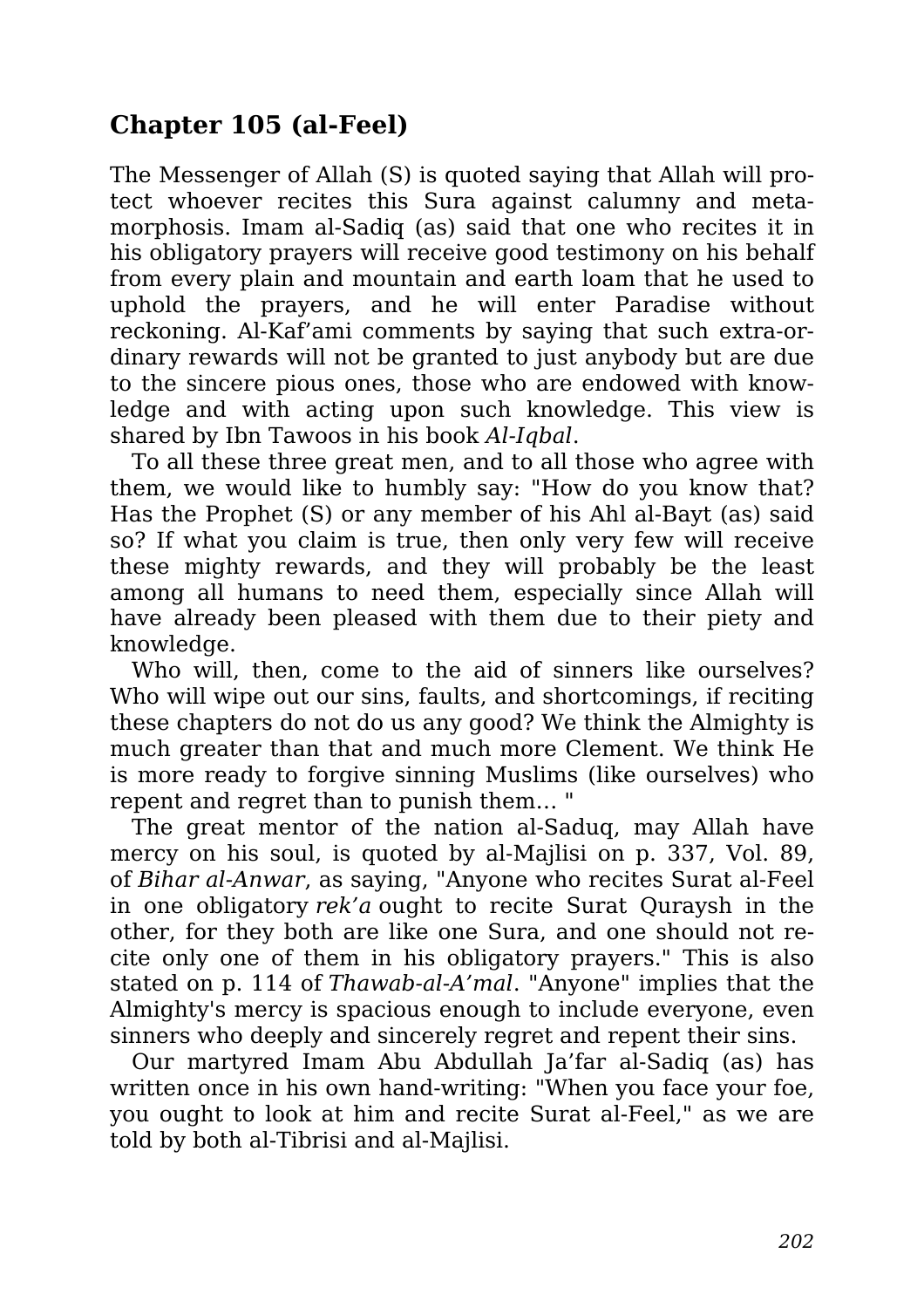#### **Chapter 106 (Quraysh)**

Al-Majlisi has indicated that this Sura has the same merits as its sister above; therefore, he did not add anything while discussing the merits of Qur'anic chapters in Vol. 89 of his book *Bihar al-Anwar*. The Messenger of Allah (S) is quoted saying that whoever recites it will be granted ten good deeds for each and everyone who circled the Ka'ba (made *tawaf*) and took to seclusion (*I'tikaf*) therein. Imam Ja'far al-Sadiq (as) has said, "One who recites it will be resurrected on the Day of Judgment conveyed on one of the conveyances of Paradise till he is seated at the light tables in Paradise.

The reader is reminded that there are nUmarous things awaiting us in the life to come for which there are no words in our limited human vocabulary. An analogy of such vocabulary, when it comes to the life hereafter, is like the sophisticated human vocabulary, in its nUmarous languages and countless dialects, compared to the vocabulary of an animal whose share of sounds and motions is the most modest.

There is also so much reference to light when it comes to life after death, including the waiting period known as the *barzakh* during which the dead wait for the Resurrection, and during which their life in the grave is a world of its own.

If Allah Almighty grants me life, health, and His divine assistance, I will *Insha-Allah* write a three-volume book on death, the Judgement Day, and life after death (I.e., on Paradise and hell), a volume for each. A chapter in Vol. 1 will *Insha-Allah* deal with the most fascinating subject of angels. If you wish to see such a book written and published, I need your prayers.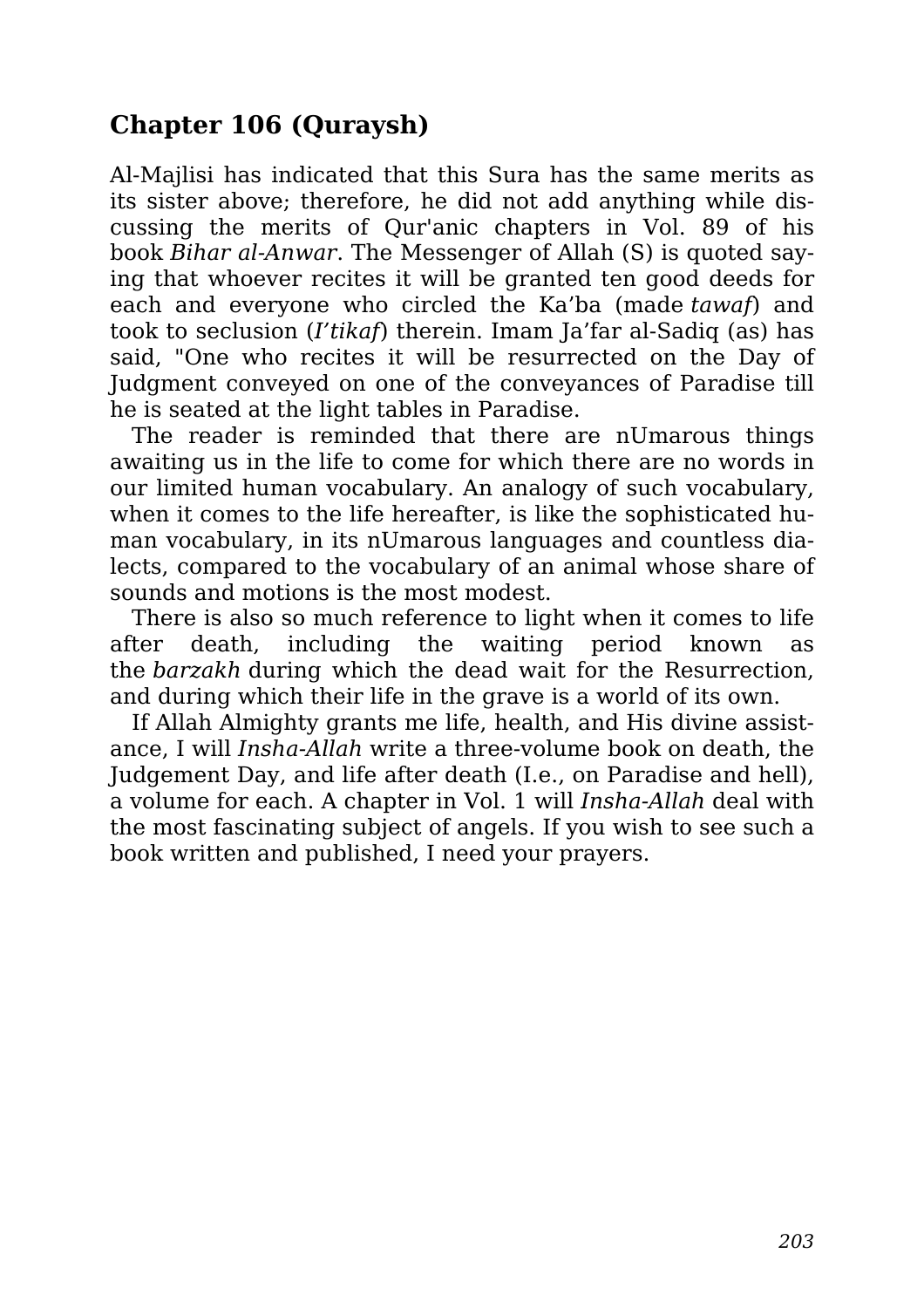#### **Chapter 107 (al-Ma'un or al-Deen)**

The Messenger of Allah (S) is quoted saying that Allah will forgive the sins of whoever recites it, and he will be regarded as having paid his *zakat*. Al-Bataini traces the *isnad* of this Sura to Isma'eel ibn al-Zubayr who quotes 'Amr ibn Thabit quoting Imam Abu Abdullah Ja'far al-Sadiq (as) as saying that if someone recites it in his obligatory and optional prayers, Allah will accept his prayers and fast and will not try him about what he did in the short life of this world.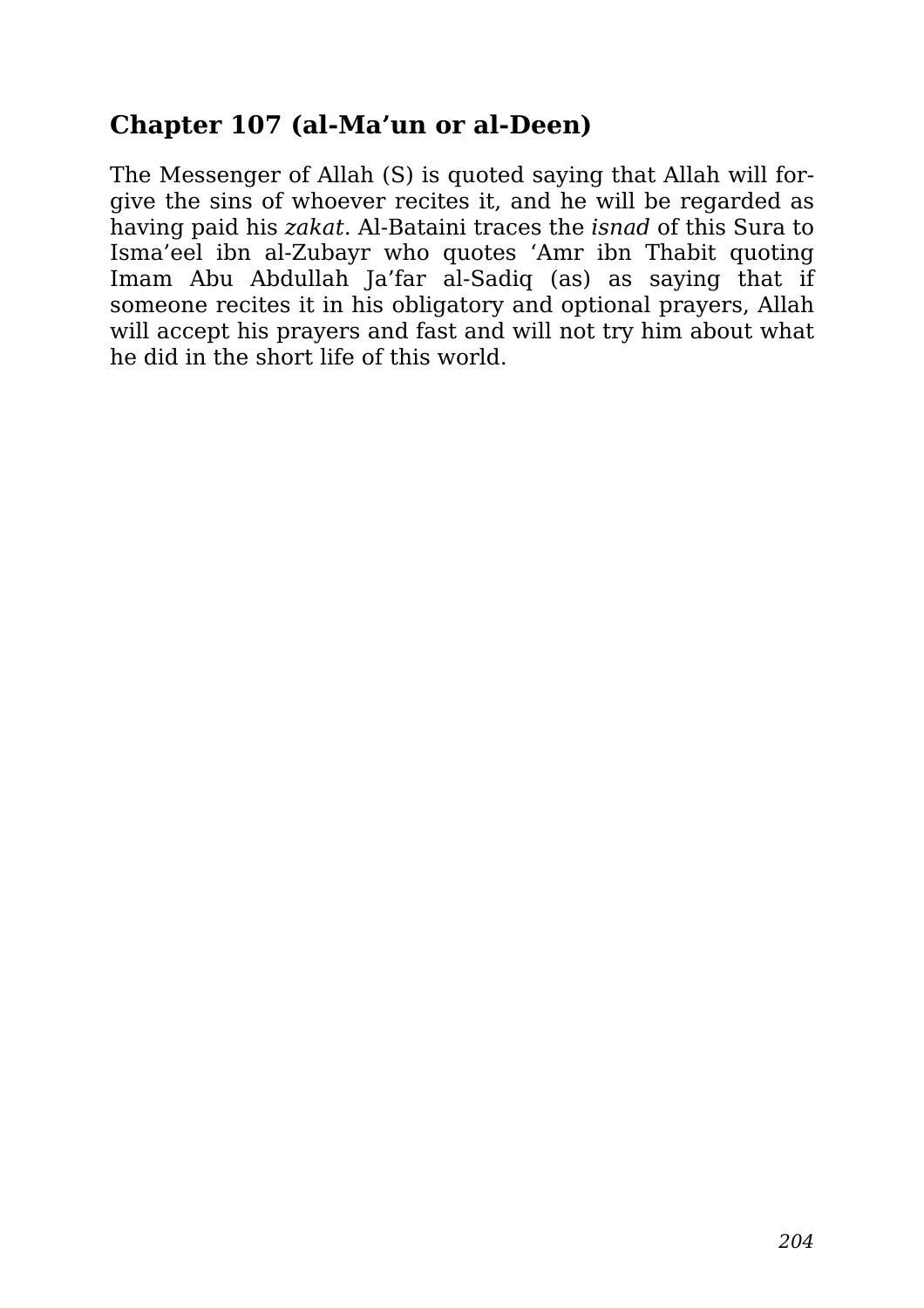#### **Chapter 108 (al-Kawthar)**

The Messenger of Allah (S) is quoted saying that Allah will let everyone who recites this Sura drink of the rivers of Paradise and will give him of the rewards the equivalent to the number of all sacrifices offered by the servants of Allah on the Day of Sacrifice (Eid al-Adha) or any other sacrifice intended to seek His Pleasure.

Imam Ja'far al-Sadiq (as) is quoted saying that one who recites this Sura in his obligatory and optional prayers will be given to drink of the Pool of Kawthar; he will converse with the Messenger of Allah (S) and will be at the very fountainhead of Tuba. The same is recorded in *Thawab al-A'mal*.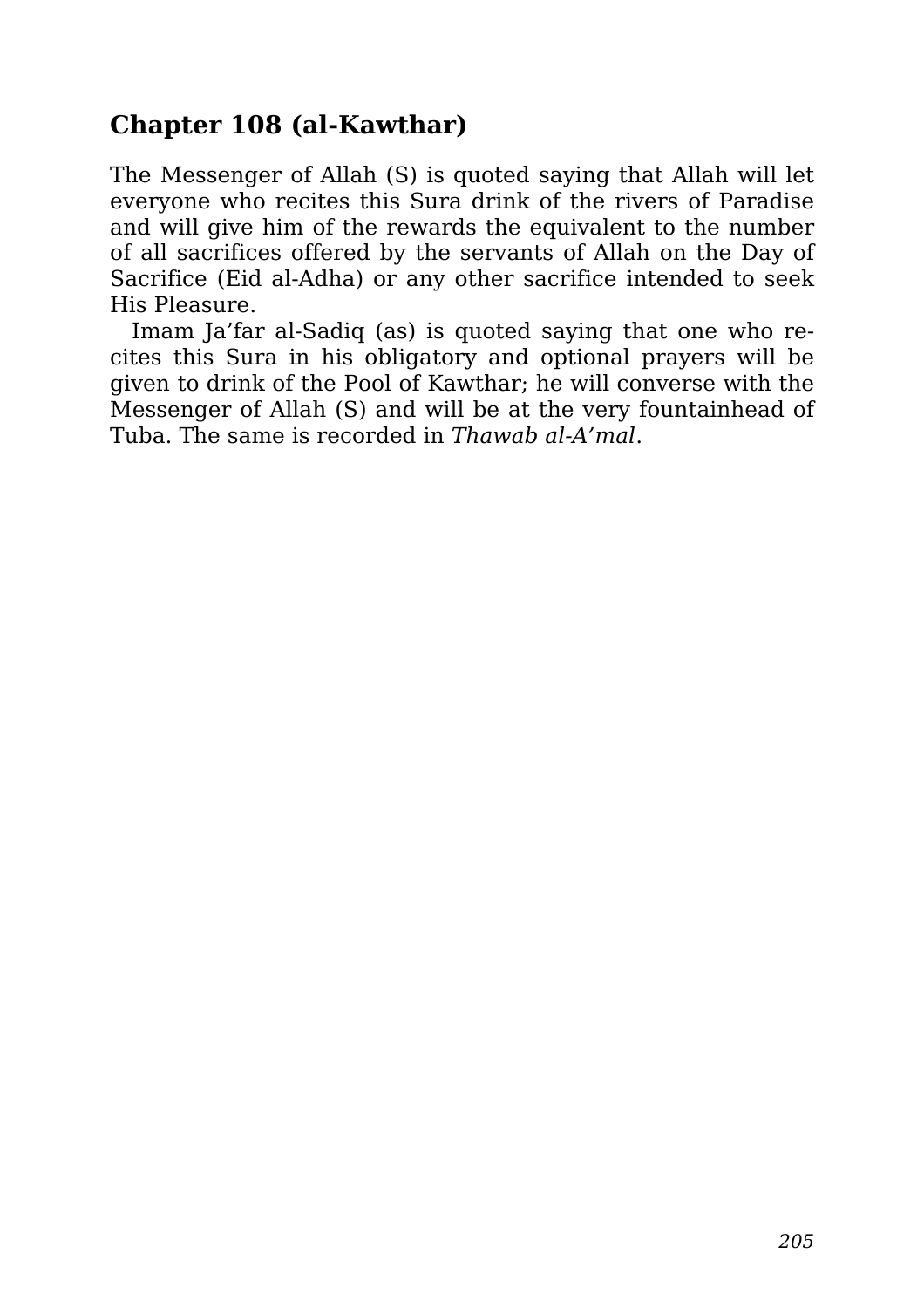#### **Chapter 109 (al-Kafirun)**

On pp. 339-340, Vol. 89, of *Bihar al-Anwar*, the author quotes al-Mufeed quoting Abdullah ibn Abu Shaykh quoting Abu Abdullah Muhammad ibn Ahmed al-Hakeemi quoting Abdel-Rahman ibn Abdullah quoting Wahab ibn Jareer quoting his father quoting Muhammad ibn Ishaq ibn Bashshar quoting Sa'eed ibn Meena saying that a number of Qurayshi notables, including 'Utbah ibn Rabee'a, Umayyah ibn Khalaf, al-Waleed ibn al-Mugheerah, and al-'As saying once to the Messenger of Allah (S), "O Muhammad! Let us worship what you worship while you worship what we worship, so we will all share common grounds, and you will still be in charge; so, if what we follow is right, you will have thus obtained your share of it, and if you are right, we will have obtained our share of it," whereupon Allah, the Praised One, the Glorified, brought down Surat al-Kafirun.

The author goes on to tell other incidents related to this Chapter, filling more than four pages of his voluminous book and providing the reader with page numbers of as many as eight references for those who would like to research it further. The Messenger of Allah (S) is quoted saying that one who recites this Sura will be regarded as though he has read one quarter of the Holy Qur'an, and the most wicked of Satans will be kept away from him, and he will be cleared from *shirk* and will be exempted from having to go through the horrors of the Day of Terror (Resurrection Day). He (S) has also said that whoever recites it before going to bed will sleep secure from *shirk*. Imam Ja'far al-Sadiq (as) is quoted saying that whoever recites this Chapter and the Chapter of Ikhlas in one of his obligatory prayers will be forgiven, and so will his parents.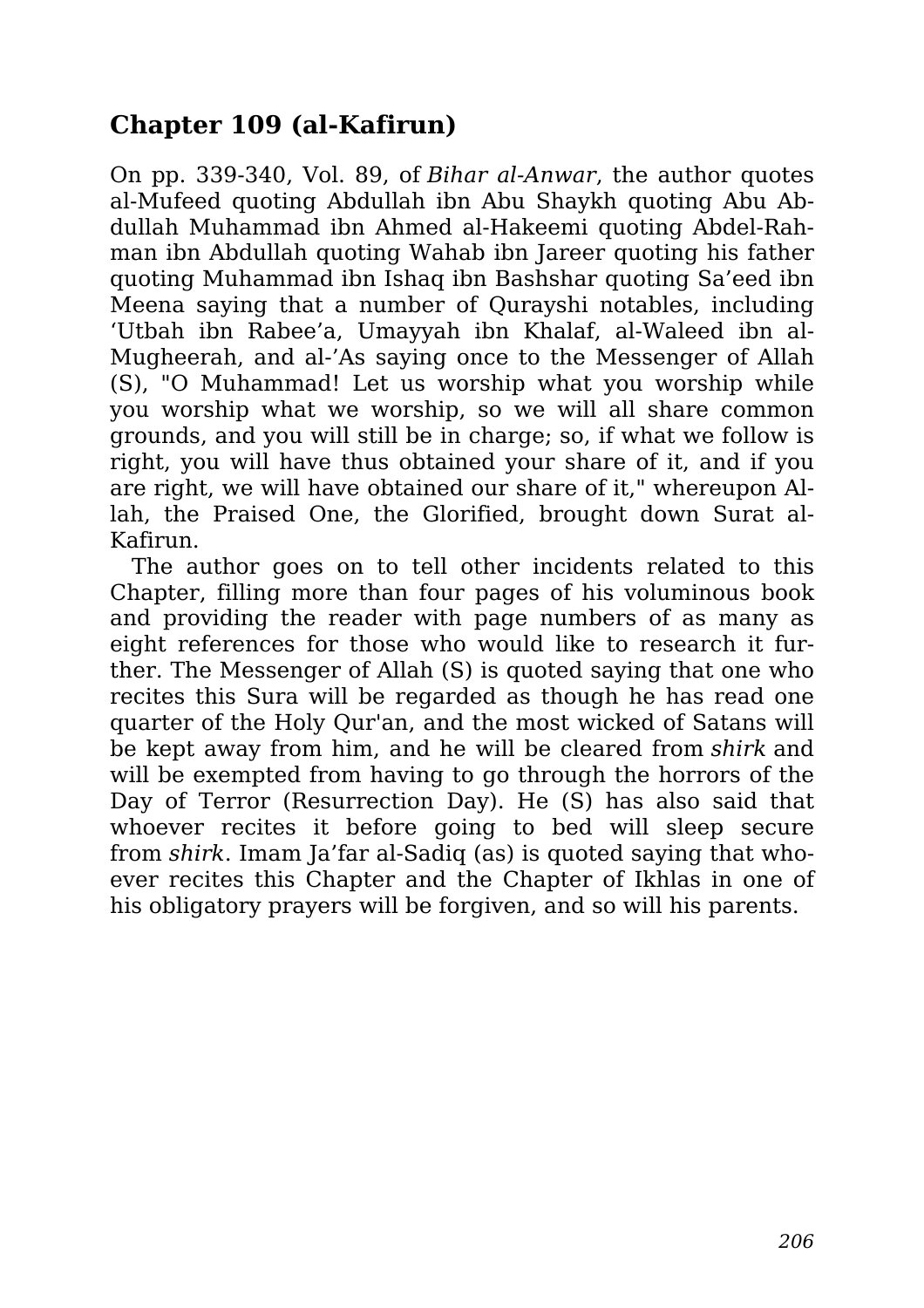#### **Chapter 110 (al-Nasr)**

The Messenger of Allah (S) has said, "Whoever recites this Sura will be regarded as though he were present with me when Mecca was opened (for Muslim troops)." Imam al-Sadiq (as) is quoted saying that whoever recites this Sura in his obligatory or optional prayers will be granted victory by Allah over his foes. In *Fiqh al-Rida* (as), it is stated that if one recites this Chapter in an optional or obligatory prayer, Allah will grant him victory over all his enemies and will enable him to perform what is obligatory.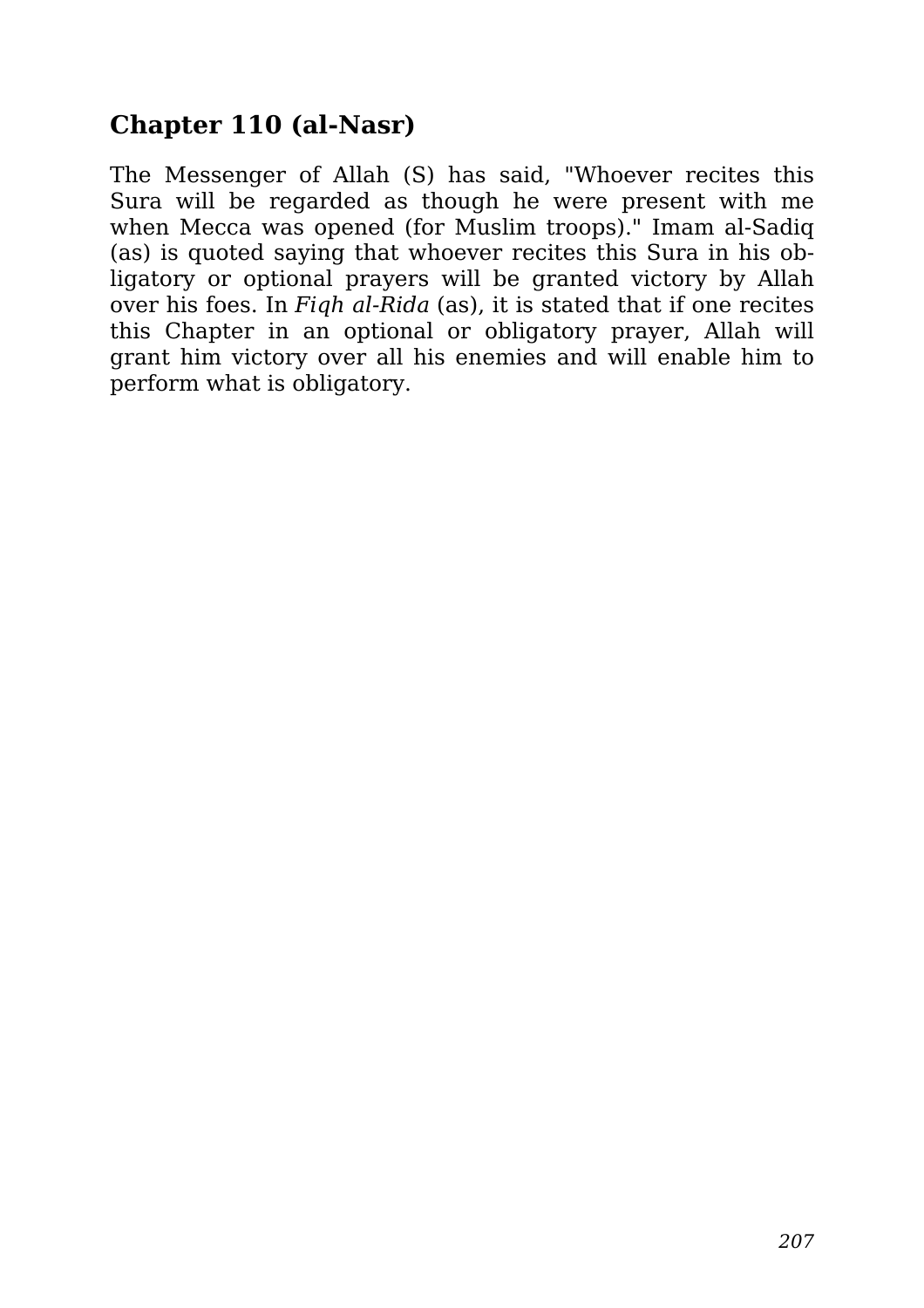#### **Chapter 111 (al-Lahab)**

The Messenger of Allah (S) is quoted saying, "If someone recites this Chapter, I will wish that Allah will never permit him to be in the company of Abu Lahab." Imam al-Sadiq (as) has said the following about this Chapter, "If you recite this Sura, invoke Allah to curse Abu Lahab, for he was among those who belied Muhammad, peace be upon him and his progeny, and falsified his message." This quotation is recorded by Abu Ali al-Tibrisi in his *Mujma'ul-Bayan fi Tafsir al-Qur'an*.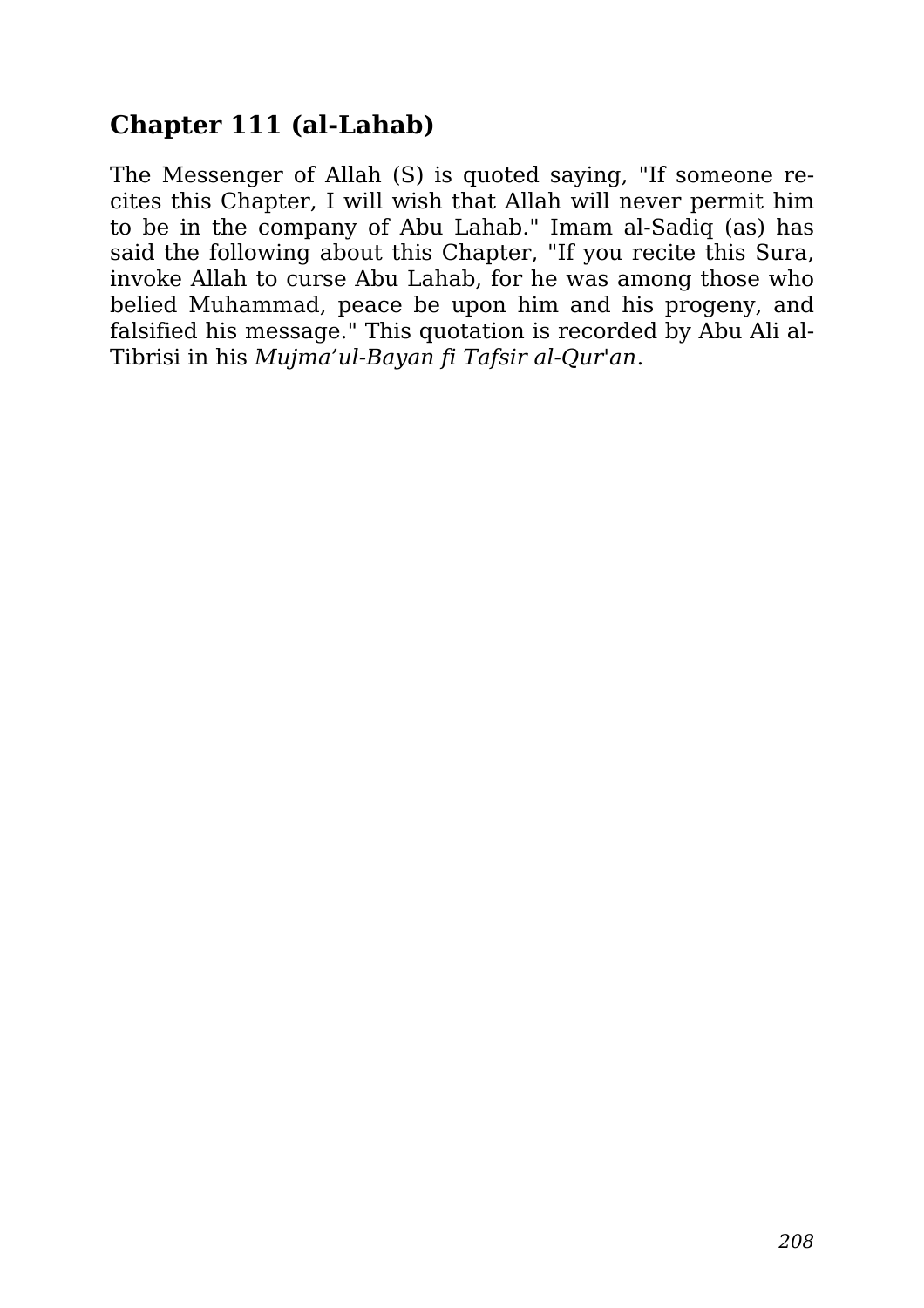#### **Chapte 112 (al-Ikhlas)**

More than eighteen pages in Vol. 89 of *Bihar al-Anwar*, starting with p. 344, discuss the merits of this great Chapter and one of the greatest in the Holy Qur'an. A voluminous book can be written only about the merits of the Chapters of the Holy Qur'an. The Messenger of Allah (S) is quoted saying, "Whoever recites al-Ikhlas will be as though he has recited one third of the Holy Qur'an and will be granted ten good deeds for each and everyone who believed in Allah, His angels, His books, His messengers, and the Day of Judgment."

He (S) has also said, "If someone recites it once, he will be blessed; if he recites it twice, he and his family will be blessed." Imam Ali ibn Abu Talib (as) has said, "Whoever recites it eleven times after *fajr* prayers will be safeguarded against committing any sin that day despite Satan's nose." Al-Bataini quotes Sayf ibn 'Ameerah quoting Abu Bakr al-Hadrami quoting Abu Abdullah Imam al-Sadiq (as) saying, "Whoever believes in Allah and the Last Day ought to recite Surat al-Ikhlas after each obligatory prayer, for whoever recites it will gain the good of this life and the life to come, and Allah will forgive him, his parents, and their offspring." One particular incident related by al-Majlisi with reference to this great Chapter is worth quoting here as narrated by Anas, a companion of the Prophet (S), thus:

We were once in the company of the Messenger of Allah (S) at Tabuk. The sun rose one day with rays and light the like of which we had never seen before. The Messenger of Allah (S) kept wondering about its light and rays. Suddenly Gabriel (as) came to him, so he (S) asked him, "What is with the sun, O Gabriel, and what is with its light and illumination and rays which I have never seen before?"

Gabriel (as) said, "This is due to Mu'awiyah ibn Mu'awiyah al-Laythi (al-Mazni) who died today in Medina; so Allah sent seventy thousand angels to perform the prayers on his soul." "What for?" asked the Prophet (S). "He used to recite Surat al-Ikhlas quite often," Gabriel (as) answered, "as he stood, sat, or walked, during the night or the day." Then the Prophet (S) turned to us and said, "Recite it as much as you can, for it denotes your Lord; if one recites it fifty times, Allah will raise him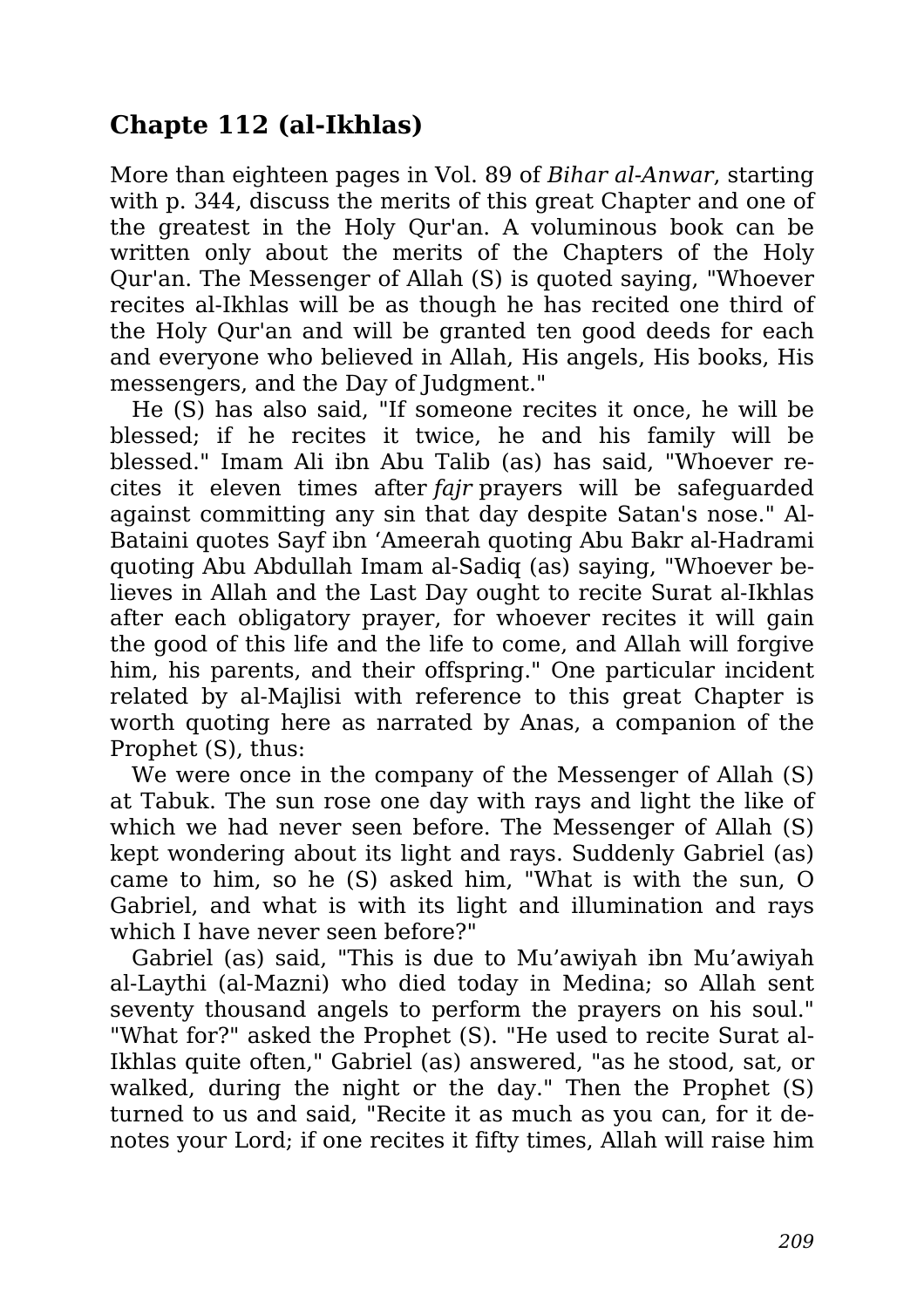fifty thousand degrees and remove from him fifty thousand sins and record for him fifty thousand good deeds, and if one recites it more, Allah will give him more."

Ibn al-Mutawakkil quotes Muhammad al-Attar who quotes al-Ash'ari quoting Ahmed ibn Hilal quoting Eisa ibn Abdullah quoting his forefathers quoting Imam Ali ibn Abu Talib (as) citing the Messenger of Allah (S) saying, "If someone recites Surat al-Ikhlas when he goes to bed, Allah will forgive the sins he committed in fifty years." Imam Abu Abdullah al-Sadiq (as) is quoted by Sulayman ibn Khalid, one of his companions, saying, a recorded on pp. 349-350, Vol. 89, of *Bihar al-Anwar*, and on p. 213 of *Thawab al-A'mal*, "If three days pass away and one does not recite Surat al-Ikhlas in any of his prayers, he will be forsaken and conviction will be stripped from his neck, and if he dies during these three days, he will be regarded as one who disbelieved in Allah, the Great."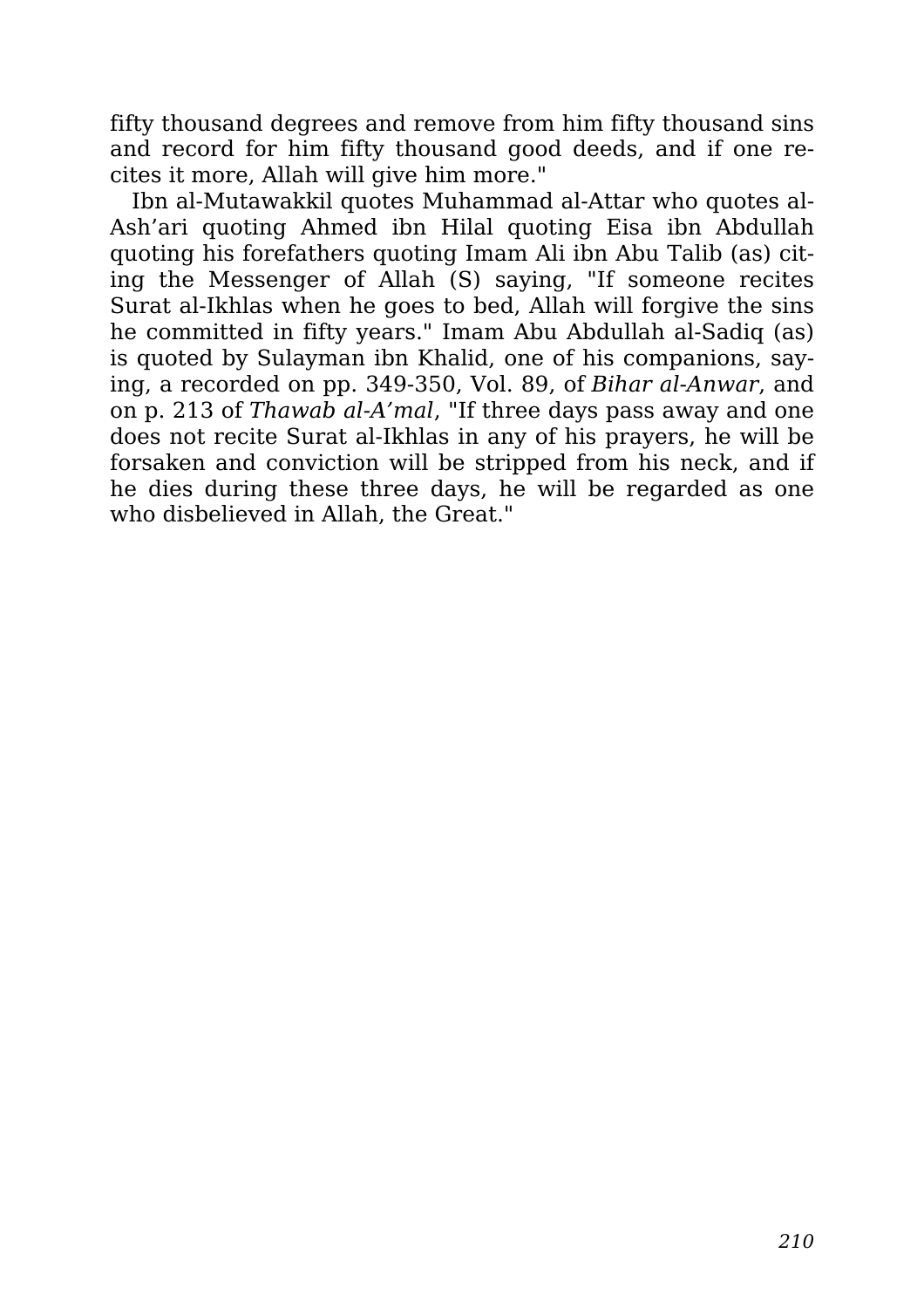#### **Chapter 113 (al-Falaq)**

The Messenger of Allah (S) is quoted saying that one who recites both this Sura and the next (al-Nas) will be as though he recited all the Books which Allah Almighty has revealed, and he, peace be upon him and his progeny, ordered his companions to recite them upon waking up and upon going to bed.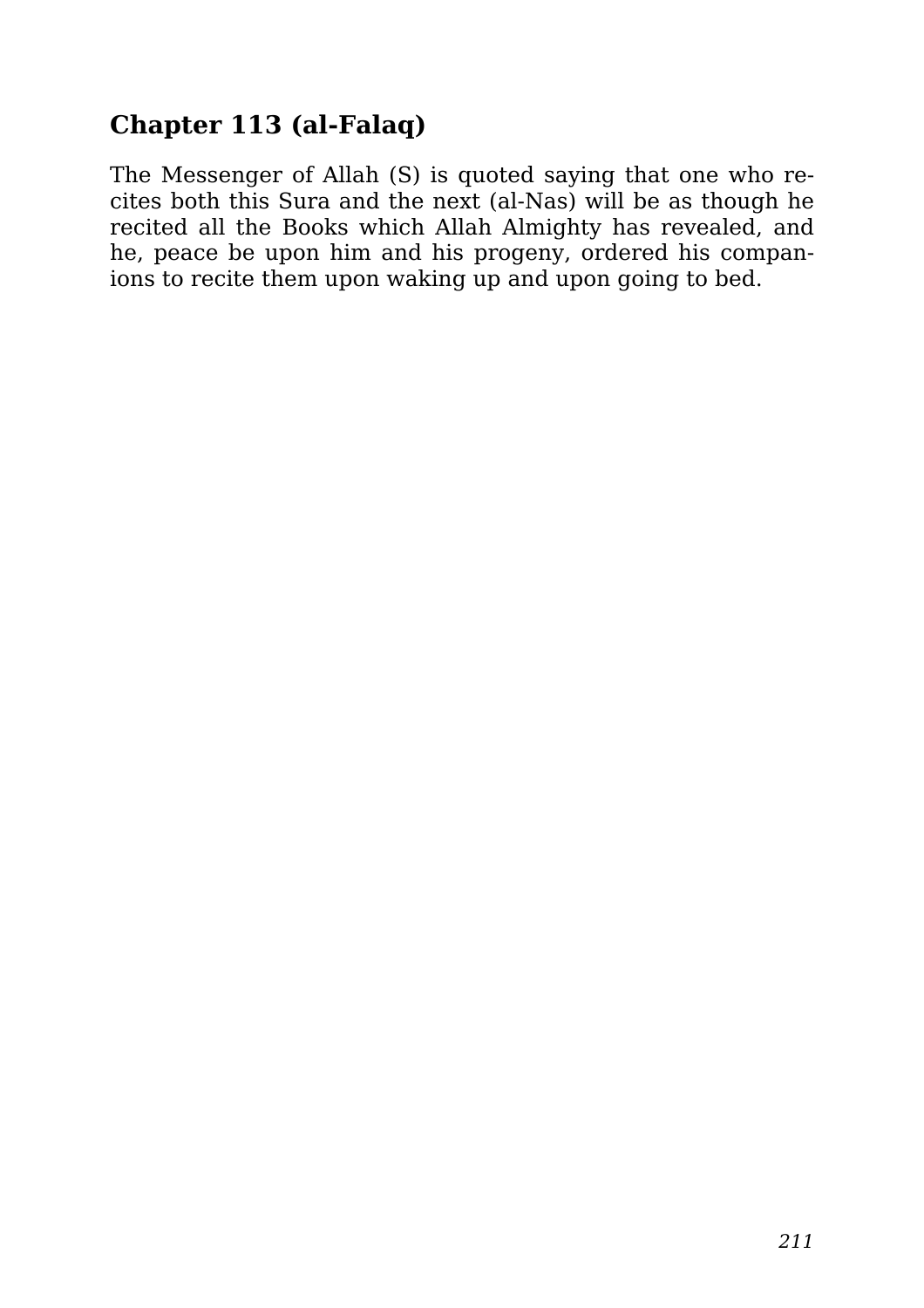#### **Chapter 114 (al-Nas)**

Its merits are similar to those of its sister, Surat al-Falaq.

May Allah Almighty enable all of us to appreciate the Holy Qur'an as it ought to be appreciated and assist us in memorizing its verses and chapters, *Allahomma Aameen*.

1.Misbah al-Kaf`ami, Vol. 2, p. 531.

2. This statement is recorded on p. 53, Vol. 1, of al-Kulayni's book Al-Kafi.

3. This is recorded on p. 440 of al-Hafiz al-Qandoozi al-Hanafi's book Yanabi` al-Mawaddah and also by al-Hamawayni in his book Faraid al-Simtain wherein he relies on the authority of Mujahid who quotes Ibn Abbas.

4. These are five Chapters: al-Hadeed, al-Hashr, al-Saff, al-Jum`a, and al-Taghabun.

5. Throughout this book, I have preferred to use this word as it exists in the Holy Qur'an because I am convinced that there is no English equivalent for it, as is the case with nUmarous other Qur'anic diction words. Words like "path," "way," or "highway" do not seem to me to convey the same meaning.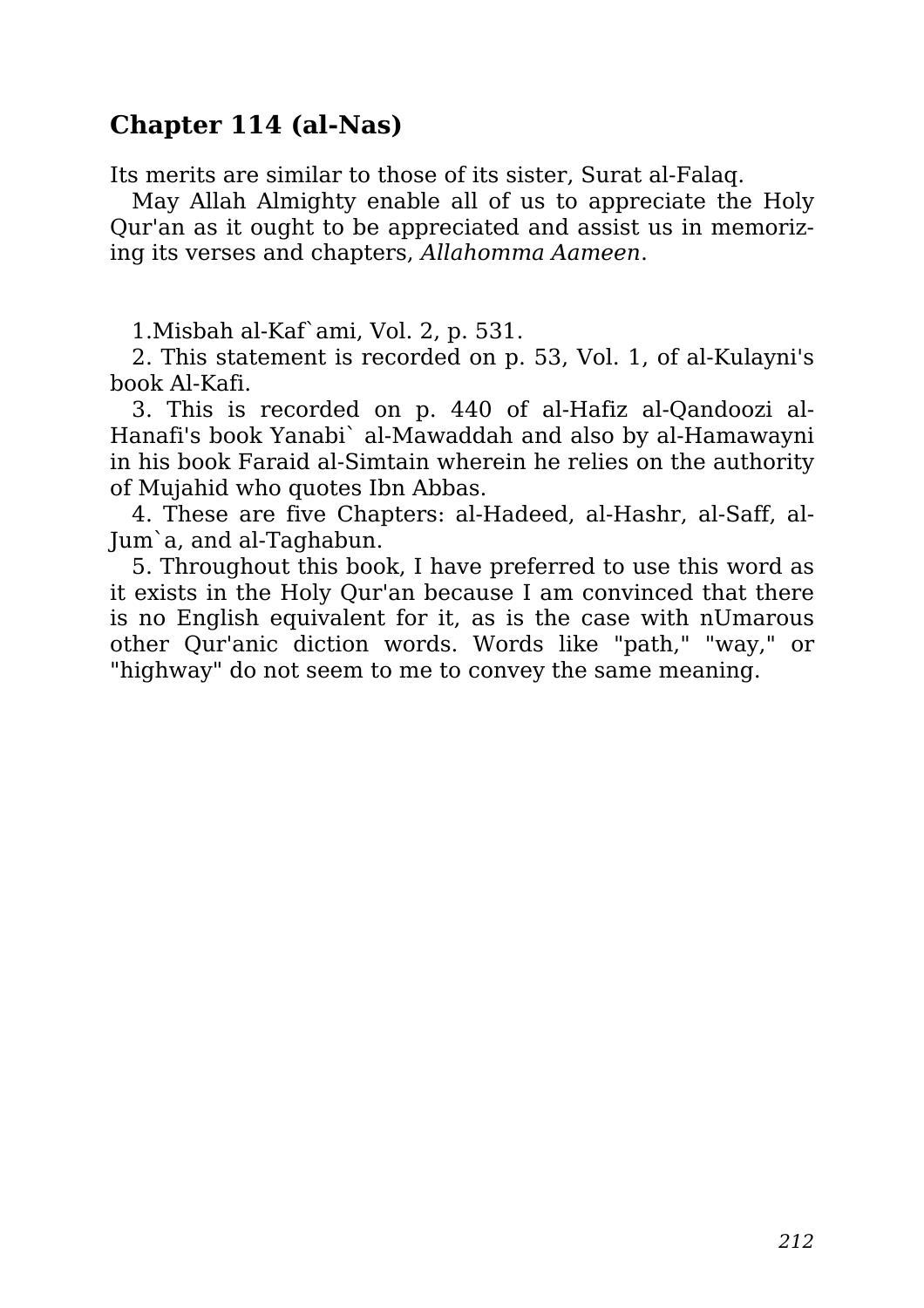# $_{\text{Chapter}}$  23

## **The Significance of the Fast will be realized only at the moment of Death**

One will know how well he observed the fast at the moment he dies; it is then that prayers will take a form and stand at his right, as he lies in his grave, and *zakat* on his left, while his benevolence and good treatment of his parents will look him in the eyes. Everything will be personified in the life hereafter, starting from the moment of death. The fast will then be personified as perseverance, the exercise in patience as one faces thirst and hunger; it will stand not far away, urging prayers and *zakat* to help the deceased person, telling them that if they did not, he would.

It is in such dire situation that the true value of fast is realized when it is too late for many. And one will feel the profound pain of regret for not having observed the fast and the prayers as he should have when questions are put forth to him by the two angels Munkir and Nakeer who will come to him in the most horrific form, addressing him in a voice louder than thunder and looking at him with eyes emitting lightning, asking him one question after another. Nothing can compare with the agony of death for those with whom Allah is not pleased, absolutely nothing.

A dying person, as we are told in many books dealing with death and the hereafter, will encounter agonies the extent of which is known only by the Almighty. Life, real life, starts at the moment of death… A dying person is like one awakening from a brief dream. This brief dream is life as we know it here on earth.

Shaykh al-Ghazali had made a very terse statement in this regard when he said, on p. 445, Vol. 4, of his book *Al-Ahya*, "Had a servant of Allah had no more than the agony, the horror, and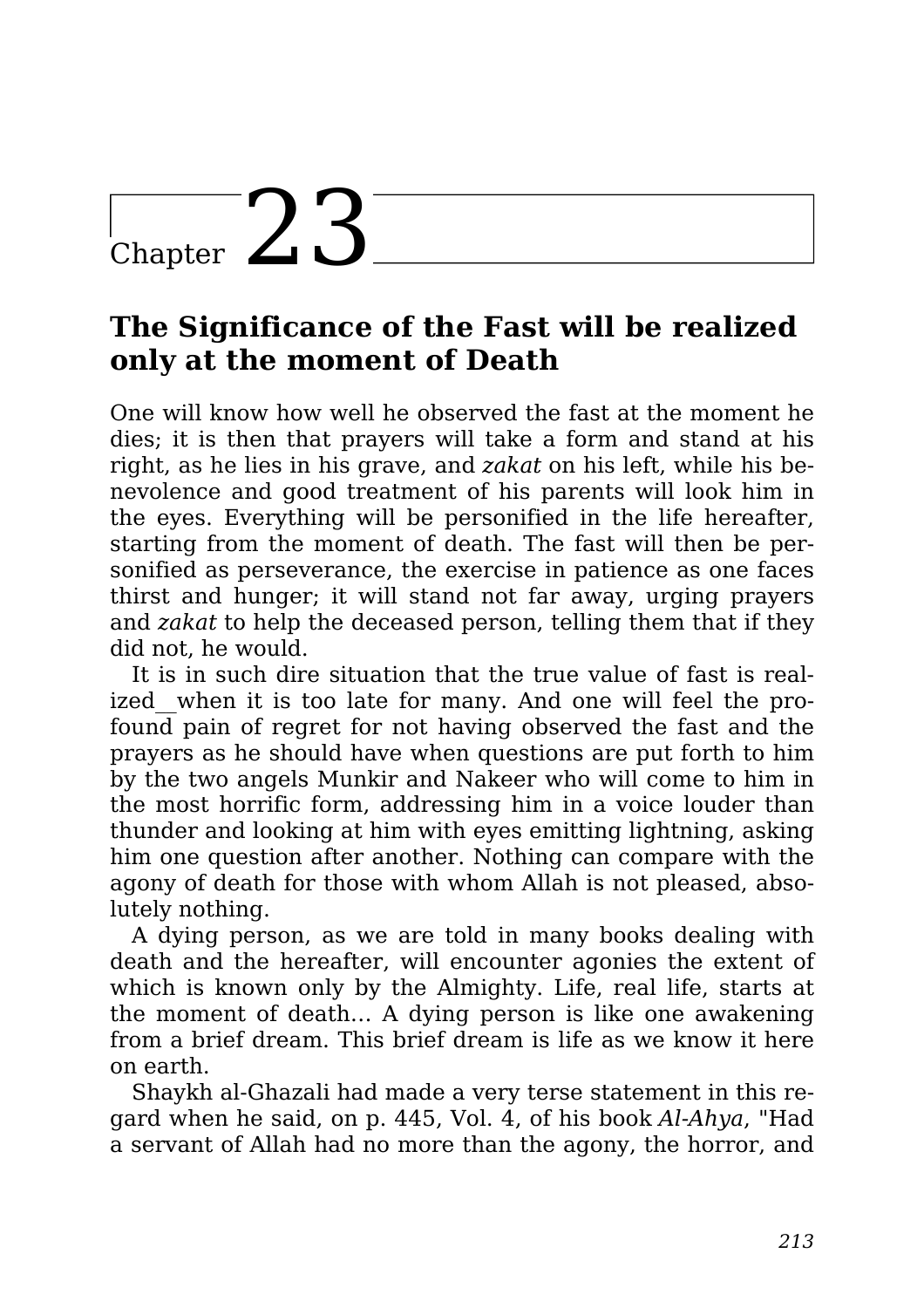the torment of the moments of death, he would have found no joy in his life at all, and he would not have felt happy for a moment, and he would not have become indifferent or negligent [with regard to his obligations] in the least." Prophet Moses (as) was asked by the Almighty how he found death. "I found it," he said, "like a live bird being fried in a pan; it neither dies so it can rest, nor does it fly away and be saved."

He also is quoted saying that he found it like a live sheep being skinned by a butcher. It is during moments like these that a servant of Allah wishes he had spent his entire life in fast and prayers. Abraham (Prophet Ibrahim, peace be upon him), as we are told on p. 79 of Ibrahim Muhammad al-Jamal's book on life after death, asked the angel of death (as) to show him how he takes away the soul of a good servant of Allah, one who has performed his prayers and observed the fast and all other obligations, so he told him to look the other way. He did, then he looked at the angel and saw a young man wearing good clothes, smelling good, and his complexion was radiant.

Ibrahim (as) said, "By Allah! Had a believer enjoyed nothing more than casting a look at your face, he would have felt contented." Then he asked him how he took the souls of the disbelievers away. "Look the other way," said the angel of death to Ibrahim (as). When Ibrahim (as) looked again, the angel of death appeared to him in human form: a person as dark as coal with his feet on earth and head in the skies, the ugliest the eyes can ever see; each hair on his body was a flame of fire. Ibrahim (as) then said, "By Allah! Had a disbeliever cast one look at you, it would have sufficed him."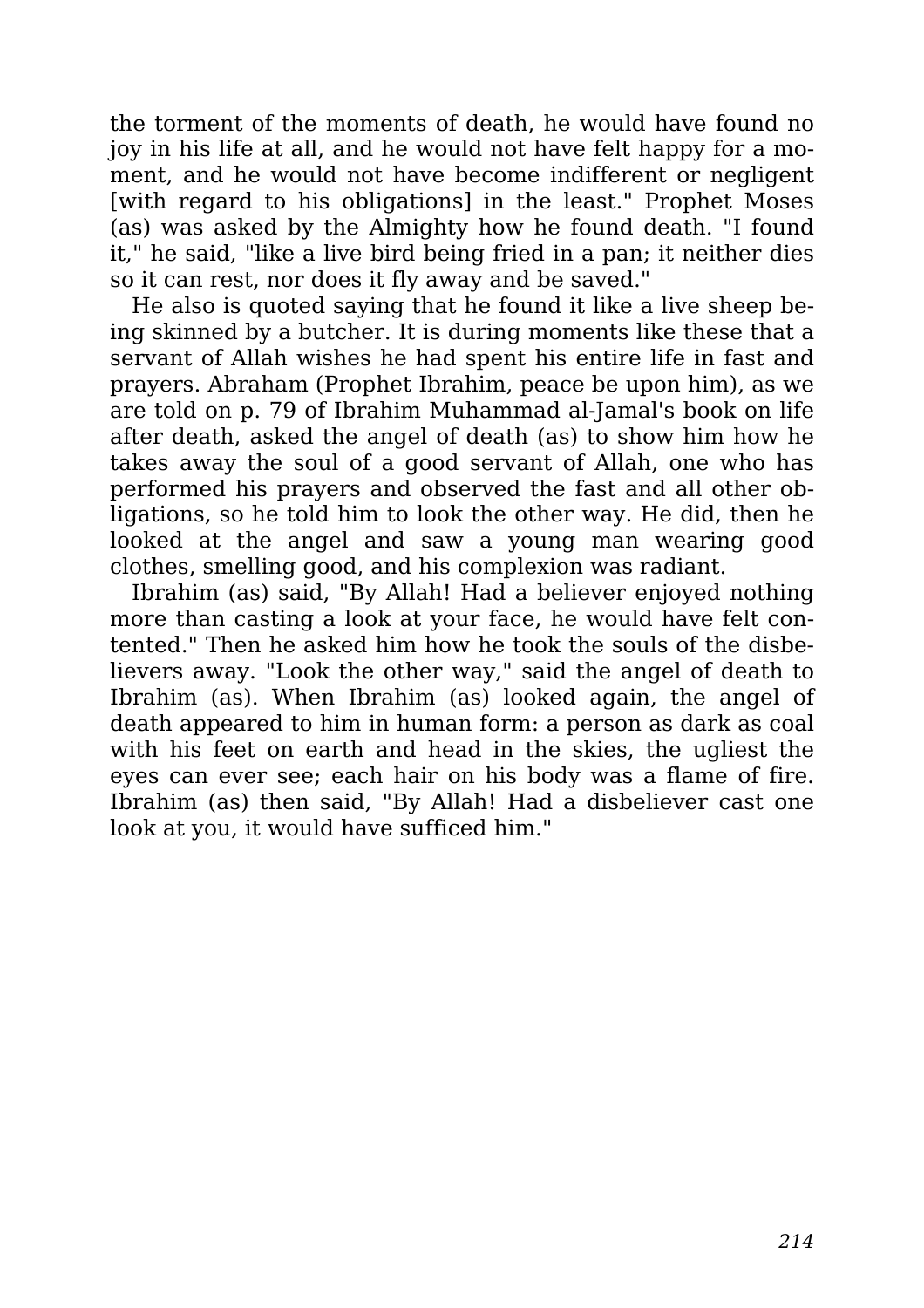# Chapter  $24$

## **What is al-Sirat al-Mustaqeem?**

The significance of fast will be realized during a much more critical time: when the souls are to pass on*al-Sirat al-Mustaqeem*, the Straight Path, the path regarding which the believers pray Allah to keep their feet firm as they pass on it, the one mentioned in Surat al-Fatiha and regarding which they plead to the Almighty at least ten times a day (twice in each *rek'a*) saying:

#### *"Guide us to the Straight Path (al-Sirat al-Mustaqeem)" (Holy Qur'an, Surah Fateha 1:6).*

Imam Ja'far al-Sadiq (as), as recorded on p. 41, Vol. 1, of Tabatabai's1 *Al-Mizan fi Tafsir al-Qur'an*, was asked once about the meaning of this verse; he said, "It means: Guide us to upholding the path that leads to Your pleasure, that ends at Your Paradise, that prohibits us from following our own desires and thus deviate, or follow our own views and thus perish."

In his *Tafsir*, al-Ayyashi quotes Imam Ja'far al-Sadiq (as) saying that *al-Sirat al-Mustaqeem* is the Commander of the Faithful Imam Ali (as). *Al-Sirat al-Mustaqeem* is referred to in verse 61 of Surat Ya-Sin (Ch. 36), in verse 52 of Surat al-Shura (Ch. 42), in verse 16 of Surat al-Maaida (Ch. 5), in verses 126 and 161 of Surat al-An'am (Ch. 6), in verses 70 and 174 of Surat al-Nisaa (Ch. 4), in verse 42 of Surat al-Hijr (Ch. 15), and in other verses where it is described as the *Sabeel*, another word for path, leading to the Almighty.

Abdul-Rahman ibn Muhammad al-Hassani quotes Ahmed ibn 'Eisa ibn Abu Maryam quoting Muhammad ibn Ahmed al-'Arjami quoting Ali ibn Hatim al-Minqari quoting al-Mufaddal ibn 'Umar saying, "I asked Abu Abdullah (Imam al-Sadiq [as]) about the *Sirat*, and he said, 'It is the Path to knowing Allah,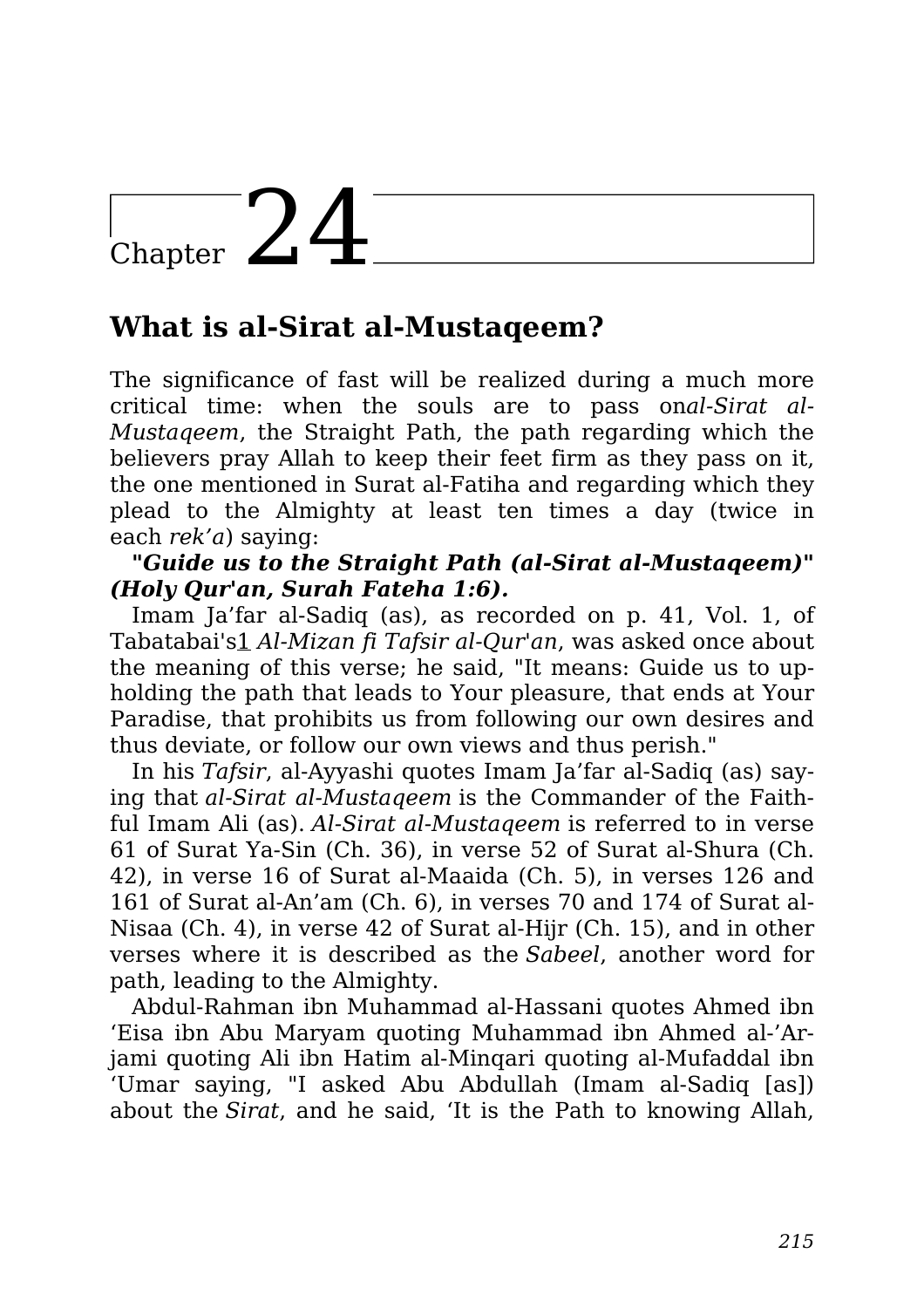the most Exalted, the most Great, and there are two such paths: one in the life of this world, and one in the life hereafter.

The *Sirat* in this life is the Imam whose obedience is incumbent; whoever knows him in this life and follows his guidance will be able to pass on the (other) *Sirat* which is a path over hell in the hereafter, and whoever does not know him in this life, his feet will slip away from the *Sirat* in the hereafter so he falls into the fire of hell." This is recorded on pp. 13-14 of *Ma'ani al-Akhbar* and also on p. 66, Vol. 8, of *Bihar al-Anwar*.

It is when you come to that *Sirat* that you will find out how well you performed your fast in the life of this world. Each and every soul has to pass over *al-Sirat al-Mustaqeem*, the straight path over hell, a fire more intense in heat than boiling molten brass, with seven bridges over it the length of each one of which is three thousand years: one thousand to vertically ascend, one thousand to horizontally cross, and one thousand to descend.

It is thinner than a human hair, more sharp than the sharpest sword, and darker than the darkest night inside a tunnel. Each bridge has seven branches, and each branch is like a long lance with sharp teeth: each servant of Allah will be confined on each and every one of them and be asked about all the injunctions the Almighty had required him to perform during his life on this planet. In the first of such stops he will be asked about belief and conviction, about *shirk* and hypocrisy. In the second he will be asked about prayers, what they contain, how to perform them, and whether he performed them properly and on time.

In the third he will be asked about *zakat*, its types, and whether he paid it or not. And it is in the fourth one that he will be asked about the fast… It is then that he will realize whether he upheld this important obligation or not, whether he offered charity or not, and whether he regretted and repented during the month of Ramadhan or not. In the fifth he will be asked about the pilgrimage and *'umra*, why he did not perform them, or why he failed to perform them properly, and how they are to be performed. In the sixth he will be asked about *wudu* (ablution) and *ghusul*, how he performed them, which one is compulsory and which one is optional.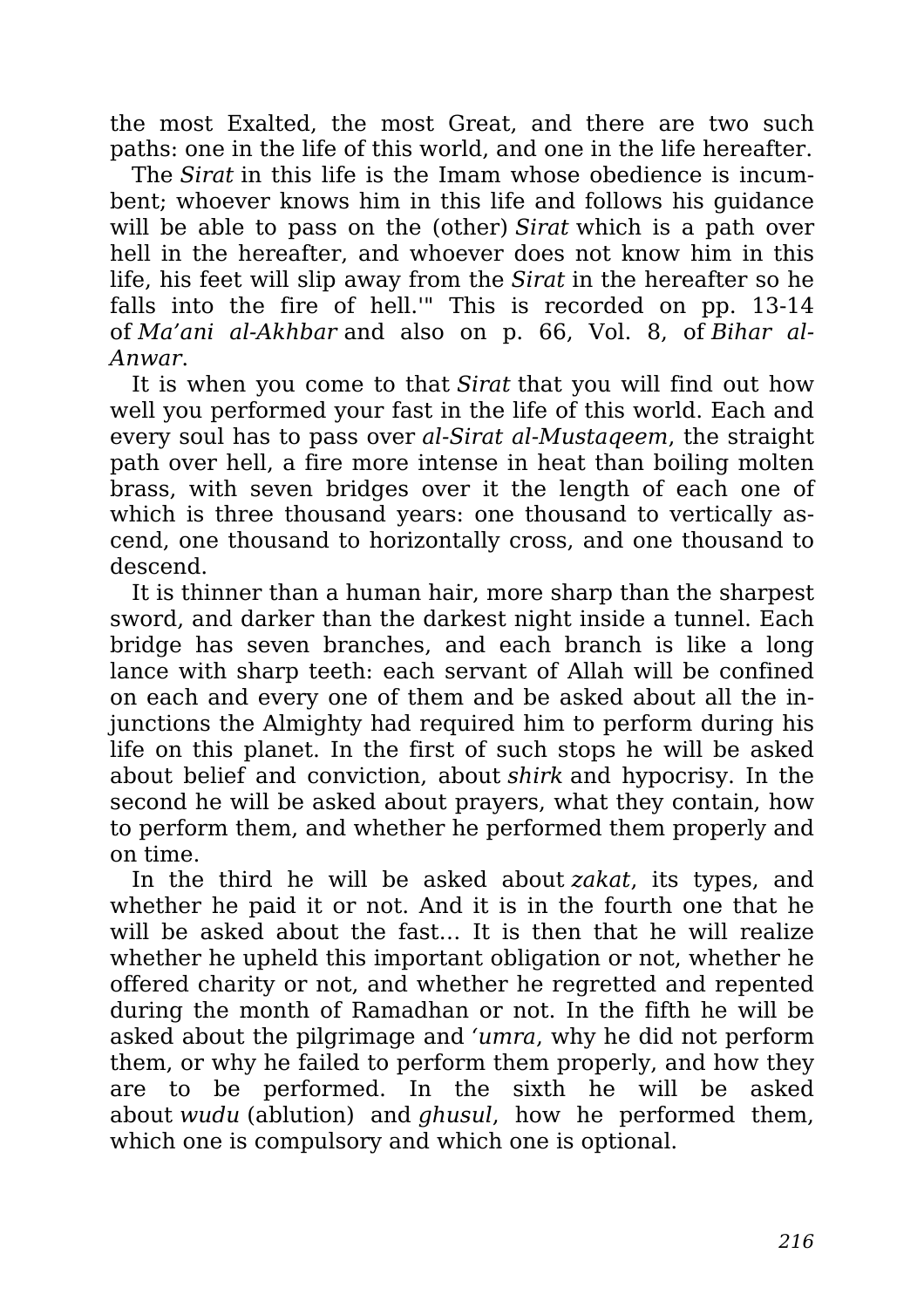Finally, in the seventh, he will be asked about how kind he was to his parents and kin, and whether he did injustice to any human being. In the absence of sufficient optional good deeds such as offering charity, helping a needy Muslim, performing optional prayers or fasts… , etc., if one gives the wrong answer to any question in any of these stops, he will fall into the pit of hell underneath… , as Abdel-Jabbar al-Rubay'I tells us in his book *Al-Tathkira fi ahwal al-mawt wal akhira*, having collected such details from various books of*hadith* and *Sunnah*.

He adds saying, on p. 130, that the bridges will be shaken by the weight of crossing people who will climb on top of one another, causing these bridges to move like a ship tossed by a wind storm in the midst of the sea. *al-Sirat* separates Paradise from hell. Only those who cross it successfully will achieve salvation and bliss. With reference to those who will fall into hell, the Almighty says:

*Have you not considered those who have changed Allah's favor into blasphemy and caused their people to fall into the abode of perdition? (Holy Qur'an, Surah Ibrahim 14:28)*

*To whomsoever My wrath is due, he shall fall therein. (Holy Qur'an Surah Taha 20:81)*

*Whoever follows My guidance will not lose his way nor fall into perdition. (Holy Qur'an, Surah Taha 20:123)*

#### *Nor will his wealth benefit him when he falls headlong (into the pit of fire) (Holy Qur'an, Surah Layl 92:11).*

If one is found as having been derelict in performing any of his obligations, the angels questioning him will try to find out whether he somehow made up with optional good deeds. Once he is cleared, he will be escorted into Paradise. It is to such stopping and questioning that the Almighty refers, addressing His angels to

#### *Stop them, for they must be questioned. (Holy Qur'an, Surah Saffat 37:24)*

On p. 133, Vol. 17, of his *Al-Mizan*, Tabatabai quotes various views regarding what the questioning will be all about. He isays that some scholars are of the opinion that they will be asked about the Unity of Allah, while others believe it will be about the *wilayat* of Imam Ali (as), but he also concedes that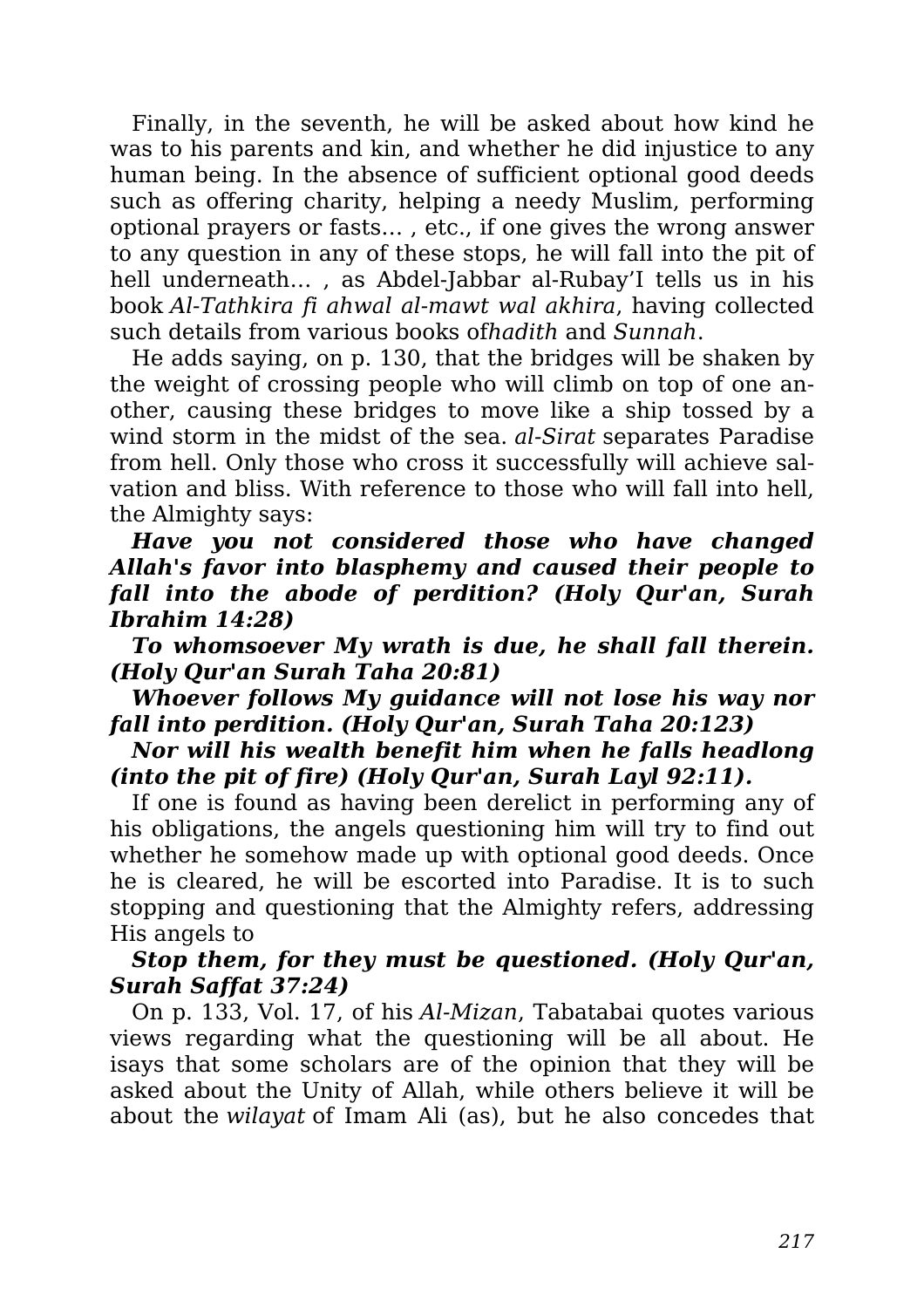such stopping and questioning will take place on the *Sirat* over hell.

On p. 107 of al-Saduq's *Al-Amali*, and also on pp. 64-65, Vol. 8, of al-Majlisi's *Bihar al-Anwar*, al-Waleed quotes al-Saffar quoting Ibn 'Eisa quoting Muhammad al-Barqi quoting al-Qasim ibn Muhammad al-Jawhari quoting Ali ibn Abu Hamza quoting Au Busayr quoting Abu Abdullah Imam Ja'far al-Sadiq (as) saying, "People will pass on different levels on the *Sirat*, and it is thinner than hair and sharper than the sword. Some will pass as swiftly as lightning, while others will pass as fast as a horse, while some of them will crawl on it, some will walk on it, while some others will pass hanging, so the fire will consume some of their body parts and leave others."

Imam Abu Ja'far al-Baqir (as) is quoted on p. 65, Vol. 8, of al-Majlisi's *Bihar al-Anwar* saying, "When the verse saying '… and hell is brought that Day' was revealed, the Messenger of Allah (S) was asked about what it meant, so he (S) said, 'The trusted Spirit (Gabriel) has informed me that when Allah, the One and only God, resurrects all people and gathers their early generations and the late ones, hell will be brought by a hundred thousand angels, very stern and mighty angels, and it will be coming roaring, inhaling and exhaling. The force of its exhalation is such that had Allah not delayed them for the reckoning, it would have caused everyone of them to perish.

Then a flame will come out of it and encircle all humans, the good and the bad, so much so that any servant of Allah, be he an angel or a prophet, will call out: 'Save me, O Lord, save me,' except you, O Prophet of Allah, for you will call out: 'Save my nation, O Lord, save my nation!'" Muqatil, 'Ataa and Ibn Abbas are among the greatest traditionists in the history of Islam without any contention. They are the ones who transmitted the *ahadith* of the Messenger of Allah (S) for all posterity.

All three of them, as stated on p. 67, Vol. 8, of *Bihar al-Anwar*, have interpreted the verse saying, "The Day when Allah shall not humiliate the Prophet" to mean: "Allah will not torment the Prophet (that Day, the Day of Judgment)," and the phrase "and those who believed with him" to mean that He will not torment Ali ibn Abu Talib, Fatima, al-Hassan, al-Husayn, peace be upon them, al-Hamza, and Ja'far, Allah be pleased with them, that "their light runs before them" means "their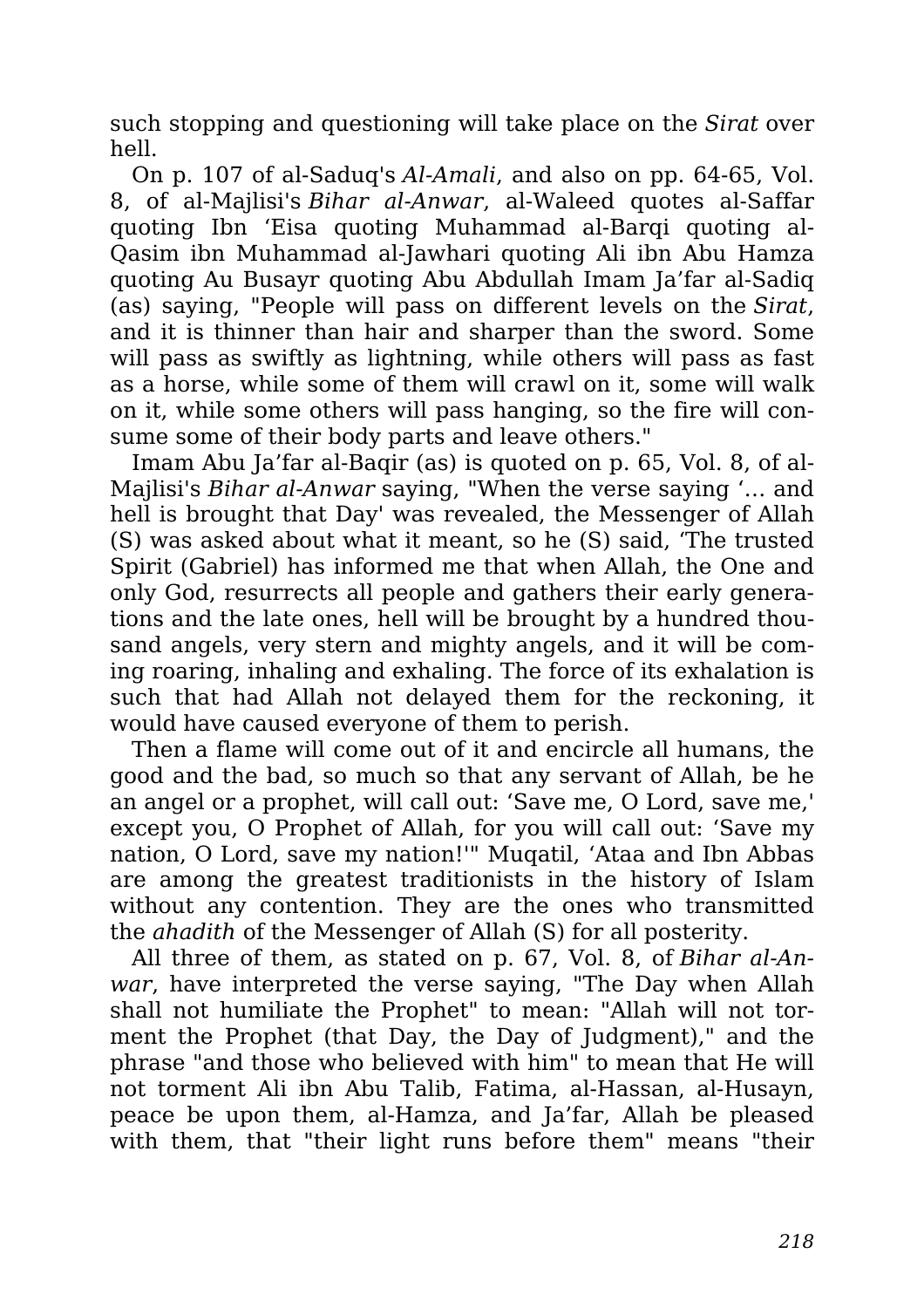light shall illuminate the *Sirat* for Ali and Fatima seventy times more so than light in the life of this world." Their light will then be before them as they continue to cross.

The intensity of their light will be indicative of their *iman*, conviction. Others will follow. "Members of the Ahl al-Bayt (as) of Muhammad (S) will pass over the *Sirat* like swift lightning. Then they will be followed by those who will pass like a speedy wind. Then there will be those who will pass as fast as a racing horse.

Then another group of people will pass in a walking pace followed by those who will crawl on their hands and bellies, and finally by those who will crawl on their bellies (with extreme difficulty). Allah will make it wide for the believers and very narrow for the sinners." Then these narrators interpret the verse saying "Lord! Complete our light for us" to mean "complete it for us so that we may be able to pass on the *Sirat*."

Ibn Shahr Ashub, in his *Manaqib Ali ibn Abu Talib*, comments, as quoted by al-Majlisi on the same page, saying, "The Commander of the Faithful (as) will pass in a howdah of green emeralds accompanied by Fatima on a conveyance of red rubies, and she will be surrounded by seventy thousand *huris*, as fast as lightning."

On p. 182 of his *Amali*, al-Tusi quotes al-Fahham quoting Muhammad ibn al-Hashim al-Hashimi quoting Abu Hashim ibn al-Qasim quoting Muhammad ibn Zakariyya ibn Abdullah quoting Abdullah ibn al-Muthanna quoting Tumamah ibn Abdullah ibn Anas ibn Malik quoting his father quoting his grandfather quoting the Prophet (S) saying, "On the Day of Judgement, the *Sirat* will be spread over hell. None can pass over it except one who carries a permit admitting the *wilaya* of Ali ibn Abu Talib (as)."

Also with reference to the *Sirat*, Abu Tharr al-Ghifari, may Allah be pleased with him, is quoted by both al-Majlisi on p. 67, Vol. 8, of his book *Bihar al-Anwar*, and by al-Kulayni on p. 152, Vol. 2, of his *Al-Kafi*, as saying, "I have heard the Messenger of Allah (S) say, 'The edges of our *Sirat* on the Day of Judgment will be kindness to the kin and the returning of the trust. When one who is kind to his kin and faithful to his trust passes (over the *Sirat*), he will make his way to Paradise, but when one who is unfaithful to the trust and severs his ties with his kin passes,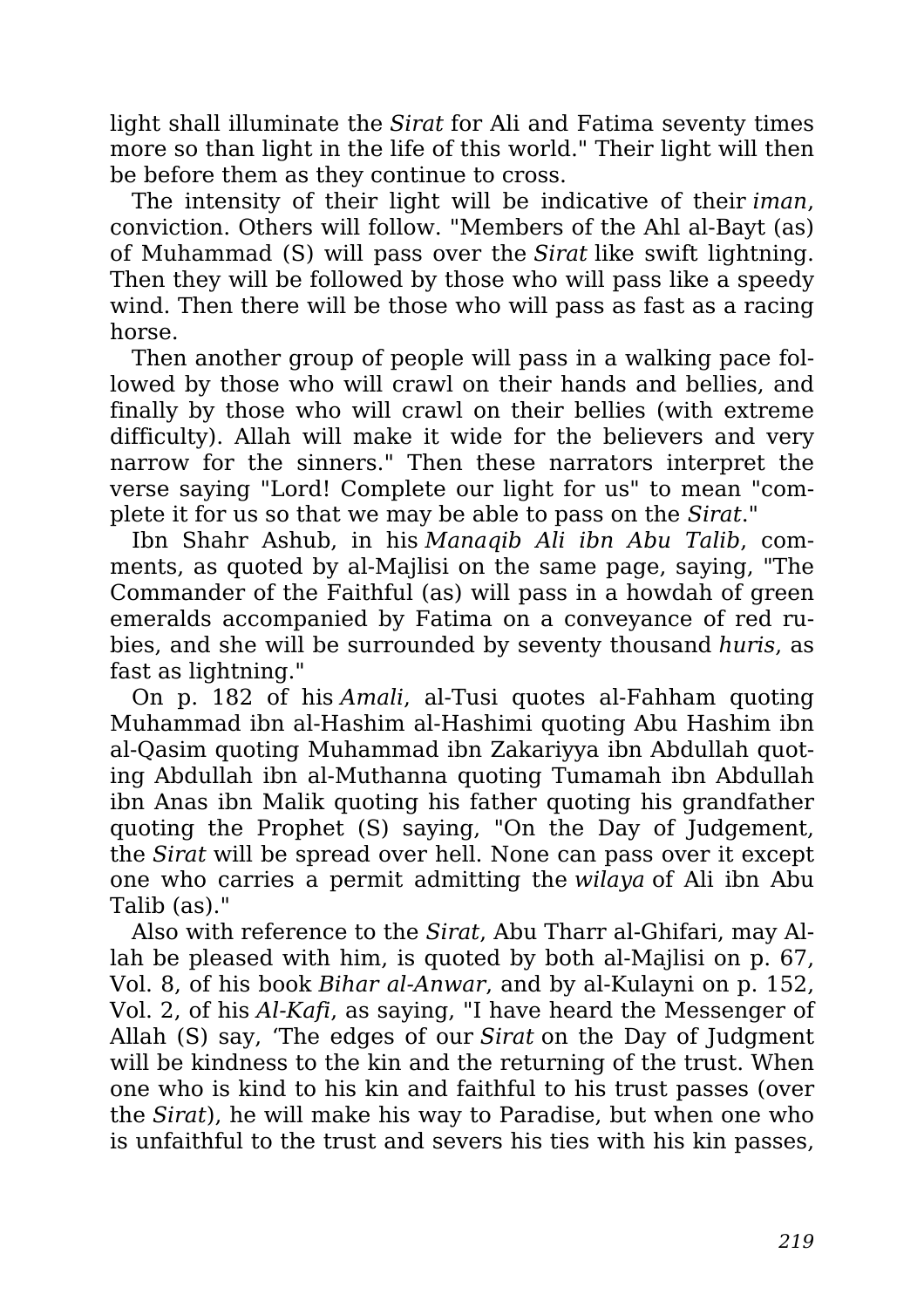none of his good deeds will avail him, and the *Sirat* will hurl him into hell.'"

There are so many references to *noor*, divine light, throughout the Holy Qur'an, in the *hadith*, and in *du'a*, supplication. It is the light of guidance whereby the Almighty guides whomseover He pleases both in the life of this fleeting world and in the hereafter. Such light will be most sorely needed especially in the life hereafter.

The reader is reminded that the intensity of his light, be it during the period of the *barzakh*, when most graves will be almost as dark as hell, during the time when people are judged on the Day of Judgment, or as one passes over the *Sirat*… , all depends on the depth and sincerity of his conviction, on his *iman*. No good deeds, no matter how great, will avail him as will his sincere and deep conviction regarding the Unity (*Tawhid*) and Justice (*'Adl*) of the Almighty, the truth which He revealed to His prophets (*Nubuwwah*), and that we will most certainly be resurrected and judged (*Ma'ad*), so that one will be either rewarded or punished.

There will be no sun in the life hereafter, nor will there be electricity; so, one's own light will be his guiding star. Everything in the life hereafter will have a light of its own; there will be no reflection, nor can one walk in the light of another, nor can one be benevolent and give of his light to another. There will be no giving. The time of giving is right here; so, it is now your golden chance to give your all to your Maker, to worship Him and obey Him as He ought to be worshipped and obeyed\_\_or at least try; pay Him His dues, and be aware of your responsibilities towards His servants, believing men and women, and to mankind, your extended family.

Give them of what Allah has given you; pray for them; be kind to them; think well of them so that they may think well of you; observe the fast in months other than the month of Ramadhan in order to remind yourself of the hunger from which others, especially indigent Muslims, suffer, and give by way of charity. Otherwise, keep everything to yourself, hoard, treasure, and be damned. Hell is characterized by its darkness, yet its residents will still be able to see things, and what they will see will not please them at all. May Allah *Subhanahu wa Ta'ala* keep it away from us, *Allahomma Aameen*.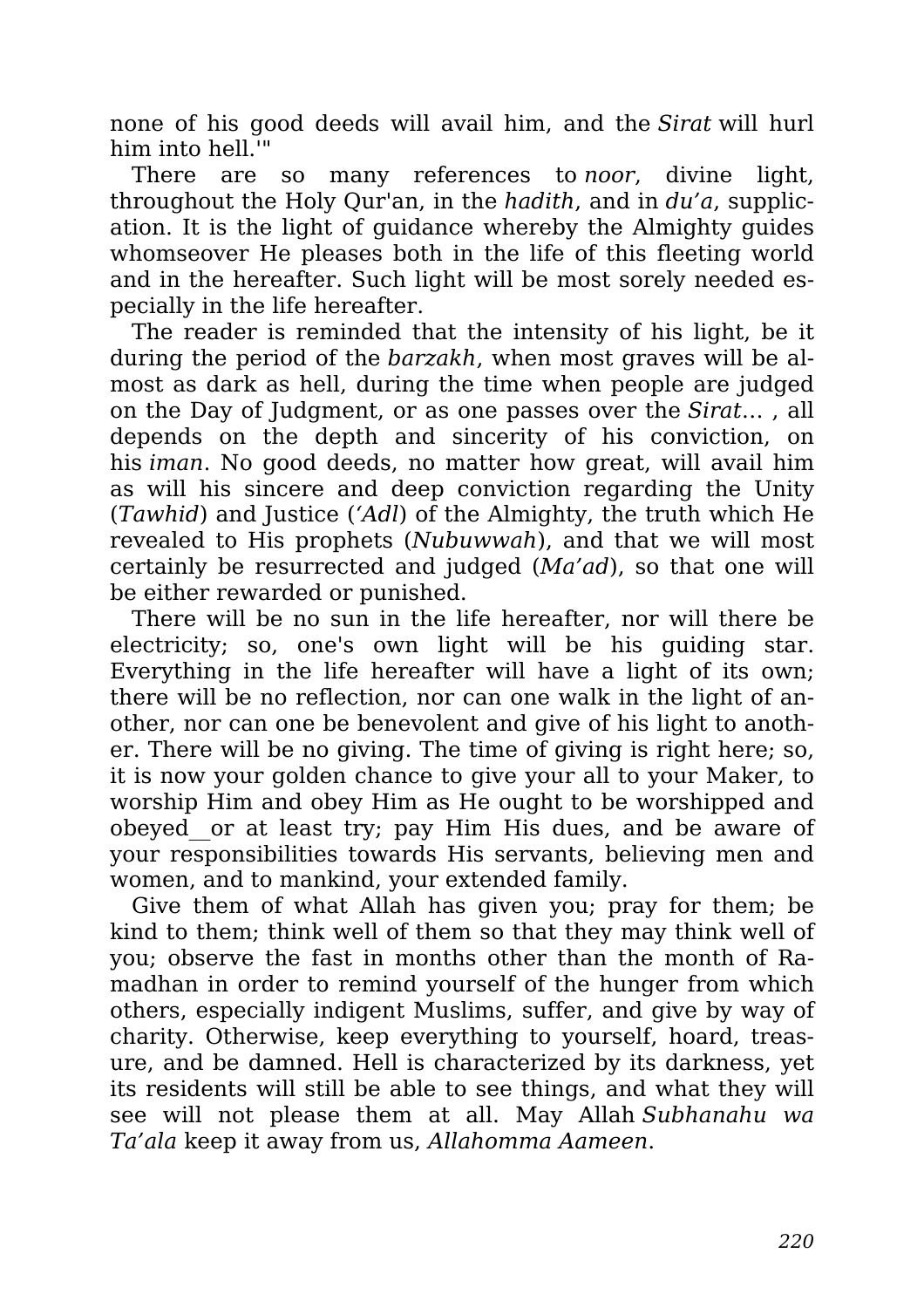Nobody in the entire lengthy history of Arabia (estimated at more than seven thousand and five hundred years) has ever been known to be more courageous and daring when combatting his foes than Imam Ali ibn Abu Talib (as) who was the right hand of the Messenger of Allah (S), the man who singlehandedly uprooted the main gate of the fort of Khaybar, a gate so heavy it required forty men to close or open it. Ali (as) once was suffering acutely from an inflammation of the eye, and he was in extreme pain, screaming, the hero that he was. The Messenger of Allah (S) visited him and saw him scream, so he asked him whether he was suffering from an acute pain or whether it was due to his frustration and agony.

The Imam (as) said, "How intense my pain is! I have never felt such pain… " whereupon the Prophet (S) said to him, "When the angel of death comes to take away the soul of a disbeliever, he brings with him a rod of fire whereby he takes his soul away, whereupon hell itself will scream because of the intensity of his pain and suffering." Having heard him, the Imam (as) stood up then sat and said, "O Messenger of Allah! Please repeat what you have said, for it has made me forget my own pain."

Then the Imam (as) asked the Messenger of Allah, "Will the soul of any member of your nation be taken away as you have described?" The Prophet (S) answered, "Yes! The soul of an unjust ruler, or of one who consumes the wealth of an orphan, or of one who falsely testifies [will be thus taken away]." The disbeliever referred to in this tradition is one who is unfair to Allah, Glory to Him and Exaltation, regarding one of the commandments which He has required him to uphold, one who does not recognize the Prophethood of Muhammad (S) and his Sunnah or anything required by Islam; such is the disbeliever.

You can reduce the agony of your death, or that of your loved one, by offering charity, fasting, or praying*nafl* prayers; among such prayers is one in two *rek'ats* in each of which you should recite Surat al-Fatiha once and al-Ikhlas thrice.

Fasting either a few days or all of the months of Rajab and Sha'ban, according to your ability, will surely reduce the agony of death and the pain of loneliness in the grave. If you are truly concerned about these matters, and you should be, the month of Ramadhan is your golden opportunity to earn as many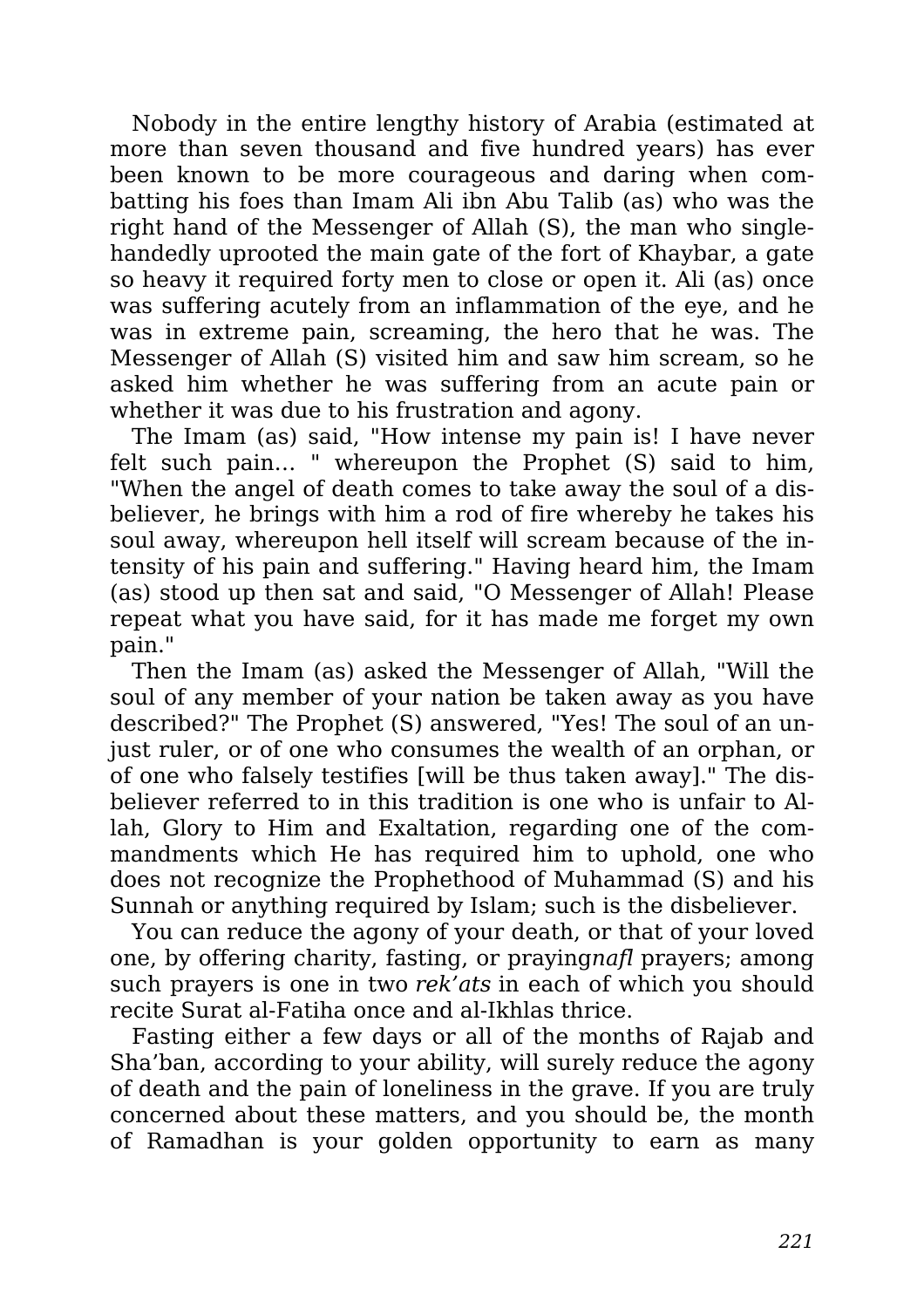blessings as Allah enables you to. It is an opportunity that may not recur, for nobody knows when his/her turn comes to die.

We pray the Almighty to enable us to cross over His *Sirat* with hardship only in the life of this world, and without any hardship in the life hereafter, to forgive our sins, and to accept our fast and repentance,*Allahomma Aameen*.

1.His full name is: Muhammad Husayn ibn Sayyid Muhammad ibn Sayyid Husayn ibn Mirza Ali Asgher al-Tabrizi al-Tabatabai, the judge. He was born in 1892 in Tabriz and died in Qum in 1981. His 21-Volume exegesis, Al-Mizan, is only one of his nUmarous works. The edition utilized for this book was published in 1991 by Al-A`lami Establishment of Beirut, Lebanon. Hujjatul-Islam Sayyid Saeed Akhtar Rizvi, founder of the Bilal Muslim Mission of Tanzania, has for years been translating this valuable exegesis into English.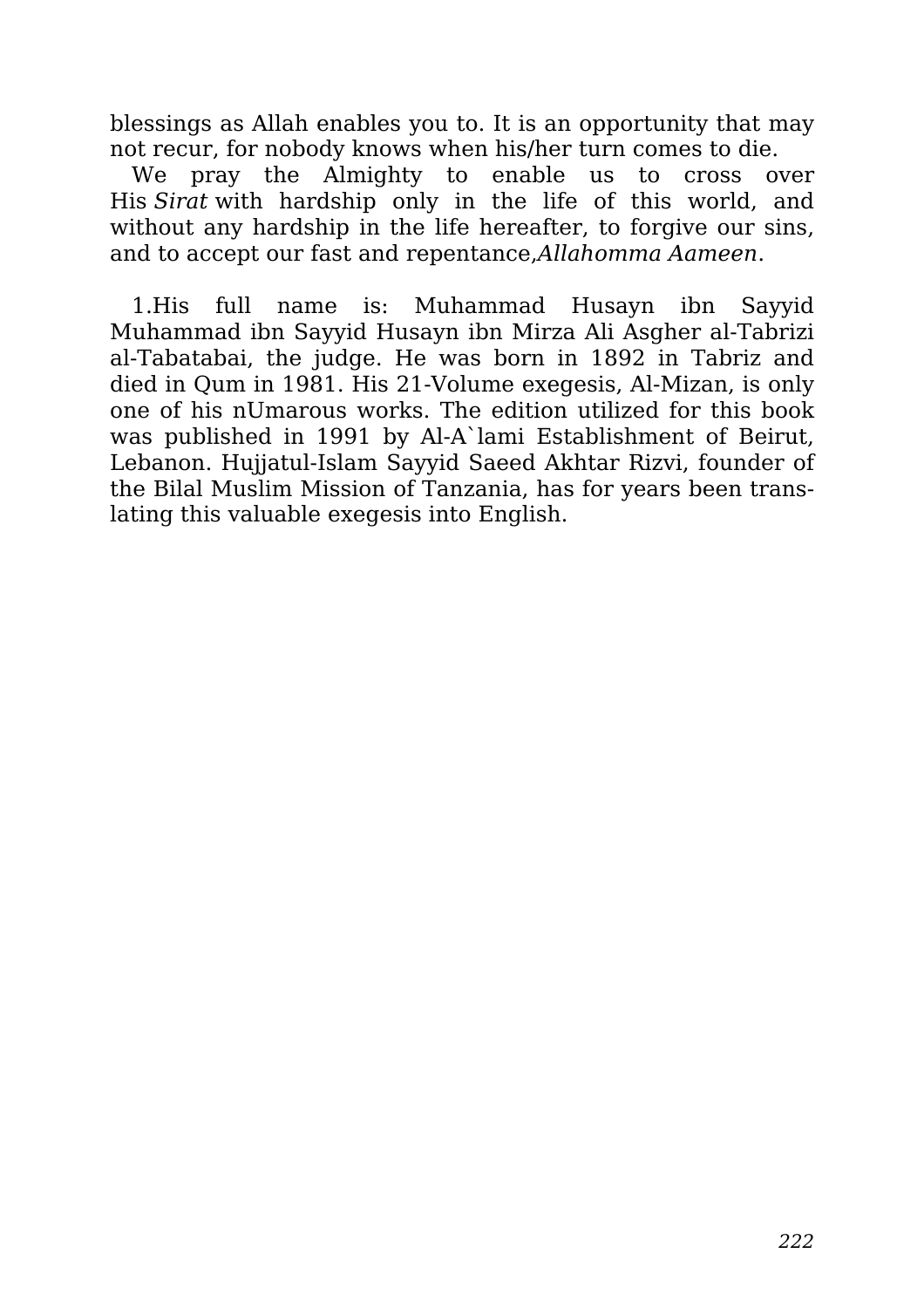## Chapter  $25$

### **Sharing Iftar with Others**

The Almighty and Praised One has said,

#### *"O people! You are the ones who stand in need of Allah, while Allah is the self-Sufficient One, the Praised" (Holy Qur'an, 35:15).*

Islam, which has carried the banner of protecting the poor, the indigent, the orphans, and the wayfarers, has urged the faithful to share the *iftar* with one another, to visit each other, and to invite others to break their fast with them. Islam, which does not favor an Arab over a non-Arab except on the basis of piety, according to the tradition of His greatest Prophet Muhammad ibn Abdullah (S), has established the fast in order to remind the rich of what the poor have to endure.

The greatest Prophet Muhammad ibn Abdullah (S) has said, "No poor person feels hungry except due to what another rich one is enjoying." Islam has informed us of all of this through the Islamic code of ethics, I.e., the Holy Qur'an, and through the revered Sunnah of the Prophet (S) and his progeny (as), about whom the greatest Prophet Muhammad (S) has said, "I am leaving among you the Two Weighty Things: the Book of Allah, and my progeny, that is, my family; you shall never go astray so long as you follow them both."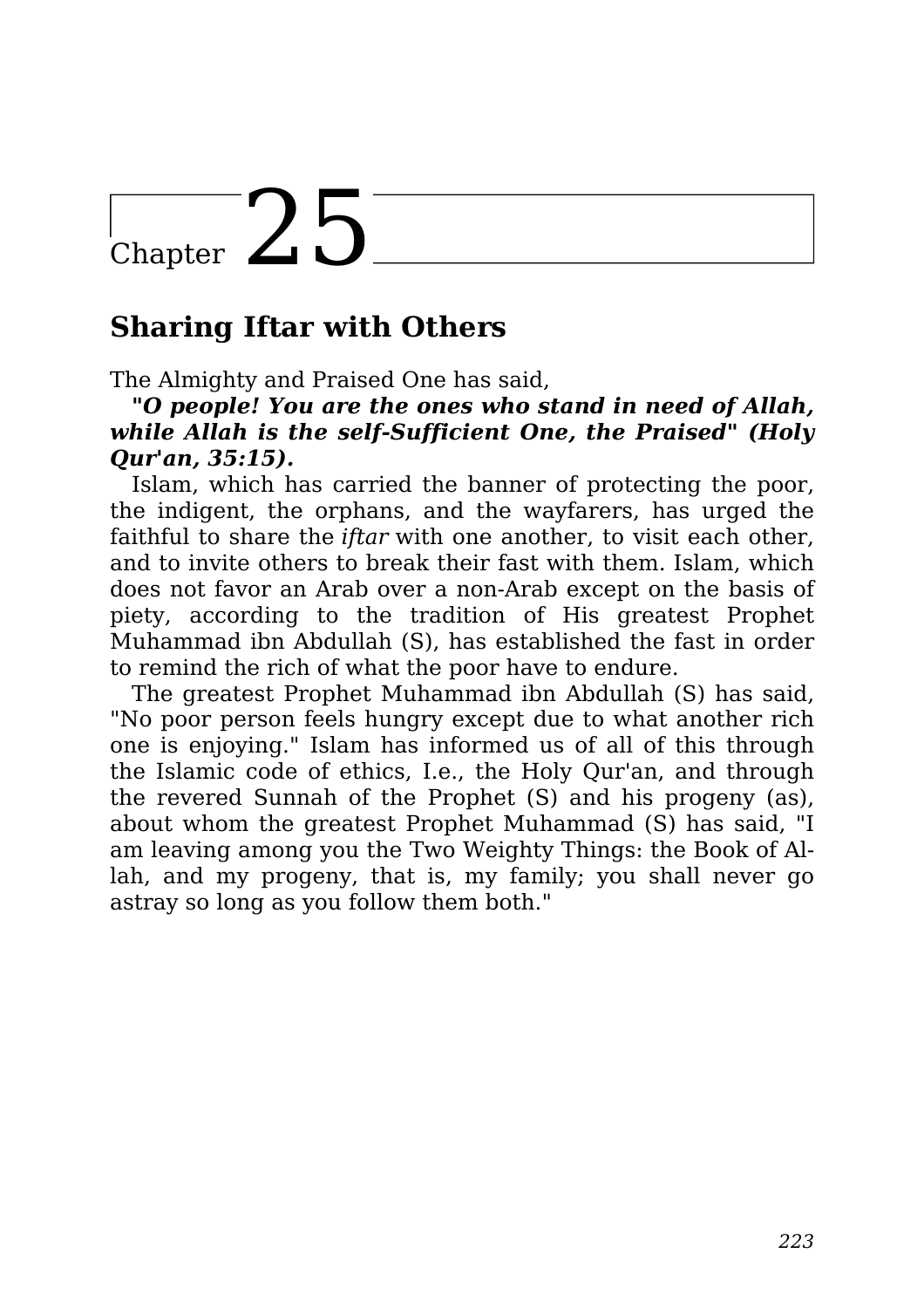## Chapter  $26$

### **The early meal of the Month of Ramadhan (Suhoor)**

The Exalted and Praised One has said in His Glorious Book:

*"… and eat and drink till the whiteness of the day becomes distinct from the blackness of the night at dawn, then complete the fast till nighttime" (Qur'an Surah Baqarah 2:187).*

He has also said,

*"Little did they sleep during the night, and they sought their Lord's forgiveness in the early hours of the morn" (Holy Qur'an, Surah Dhariyat 51:17-18).*

And the Almighty has also said,

*"Those who persevere, and the truthful, and the obedient (to Allah), and those who spend (benevolently), and those who ask forgiveness during the time of the morn" (Holy Qur'an, Surah Ale-Imran 3:17).*

*Suhoor* is the meal comprised of food and water taken before daybreak by a Muslim who intends to perform the obligation of the fast. It helps him while abstaining from eating and drinking during daytime. This is the *suhoor* in its absolute meaning. Its timing has been defined by the Almighty thus:

#### *"… and eat and drink till the whiteness of the day becomes distinct from the blackness of the night at dawn" (Holy Qur'an, Surah Baqarah 2:187).*

This means that *suhoor* can be eaten at any time during the night till a short time before daybreak. But what about this "short time" defined before daybreak? Anas ibn Zaid ibn Thabit, may Allah be pleased with him, once said, "The Prophet (S) ate *suhoor* with us once, after that he stood for the prayers." He was asked, "What was the length of time from the *suhoor* till the *athan*?" He answered, "About the time it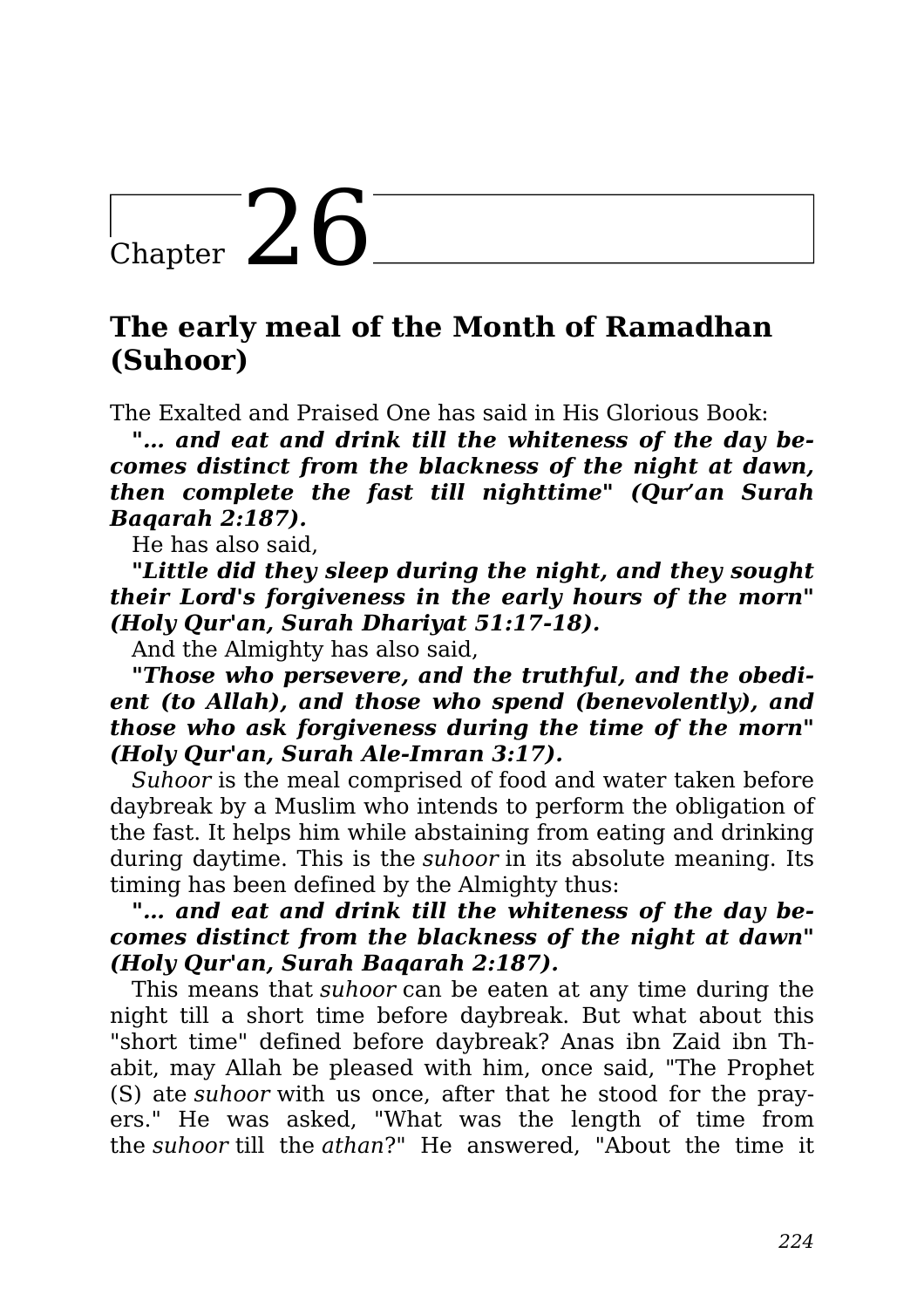takes one to recite fifty Qur'anic verses." This tradition is recorded by al-Bukhari, Muslim, and Ibn Khuzaymah.

Muhammad ibn Ya'qub quotes Abu Yahya al-San'ani quoting Imam Abu Abdullah al-Sadiq (as) saying, "If a believer fasts and reads Surat al-Qadr during the time of his *iftar* and *suhoor*, he will be rewarded with the rewards due to a martyr." This tradition is recorded on p. 344, Vol. 94, of *Bihar al-Anwar*.

The real meaning of *suhoor* transcends the physical and nutritious benefits with which it provides the person who observes the fast. Quoting what the Almighty has said explains the real meaning of *suhoor*:

#### *"Little do they sleep during the night, and they seek their Lord's forgiveness in the early hours of the morn" (Holy Qur'an, Surah Dhariyat 51:17-18).*

He has also said,

#### *"The patient, and the truthful, and the obedient (to Allah), and those who spend (benevolently), and those who ask forgiveness during the time of the morn" (Holy Qur'an, Surah Ale-Imran 3:17).*

The first verse tells us that nighttime is the time for sleep, and the zenith of times to adore the Almighty and seek His forgiveness is during the *suhoor* the plural of which is *ashar*. The second verse contains the definition of the status of those who seek their Lord's forgiveness during the *ashar* times, a status which is quite lofty and is compared only to those to whom the Almighty refers as "those who persevere, and the truthful, and the obedient (to Allah)." We may derive the following conclusions from the above-quoted verses:

1) The time of *suhoor* has its own status and function which transcends eating and drinking, which help the fasting person during his daytime abstention from both, and this function is to wake up during the night to perform an act of worship.

2) The epic of adoration and the seeking of His forgiveness, which the Almighty, out of His divine wisdom, has decreed, is during the time of *ashar*; otherwise, why has He not specified other periods during which His servants adore Him during the glorious month of Ramadhan?

3) Allah, the Almighty, has granted those who seek His forgiveness during the times of *ashar* a status which comes out of His blessing, and He includes them among those whom He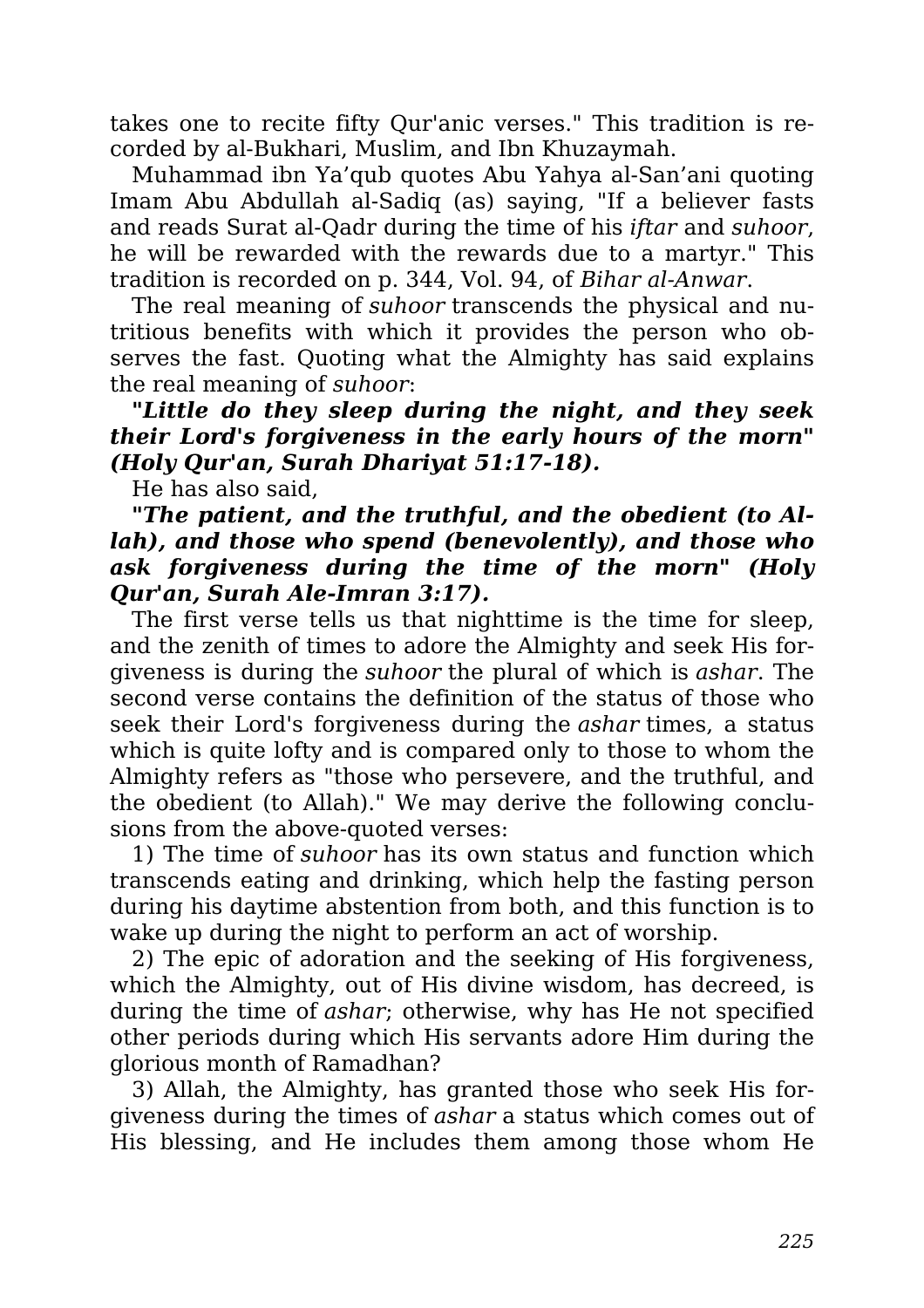describes as "those who persevere, and the truthful, and the obedient (to Allah)."

Probably one of the greatest blessings of the Almighty is that He has included those who eat their *suhoor*among those who shall receive His forgiveness so that they will be the ones freed by the Most Merciful One from the fire during the month of the Glorious Qur'an. The commander of the faithful Imam Ali ibn Abu Talib, peace be

upon him, quotes the holy Prophet (S) saying, "Allah, the Praised and the Exalted, and His angels send blessings unto those who take their *suhoor* meal and seek His forgiveness; so, let each one of you observe *suhoor* even by drinking some water."1

Ali ibn Muhammad, quoting al-Nawfali who quotes al-Sukooni who quotes Ja'far who in turn quotes his forefathers, Allah's blessings and peace be upon them all, has cited the Messenger of Allah (S) saying, "There is a great deal of bliss in three things: the congregational prayers, the dish of sopped bread and meat (*thireed*), and the *suhoor*."2

Prophet Muhammad (S), as recorded on pages 1063-1064 of *Sahih al-Targheeb wal Tarheeb*, has also said, "The best a believer can eat during the *suhoor* is dates; but if he cannot do so, then let him at least drink some water."

1.This is also recorded as hadith number 3577 in Sahih al Jami' al Saghir, and hadith number 1062 in Sahih al-Targheeb wal Tarheeb.

2. This is hadith number 1057 among the hadiths of Sahih al-Targheeb wal Tarheeb, and hadith number 1045 among the "Series of sahih hadiths."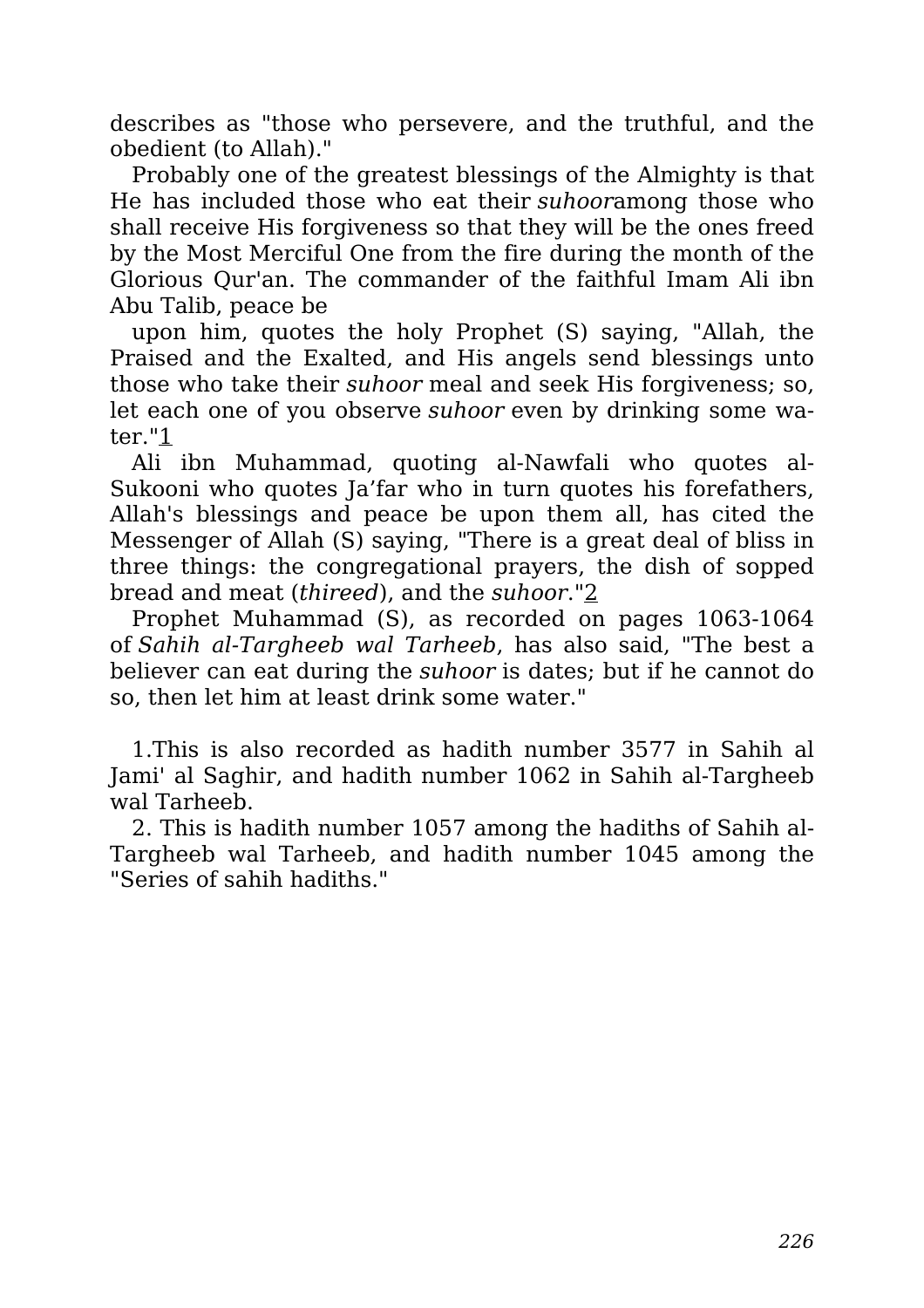## Chapter  $27$

### **Prayer during the Glorious month of Ramadhan**

As regarding prayers during the nights of the month of Ramadhan, these are documented by al-Kaf'ami in Vol. 2 of his *Misbah*. On pp. 657-660, he cites al-Shaheed's book on the forty *ahadith* which quotes the Prophet (S) saying that whoever says his prayers during the first night (of the month of Ramadhan, reciting the Fatiha once and the chapter of Tawheed (Unity, Chapter 112) twenty-five times, will receive the rewards of all those who were foremost in testifying to the truth of Allah's prophets and those who sacrificed their lives for Allah's cause; moreover, all his sins will be forgiven, and he will on the Day of Judgment be among the winners.

Anyone who says his prayers during the second night, repeating the Fatiha four times and the Qadr twenty times, will have all his sins forgiven and his sustenance increased, and he will be regarded as one who followed the Sunnah of the Prophet (S).

Anyone who says his prayers during the third night repeating the Fatiha ten times and the Chapter of Ikhlas fifty times will be addressed on the Day of Resurrection and told that Allah has set him free from the fire, and seven gates of heaven will be opened for him. Whoever spends the entire night saying optional prayers will have all his sins forgiven.

Anyone who says his prayers during the fourth night reciting the Fatiha once and the Qadr twenty times, his deeds will be presented before Allah together with those of His prophets. Whoever says his prayers during the fifth night making two *rek'ats* while reciting the Fatiha once and the Chapter of Tawheed fifty times, once he sends salutations unto the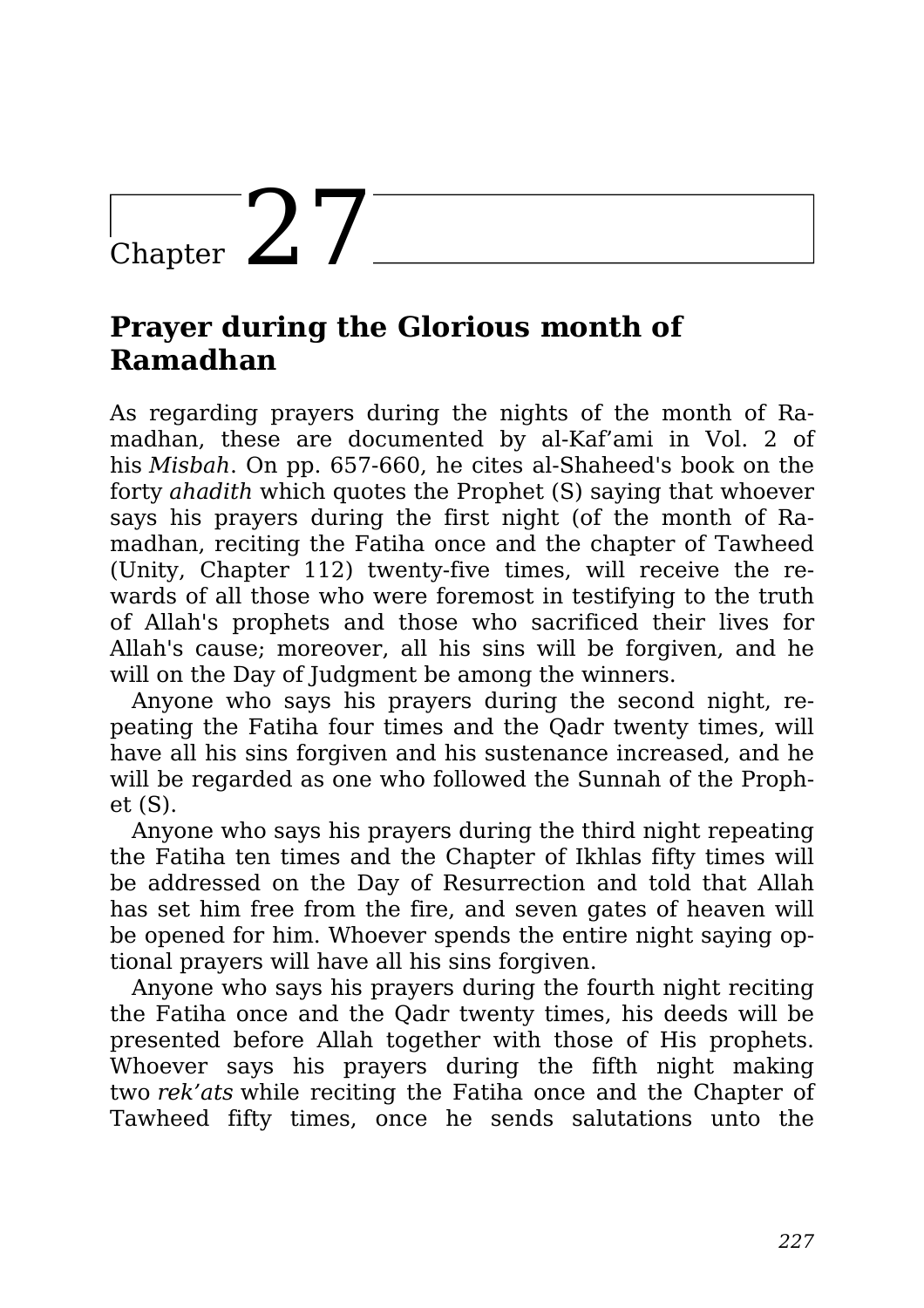Prophet (S) and his progeny a hundred times, will be beside the Prophet (S) as he enters Paradise.

Anyone who says his prayers during the sixth night reciting the Fatiha four times and Tabarak once will be regarded as though he were doing so during the Night of Destiny (*Lailatul-Qadr*). Whoever says his prayers during the seventh night reciting the Fatiha once and the Qadr thirteen times, the Almighty will build him in the Garden of Eden a mansion of gold and he will be in security from Allah's Wrath till the next year.

Anyone who says his prayers during the eighth night making two *rek'ats* in which he recites the Fatiha once and the chapter of Tawheed eleven times, then when he sends salutations unto the Prophet (S) and his progeny he praises the Almighty a thousand times, the gates of Paradise will be opened for him to enter from whichever he wishes.

Anyone who says his prayers during the ninth night reciting during the time from sunset till nighttime the Fatiha once and *ayat* al-Kursi seven times, sending salutations unto the Prophet (S) and his progeny fifty times, his deeds will be raised as those of the *siddeeqs*, the martyrs, and the righteous. Whoever says his prayers during the tenth night for twenty *rek'ats*, repeating the Fatiha once and the Tawheed thirty-one times, Allah will expand his sustenance and he will be (on the Day of Resurrection) among the winners.

Whoever says two *rek'ats* during the eleventh night, reciting the Fatiha once and Surat al-Kawthar twenty times, all his sins will be forgiven that day. Whoever says his prayers during the twelfth night eight times, reciting the Fatiha once and the Qadr thirty times, will be granted the rewards of those who have thanked Allah as He ought to be thanked, and he will be regarded on the Day of Resurrection as one of those who persevered.

Whoever says his prayers during the thirteenth night in four *rek'ats*, reciting the Fatiha once and the Tawheed twentyfive times, will pass on the right path (*al-Sirat*) as swiftly as lightning. Whoever says his prayers during the fourteenth night six times, reciting the Fatiha once and the Zalzala thirty times, Allah will make the hours of death, and [his being questioned by] both Munkir and Nakeer, easy for him.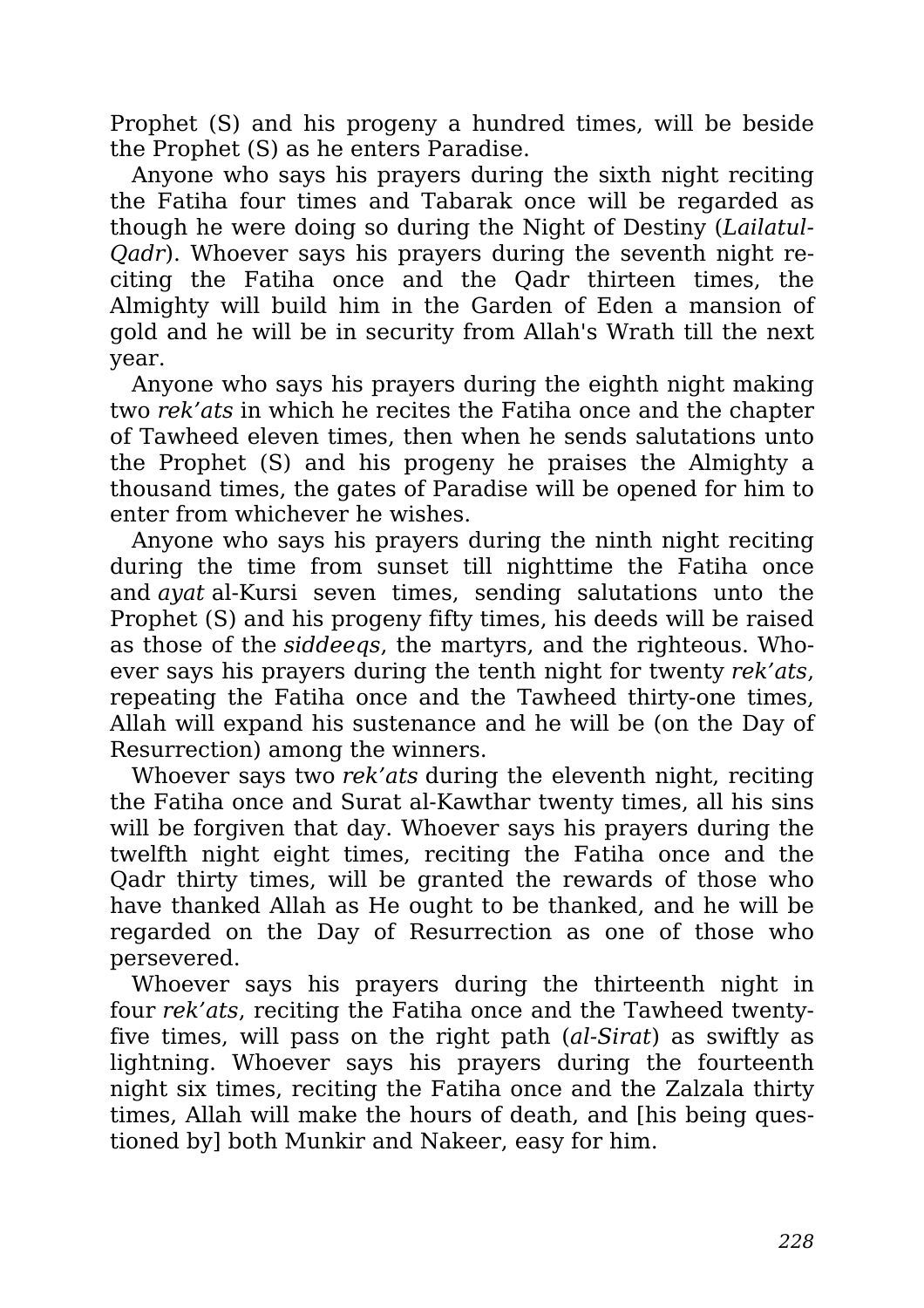Whoever says his prayers during the fifteenth night in four *rek'ats*, repeating in the first two of them, after reciting the Fatiha, the chapter of Tawheed a hundred times, and after the Fatiha of the other two the Tawheed fifty times, will be granted what nobody knows except Allah. Whoever says his prayers during the sixteenth night in twelve *rek'ats*, reciting the Fatiha once and the Takathur twelve times will leave his grave like one whose thirst has been quenched, repeating the *shahada* till he reaches Paradise and enters it without reckoning.

Whoever says his prayers during the seventeenth night in two *rek'ats*, reciting in the first one the Fatiha and whatever he wishes after it, and in the second the Fatiha once and the Tawheed one hundred times, then, after having sent salutations unto the Prophet (S) and his progeny, acknowledging the unity of his Lord (I.e., by saying: *La ilaha illa-Allah!*) a hundred times, will be granted the rewards of performing the pilgrimage a million times, and the rewards of a million *'umras*, and the rewards of a million *ghazwas*. Whoever says his prayers during the eighteenth night in four *rek'ats* reciting the Fatiha once and the Kawthar twenty-five times, the angel of death will bring him the glad tidings that the Almighty is pleased with him.

Whoever says his prayers during the nineteenth night fifty times, reciting the Fatiha once and the Zalzala fifty times, will be regarded as though he had performed the pilgrimage and the *'umra* a hundred times, and Allah will accept all his deeds. Anyone who performs his prayers during the twentieth night in eight*rek'ats* reciting whatever Qur'anic chapters he wishes, his sins will be forgiven. Anyone who says his prayers during the twenty-first night in eight *rek'ats* reciting whatever he pleases, the gates of heaven will be opened for him, and his plea will be answered, and he will have even more rewards from Allah. Whoever says his prayers during the twenty-second night in eight *rek'ats*, reciting whatever he pleases, will be regarded as one who performed both *hajj* and *'umra*.

Anyone who performs his prayers during the twenty-fifth night in eight *rek'ats*, reciting in each the Fatiha once and the Tawheed ten times, Allah will grant him the rewards of the pious. Whoever says his prayers during the twenty-seventh night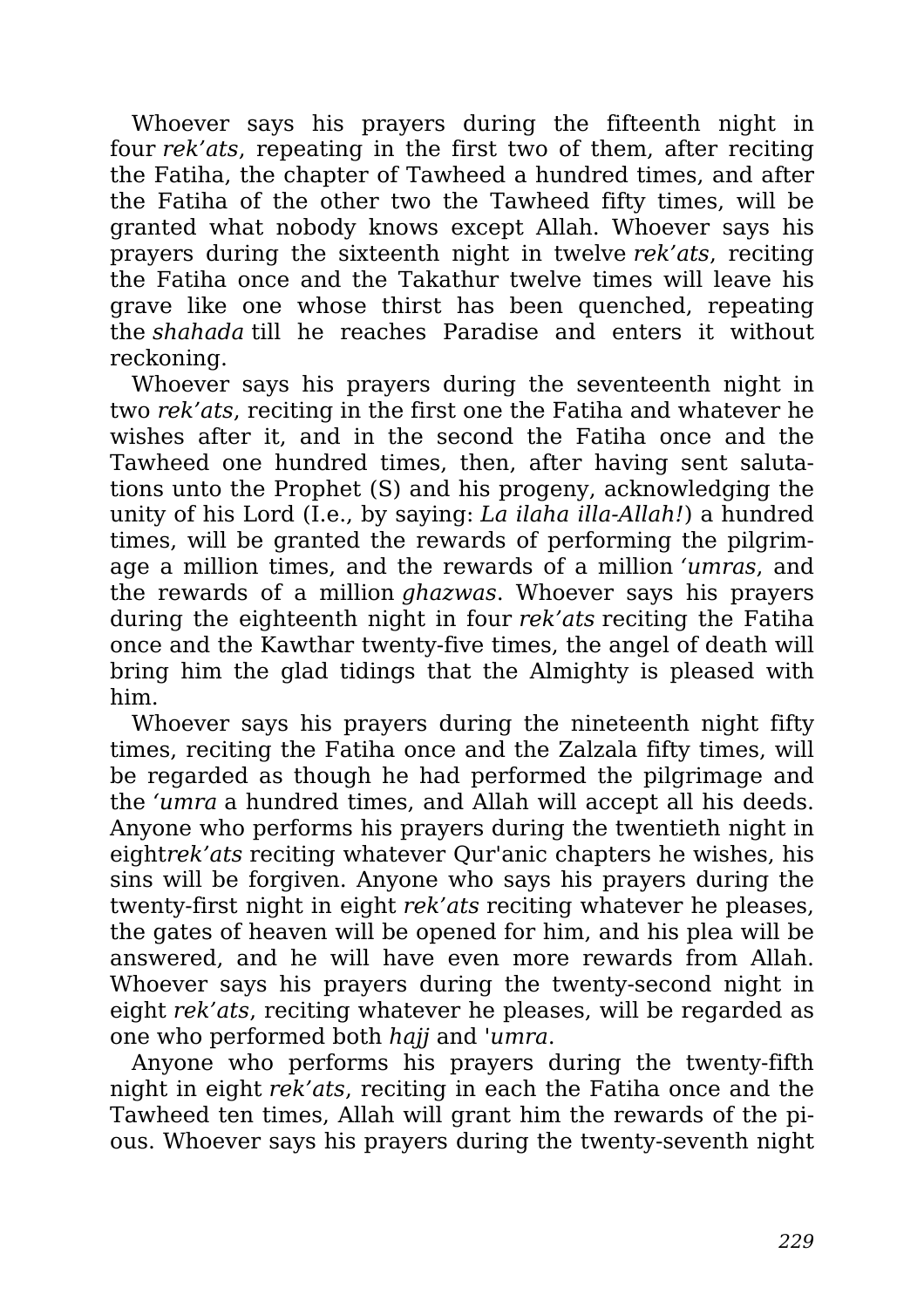in four *rek'ats* reciting the Fatiha once and Tabarak once, but if he does not memorize Tabarak, then let him recite the Fatiha twenty-five times, he and his parents will be forgiven.

Anyone who says his prayers during the twenty-eighth night in six *rek'ats* reciting the Fatiha once and ten times Surat al-Kursi, al-Kawthar and al-Tawheed, then after he sends salutations unto the Prophet (S) and his progeny a hundred times, he will surely be forgiven. Whoever says his prayers during the twenty-ninth night in two *rek'ats* reciting the Fatiha once and Tawheed twenty times will receive mercy, and his book of reckoning will be raised to *'illiyyeen*. Whoever says his prayers during the thirtieth night in twelve*rek'ats* reciting the Fatiha once and the Tawheed twenty times, his deeds will be sealed with mercy from Allah after he sends salutations unto the Prophet (S) and his progeny a hundred times.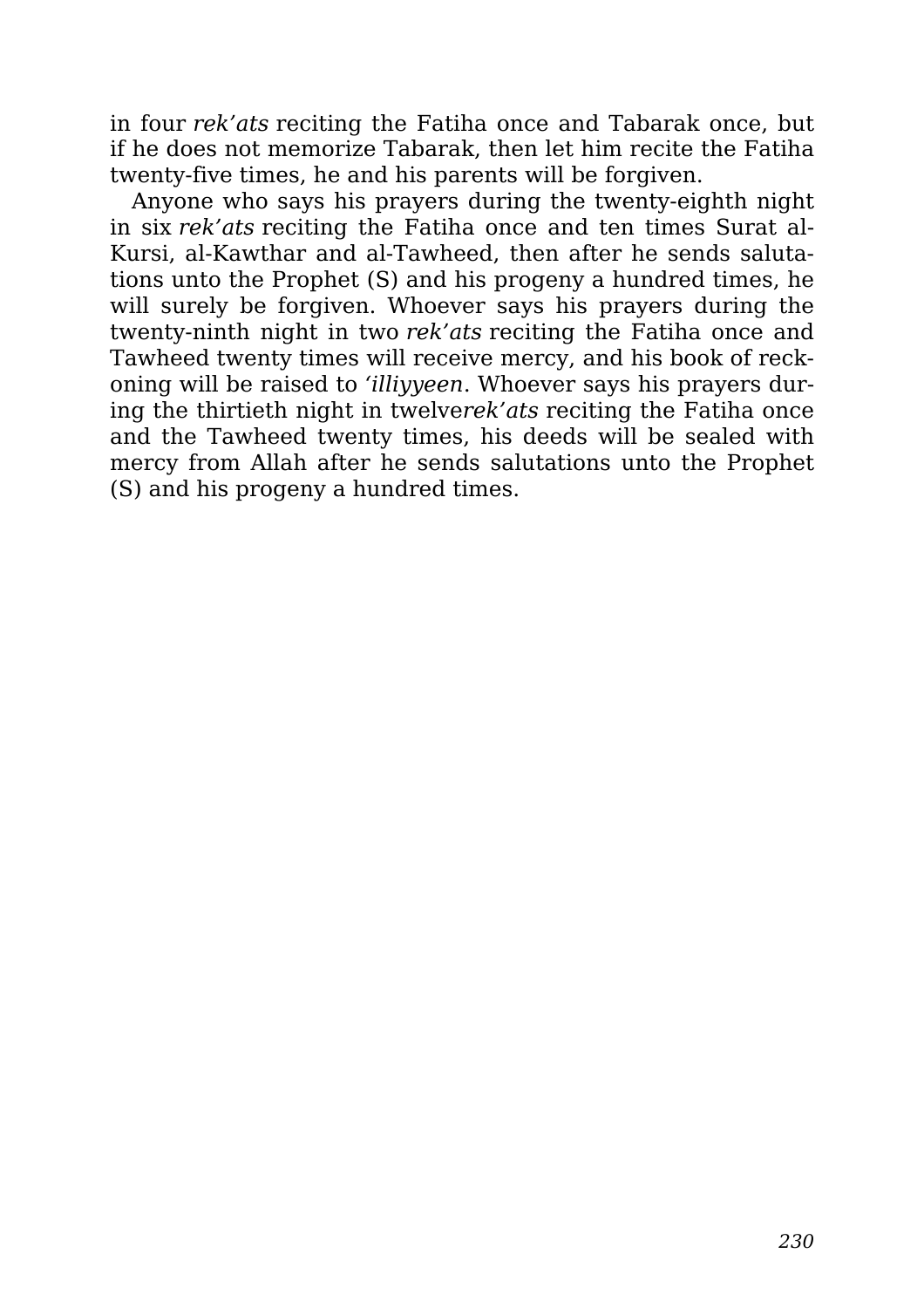## Chapter  $28$

## **Ghusl**

Lailatul-Qadr is one of the last ten nights of the month of Ramadhan. Al-Majlisi, on p. 10, Vol. 94, of his *Bihar al-Anwar*, quotes Imam Ali ibn Abu Talib (as) saying the following about it: "Seek it in the last ten days, for the *mash'ars* are seven, and so are the heavens, and the (layers of the) earth, and seven kine, and seven ears of grain."

He (as) is also quoted saying that during those days, the Messenger of Allah (S) used to roll his bed, tie his mantle, and keep his family awake (especially) during the 23rd night, sprinkling water on the faces of those who were overcome by sleep. Fatima al-Zahra (as) used not to permit anyone in her house to sleep, giving them very little to eat (since over-eating causes drowsiness and heaviness), and she used to get ready for it even during daytime.

She (as) used to say, "One who is deprived of its goodness truly suffers the greatest deprivation." It is highly recommended, therefore, to perform *ghusul* particularly during the last ten days of the month of Ramadhan. According to *Al-Iqbal*, Abu Abdullah, peace be upon him, is quoted saying that the Messenger of Allah (S) used to have his *ghusul* each night during the last ten nights of the month of Ramadhan.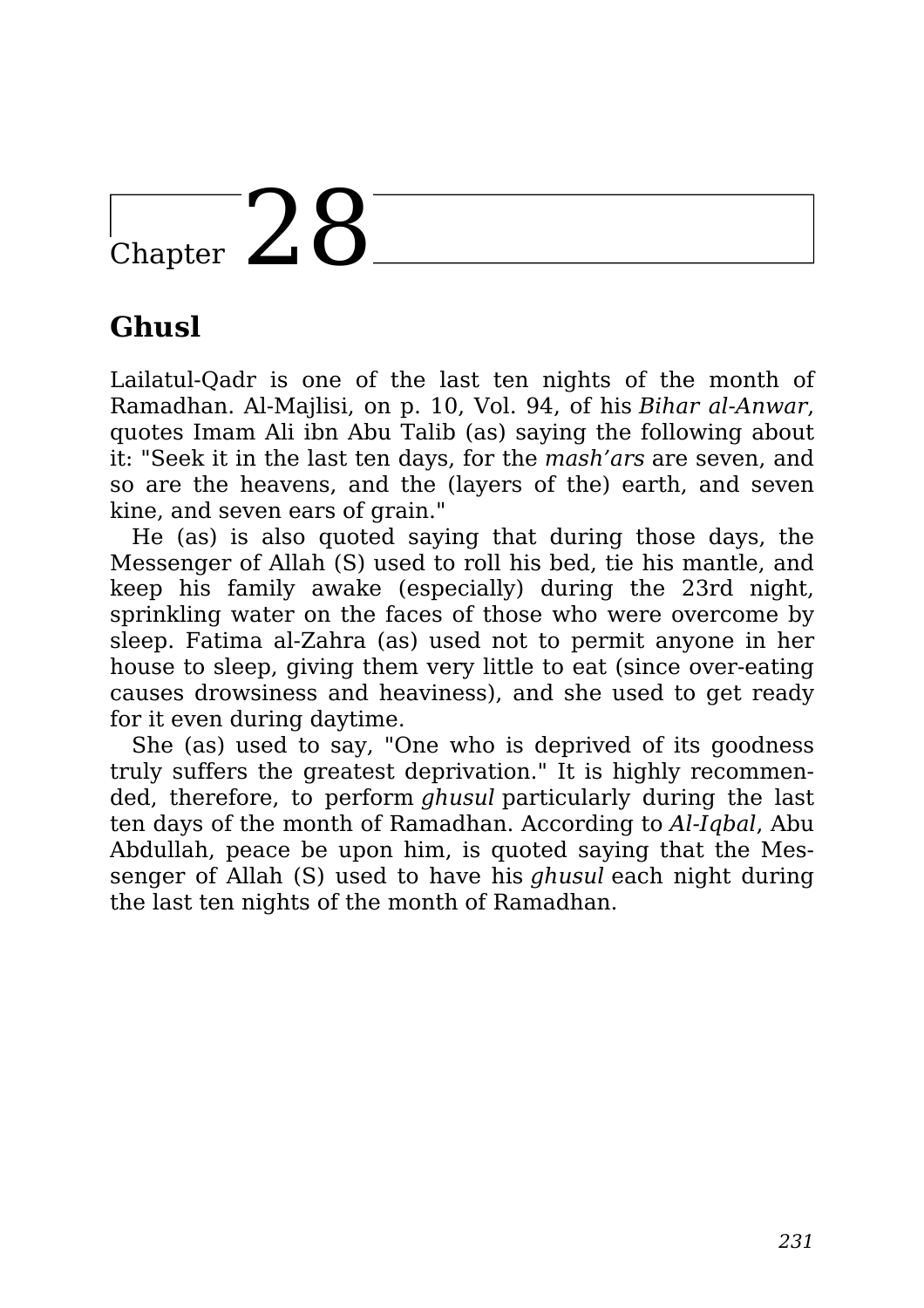## $\frac{1}{\text{Chapter 20}}$

## **The Night of Destiny (Lailatul-Qadr)**

The Messenger of Allah (S) is quoted on page 265, Vol. 3, of al-Amin's work *Muftahul Jannat*, saying, "Allah has favored Friday over all other days, the month of Ramadhan over all other months, and the Night of Destiny (Lailatul-Qadr) over all other nights." And Allah has favored the Holy Qur'an over all other Books which He revealed. Ibrahim, one of the companions of Imam Abu Abdullah al-Sadiq (as), is quoted on p. 25, Vol. 94, of *Bihar al-Anwar*, saying that he once asked the Imam (as) about how the Holy Qur'an was revealed during Lailatul-Qadr, knowing that it took more than twenty years to reveal.

The Imam (as) answered by saying, "The Holy Qur'an was revealed as a whole during the month of Ramadhan at the Ancient House (the Ka'ba), then from there it was revealed along the span of (more than) twenty years." Then he cited the Messenger of Allah (S) saying, "The Books of Ibrahim (as) were revealed on the first night of the month of Ramadhan; the Torah was revealed on the sixth of the month of Ramadhan; the Gospel (Injil) was revealed on the thirteenth of the month of Ramadhan; the Psalms (Zabur) were revealed on the eighteenth of the month of Ramadhan, and the Holy Qur'an was revealed on the twenty-fourth of the month of Ramadhan." This tradition is also recorded on p. 80, Vol. 1, of al-'Ayyashi's *Tafsir*.

This name was used for Lailatul-Qadr because Allah Almighty determines in it for everyone all what will happen the entire next year. The "Qadr" in this sense means destiny. According to al-Qummi's *Tafsir*, as explained on p. 432 of its second volume, such destiny includes life and death, sustenance, abundance of crops or famine, and everything good or bad. This means that Allah the Glorified and Exalted determines in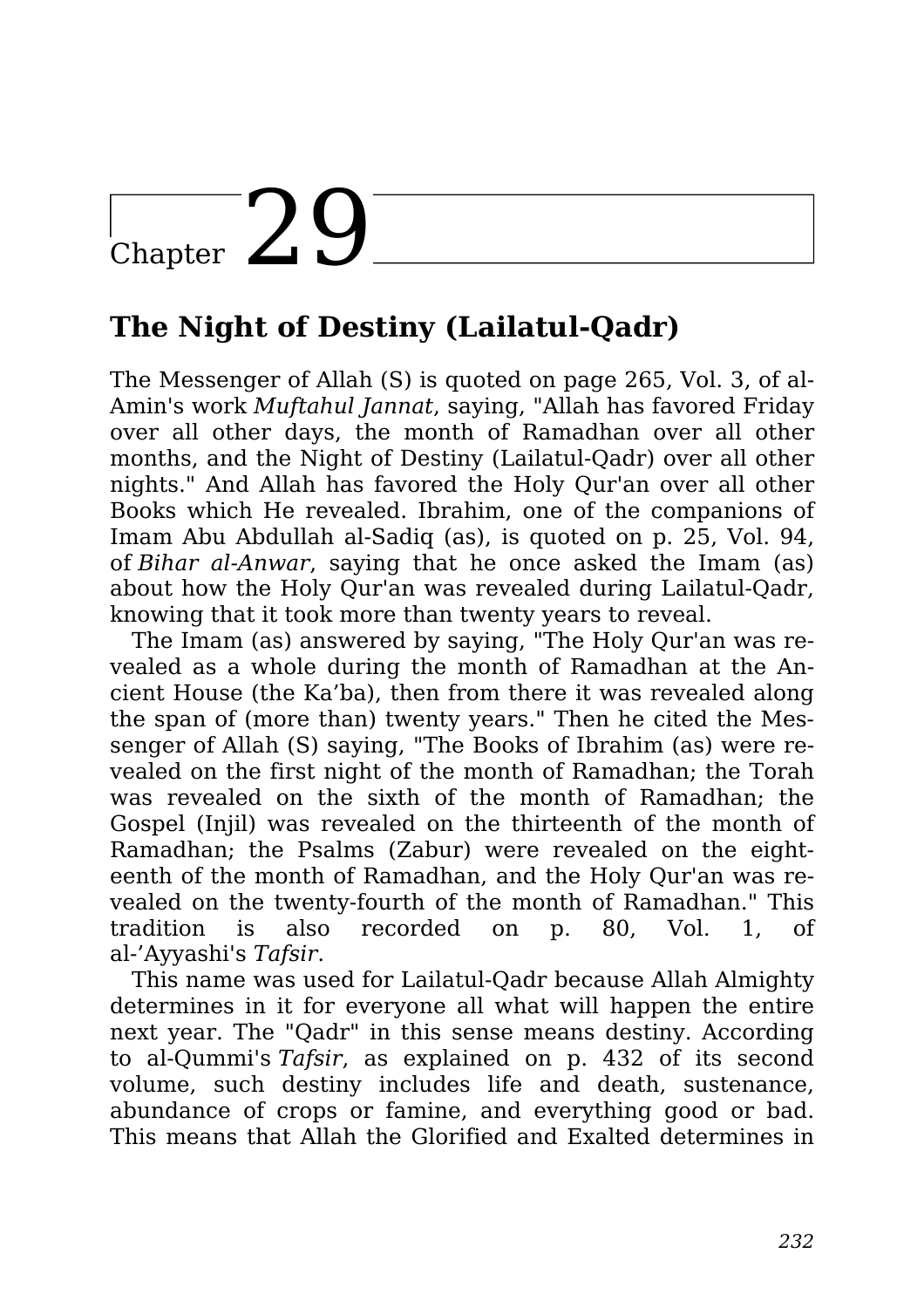this night each and every event to occur during the next year to any and all of His creation.

Al-Majlisi quotes his father on p. 12, Vol. 94, of his own *Bihar al-Anwar* quoting al-Nadar quoting Yahya al-Halabi quoting Ibn Maskan quoting Imam Abu Abdullah al-Sadiq (as) saying, "During Lailatul-Qadr, the angels, the spirit, and the trusted scribes all descend to the lower heavens and write down whatever Allah decrees that year, and if Allah wishes to advance something or postpone it or add thereto, He orders the angel to erase it and replace it with whatever He decrees." This is also confirmed by al-Qummi in his renown *Tafsir*, exegesis of the Holy Qur'an.

On p. 182, Vol. 1, of *'Uyun Akhbar al-Rida*, and on p. 14, Vol. 94, of *Bihar al-Anwar*, Ja'far ibn Ali ibn Ahmed quotes al-Hassan ibn Muhammad ibn Ali ibn Sadaqah quotes Muhammad son of 'Umar ibn 'Abdul-'Aziz quoting al-Hassan ibn Muhammad al-Nawfali quoting Sulayman al-Marzawi asking Imam al-Rida (as), "Could you please tell us why the Chapter of Qadr was revealed?" The Imam (as) said, "O Sulayman! Lailatul-Qadr is the night when Allah, the most Exalted, the most Great, decrees what will take place from one year to another of life or death, good or evil, or regarding sustenance, and whatever He then decrees is sure destiny."

On p. 315 of *Ma'ani al-Akhbar*, and also on p. 18, Vol. 94, of *Bihar al-Anwar*, Ibn Musa quotes Ibn Zakariyya citing Muhammad ibn al-Abbas quoting Muhammad ibn al-Sary quoting Ahmed ibn Abdullah ibn Yunus quoting Ibn Tareef quoting Ibn Nubatah quoting Imam Ali ibn Abu Talib (as) saying, "The Messenger of Allah (S) asked me once, 'O Ali! Do you know the implication of Lailatul-Qadr?' I said, 'No, indeed, O Messenger of Allah!' He (S) said, 'Allah, the Praised One, the Most Glorified, decreed in it what will take place till the Day of Judgment, and among what He, the most Exalted, the Most Great, decreed was your own Imamate and Wilayat and the Imamate and Wilayat of your offspring till the Day of Resurrection."

Both *Ma'ani al-Akhbar* and *Bihar al-Anwar* quote Sa'd citing the great traditionist Abdullah son of 'Umar ibn al-Khattab quoting Muhammad ibn 'Ubayd ibn Mahran quoting Salih quoting Salih ibn 'Uqbah quoting al-Fadl ibn 'Uthman saying, "When the Chapter of Qadr was mentioned in the presence of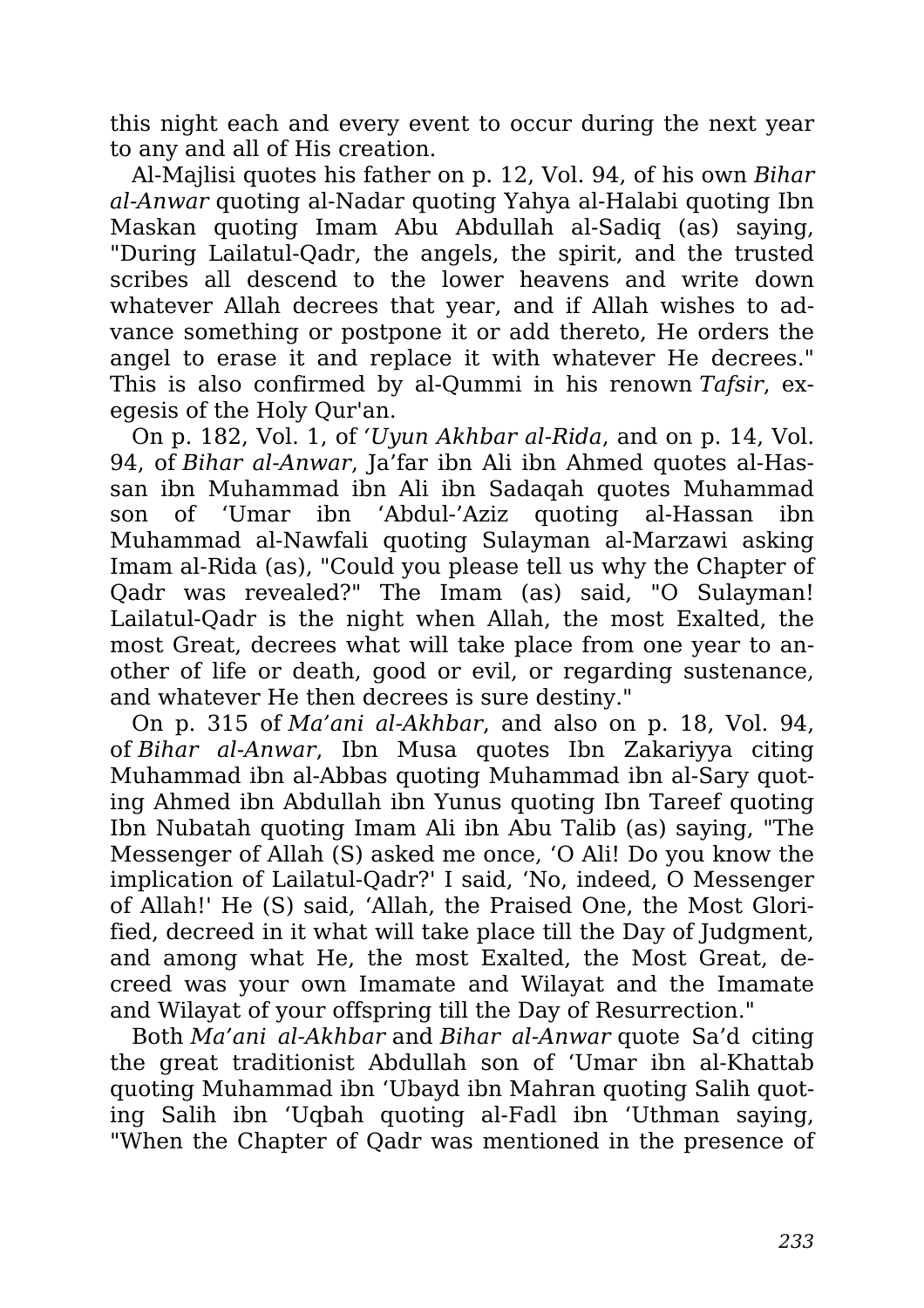Abu Abdullah Imam Ja'far al-Sadiq (as), he was asked about its merits over other chapters, and he said, 'It was revealed with reference to the Wilayat of the Commander of the Faithful (Imam Ali) (as).' He (as) was asked, 'Do you mean Lailatul-Qadr for which we look in anticipation during the month of Ramadhan?' He (as) said, 'Yes; it is the night in which the heavens and the earth were determined, and the Wilayat of the Commander of the Faithful (as) was decreed.'"

Ahmed ibn Muhammad and Ahmed ibn Ishaq, as recorded on p. 21, Vol. 94, of *Bihar al-Anwar*, quote al-Qasim ibn Yahya quoting others citing Imam Abu Abdullah (as) saying that Ali ibn Abu Talib (as) quite often used to say, "We saw the Messenger of Allah (S) once in the company of al-Taymi and a friend of his while the latter was reciting Chapter al-Qadr. He (S) was profoundly moved and he kept weeping to the extent that he (S) was asked, 'How so deeply moved by this Chapter your heart is!'

He (S) said, 'My heart is deeply impressed because of what my eyes had witnessed, and what my mind had comprehended, and because of what the heart of this man [meaning Ali (as)] will go through after me.' Both men asked the Messenger of Allah (S), 'Did you really see all of that?! And what will he (Ali) see?' He (S) would then recite the verse saying, 'The angels and the Spirit descend therein with the permission of their Lord for every affair; peace, it is, till the break of the morn.'

Then he (S) would pause and ask them, 'Is there anything left after the Almighty having verbally said '*every* affair'?' They would both answer in the negative, and he (S) would then ask them, 'Do you both know regarding whom it is revealed?' They would both say, 'No, by Allah, O Messenger of Allah!'

He (S) would then say, 'Yes; is there going to be a Lailatul-Qadr after me (I.e., after my demise)?' They would answer in the affirmative, and he (S) would then ask them, 'Will every affair descend therein?' They said: 'Yes.' He then asked them, 'To whom will it descend?' They answered, 'We do not know.' He (S), with his hand on my head, pushed me gently forward and said, 'If you do not know, then it is regarding this person after me.' Both men, ever since the demise of the Messenger of Allah (S), used to be filled with awe whenever that night approached.'"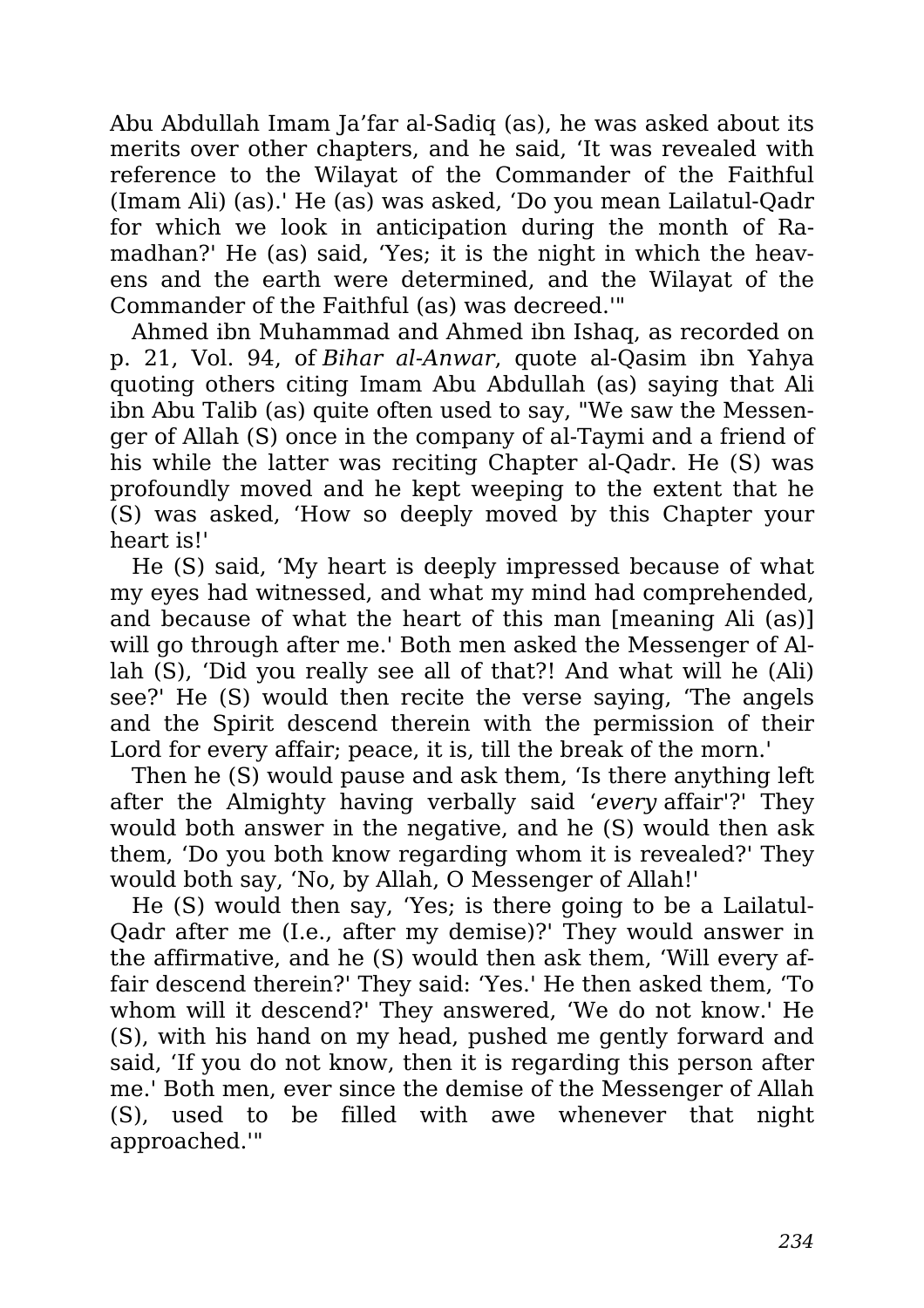The Almighty says,

*"Therein every wise affair is made distinct" (44:4).*

This means that in this night, the Exalted One decrees everything that will happen next year. It is also said in Arabic that someone has a "qadr," a social status or a certain prestige, which he enjoys among people. The "Qadr" in this sense, therefore, also connotes prestige and significance.

The Almighty also says in the Holy Qur'an, "They did not honor Allah as He ought to be honored," that is, they did not glorify Him as He ought to be glorified; thus, "qadr" in this verse implies glorification. Lailatul-Qadr, then, is the great night which enjoys a great deal of prestige and high esteem with Allah and in which He determines and decrees the fate and sustenance of all His creation. It has a special status simply because obedience to Him during it is regarded with great seriousness and urgency, and a great reward awaits those who honor the month wherein it falls.

It is also said that it was so named because a Book from Allah which enjoys greatness of status was revealed to a Prophet who also enjoys a great honor and prestige. Another view is that it was named so because the earth becomes straitened due to the number of angels on it. "Qadr," according to this view, carries the meaning of straitness due to the fact that the Almighty has said "… and whoever He decides to straiten his sustenance… ," and Allah knows best.

The Almighty has addressed His servant and Messenger, our master, Muhammad (S), saying, "And what will make you comprehend what Lailatul-Qadr is? Lailatul-Qadr is better than a thousand months;" that is, "How would you know the greatness, significance, and sanctity of this night which I have decreed to be better than a thousand months?"

There are indications that the Holy Qur'an was revealed as a whole to the Messenger (S). In the Holy Qur'an, we read:

*"Haa, Meem. By the Book that makes (the truth) manifest, surely We revealed it on a blessed night" (Surah Dhukhan 44:1-3),*

and also,

*"Surely We revealed it on Lailatul-Qadr" (Surah Bayyinnah 98:1).*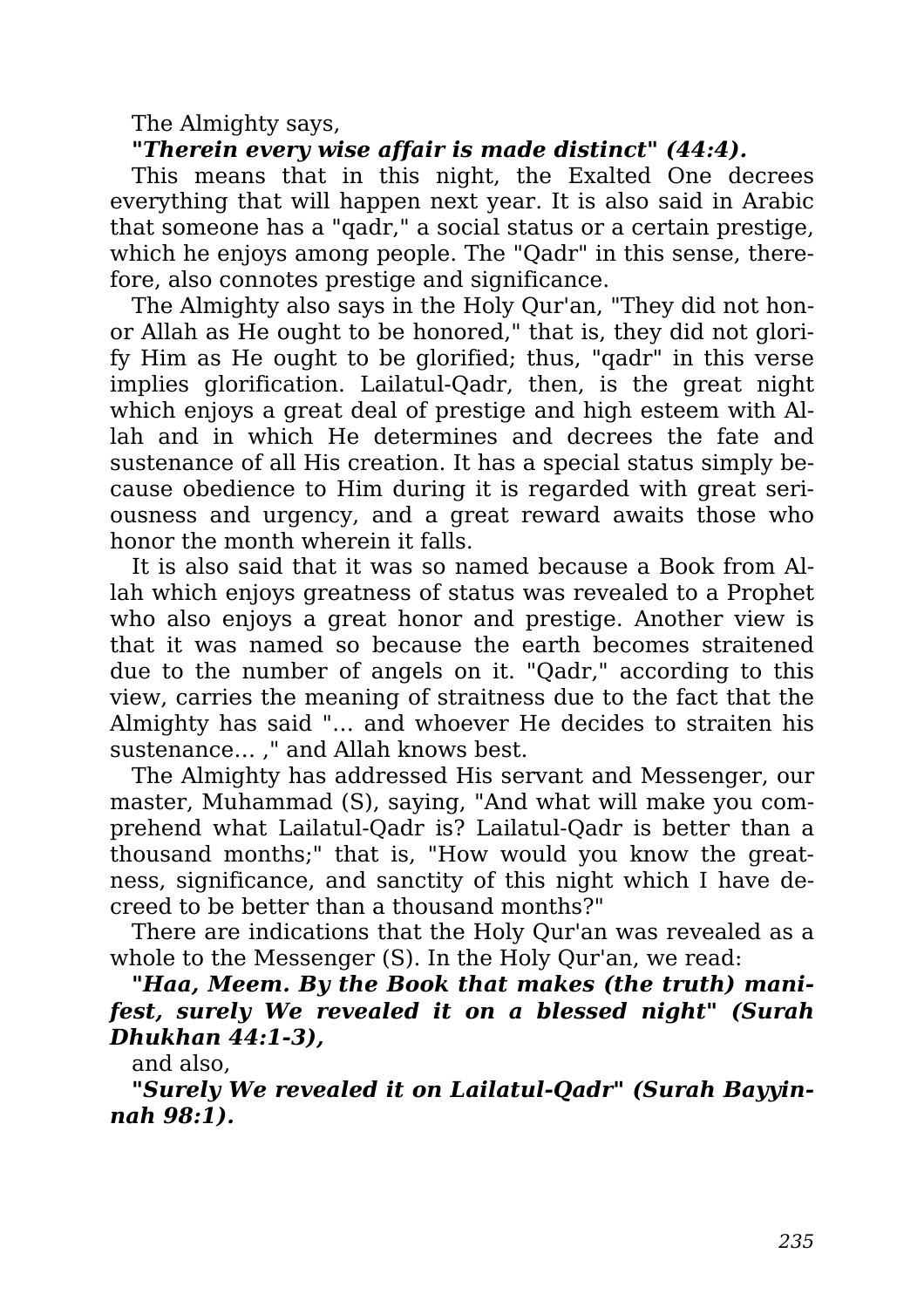Ibn Abbas is quoted saying, "The Holy Qur'an was revealed as a whole from the Safeguarded Scroll from the heavens to the lower earth on Lailatul-Qadr, then Gabriel (as) used to reveal it unto Muhammad (S) gradually." It is well known that the Holy Qur'an was revealed unto the Messenger of Allah (S) in installments during a period of twenty-three years. The first chapter revealed unto the Messenger of Allah (S) at the Cave of Hira was the Chapter of al-'Alaq when Gabriel said to him: "(O Muhammad!) Read!" He (S) said: "I cannot read." He repeated, "Read!" Again the Prophet (S) said, "I cannot read." So he said once more,

#### *"Read in the Name of your Lord Who created… " (Surah Alaq 96:1),*

up to the end of the chapter. The last verse of the Glorious Book of Allah revealed unto the Messenger (S) was:

#### *"Today have I completed for you your religion, perfected My blessing unto you, and accepted Islam as your religion" (Surah Maida 5:3).*

Thus, suffices this blessed night the honor and dignity of being particularly chosen by the Glorified and Exalted One for the revelation of His Glorious Qur'an which is the shining and guiding light of the religion of Islam and the constitution of its adherents.

Why is Lailatul-Qadr better than a thousand months? Why not better than ten or a hundred thousands?! Al-Qummi indicates on page 432, Vol. 2, of his *Tafsir*, that the Messenger of Allah (S) once saw in a vision monkeys climbing over his pulpit, and he felt very distressed; thereupon, the chapter of Qadr was revealed to remove his distress. The period of Banu Umayyad's government lasted roughly a thousand months: from 661 to 750 A.D., with the first ruler being Abu Sufyan and the last Mu'awiyah al-Himar.

Both al-Kulayni in his *Al-Kafi* and al-Majlisi in his *Bihar al-Anwar* quote Ahmed ibn Muhammad quoting Ali ibn al-Hassan quoting Muhammad ibn al-Walid and Muhammad ibn Ahmed quoting Yunus ibn Ya'qub quoting Ali ibn 'Eisa al-Qammat quoting his uncle quoting Imam Abu Abdullah al-Sadiq (as) saying, "The Messenger of Allah (S) was shown in a vision how Banu Umayyah climbed over his pulpit (like monkeys climb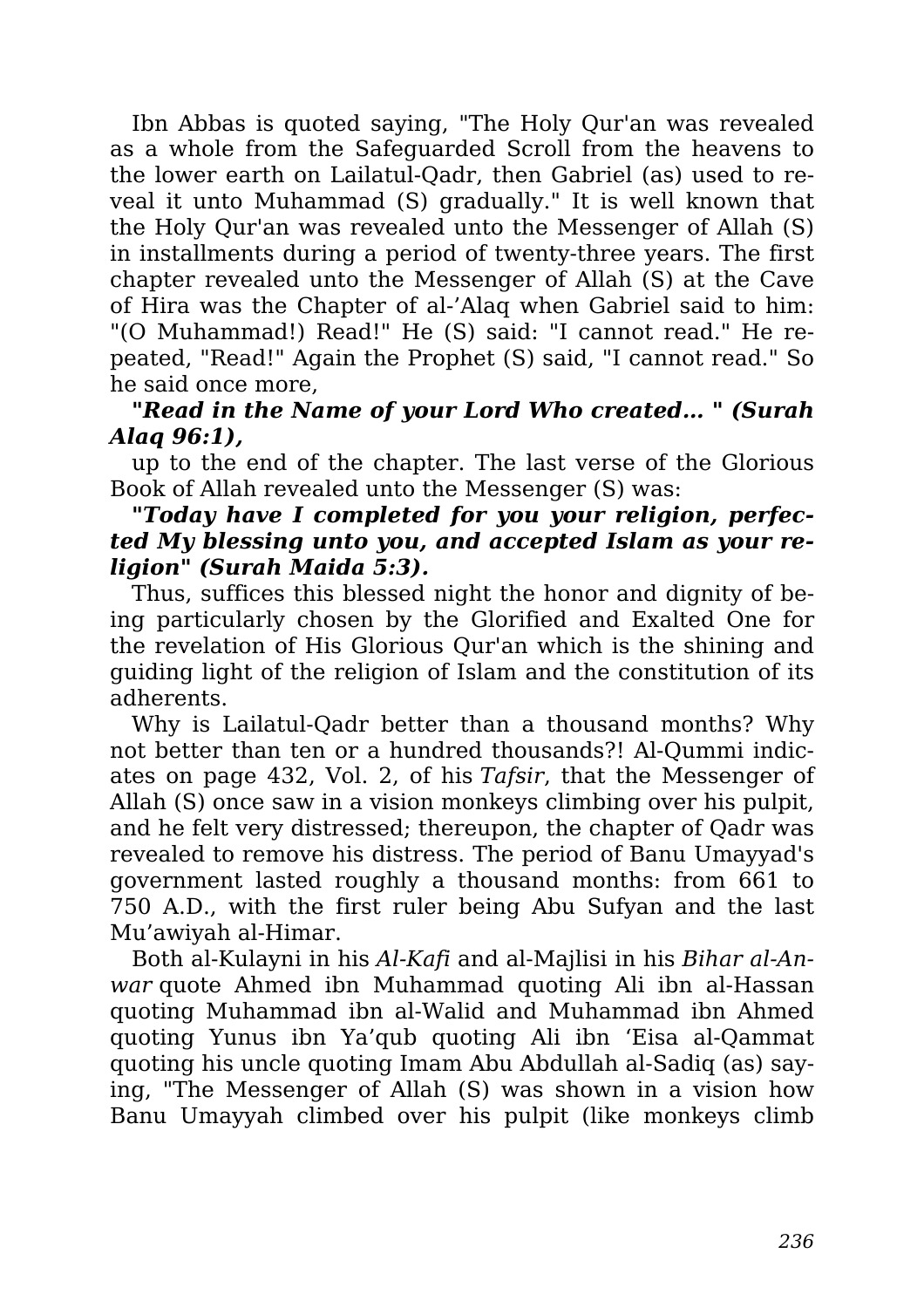over trees), so he felt very unhappy, whereupon Gabriel (as) descended upon him and asked him why he was so forlorn.

He (S) said, 'I have seen (in a vision) tonight Banu Umayya ascending my pulpit after having misled people from the Straight Path.' Gabriel (as) said,

*'I swear by the One Who has sent me (as a messenger) with the truth, this is something with which I am not familiar.' Having said so, he ascended to the heavens. After a short while, he brought him one verse to remove thereby his grief; it said: 'Have you considered if We would let them enjoy themselves for (a few) years, then that with which they are threatened comes to them, so much so that whatever they were permitted to enjoy shall not avail them (in the least)?' (Holy Qur'an, Surah Shu'ara 26:205-207).*

And he also brought him: 'We revealed it in Lailatul-Qadr, and what will make you comprehend what Lailatul-Qadr is? Lailatul-Qadr is better than a thousand months… , etc.'"

Lailatul-Qadr is a blessed night also because the Almighty brings down during it goodness, bliss, and forgiveness for His servants. One tradition of the greatest of all prophets Muhammad ibn Abdullah (S) states that when Lailatul-Qadr approaches, the Almighty orders Gabriel (as) to descend accompanied by a crowd of angels to the earth with a green banner.

He would mount the banner atop the Ka'ba while having six hundred wings one of which is not spread except on Lailatul-Qadr; so, he would spread them during that night, and he and all other angels would greet everyone who is standing for his prayers, sitting, adoring, or reciting the Holy Qur'an. They would shake hands with them and pray the Almighty to accept their pleas, and they would continue doing so till daybreak.

It is then that they would ask Gabriel: "What has the Almighty Allah done with the wishes of the believers among the nation of Muhammad (S)?" He would answer, "The Almighty Allah has looked upon them on this night and forgiven them, all of them, except the following: one who is addicted to drinking, one who severs his ties with his kin, and one who is a trouble-maker."

The Almighty has said, "Lailatul-Qadr is better than a thousand months," meaning, mathematically, that this night, which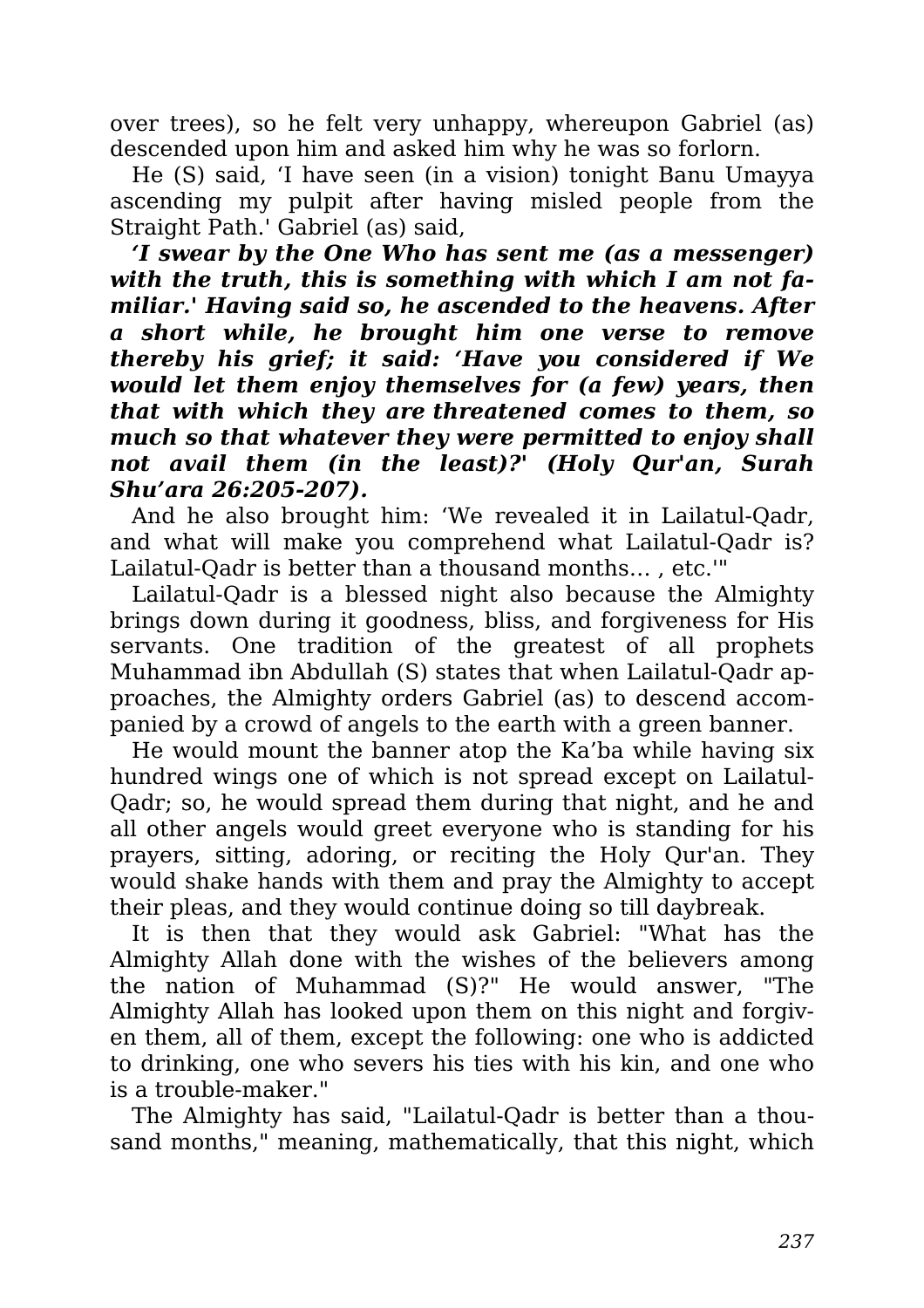is comprised of a few hours, is honored by Allah the Exalted and Praised over about eighty-three years which is the equivalent of a thousand months. The Umayyads fought Islam since its inception, then they fought the family of the Prophet (S), that is, Ahl al-Bayt, the whole time they were in power.

The first self-declared Umayyad ruler was Abu Sufyan, and the last was Mu'awiya al-Himar. If you trace the period extending from the first year during which Abu Sufyan forced his authority on the Muslims until the Umayyad lost grip over power, you will come to a figure equivalent to a thousand months. It is as if the Holy Qur'an is saying that one night in the sight of Allah is better than all the thousand months those corrupt Umayyads ruled the Muslim masses by sheer force.

The Almighty has also said, "Peace, it is, till the break of the morn," that is, "Lailatul-Qadr is a night of peace and tranquility against all evils, tribulations, and the mischief of the devils. No evil can take place during it, nor can a demon practice his evil designs. It is peace for the devotees who are greeted whenever they are met by the angels. The angels greet them and greet you, O Muhammad, and so does My Spirit, since the moment they descend from heavens and till the time of daybreak."

According to the book titled *al-Iqbal* which cites *Kanzul Yawaqeet* by Abul-Fadl ibn Muhammad al-Harwi, the Prophet (S) has said, "Whoever remains awake during Lailatul-Qadr and spends it in adoration will have his penalty postponed till the next year." According to the same reference, the Prophet (S) says that Moses (as) once addressed the Almighty saying, "Lord! I desire to be near to You." The Almighty said, "Whoever desires nearness to Me is one who remains awake during Lailatul-Qadr (worshipping Me)."

He said, "Lord! I wish to earn Your mercy." The Almighty said, "My mercy is granted to anyone who is merciful to the indigent during Lailatul-Qadr." He said, "Lord! I wish to pass on the right path." He said, "This is granted to anyone who spends alms during Lailatul-Qadr." He said, "Lord! I wish to enjoy the trees and fruits of Paradise!" The Almighty said, "This is granted to anyone who praises Me during Lailatul-Qadr."

He said, "Lord! I wish to achieve salvation from the fire!" He said, "This is granted to anyone who seeks forgiveness during Lailatul-Qadr." He said, "Lord! I wish to achieve Your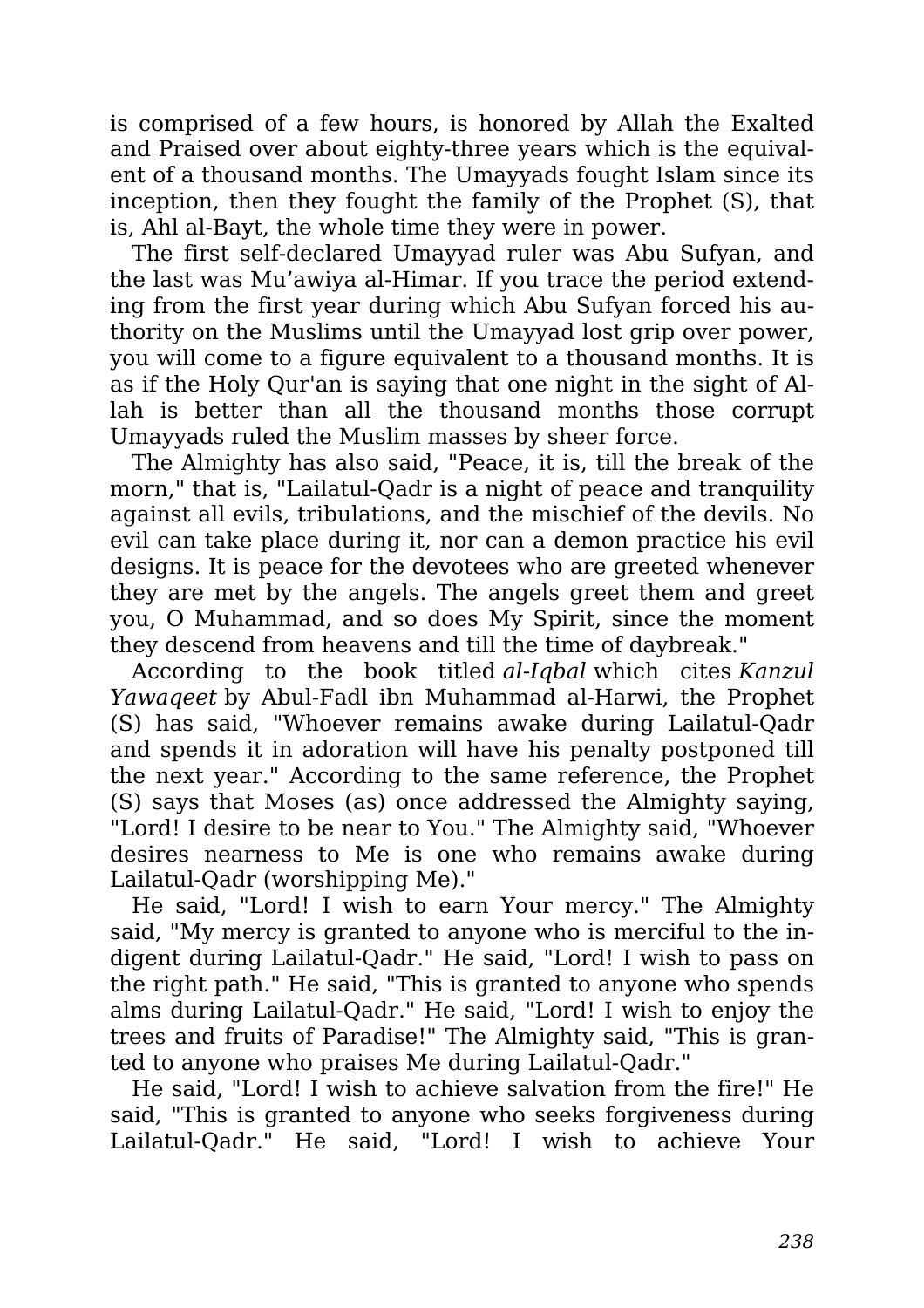pleasure!" The Almighty said, "I shall be pleased with anyone who prays two (optional) *rek'ats* during Lailatul-Qadr."

The same book quotes the Holy Prophet (S) saying that the gates of heaven will be opened during Lailatul-Qadr; every devotee who performs prayers during it will receive a tree in Paradise for each prostration he makes, a tree under whose shade a rider may keep riding for a hundred years without leaving its shade. And he will receive for each *rek'a* a mansion in Paradise of pearls, sapphires, chrysolites and diamonds. For each verse he recites he will receive one of the crowns of Paradise. The tradition is lengthy and it contains quite a generous reward indeed.

Al-Dooryasti, in *Kitab al-Husna*, relying on the authority of Abu Ja'far al-Jawad who quotes his forefathers quoting Imam al-Baqir, peace be upon all of them, the Messenger of Allah (S) is quoted saying that whoever spends Lailatul-Qadr adoring his Lord will have all his sins forgiven even if they had numbered as many as the stars in the heavens, the weight of the mountains, or the measures of the seas. Al-Harwi reported a similar tradition which is recorded in *Kanz al-Yawaqeet*.

Ibn Abbas, may Allah be pleased with him and his father, is quoted on page 5351 of *Al-Sahih al-Jami'*citing the Messenger of Allah (S) saying, "Lailatul-Qadr is easy, airy, neither very hot nor very cold; the sun rises on its morning colored pale red." The Messenger of Allah (S) is also quoted saying, "At the morning of Lailatul-Qadr, the sun rises without rays, looking like a washbowl, till it is high." This tradition is reported by Muslim and al-Tirmithi. The Messenger of Allah (S) is also reported saying, "Lailatul-Qadr is a serene night, neither hot nor cold, and no comet is hurled during it. One of the signs of its advent is that the sun rises without a ray."

*Zad al-Ma'ad* quotes a few scholars who believe in its perpetuity, indicating that some of them say that it is at the conclusion of the year; therefore, it has to be observed during all nights of the year so that one of them will be it. Others say that it is in Sha'ban and the month of Ramadhan, while still others say that it is the night of the middle of Sha'ban.

Others say that it is the beginning of the month of Ramadhan, while others say it is the middle of it; yet others say it is the seventeenth. Still others say it is the twenty-ninth of it,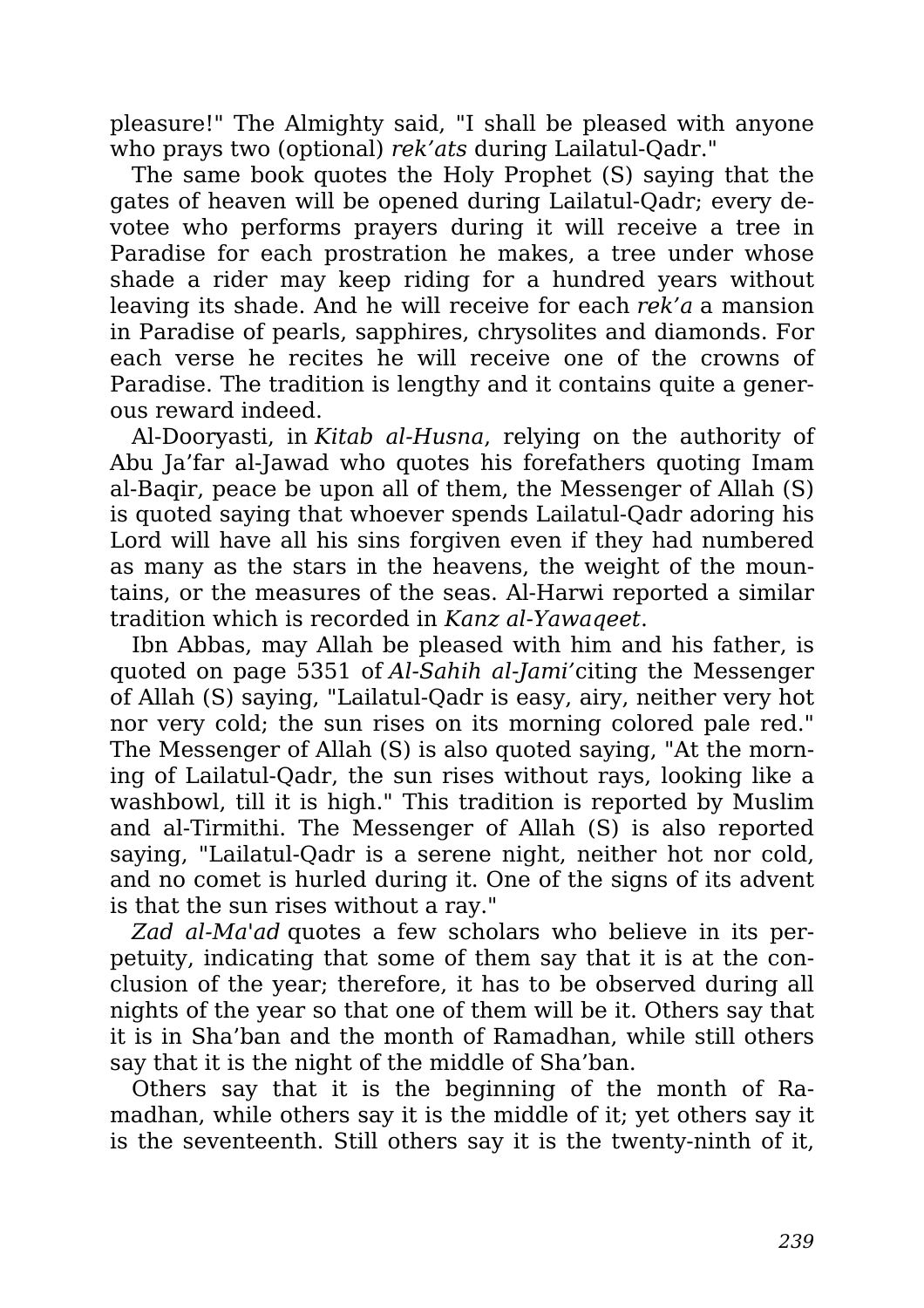while others say it is the last night of it, and most Sunnis of our time are of the view that it is the twenty-seventh. This proves that the reason why it was not determined exactly is due to the purpose of observing the entire month.

On Lailatul-Qadr did the night journey (*israa*) to heavens take place, and the Almighty raised Jesus son of Mary (as) to Him. On it, His servant and prophet Moses (as) died, and so did Joshua son of Noon, the *wasi*of Moses, peace be upon both of them. Also on it was the commander of the faithful Imam Ali ibn Abu Talib (as) martyred.

Relying on the authority of Abu Ja'far, peace be upon him, a few narrators of *hadith* have indicated that the Prophet (S) had been asked once about the Night of Destiny (*Lailatul-Qadr*). So he ascended the pulpit and, having praised the Almighty, he (S) said, "You have asked me about the Night of Destiny. I have not concealed the knowledge of it from you out of my ignorance thereof.

Be informed, O people, that whoever during the month of Ramadhan is healthy, and he fasts during its days and performs prayers during a portion of its nights and is punctual regarding the obligatory prayers, and makes an effort to attend congregational prayers on Fridays during it and attends the Eid prayers as well, he will then have honored the Night of Destiny duly, and he will receive his reward from the Creator."

Do you need any more clues regarding the greatness of Lailatul-Qadr? Then let us tell you that the authors of *Thawab al-A'mal* and *Bihar al-Anwar* have cited the son of al-Mutawakkil quoting Muhammad al-Attar quoting al-Ash'ari quoting Muhammad ibn Hassan quoting Ibn Mahran quoting al-Bataini quoting his father quoting Abu Busayr quoting Imam Abu Abdullah al-Sadiq (as), the men whose truthfulness is not doubted even by the most skeptic scholar, saying that whoever recites Surat al-'Ankabut (The Spider) and Surat al-Rum (Romans) during the 23rd night of the month of Ramadhan will secure admission into Paradise without any exception. On p. 19, Vol. 94, of *Bihar al-Anwar*, the Imam (as) is quoted adding, "I do not fear lest Allah should record that I have committed a sin for having said s; surely these two Chapters enjoy a great status with Allah."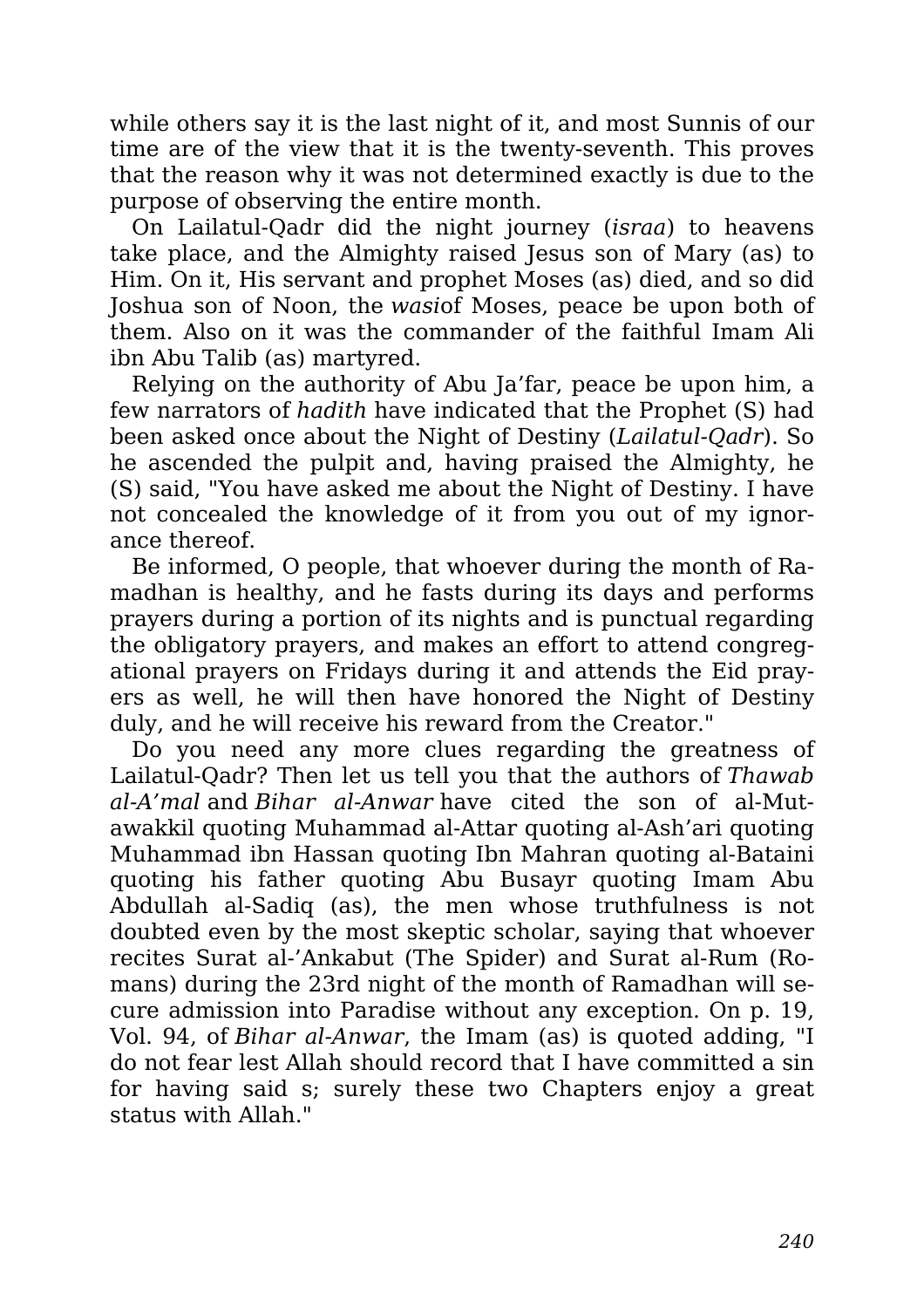# $\frac{1}{\text{Chapter 30}}$

### **Which Night is Lailatul-Qadr?**

Is it the 17th or the 19th? Imam Abu Ja'far Muhammad ibn Alial-Baqir (as) is quoted in *Bihar al-Anwar* and*Da'aim al-Islam* as having said, "The 17th night of the month of Ramadhan is when the two parties met, and the 19th is when the lists of the pilgrims is written down, and the 21st is when successors to the Prophets passed away and Jesus Christ (as) was raised to heaven and Moses (as) passed away, whereas the 23rd is hoped to be Lailatul-Qadr."

Both al-'Ayyashi's *Tafsir* and al-Majlisi's *Bihar al-Anwar* quote 'Amr ibn Sa'eed saying, "A man from Medina disagreed with me regarding the night (Lailatul-Qadr) when the two hosts meet, saying that it was the night of the 17th of the month of Ramadhan, so I went to see Abu Abdullah (as) and told him about our disagreement, whereupon he (as) said, 'The man from Medina did not say the truth; I know that you mean it is the 19th when the Commander of the Faithful (Imam Ali, as) was wounded, and it is the same night when Jesus son of Mary (as) was raised to heavens."

Both references quote Humran quoting Abu Abdullah Imam Ja'far al-Sadiq (as) saying, "The destiny referred to as Lailatul-Qadr is the same destiny referred to in another verse (of Surat al-A'raf) wherein the most Exalted One says: 'When their doom is come, they shall not remain behind in the least, nor will they go before' (Holy Qur'an, 7:34)."

Or is it the 21st or the 23rd? Al-Husayn ibn 'Ubaydullah, according to *Majalis al-Shaykh*, as quoted on p. 2, Vol. 94, of *Bihar al-Anwar*, quotes Ahmed ibn Muhammad ibn Yahya who in turn quotes his father saying, "I was in the company of Abu Abdullah (as) when Abu Busayr asked him, 'Which night is the one when one is to plead to his Lord whatever he wishes to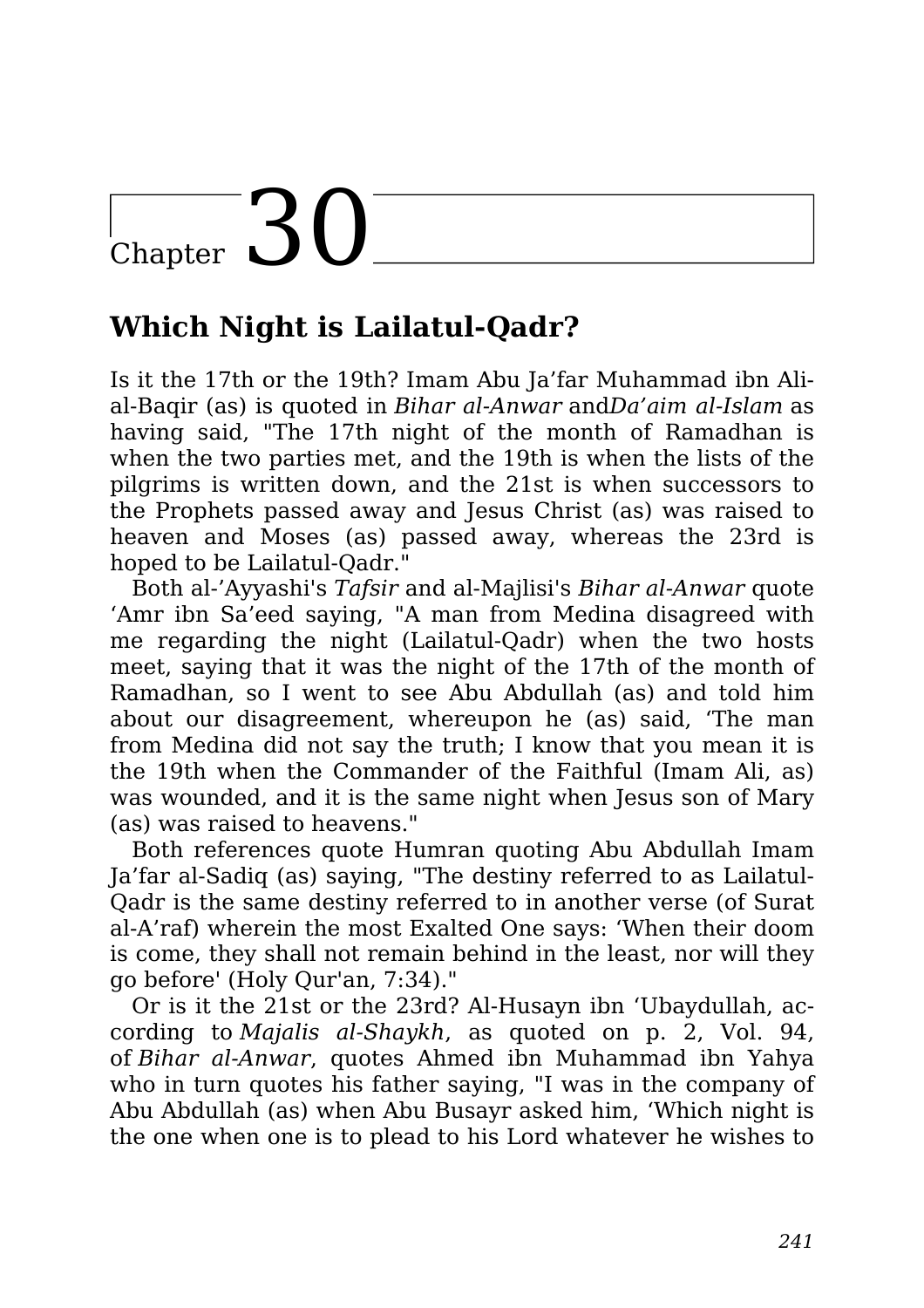plead?' The Imam (as) answered him by saying, 'Either the twenty-first or the twenty-third.'

He then asked him (as), 'What if I have no strength to observe both of them?' The Imam (as) said, 'How easy it is to observe them when compared to your pleas!'" Abu Abdullah (as) is also quoted in the same volume of *Bihar al-Anwar* saying, "The twenty-third night of the month of Ramadhan is the one when every weighty matter is decided, when trials, tribulations, deaths, and means of sustenance and other matters are determined, and so will whatever Allah decrees to take place for the entire next year; so, congratulations to anyone who remains awake during it bowing, prostrating, contemplating upon his sins, weeping on their account, for if you do all of that, God willing, you will never be disappointed."

Then he added, "Allah will order an angel to call out during each and every day of the month of Ramadhan conveying Allah's message to them thus: 'Good news, O My servants! I have forgiven your past sins and permitted some of you to intercede on behalf of the rest on Lailatul-Qadr except those who break their fast with an intoxicant or those who bear grudge against another Muslim brother!'" It is narrated that Allah*Subhanahu wa Ta'ala* wards off evil and sins and all types of trials on the 25th night from all His servants who fast and grants them light in their hearing and vision; Paradise is decorated during Lailatul-Qadr's day and night.

The great Sunni scholar Ibn Abul-Hadid, in his commentary on *Nahjul Balagha*, cites Ibn Durayd's *Amali*stating that al-Jarmoothi quotes Ibn al-Muhallabi quoting Ibn al-Kalbi quoting Shaddad ibn Ibrahim quoting 'Ubaydullah ibn al-Hassan al-Fahri quoting Ibn 'Aradah saying, "The Commander of the Faithful (as) was once asked about Lailatul-Qadr, and he said, 'It is not at all improbable that I know which night it is and deliberately hide such knowledge, and I do not at all doubt that Allah hid such knowledge from you only out of His love for you, for if you knew which night it is, you would have honored it and left the others, and I hope you will not err in its regard."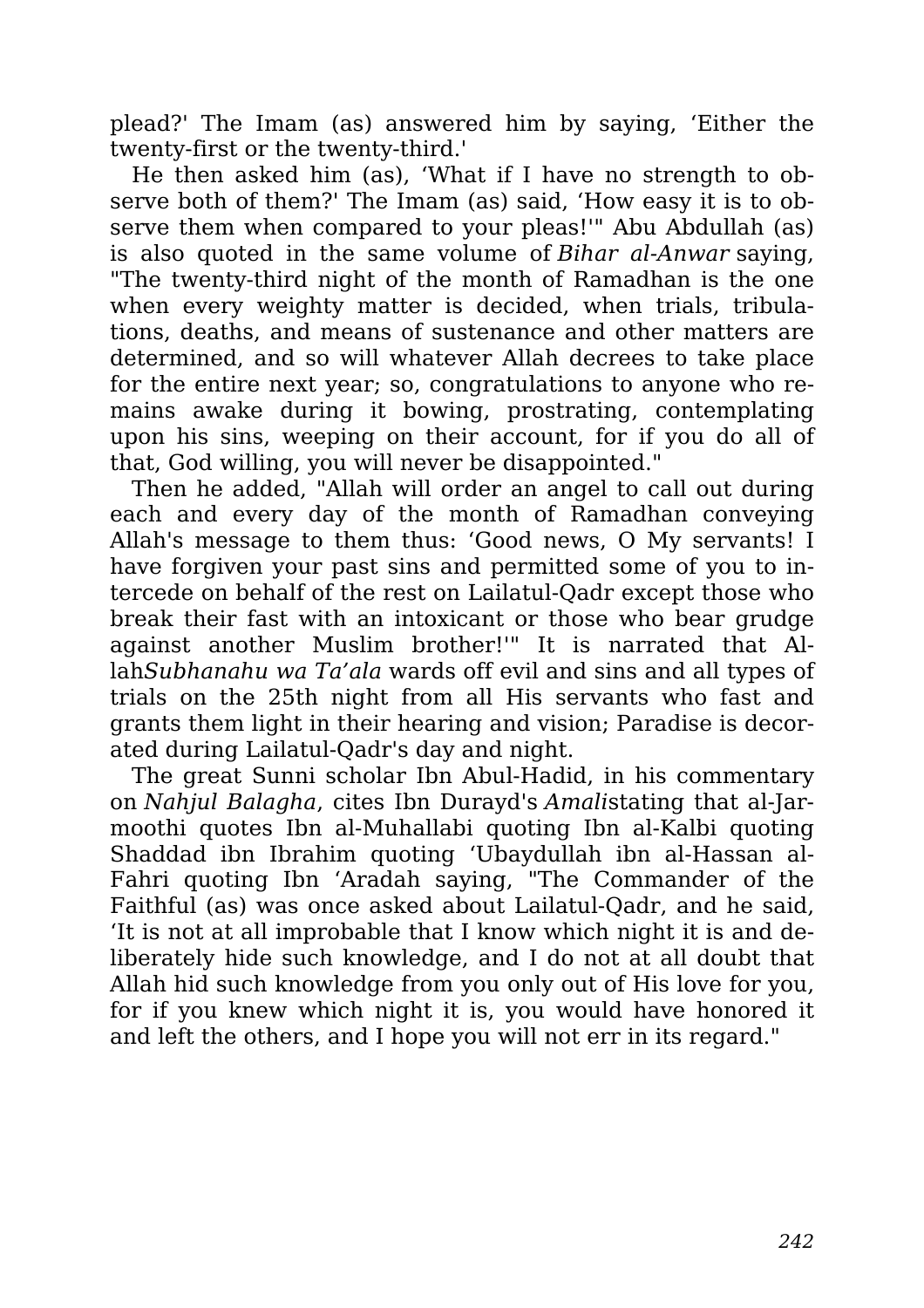## $\frac{1}{\text{Chapter 31}}$

### **Recommended Deeds for each Night of the Last Ten Nights of the Month**

These are many; among them is what is recommended by the Prophet (S) who has said: "Whoever prays two *rek'as* on Lailatul-Qadr and recites the Fatiha once in each *rek'a* and the Tawheed seven times, then when he finishes he seeks forgiveness seventy times, then he adds, 'I seek Allah's forgiveness and to Him do I repent,' by the time he leaves his place, Allah will have forgiven him and his parents and sent angels to record good deeds for him for another year, and He would send angels to plant trees for him in Paradise and build him mansions and draw rivers, and he would not leave the life of this world before seeing all what is in store for him in Paradise."

Another recommended deed is *ghusul* (ceremonial bath) which is highly recommended and emphasized especially during the last three nights (of the month), and the best time to take it is after sunset prayers. And speaking of *ghusul*, it is recommended, as the Prophet of Islam (S) had himself done, to stay away from women during these most sacred days but to approach them in the first 20 days.

As a matter of fact, p. 180, Vol. 4, of al-Kulayni's *Al-Kafi*, p. 348, Vol. 94, of al-Majlisi's *Bihar al-Anwar*, and p. 112, Vol. 2, of Ibn Babawayh's work *Man la yahduru al-faqih* all suggest that it is highly recommended to approach women particularly during the first nights of the month of Ramadhan. These classic books quote the Commander of the Faithful (as) saying that it is recommended for a believer to cohabit with his wife (particularly) during the first night of this sacred month.

Another recommended deed is what is called the "plea by the sanctity of the Holy Qur'an" which is reported on the authority of both Imams al-Baqir and al-Sadiq, peace be upon them, who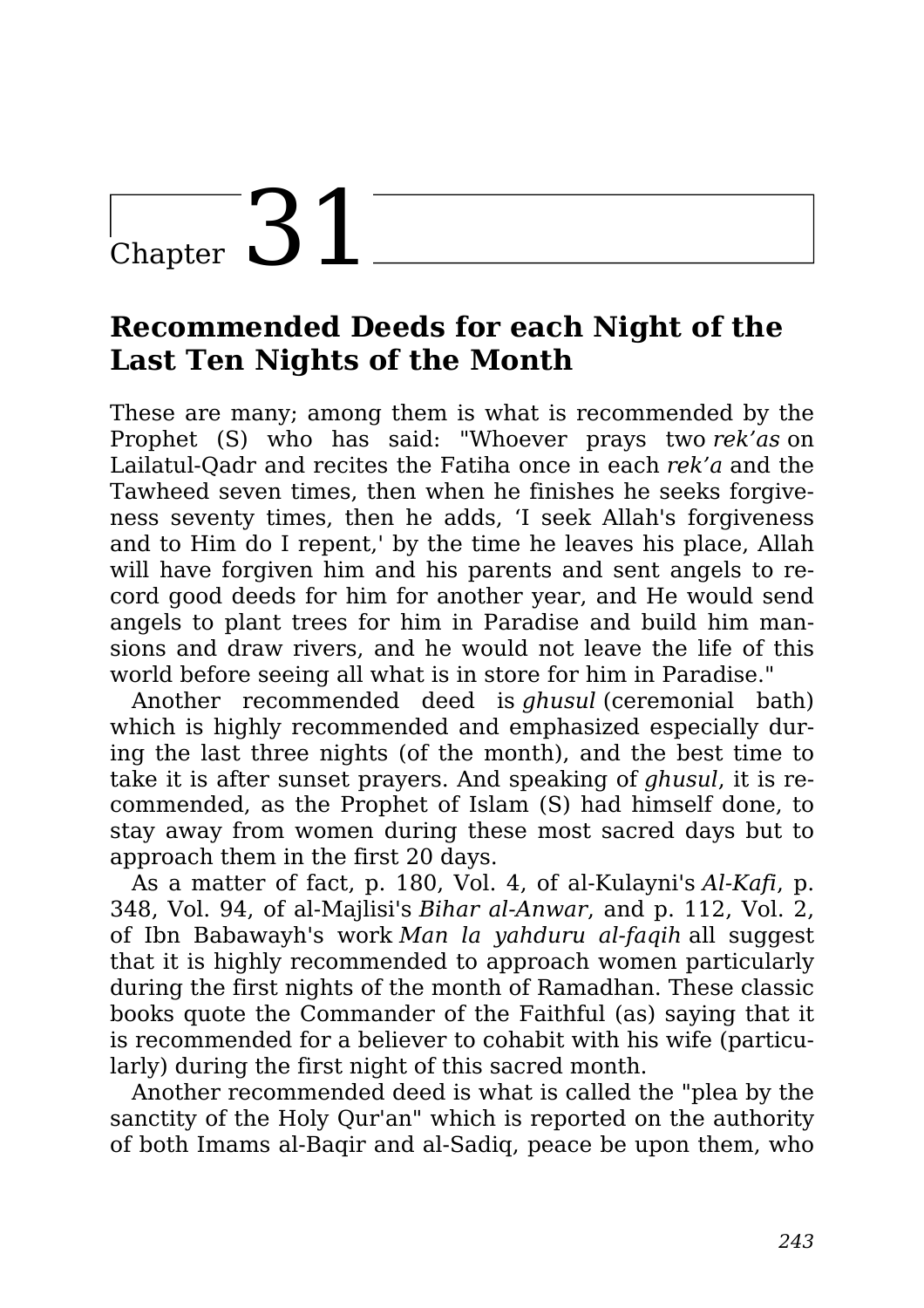have said, "You must take the Holy Qur'an during those last three nights of the month of Ramadhan, open it, then put it on your hands and say: 'Lord! I plead to You by Your revealed Book and everything in it, and in it is Your great Name and the most sublime attributes. I plead to You to send blessings unto Muhammad (S) and the progeny of Muhammad (S) and to free me from the bondage of the fire,' then you ask Allah whatever you wish."

Imam al-Sadiq (as) is quoted saying, "Take the Holy Qur'an, put it on your head and say, 'Lord! By the grace of this Holy Qur'an and to whom You have revealed it, and by every believer You have praised therein, and by Your right upon them, for none knows Your right more than You!'

Then you repeat ten times each of the following: 'By Your Grace, O Mighty God! By Muhammad, by Ali, by Fatima, by al-Hassan, by al-Hussain, by Ali ibn al-Hussain, by Muhammad ibn Ali, by Ja'far ibn Muhammad, by Mousa ibn Ja'far, by Ali ibn Mousa, by Muhammad ibn Ali, by Ali ibn Muhammad, by al-Hassan ibn Ali, by al-Hujja (al-Mahdi),' then you state your plea, and Allah will help you attain your objective if He pleases." Another special invocation quoted from the Prophet (S) says:

"I bear witness that there is no god but Allah, the One and Only God, without a partner, and that Muhammad (S) is His servant and messenger. I bear witness that Paradise is right and that the fire is right, and that the hour is approaching, there is no doubt about it, and that Allah shall bring life to those in the graves. I further bear witness that the Lord is my God: there is no partner with Him, nor a son, nor a father, and I bear witness that He does whatever He pleases and is able to do everything and is the Doer of what He wills.

He humiliates whomsoever He wills and raises whomsoever He pleases, Owner of the domain, Sustainer of the servants, the Forgiving, the Mercy-giving, the Omniscient, the Kind. I bear witness again and again and again and again and again and again and again that You, Lord, are exactly so and even more, and that none can describe Your greatness. Lord! I pray You to send blessings unto Muhammad (S) and the progeny of Muhammad (S) and to guide me and not to leave me to stray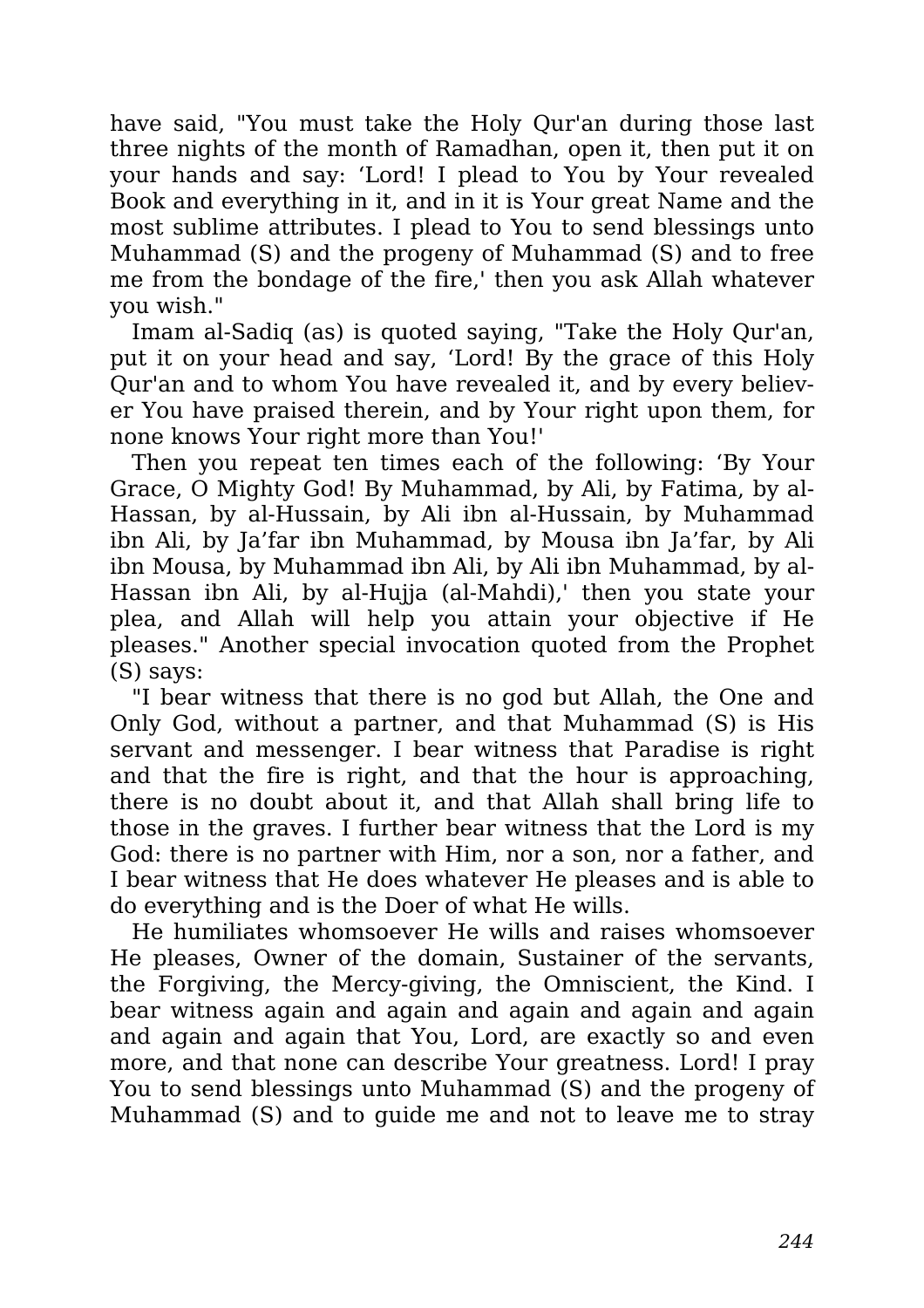after having guided me, for You guide whomsoever You please."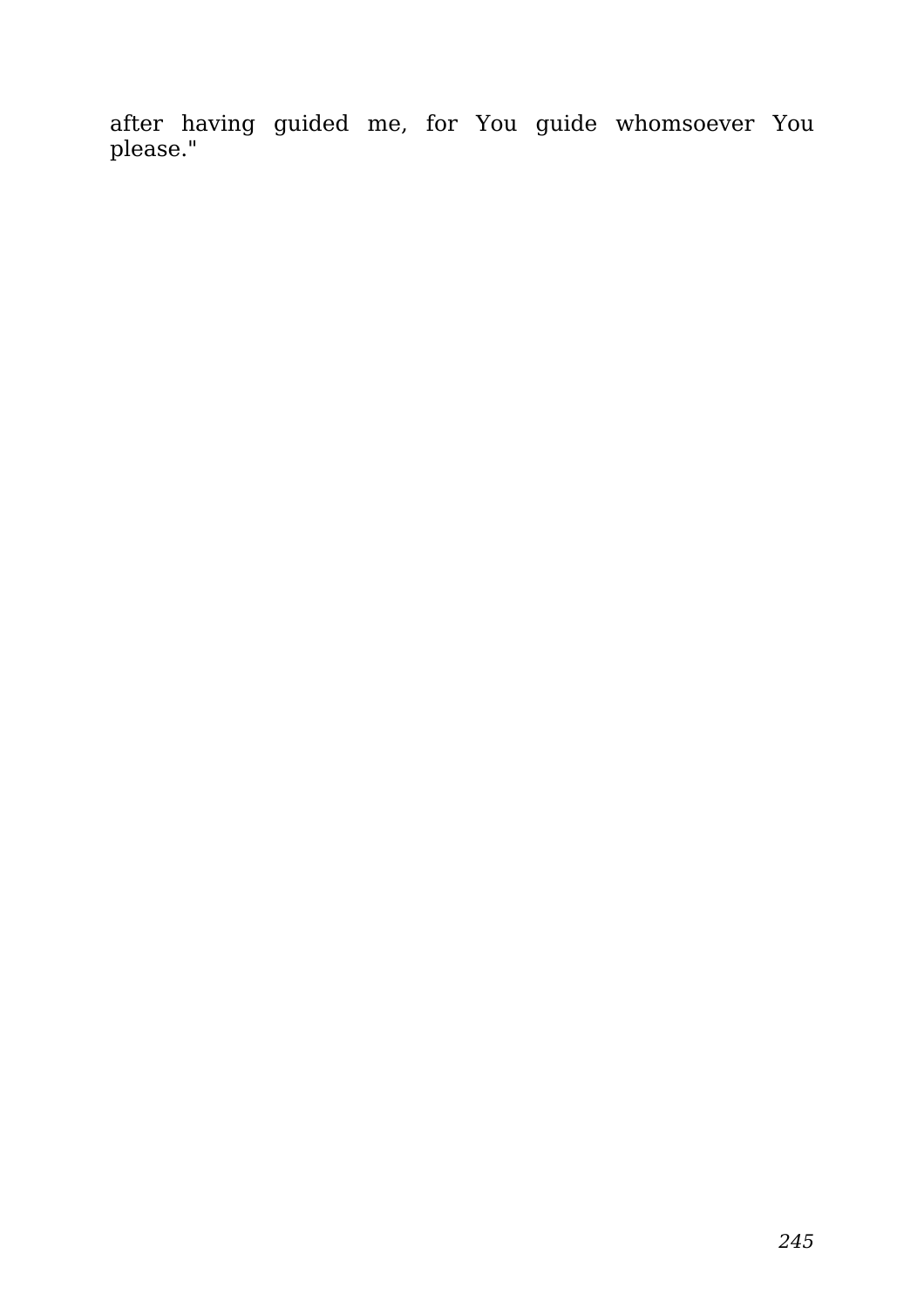## Chapter  $32^-$

### **Recommended Deeds for the Twenty-Third Night of the Month of Ramadhan**

All recommended deeds stated above are also recommended for this night and for all the nights referred to above one of which, according to the above-quoted traditions, Lailatul-Qadr may as well be. On all these nights, it is recommended that you perform the *ghusul* twice: once at the beginning of the night, and once at its end as Imam al-Sadiq, peace be upon him, is quoted saying. It is also recommended that you read the Chapter of the Holy Qur'an dealing with the Romans and the one with the Spider.

Imam al-Sadiq, peace be upon him, has told Abu Baseer that whoever recites both chapters of al-'Ankaboot (Spider) and al-Room (Romans) on the twenty-third night of the month of Ramadhan will certainly be among the residents of Paradise without any exception, adding, "… and I do not fear that Allah will record a sin against me for giving such a status for these two Chapters." It is also recommended to recite the Dukhkhan (Smoke) Chapter too.

Imam Ali, peace be upon him, has said, "Everything has a fruit, and the fruit of the Holy Qur'an is the Qadr Chapter. Everything has a treasure, and the treasure that removes poverty is the Qadr Chapter. For everything there is a means whereby it can be attained, and the means of the weak is the Qadr Chapter. For every hardship there is ease, and the ease of those suffering from hardship is the Qadr Chapter.

There is a shield against everything evil, and the shield of the believers is the Qadr Chapter. For everything there is guidance, and the guidance of the righteous is the Qadr Chapter. There is excellence for everything, and the excellence of knowledge is the Qadr Chapter. There is a decoration for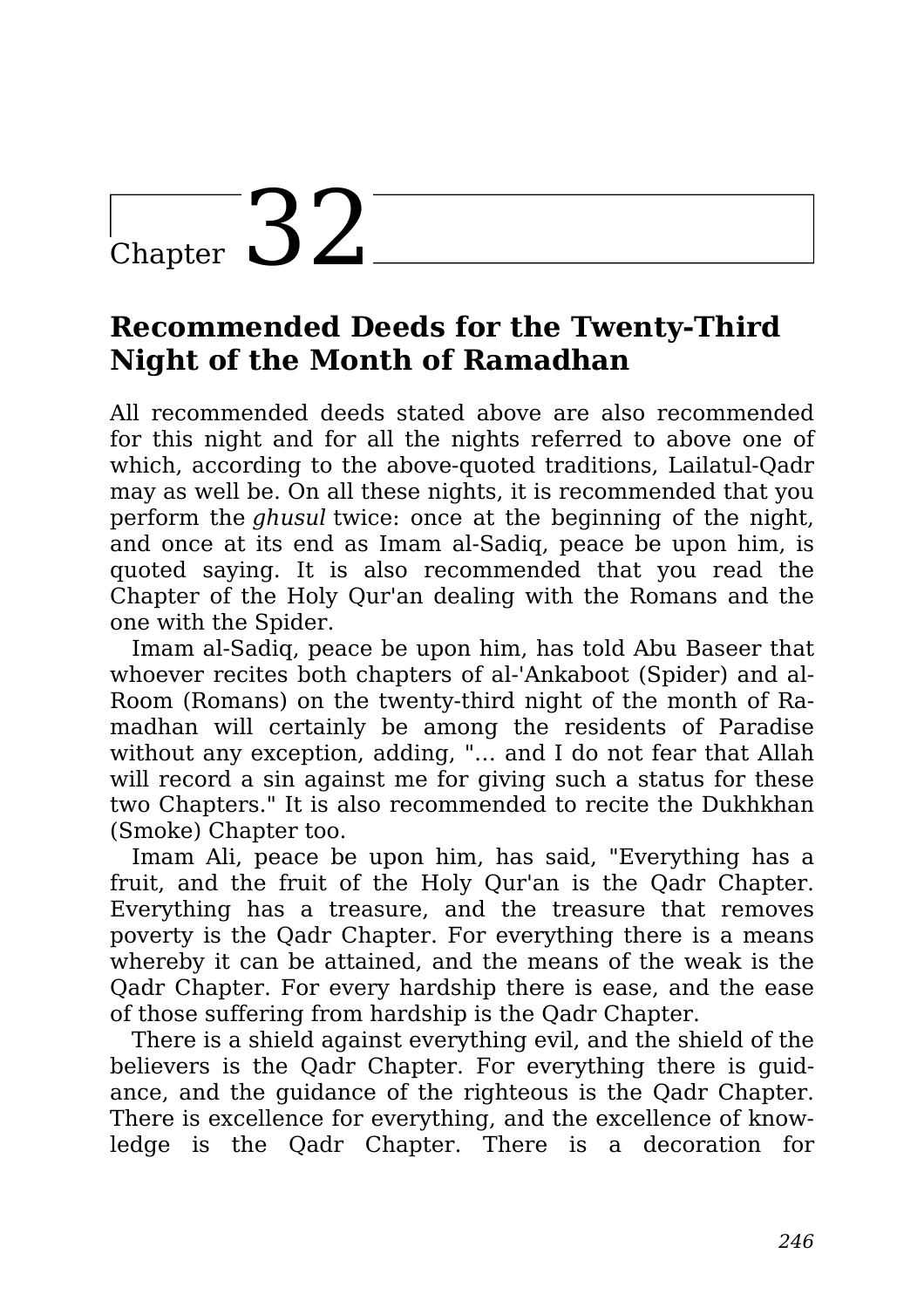everything, and the decoration of the Holy Qur'an is the Qadr Chapter.

There is a canopy for everything, and the canopy of the devotees is the Qadr Chapter. There is a glad tiding for everything, and the glad tiding of the innocent is the Qadr Chapter. There is a Proof (Hujja) for everything, and the Hujja after the Prophet (S) is the Qadr Chapter; therefore, believe in it." He (as) was asked how to believe in it, and he answered, "That it shall occur in each and every year, and that everything revealed in it is true."

He (as) is also quoted saying, "For anyone who recites the Qadr Chapter, God Almighty writes down a good deed for every particle of dust where he sits while reciting it." He (as) is also quoted saying, "It is a good companion for anyone who wishes to pay off his debt, esteem his creed, prolong his lifespan, and improve his condition. Anyone who recites it quite often will meet Allah as a *siddeeq* and as a martyr."

The book *Misbah al-Mutahajjid* quotes Muhammad ibn 'Isa, relying on the authority of the righteous, peace be upon them, says, "You should repeat the following invocation on the twenty-third night of the blessed month of Ramadhan either prostrating, standing up, or sitting down, or in any other way, and during the entire month and however you can, and whenever you are faced with hard times.

Having glorified Allah and sent blessings unto the Prophet and his progeny, peace be upon all of them, you should say, 'Lord! Be for Your *wali* Muhammad ibn al-Hassan at this hour and at every hour of the night and the day a Protector, Guardian, Leader, Supporter, Guide and Reconnoiterer, till You let him reside in Your earth willingly and grant him enjoyment therein for a long period of time.

O You Who manages all affairs, Who brings life back to the residents of the graves, Who permits the oceans to flow and the iron to be pliant for David, peace be upon him, I pray You to send blessings unto Muhammad and the progeny of Muhammad,' then you mention your wish, raising your hands. You may repeat it while you are prostrating, kneeling, standing or sitting, and repeat it on the last night of the nights of the month of Ramadhan."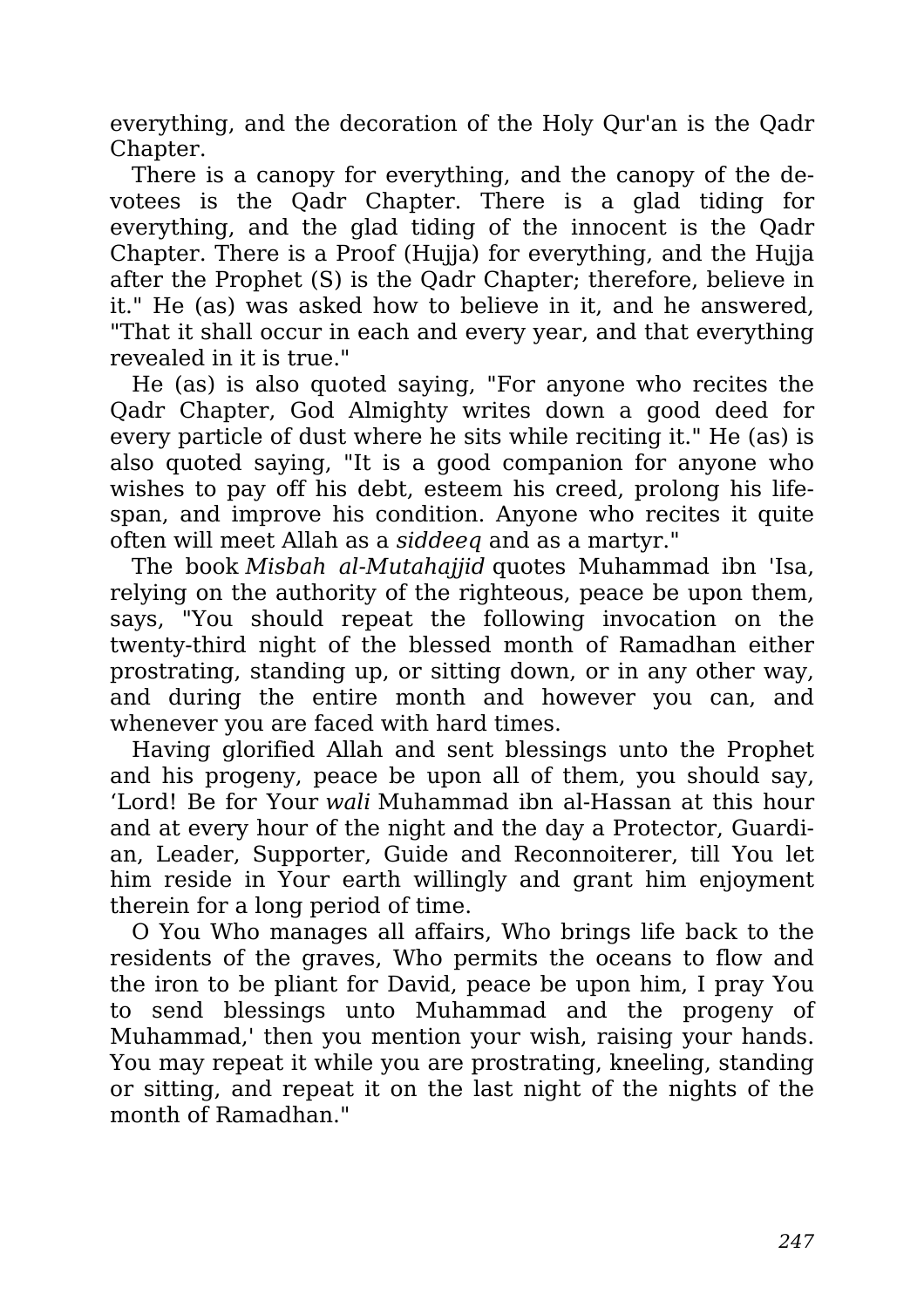## Chapter 33

### **Invocation for the Twenty-Third Night (of the Month of Ramadhan)**

This is narrated from the Messenger of Allah (S) and it is as follows:

"Praised One, Glorified, Lord of the angels and the Spirit, Praised One, Glorified, Lord of the angels and the Throne, Praised One, Glorified, Lord of the heavens and the earth, Praised One, Glorified, Lord of the oceans and themountains; Praised One, Glorified, praised by the fish in the oceans, by the reptiles and the beasts and the hills; Praised One, Glorified, praised by the angels and those who are near to Him; Praised One, Glorified, Exalted, Vanquished everything and created everything in a measure. Praised, Praised, Praised, Praised, Praised, Praised, Praised! Glorified, Glorified, Glorified, Glorified, Glorified, Glorified, Glorified! I pray You to send blessings unto Muhammad (S) and the progeny of Muhammad (S) and to forgive me and have mercy on me, for You are the One, the Unique."

Then you ought to add the following:

"Lord! I pray You to make my share of every goodness You have sent down this night, or are sending down this night to be the most generous, of light whereby You guide, or mercy You spread out, or sustenance You divide, or a tribulation You shun, or an evil you expose, and to write for me what you write for Your righteous servants who deserve Your rewards and who deserved security by pleasing You. You affect retribution. You give without a measure; You are the Generous One! I pray You to send blessings unto Muhammad (S) and the progeny of Muhammad (S) and to deal with me mercifully; You are the most Merciful of those who are merciful unto others."

Then you should say: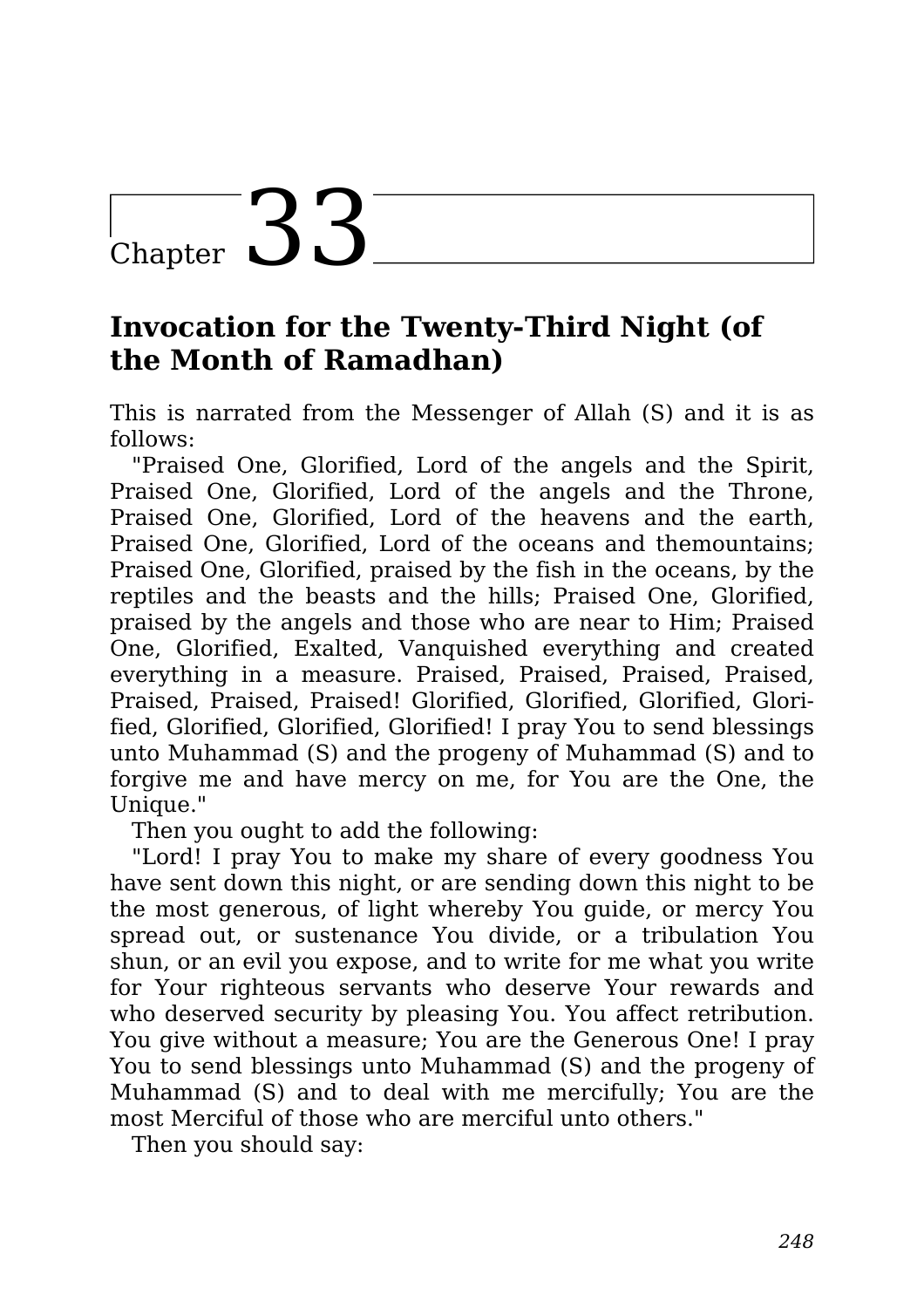"I pray You like one who is poor and helpless, and I invoke You like one who is poor and humble, and I ask you like one who has submitted willingly to You and admitted his wrong-doing and whose eyes have over-flown with tears, who is most helpless, who has no other means, to grant me this night forgiveness for all my past sins, and to protect me from sinning for the rest of my life, to grant me pilgrimage and *'umra* this year, to make it pilgrimage purely for the sake of achieving Your pleasure, and to enable me to always do so, and do not hinder me from visiting Your House and the grave-site of Your Messenger Muhammad, Your blessings and peace be upon him and his progeny.

And I plead You, Lord, not to let me remain in dire need of Your creatures, of the jinns and of mankind, of the Arabs and of the non-Arabs, of every being whom You can overpower; for You are on the right path. Lord! Grant me, Lord, of whatever You decide and decree of every destined matter on this night, the fate which cannot be avoided nor can it be altered, to visit Your sacred House among other pilgrims this year whose pilgrimage You appreciate and whose endeavor is forgiven and so are their sins, and to prolong my life-span, to increase my sustenance, and to grant me a dutiful son, for You can do whatever You will, and You are aware of everything."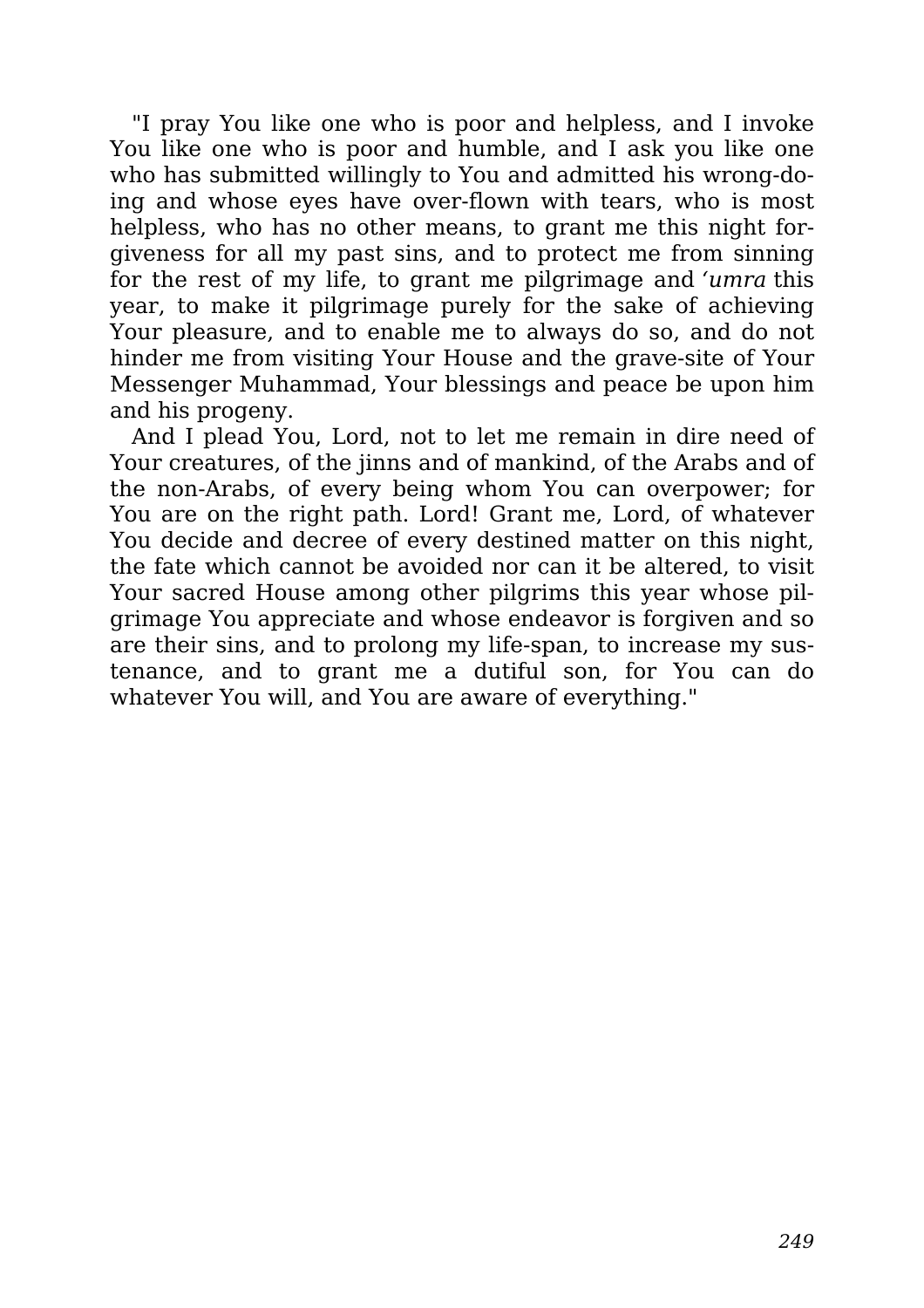## Chapter  $34$

### **What ought to be repeated every night of the last ten nights of the month**

An annotation on al-Kaf'ami's book *Al-Misbah* contains an invocation narrated through the authority of Imam al-Sadiq (as). It is recommended to be repeated on each of the last ten nights of the month. The author indicates that he (as) used to say the following on each such night:

"Lord! You have said in Your revealed Book: 'The month of Ramadhan is that in which the Holy Qur'an was revealed, a guidance to men and clear proofs of the guidance and the distinction,' and You glorified the sanctity of the month of Ramadhan due to the Holy Qur'an which You revealed therein, assigning Lailatul-Qadr to it and making it better than a thousand months. Lord! These are the days of the month of Ramadhan which have gone by and so have its nights. Lord!

You are more knowledgeable than I, and more aware, of the number of Your devotees; so, I pray You in whatever Your angels who are close to You, Your messengers, and Your righteous devotees, pray You to send blessings unto Muhammad (S) and the progeny of Muhammad, and to free me from the fire, to let me enter into Paradise by Your mercy, and to be Gracious unto me, to forgive me, to accept my endeavor to be near to You, to respond to my invocation and to grant me security on the day when everyone will be terrified, apprehensive of the horrors prepared on the Day of Judgment. Lord!

I seek refuge with Your Glory and Great Prestige not to let the days and nights of the month of Ramadhan pass away without forgiving me for the sins for which You intend that I should atone. O Lord, Lord, Lord! I pray You, You with Whom there is no other god, for there is no god but You, to be pleased with me in this month, and to be even more pleased with me if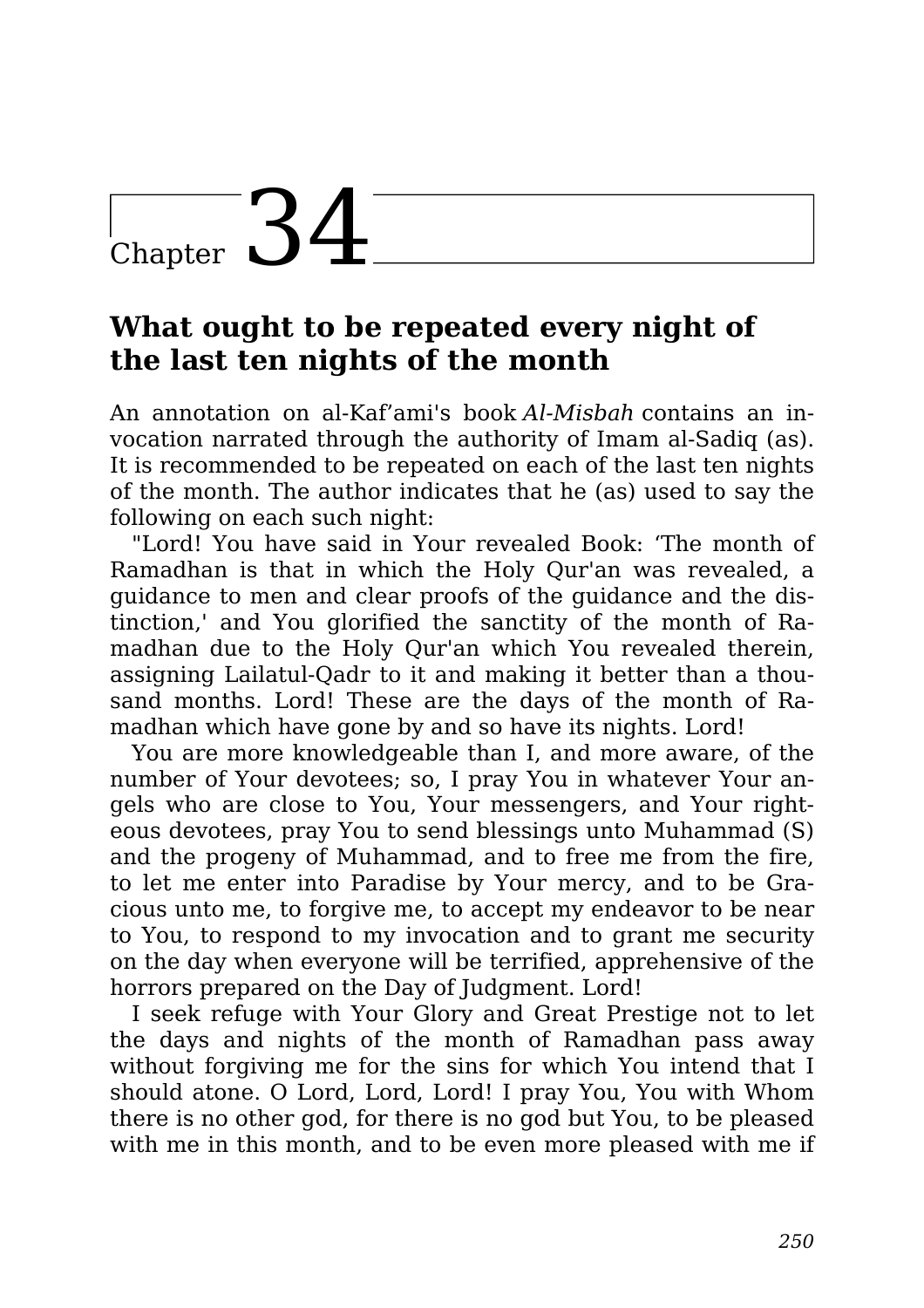You were pleased with me before. So, be pleased with me, Lord, for You are the most Merciful of those who are merciful unto others, O You Who is the One and Only God, the One Independent of any need, the One Who did not beget nor is He begotten, nor is there ever the like of Him!"

Then repeat the following at least three times:

"O You Who made the iron pliant to David, peace be upon him! O You Who removed distress and the great agony from Jacob, peace be upon him! O You Who removed the distress of Joseph, peace be upon him! I pray You to send blessings unto Muhammad (S) and the progeny of Muhammad, for You are Capable of doing so, and not to punish me with the punishment that I deserve."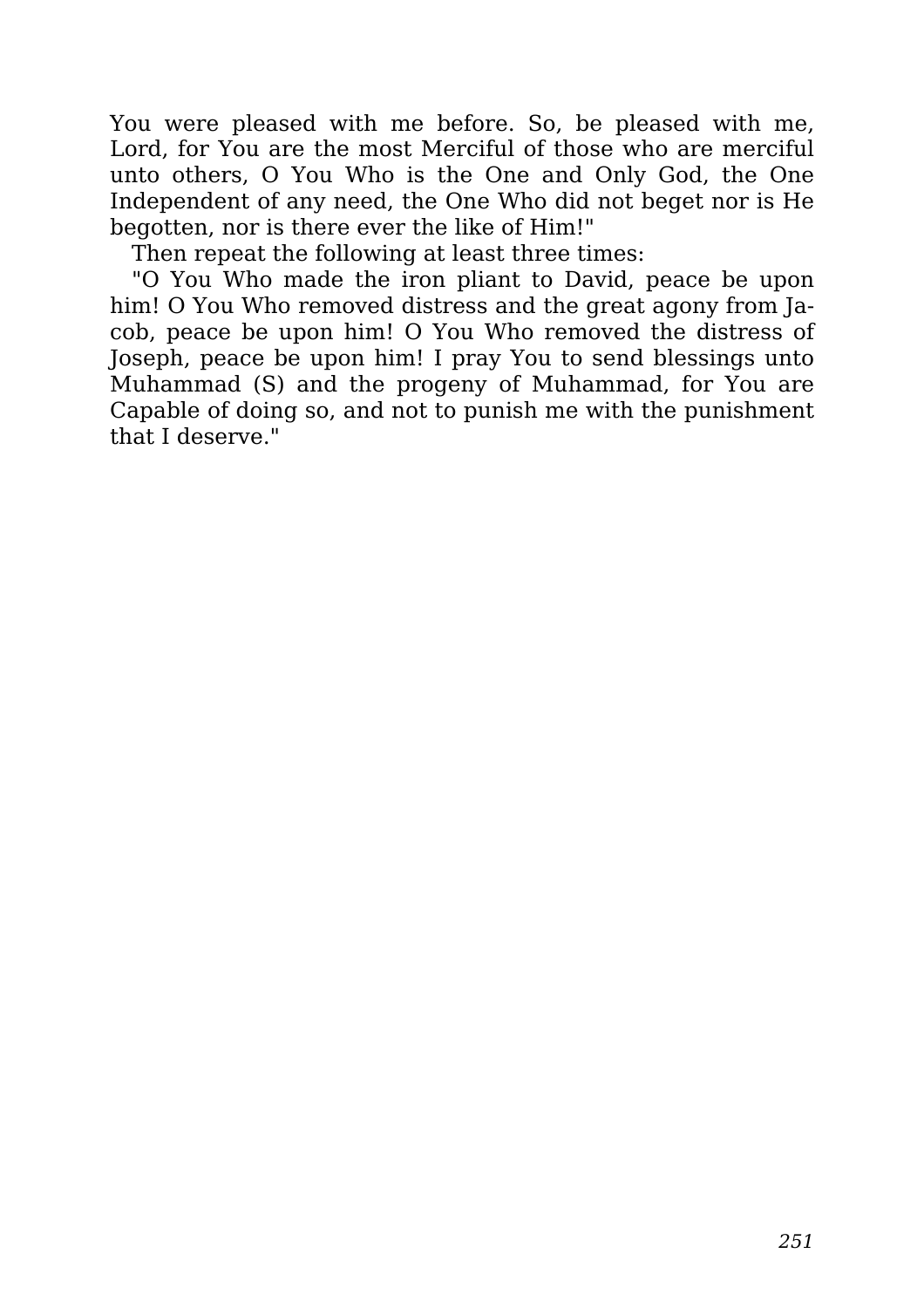# Chapter 35

## **Zakatul-Fitr (Fitra)**

*Zakatul-Fitr* is a mandatory religious tax paid by those who can afford it at the end of the month of Ramadhan. It depends on the type of major item of food consumed by the believer during the year. This may be rice, wheat, barley, dates, etc. In weight, it should be at least three kilograms of food per person. It is also permissible to pay cash of equivalent value.

Due to the inflation and rising prices, we suggest that a *fitra* of \$5.50 per person is reasonable. It must be paid by the head of the family on behalf of his dependents, including servants of both sexes, and/or dependent relatives who are fed in his house. If a Muslim or even a non-Muslim guest arrives at someone's house prior to the night preceding Eidul-Fitr and dines with his host, it is incumbent on the latter to pay for the former's *fitra*.

If the guest arrives after sunset of the night preceding the Eid, *fitra* is not obligatory even if he dines with his host. If the guest who arrives before sunset does not dine, *fitra* is still obligatory on his host. It is better, however, if both host and guest give *fitra*. If one's wife is at her parents' house on the night preceding the Eid, her parents should take out her *fitra*. On the last day of the month of Ramadhan, if someone arranges a *majlis* which commences after sunset, and if he treats his guests to *iftar*, he does not have to pay *fitra*on their behalf.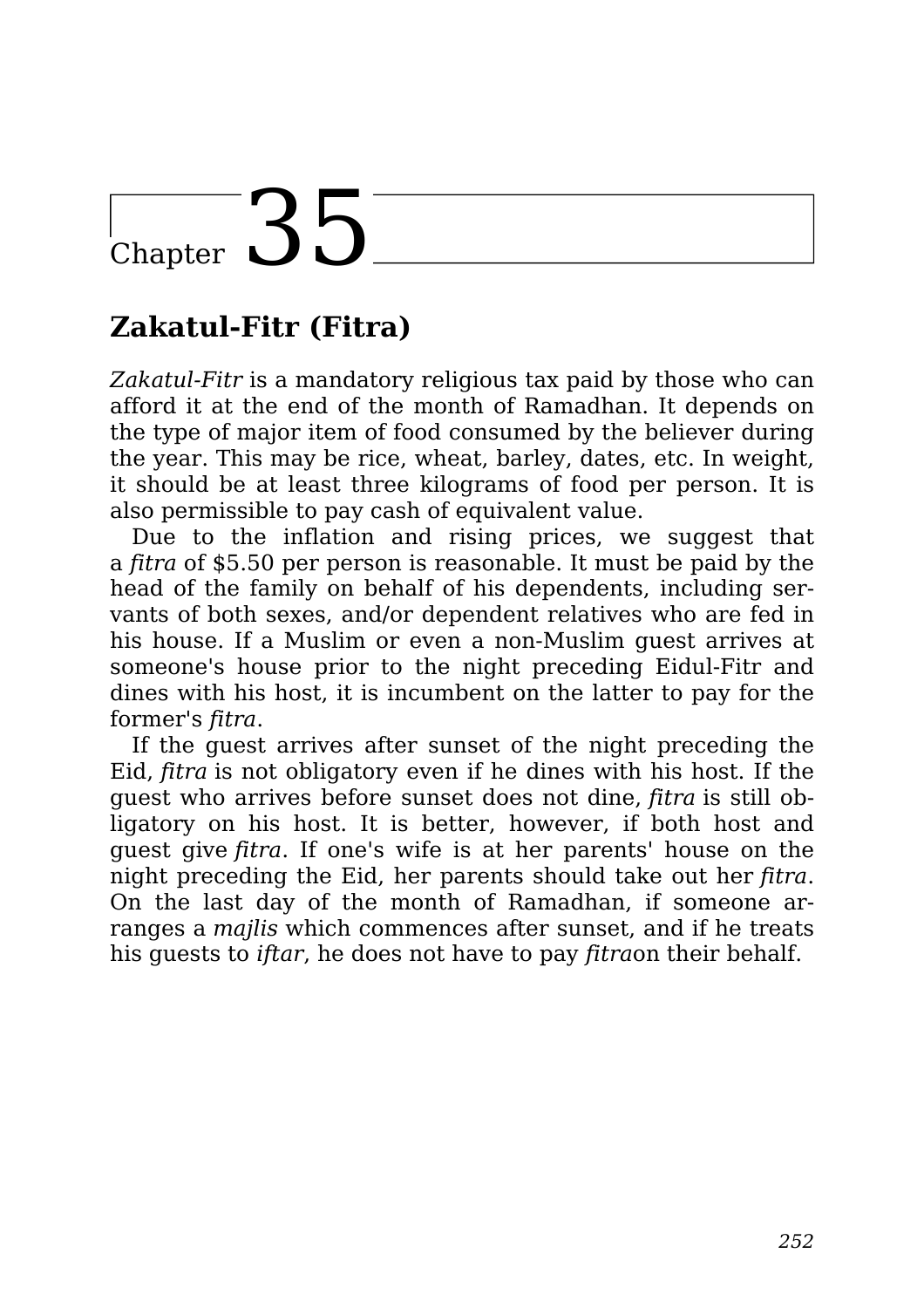## Chapter  $36$

### **Who receives Fitra**

*Fitra* should be given to deserving believers whose income is not sufficient to spend on their families for one year. *Fitra* cannot be given to one's own dependents. Deserving neighbors and pious persons are good candidates to receive and enjoy the *fitra*. *Fitra* from Sayyids (descendants of Prophet Muhammad, peace and blessings of Allah be upon him and his progeny) can be given to poor Sayyids or non-Sayyids. Fitra from non-Sayyids cannot be given to Sayyids. If deserving persons are not easy to find or identify, *fitra*should be sent to places where such persons can be found, or the amount should be sent to a *mujtahid*who would do justice in its distribution.

It is absolutely mandatory that the recipient of *fitra* be *'adil*, I.e., a just and fair person who can be trusted to distribute it properly, and it is necessary to ensure that *fitra* is not given to anyone who may in any possibility use it for sinful acts such as drinking liquors, gambling, etc.

Although it is permissible to send *fitra* to any place, it is better to distribute it to a deserving person locally. The time for giving *fitra* is from the night preceding Eidul-Fitr up till noon. If this is not possible for any reason, the amount of *fitra* must then be set aside and be distributed when deserving persons are present, or it may be sent to a *mujtahid* for proper distribution, and it cannot be paid prior to the time when it becomes due. The best time to pay it is before noon prayers on Eid al-Fitr.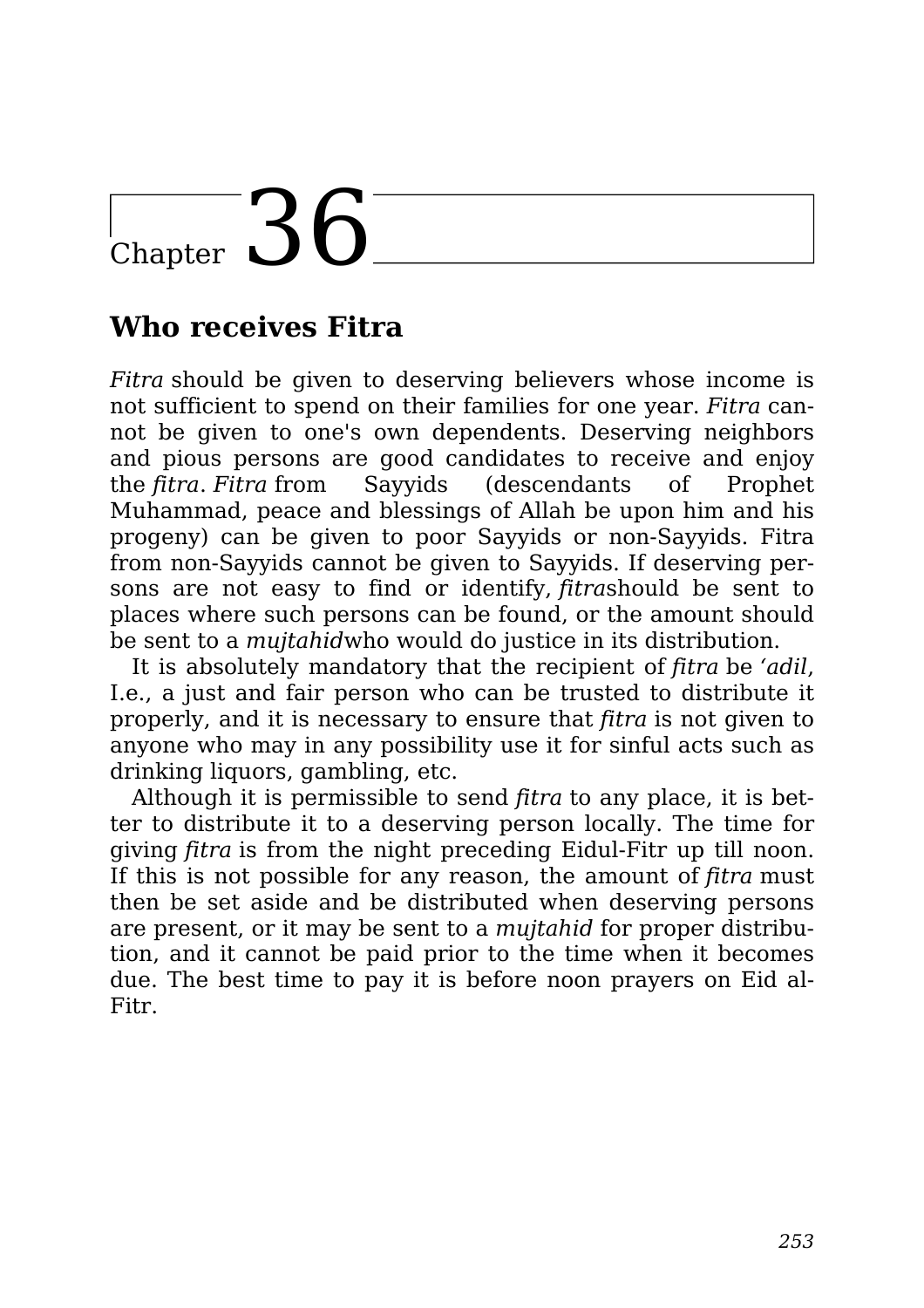## Chapter  $37$

### **Eid al-Fitr and its Prayers**

Once the holy month of Ramadhan is over, the pious get ready to celebrate Eid al-Fitr, Feast of Fast-Breaking, to thank the Almighty who enabled them to fast and to remember the needy and the indigent. It is also customary on such an occasion to give gifts to the members of the family, especially children. Once it becomes known that the next day is going to be the Eid, it is very highly recommended to spend the night preceding the Eid in prayers and adoration.

On p. 104 of al-Saduq's *Thawab al-A'mal*, Muhammad ibn Ibrahim is quoted saying that he heard Isma'eel ibn Muhammad quoting Muhammad ibn Sulayman quoting Ahmed ibn Bakr-al-Farisi quoting Muhammadibn Mis'ab quoting Hammad quoting Thabit quoting the great *sahabi* Anas ibn Malik saying that the Messenger of Allah (S) has said, "The heart of anyone who spends the Eid night [the night preceding the Eid] will not die on the Day when the hearts die."

How to perform the Eid prayers, what is recommended and what is not in its regard, and all *fiqh* related to it in the following paragraphs are excerpted from Vol. 1 of *Man la Yahduruhu al-Faqih* by Shaykh (mentor) Abu Ja'far ibn Ali ibn al-Husayn ibn Babawayh al-Qummi (306 - 381 A.H.).

Is the Eid prayer compulsory (*Sunnah wajibah*) or is it highly recommended (*Sunnah mustahabbah*)? Imam Ja'far al-Sadiq, whose followers are referred to as Shi'as Ja'faris Ithna-'Asheris, followers of the Sunnah of the Messenger of Allah (S) as outlined by Imam Ali (as) and according to the fiqh of Imam Ja'far al-Sadiq (as) and who follow all the Infallible Twelve Imams (as), is quoted on p. 339, Vol. 1, of al-Saduq's book *Man la Yahduruhu al-Faqih* saying, "Prayers on both Eids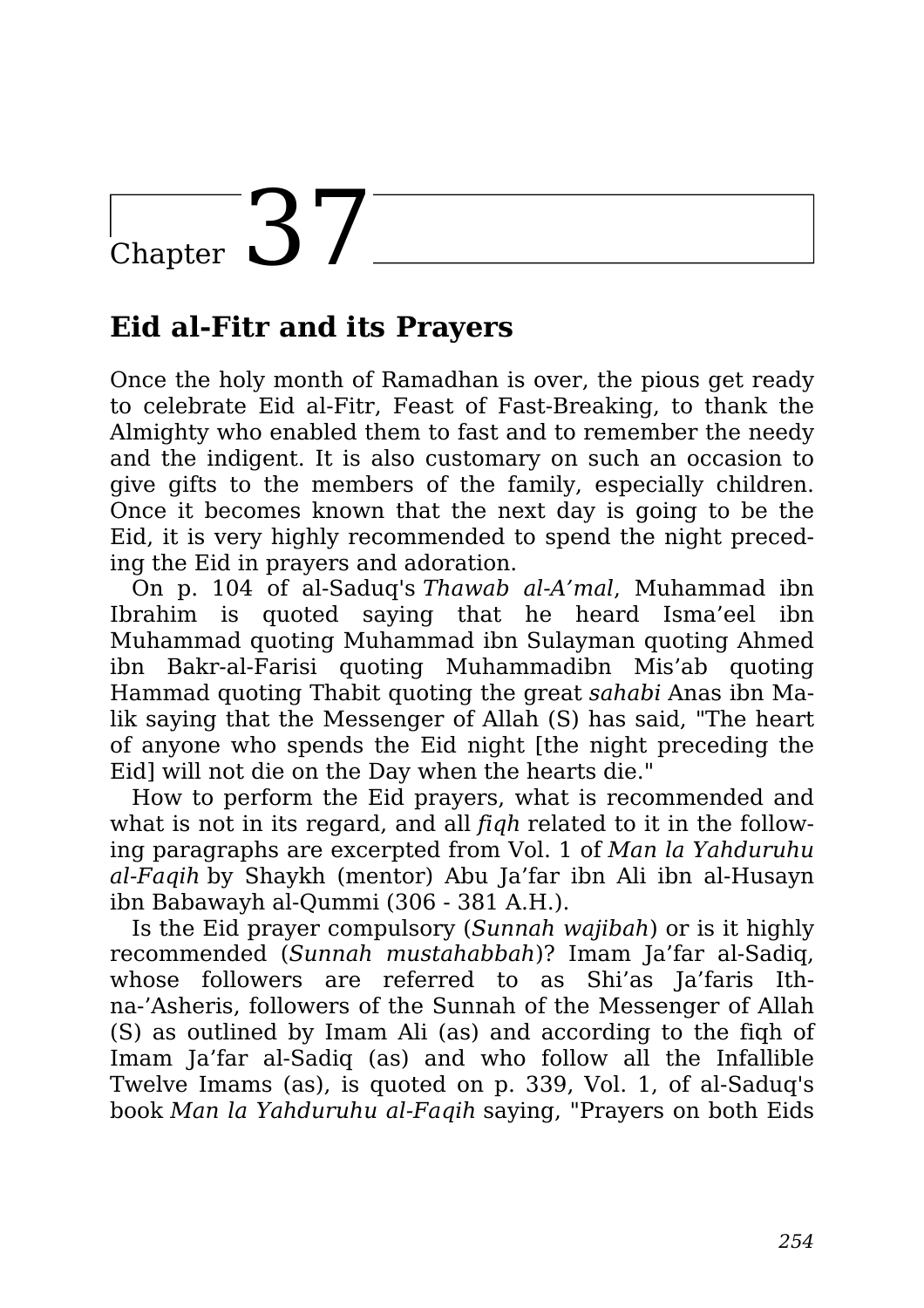(al-Fitr and al-Adha) are compulsory, and so is the prayer on the eclipse."

The author comments on this weighty statement by saying that the Imam (as) means they are among "minor obligations," that is, *sighar al-faraiz*, due to one narration by Hareez which states the following:

Zurarah quotes Imam Abu Ja'far (as) saying: "To pray both Eid prayers with an Imam is a Sunnah; no prayers should be performed before or after them on that occasion till the time of *zawal*.1

He (as) is also quoted on the same page as saying, "No Eid prayers on both Eids should be offered without an Imam (a just one), but if you pray it by yourself, there is no harm in doing so." Hareez, on p. 340 of the same reference, quotes Zurarah citing Imam Abu Ja'far al-Baqir (as) saying, "The Commander of the Faithful (Imam Ali), peace be upon him, used not to eat anything on Eid al-Adha till he eats of what he offers by way of sacrifice. And he used not to go out on Eid al-Fitr before eating something and paying the*fitra*." Then he added: "And we do likewise."

How should the Eid (be it Eid al-Fitr or Eid al-Adha) prayers be performed? They are two *rek'ats* without*iqamah* or *athan*. The imam starts by calling "Allahu Akbar!" once, then he recites Surat al-Fatiha and "Sabbih ismi Rabbikal-A'la" (Surat al-A'la, The Most High, Chapter 87, which is comprised of 19 verses), then he makes *takbeer* (by saying: "Allahu Akbar!") five times, then he makes *qunoot* followed by *rukoo'*, then he is to prostrate twice (as is the case with *fajr* prayers).

When he stands to perform the second *rek'a*, he should recite Surat al-Fatiha followed by "Wal shamsi wa Duhaha, etc." (Surat al-Shams [The Sun], Chapter 91, which is comprised of 15 verses), followed by four *takbeers*, including *takbeerat alqiyam*. Having made *takbeer* for the fifth time, he makes *rukoo'* and goes on to the prostrations as described above. What is recommended to be said during the *qunoot* (in the first *rek'a*) of a great occasion such as the Eid? We think the most beautiful supplication is one narrated by Muhammad ibn al-Fudayl who quotes Abu al-Sabah al-Kinani quoting Abu Abdullah Imam Ja'far al-Sadiq (as), our sixth Imam, as follows: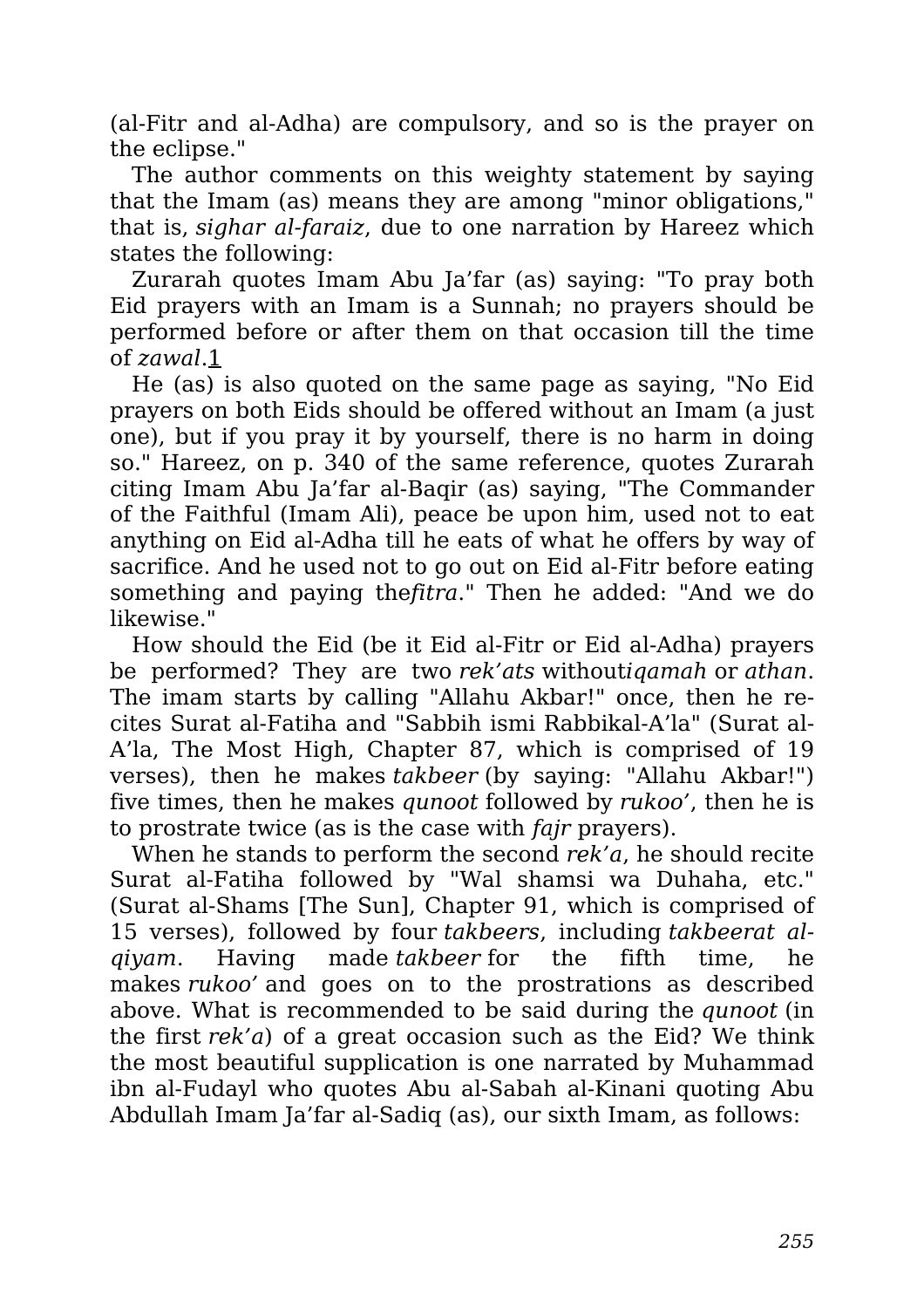In order to benefit the readers who are not versed in Arabic, we would like to offer this modest translation of the sophisticated text cited above, imploring the Almighty to forgive us for falling short of matching the Arabic text (English never rises to the level of classic Arabic especially when it comes to prayers, the Holy Qur'an, and supplications):

I testify that there is no god but Allah, the One and Only God, without any partner, and that Muhammad is His Servant and Messenger. Lord! You are the Lord of greatness and magnanimity, generosity and might, potence, authority and dignity! I plead to You on this Day which You have made as an Eid for the Muslims and as a treasure for Muhammad (S) and an increase (in his prestige), to bless Muhammad and the progeny of Muhammad, to also bless Your angels who are near to You as well as all Your deputied messengers, and to forgive us and all believing men and women, and all Muslim men and women, the living and the dead.

O Lord! I plead to You to grant me of the best of that for which your righteous servants plead to You, and I seek refuge with You against all (evil) from which Your righteous servants seek refuge with You. Allah is the First and the Last of everything, the One Who knows everything and Who brings them back to life. The destiny of everything is to Him and so is its return. He is the One Who manages the affairs and brings life back to those in the graves. He accepts good deeds and unveils what is hidden; He reveals the secrets of the hearts. *Allahu Akbar!* His Kingdom is great; He is the ever-Living Who never dies; when He decrees a thing, He only says to it "Be!" and it is! To You are the voices humbled and the faces succumb, and no vision can ever reach him, nor can any tongue glorify You enough.

All forelocks are in Your grip and all affairs are referred to You: none can judge in their regard besides You, nor can anything be accomplished without Your aid. *Allahu Akbar!* Your protection encompasses everything; Your Dignity subdues everything; Your command overwhelms everything, and everything stands through You. Everything is humbled to Your greatness; everything is subjected to Your Exaltation; everything surrenders to Your will, and everything is a subject in Your Kingdom! *Allahu Akbar!*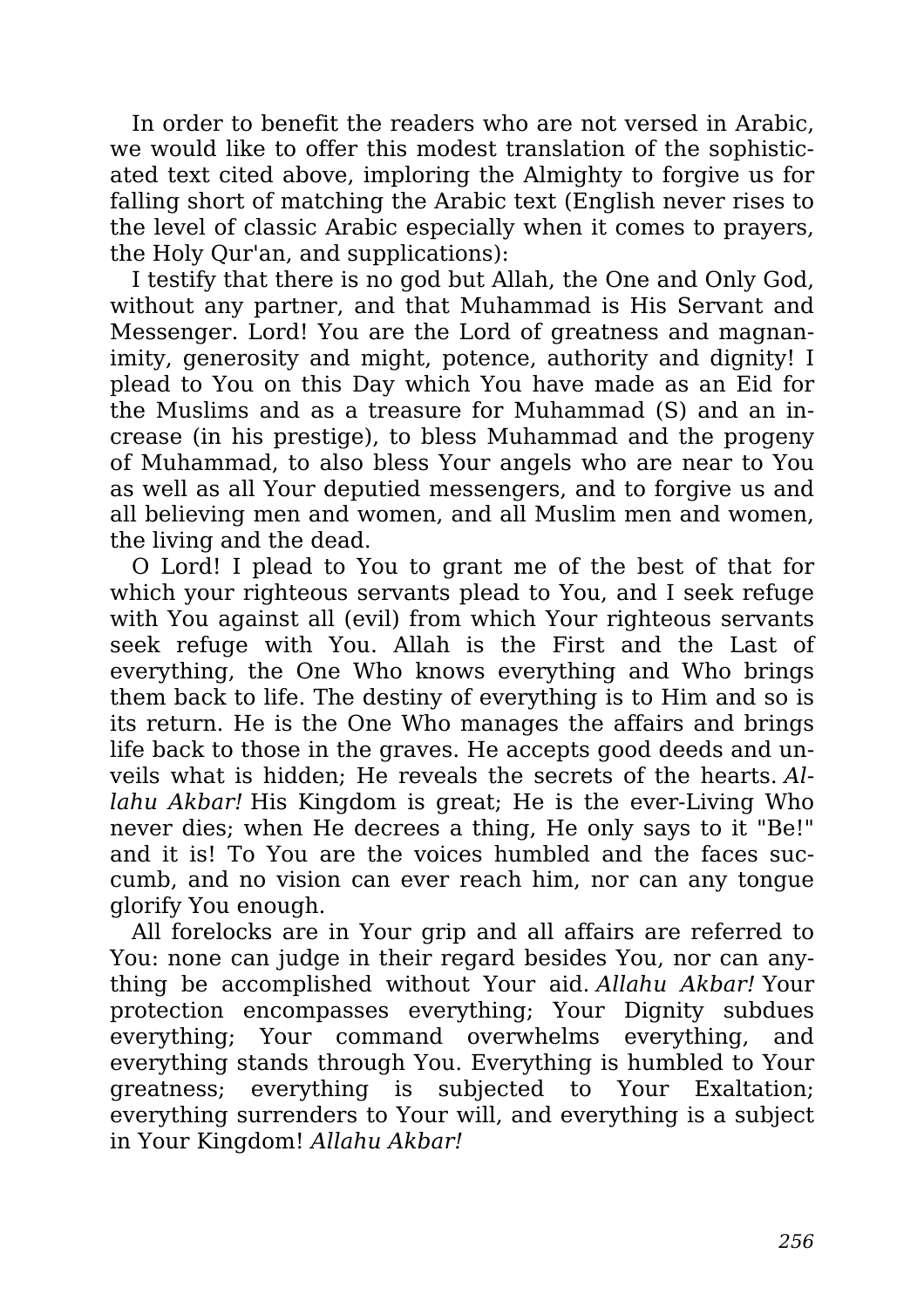The same reference contains other such sermons for those who appreciate them and who seek nearness to Allah *Subhanahu wa Ta'ala* through reciting them.

1.The time of zawal is when the sun gets closer to midday. For example, if noon is at 12:00 o'clock, the zawal is between 10:30 and 11:00 am. The reason why the Imam (as) says that there should be no prayers performed before or after the Eid prayer is, most likely, to highlight its great significance.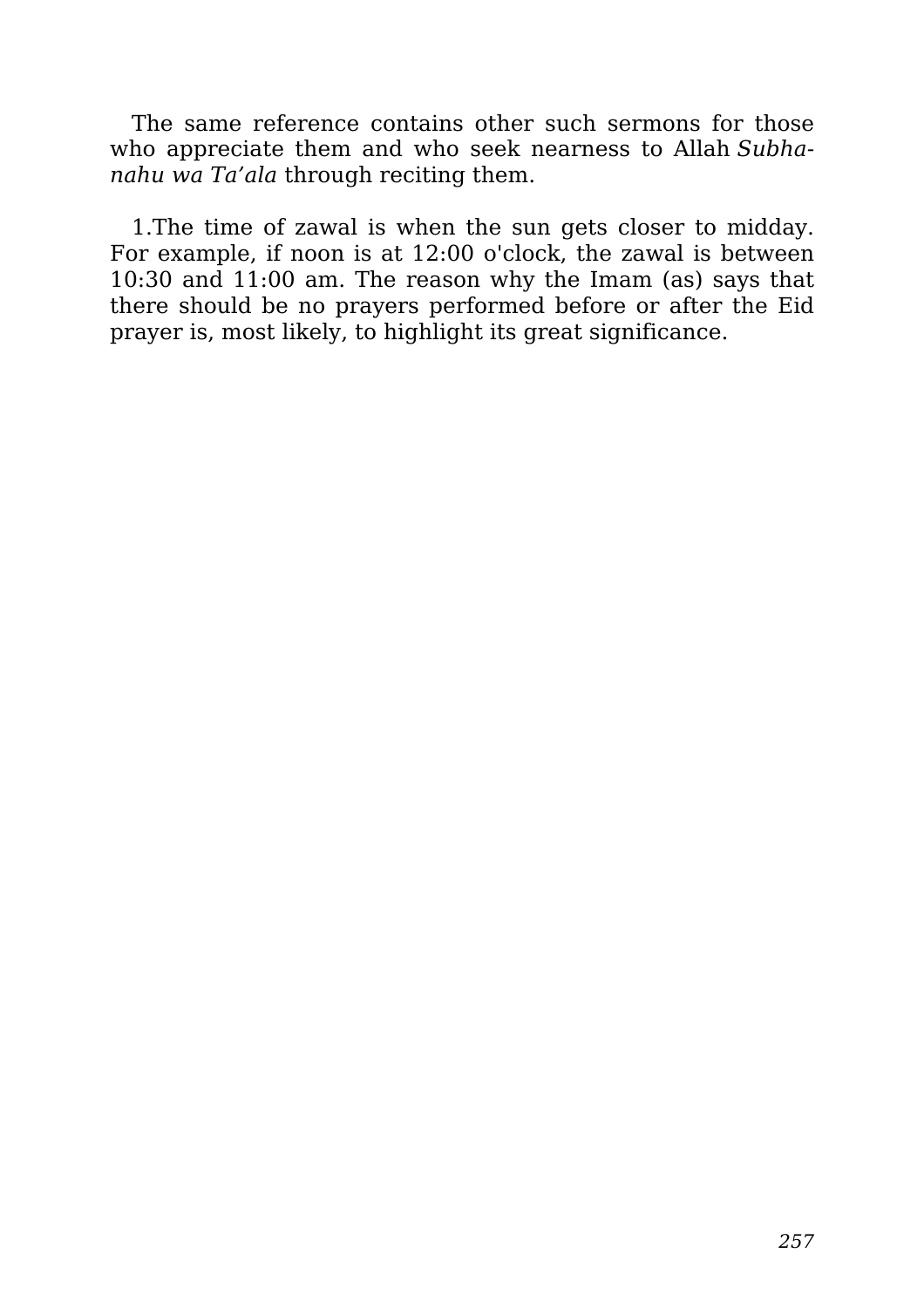## $\sum_{\text{Chapter}}$  38

### **Conclusion**

It is hoped that this small book has shed some light on the significance of fast in Islam and on the greatness of the month of Ramadhan. It is also hoped that it has made some readers realize the importance of considering this life as a golden and unique opportunity to prepare for the life to come. It is also hoped that those who read this book will share its knowledge with others rather than keep it all to themselves.

This is a book, we believe, which should not be left on the shelf to collect dust but circulated among our community to bring them closer to their Maker and to make them more serious about their creed. One*hadith* says: "For everything there is *zakat*, and the *zakat* of knowledge is its dissemination."

Does one who knows something useful have any choice with regard to sharing what he knows with others? Is it up to him whether to inform others of it or to just remain silent and keep it all to himself? Is there a free will to excercise in this regard?

If you think that the answer to these questions is in the affirmative, read the following verses of the Holy Qur'an and see how the Almighty curses and condemns those who know and who do not share their knowledge with others:

*Surely those who conceal the clear proofs and the guidance that We revealed, having made it clear in the Book for men, these it is whom Allah shall curse, and those who curse shall curse them (too). (Holy Qur'an, Surah Baqarah 2:159)*

*Allah made a covenant with those who were given the Book: You shall certainly make it known to men, and you shall not hide it, but they cast it behind their backs and took a small price for it; so evil is that which they buy. (Holy Qur'an, Surah Ale-Imran 3:187)*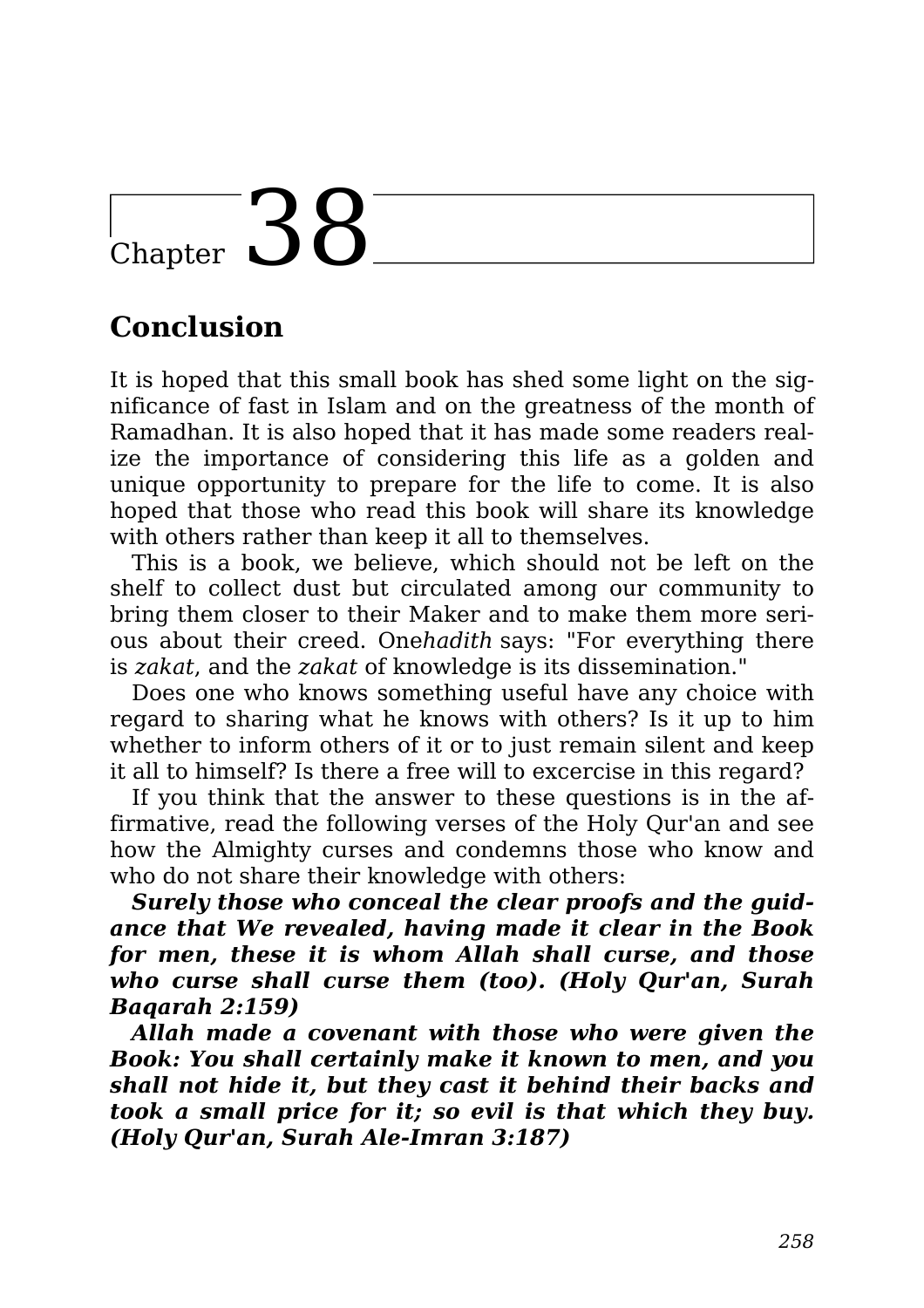#### *Do not mix the truth with falsehood, nor should you hide the truth while knowing it. Holy Qur'an, (Qur'an Surah Baqarah 2:42)*

Holy Qur'an 3:187 above refers to the People of the Christians and Jews who were given knowledge by the Almighty and who did not disseminate it. Ironically, they regard hiding knowledge as one of the "seven deadly sins," the sins which can never be forgiven.

Does Islam forgive those who have knowledge and who hide it or fail to share it with others? On p. 67, Vol. 2, of *Bihar al-Anwar*, Imam Mousa ibn Ja'far (as) quotes his forefathers citing the Messenger of Allah (S) saying, "One who reneges from his oath of allegiance, or who promotes what misleads people, or hides some knowledge with him, or confines some wealth with him unjustly, or knowingly aids an oppressor in committing oppression while being fully aware of his oppression, is outside the folds of Islam."

Truly if you consider this *hadith*, you will find it awe-inspiring. One who hides knowledge, according to this*hadith*, is on the same level with one who deliberately assists oppressors and oppression. Islam is clear of those who deliberately and in any way hide useful knowledge; so, we seek refuge with Allah, dear reader, against being among them. Rather, we should spare no means to share what we know with others. Good knowledge is like a good seed: once sown, it will *Insha-Allah* grow and multiply.

The Commander of the Faithful Imam Ali ibn Abu Talib (as) is quoted on p. 67, Vol. 2, of *Bihar al-Anwar*, saying, "The creed stands on four pillars:

1) a scholar who informs people of the knowledge which he has and who acts upon it;

2) a wealthy person who is not miserly when giving those who safeguard the religion of Allah;

3) a poor person who does not sell his hereafter in order to buy the life of this world; and

4) an ignorant person who is never too proud to seek knowledge." What a beautiful statement!

Here we have to stop for a moment to ask ourselves: "Who is qualified enough to be called a scholar, an*'alim*, one to whom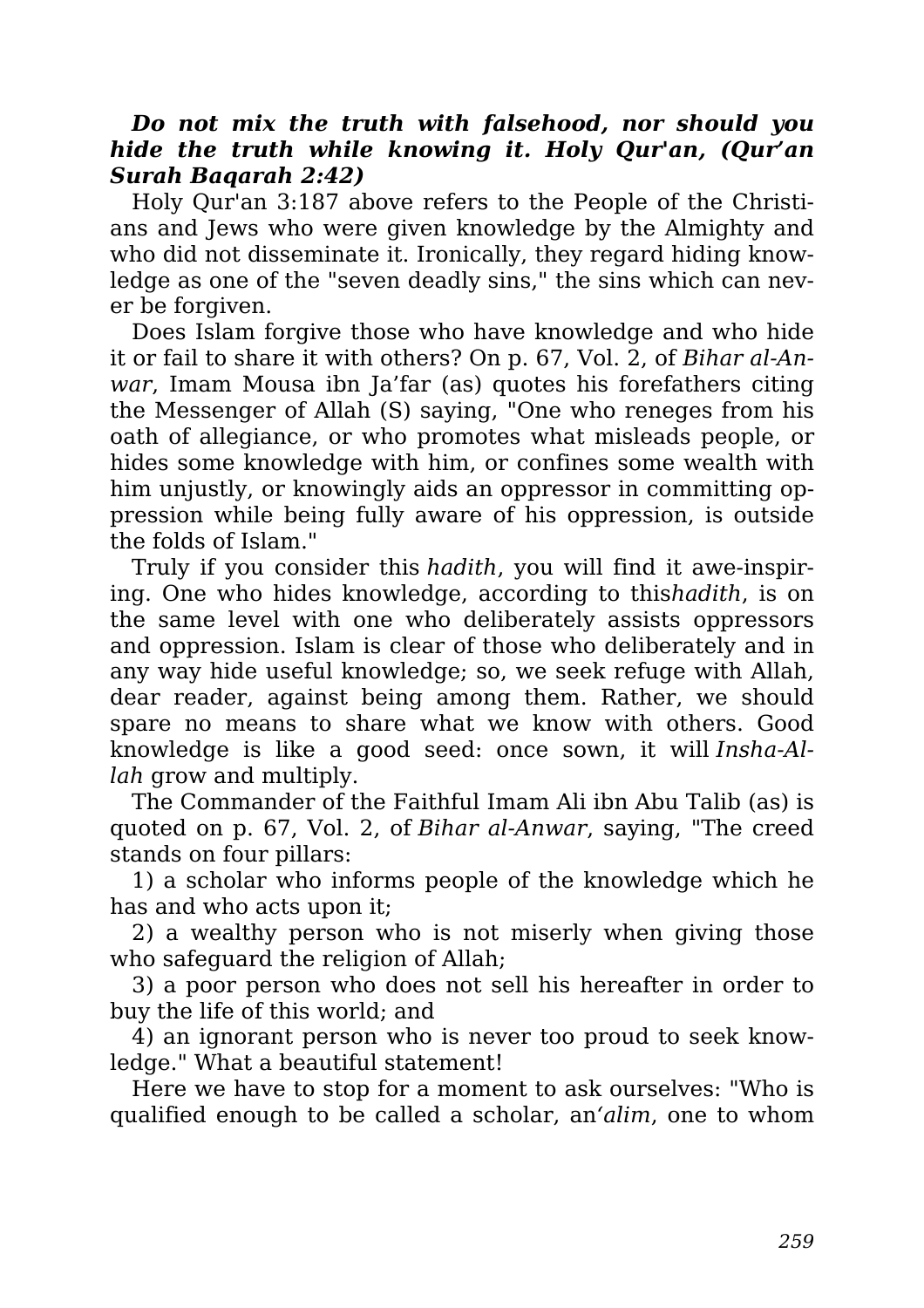the Almighty refers in one of the most Glorious of Qur'anic verses:

#### *'Surely those among Allah's servants who fear Him most are the scholars ('ulema)' (Holy Qur'an, Surah Fatir 35:28)"?*

The answer is provided by the very best man who ever walked on the face of planet Earth: our beloved Messenger of Allah, peace and blessings of Allah be upon him and his pure and sinless Progeny: "Each one of you is an *'alim* (scholar) so long as he pursues knowledge, but when he thinks he achieved it, then he becomes ignorant." Ignorant are the haughty ones who think that "they know it all." Although he (S) was the embodiment of each and every imaginable virtue, he (S) nevertheless was ordered by his Maker to:

#### *"Say: Lord! Increase my share of knowledge!" (Holy Qur'an, Surah Taha 20:114).*

The Holy Prophet of Islam (S) is quoted on p. 66, Vol. 2, of *Bihar al-Anwar*, saying, "Jesus son of Mary (as) once stood to address the Israelites and said, 'O Children of Israel! Do not impart wisdom to the ignorant else you should do knowledge injustice, nor should you prohibit those who seek it from doing so else you should do them injustice." The Commander of the Faithful Imam Ali (as) is quoted on p. 67, Vol. 2, of *Bihar al-Anwar*, saying, "One who hides some knowledge with which he is familiar is as good as the ignorant."

Al-Majlisi quotes Ibn al-Walid quoting al-'Ubaydi quoting al-Dahqan quoting Durust quoting Imam Abu Abdullah al-Sadiq (as) saying that four things will always be lost: 1) friendship you grant to someone who is untrustworthy; 2) a favor to someone who does not appreciate it; 3) knowledge imparted upon someone who is not inclined to listen to it; and 4) a secret you share with someone who lacks discretion.

Not all people are inclined to learn, and unfortunately few are those who share what they learn with others. One of my favorite axioms says: "Do not cast pearls before swine." Pearls of wisdom, when cast before the dumb, will not be held with any esteem. Give this book to someone who appreciates it.

The kind reader is requested to send me an email to tell me what he thinks of this book, what suggestions he has to improve its second edition, and whether it in any way helped him/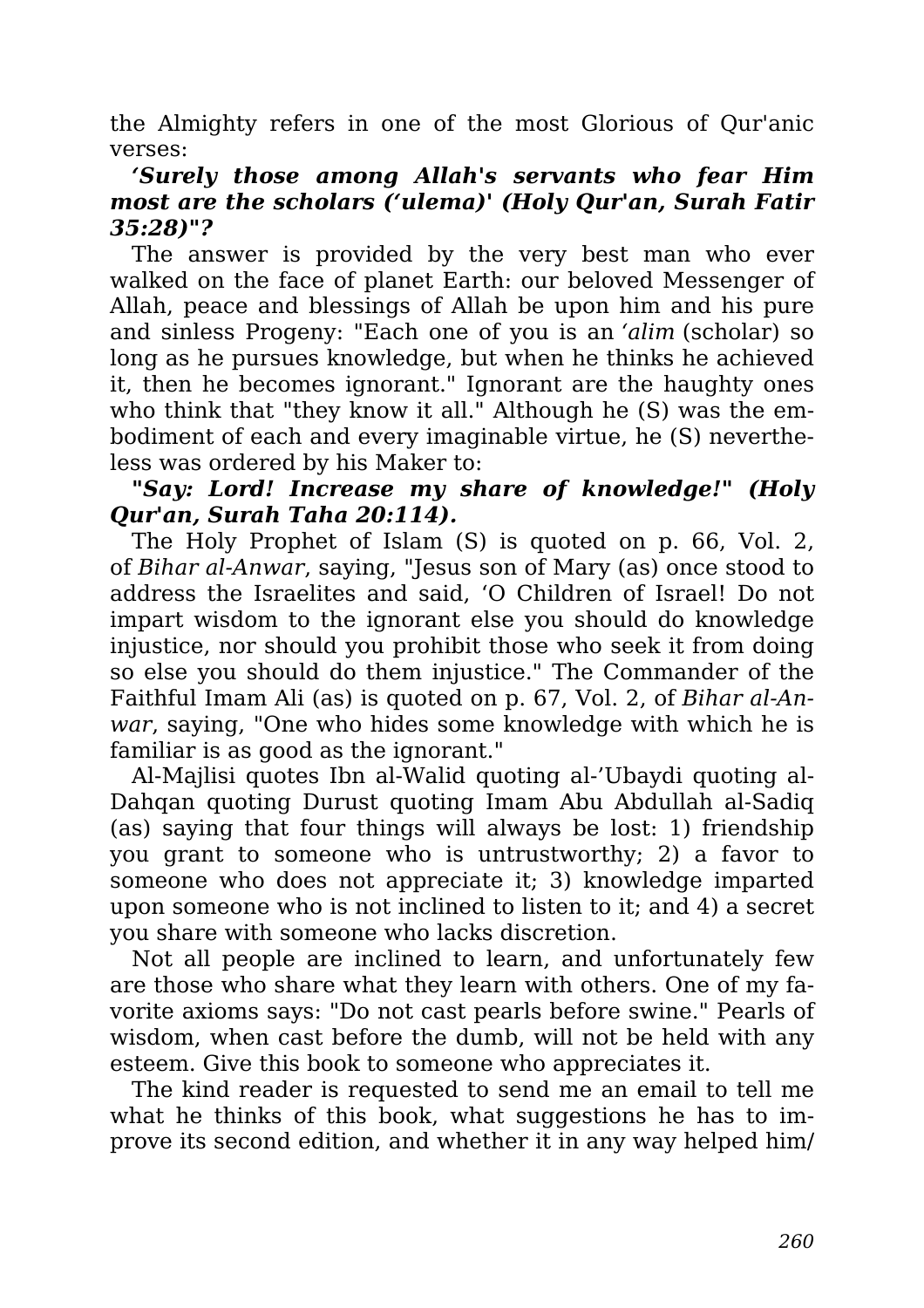her realize how great fast is, how significant our life on this earth is, and how Allah looks upon knowledge and those who disseminate it. Some Internet sites have my current email address.

And if you appreciate the time and effort exerted in writing this book, please recite Surat al-Fatiha for the soul of my father the late al-Hajj Tu'ma Abbas al-Jibouri and for the souls of all believing Muslim men and women, the living and the dead, and rest assured that you will be richly rewarded by the Most Generous and Compassionate One for doing so.

Reciting the Fatiha for all believing men and women, the living and the dead, should be the daily practice of every Muslim especially after performing the daily prayers. It is also a good habit to do so while you are on your way to work or back home therefrom. Life is too short to be wasted. If you do so, you will *Insha-Allah* taste the sweetness of *iman*, and none of this fleeting world's worries and woes will trouble or harm you, *Insha-Allah*… What happiness is greater than that?!

We pray Allah Ta'ala to accept our prayers and fast and yours, and to reward all of us with everlasting bliss and happiness in this life and the life to come, *Allahomma Aameen, Wassalamo Alaikom wa Rahmatullahi wa Barakatuh*.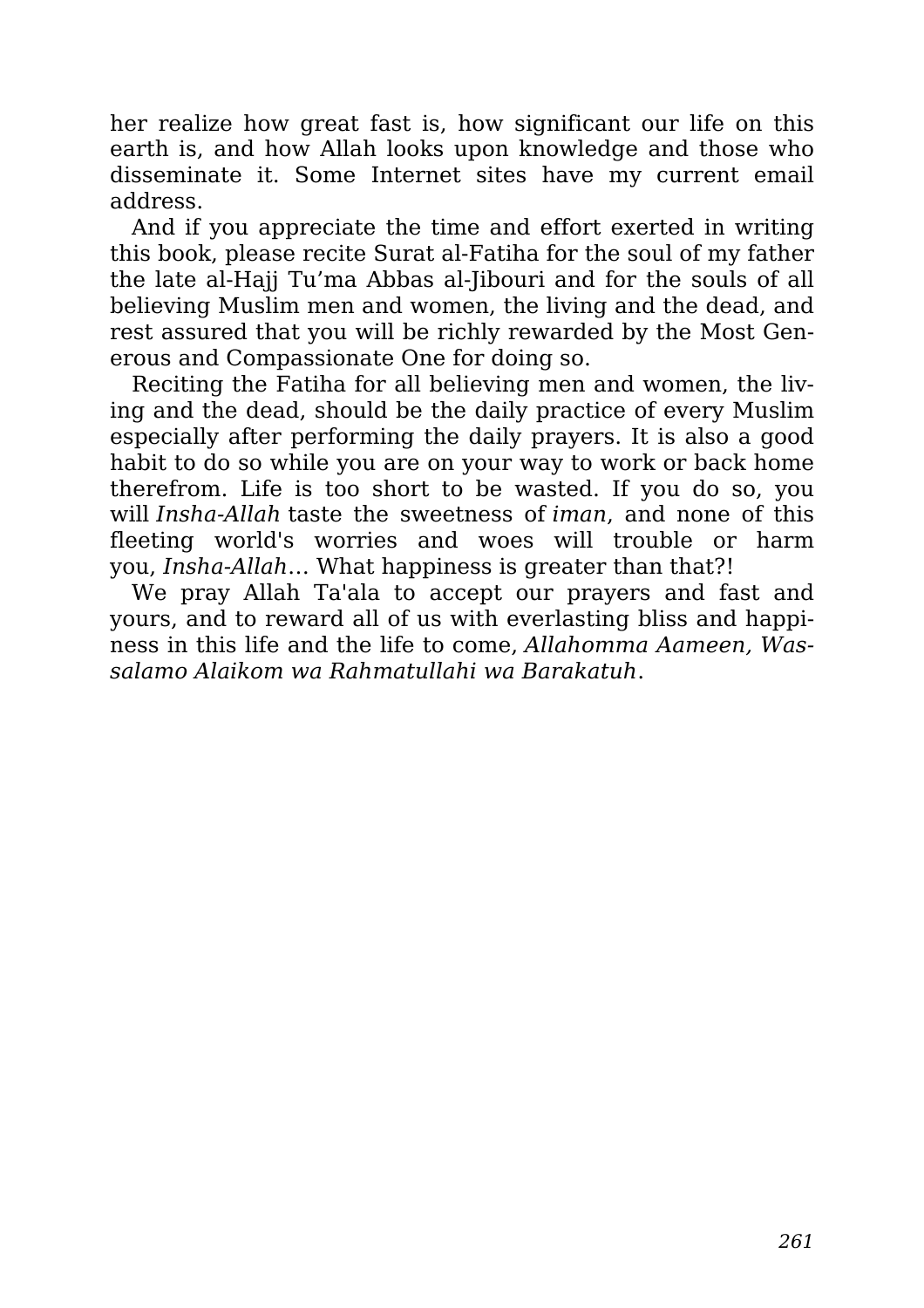## $\frac{1}{\text{Chapter 30}}$

### **Glossary**

*'Adil*: fair, just

*'Adl*: the concept of the justice of God

*Ahadith*: singular of *hadith*, a statement (usually attributed either to the Prophet [S] or to one of the members of his Progeny [as] or companions)

*Ahilla*: plural of hilal, crescent

*'Alim*: scholar, theologian, a highly knowledgeable person

*A'mal*: highly recommended acts of adoration

*'Arsh:* literally: throne, symbol of the Almighty's Authority

*Ashar*: plural of *sahar*, the time immediately preceding daybreak

*Athan*: the call for prayers; *muaththin* is one who performs *athān*.

*Ayat*: verse (from a sacred scripture)

*Barzakh*: the place and time wherein the souls of the dead live a life of their own prior to the Day of Judgment; see the Holy Qur'an, 23:100.

*Beed*: plural of *abyad*, white

*Dahr*: time, age, eternity

*Dinar*: an Islamic (now Arab) gold currency varying in weight *Dirham*: an Islamic silver currency weighing approx. 3.12 grams

*Du'a*: supplication, invocation

*Eid*: an Islamic feast, a joyous celebration, a merry occasion

*Faaizeen*: winners

*Fajr*: daybreak

*Faqih*: jurist, one who is knowledgeable in Islamic jurisprudence

*Farasikh*: plural of *farsakh*, parasang (a loan Persian word), a measure of length (distance). According to*Lisan al-'Arab*, it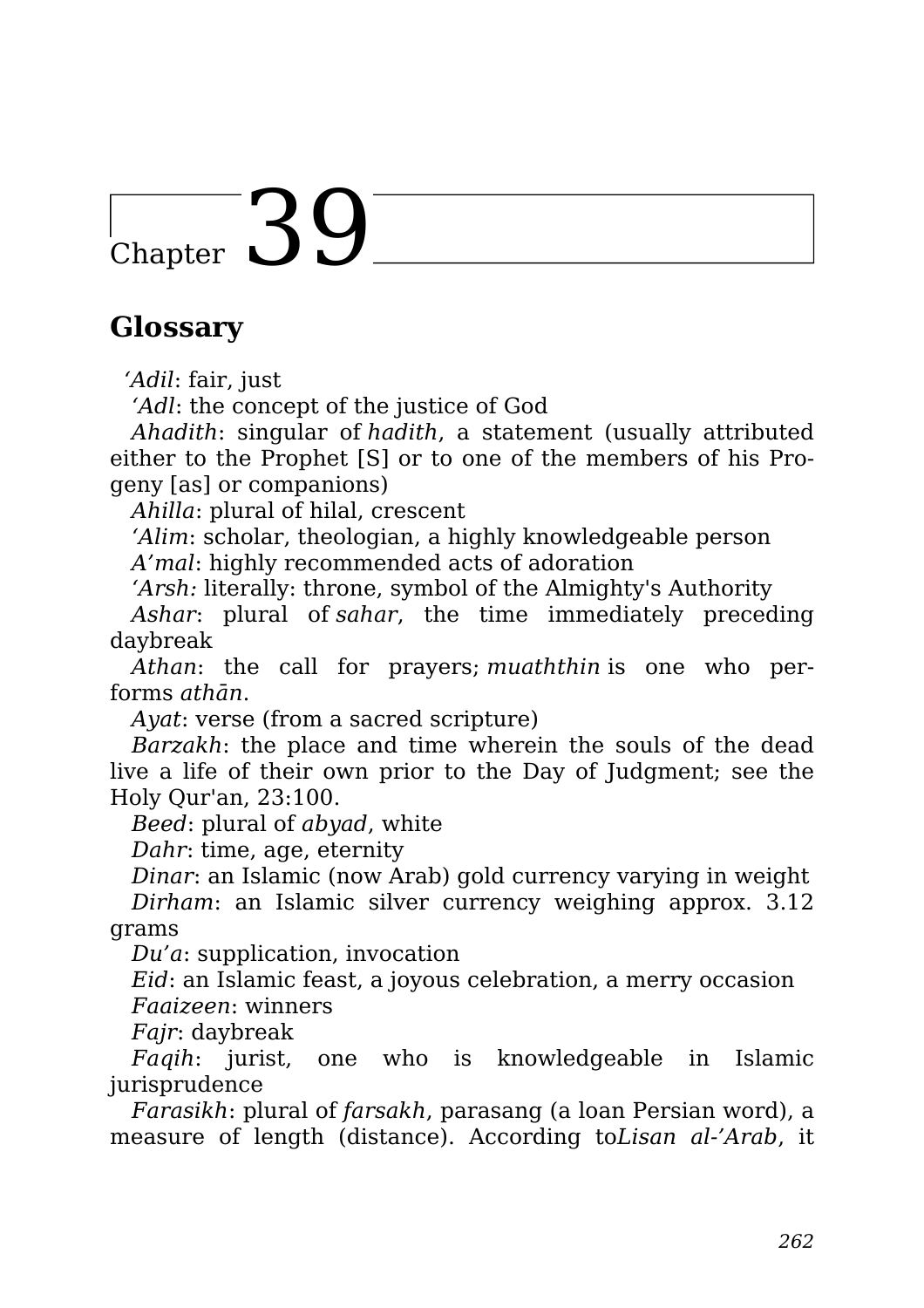may be three to six miles. "It is called so," the author of *Lisan al-'Arab* goes on, "because one who walks one *farsakh* will have to sit to rest," suggesting that the original meaning of the word is: to halt, to come to a stand still, to rest.

*Fatawa*: plural of *fatwā*, a religious edict or decision

*Fiqh*: the science of Islamic jurisprudence

*Firdaws*: Paradise

*Fitra*: the amount (in cash or kind) paid to the needy at the end of the month of Ramadhan; see text for more details

*Ghazwa*: a military campaign, invasion

*Ghusul*: ceremonial bath

*Hadith*: (singular:) tradition, a statement made by Prophet Muhammad (S); its plural is: *ahadith*

*Hadi*: sacrificial animals offered at Mecca's holy precincts

*Hajj*: Islamic pilgrimage to Mecca during the prescribed period

*Halal*: Islamically permissible, admissible, allowed *Hilal*: crescent, singular of *ahilla*

*Haram*: Islamically prohibitive, inadmissible, forbidden *Hujja*: proof, argument, authority

*Huri*: heavenly wife with large lovely eyes married to the male residents of Paradise

*Ihram*: pilgrimage garb, white unwoven cotten shroud worn by pilgrims

*Ijtihad*: the degree one reaches in order to be qualified as a *mujtahid*, one who is capable of deriving religious decisions on his own

*'Illiyeen*: the highest pinnacle of Paradise; see Holy Qur'an, 83:18.

*Imam*: leader of an *ummah*, a group of people (small or big); he may be the one who leads others in congregational prayers, or a supreme relgious authority, or one of the Twelve Infallible Imams (as)

*'Isha*: nighttime, evening

*Isnad*: the method whereby one *hadith* is traced and in the end attributed to a *muhaddith*, traditionist, one who transmitted it the first time

*I'tikaf*: the act of remaining most of the time at a mosque for prayers and supplications

*Iftar*: the time or the meal to break the fast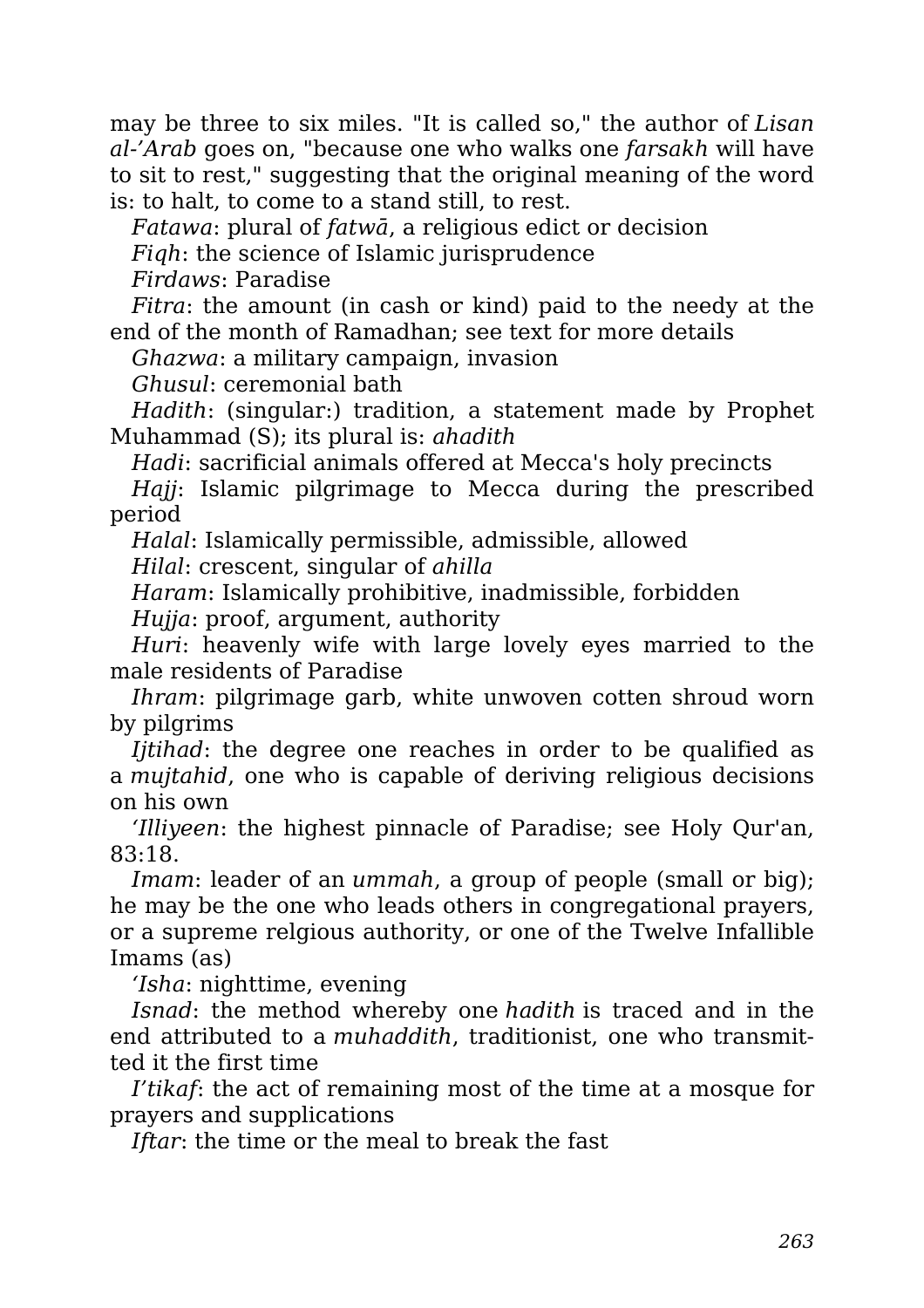*Iqamah*: the statements recited immediately before starting the ritual prayer

*Isnad*: the rendering of a quoted statement to its chain of narrators and transmitters

*Israa*: night journey; usually a reference to the Prophet's night journey from Mecca to Jerusalem

*Jahannam*: hell

*Jahiliyya*: pre-Islamic period of ignorance

*Jami'a*: inclusive, universal, university

*Janabah*: uncleanness caused by seminal discharge

*Jannat*: heaven, Paradise, garden, singular of *jannaat*

*Jihad*: a struggle, an effort exerted, or a war waged in defense of Islam

*Kaffara*: atonement from sin

*Kafir*: infidel, apostate, atheist, one who does not believe in the existence of the Creator

*Kalima*: synonymous to "shahada," it is a Muslim's declaration of faith (that is, to testify that there is no god except Allah, and that Muhammad (S) is the Messenger of Allah), and it is always pronounced in Arabic

*Kantar*: in Arabic: *qintaar*, avarying weight of 100 *ratls* (rotls); a *ratl* in Syria is roughly 3.202 kg., whereas in England it is 449.28 grams, and in Lebanon it is 2.566 kg.

*Khums*: one-fifth of one's savings (usually paid by Shi'a Muslims) set aside from annual income

*Kursi*: literally: chair, symbol of the Almighty's Seat of Judgment and Authority; see Holy Qur'an, 2:255

*Khutba*: lecture, sermon; a speech delivered on a specific occasion

*Kufr*: apostacy, infidelity, disbelief

*Labbayk:* an exclamation conveying the meaning of "At your service!" or "Here I am!"

*Ma'ad*: the Return: a reference to the returning of the souls to their new bodies after the period of *barzakh*(see above), and their ultimate returning to their Maker for judgment; generally, it is used to refer to death and the life hereafter.

*Majalis*: meetings or gatherings held to commemmorate certain religious occasion, mostly applied to those held during the month of Muharram or to recite the Fatiha for a deceased person; singular of *majlis*, a place where people sit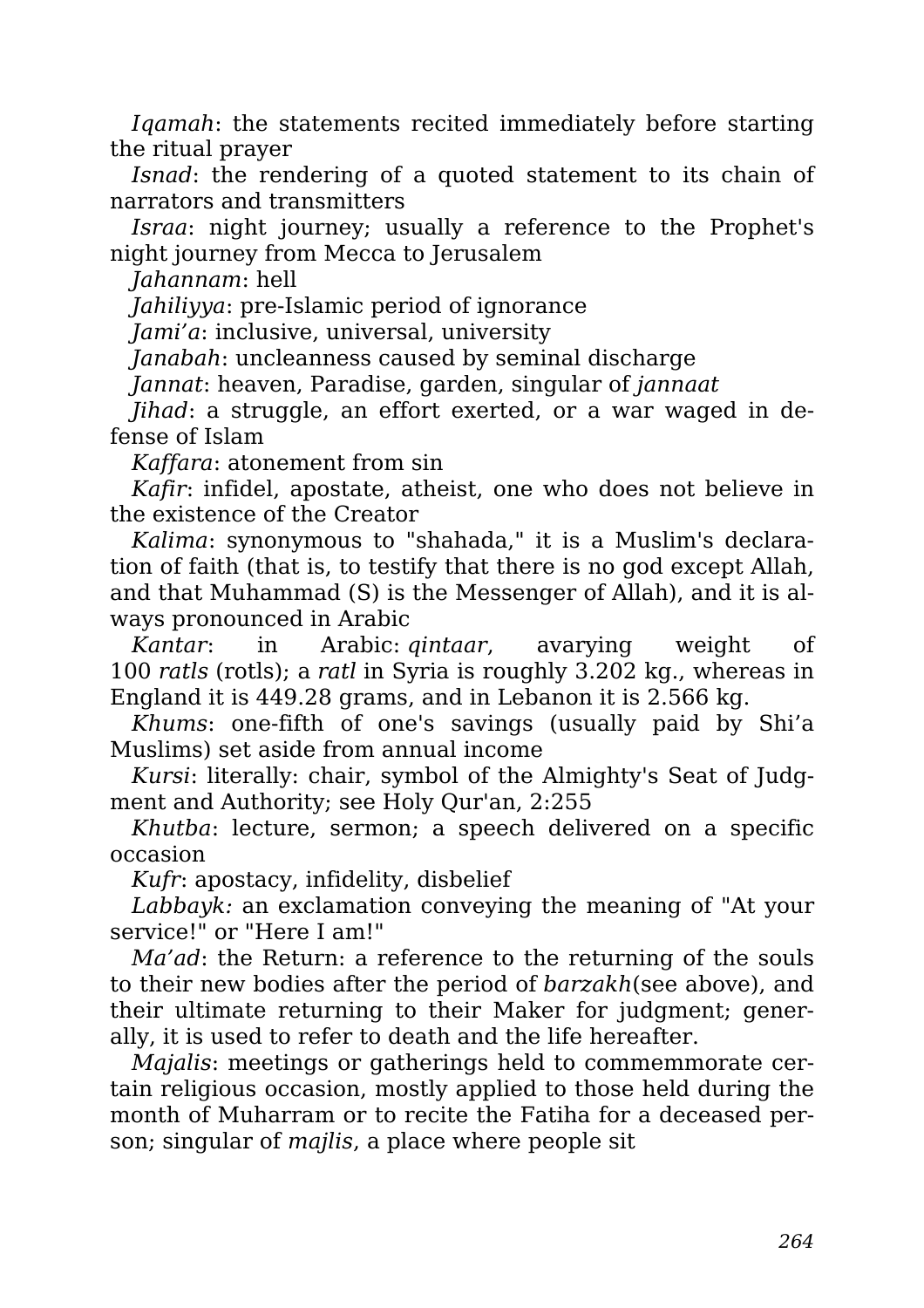*Marji' taqlid*: the highest theological authority-referee followed

*Mash'ar*: a place where certain rites are to be conducted, a sacred area or place or precinct

*Mawla*: depending on its usage, it may mean either "master" or "slave," or it may mean one who is most fit for a specific position of honor and prestige. Derived from the adjective *awla* (one who is best qualified), it means: the person who is best suited to be the religious and temporal leader of all Muslims.

*Mi'raj*: ascension to heaven

*Mithqal*: a weight equivalent to 24 karats or 4.68 grams

*Mu'min*: believer, one who has *iman*, conviction, true belief

*Mujtahid*: one who acquires the degree of *ijtihad* and thus becomes capable of deriving religious decisions on his own

*Musnad*: a compilation of traditions (*ahadith*) which are consecutively and chronologically traced to their transmitters

*Mutawatir*: consecutively reported, traced by a perfect chronological chain of ascertained narrators of*hadith*

*Nafl*: optional, non-compulsory, supererotatory, highly recommended act of worship

*Najasa*: uncleanness, impurity

*Nathr*: One's pledge to do something very good to show appreciation for the Almighty's favorable response to his supplication and the attainment of his worldly wish

*Noor*: divine or celestial light

*Nubuwwah*: prophethood, the belief in prophets and their messages

*Qaniteen*: those who are constantly supplicating

*Qaza*: compensatory, making up for a missed rite

*Qibla*: direction towards the Ka'ba, Mecca

*Qiyam*: standing

*Qudsi*: divine, related to the Almighty

*Qunoot*: supplication during prayers

*Rek'at*: prostration (during prayer or a ritual)

*Rukoo'*: kneeling

*Sabeel*: path, way, avenue

*Sadaqa*: (singular:) charity offered voluntarily; its plural is: *sadaqaāt*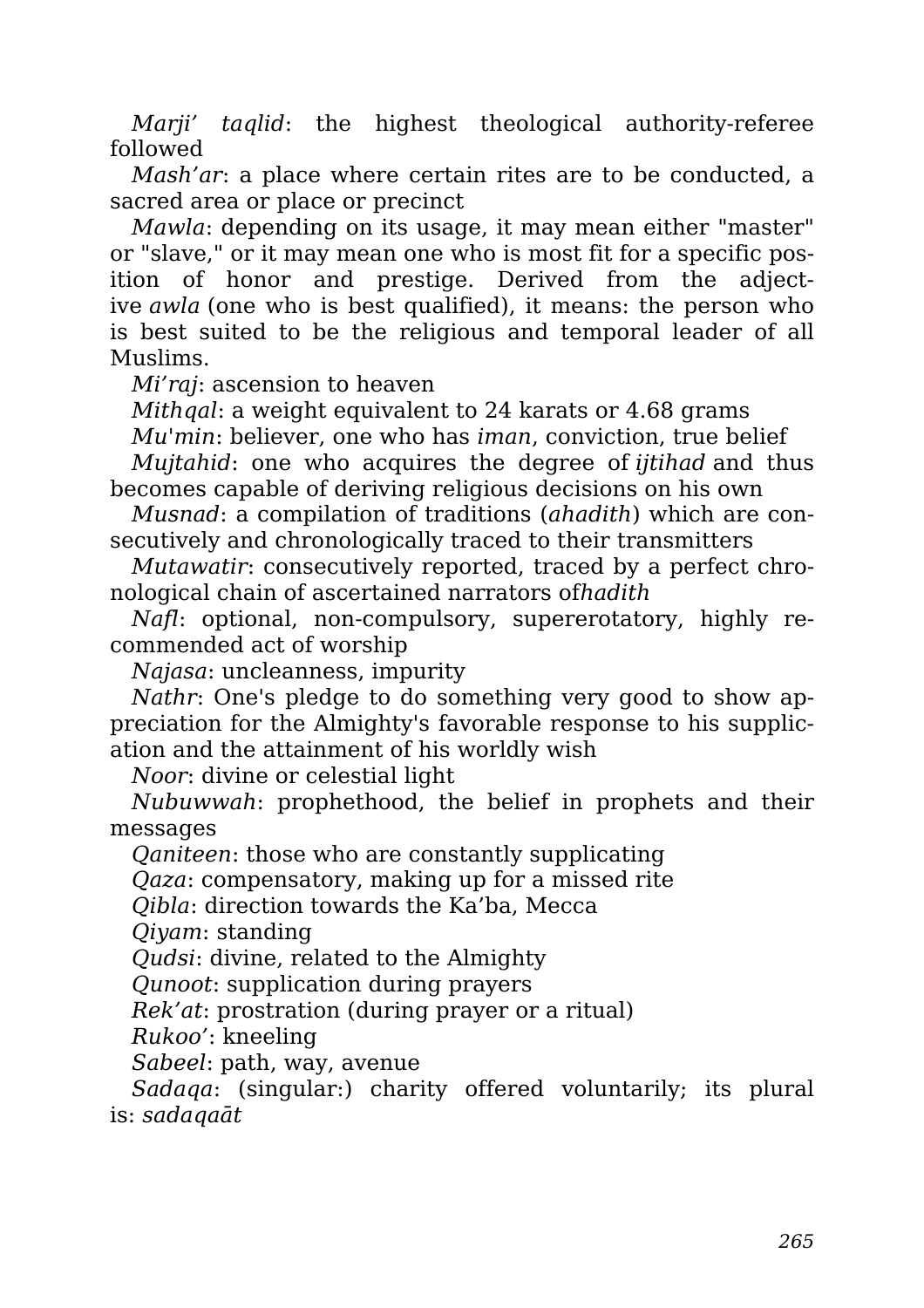*Sadeed*: pus collected from bleeding wounds to be served to the sinners in hell when they ask for water to quench their thirst

*Sahaba*: (singular:) companions of the Holy Prophet Muhammad (S); its plural is: *sahābi*

*Sahabi*: companion (e.g. of the Holy Prophet), one of the *sahaba*

*Saheefa*: tablet, scroll, parchment, a written document

*Sahih*: literally: authentic, correct, accurate; it is generally used to refer to the collection, group of collections, or book, of verified and authenticated *ahadith* of the Holy Prophet (S)

*Shahada*: martyrdom

*Shahr*: month

*Shaikh*: also *syakh*, an honoring title with many meanings; literally, it means an old man; in Islamic theology and philosophy, however, it is used to denote a mentor, professor, or scholar of a high calibre

*Shari'a*: Islam's legislative system

*Shirk*: polytheism, the belief in the existence of partners with God

*Shubha*: (singular) doubt, suspicion; its plural is: *shubuhat*

*Shura*: the principle of mutual consultation, Islam's form of democracy

*Siddeeq*: one who testifies to the truthfulness of a prophet

*Sirat*: path, highway; same as *Sabeel*

*Siyam*: Islam's norm of fast

*Suhoor*: time or meal taken before daybreak in preparation to fast during the day

*Sunan*: plural of *sunnah*: a highly commended act of worship or way whereby a Muslim seeks nearness to Allah

*Tabi'een*: plural of *tabi'*, one who follows and learns from a *Sahabi*

*Tabi'I*: (singular:) one who accompanied for a good period of time and learned from a *sahabi*, a companion of the Holy Prophet Muhammad (S); its plural is: *tabi'een*

*Tafsïr*: (singular:) exegesis or explanation of Qur'anic verses; its plural is: *tafasïr*

*Tahara*: purification, the act of removing *najasa*, uncleanness or impurity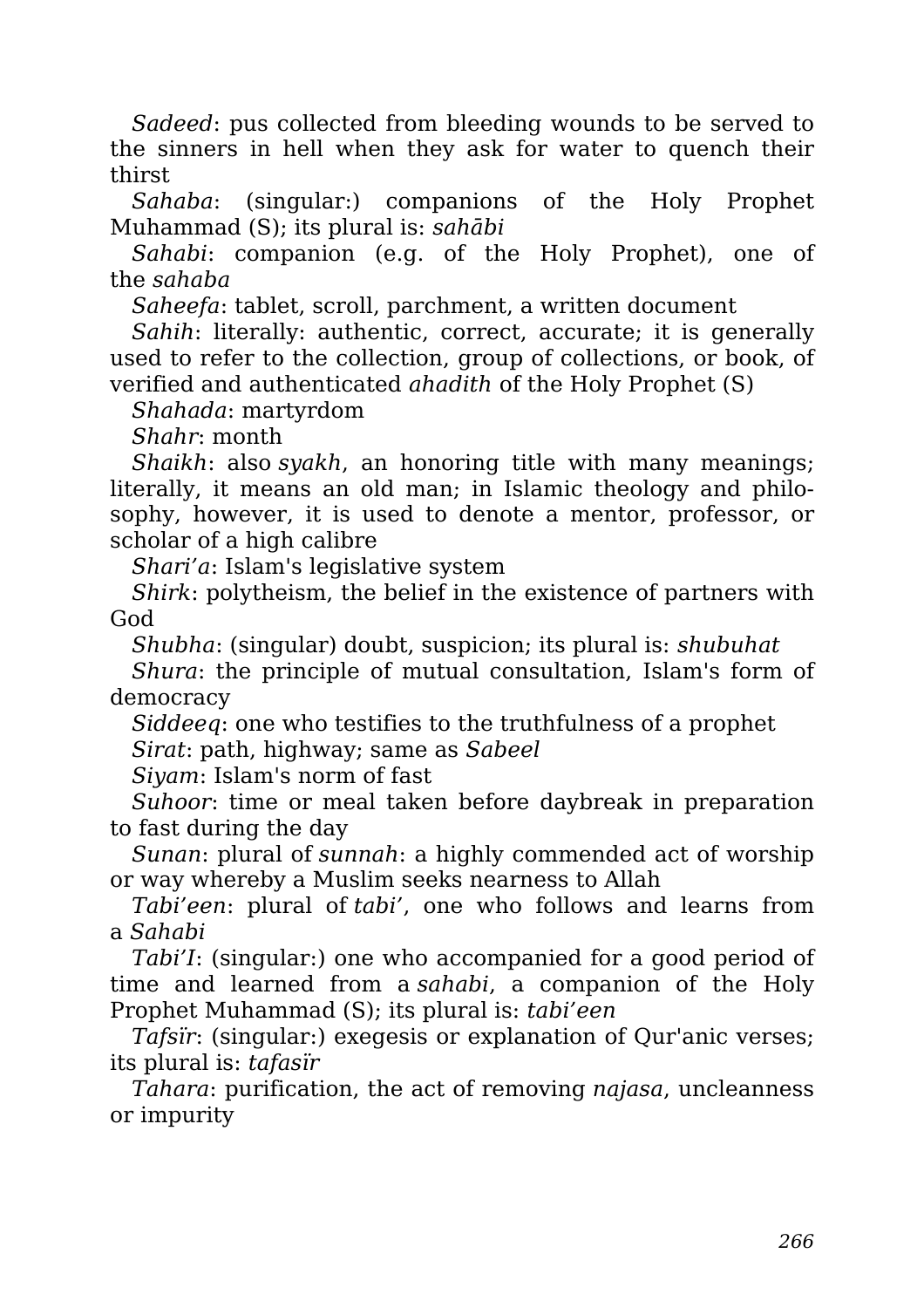*Takbeer*: the act of glorifying Allāh by declaring in an audible voice: "Allaho Akbar!" Allah is Great!

*Taqiyya*: one's way of exerting precaution in order to save his life when it is in jeopardy, Shi'as' way of trying to survive against the presence of sure perils

*Taqleed*: the concept of following a *mujtahid* or an authority recognized as the *a'alam*, the most knowledgeable in Islamics

*Tarwiyah*: The Day of Tarwiyah is the 8th of Thul-Hijjah when the pilgrims fill their water bags and prepare to go to Mina.

*Tashahhud*: the testimony regarding Allah being the Lord and Muhammad (S) being His Servant and Messenger; it is the uttering of "Ashhadu an la ilaha illa-Allah, wa anna Muhammad abdoho wa rasooloh"

*Tashreeq*: the cutting and sun-drying of sacrificed meat

*Tawaf*: circling around a certain sacred site

*Tawatur*: consecutive reporting, the tracing of one particular *hadith* to its respective chronological chain of narrators

*Tawhid*: the concept of the absolute Unity of God, the belief that God is One and indivisible, One\_\_and Only One\_\_God

*Tawwabeen*: the penitent ones, those who repented their reluctance to go to the rescue of Imam Husayn (as) when he was confronted with Yazid's armies and who enlisted under the military command of al-Mukhtār and pursued those who massacred Imam Hussain ibn Ali ibn Abu Talib (as) and killed them

*Thakireen*: those who often mention the Name of the Almighty and Glorify Him

*Thayyib*: a deflowered woman, a widow or divorcee

*Thireed*: pieces of bread cut and dipped in stew

*'Ulema*: plural of *'ālim*, scholar-theologian

*Ummah*: nation, group of people

*'Umra*: the pilgrimage to Mecca during any time other than the prescribed (first ten) days of the month of Thul-Hijjah

*Usool*: the basics of jurisprudence

*Waqf*: a piece of property dedicated for the promotion of any particular good cause

*Wajib*: compulsory, obligatory, binding

*Wali*: person to whom *wilayat* is obligatory

*Wasi*: successor to a prophet

*Wilayat*: supreme authority that combines both temporal and religious authority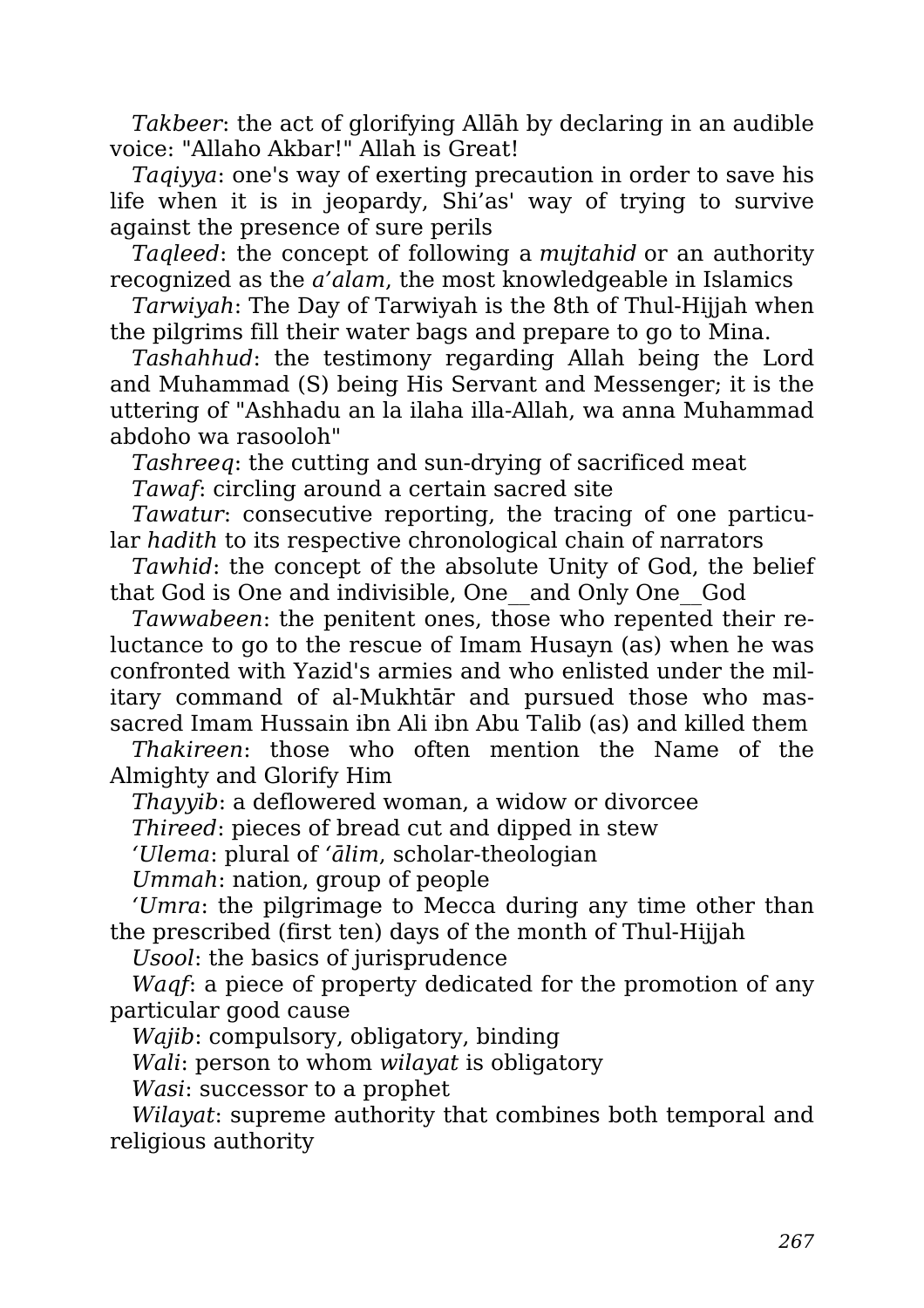*Wisal*: fasting the last day of every lunar calendar month *Wudu*: ablution

*Zakat*: Literally, it means "purification;" it is a compulsory 2.5% tax on one of three categories of wealth: 1) metal coins (gold, silver, etc.), 2) grain crops (barley, wheat, grain, rice, etc.), and 3) animals raised for food consumption. *Zakat* is somehow a complicated issue, and for details, readers are advised to consult books dealing with *fiqh*. Among its types are: *zakat al-mal* (taxable wealth accumulated during one full year), and *zakat al-fitr* (a tax to be paid by the head of a household at the end of the fast of the month of Ramadhan).

*Zihar*: the making of a similitude between the back of one's wife with that of his mother; I.e. saying that his wife's back looks similar to his mother's

And surely Allah knows best…